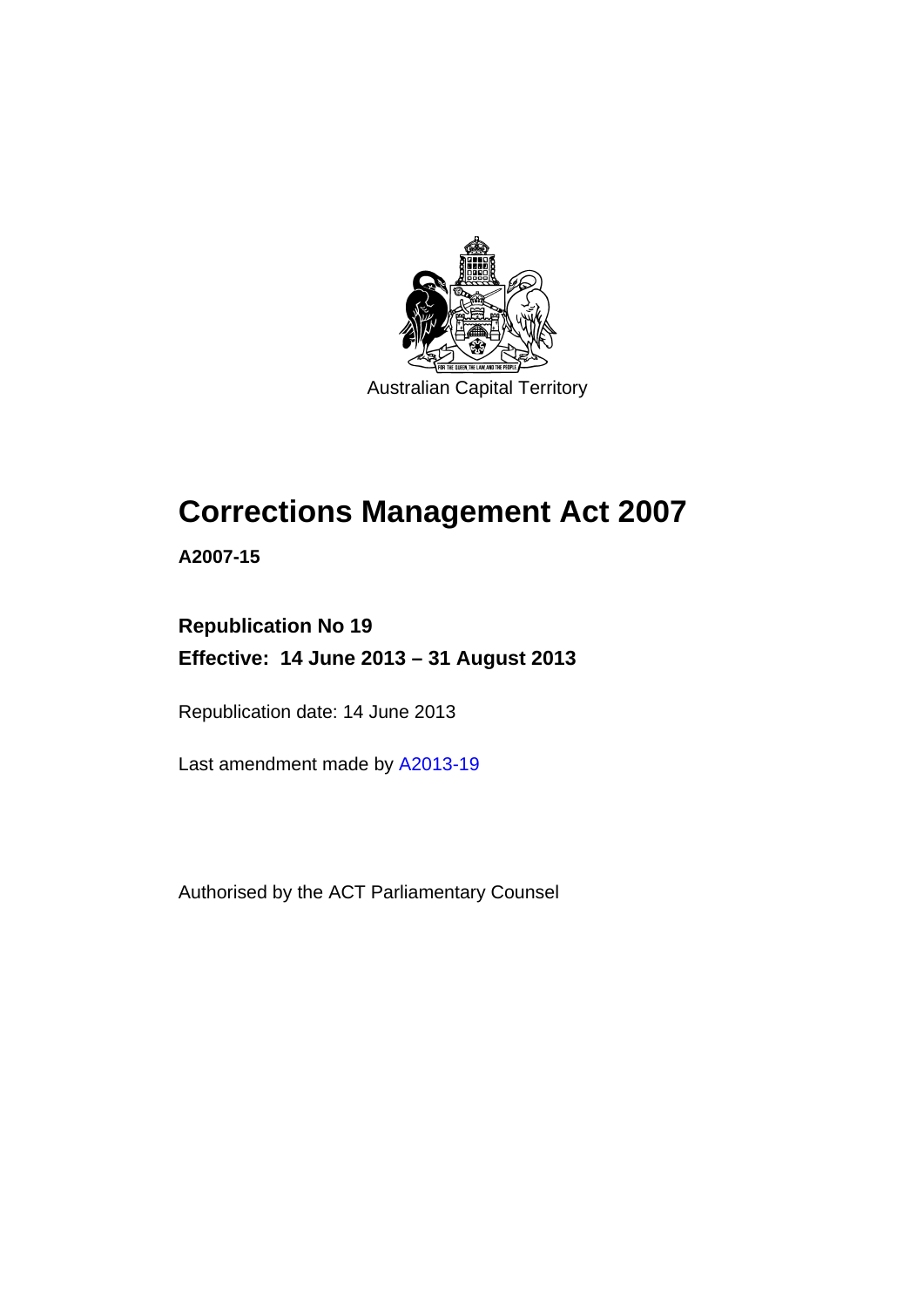#### **About this republication**

#### **The republished law**

This is a republication of the *Corrections Management Act 2007* (including any amendment made under the *[Legislation Act 2001](http://www.legislation.act.gov.au/a/2001-14)*, part 11.3 (Editorial changes)) as in force on 14 June 2013*.*  It also includes any commencement, amendment, repeal or expiry affecting this republished law to 14 June 2013.

The legislation history and amendment history of the republished law are set out in endnotes 3 and 4.

#### **Kinds of republications**

The Parliamentary Counsel's Office prepares 2 kinds of republications of ACT laws (see the ACT legislation register at [www.legislation.act.gov.au](http://www.legislation.act.gov.au/)):

- authorised republications to which the *[Legislation Act 2001](http://www.legislation.act.gov.au/a/2001-14)* applies
- unauthorised republications.

The status of this republication appears on the bottom of each page.

#### **Editorial changes**

The *[Legislation Act 2001](http://www.legislation.act.gov.au/a/2001-14)*, part 11.3 authorises the Parliamentary Counsel to make editorial amendments and other changes of a formal nature when preparing a law for republication. Editorial changes do not change the effect of the law, but have effect as if they had been made by an Act commencing on the republication date (see *[Legislation Act 2001](http://www.legislation.act.gov.au/a/2001-14)*, s 115 and s 117). The changes are made if the Parliamentary Counsel considers they are desirable to bring the law into line, or more closely into line, with current legislative drafting practice.

This republication does not include amendments made under part 11.3 (see endnote 1).

#### **Uncommenced provisions and amendments**

If a provision of the republished law has not commenced, the symbol  $\mathbf{U}$  appears immediately before the provision heading. Any uncommenced amendments that affect this republished law are accessible on the ACT legislation register [\(www.legislation.act.gov.au\)](http://www.legislation.act.gov.au/). For more information, see the home page for this law on the register.

#### **Modifications**

If a provision of the republished law is affected by a current modification, the symbol  $\mathbf{M}$ appears immediately before the provision heading. The text of the modifying provision appears in the endnotes. For the legal status of modifications, see the *[Legislation Act 2001](http://www.legislation.act.gov.au/a/2001-14)*, section 95.

#### **Penalties**

At the republication date, the value of a penalty unit for an offence against this law is \$110 for an individual and \$550 for a corporation (see *[Legislation Act 2001](http://www.legislation.act.gov.au/a/2001-14)*, s 133).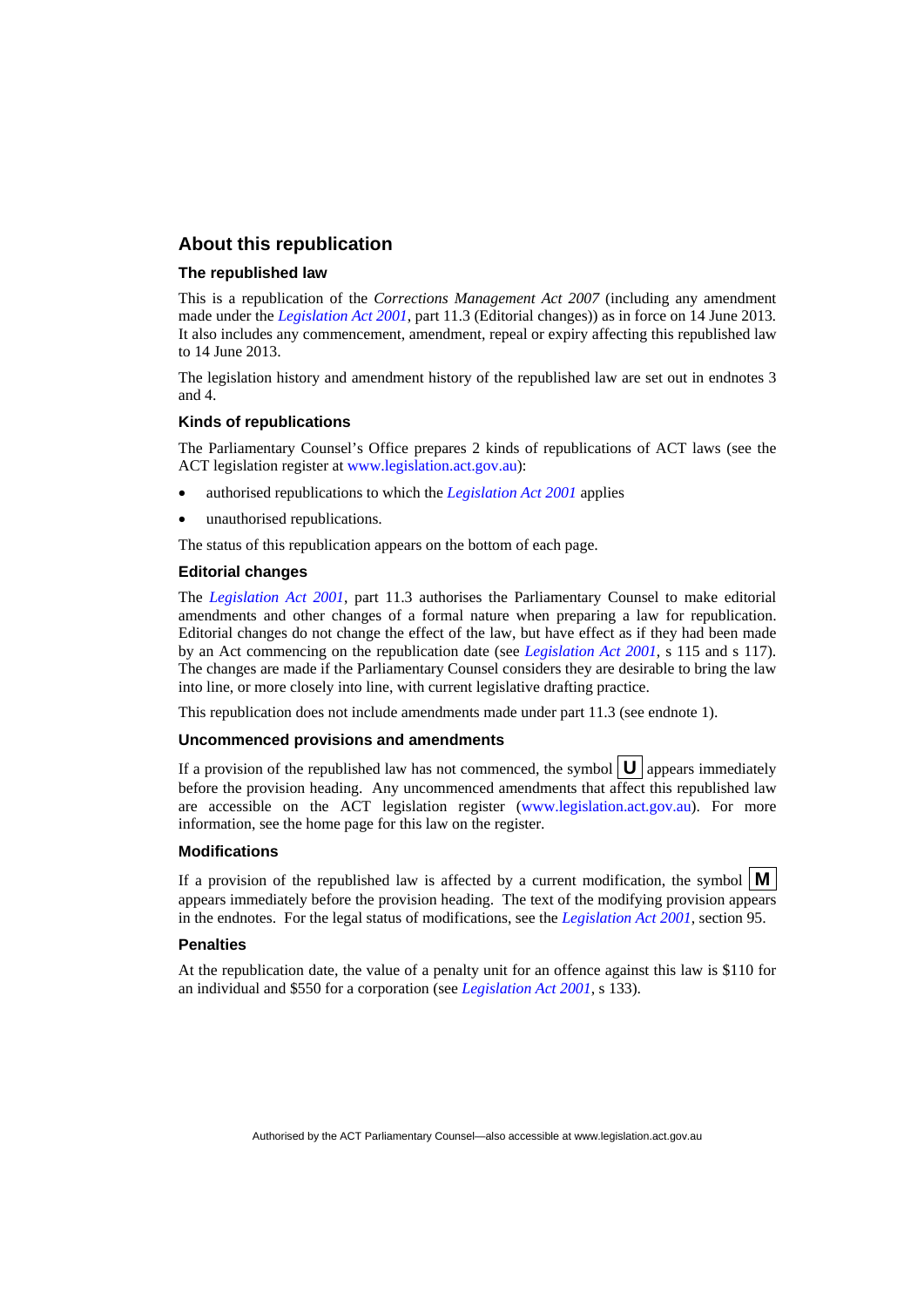

# **Corrections Management Act 2007**

## **Contents**

|                  |                                                       | Page       |
|------------------|-------------------------------------------------------|------------|
| Preamble         |                                                       | 2          |
|                  |                                                       |            |
| <b>Chapter 1</b> | <b>Preliminary</b>                                    |            |
| 1                | Name of Act                                           |            |
| 3                | Dictionary                                            |            |
| 4                | <b>Notes</b>                                          |            |
| 5                | Offences against Act-application of Criminal Code etc | 2          |
| 6                | Application of Act-detainees                          | 2          |
|                  |                                                       |            |
| <b>Chapter 2</b> | <b>Objects and principles</b>                         |            |
| 7                | Main objects of Act                                   | 4          |
| 8                | Management of correctional services                   | 4          |
| 9                | Treatment of detainees generally                      | 5          |
| 10               | Treatment of remandees                                | 5          |
|                  |                                                       |            |
| R <sub>19</sub>  | Corrections Management Act 2007                       | contents 1 |
| 14/06/13         | Effective: 14/06/13-31/08/13                          |            |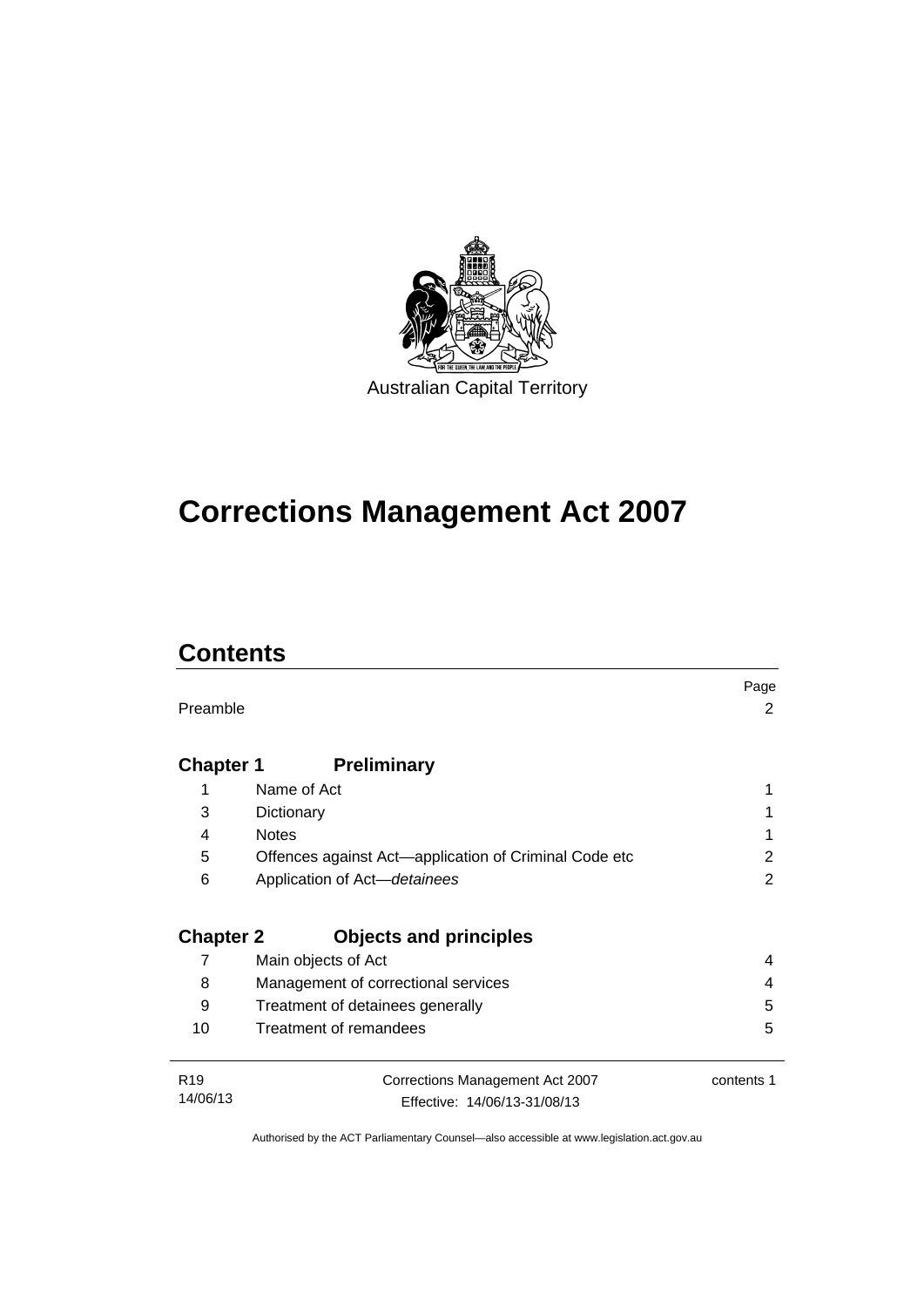| Contents |
|----------|
|----------|

|       |                                                | Page |
|-------|------------------------------------------------|------|
| - 11  | Treatment of certain detainees                 |      |
| $-12$ | Correctional centres—minimum living conditions |      |

## **Chapter 3 [Administration](#page-23-0)**

| <b>Part 3.1</b>  | <b>Administration-general</b>                                          |                 |
|------------------|------------------------------------------------------------------------|-----------------|
| 13               | Ministerial directions to director-general                             | 8               |
| 14               | Corrections policies and operating procedures                          | 8               |
| 15               | Exclusions from notified corrections policies and operating procedures | 9               |
| 16               | Director-general directions                                            | 10              |
| 17               | Director-general delegations                                           | 10              |
| 18               | Chief police officer delegations                                       | 11              |
| <b>Part 3.2</b>  | <b>Corrections officers</b>                                            |                 |
| 19               | Corrections officers-appointment                                       | 12              |
| 20               | Corrections officers-functions                                         | 12              |
| 21               | Doctors-health service appointments                                    | 13              |
| 22               | Health practitioners-non-therapeutic functions                         | 13              |
| 23               | Identity cards                                                         | 13              |
| <b>Part 3.3</b>  | <b>Correctional centres</b>                                            |                 |
| 24               | Correctional centres-declaration                                       | 15              |
| 25               | Correctional centres-arrangements with NSW                             | 15              |
| <b>Part 3.4</b>  | <b>Administration-special provisions</b>                               |                 |
| 26               | Declaration of emergency                                               | 17              |
| 27               | <b>Emergency powers</b>                                                | 18              |
| 28               | Arrangements with police                                               | 18              |
| <b>Chapter 4</b> | Detention in police and court cells etc                                |                 |
| 29               | Definitions-ch 4                                                       | 19              |
| 30               | Detention in police cells                                              | 19              |
| 31               | Detention in police cells-search powers etc                            | 20              |
| 31A              | Detention in police cells—additional provisions for young detainees    | 21              |
| contents 2       | Corrections Management Act 2007                                        | R <sub>19</sub> |
|                  | Effective: 14/06/13-31/08/13                                           | 14/06/13        |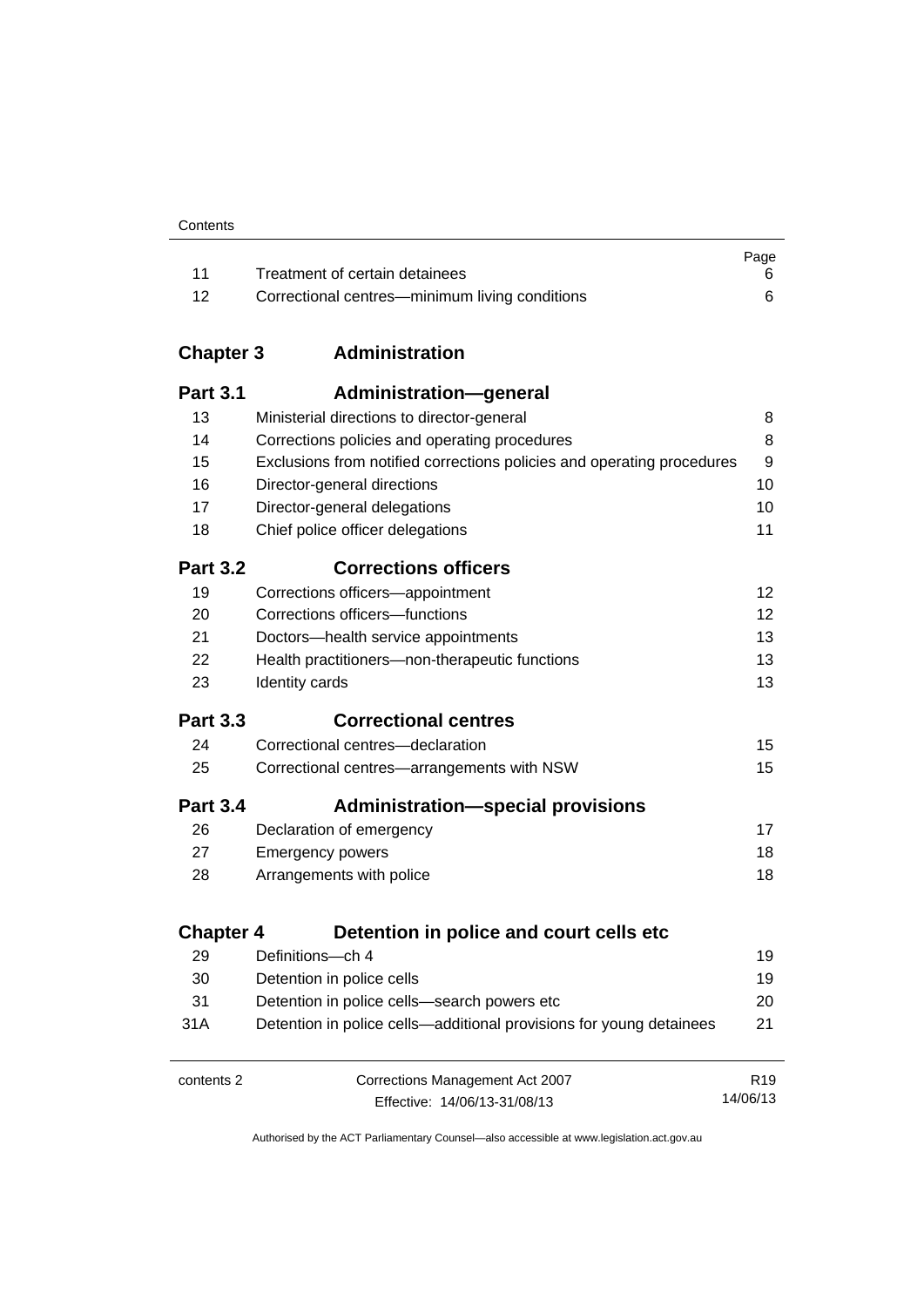|                                                                    | Page         |
|--------------------------------------------------------------------|--------------|
| Other police powers not limited                                    | 22.          |
| Detention in court cells                                           | $22^{\circ}$ |
| Detention in court cells—additional provisions for young detainees | 23           |
| Detainees accommodated away from correctional centre               | 24           |
|                                                                    |              |

## **Chapter 5 [Escorting detainees](#page-41-0)**

| 35 | Escort officer functions etc                      | 26. |
|----|---------------------------------------------------|-----|
| 36 | Escorting arrested person to court etc.           | 26. |
| 37 | Custody etc during proceedings                    | 27  |
| 38 | Executing warrants of imprisonment or remand etc. | 27  |
| 39 | Other powers not limited                          | 28. |

### **Chapter 6 [Living conditions at correctional centres](#page-44-0)**

| 40 | Food and drink                                     | 29 |
|----|----------------------------------------------------|----|
| 41 | Clothing                                           | 30 |
| 42 | Personal hygiene                                   | 30 |
| 43 | Sleeping areas                                     | 31 |
| 44 | Treatment of convicted and non-convicted detainees | 31 |
| 45 | Access to open air and exercise                    | 32 |
| 46 | Communication with family and others               | 33 |
| 47 | Telephone calls                                    | 34 |
| 48 | Mail                                               | 35 |
| 49 | Visits by family members etc                       | 37 |
| 50 | Contact with accredited people                     | 38 |
| 51 | Visits---protected communications                  | 39 |
| 52 | News and educational services                      | 39 |
| 53 | Health care                                        | 40 |
| 54 | Transfers to health facilities                     | 41 |
| 55 | Religious, spiritual and cultural needs            | 42 |
|    |                                                    |    |

## **Chapter 7 [Inspection of correctional centres](#page-59-0)**

| 56              | Independent inspections         | 44         |
|-----------------|---------------------------------|------------|
| 57              | Official visitors-appointment   | 44         |
|                 |                                 |            |
| R <sub>19</sub> | Corrections Management Act 2007 | contents 3 |
| 14/06/13        | Effective: 14/06/13-31/08/13    |            |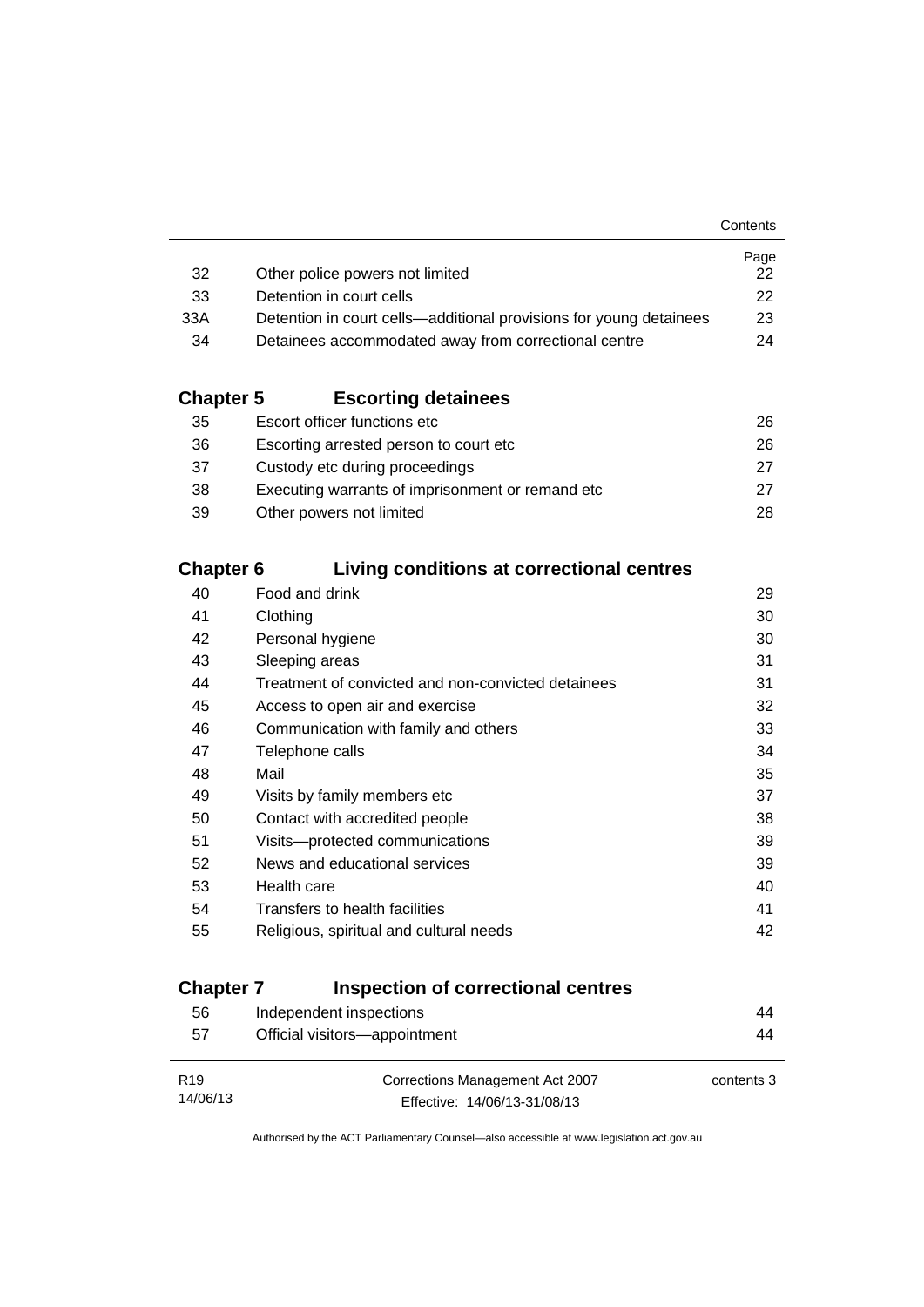|    |                                         | Page |
|----|-----------------------------------------|------|
| 58 | Official visitors-functions             | 45   |
| 59 | Complaints to official visitors         | 46   |
| 60 | Investigation etc by official visitors  | 46   |
| 61 | Official visitors—ending appointments   | 47   |
| 62 | Relationship with other inspection laws | 48   |

## **Chapter 8 [Admission to correctional centres](#page-65-0)**

| 63 | Meaning of <i>admission</i> to correctional centre | 50 |
|----|----------------------------------------------------|----|
| 64 | Authority for detention                            | 50 |
| 65 | Identification of detainees                        | 51 |
| 66 | Information about entitlements and obligations     | 52 |
| 67 | Initial assessment                                 | 54 |
| 68 | Health assessment                                  | 54 |
| 69 | Alcohol and drug tests on admission                | 55 |
| 70 | Strip search on admission                          | 55 |
| 71 | Property of detainees                              | 55 |
| 72 | Security classification                            | 56 |
| 73 | Case management plan                               | 56 |
| 74 | Entries in register of detainees                   | 56 |

## **Chapter 9 [Management and security](#page-72-0)**

| 75<br>Compliance with director-general's directions<br>76<br>Register of detainees<br>77<br>Health reports<br>78<br>Case management plans-scope etc<br>79<br>Transgender and intersex detainees—sexual identity<br>80<br>Security classification-basis etc<br>81<br>Prohibited things<br>82<br>Possession of prohibited things<br>83<br>Work by detainees<br>Trust accounts for detainees<br>84 | <b>Part 9.1</b> | <b>Management and security-general</b> |    |
|-------------------------------------------------------------------------------------------------------------------------------------------------------------------------------------------------------------------------------------------------------------------------------------------------------------------------------------------------------------------------------------------------|-----------------|----------------------------------------|----|
|                                                                                                                                                                                                                                                                                                                                                                                                 |                 |                                        | 57 |
|                                                                                                                                                                                                                                                                                                                                                                                                 |                 |                                        | 57 |
|                                                                                                                                                                                                                                                                                                                                                                                                 |                 |                                        | 58 |
|                                                                                                                                                                                                                                                                                                                                                                                                 |                 |                                        | 60 |
|                                                                                                                                                                                                                                                                                                                                                                                                 |                 |                                        | 62 |
|                                                                                                                                                                                                                                                                                                                                                                                                 |                 |                                        | 63 |
|                                                                                                                                                                                                                                                                                                                                                                                                 |                 |                                        | 64 |
|                                                                                                                                                                                                                                                                                                                                                                                                 |                 |                                        | 64 |
|                                                                                                                                                                                                                                                                                                                                                                                                 |                 |                                        | 65 |
|                                                                                                                                                                                                                                                                                                                                                                                                 |                 |                                        | 65 |

| contents 4 | Corrections Management Act 2007 | R <sub>19</sub> |
|------------|---------------------------------|-----------------|
|            | Effective: 14/06/13-31/08/13    | 14/06/13        |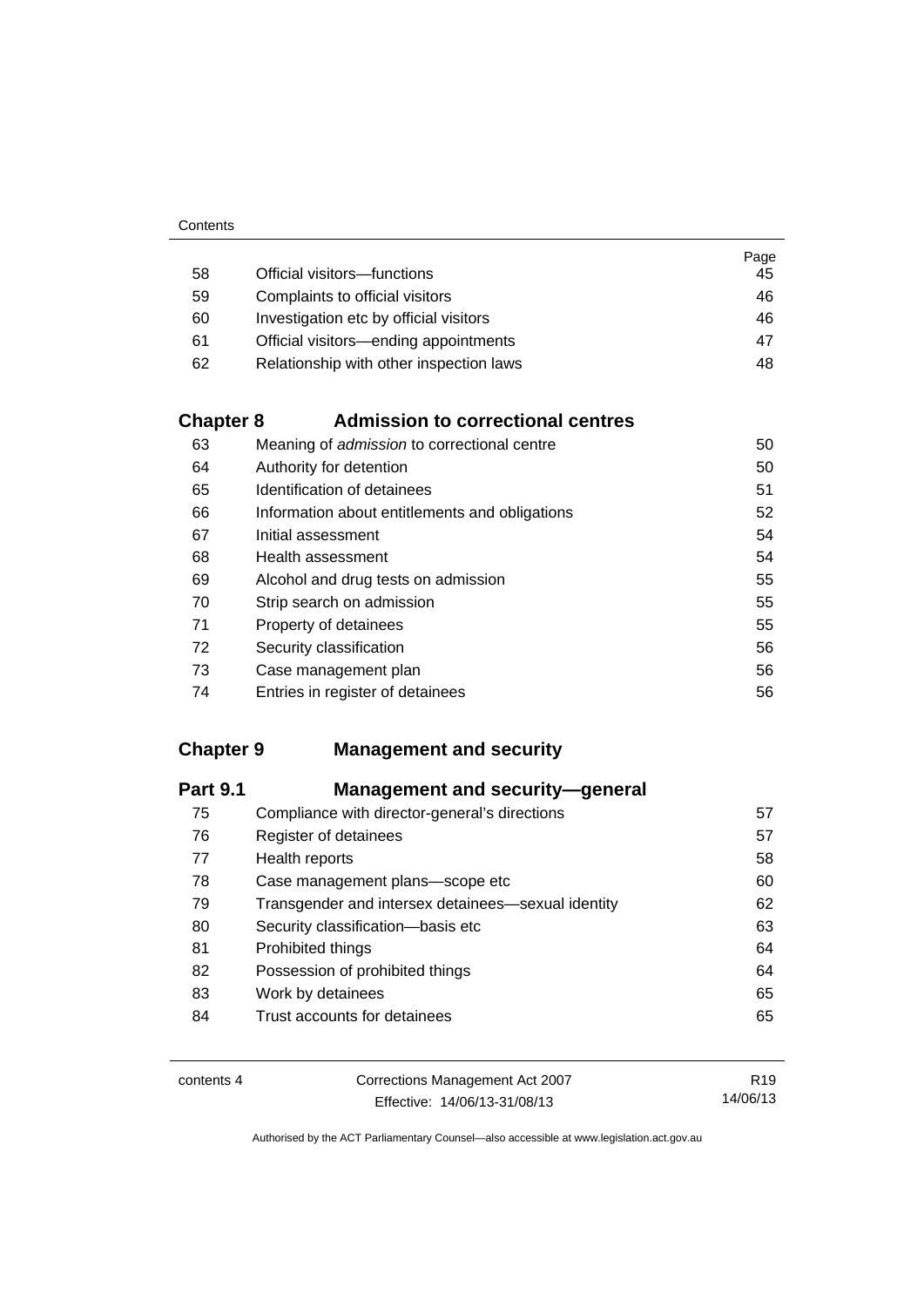|                 |                                                                          | Contents |
|-----------------|--------------------------------------------------------------------------|----------|
|                 |                                                                          | Page     |
| 85              | <b>Prohibited areas</b>                                                  | 65       |
| 86              | Nonsmoking areas                                                         | 66       |
| 87              | Management and security-corrections policies and operating<br>procedures | 66       |
| <b>Part 9.2</b> | <b>Segregation</b>                                                       |          |
| 88              | Meaning of segregation                                                   | 67       |
| 89              | Segregation under pt 9.2-purpose                                         | 67       |
| 90              | Segregation-safety and security                                          | 67       |
| 91              | Segregation-protective custody                                           | 68       |
| 92              | Segregation-health                                                       | 70       |
| 93              | Interstate segregated detainees transferred to ACT                       | 71       |
| 94              | Segregated detainees removed to NSW                                      | 72       |
| 95              | Segregation not to affect minimum living conditions                      | 72       |
| 96              | Application for review of segregation directions                         | 72       |
| 97              | Review of segregation directions                                         | 73       |
| 98              | Other separation of detainees                                            | 74       |
| <b>Part 9.3</b> | <b>Monitoring</b>                                                        |          |
| 99              | Monitoring-general considerations                                        | 75       |
| 100             | Monitoring at correctional centres                                       | 75       |
| 101             | Personal monitoring devices                                              | 76       |
| 102             | Interfering with personal monitoring devices                             | 76       |
| 103             | Monitoring telephone calls etc                                           | 76       |
| 104             | Monitoring ordinary mail                                                 | 77       |
| 105             | Monitoring protected mail                                                | 79       |
| 106             | Mail searches-consequences                                               | 79       |
| <b>Part 9.4</b> | <b>Searches</b>                                                          |          |
| Division 9.4.1  | Searches-general                                                         |          |
| 107             | Definitions-searches                                                     | 80       |
| 108             | Intrusiveness of searches                                                | 81       |
| 109             | Searches of transgender and intersex detainees                           | 81       |
| 110             | Register of strip and body searches                                      | 82       |
|                 |                                                                          |          |

| R <sub>19</sub> | Corrections Management Act 2007 | contents 5 |
|-----------------|---------------------------------|------------|
| 14/06/13        | Effective: 14/06/13-31/08/13    |            |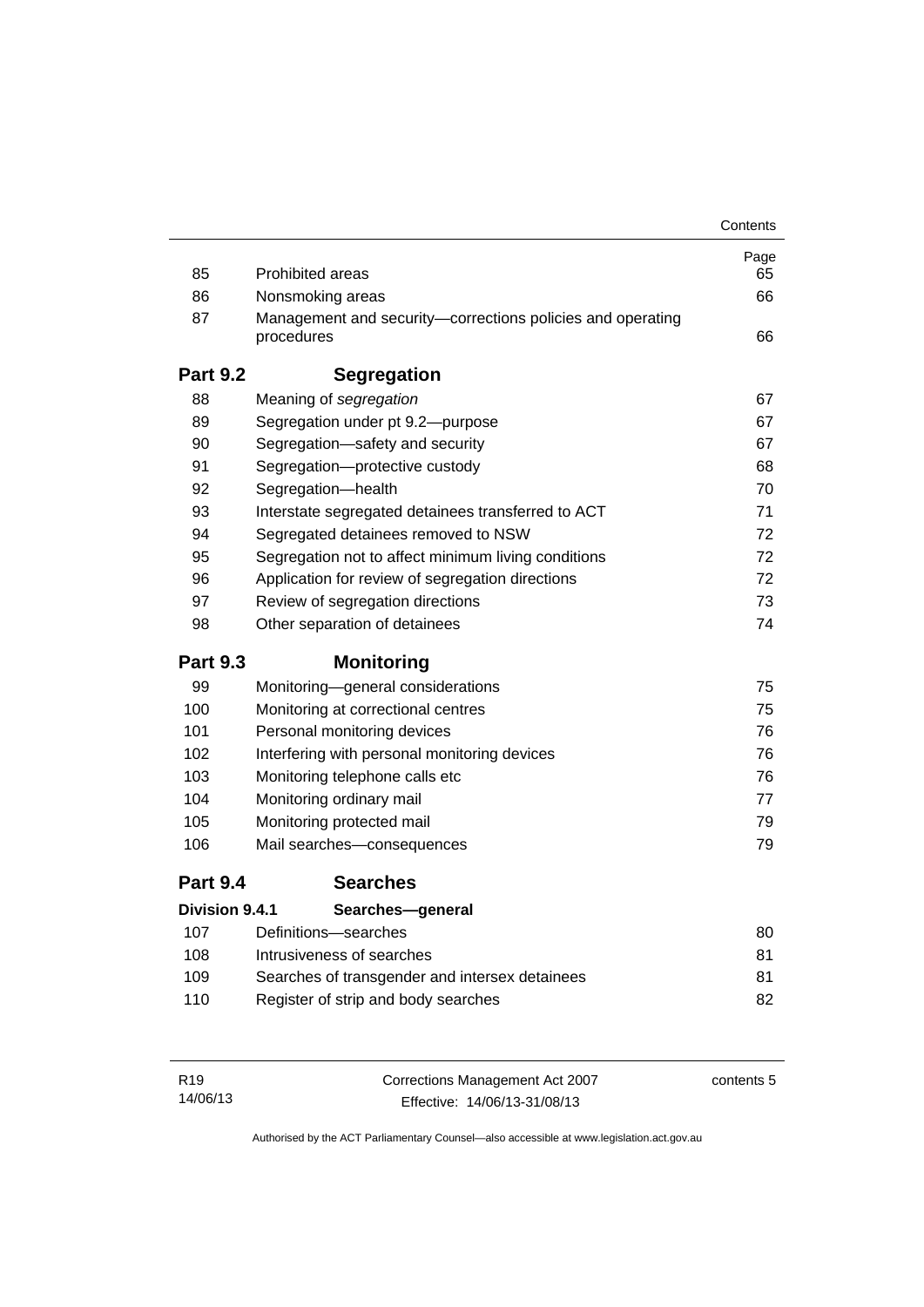#### **Contents**

| Division 9.4.2  | Scanning, frisk and ordinary searches                            | Page |
|-----------------|------------------------------------------------------------------|------|
| 111             | Scanning, frisk and ordinary searches-directions                 | 82   |
| 112             | Scanning, frisk and ordinary searches-requirements               | 83   |
| Division 9.4.3  |                                                                  |      |
| 113             | <b>Strip searches</b>                                            | 84   |
| 113A            | Meaning of seizeable item-div 9.4.3                              | 84   |
| 113B            | Strip searches-when may be conducted                             | 84   |
|                 | Strip searches-on suspicion                                      |      |
| 113C            | Strip searches-where prudent                                     | 85   |
| 114             | Strip searches-presence of corrections officers                  | 86   |
| 115             | Strip searches-general rules                                     | 86   |
| Division 9.4.4  | <b>Body searches</b>                                             |      |
| 116             | Body searches-directions                                         | 87   |
| 117             | Body searches-presence of nurse and corrections officers         | 88   |
| 118             | Body searches-assistance from corrections officer                | 88   |
| 119             | Body searches—rules about detainee's clothing                    | 89   |
| 120             | Body searches-rules about touching detainee                      | 89   |
| 121             | Body searches-seizing things                                     | 89   |
| Division 9.4.5  | Searches of premises and property                                |      |
| 122             | Searches-premises and property                                   | 90   |
| 123             | Searches of detainee cells—legally privileged material           | 91   |
| 124             | Searches of detainee cells-suspected legally privileged material | 91   |
| Division 9.4.6  | Searches-miscellaneous                                           |      |
| 125             | Searches-use of corrections dogs                                 | 92   |
| 126             | Searches-use of force                                            | 93   |
| <b>Part 9.5</b> | <b>Seizing property</b>                                          |      |
| 127             | Seizing mail etc                                                 | 94   |
| 128             | Seizing property-general                                         | 95   |
| 129             | Receipt for seizure                                              | 95   |
| 130             | Forfeiture of things seized                                      | 96   |
| 131             | Return of things seized but not forfeited                        | 97   |
|                 |                                                                  |      |

contents 6 Corrections Management Act 2007 Effective: 14/06/13-31/08/13

R19 14/06/13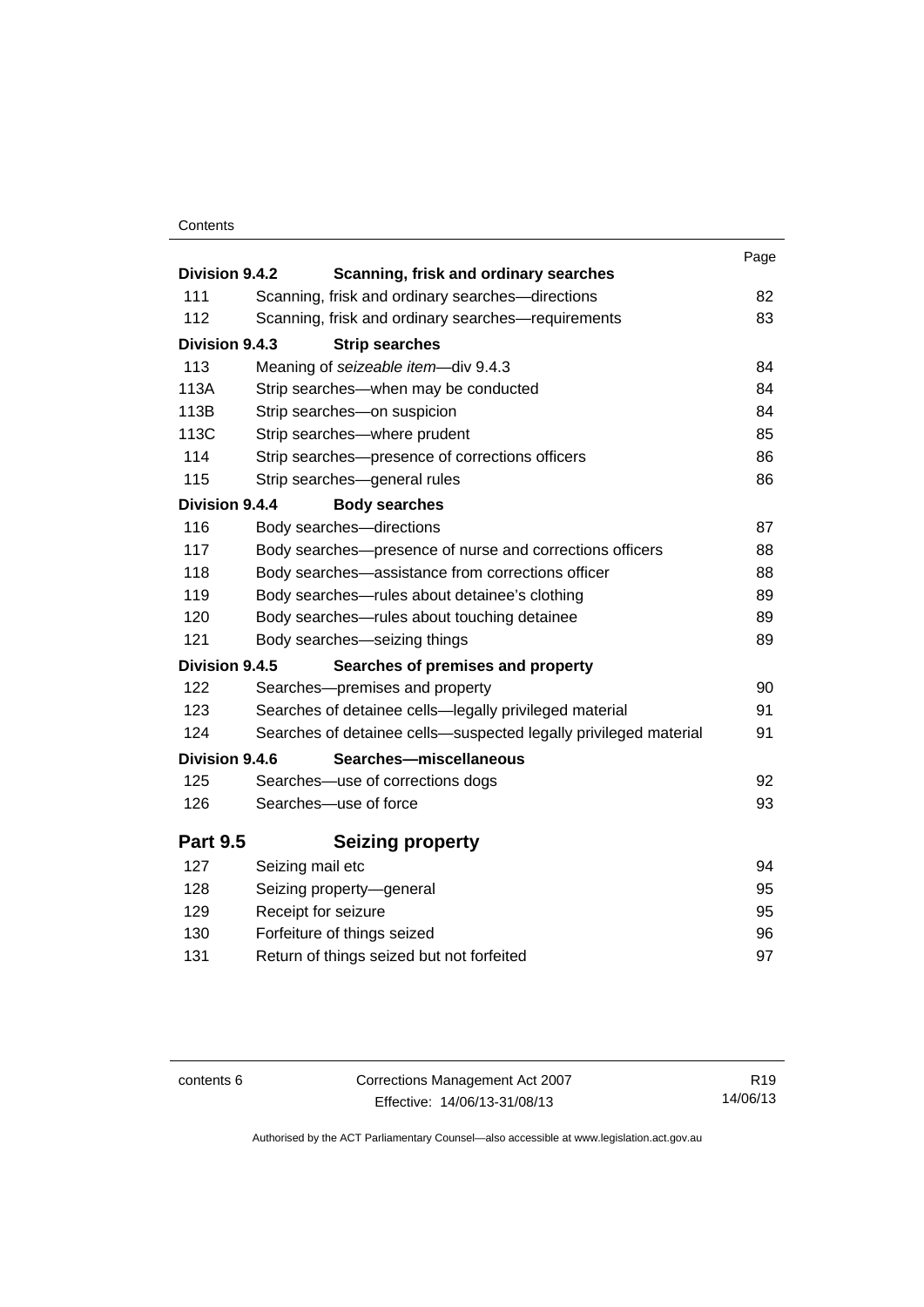|                   |                                                       | Contents |
|-------------------|-------------------------------------------------------|----------|
|                   |                                                       | Page     |
| <b>Part 9.6</b>   | <b>Alcohol and drug testing</b>                       |          |
| Division 9.6.1    | General                                               |          |
| 132               | Definitions-drug and test sample                      | 99       |
| 133               | When test sample positive                             | 99       |
| Division 9.6.2    | Alcohol and drug testing-detainees                    |          |
| 134               | Alcohol and drug testing of detainees                 | 101      |
| 135               | Effect of positive test sample from detainee          | 101      |
| Division 9.6.3    | Alcohol and drug testing-corrections officers etc     |          |
| 136               | Alcohol and drug testing of corrections officers etc  | 102      |
| <b>Part 9.7</b>   | Use of force                                          |          |
| 137               | Managing use of force                                 | 103      |
| 138               | Authorised use of force                               | 103      |
| 139               | Application of force                                  | 104      |
| 140               | Use of restraints or weapons                          | 104      |
| 141               | Medical examination after use of force                | 106      |
| 142               | Reporting use of force                                | 106      |
| <b>Part 9.8</b>   | <b>Access to correctional centres</b>                 |          |
| 143               | Visiting conditions                                   | 107      |
| 144               | Notice of visiting conditions                         | 107      |
| 145               | Taking prohibited things etc into correctional centre | 108      |
| 146               | Directions to visitors                                | 108      |
| 147               | Searches of visitors                                  | 109      |
| 148               | Directions to leave correctional centre etc           | 109      |
| 149               | Removing people from correctional centre              | 110      |
| <b>Chapter 10</b> | <b>Discipline</b>                                     |          |
| Part 101          | General                                               |          |

| 1 AIL 1V. 1 | וסוסט                                 |     |
|-------------|---------------------------------------|-----|
| 150         | Application—ch 10                     | 111 |
| 151         | Definitions-discipline                | 111 |
| 152         | Meaning of <i>disciplinary breach</i> | 112 |
| 153         | Meaning of <i>investigator</i>        | 114 |
|             |                                       |     |

| R <sub>19</sub> | Corrections Management Act 2007 | contents 7 |
|-----------------|---------------------------------|------------|
| 14/06/13        | Effective: 14/06/13-31/08/13    |            |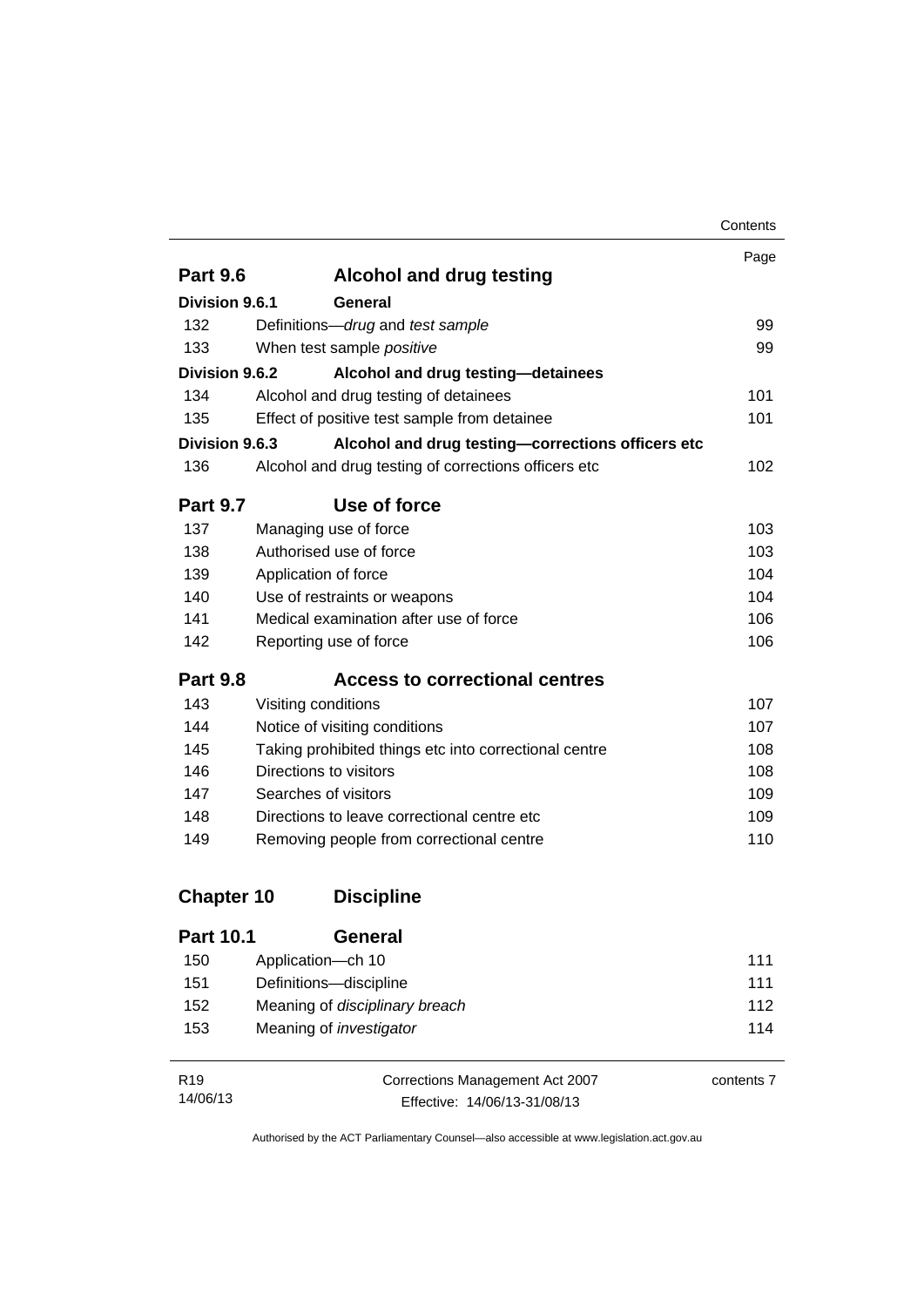| 154              | Meaning of privilege                                           | Page<br>115 |
|------------------|----------------------------------------------------------------|-------------|
| 155              | Overlapping disciplinary breaches and criminal offences        | 115         |
|                  |                                                                |             |
| <b>Part 10.2</b> | <b>Disciplinary investigations</b>                             |             |
| Division 10.2.1  | <b>Investigation of disciplinary breaches</b>                  |             |
| 156              | Report etc by corrections officer                              | 117         |
| 157              | Investigation by investigator                                  | 118         |
| 158              | Action by presiding officer                                    | 118         |
| 159              | Disciplinary charge                                            | 120         |
| Division 10.2.2  | <b>Investigative segregation</b>                               |             |
| 160              | Director-general directions-investigative segregation          | 120         |
| 161              | Grounds for investigative segregation                          | 121         |
| 162              | Notice of investigative segregation                            | 121         |
| 163              | Duration of investigative segregation                          | 121         |
| 164              | Application for review of investigative segregation directions | 122         |
| 165              | Review of investigative segregation directions                 | 123         |
|                  |                                                                |             |
| <b>Part 10.3</b> | <b>Disciplinary action and review</b>                          |             |
| Division 10.3.1  | Disciplinary action-with accused's consent                     |             |
| 167              | Disciplinary breach admitted by accused                        | 125         |
| 168              | Presiding officer's powers-breach admitted by accused          | 126         |
| Division 10.3.2  | Internal disciplinary inquiry                                  |             |
| 170              | Disciplinary inquiry into charge                               | 126         |
| 171              | Presiding officer's powers after internal inquiry              | 127         |
| Division 10.3.3  | Internal review of inquiry decision                            |             |
| 173              | Application for review of inquiry decision                     | 128         |
| 175              | Review of inquiry decision                                     | 129         |
| 176              | Director-general's powers after further inquiry                | 129         |
| Division 10.3.4  | <b>External review of inquiry decisions</b>                    |             |
| 177              | Appointment of adjudicator                                     | 130         |
| 178              | Application for review by adjudicator                          | 130         |
| 179              | Review by adjudicator                                          | 131         |
| 180              | Adjudicator's powers after review                              | 131         |

| contents 8 | Corrections Management Act 2007 | R <sub>19</sub> |
|------------|---------------------------------|-----------------|
|            | Effective: 14/06/13-31/08/13    | 14/06/13        |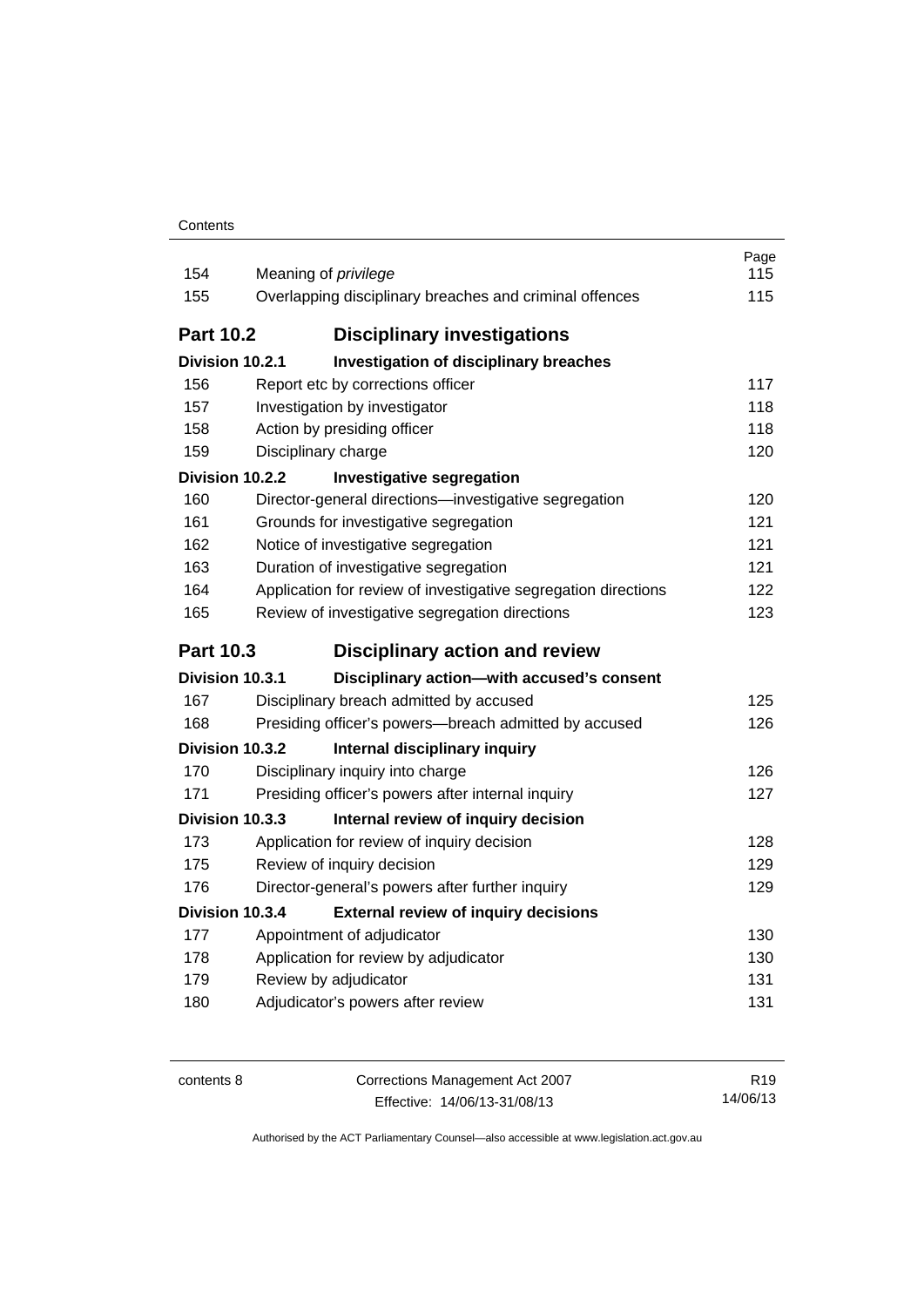|                   |                                                              | Contents |
|-------------------|--------------------------------------------------------------|----------|
|                   |                                                              | Page     |
|                   | Division 10.3.5<br><b>Disciplinary action</b>                |          |
| 181               | Application-div 10.3.5                                       | 132      |
| 182               | Meaning of relevant presiding officer-div 10.3.5             | 132      |
| 183               | Disciplinary action by relevant presiding officer            | 133      |
| 184               | Administrative penalties                                     | 133      |
| 185               | Reparation                                                   | 134      |
| 186               | Maximum administrative penalties                             | 135      |
| 187               | Separate confinement conditions                              | 135      |
| 188               | Privileges and entitlements-impact of discipline             | 135      |
| 189               | Record of disciplinary action                                | 136      |
|                   |                                                              |          |
| <b>Chapter 11</b> | <b>Disciplinary inquiries</b>                                |          |
| <b>Part 11.1</b>  | <b>Conduct of disciplinary inquiries—general</b>             |          |
| 190               | Application-ch 11                                            | 137      |
| 191               | Meaning of presiding officer-ch 11                           | 137      |
| <b>Part 11.2</b>  | <b>Disciplinary inquiry procedures</b>                       |          |
| 192               | Nature of disciplinary inquiries                             | 138      |
| 193               | Application of Criminal Code, ch 7                           | 138      |
| 194               | Notice of disciplinary inquiry etc                           | 138      |
| 195               | Conduct of disciplinary inquiries                            | 139      |
| 196               | Presiding officer may require official reports               | 140      |
| 197               | Presiding officer may require information and documents      | 140      |
| 198               | Possession of inquiry documents etc                          | 141      |
| 199               | Record of inquiry                                            | 141      |
| <b>Part 11.3</b>  | <b>Disciplinary hearing procedures</b>                       |          |
| 200               | Notice of disciplinary hearing                               | 142      |
| 201               | Appearance at disciplinary hearing                           | 142      |
| 202               | Rights of accused at disciplinary hearing                    | 143      |
| 203               | Appearance at disciplinary hearing-audiovisual or audio link | 144      |
|                   |                                                              |          |

contents 9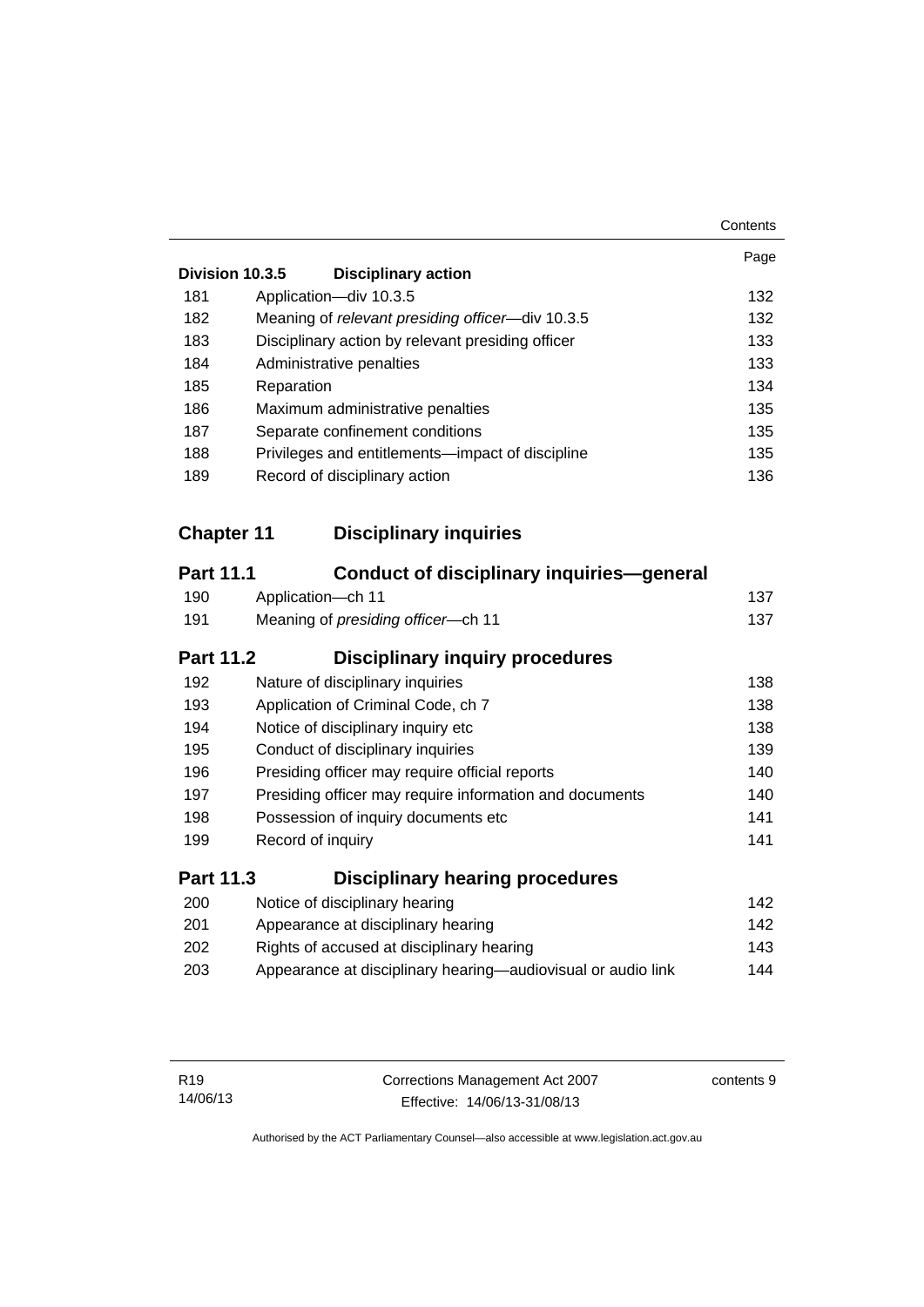#### **Contents**

| <b>Chapter 12</b> |                                      | <b>Full-time detainees-leave</b>                                       | Page            |
|-------------------|--------------------------------------|------------------------------------------------------------------------|-----------------|
| <b>Part 12.1</b>  |                                      | <b>Local leave</b>                                                     |                 |
| 204               |                                      | Local leave directions                                                 | 146             |
| 205               |                                      | Local leave permits                                                    | 147             |
| <b>Part 12.2</b>  |                                      | <b>Interstate leave</b>                                                |                 |
|                   | Division 12.2.1                      | General                                                                |                 |
| 206               |                                      | Definitions-pt 12.2                                                    | 148             |
| 207               |                                      | Declaration of corresponding leave laws                                | 148             |
|                   | Division 12.2.2                      | <b>ACT permits for interstate leave</b>                                |                 |
| 208               |                                      | Interstate leave permits                                               | 149             |
| 209               |                                      | Effect of ACT permit for interstate leave                              | 150             |
| 210               | Notice to participating States       |                                                                        | 151             |
| 211               |                                      | Powers of escort officers                                              | 151             |
| 212               |                                      | Liability for damage etc                                               | 152             |
|                   | Division 12.2.3                      | Interstate leave under corresponding leave laws                        |                 |
| 213               |                                      | Effect in ACT of interstate leave permit under corresponding leave law | 152             |
| 214               | Powers of interstate escort officers |                                                                        | 152             |
| 215               | Escape of interstate detainee        |                                                                        | 153             |
| 216               |                                      | Return of escaped interstate detainee                                  |                 |
| <b>Chapter 13</b> |                                      | <b>Miscellaneous</b>                                                   |                 |
| 217               |                                      | Lawful temporary absence from correctional centre                      | 155             |
| 218               |                                      | Detainee's work-no employment contract etc                             | 155             |
| 219               |                                      | Detainee's work-work health and safety                                 | 156             |
| 220               |                                      | Personal injury management-detainees etc                               | 156             |
| 221               |                                      | Random testing of detainees—statistical purposes                       | 157             |
| 222               |                                      | Confidentiality                                                        | 157             |
| 223               |                                      | Protection from liability                                              | 160             |
| 224               |                                      | Corrections dogs                                                       | 160             |
| 225               |                                      | Declaration of corresponding corrections law                           | 161             |
| 226               |                                      | Evidentiary certificates                                               | 161             |
| 227               |                                      | Determination of fees                                                  | 162             |
| contents 10       |                                      | Corrections Management Act 2007                                        | R <sub>19</sub> |
|                   |                                      | Effective: 14/06/13-31/08/13                                           | 14/06/13        |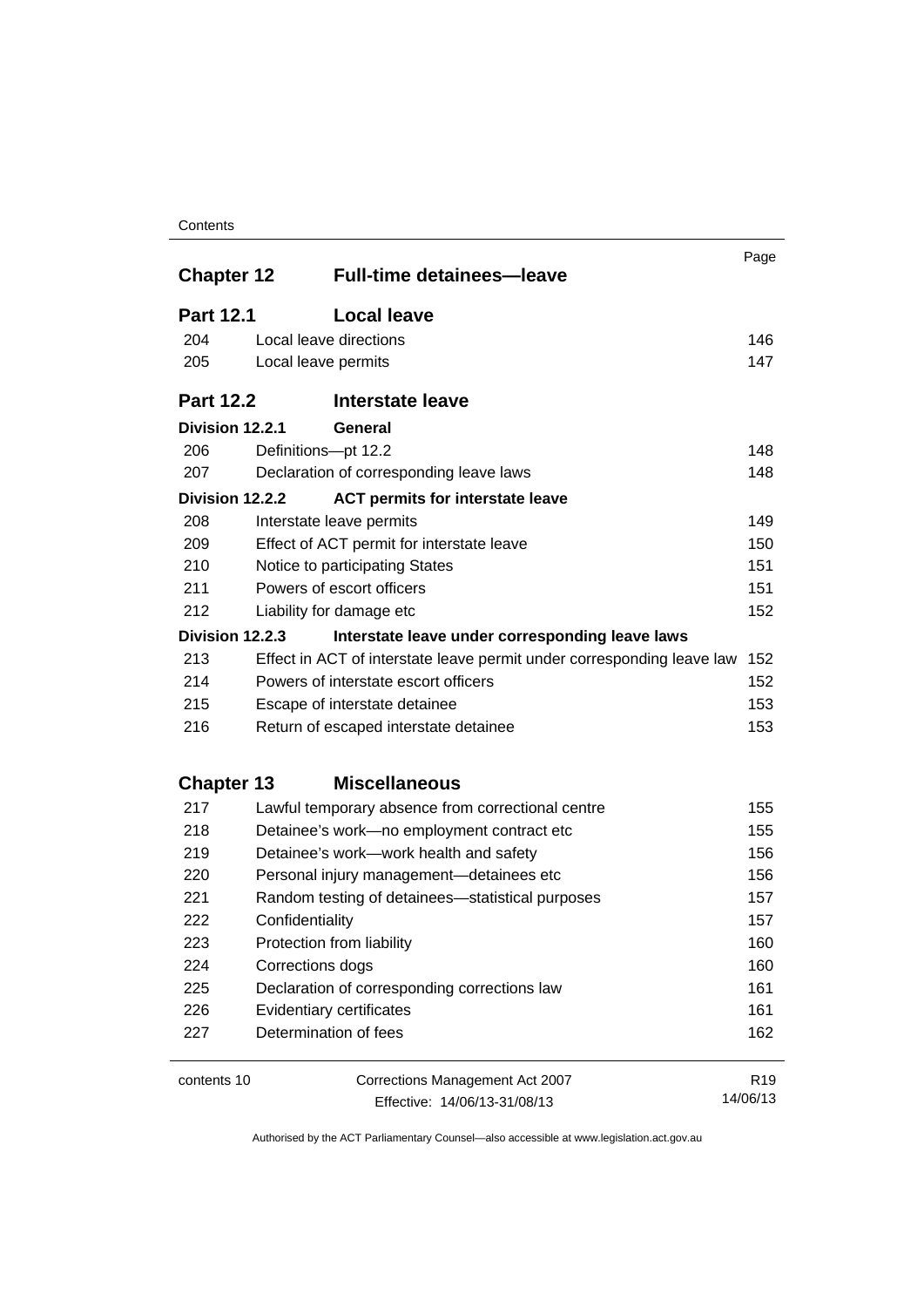|                   |                                                                                         | Contents    |
|-------------------|-----------------------------------------------------------------------------------------|-------------|
| 228               | Approved forms                                                                          | Page<br>162 |
| 229               | Regulation-making power                                                                 | 163         |
| <b>Chapter 51</b> | <b>Transitional–Corrections and Sentencing</b><br><b>Legislation Amendment Act 2012</b> |             |
| 508               | Alleged disciplinary breaches not finally dealt with before<br>commencement day         | 165         |
| 509               | Expiry-ch 51                                                                            | 165         |
| <b>Dictionary</b> |                                                                                         |             |
| <b>Endnotes</b>   |                                                                                         |             |
| 1                 | About the endnotes                                                                      | 173         |
| 2                 | Abbreviation key                                                                        | 173         |
| 3                 | Legislation history                                                                     | 174         |
| 4                 | Amendment history                                                                       | 177         |
| 5                 | Earlier republications                                                                  | 188         |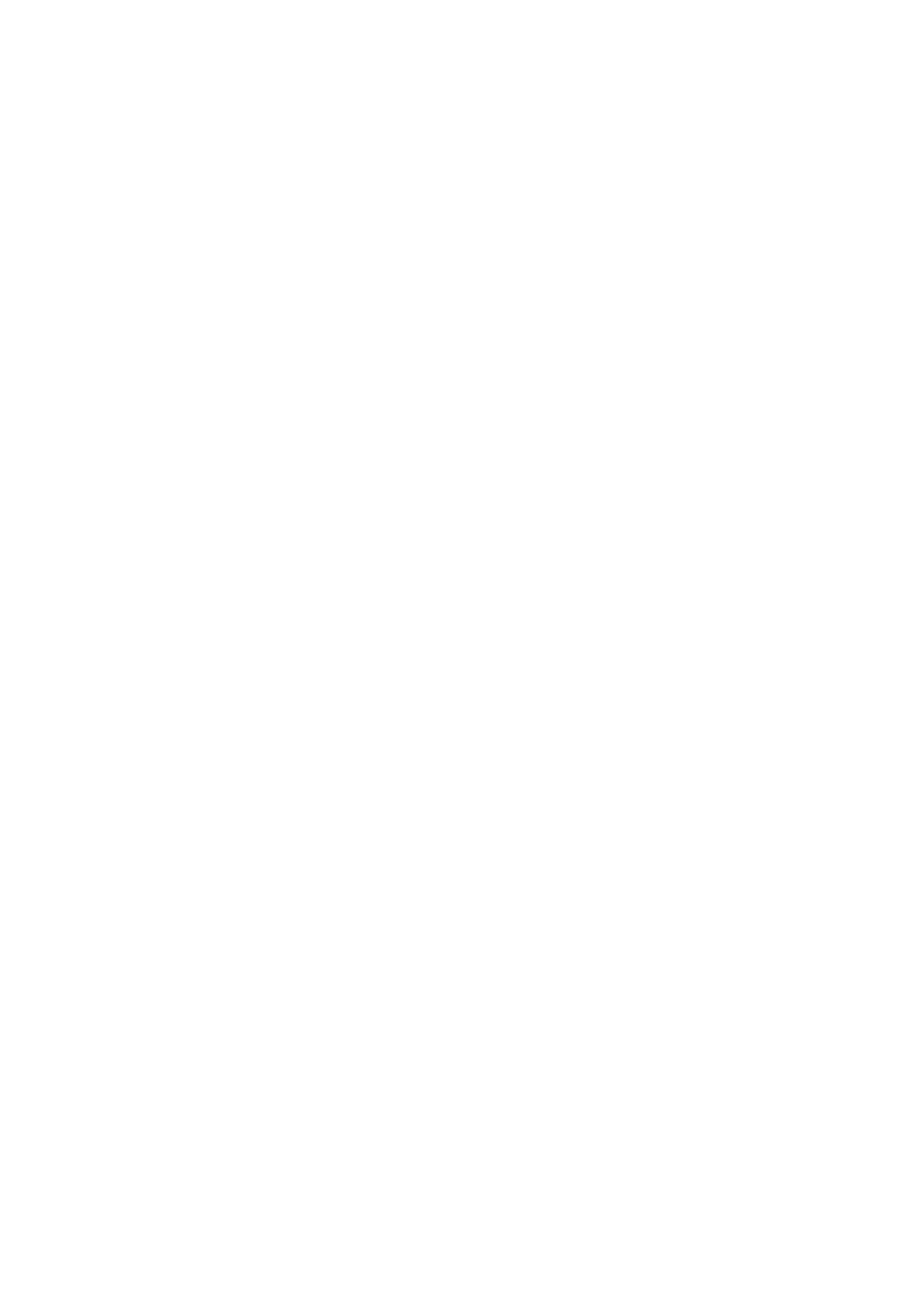

## **Corrections Management Act 2007**

An Act relating to correctional services, and for other purposes

R19 14/06/13

ׅ֚֡֡֡֡֬֝

Corrections Management Act 2007 Effective: 14/06/13-31/08/13

page 1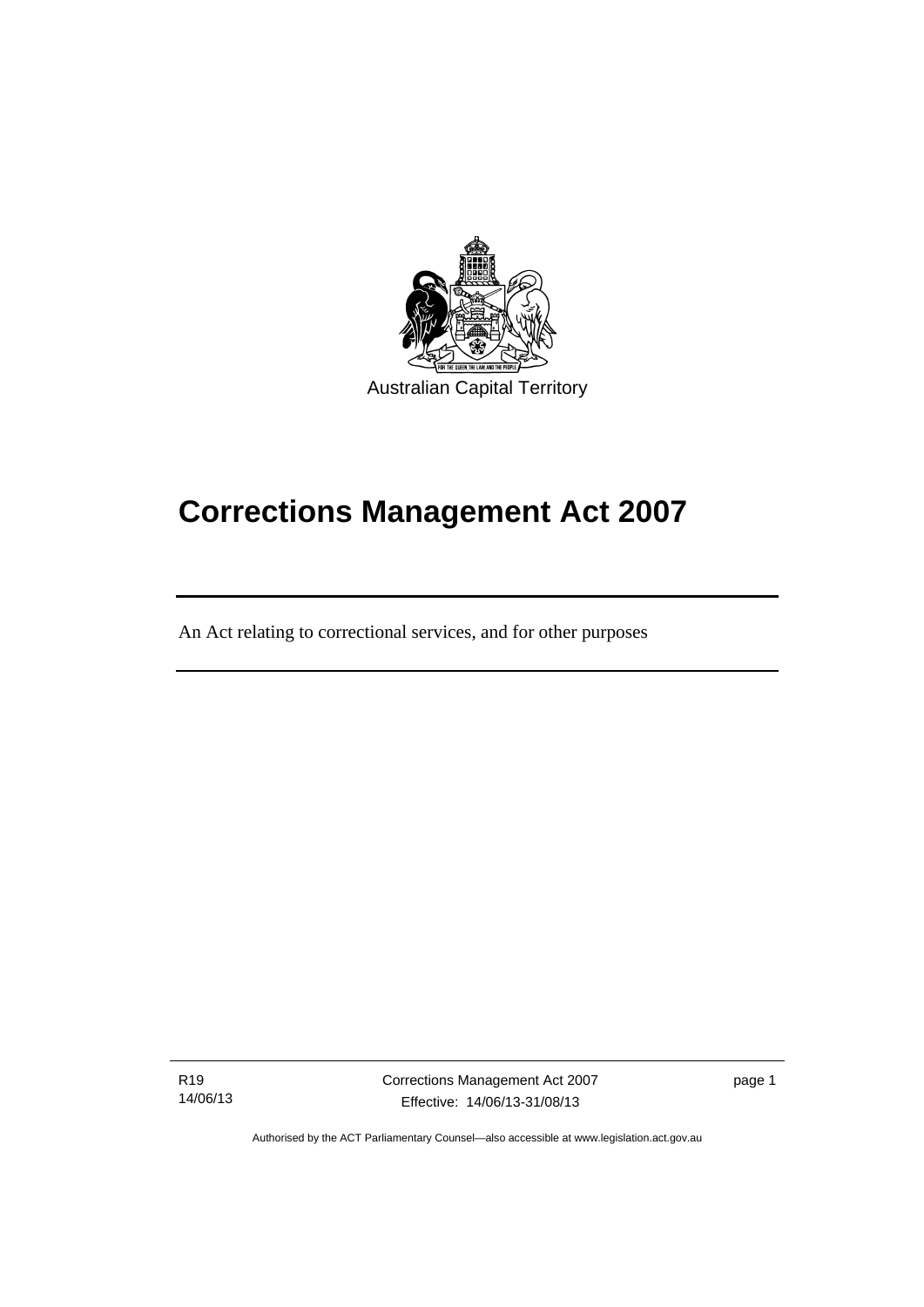#### Preamble

#### <span id="page-15-0"></span>**Preamble**

- 1 The inherent dignity of all human beings, whatever their personal or social status, is one of the fundamental values of a just and democratic society.
- 2 The criminal justice system should respect and protect all human rights in accordance with the *[Human Rights Act 2004](http://www.legislation.act.gov.au/a/2004-5)* and international law.
- 3 Sentences are imposed on offenders as punishment, not for punishment.
- 4 The management of imprisoned offenders, and people remanded or otherwise detained in lawful custody, should contribute to the maintenance of a safe, just and democratic society, particularly as follows:
	- (a) by ensuring justice, security and good order at correctional centres;
	- (b) by ensuring that harm suffered by victims of offenders, and their need for protection, are considered appropriately in making decisions about the management of offenders;
	- (c) by promoting the rehabilitation of imprisoned offenders and their reintegration into society;
	- (d) by ensuring that imprisoned offenders and people remanded or otherwise detained in lawful custody are treated in a decent, humane and just way.

The Legislative Assembly for the Australian Capital Territory therefore enacts as follows: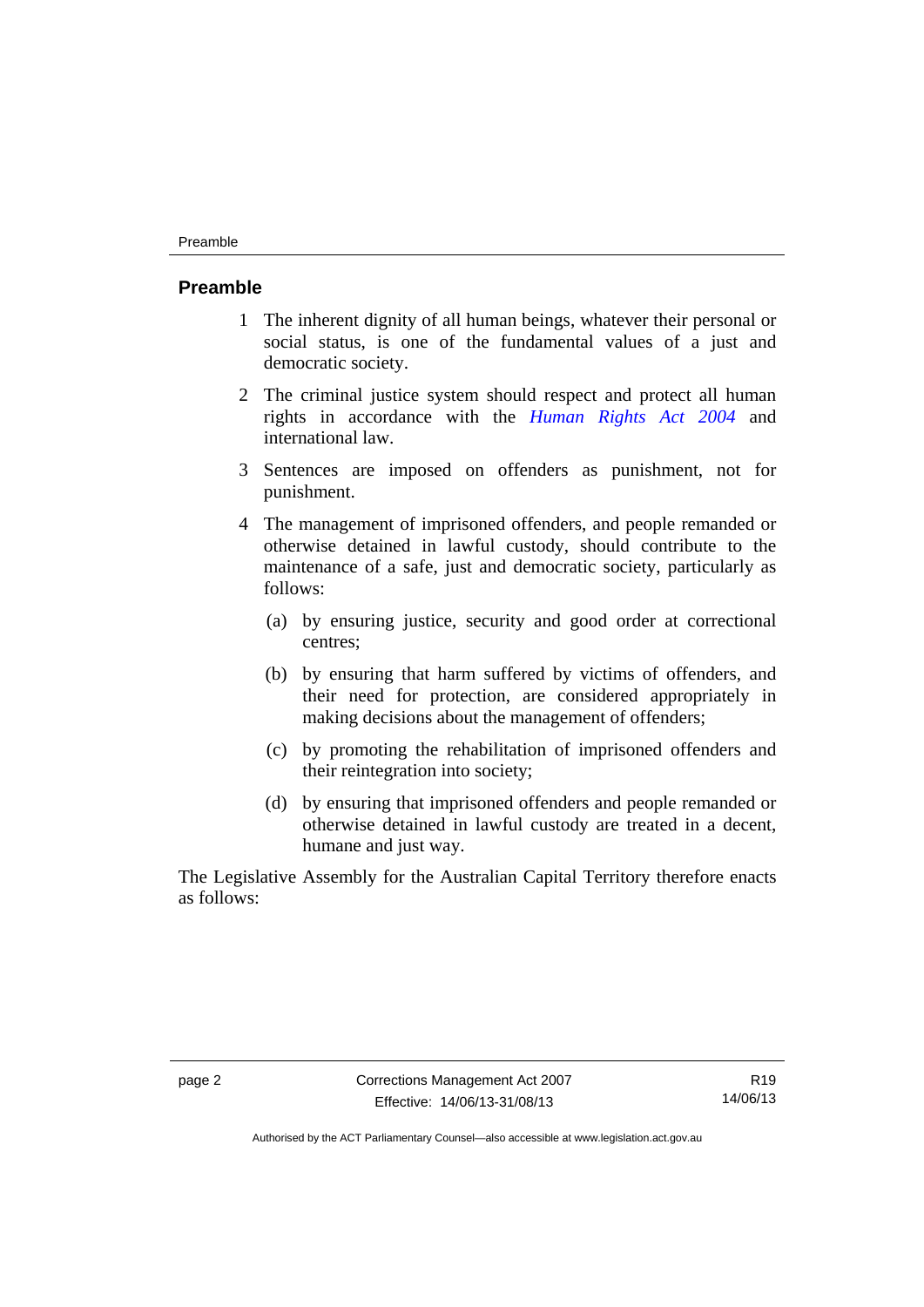## <span id="page-16-0"></span>**Chapter 1 Preliminary**

#### <span id="page-16-1"></span>**1 Name of Act**

This Act is the *Corrections Management Act 2007*.

#### <span id="page-16-2"></span>**3 Dictionary**

The dictionary at the end of this Act is part of this Act.

*Note 1* The dictionary at the end of this Act defines certain terms used in this Act, and includes references (*signpost definitions*) to other terms defined elsewhere.

> For example, the signpost definition '*detainee*—see section 6.' means that the term '*detainee*' is defined in that section and the definition applies to this Act.

*Note 2* A definition in the dictionary (including a signpost definition) applies to the entire Act unless the definition, or another provision of the Act, provides otherwise or the contrary intention otherwise appears (see [Legislation Act,](http://www.legislation.act.gov.au/a/2001-14) s 155 and s 156 (1)).

#### <span id="page-16-3"></span>**4 Notes**

A note included in this Act is explanatory and is not part of this Act.

*Note* See the [Legislation Act,](http://www.legislation.act.gov.au/a/2001-14) s 127 (1), (4) and (5) for the legal status of notes.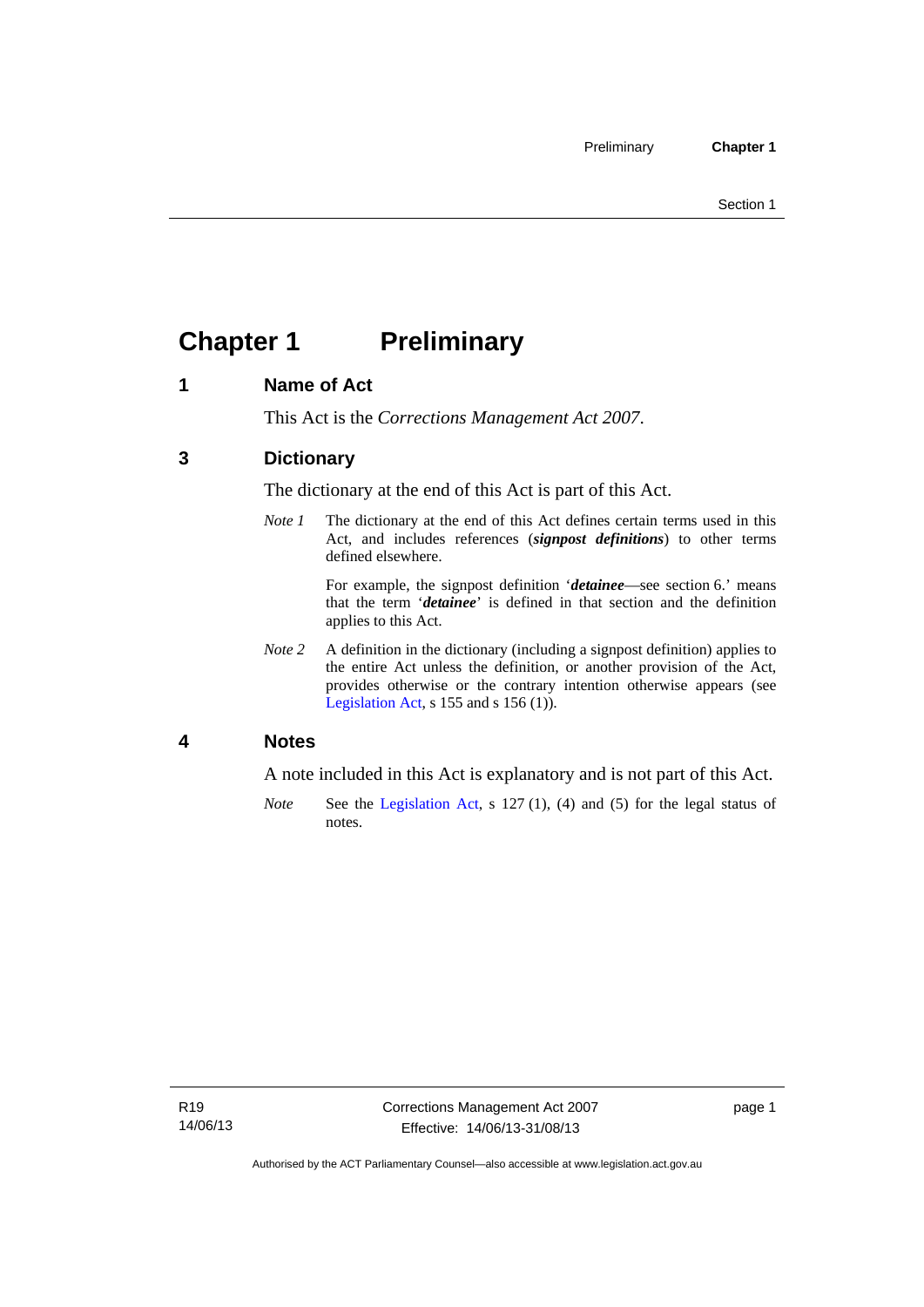#### <span id="page-17-0"></span>**5 Offences against Act—application of Criminal Code etc**

Other legislation applies in relation to offences against this Act.

*Note 1 Criminal Code* The [Criminal Code](http://www.legislation.act.gov.au/a/2002-51), ch 2 applies to all offences against this Act (see Code, pt 2.1).

> The chapter sets out the general principles of criminal responsibility (including burdens of proof and general defences), and defines terms used for offences to which the Code applies (eg *conduct*, *intention*, *recklessness* and *strict liability*).

*Note 2 Penalty units* 

The [Legislation Act,](http://www.legislation.act.gov.au/a/2001-14) s 133 deals with the meaning of offence penalties that are expressed in penalty units.

#### <span id="page-17-1"></span>**6 Application of Act—***detainees*

- (1) This Act applies to each of the following (each of whom is a *detainee*):
	- (a) an offender while the offender is required to be imprisoned under full-time detention because of a committal order for the *[Crimes \(Sentence Administration\) Act 2005](http://www.legislation.act.gov.au/a/2005-59)*, part 3.1;
	- (b) an offender under a sentence of imprisonment while the offender is required to perform periodic detention in a detention period under the *[Crimes \(Sentence Administration\)](http://www.legislation.act.gov.au/a/2005-59)  [Act 2005](http://www.legislation.act.gov.au/a/2005-59),* part 5.3;
	- (c) a person while the person is remanded in custody because of an order for remand for the *[Crimes \(Sentence Administration\)](http://www.legislation.act.gov.au/a/2005-59)  [Act 2005](http://www.legislation.act.gov.au/a/2005-59)*, part 3.2;
	- (d) anyone else while the person is required to be held in custody or detention under a territory law or a law of the Commonwealth, a State or another Territory.

#### **Examples—par (d)**

1 a person held on a warrant issued under the *[Royal Commissions](http://www.legislation.act.gov.au/a/1991-1)  [Act 1991](http://www.legislation.act.gov.au/a/1991-1)*, section 35 (Apprehension of witnesses failing to appear)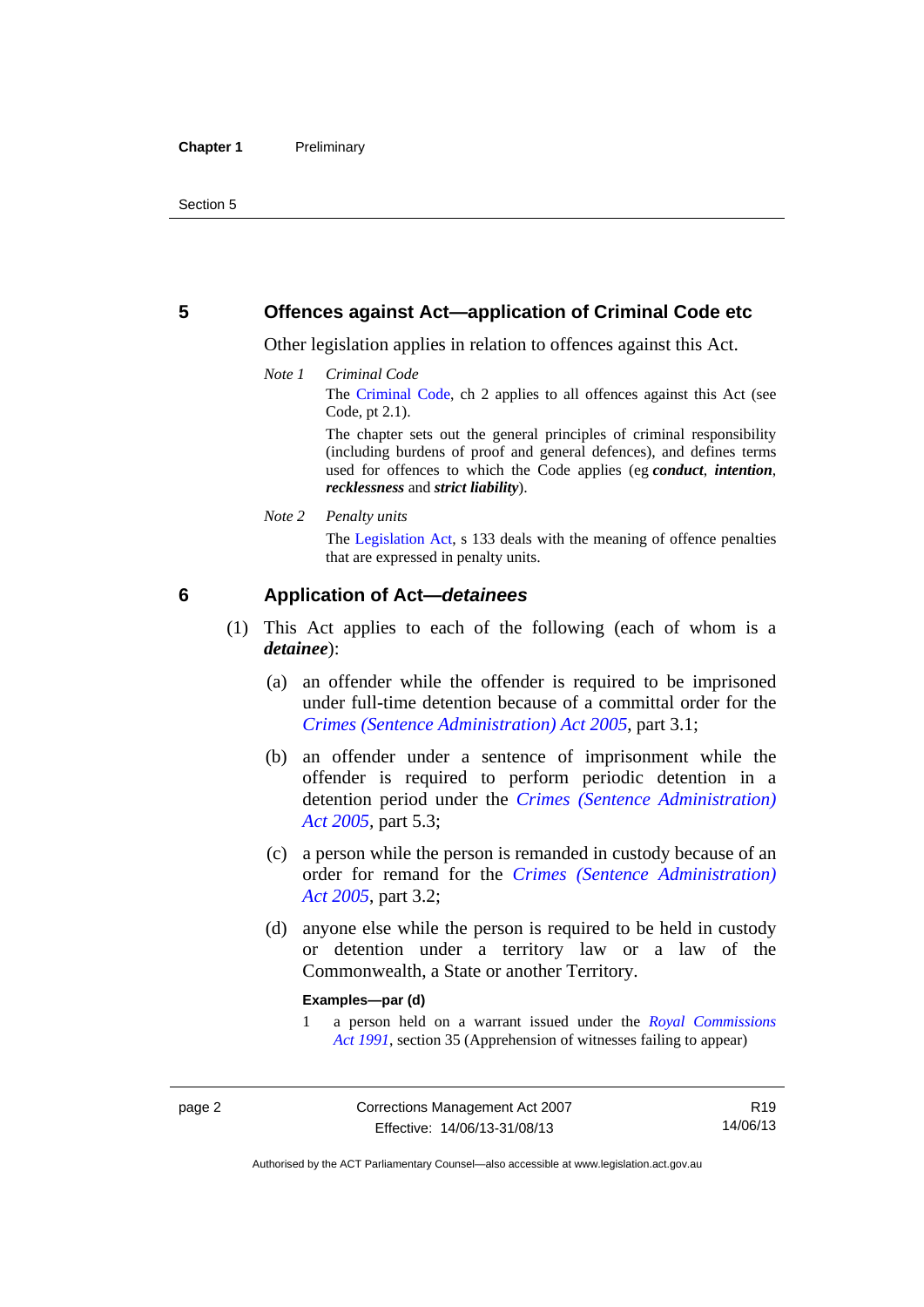- 2 a person in immigration detention under the *[Migration Act 1958](http://www.comlaw.gov.au/Series/C2004A07412)* (Cwlth)
- 3 an interstate detainee on leave in the ACT held in custody overnight
- *Note* An example is part of the Act, is not exhaustive and may extend, but does not limit, the meaning of the provision in which it appears (see [Legislation Act,](http://www.legislation.act.gov.au/a/2001-14) s 126 and s 132).
- (2) However, the application of this Act is subject to the *[Crimes](http://www.legislation.act.gov.au/a/2005-59)  [\(Sentence Administration\) Act 2005](http://www.legislation.act.gov.au/a/2005-59)*, part 4.3 (Full-time detention in NSW).
- (3) Also, this Act (other than chapter 4 (Detention in police and court cells)) does not apply to a person detained under the *[Children and](http://www.legislation.act.gov.au/a/2008-19)  [Young People Act 2008](http://www.legislation.act.gov.au/a/2008-19)*.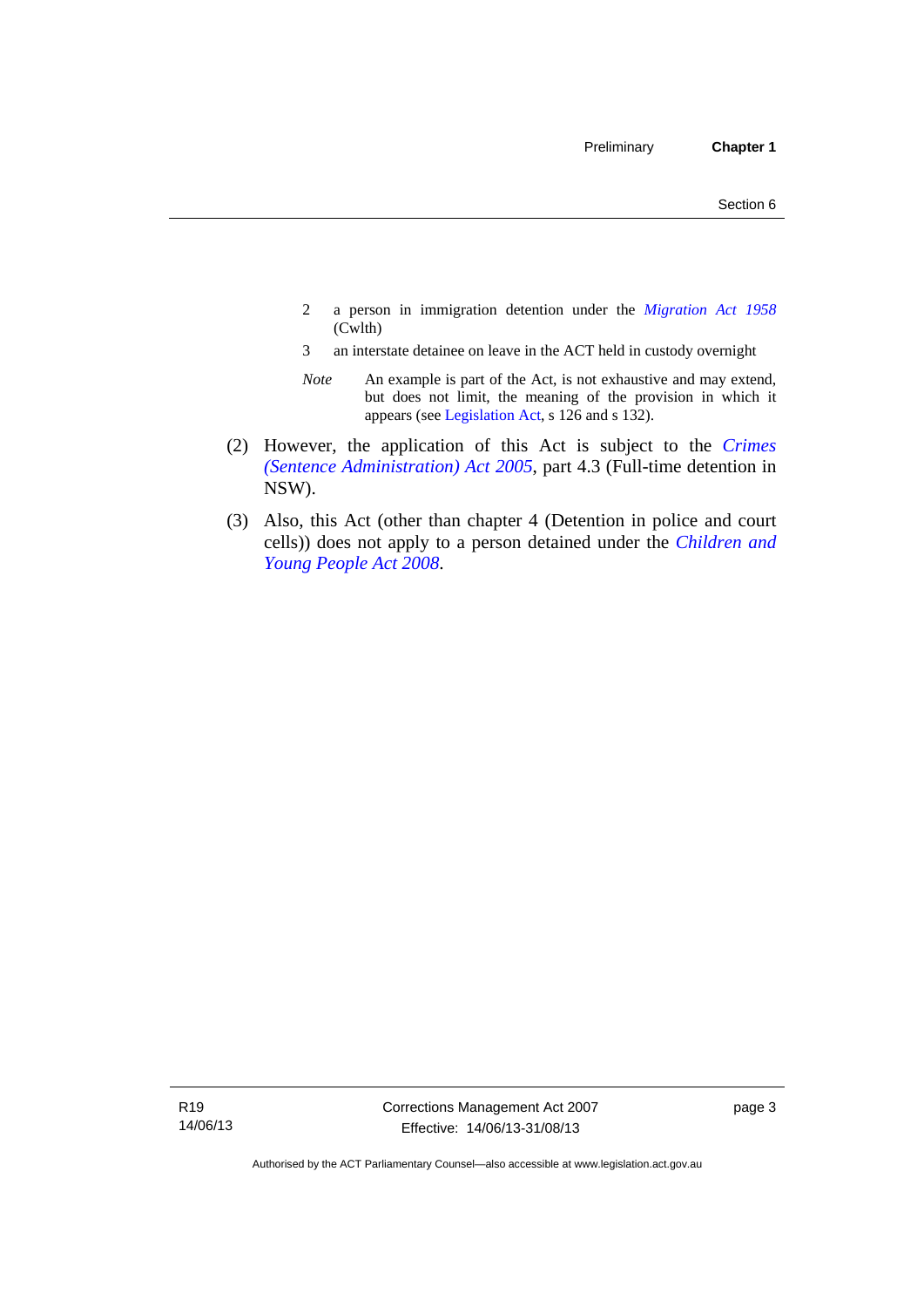Section 7

## <span id="page-19-0"></span>**Chapter 2 Objects and principles**

#### <span id="page-19-1"></span>**7 Main objects of Act**

The main objects of this Act are to promote public safety and the maintenance of a just society, particularly by—

- (a) ensuring the secure detention of detainees at correctional centres; and
- (b) ensuring justice, security and good order at correctional centres; and
- (c) ensuring that detainees are treated in a decent, humane and just way; and
- (d) promoting the rehabilitation of offenders and their reintegration into society.

#### <span id="page-19-2"></span>**8 Management of correctional services**

Correctional services must be managed so as to achieve the main objects of this Act, particularly by—

- (a) ensuring that public safety is the paramount consideration in decision-making about the management of detainees; and
- (b) ensuring respect for the humanity of everyone involved in correctional services, including detainees, corrections officers and other people who work at or visit correctional centres; and
- (c) ensuring behaviour by corrections officers that recognises and respects the inherent dignity of detainees as individuals; and
- (d) ensuring that harm suffered by victims, and their need for protection, are considered appropriately in decision-making about the management of detainees.

Authorised by the ACT Parliamentary Counsel—also accessible at www.legislation.act.gov.au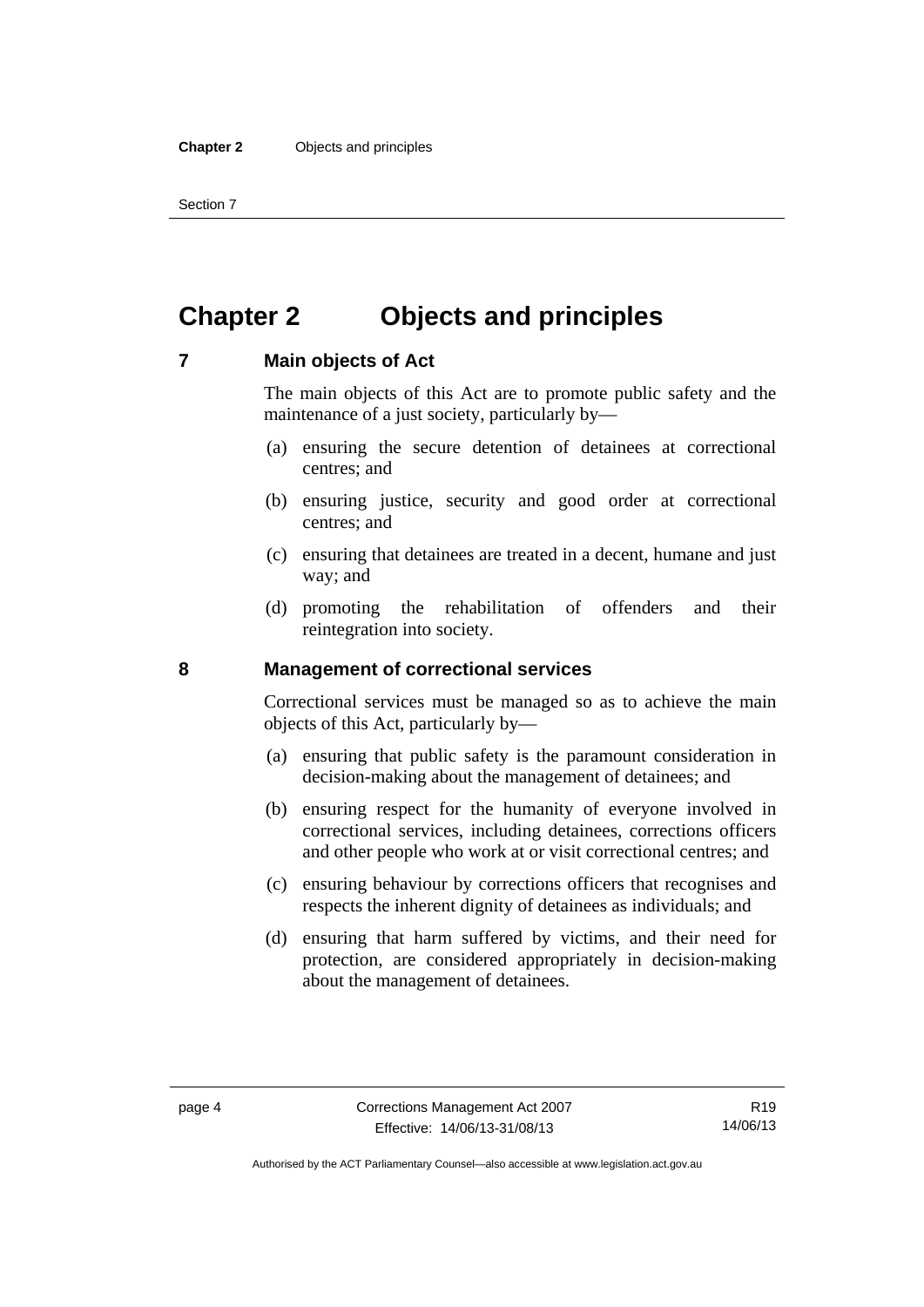### <span id="page-20-0"></span>**9 Treatment of detainees generally**

Functions under this Act in relation to a detainee must be exercised as follows:

- (a) to respect and protect the detainee's human rights;
- (b) to ensure the detainee's decent, humane and just treatment;
- (c) to preclude torture or cruel, inhuman or degrading treatment;
- (d) to ensure the detainee is not subject to further punishment (in addition to deprivation of liberty) only because of the conditions of detention;
- (e) to ensure the detainee's conditions in detention comply with section 12 (Correctional centres—minimum living conditions);
- (f) if the detainee is an offender—to promote, as far as practicable, the detainee's rehabilitation and reintegration into society.

#### <span id="page-20-1"></span>**10 Treatment of remandees**

- (1) Functions under this Act in relation to a detainee who is a remandee must also be exercised to recognise and respect that—
	- (a) the remandee must be presumed innocent of any offence for which the remandee is remanded; and
	- (b) the detention is not imposed as punishment of the remandee.
- (2) Subsection (1) does not apply if the remandee—
	- (a) has been convicted or found guilty of the offence for which the remandee is detained; or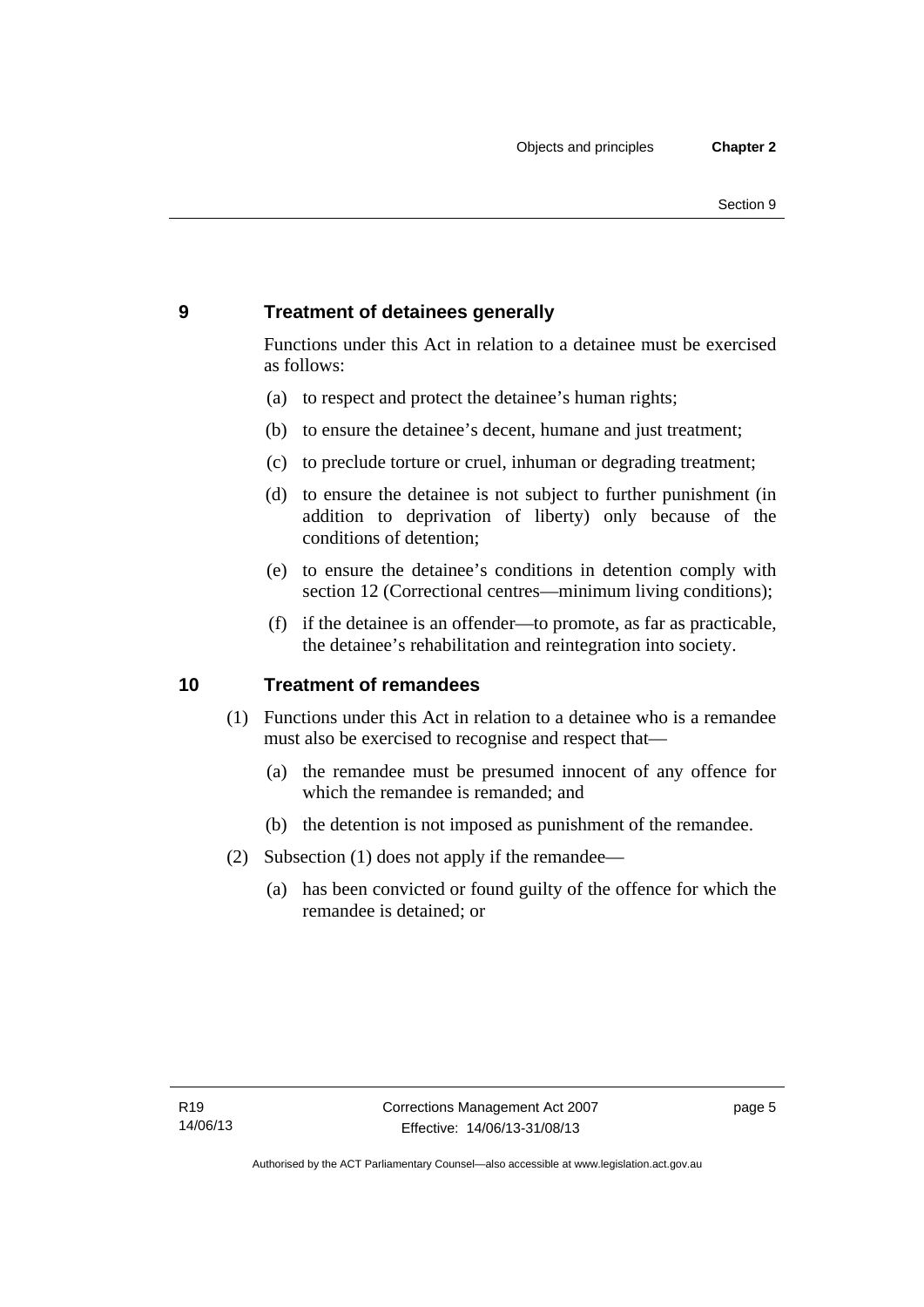(b) is under a sentence of imprisonment in relation to another offence.

#### **Examples—par (a)**

- 1 a convicted person remanded in custody for sentencing
- 2 a paroled offender remanded in custody during an adjournment of a hearing by the sentence administration board
- *Note* An example is part of the Act, is not exhaustive and may extend, but does not limit, the meaning of the provision in which it appears (see [Legislation Act,](http://www.legislation.act.gov.au/a/2001-14) s 126 and s 132).

#### <span id="page-21-0"></span>**11 Treatment of certain detainees**

- (1) This section applies to a person (other than a sentenced offender or remandee) while the person is required to be held in custody or detention under a territory law or a law of the Commonwealth, a State or another Territory.
- (2) Functions under this Act in relation to the person must be exercised to recognise and respect the purpose for which the person is held in custody or detention.
- (3) This Act applies in relation to the person as a full-time detainee, with any changes prescribed by regulation.

#### <span id="page-21-1"></span>**12 Correctional centres—minimum living conditions**

- (1) To protect the human rights of detainees at correctional centres, the director-general must ensure, as far as practicable, that conditions at correctional centres meet at least the following minimum standards:
	- (a) detainees must have access to sufficient food and drink to avoid hunger and poor nourishment;
	- (b) detainees must have access to sufficient suitable clothing that does not degrade or humiliate detainees;
	- (c) detainees must have access to suitable facilities for personal hygiene;

Authorised by the ACT Parliamentary Counsel—also accessible at www.legislation.act.gov.au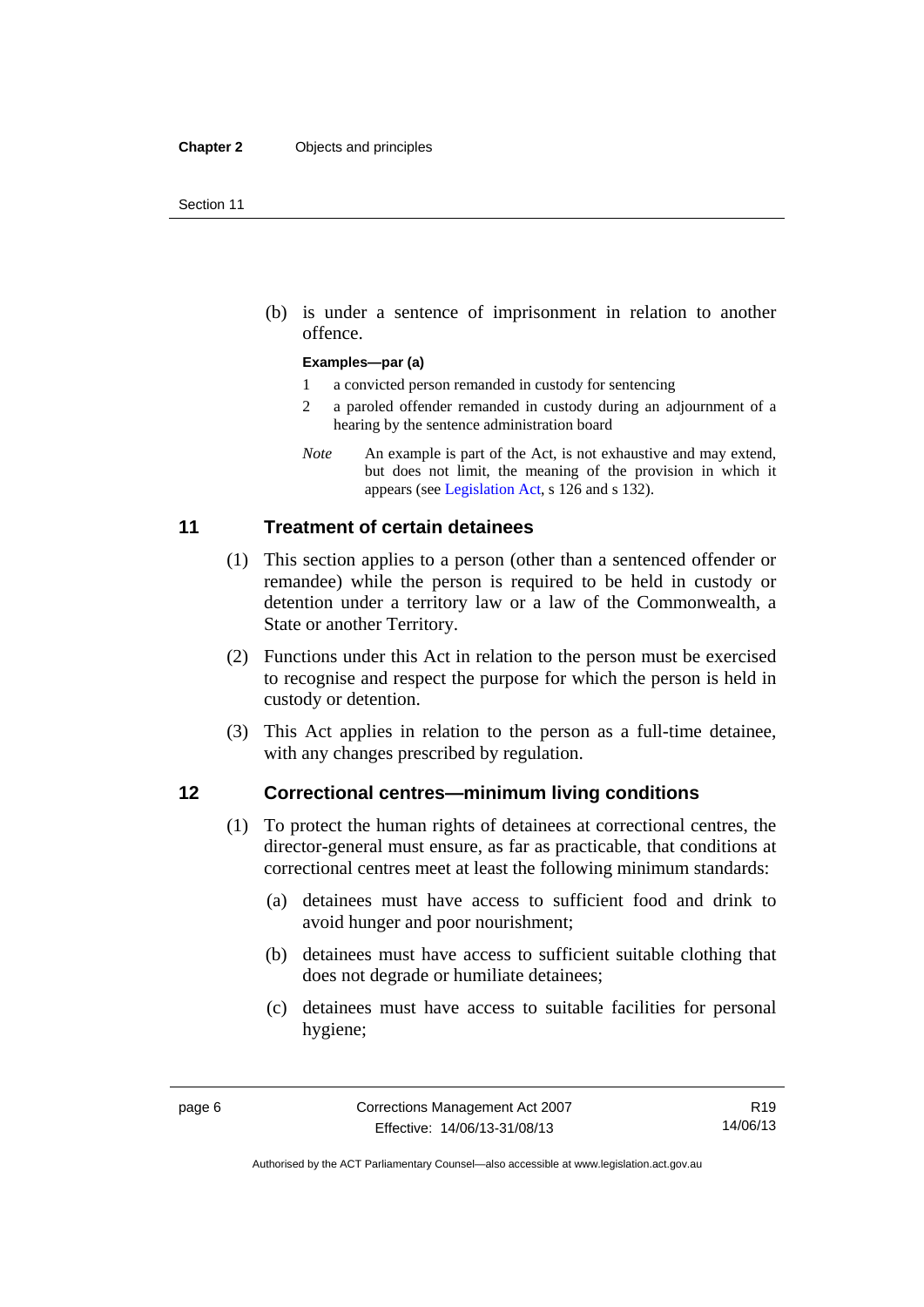- (d) detainees must have suitable accommodation and bedding for sleeping in reasonable privacy and comfort;
- (e) detainees must have reasonable access to the open air and exercise;
- (f) detainees must have reasonable access to telephone, mail and other facilities for communicating with people in the community;
- (g) detainees must have reasonable opportunities to receive visits from family members, accredited people and others;
	- *Note Family member* and *accredited person* are defined in the dictionary.
- (h) detainees must have reasonable opportunities to communicate with their lawyers;
- (i) detainees must have reasonable access to news and education services and facilities to maintain contact with society;
- (j) detainees must have access to suitable health services and health facilities;
- (k) detainees must have reasonable opportunities for religious, spiritual and cultural observances.

#### **Example—par (k)**

observances and practices relating to religious or spiritual beliefs, including indigenous spiritual beliefs

- *Note* An example is part of the Act, is not exhaustive and may extend, but does not limit, the meaning of the provision in which it appears (see [Legislation Act,](http://www.legislation.act.gov.au/a/2001-14) s 126 and s 132).
- (2) Chapter 6 (Living conditions at correctional centres) applies in relation to correctional centres.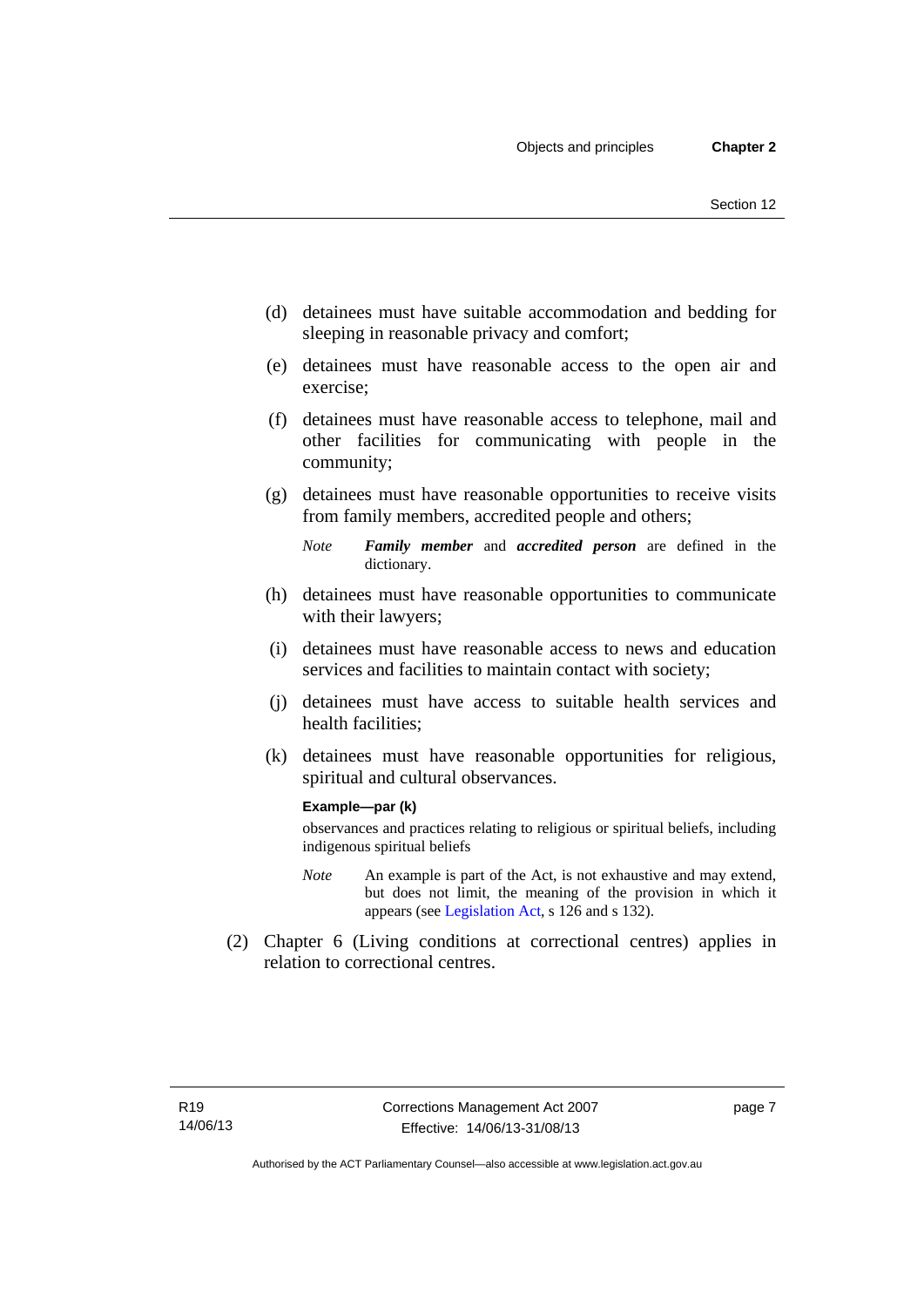**Chapter 3** Administration<br>**Part 3.1** Administration Administration—general

Section 13

## <span id="page-23-0"></span>**Chapter 3 Administration**

### <span id="page-23-1"></span>**Part 3.1 Administration—general**

#### <span id="page-23-2"></span>**13 Ministerial directions to director-general**

 (1) The Minister may give written directions to the director-general about the exercise of functions under this Act.

#### **Example of direction**

a direction to make corrections policies or operating procedures to ensure that functions are exercised in accordance with a particular decision of the Supreme Court or a particular finding of a board of inquiry or royal commission

- *Note* An example is part of the Act, is not exhaustive and may extend, but does not limit, the meaning of the provision in which it appears (see [Legislation Act,](http://www.legislation.act.gov.au/a/2001-14) s 126 and s 132).
- (2) The director-general must comply with a direction under this section.
- (3) A direction is a notifiable instrument.

*Note* A notifiable instrument must be notified under the [Legislation Act](http://www.legislation.act.gov.au/a/2001-14).

#### <span id="page-23-3"></span>**14 Corrections policies and operating procedures**

- (1) The director-general may make corrections policies and operating
	- procedures, consistent with this Act, to facilitate the effective and efficient management of correctional services.
	- (2) Each corrections policy or operating procedure is a notifiable instrument.
		- *Note 1* A notifiable instrument must be notified under the [Legislation Act](http://www.legislation.act.gov.au/a/2001-14).
		- *Note* 2 The amendment or repeal of a corrections policy or operating procedure is also a notifiable instrument. See the [Legislation Act,](http://www.legislation.act.gov.au/a/2001-14) section 46 (Power to make instrument includes power to amend or repeal).

Authorised by the ACT Parliamentary Counsel—also accessible at www.legislation.act.gov.au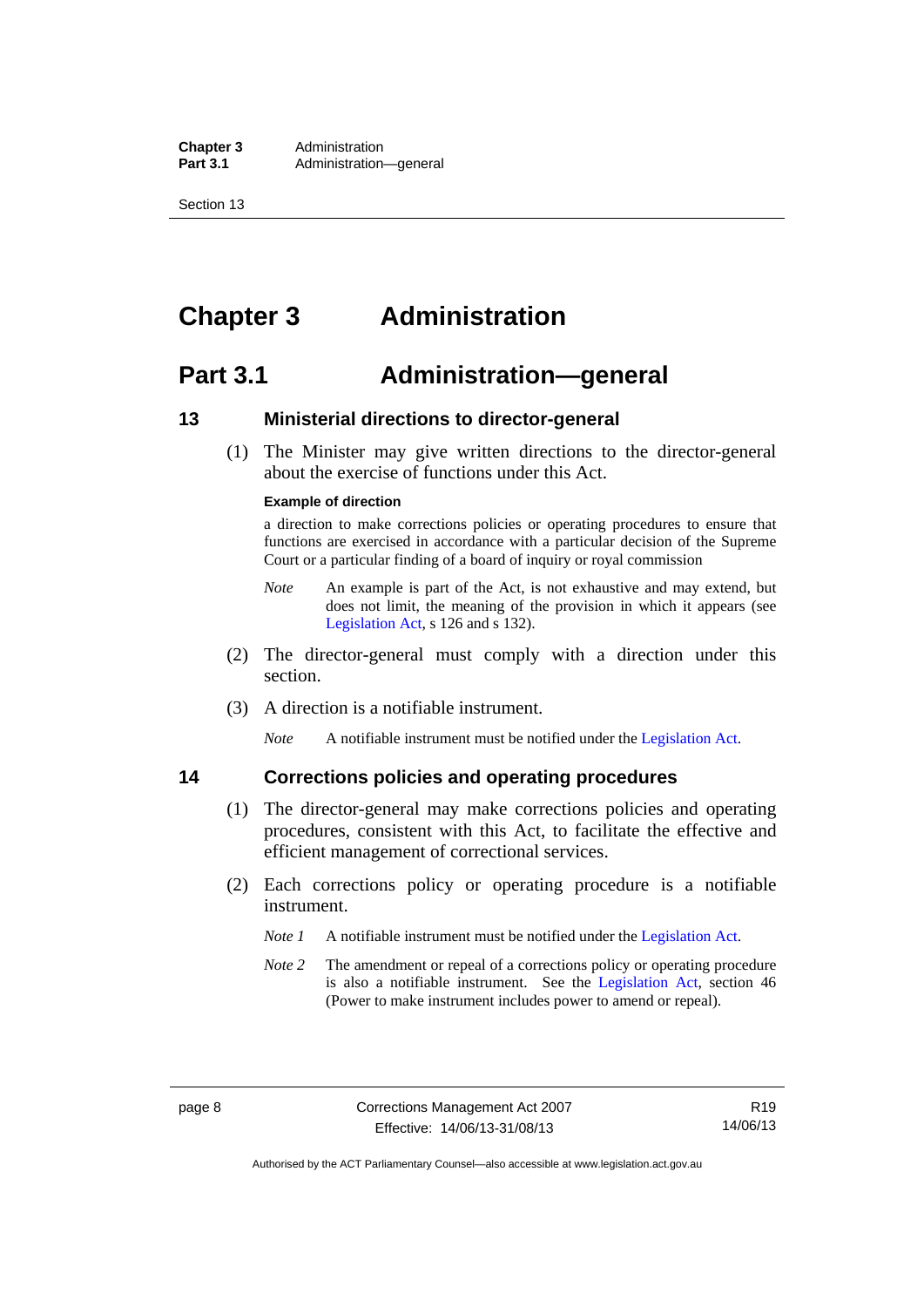- (3) Each corrections policy or operating procedure—
	- (a) must be available for inspection by anyone at each correctional centre; and
	- (b) may be made available for inspection at any other place decided by the director-general.

#### <span id="page-24-0"></span>**15 Exclusions from notified corrections policies and operating procedures**

- (1) The director-general may exclude from a corrections policy or operating procedure notified or available for inspection in accordance with section 14 any matter that the director-general believes, on reasonable grounds, would be likely to disclose—
	- (a) information that may endanger public safety or undermine justice, security or good order at a correctional centre; or
	- (b) anything prescribed by regulation.
- (2) If subsection (1) applies to a corrections policy or operating procedure—
	- (a) the policy or procedure must contain a statement about the effect of this section; and
	- (b) the excluded matter must be available for inspection, on request, by any of the following:
		- (i) a judge or magistrate;
		- (ii) a member of the Legislative Assembly;
		- (iii) an official visitor;
		- (iv) the human rights commissioner;
		- (v) the public advocate;
		- (vi) the ombudsman;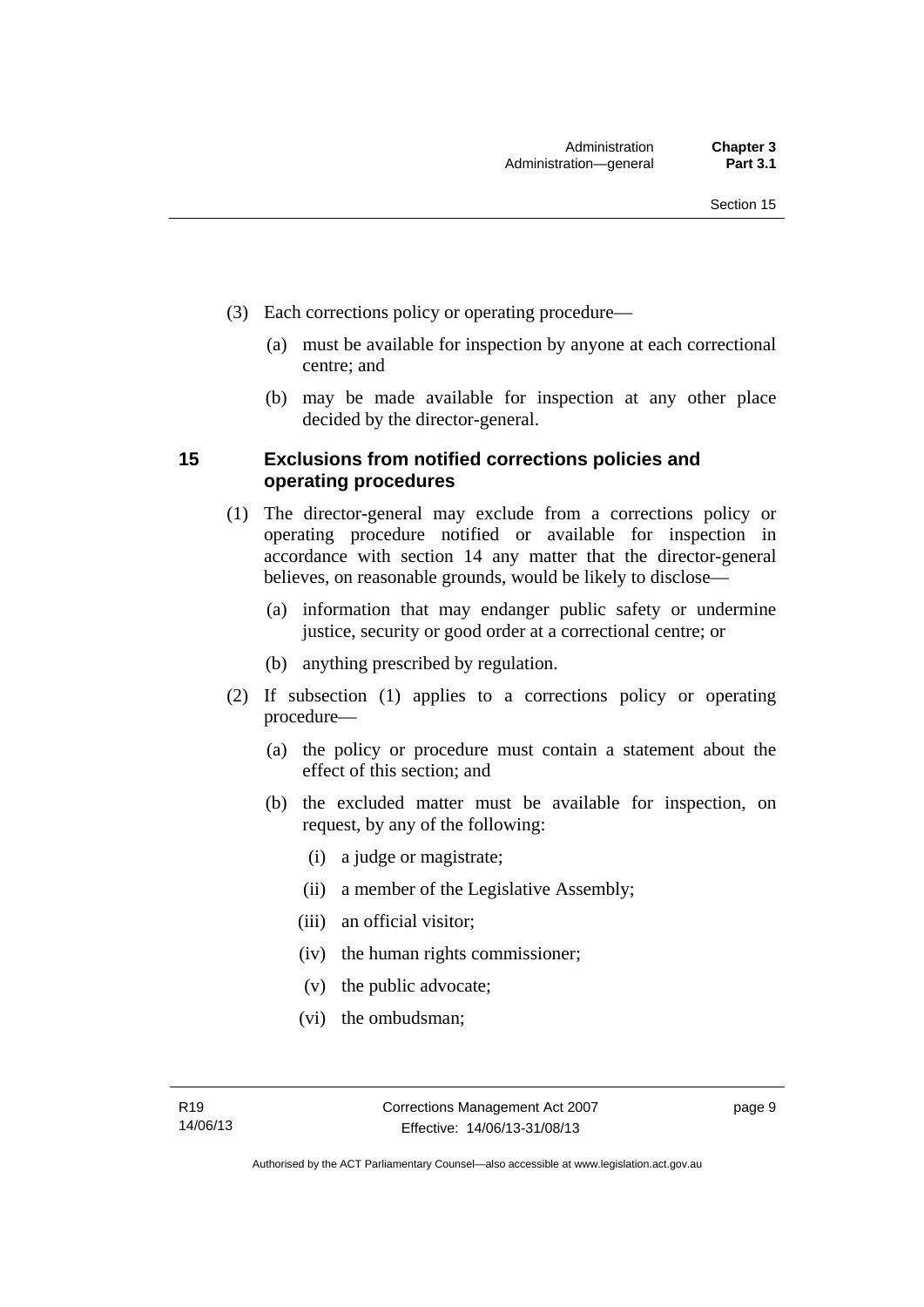**Chapter 3** Administration<br>**Part 3.1** Administration Administration—general

Section 16

- (vii) anyone else prescribed by regulation.
- *Note* Territory laws apply to a delegate of a person in the exercise of a delegation as if the delegate were the person who appointed the delegate (see [Legislation Act,](http://www.legislation.act.gov.au/a/2001-14) s 239 (2)).

#### <span id="page-25-0"></span>**16 Director-general directions**

- (1) The director-general may give directions in relation to a detainee.
- (2) Without limiting subsection (1), the director-general may give a direction that the director-general considers necessary and reasonable in relation to any of the following:
	- (a) the welfare or safety of the detainee or anyone else;
	- (b) security or good order at a correctional centre;
	- (c) ensuring compliance with any requirement under this Act or another territory law.
- (3) A direction may be given orally or in writing and may apply to a particular detainee or 2 or more detainees.
- (4) A direction by the director-general under this Act, or anything done under the direction, is not invalid because of a defect or irregularity in or in relation to the direction.

#### <span id="page-25-1"></span>**17 Director-general delegations**

- (1) The director-general may delegate any of the director-general's functions under this Act to a corrections officer.
- (2) This section does not limit the director-general's power to delegate a function under any other territory law.

#### **Examples of delegation**

1 a delegation for directions to be given to detainees at a correctional centre by the corrections officer in charge of the centre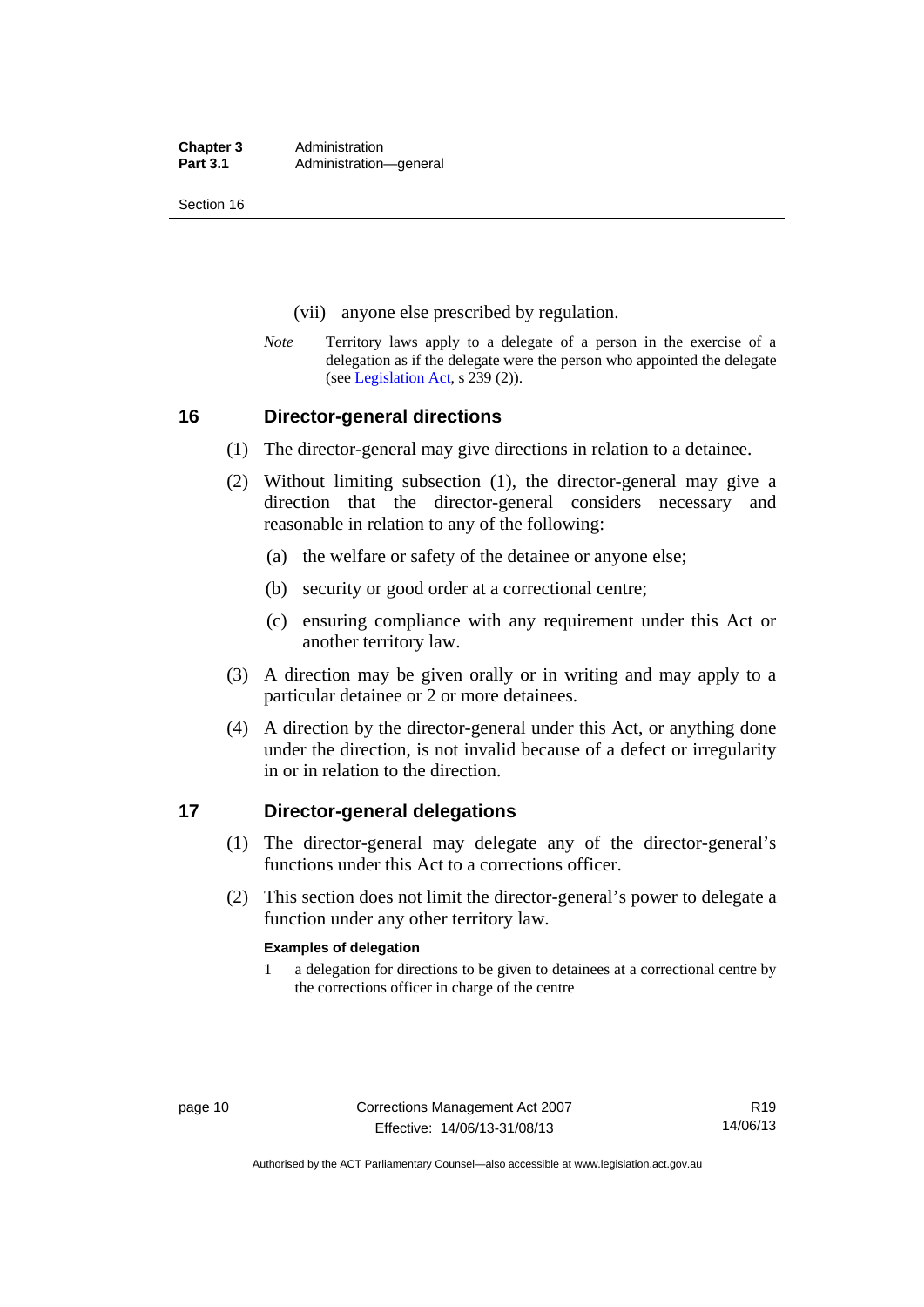- 2 a delegation for functions under chapter 10 (Discipline) to be exercised by a corrections officer at a correctional centre
- *Note 1* An example is part of the Act, is not exhaustive and may extend, but does not limit, the meaning of the provision in which it appears (see [Legislation Act,](http://www.legislation.act.gov.au/a/2001-14) s 126 and s 132).
- *Note 2* For the making of delegations and the exercise of delegated functions, see the [Legislation Act,](http://www.legislation.act.gov.au/a/2001-14) pt 19.4.
- *Note 3* The *[Public Sector Management Act 1994](http://www.legislation.act.gov.au/a/1994-37)*, s 36 also provides for a director-general to delegate, and sub-delegate, powers given to the director-general under a territory law.

#### <span id="page-26-0"></span>**18 Chief police officer delegations**

- (1) The chief police officer may delegate any of the chief police officer's functions under this Act to a police officer.
- (2) This section does not limit the chief police officer's power to delegate a function under any other territory law.

#### **Example of delegation**

a delegation for giving directions under section 30 (Detention in police cells).

- *Note 1* An example is part of the Act, is not exhaustive and may extend, but does not limit, the meaning of the provision in which it appears (see [Legislation Act,](http://www.legislation.act.gov.au/a/2001-14) s 126 and s 132).
- *Note* 2 For the making of delegations and the exercise of delegated functions, see the [Legislation Act,](http://www.legislation.act.gov.au/a/2001-14) pt 19.4.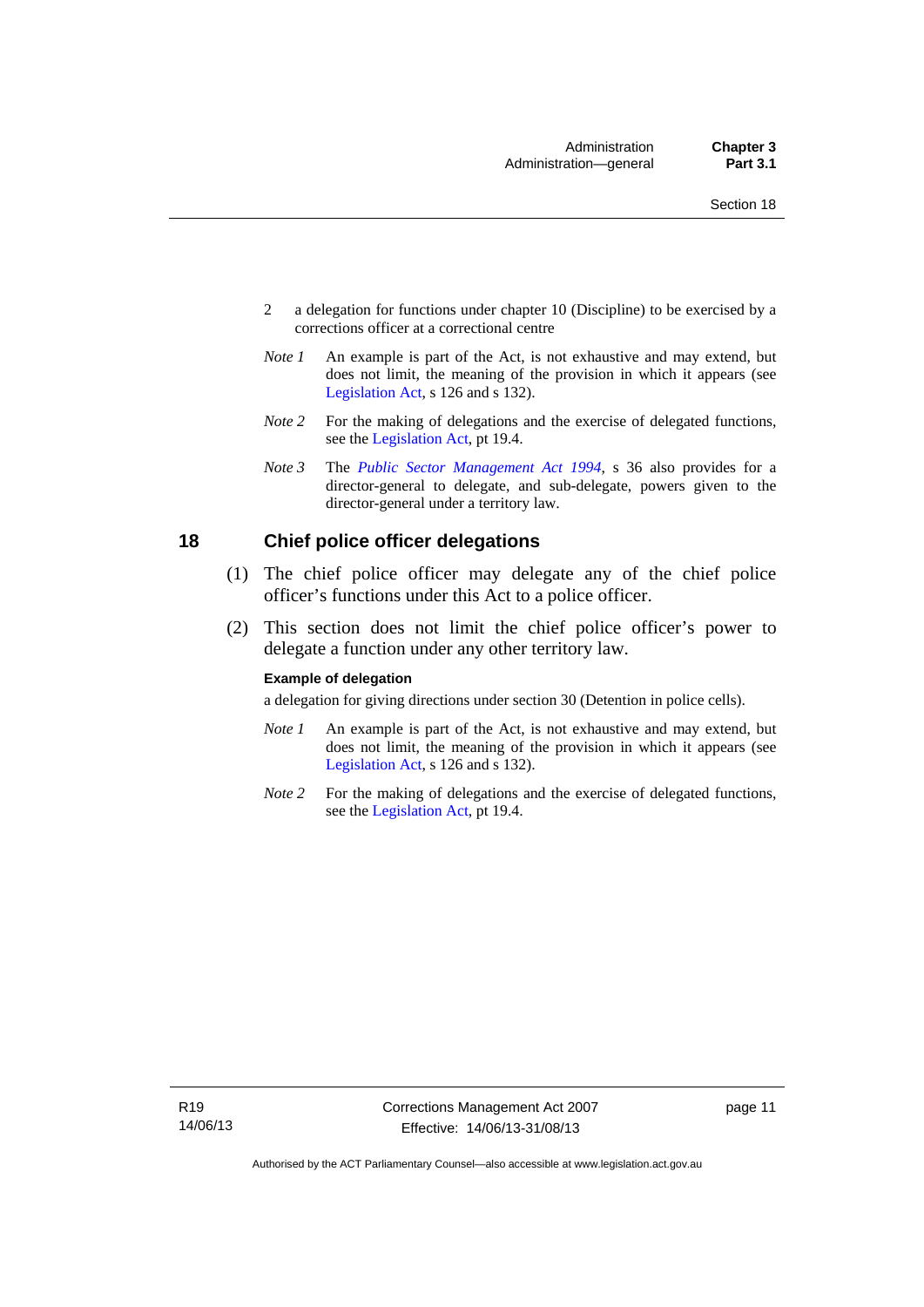**Chapter 3** Administration<br>**Part 3.2** Corrections of **Corrections officers** 

Section 19

## <span id="page-27-0"></span>**Part 3.2 Corrections officers**

#### <span id="page-27-1"></span>**19 Corrections officers—appointment**

- (1) The director-general may appoint a public servant, or anyone else, as a corrections officer for this Act.
	- *Note 1* For the making of appointments (including acting appointments), see the [Legislation Act,](http://www.legislation.act.gov.au/a/2001-14) pt 19.3.
	- *Note* 2 In particular, a person may be appointed for a particular provision of a law (see [Legislation Act,](http://www.legislation.act.gov.au/a/2001-14) s 7 (3)) and an appointment may be made by naming a person or nominating the occupant of a position (see s 207).
	- *Note 3* A reference to an Act includes a reference to the statutory instruments made or in force under the Act, including any regulation and corrections policy and operating procedure (see [Legislation Act,](http://www.legislation.act.gov.au/a/2001-14) s 104).
- (2) The director-general may make an appointment under this section only if satisfied that the appointee has appropriate qualifications or experience to exercise the functions of a corrections officer.

#### <span id="page-27-2"></span>**20 Corrections officers—functions**

- (1) A corrections officer—
	- (a) has the functions given to the officer under this Act or any other territory law; and
	- (b) is subject to the directions of the director-general in the exercise of the functions.
- (2) The functions of a corrections officer may be limited by—
	- (a) the instrument appointing the officer; or
	- (b) written notice given to the officer by the director-general; or
	- (c) a regulation.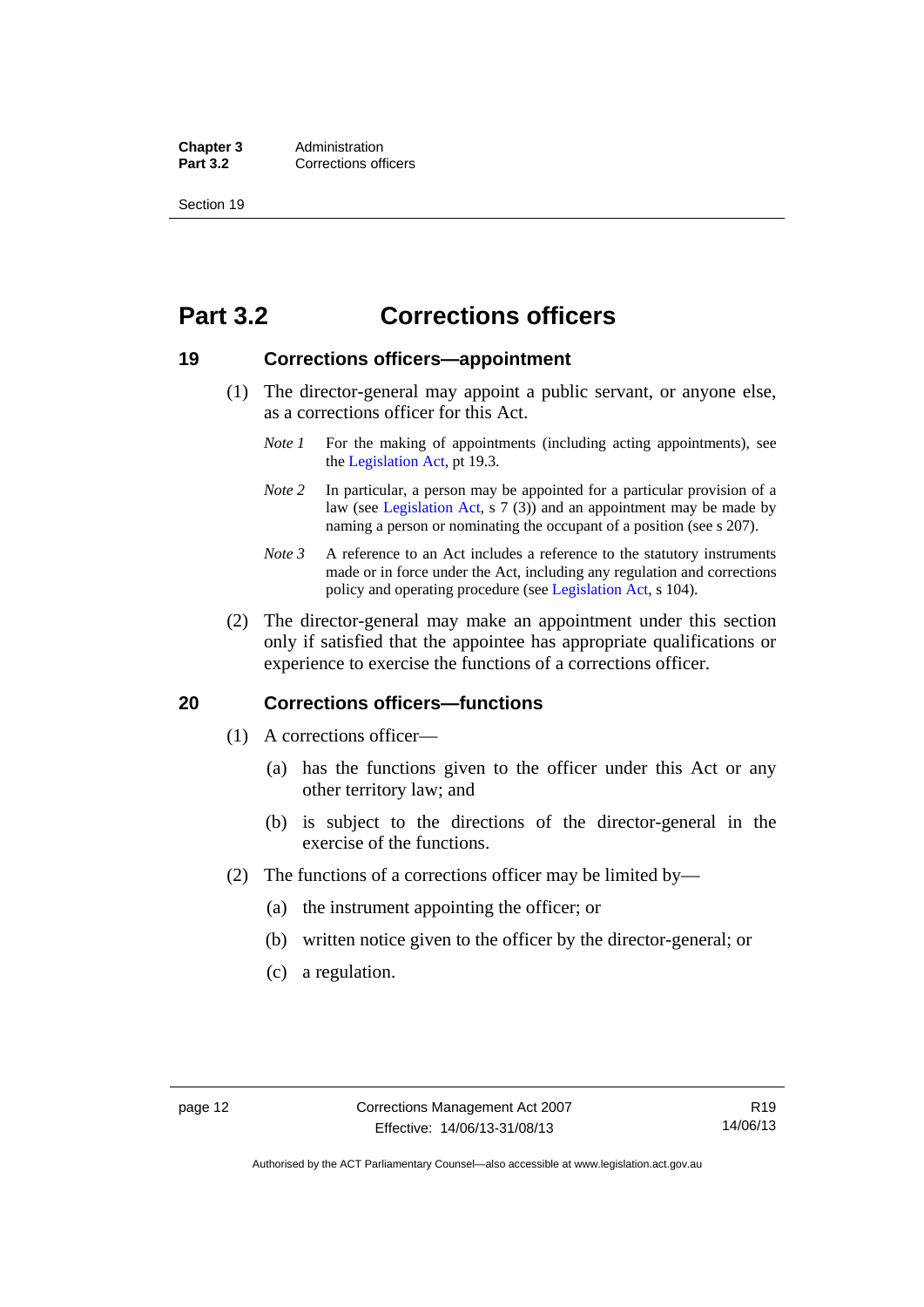#### <span id="page-28-0"></span>**21 Doctors—health service appointments**

- (1) The director-general responsible for the administration of the *[Public](http://www.legislation.act.gov.au/a/1997-69)  [Health Act 1997](http://www.legislation.act.gov.au/a/1997-69)* must appoint a doctor for each correctional centre.
- (2) The doctor's functions are—
	- (a) to provide health services to detainees; and
	- (b) to protect the health of detainees (including preventing the spread of disease at correctional centres).
- (3) A doctor appointed for a correctional centre must be available to provide health services at the centre at least once each week.
- (4) The doctor may give written directions to the director-general for subsection (2) (b).
- (5) The director-general must ensure that each direction under subsection (4) is complied with unless the director-general believes, on reasonable grounds, that compliance would undermine security or good order at the correctional centre.

#### <span id="page-28-1"></span>**22 Health practitioners—non-therapeutic functions**

- (1) The director-general must appoint a health practitioner to exercise non-therapeutic functions at each correctional centre.
	- *Note Health practitioner* includes a doctor and nurse registered under the *[Health Practitioner Regulation National Law \(ACT\)](http://www.legislation.act.gov.au/a/db_39269/default.asp)*.
- (2) In this section:

*non-therapeutic function* does not include a health service or other function mentioned in section 21.

#### <span id="page-28-2"></span>**23 Identity cards**

- (1) This section applies in relation to a person appointed under any of the following:
	- (a) section 19 (Corrections officers—appointment);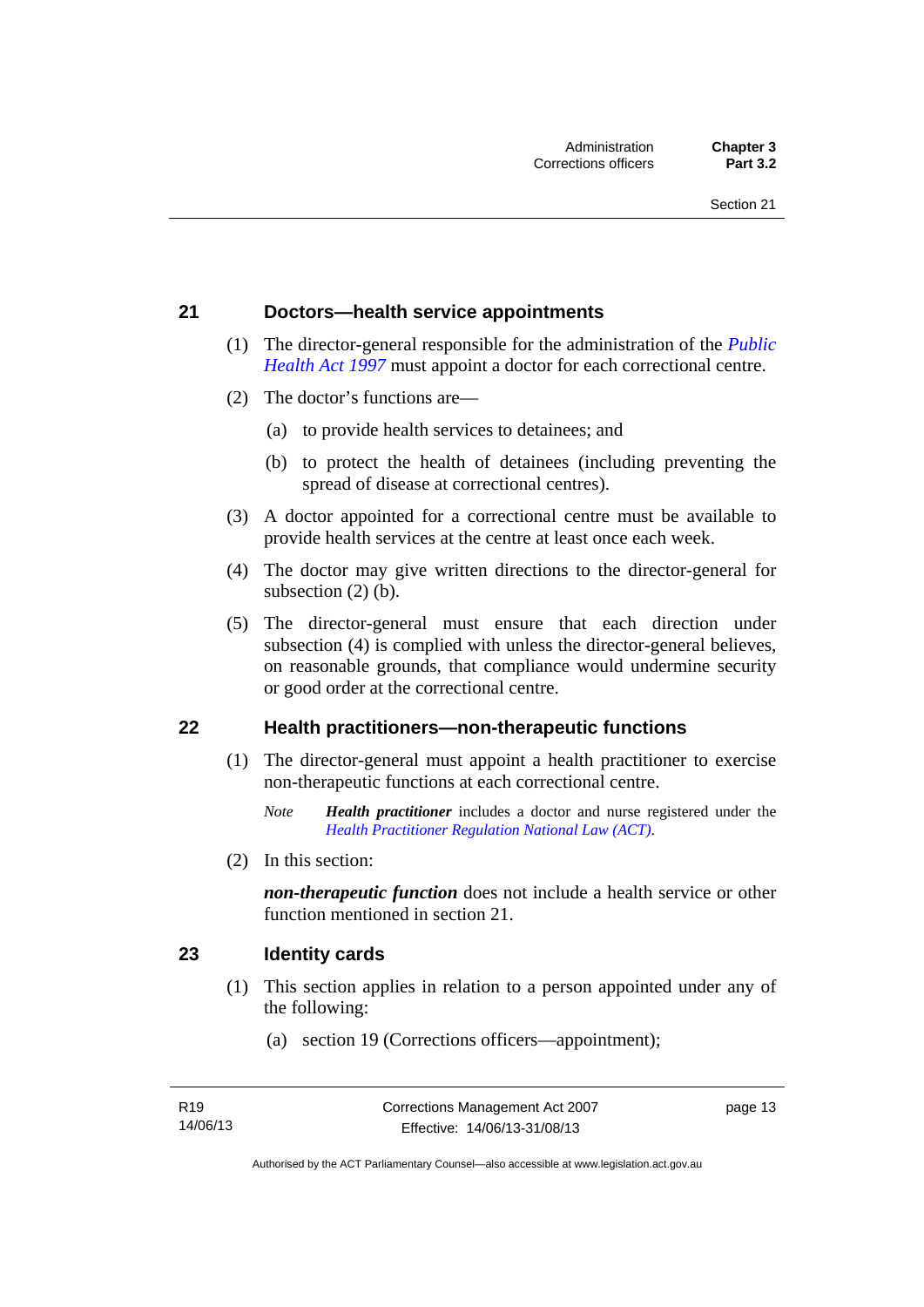Section 23

- (b) section 21 (Doctors—health service appointments);
- (c) section 22 (Health practitioners—non-therapeutic functions).
- (2) The director-general must give each person an identity card stating the person's name and the position to which the person is appointed.
- (3) The identity card must show—
	- (a) a recent photograph of the person; and
	- (b) the card's date of issue and expiry; and
	- (c) anything else prescribed by regulation.
- (4) A person commits an offence if the person—
	- (a) stops being a person to whom this section applies; and
	- (b) does not return the person's identity card to the director-general no later than 7 days after the day the person stops being a corrections officer.

Maximum penalty: 1 penalty unit.

(5) An offence against this section is a strict liability offence.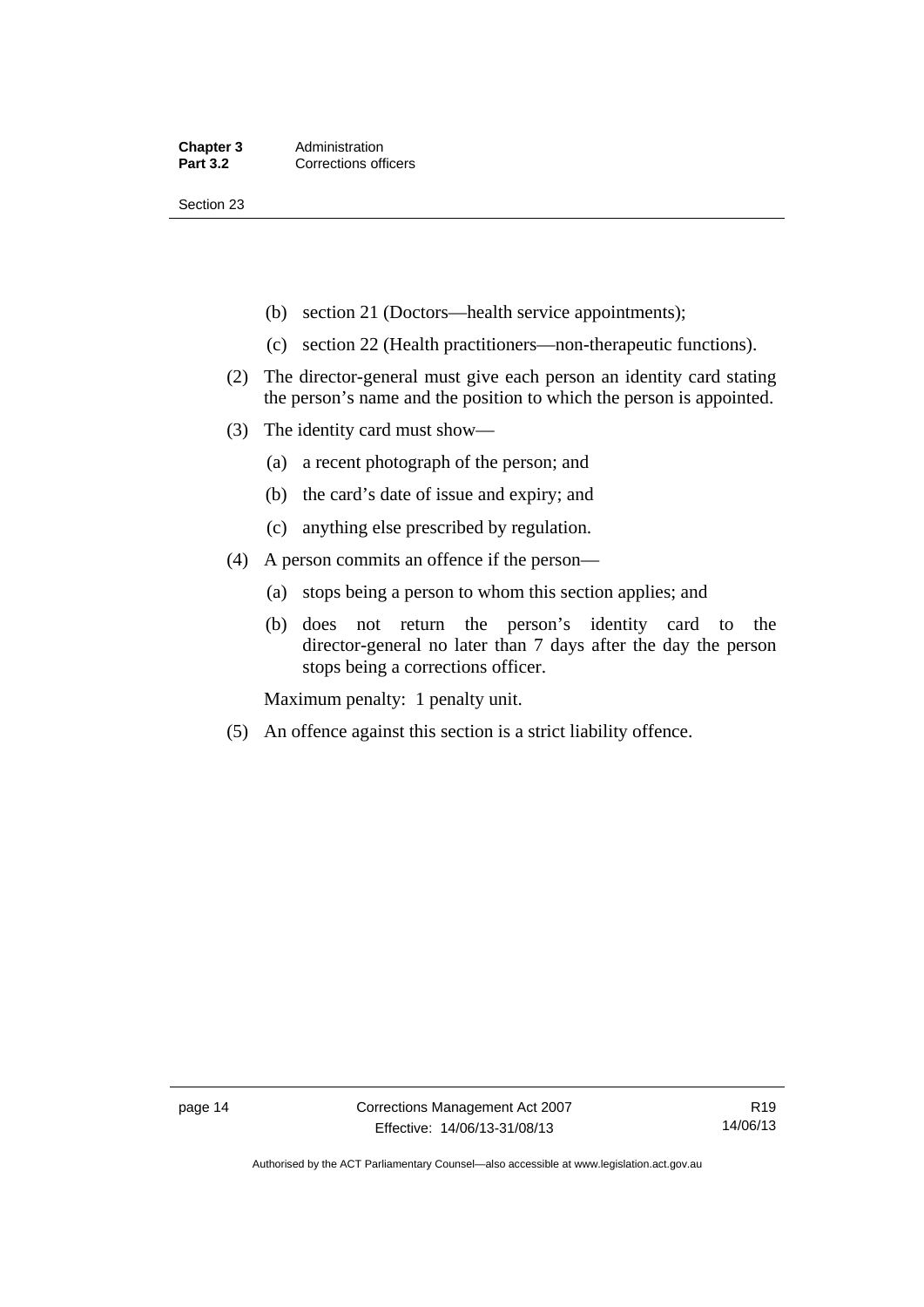## <span id="page-30-0"></span>**Part 3.3 Correctional centres**

#### <span id="page-30-1"></span>**24 Correctional centres—declaration**

- (1) The Minister may declare a place to be a correctional centre.
- (2) A declaration is a notifiable instrument.

#### **Examples of declarations**

- 1 the declaration of a place, including a buffer zone surrounding a secure perimeter, to be a correctional centre
- 2 a declaration of a place to be a correctional centre for full-time detention, or for a stated time and purpose, eg a temporary correctional centre for remandees
- *Note 1* An example is part of the Act, is not exhaustive and may extend, but does not limit, the meaning of the provision in which it appears (see [Legislation Act,](http://www.legislation.act.gov.au/a/2001-14) s 126 and s 132).
- *Note 2* A notifiable instrument must be notified under the [Legislation Act](http://www.legislation.act.gov.au/a/2001-14).
- *Note 3* The power to make an instrument includes power to make different provisions in relation to different matters or different classes of matters, and provisions that apply differently by reference to stated exceptions or factors (see [Legislation Act](http://www.legislation.act.gov.au/a/2001-14), s 48).

## <span id="page-30-2"></span>**25 Correctional centres—arrangements with NSW**

- (1) The Chief Minister may make arrangements with the Governor of New South Wales in relation to keeping full-time detainees at a NSW correctional centre.
- (2) The arrangements may include provision for—
	- (a) the exercise by NSW officers of functions in relation to full-time detainees kept at a NSW correctional centre; and
	- (b) reports by NSW officers about the exercise of those functions.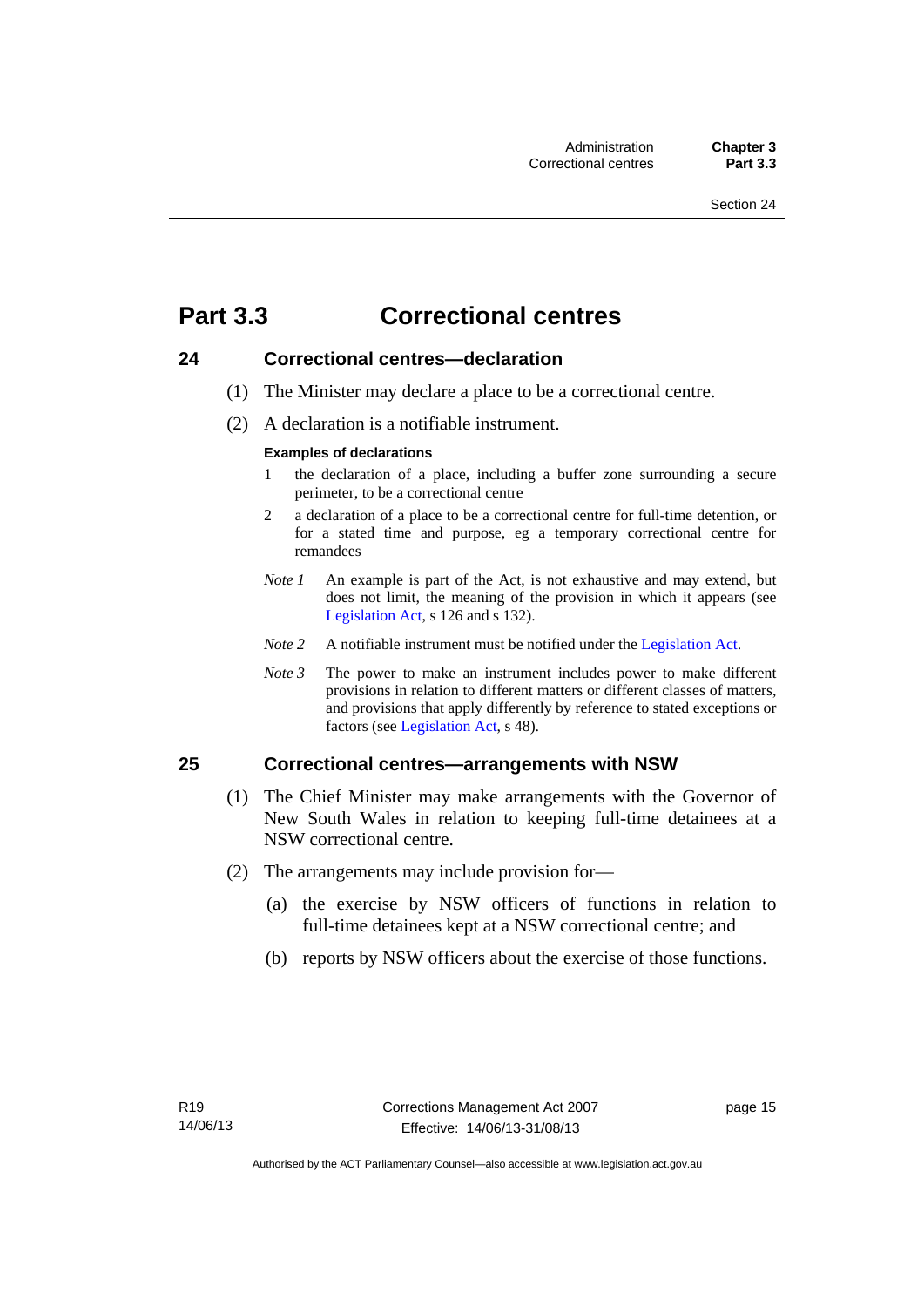| Chapter 3       | Administration       |
|-----------------|----------------------|
| <b>Part 3.3</b> | Correctional centres |

Section 25

(3) In this section:

*NSW officer* means an officer or other person having authority under the *[Crimes \(Administration of Sentences\) Act 1999](http://www.legislation.nsw.gov.au/maintop/view/inforce/act+93+1999+cd+0+N)* (NSW) to exercise a function in relation to a full-time detainee.

*Note* The *[Crimes \(Sentence Administration\) Act 2005](http://www.legislation.act.gov.au/a/2005-59)*, pt 4.3 (Full-time detention in NSW) provides for the removal of full-time detainees to NSW correctional centres.

page 16 Corrections Management Act 2007 Effective: 14/06/13-31/08/13

R19 14/06/13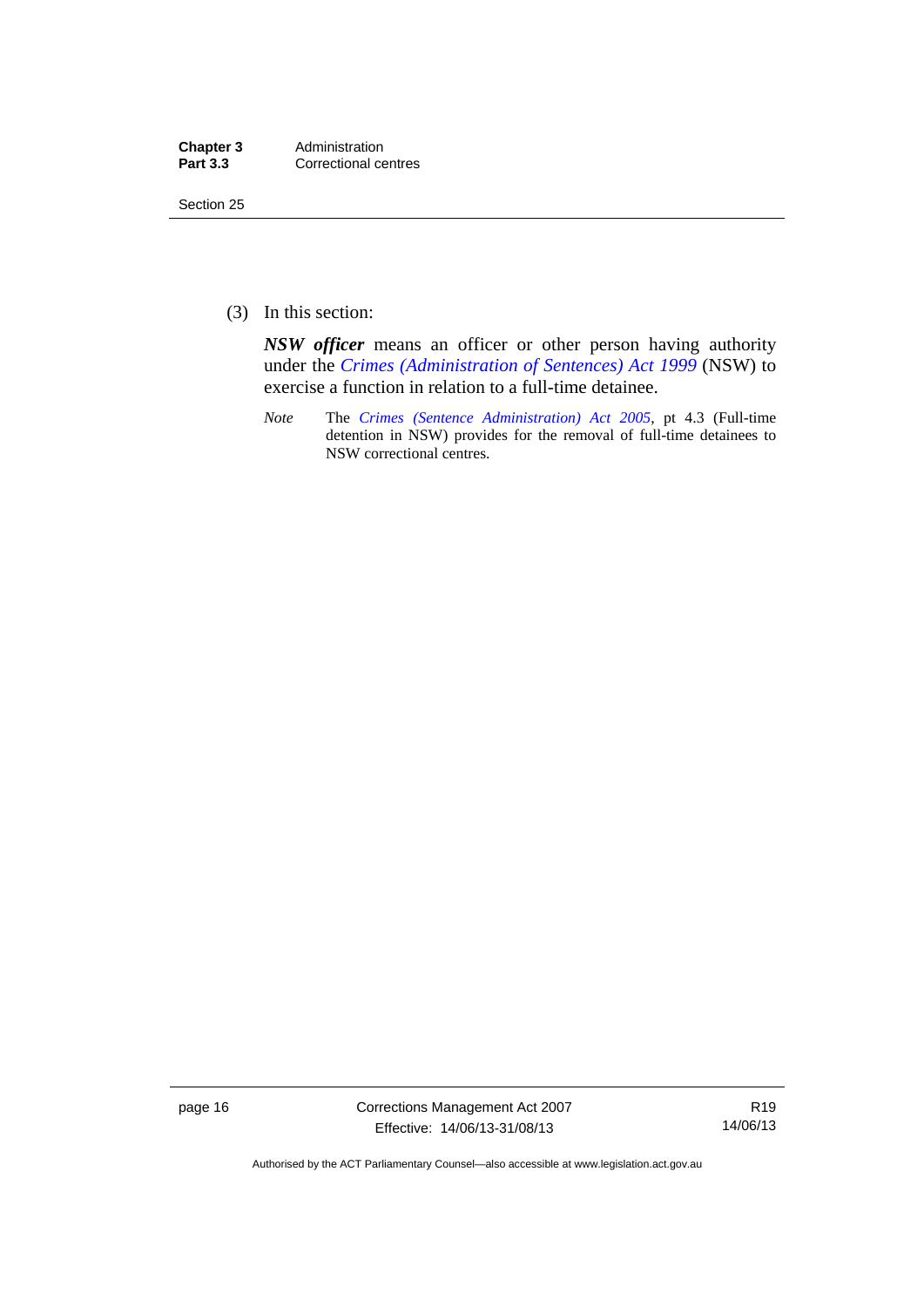## <span id="page-32-0"></span>**Part 3.4 Administration—special provisions**

#### <span id="page-32-1"></span>**26 Declaration of emergency**

- (1) This section applies if the director-general believes, on reasonable grounds, that an emergency (including an imminent emergency) exists in relation to a correctional centre that threatens or is likely to threaten—
	- (a) security or good order at the centre; or
	- (b) the safety of anyone at the centre or elsewhere.
- (2) The director-general may declare that an emergency exists in relation to the correctional centre for a stated period of not more than—
	- (a) 3 days; or
	- (b) if another period is prescribed by regulation—the period prescribed.
- (3) To remove any doubt, the director-general may make declarations for 2 or more consecutive periods in relation to the same emergency.
- (4) A declaration commences when it is made, unless it provides for a later commencement.
- (5) A declaration—
	- (a) is a notifiable instrument; and
	- (b) must be notified under the [Legislation Act](http://www.legislation.act.gov.au/a/2001-14) no later than the day after the day it is made.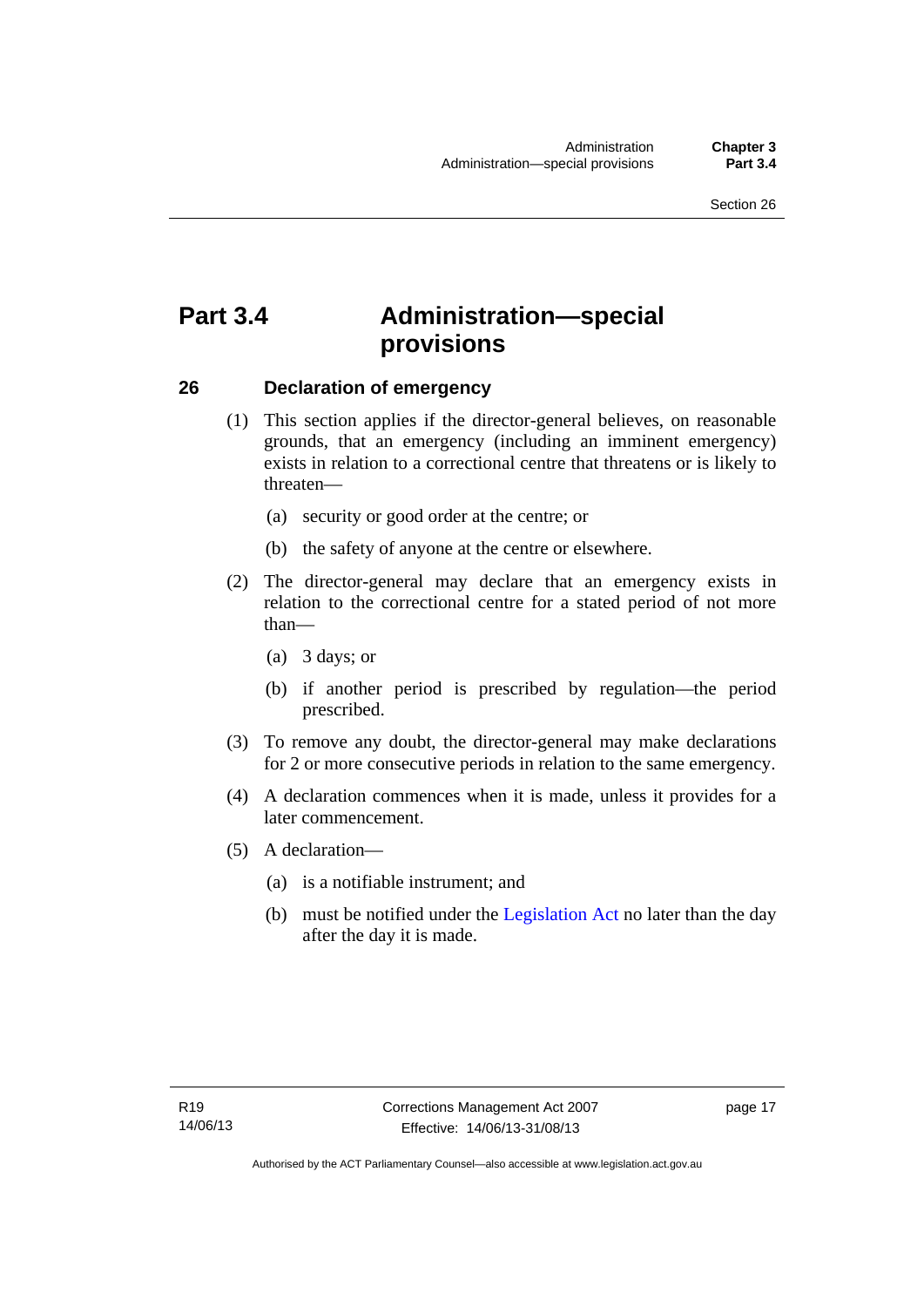Section 27

#### <span id="page-33-0"></span>**27 Emergency powers**

- (1) While an emergency is declared under section 26 in relation to a correctional centre, the director-general may do 1 or more of the following:
	- (a) restrict any work or activity at the centre;
	- (b) restrict access in, or to or from, the centre or any part of the centre;
	- (c) restrict communications between a detainee and anyone else;
	- (d) authorise a police officer or public servant to exercise any function exercisable by a corrections officer under this Act in accordance with any direction by the director-general.
- (2) The director-general must ensure that action taken under this section is necessary and reasonable in the circumstances.

#### <span id="page-33-1"></span>**28 Arrangements with police**

- (1) The director-general may make arrangements with the chief police officer for police assistance in relation to the administration of the following Acts:
	- (a) the *[Crimes \(Sentencing\) Act 2005](http://www.legislation.act.gov.au/a/2005-58)*;
	- (b) the *[Crimes \(Sentence Administration\) Act 2005](http://www.legislation.act.gov.au/a/2005-59)*;
	- (c) this Act.
- (2) Subject to any arrangement under this section, the chief police officer must comply, as far as practicable, with any request by the director-general for police assistance mentioned in subsection (1).
- (3) A police officer providing assistance under this section may exercise any function exercisable by a corrections officer under an Act mentioned in subsection (1) in accordance with any direction by the director-general.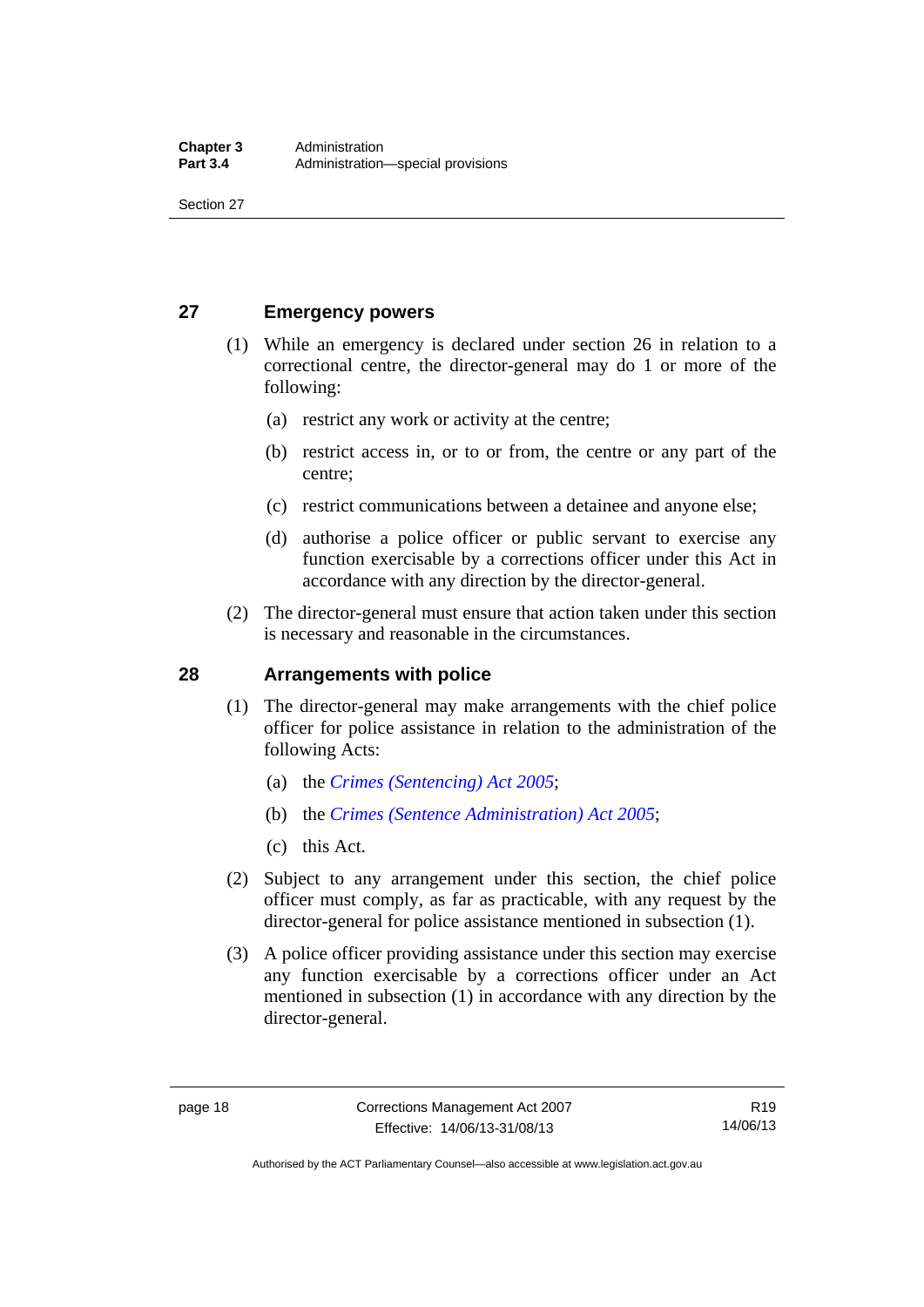## <span id="page-34-0"></span>**Chapter 4 Detention in police and court cells etc**

#### <span id="page-34-1"></span>**29 Definitions—ch 4**

(1) In this chapter:

*court cell* means a cell (however described) for the detention of a person at a court.

#### *director-general* means—

- (a) for a detainee (other than a young detainee)—the director-general responsible for this Act; and
- (b) for a young detainee—the director-general responsible for the *[Children and Young People Act 2008](http://www.legislation.act.gov.au/a/2008-19)*.

*police cell* means a cell (however described) for the detention of a person at a police station.

*young detainee*—see the *[Children and Young People Act 2008](http://www.legislation.act.gov.au/a/2008-19)*, section 95.

- (2) In this chapter—
	- (a) a reference to a *correctional centre* is, in relation to the custody or detention of a young detainee, a reference to a detention place under the *[Children and Young People](http://www.legislation.act.gov.au/a/2008-19)  [Act 2008](http://www.legislation.act.gov.au/a/2008-19)*; and
	- (b) a reference to a *corrections officer* is, in relation to the custody or detention of a young detainee, a reference to a youth detention officer under the *[Children and Young People](http://www.legislation.act.gov.au/a/2008-19)  [Act 2008](http://www.legislation.act.gov.au/a/2008-19)*.

#### <span id="page-34-2"></span>**30 Detention in police cells**

(1) A person lawfully required to be in police custody may, for the purposes of the custody, be detained at a police cell.

| R19      | Corrections Management Act 2007 | page 19 |
|----------|---------------------------------|---------|
| 14/06/13 | Effective: 14/06/13-31/08/13    |         |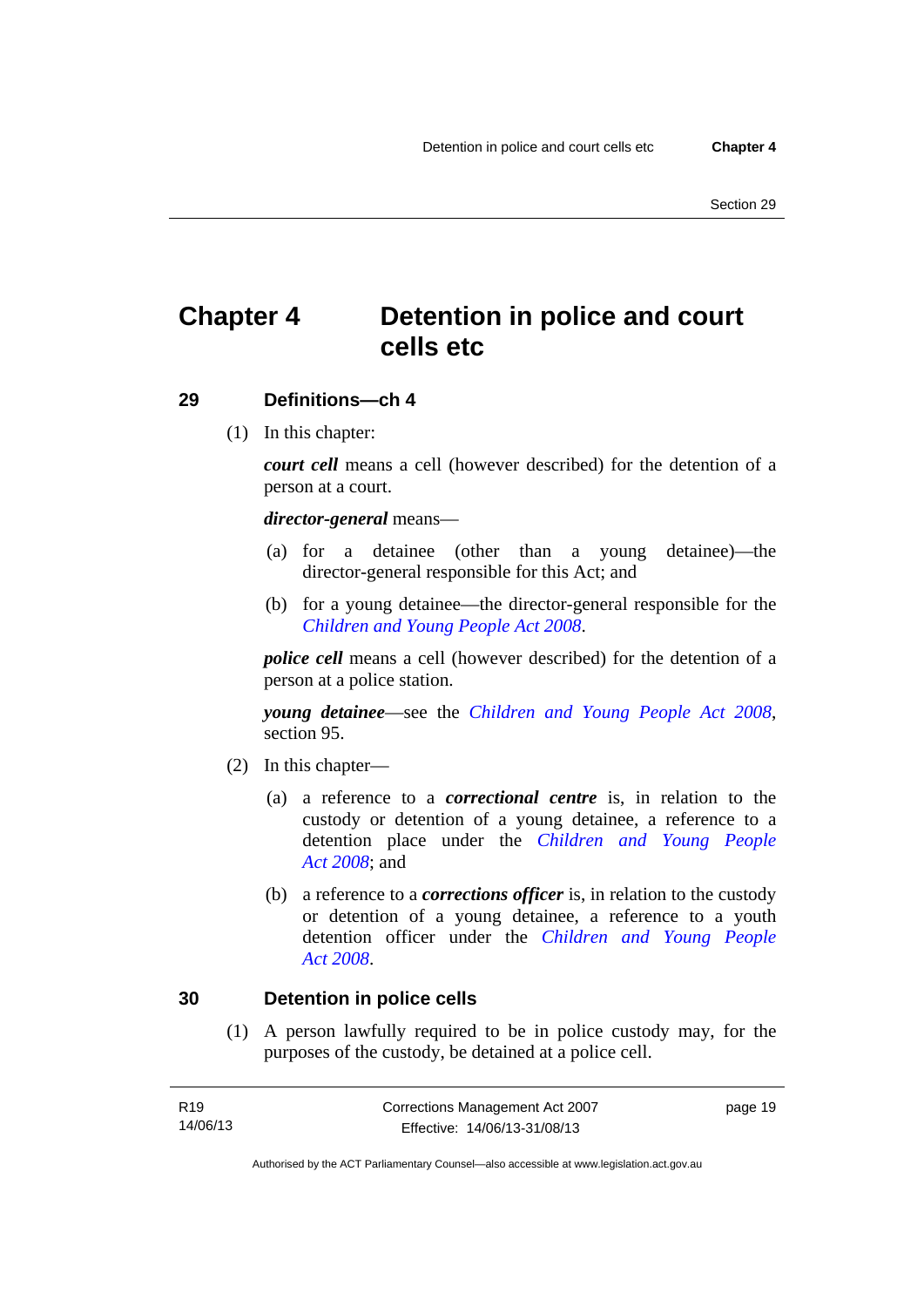- (2) However, a person lawfully required to be in police custody must not be detained continuously at a police cell for a period longer than the following period (the *allowed period*):
	- (a) for a detainee (other than a young detainee)—36 hours;
	- (b) for a young detainee—12 hours.
- (3) If a person is lawfully required to remain in police custody for a period longer than the allowed period, the chief police officer may direct that the person be transferred to the custody of the director-general for the purposes of the police custody.
- (4) The direction by the chief police officer—
	- (a) authorises the director-general to have custody of the person under the direction; and
	- (b) requires the director-general to do the following:
		- (i) take the person into custody;
		- (ii) arrange for the person's admission to a correctional centre;
		- (iii) keep the person in custody under full-time detention under the direction;
		- (iv) provide for police access to the person;
		- (v) return the person to the custody of the chief police officer as required by the direction.
- (5) To remove any doubt, the person is also taken to remain in police custody while in custody under subsection (4).

#### <span id="page-35-0"></span>**31 Detention in police cells—search powers etc**

(1) The chief police officer may direct a police officer to conduct a scanning search, frisk search, ordinary search or strip search of a person detained at a police cell.

Authorised by the ACT Parliamentary Counsel—also accessible at www.legislation.act.gov.au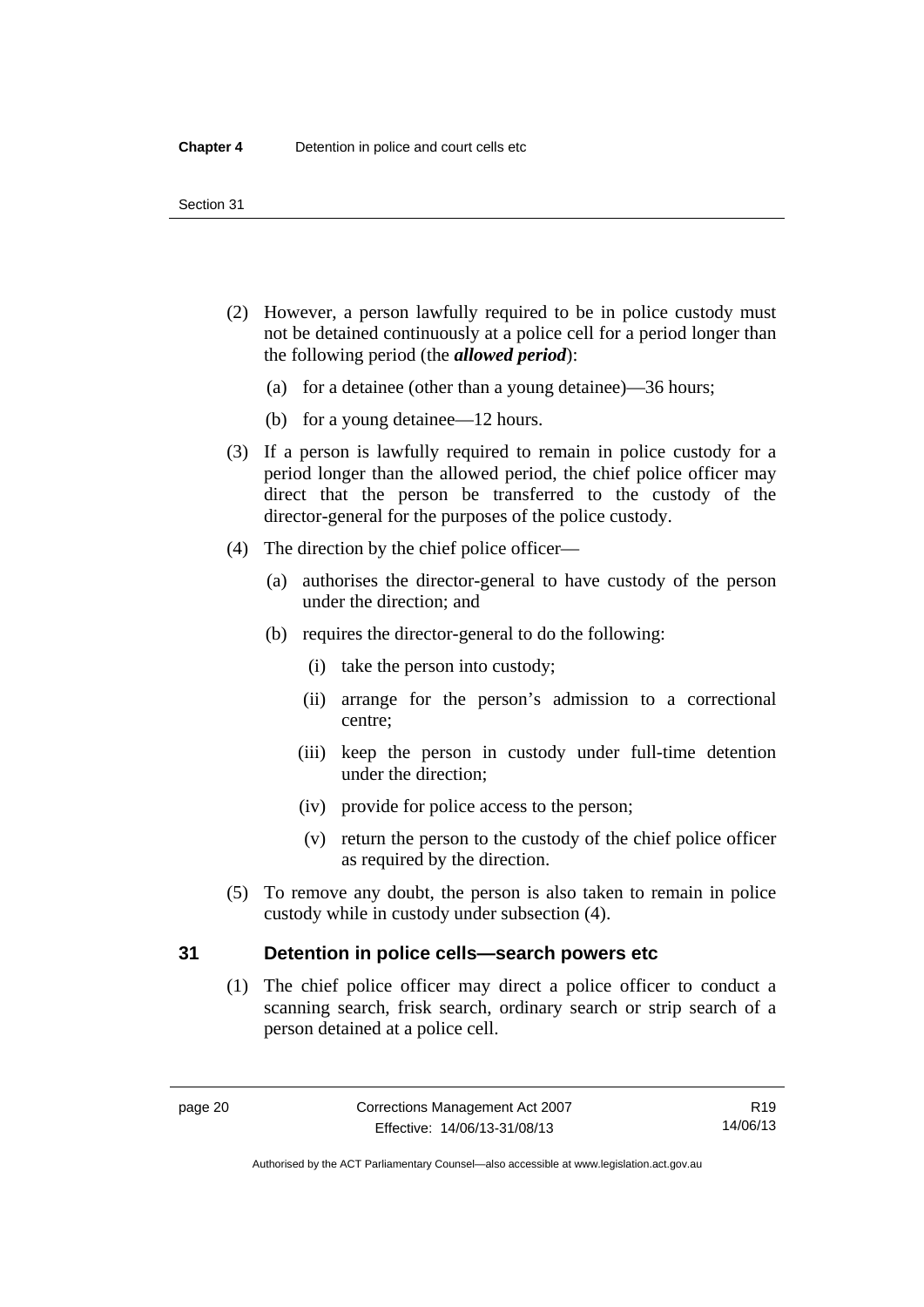- (2) For the application of this section to a detainee (other than a young detainee), part 9.4 (Searches) and part 9.5 (Seizing property) apply as if the direction, search or seizure occurred under the relevant part in relation to a detainee at a correctional centre.
- (3) For the application of this section to a young detainee, the following provisions of the *[Children and Young People Act 2008](http://www.legislation.act.gov.au/a/2008-19)* apply as if the direction, search or seizure occurred under the relevant part in relation to a young detainee at a detention place:
	- (a) part 7.1 (Preliminary—ch 7);
	- (b) part 7.2 (Searches generally);
	- (c) part 7.3 (Scanning, frisking and ordinary searches);
	- (d) part 7.4 (Strip searches—young detainees);
	- (e) part 7.9 (Seizing property).

# **31A Detention in police cells—additional provisions for young detainees**

- (1) This section applies if a young detainee is detained at a police cell under section 30.
- (2) The chief police officer must ensure that the young detainee—
	- (a) is kept separate from adult detainees; and
	- (b) has prompt access to medical and legal assistance; and
	- (c) is told, in language and a way he or she can readily understand, about the reason for the detention and the procedures that apply; and
	- (d) is able to contact and be contacted by each of the following:
		- (i) a commissioner exercising functions under the *[Human](http://www.legislation.act.gov.au/a/2005-40)  [Rights Commission Act 2005](http://www.legislation.act.gov.au/a/2005-40)*;
		- (ii) the public advocate;

page 21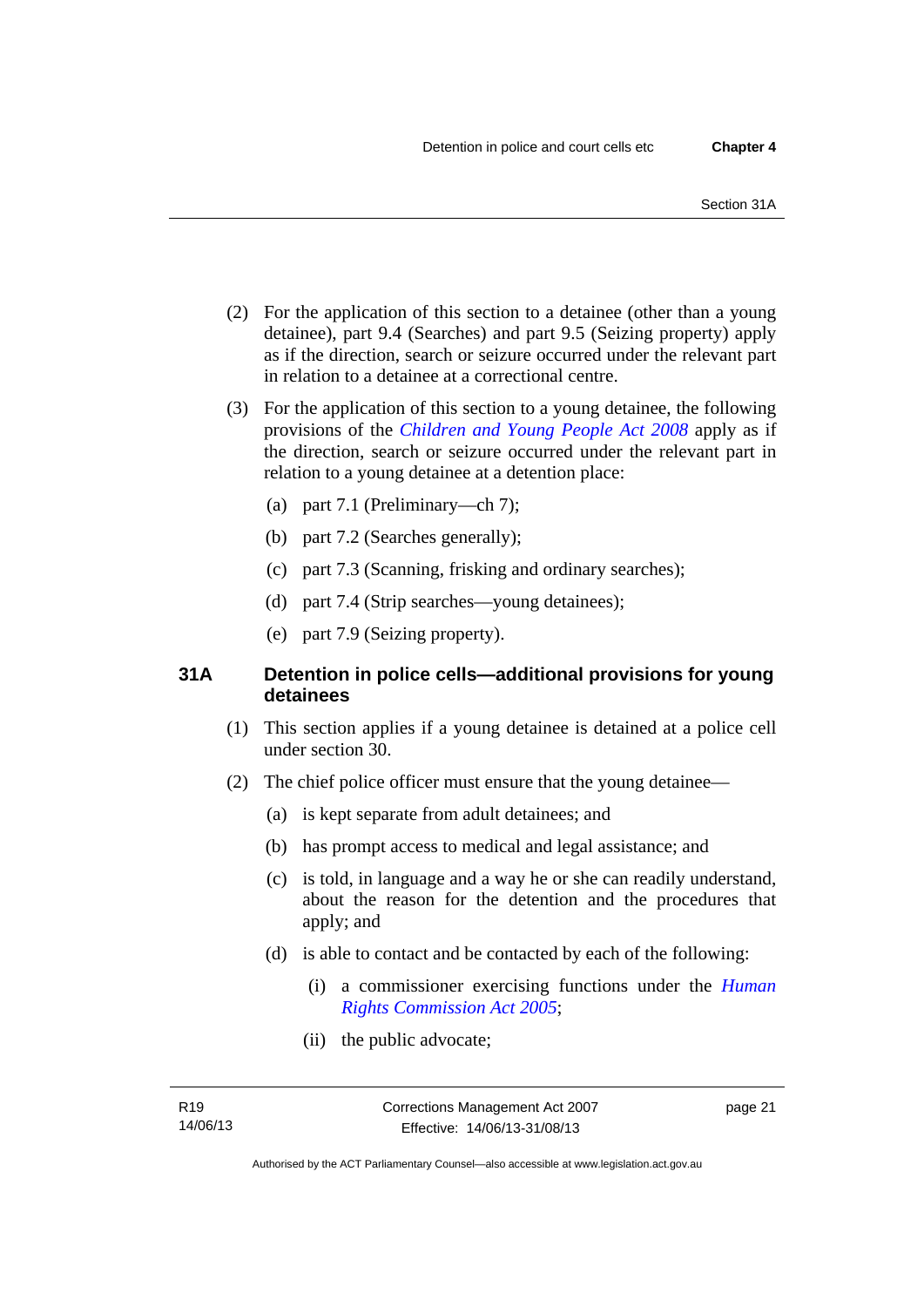Section 32

## (iii) the ombudsman.

*Note* The *[Crimes Act 1914](http://www.comlaw.gov.au/Series/C2004A07391)* (Cwlth), pt 1C contains provisions about investigation of offences (including about periods of arrest and obligations of investigating officials) that apply to offences against ACT laws punishable by imprisonment for longer than 12 months.

In particular, that Act, s 23Q provides that a person who is under arrest or a protected suspect must be treated with humanity and with respect for human dignity, and must not be subjected to cruel, inhuman or degrading treatment.

# **32 Other police powers not limited**

To remove any doubt, section 30 and section 31 are additional to, and do not limit, any other provision relating to a police function under a territory law or a law of the Commonwealth, a State or another Territory.

# **33 Detention in court cells**

- (1) This section applies to a person who is—
	- (a) in the director-general's custody but not admitted as a detainee at a correctional centre; and
	- (b) required to attend a court.
- (2) The director-general may direct that the person be detained at a court cell in the custody of a corrections officer for the purposes of the person's attendance at the court.
	- *Note* If the person is a young offender who is under 18 years old, he or she must not be placed in a room with an adult who is under detention (see *[Children and Young People Act 2008](http://www.legislation.act.gov.au/a/2008-19)*, s 100).
- (3) However, the person must not be detained continuously at a court cell for a period longer than the following period (the *allowed period*):
	- (a) for a detainee (other than a young detainee)—36 hours;
	- (b) for a young detainee—12 hours.

Authorised by the ACT Parliamentary Counsel—also accessible at www.legislation.act.gov.au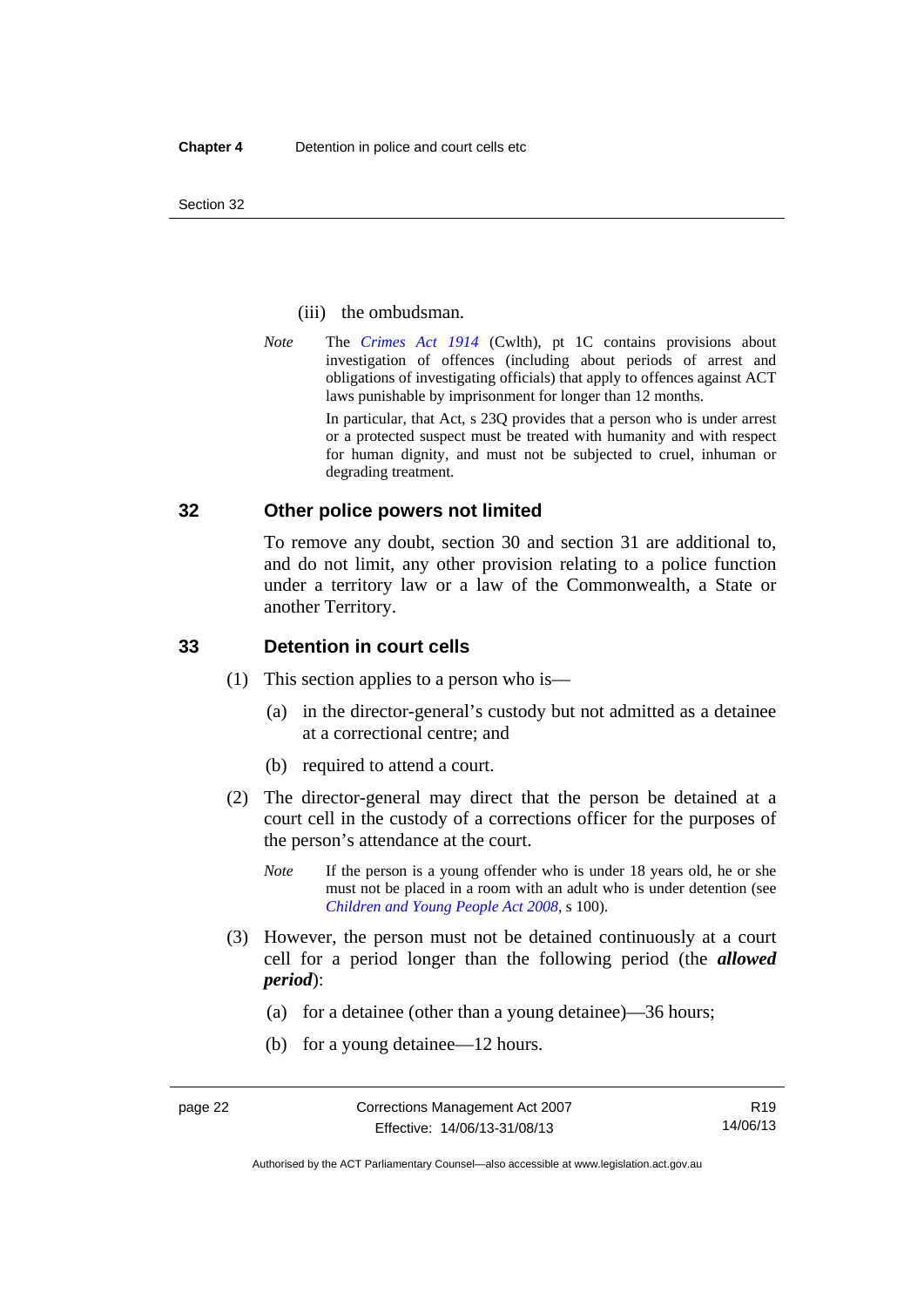- (4) If the person is required to remain in detention for a period longer than the allowed period for the court attendance, the director-general must—
	- (a) arrange for the person's admission to a correctional centre; and
	- (b) keep the person in custody under full-time detention for the attendance; and
	- (c) take the person to the court as required by the court.
- (5) While detained at a court cell under this section—
	- (a) a detainee (other than a young detainee) is taken to be a detainee for all purposes under this Act; and
	- (b) a young detainee is taken to be a young detainee for all purposes under the *[Children and Young People Act 2008](http://www.legislation.act.gov.au/a/2008-19)*.

# **33A Detention in court cells—additional provisions for young detainees**

- (1) This section applies if a young detainee is detained at a court cell under section 33.
- (2) The director-general must ensure that the young detainee—
	- (a) is kept separate from adult detainees; and
	- (b) has prompt access to medical and legal assistance; and
	- (c) is told, in language and a way he or she can readily understand, about the reason for the detention and the procedures that apply; and
	- (d) is able to contact and be contacted by each of the following:
		- (i) a commissioner exercising functions under the *[Human](http://www.legislation.act.gov.au/a/2005-40)  [Rights Commission Act 2005](http://www.legislation.act.gov.au/a/2005-40)*;
		- (ii) the public advocate;
		- (iii) the ombudsman.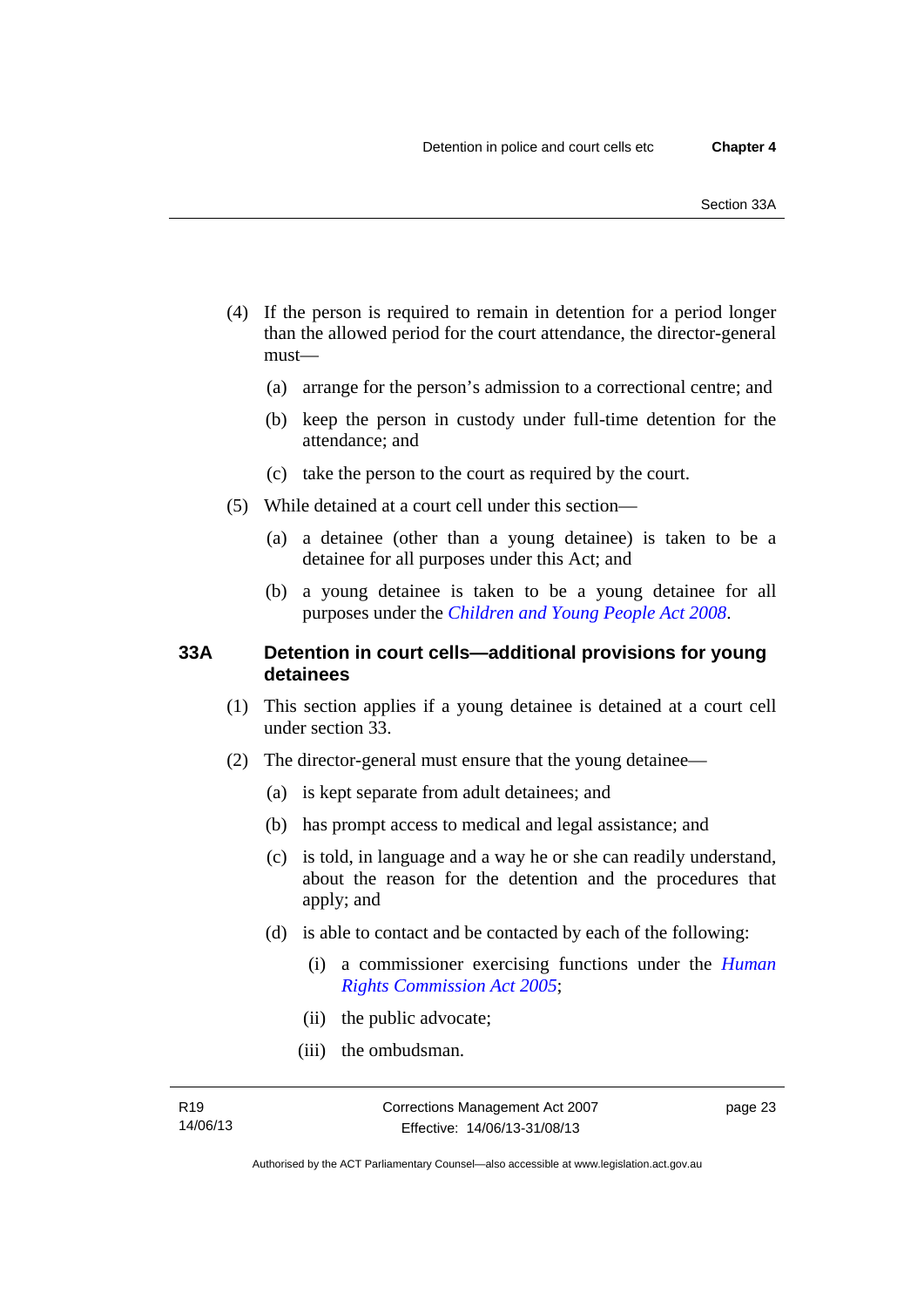# **34 Detainees accommodated away from correctional centre**

 (1) This section applies if the director-general believes, on reasonable grounds, that circumstances exist in relation to a correctional centre that make it necessary or prudent for a detainee admitted at the centre to be accommodated temporarily away from the centre.

#### **Examples**

- 1 where a correctional centre cannot properly accommodate any more detainees
- 2 where there is an outbreak of disease or violent behaviour at a correctional centre
- 3 where a detainee is being transferred to or from a correctional centre or other place and needs accommodation in transit
- *Note* An example is part of the Act, is not exhaustive and may extend, but does not limit, the meaning of the provision in which it appears (see [Legislation Act,](http://www.legislation.act.gov.au/a/2001-14) s 126 and s 132).
- (2) The director-general may declare that this section applies in relation to the correctional centre for a stated period.
- (3) A declaration is a notifiable instrument.

*Note* A notifiable instrument must be notified under the [Legislation Act](http://www.legislation.act.gov.au/a/2001-14).

- (4) The director-general may direct that, while a declaration is in force in relation to a correctional centre, a detainee at the centre be detained—
	- (a) at a police cell in the custody of a police officer; or
	- (b) at a court cell in the custody of a corrections officer.
- (5) The period of detention at a police cell or court cell is not limited by section 30 or section 33.
- (6) To remove any doubt, while detained under this section—
	- (a) a detainee (other than a young detainee) remains a detainee for all purposes under this Act; and

Authorised by the ACT Parliamentary Counsel—also accessible at www.legislation.act.gov.au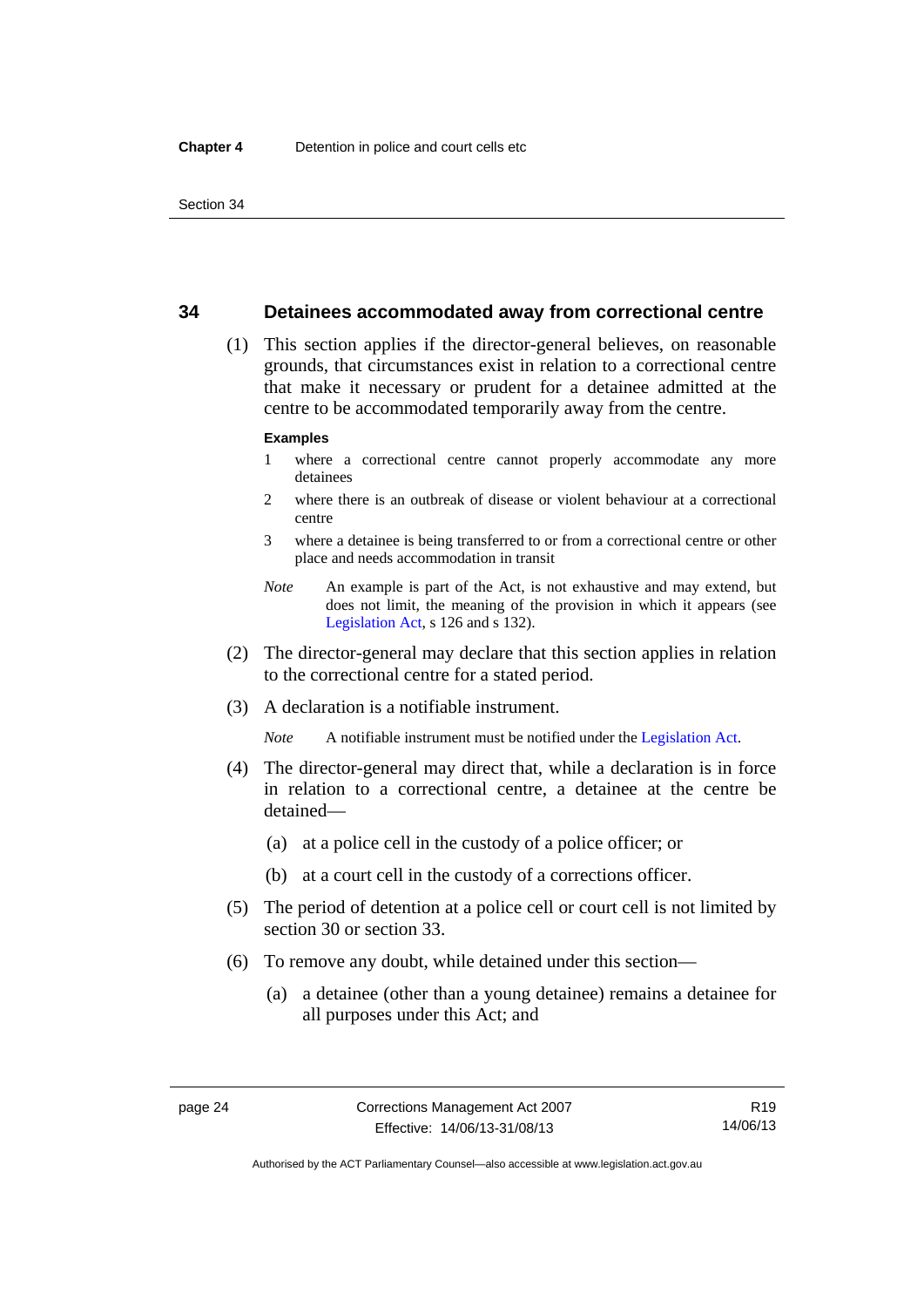(b) a young detainee remains a young detainee for all purposes under the *[Children and Young People Act 2008](http://www.legislation.act.gov.au/a/2008-19)*.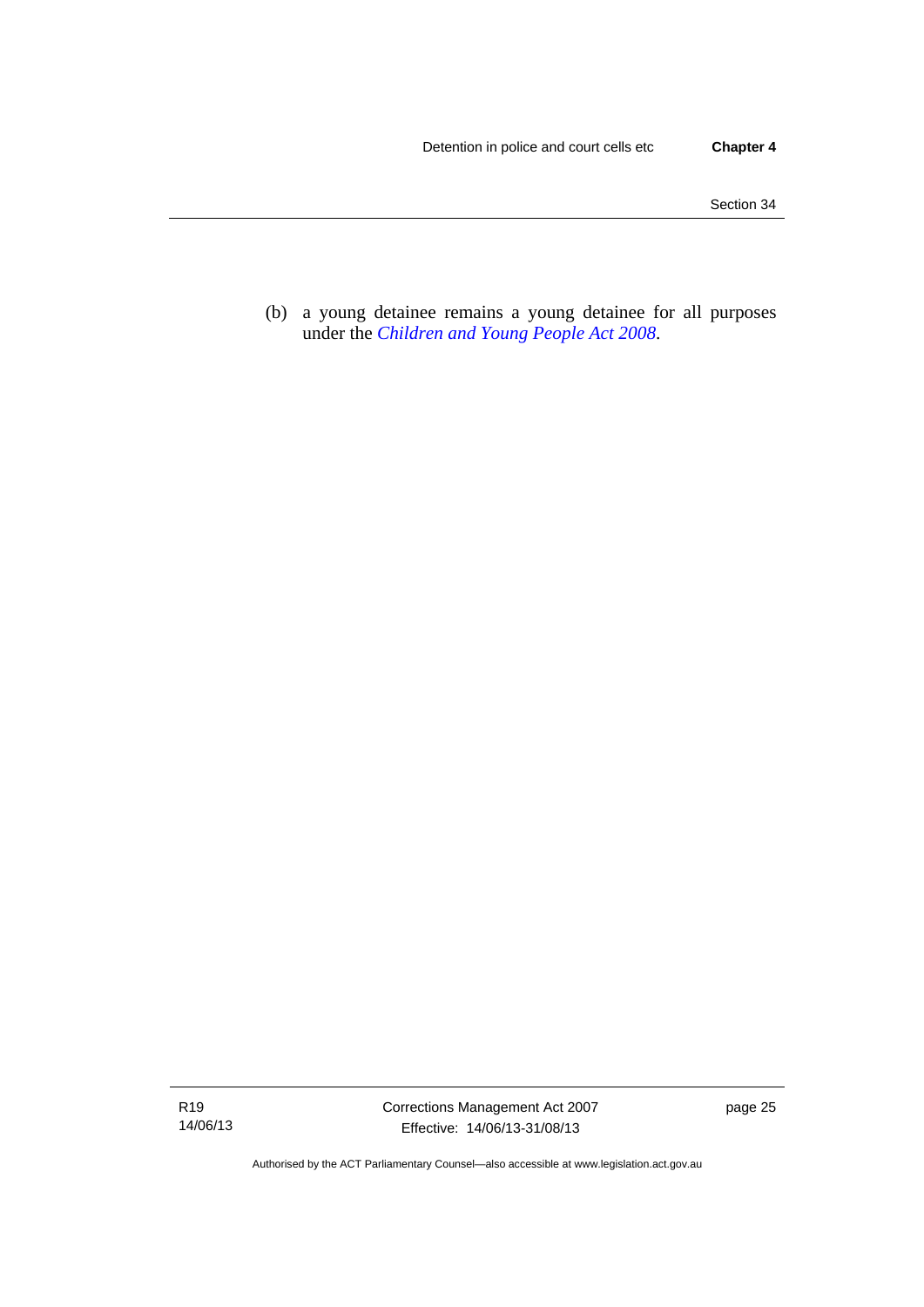#### **Chapter 5** Escorting detainees

Section 35

# **Chapter 5 Escorting detainees**

# **35 Escort officer functions etc**

- (1) This section applies if, under a law in force in the ACT, a person required to be held in the director-general's custody is to be escorted anywhere by an escort officer.
- (2) To remove any doubt—
	- (a) the escort officer is authorised to have custody of the person for the purpose of escorting the person; and
	- (b) the person is also taken to be in the director-general's custody; and
	- (c) a corrections officer acting as the escort officer may, for the purpose of escorting the person, exercise any function under this Act that the officer may exercise in relation to a detainee admitted at a correctional centre.

#### **Examples of functions—par (c)**

- 1 functions given to the officer under section 20 (Corrections officers functions) or delegated to the officer by the director-general (for example, giving directions to detainees)
- 2 the officer's functions under part 9.4 (Searches) or part 9.7 (Use of force)
- *Note* An example is part of the Act, is not exhaustive and may extend, but does not limit, the meaning of the provision in which it appears (see [Legislation Act,](http://www.legislation.act.gov.au/a/2001-14) s 126 and s 132).

# **36 Escorting arrested person to court etc**

- (1) This section applies if a person arrested by a police officer—
	- (a) has not been released on bail; and
	- (b) is in police custody; and
	- (c) is required by law to be brought before a court or tribunal.

R19 14/06/13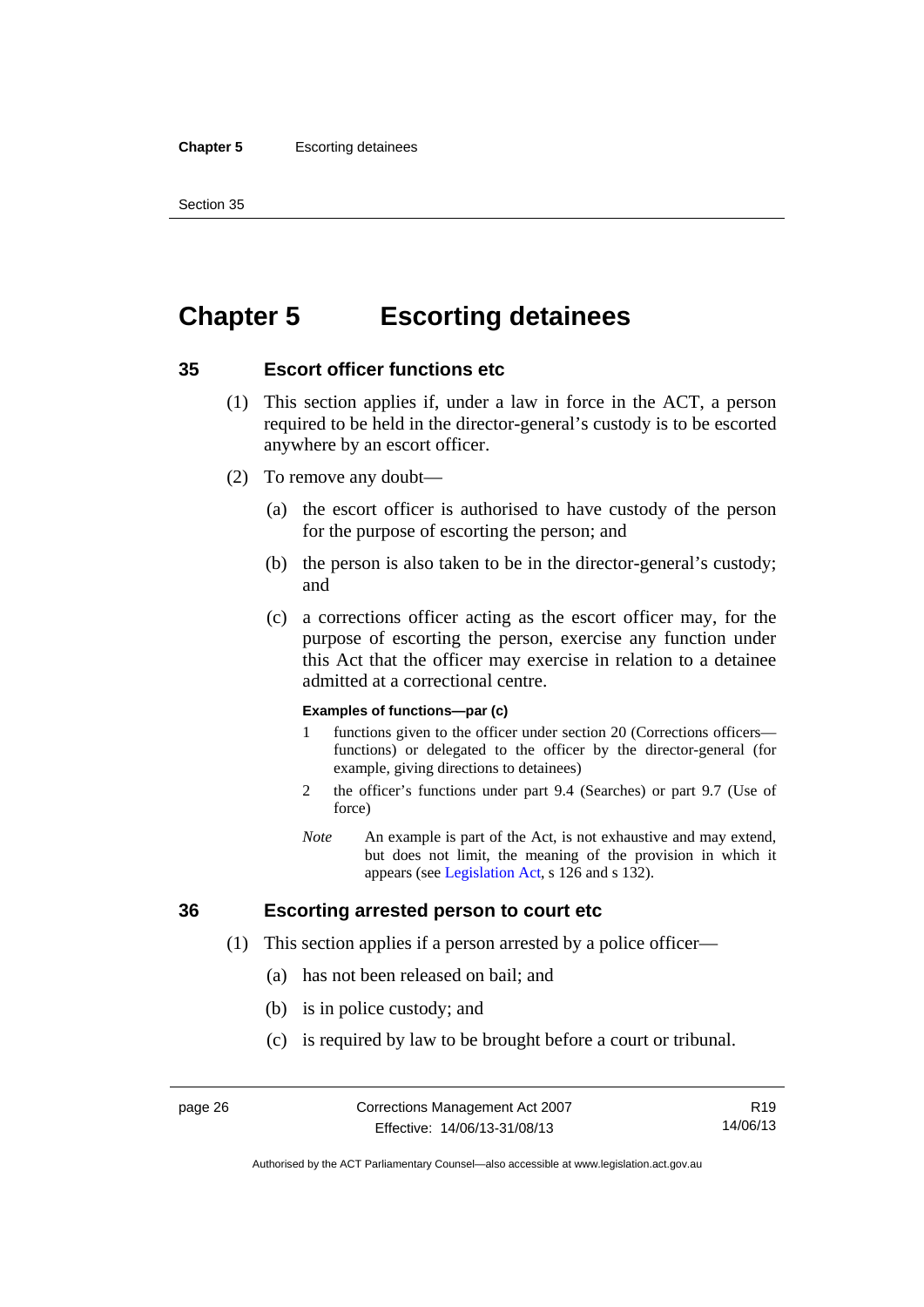- (2) A police officer may request an escort officer to bring the person before the court or tribunal.
- (3) The escort officer must bring the person before the court or tribunal and, for that purpose, may—
	- (a) take the person into custody; and
	- (b) arrange for the person to be detained under this Act until the person is brought before the court or tribunal.

# **37 Custody etc during proceedings**

Subject to any order or direction of a court, an escort officer who is required to bring a person before a court must, as far as practicable—

- (a) ensure the safe custody and welfare of the person for the purposes of the proceeding; and
- (b) ensure that the person does not obstruct or hinder the proceeding.

# **38 Executing warrants of imprisonment or remand etc**

- (1) The director-general may make escort officers available to attend on a court or tribunal—
	- (a) to take a person into custody; or
	- (b) to arrange for a person to be kept in custody; or
	- (c) to transfer or otherwise deal with a person.
- (2) An order or direction of the court addressed to all escort officers—
	- (a) is taken to be addressed to each escort officers; and
	- (b) may be executed by any escort officers.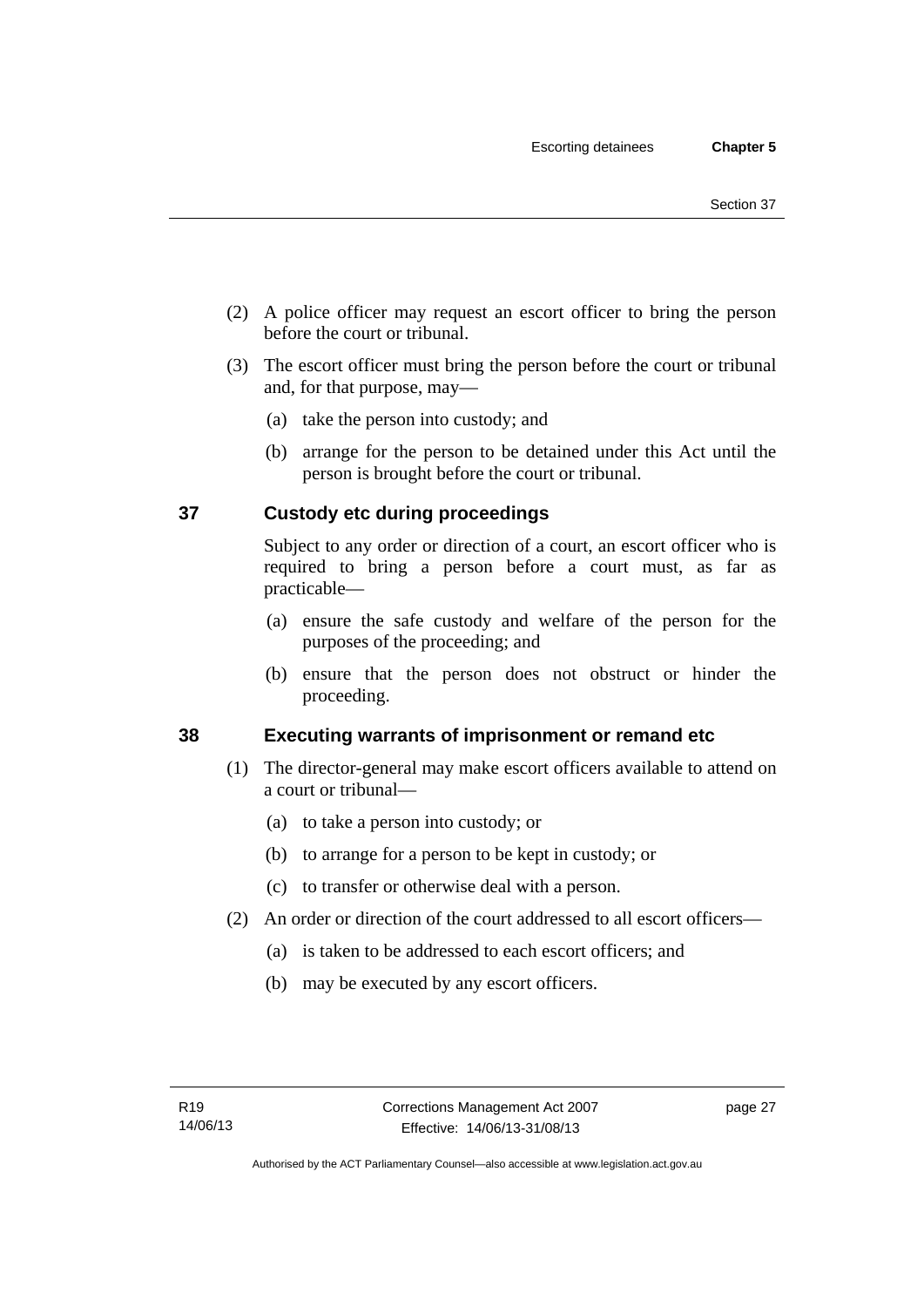#### **Chapter 5** Escorting detainees

Section 39

# **39 Other powers not limited**

To remove any doubt, this chapter is additional to, and does not limit, any other provision relating to the escorting of detainees under a territory law or a law of the Commonwealth, a State or another territory.

#### **Examples of other provisions**

- 1 The *[Crimes \(Sentence Administration\) Act 2005](http://www.legislation.act.gov.au/a/2005-59)*, part 3.3 (Committal miscellaneous)—
	- section 20 (Directions to escort officers)
	- section 21 (Orders to bring offender or remandee before court etc).
- 2 A law of a State relating to the escort of prisoners through the ACT.
- *Note* An example is part of the Act, is not exhaustive and may extend, but does not limit, the meaning of the provision in which it appears (see [Legislation Act,](http://www.legislation.act.gov.au/a/2001-14) s 126 and s 132).

page 28 Corrections Management Act 2007 Effective: 14/06/13-31/08/13

R19 14/06/13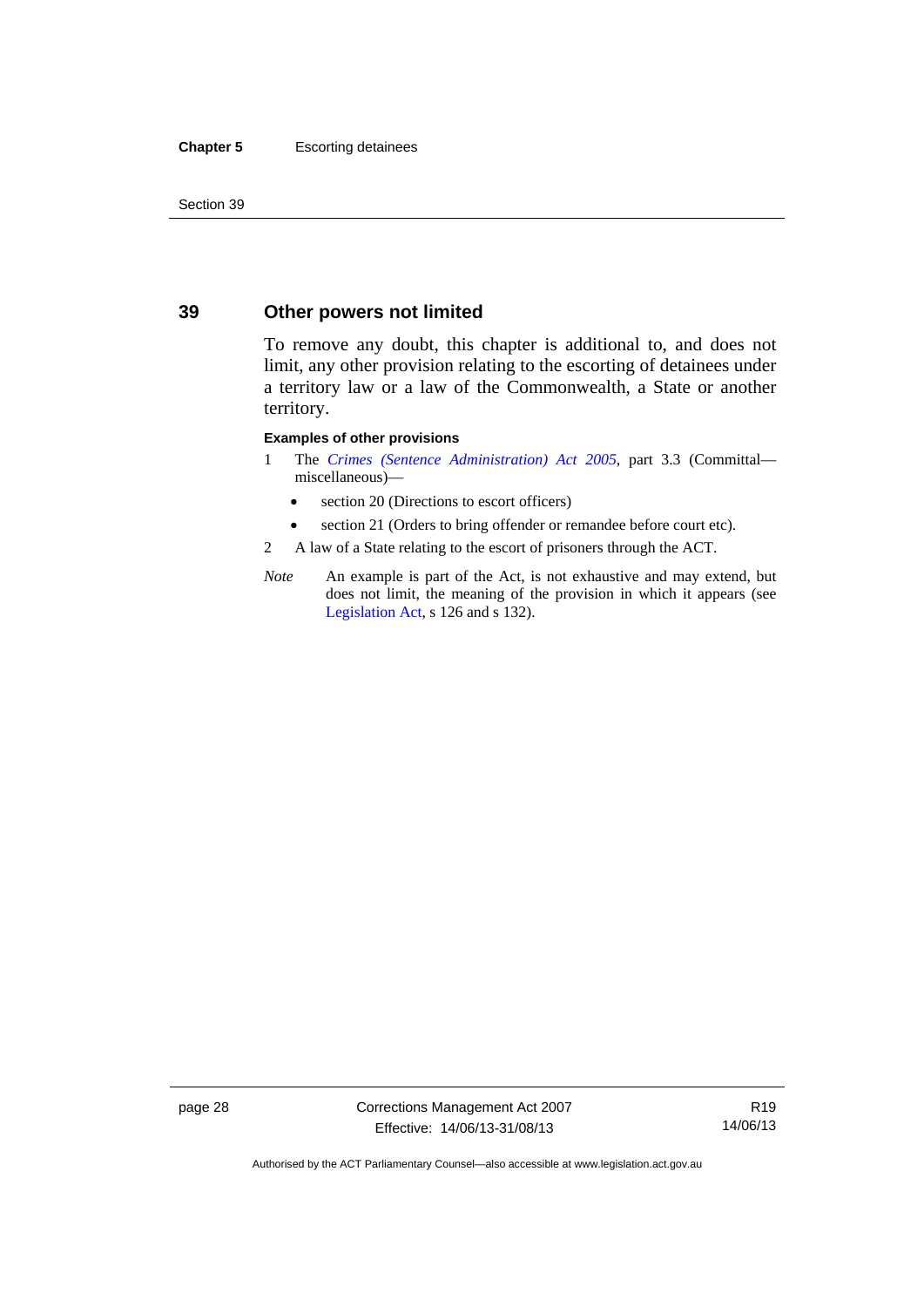# **Chapter 6 Living conditions at correctional centres**

#### *Note to ch 6*

Anything expressed in this chapter to be an entitlement for ch 10 (Discipline) is not affected by anything that happens under that chapter. See s 154 (Meaning of *privilege*) and s 188 (Privileges and entitlements—impact of discipline).

# **40 Food and drink**

- (1) The director-general must ensure that—
	- (a) sufficient nutritional food and drink are provided for detainees to avoid hunger and poor nourishment; and
	- (b) meals are provided for detainees at times consistent with the cultural norms of Australia; and
	- (c) clean drinking water is provided to meet the needs of detainees.
- (2) The director-general must also ensure, as far as practicable, that allowance is made for the religious, spiritual and cultural needs of detainees in relation to the provision of food and drink.
- (3) If a doctor, other than a doctor appointed under section 22 (Health practitioners—non-therapeutic functions), prescribes a particular diet for a detainee, the director-general must ensure that reasonable steps are taken to provide the detainee with the diet.
- (4) For chapter 10 (Discipline), subsections (1), (2) and (3) are taken to provide an entitlement for each detainee in relation to food and drink.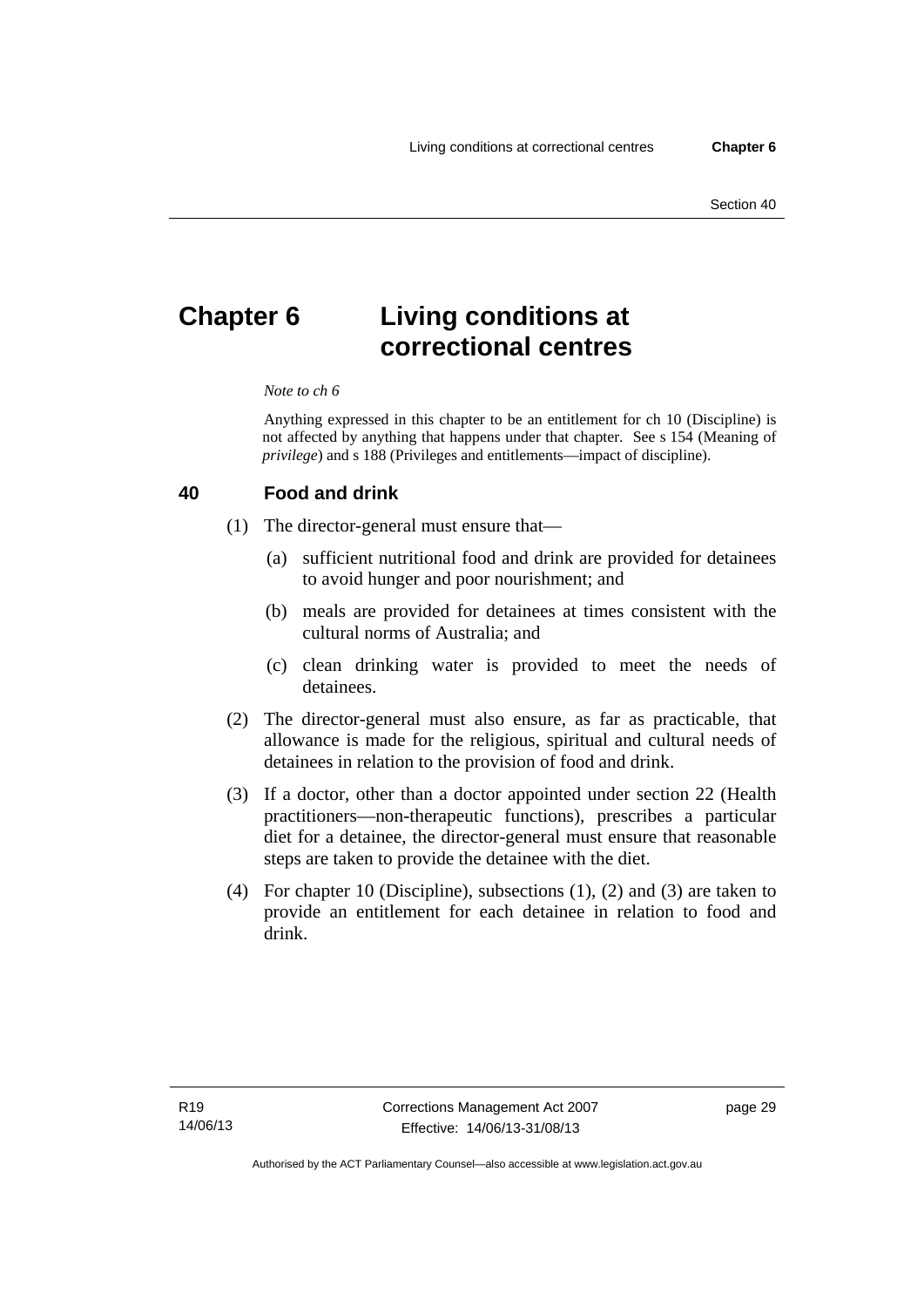- (5) Without limiting section 14 (Corrections policies and operating procedures), a corrections policy or operating procedure may include provision for any of the following:
	- (a) the nutritional standards to be met by food and drink for detainees;
	- (b) the provision of nutritional advice about food and drink provided to detainees;
	- (c) the appointment of a nutritionist.
- (6) For chapter 10 (Discipline), a detainee's entitlement in relation to food and drink includes anything expressed to be an entitlement in a corrections policy or operating procedure made for subsection (5).

# **41 Clothing**

- (1) The director-general must ensure that—
	- (a) sufficient, suitable clothing is provided for detainees; and
	- (b) any particular clothing, including a uniform, issued to detainees is not likely to degrade or humiliate detainees.
- (2) The director-general must also ensure, as far as practicable, that clothing provided for detainees is clean and hygienic.
- (3) For chapter 10 (Discipline), this section is taken to provide an entitlement for each detainee in relation to clothing.

# **42 Personal hygiene**

- (1) The director-general must ensure that—
	- (a) toilet facilities and washing or showering facilities are available to detainees; and
	- (b) the facilities are clean, hygienic and private enough to ensure the dignity and self-respect of detainees.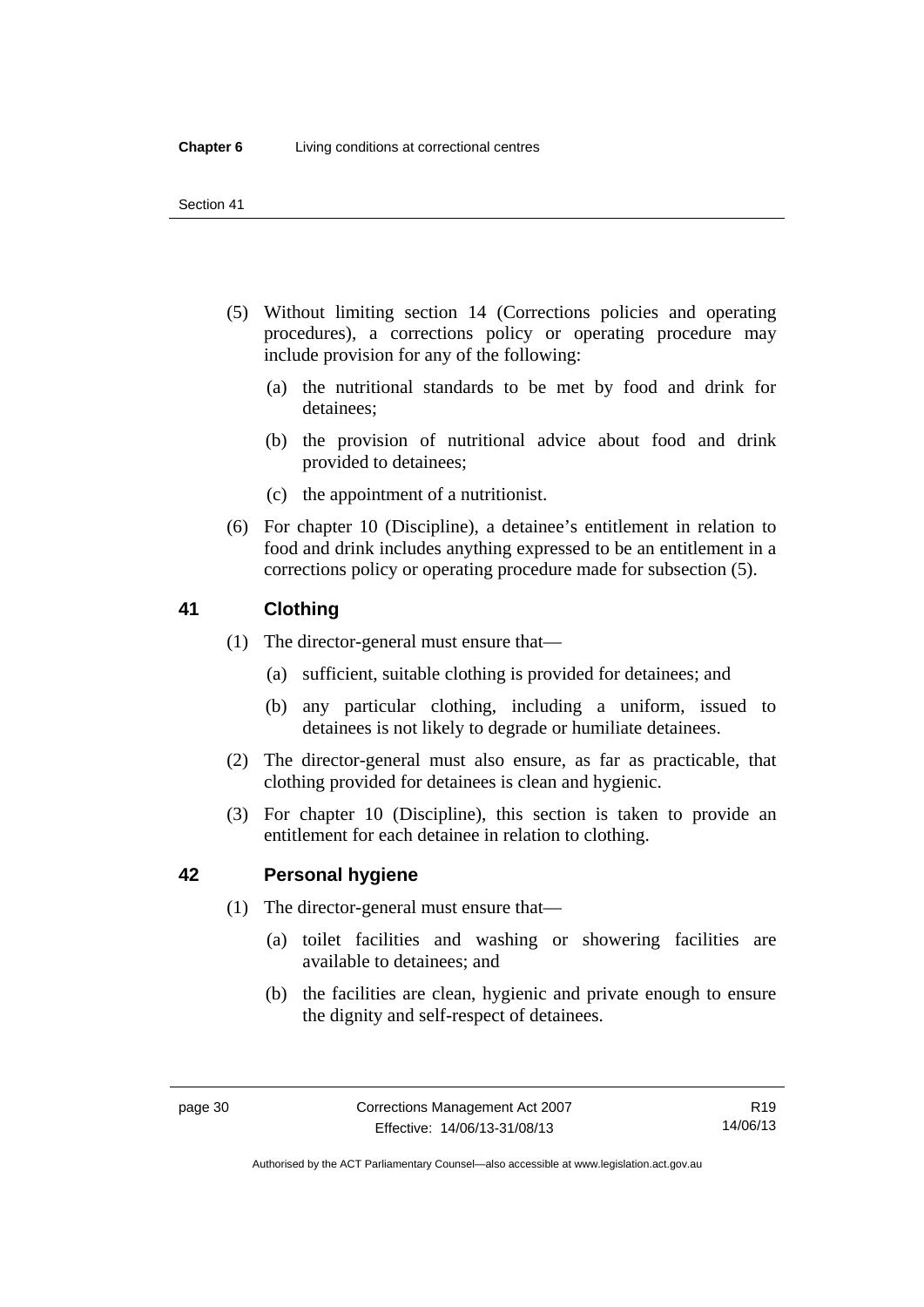(2) For chapter 10 (Discipline), this section is taken to provide an entitlement for each detainee in relation to personal hygiene.

# **43 Sleeping areas**

- (1) The director-general must ensure that—
	- (a) detainees have sleeping places, with bed and bedding, suitable for reasonable privacy and comfort; and
	- (b) sleeping places, including beds and bedding, are clean and hygienic.
- (2) For chapter 10 (Discipline), this section is taken to provide an entitlement for each detainee in relation to sleeping areas.

# **44 Treatment of convicted and non-convicted detainees**

(1) Without limiting section 14 (Corrections policies and operating procedures), the director-general must make a corrections policy or operating procedure providing for different treatment of convicted detainees and non-convicted detainees.

## **Example**

a corrections policy or operating procedure, in accordance with the following rules of the United Nations *[Standard Minimum Rules for the Treatment of](http://www2.ohchr.org/english/law/treatmentprisoners.htm)  [Prisoners](http://www2.ohchr.org/english/law/treatmentprisoners.htm)*, for non-convicted detainees to be able to—

- procure food at own expense (r 87)
- be offered work but not be obliged to work (r 89)
- procure reading and writing material at own expense (r 90)
- visit and be treated by own doctor at own expense (r 91)
- *Note* An example is part of the Act, is not exhaustive and may extend, but does not limit, the meaning of the provision in which it appears (see [Legislation Act,](http://www.legislation.act.gov.au/a/2001-14) s 126 and s 132).
- (2) The director-general must also ensure that convicted detainees are accommodated separately from non-convicted detainees.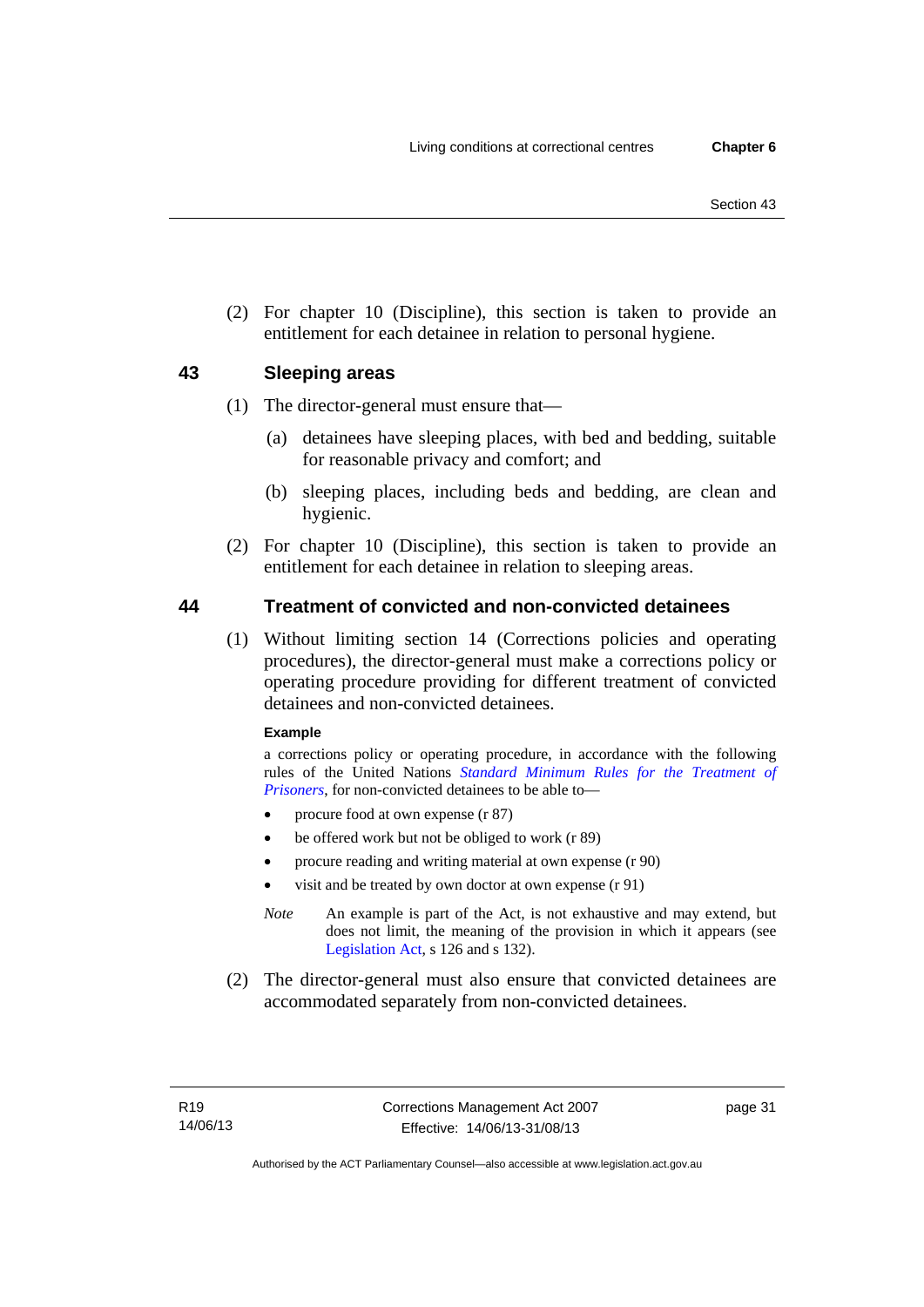- (3) For chapter 10 (Discipline)—
	- (a) a detainee's entitlement in relation to treatment in detention includes anything expressed to be an entitlement in a corrections policy or operating procedure made for subsection (1); and
	- (b) subsection (2) is taken to provide an entitlement for each detainee in relation to accommodation.
- (4) However, the director-general may give directions for different accommodation of a non-convicted detainee if the director-general suspects, on reasonable grounds, that is necessary to ensure the safety of the detainee or anyone else.

#### **Example**

Remandee J has served various sentences for violence offences, has an aggressive personality and enjoys bullying other people. The director-general suspects that other remandees detained with J are highly vulnerable in comparison with J. The director-general decides that J should be accommodated with convicted offenders.

- *Note* An example is part of the Act, is not exhaustive and may extend, but does not limit, the meaning of the provision in which it appears (see [Legislation Act,](http://www.legislation.act.gov.au/a/2001-14) s 126 and s 132).
- (5) In this section:

*convicted detainee* means a detainee whose detention is because of the detainee's conviction of an offence.

# **45 Access to open air and exercise**

- (1) The director-general must ensure, as far as practicable, that detainees—
	- (a) have access to the open air for at least 1 hour each day; and
	- (b) can exercise for at least 1 hour each day.
- (2) The standards under subsection (1) may both be satisfied during the same hour on any day.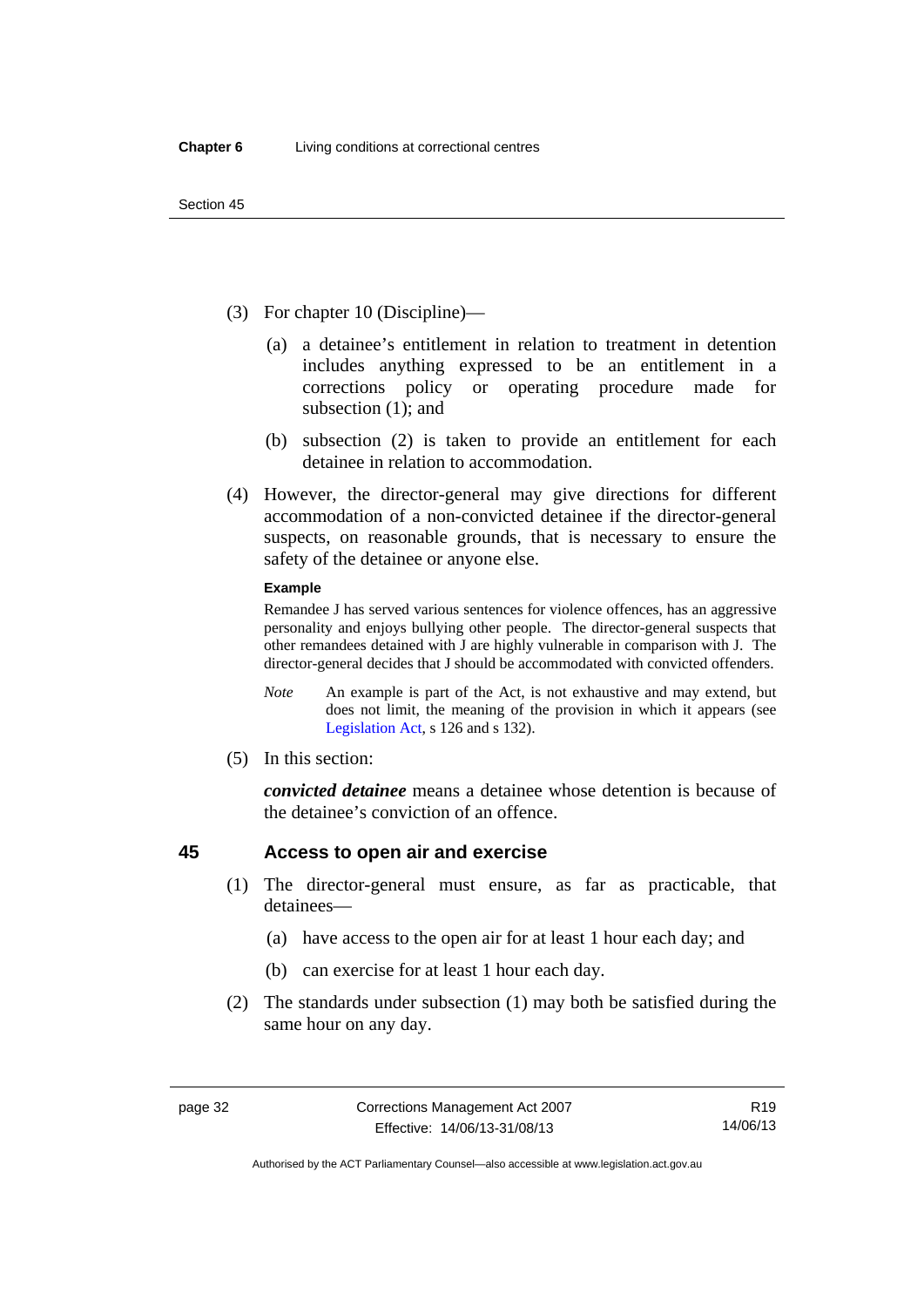(3) For chapter 10 (Discipline), this section is taken to provide an entitlement for each detainee in relation to access to the open air and exercise.

# **46 Communication with family and others**

- (1) The director-general must ensure, as far as practicable, that adequate opportunities are provided for detainees to be able to remain in contact with family members, friends, associates and others by telephone calls, mail and visits.
- (2) For subsection (1), the director-general must have regard, in addition to any other relevant matter, to whether the detainee's detention is for a reason other than the conviction of an offence.
- (3) The director-general must also ensure that the overall treatment of a detainee, including any segregation or disciplinary action, does not unreasonably deprive the detainee generally of all communication with other people.
- (4) In particular, the director-general must ensure that the overall treatment of a detainee does not deprive the detainee generally of all communication with any of the following:
	- (a) the courts;
	- (b) accredited people;
	- (c) a doctor of the detainee's choice for health services;
	- (d) family members;
	- (e) other people with whom the detainee may communicate under this Act.
- (5) For chapter 10 (Discipline), subsections (1) to (4) are taken to provide an entitlement for each detainee in relation to communication generally with other people.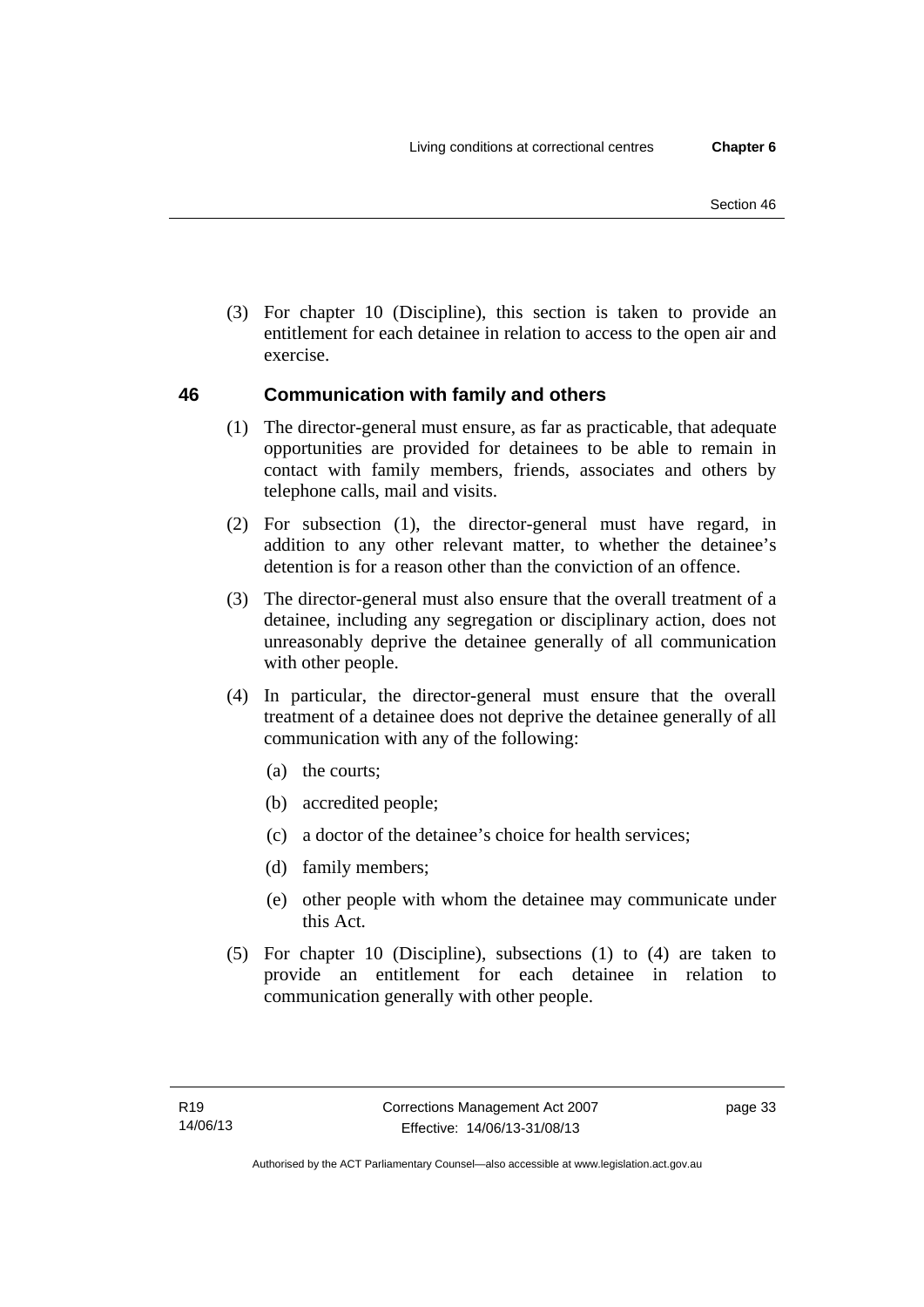- (6) However, this section is subject to the following:
	- (a) section 47 (Telephone calls);
	- (b) section 48 (Mail);
	- (c) section 49 (Visits by family members etc);
	- (d) section 50 (Contact with accredited people).

# **47 Telephone calls**

- (1) The director-general must ensure that each correctional centre has telephone facilities for detainees to make and receive telephone calls.
- (2) A detainee may make at least—
	- (a) 1 telephone call on admission to a correctional centre; and
	- (b) 1 telephone call each week to a family member.

*Note Family member* is defined in the dictionary.

- (3) A detainee may also make and receive further telephone calls for necessary contact with a family member, friend or someone else.
- (4) A detainee who makes a telephone call mentioned in subsection (2) or (3) must pay for the call if the director-general believes, on reasonable grounds, that is appropriate.

#### **Example**

if the detainee can afford to pay for the call

- *Note* An example is part of the Act, is not exhaustive and may extend, but does not limit, the meaning of the provision in which it appears (see [Legislation Act,](http://www.legislation.act.gov.au/a/2001-14) s 126 and s 132).
- (5) For chapter 10 (Discipline), subsections (2) and (3) are taken to provide entitlements for each detainee in relation to telephone calls.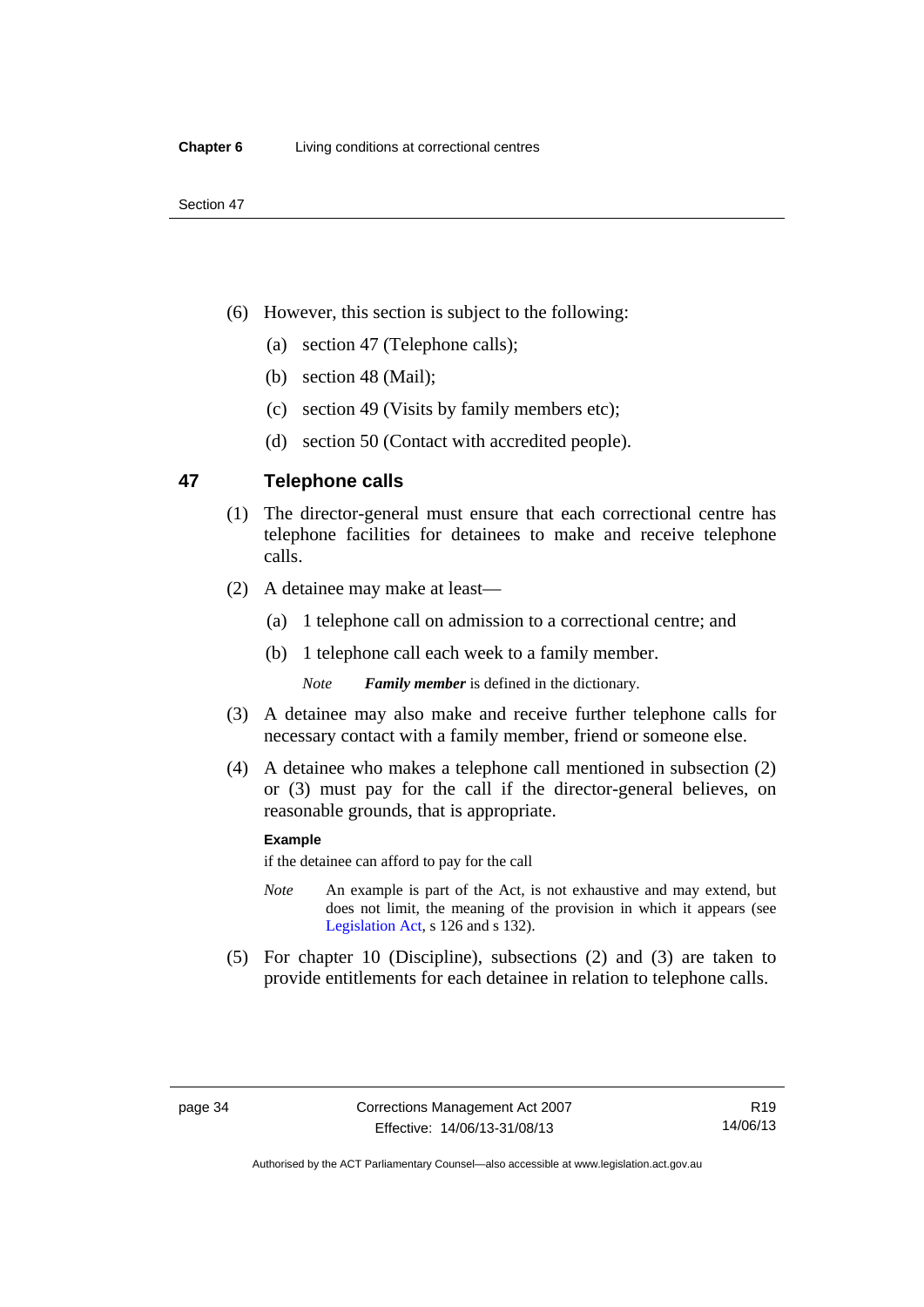- (6) However, the director-general may give directions denying or limiting the use of a telephone by a detainee for a call mentioned in subsection (2) or (3) if the director-general suspects, on reasonable grounds, that the call may—
	- (a) undermine security or good order at a correctional centre; or
	- (b) revictimise a victim; or
	- (c) circumvent any process for investigating complaints or reviewing decisions under this Act; or
	- (d) have the purpose of causing community distress.

## **Example—par (d)**

Mr F was imprisoned for intentionally inflicting grievous bodily harm against his former wife. He had been convicted previously of domestic violence offences. He believes he has a right to assault his former wife and advocates the matter is private. Mr F believes that organisations that support victims of domestic violence are a social evil. He begins to use telephone calls to his brother to organise him into inciting violence against organisations advocating women's rights. Following complaints from the organisations, the director-general denies phone calls between Mr F and his brother.

- (7) Also, subsections (2) and (3) are subject to—
	- (a) section 103 (Monitoring telephone calls etc); and
	- (b) any operating procedure mentioned in subsection (8).
- (8) An operating procedure may include provision regulating the following in relation to detainees' telephone calls:
	- (a) the times for making or receiving calls;
	- (b) the frequency and length of calls;
	- (c) arrangements for payment for the cost of calls made.

## **48 Mail**

(1) The director-general must ensure, as far as practicable, that detainees can send and receive as much mail as they wish.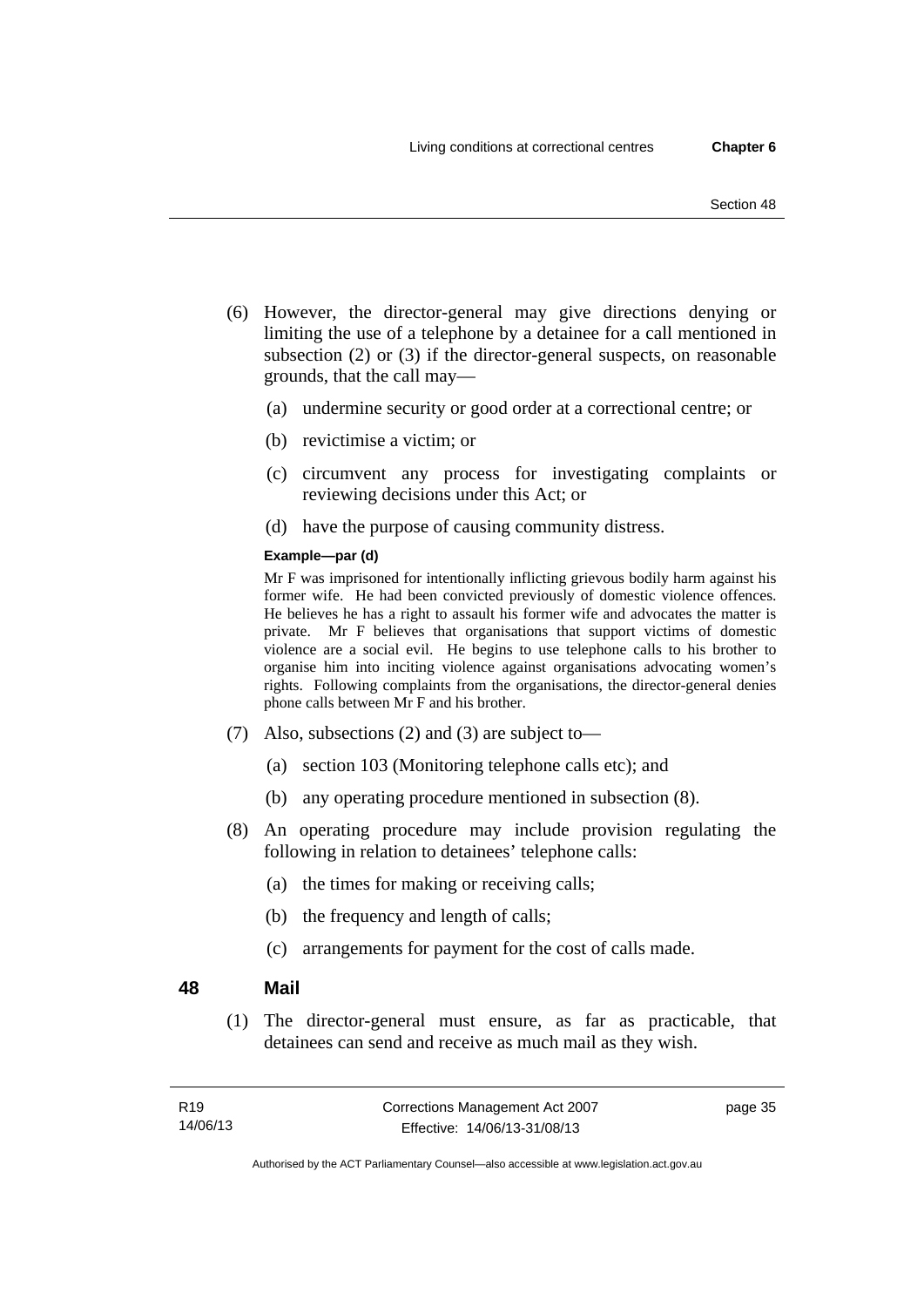- (2) However, a detainee may send mail to, and receive mail from, a person only if the person is nominated by the detainee by written notice given to the director-general.
- (3) A detainee who sends mail must pay for the cost of any writing and other material, and postage, for the mail if the director-general believes, on reasonable grounds, that is appropriate.

#### **Example**

if the detainee can afford to pay for the material and postage

- *Note* An example is part of the Act, is not exhaustive and may extend, but does not limit, the meaning of the provision in which it appears (see [Legislation Act,](http://www.legislation.act.gov.au/a/2001-14) s 126 and s 132).
- (4) For chapter 10 (Discipline), subsection (2) is taken to provide an entitlement for each detainee in relation to mail.
- (5) However, the director-general may give directions denying or limiting the sending or receiving of an item of mail by a detainee if the director-general suspects, on reasonable grounds, that it may—
	- (a) undermine security or good order at a correctional centre; or
	- (b) revictimise a victim; or
	- (c) circumvent any process for investigating complaints or reviewing decisions under this Act; or
	- (d) have the purpose of causing community distress.

#### **Example—par (d)**

AW was convicted of murdering her parents with a view to obtaining an inheritance. The W family are well known in the community and family members had actively campaigned for a higher sentence for AW. AW began writing inflammatory letters to her relatives and friends of her parents. Having received complaints about the letters from family members, the director-general denies AW from sending further letters to family members who had complained about the letters.

- (6) Also, subsections (1) and (2) are subject to—
	- (a) section 104 (Monitoring ordinary mail); and

Authorised by the ACT Parliamentary Counsel—also accessible at www.legislation.act.gov.au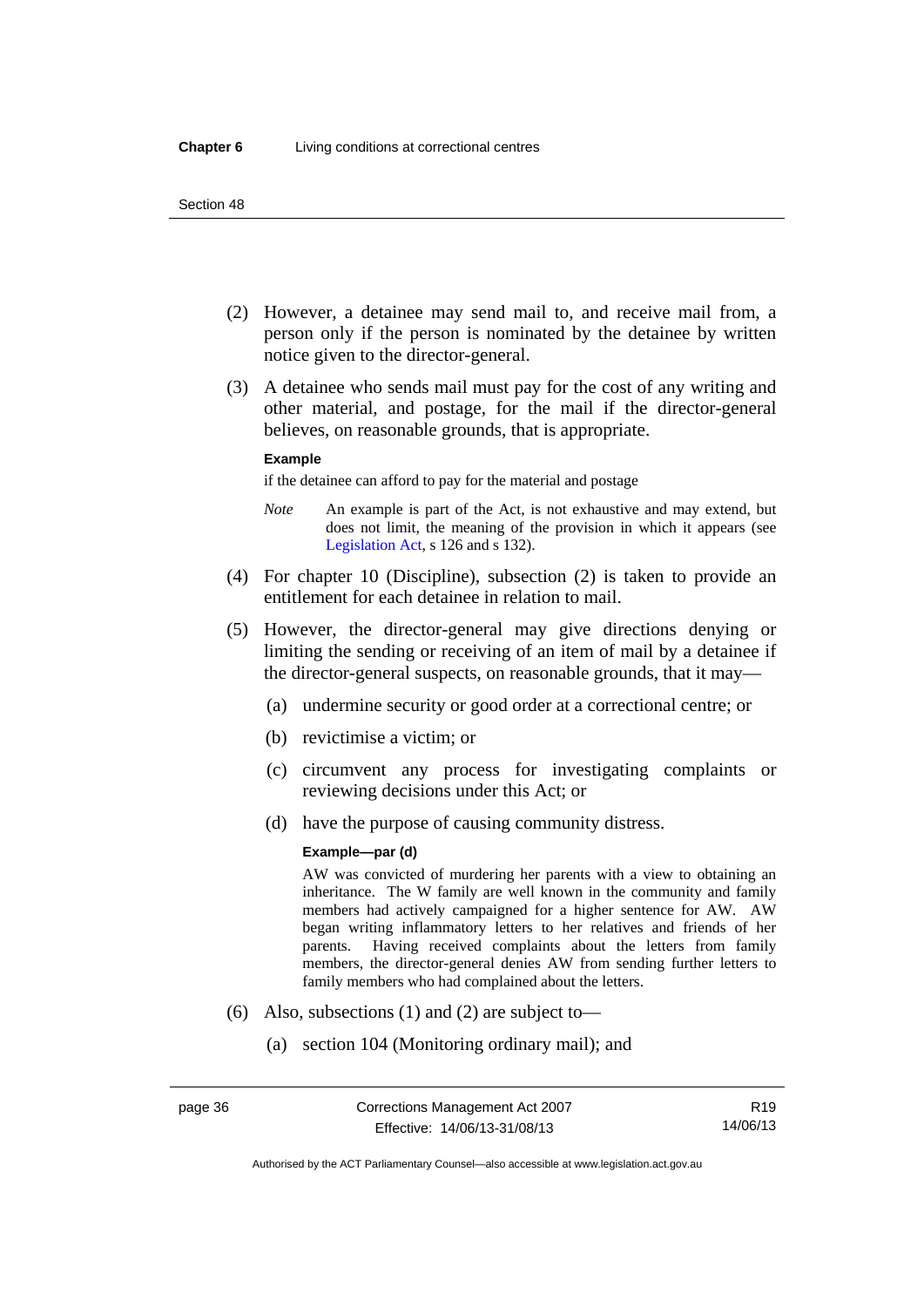- (b) section 105 (Monitoring protected mail); and
- (c) any operating procedure mentioned in subsection (7).
- (7) An operating procedure may include provision regulating the following in relation to detainees' mail:
	- (a) the way mail is sent or received;
	- (b) the provision of writing and other material for sending mail;
	- (c) arrangements for payment for the cost of the material and postage.

# **49 Visits by family members etc**

(1) The director-general must ensure that each correctional centre has suitable facilities for detainees to receive visits from family members and other people.

## **Example of non-family member visitor**

a person who is a long-term friend or a friend who normally lives with the detainee

- *Note* An example is part of the Act, is not exhaustive and may extend, but does not limit, the meaning of the provision in which it appears (see [Legislation Act,](http://www.legislation.act.gov.au/a/2001-14) s 126 and s 132).
- (2) A detainee may have at least 1 visit, of at least 30 minutes, each week by a family member.

*Note Family member* is defined in the dictionary.

- (3) For chapter 10 (Discipline), subsection (2) is taken to provide an entitlement for each detainee in relation to visits by family members.
- (4) However, the director-general may give directions denying or limiting a visit mentioned in subsection (1) if the director-general suspects, on reasonable grounds, that the visit may—
	- (a) undermine security or good order at a correctional centre; or

page 37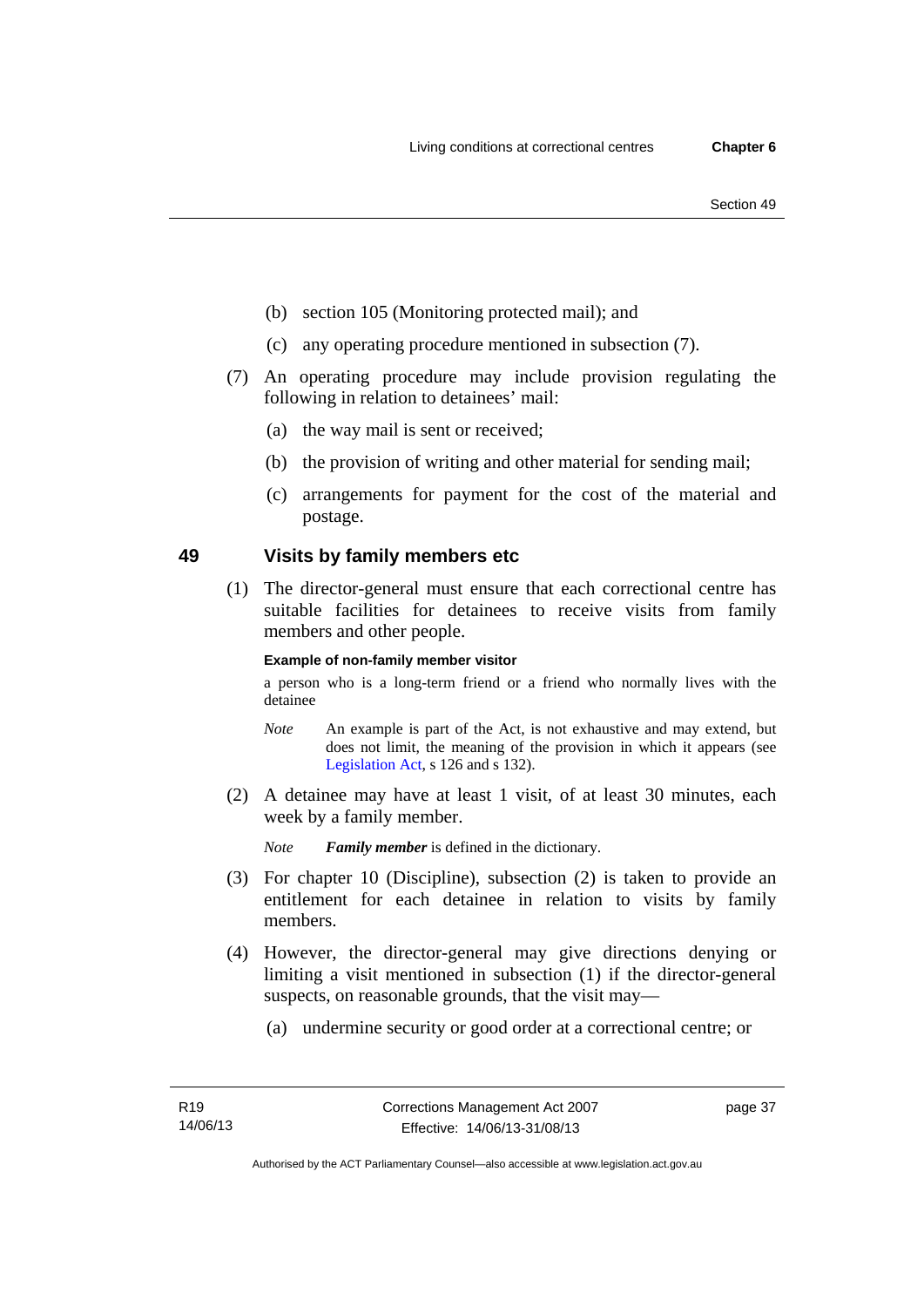Section 50

- (b) revictimise a victim; or
- (c) circumvent any process for investigating complaints or reviewing decisions under this Act; or
- (d) have the purpose of causing community distress.

#### **Example—par (d)**

Mr J is convicted of numerous serious sexual offences against young girls. He begins to write letters to various public figures, including journalists, stating that his crimes were motivated by a love for the children and that he intends to change his name to that of one of his victims. He makes arrangements for a visit by a journalist for a story about why he wants to change his name. The director-general may deny the visit on the ground that it may cause community distress.

(5) Also, this section is subject to section 143 (Visiting conditions).

# **50 Contact with accredited people**

(1) The director-general must ensure that a detainee has adequate opportunities for contact with an accredited person, whether by telephone or mail or by a visit by an accredited person.

*Note Accredited person* is defined in the dictionary.

- (2) For chapter 10 (Discipline), subsection (1) is taken to provide an entitlement for each detainee in relation to contact with an accredited person.
- (3) However, the director-general may give directions denying or limiting a detainee's contact with an accredited person if the director-general suspects, on reasonable grounds, that the contact may—
	- (a) undermine security or good order at a correctional centre; or
	- (b) circumvent any process for investigating complaints or reviewing decisions under this Act.
- (4) Also, this section is subject to section 143 (Visiting conditions).

Authorised by the ACT Parliamentary Counsel—also accessible at www.legislation.act.gov.au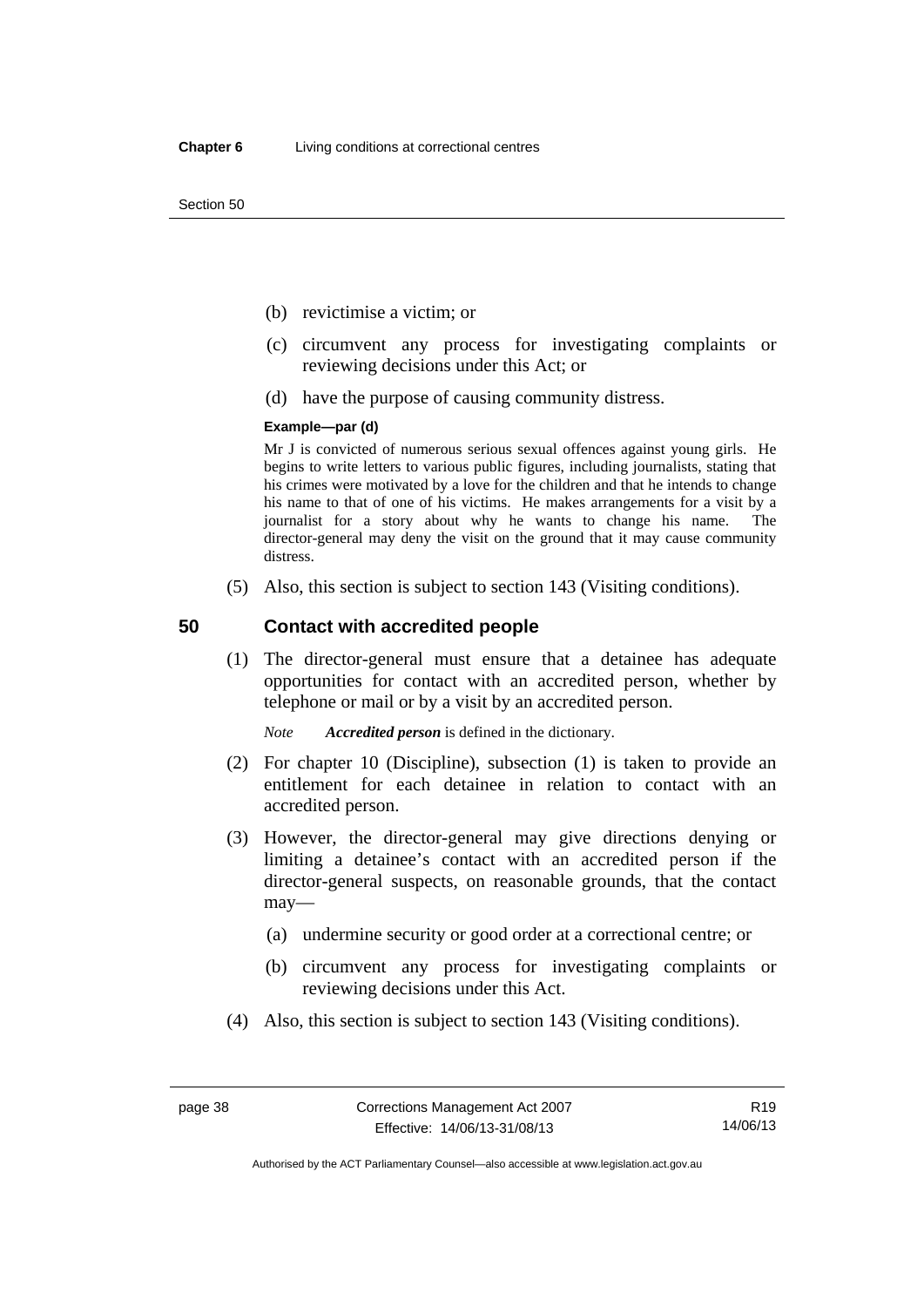#### Section 51

# **51 Visits—protected communications**

The director-general must not listen to, or record, a communication at a visit between a detainee and any of the following people:

- (a) a lawyer representing the detainee;
- (b) an official visitor;
- (c) the human rights commissioner;
- (d) the public advocate;
- (e) the ombudsman;
- (f) a person prescribed by regulation.
- *Note 1* Electronic communications between a detainee and a person mentioned in this section must not be monitored, see s 103.
- *Note 2* For restrictions on monitoring mail between a detainee and a person mentioned in this section, see s 105.

# **52 News and educational services**

- (1) The director-general must ensure, as far as practicable, that detainees have reasonable access to—
	- (a) newspapers, radio and television broadcasts and other mass media (including the internet) for news and information; and
	- (b) a library or library service.
- (2) The director-general may, as part of a detainee's case management plan, approve a detainee participating in academic, vocational or cultural education or training if satisfied it would benefit the detainee in any of the following ways:
	- (a) by providing the detainee with suitable vocational skills;
	- (b) by promoting the detainee's rehabilitation or reintegration into society;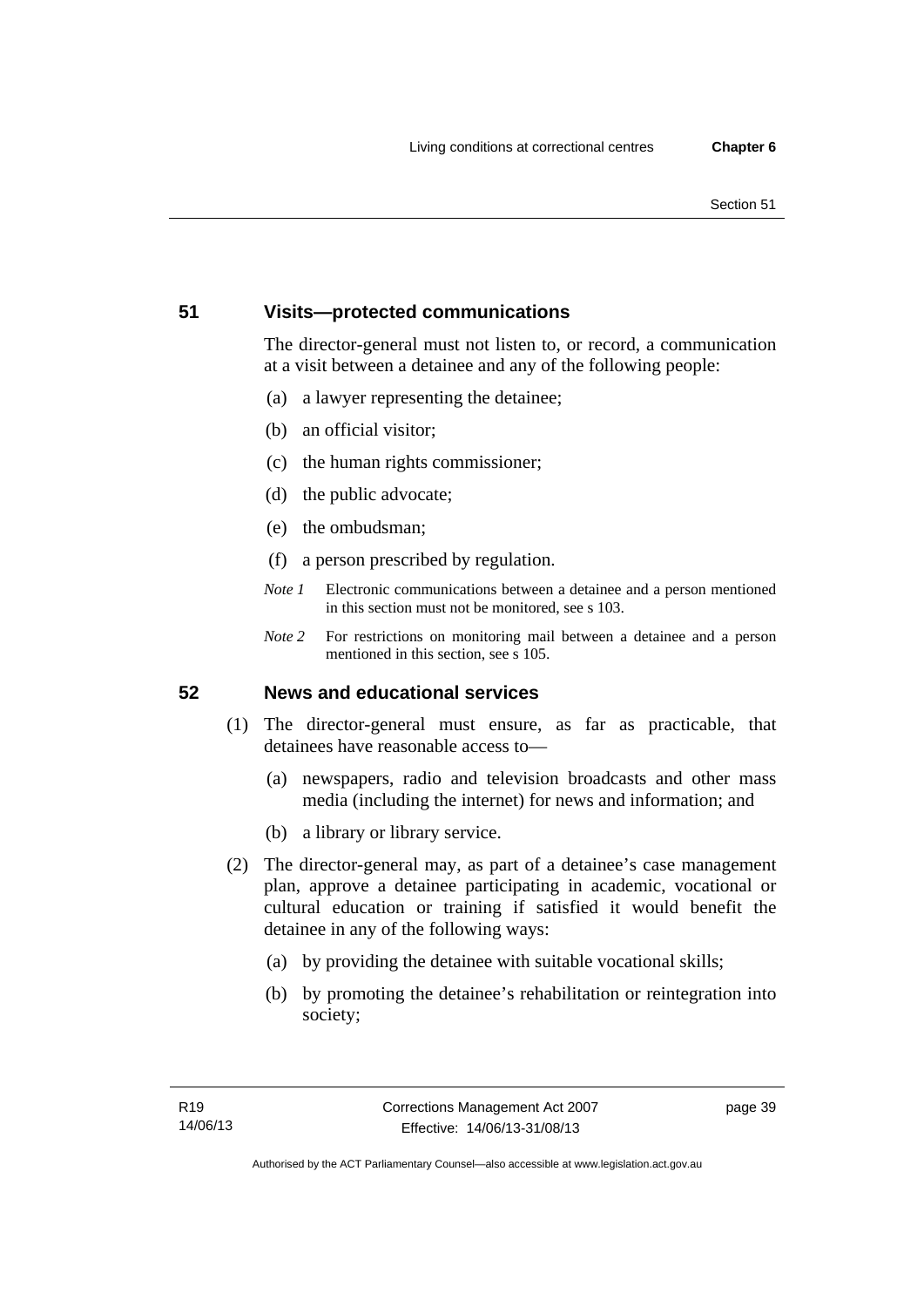- (c) by contributing satisfactorily to the detainee's personal development.
- (3) For chapter 10 (Discipline), participation in education or training approved under subsection (2) is taken to be an entitlement for the detainee.

## **53 Health care**

- (1) The director-general must ensure that—
	- (a) detainees have a standard of health care equivalent to that available to other people in the ACT; and
	- (b) arrangements are made to ensure the provision of appropriate health services for detainees; and
	- (c) conditions in detention promote the health and wellbeing of detainees; and
	- (d) as far as practicable, detainees are not exposed to risks of infection.
- (2) In particular, the director-general must ensure that detainees have access to—
	- (a) regular health checks; and
	- (b) timely treatment where necessary, particularly in urgent circumstances; and
	- (c) hospital care where necessary; and
	- (d) as far as practicable—
		- (i) specialist health services from health practitioners; and
		- (ii) necessary health care programs, including rehabilitation programs.
- (3) For chapter 10 (Discipline), subsections (1) and (2) are taken to provide an entitlement for each detainee in relation to health care.

R19 14/06/13

Authorised by the ACT Parliamentary Counsel—also accessible at www.legislation.act.gov.au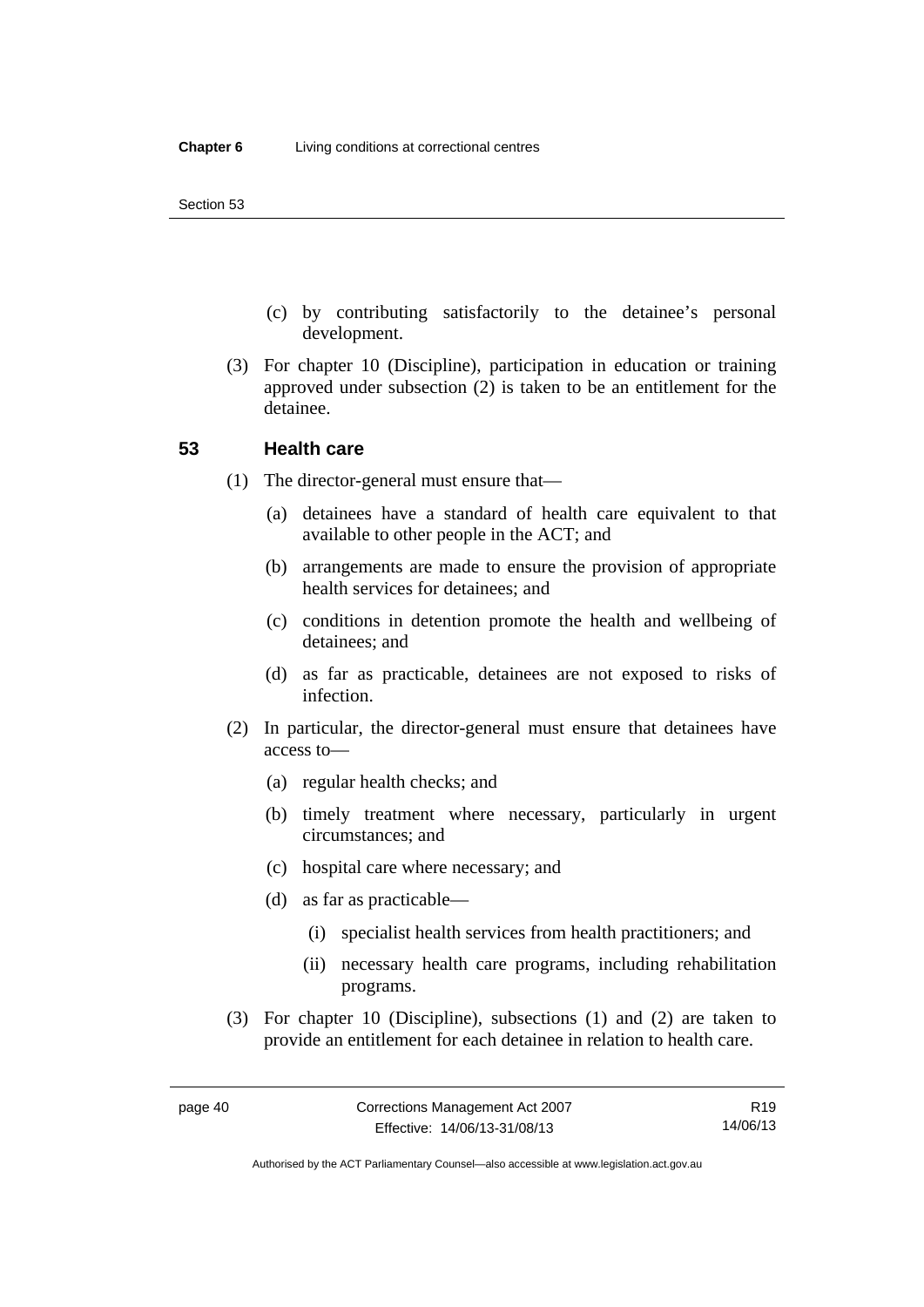- (4) A regulation may make provision in relation to health services for detainees, including provision about the following:
	- (a) the appointment of health practitioners for this Act;
	- (b) the provision of health service clinics for detainees;
	- (c) appointments for detainees with health practitioners;
	- (d) rehabilitation for detainees who suffer personal injury arising out of or in the course of their detention;
	- (e) security arrangements for detainees visiting health practitioners or health facilities, particularly outside correctional centres.
- (5) For chapter 10 (Discipline), a detainee's entitlement in relation to health care includes anything expressed to be an entitlement in a regulation made for subsection (4).

# **54 Transfers to health facilities**

(1) The director-general may direct that a detainee be transferred to a health facility at a correctional centre, or outside a correctional centre, if the director-general believes, on reasonable grounds, that is necessary or desirable for the detainee to receive health services at the facility.

*Note Health facility* is defined in the dictionary.

- (2) The director-general must have regard to the advice of a doctor appointed under section 21 (Doctors—health service appointments) when considering whether to make a direction under subsection  $(1)$ .
- (3) The director-general may direct an escort officer to escort the detainee to or from the health facility, or while at the facility.
- (4) The detainee may be discharged from the health facility only if—
	- (a) the health practitioner in charge of the detainee's care approves the discharge; or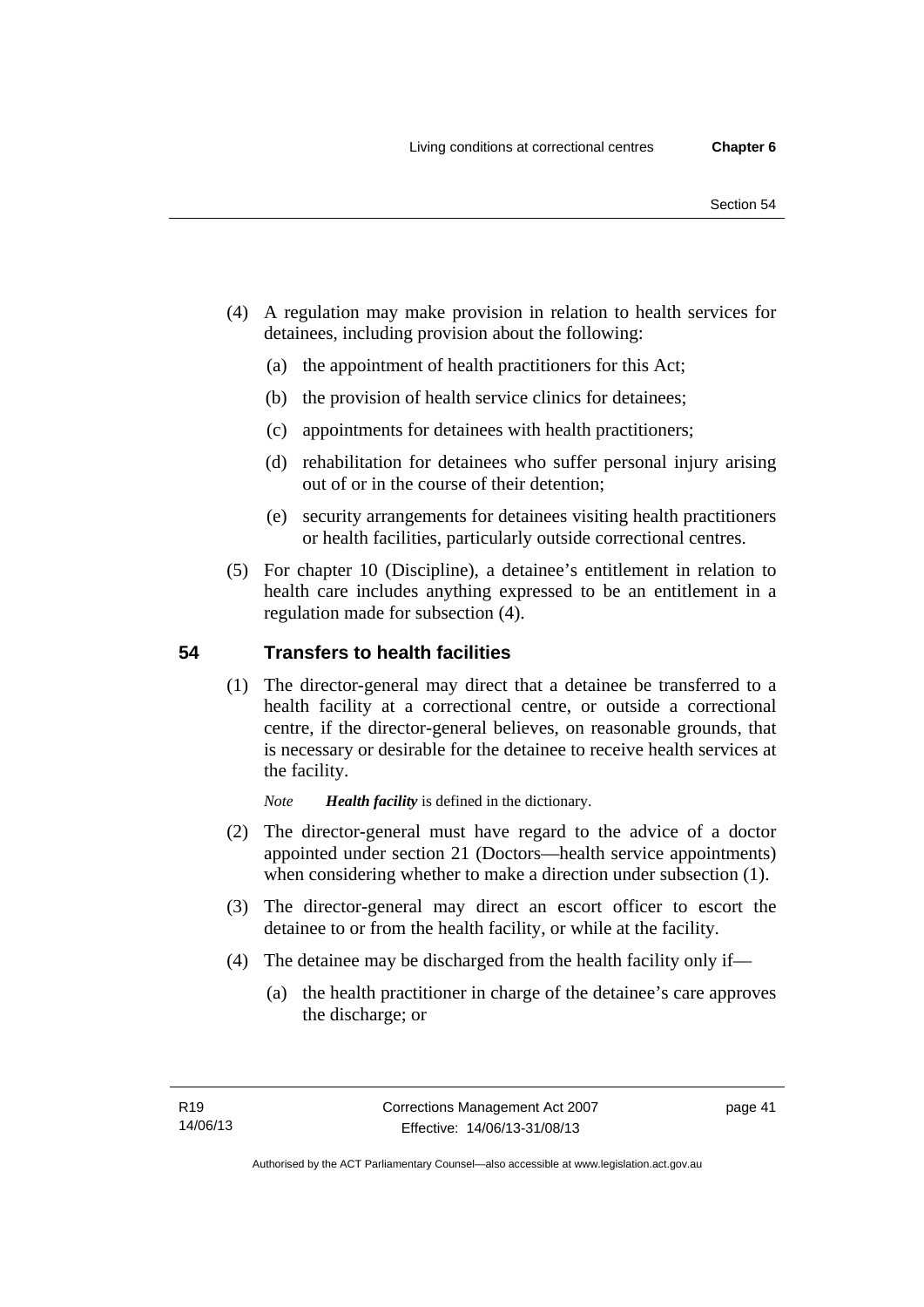(b) the director-general directs that the detainee be removed from the facility.

#### **Example of direction for removal of detainee from health facility**

where the detainee is a danger to the safety of people at the facility

- *Note* An example is part of the Act, is not exhaustive and may extend, but does not limit, the meaning of the provision in which it appears (see [Legislation Act,](http://www.legislation.act.gov.au/a/2001-14) s 126 and s 132).
- (5) The director-general may give a direction for ensuring that a detainee discharged from a health facility under this section is returned to a correctional centre stated in the direction.
- (6) For chapter 10 (Discipline), this section is taken to provide an entitlement for each detainee in relation to health care.

## **55 Religious, spiritual and cultural needs**

(1) The director-general must ensure, as far as practicable, that provision is made at correctional centres for the religious, spiritual and cultural needs of detainees.

#### **Examples of religious, spiritual or cultural needs**

- 1 observances and practices relating to religious or spiritual beliefs, including indigenous spiritual beliefs
- 2 observances or practices arising because a person belongs to a particular culture
- *Note* An example is part of the Act, is not exhaustive and may extend, but does not limit, the meaning of the provision in which it appears (see [Legislation Act,](http://www.legislation.act.gov.au/a/2001-14) s 126 and s 132).
- (2) In particular, the director-general must ensure, as far as practicable, that detainees have reasonable access to—
	- (a) ministers of religion and other people with standing in a particular culture whom detainees wish to see for religious, spiritual or cultural purposes; and
	- (b) religious services at the correctional centre; and

R19 14/06/13

Authorised by the ACT Parliamentary Counsel—also accessible at www.legislation.act.gov.au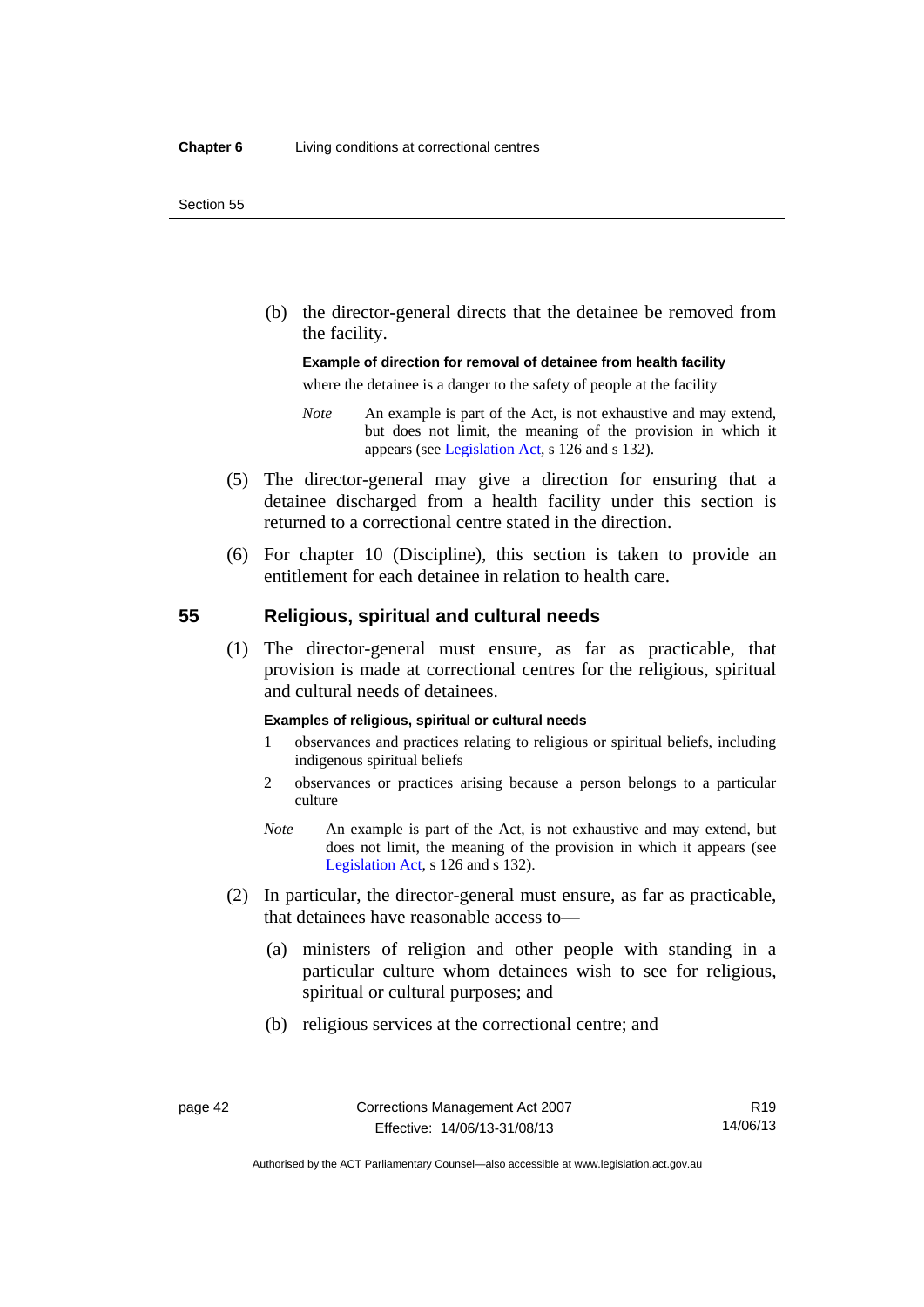- (c) books and other articles associated with their religious, spiritual or cultural practices.
- (3) However, the director-general may give directions denying or limiting a detainee's access under subsection (1) or (2) if the director-general suspects, on reasonable grounds, that it may—
	- (a) undermine security or good order at a correctional centre; or
	- (b) revictimise a victim; or
	- (c) circumvent any process for investigating complaints or reviewing decisions under this Act; or
	- (d) cause community distress.
- (4) A detainee must not be required to receive a visit from anyone representing a particular religion, spiritual belief or culture, or attend any related service or practice, if the detainee does not wish to do so.
- (5) For chapter 10 (Discipline), subsections (1) and (2) are taken to provide an entitlement for each detainee in relation to religious observance.
- (6) In this section:

*minister of religion* means—

- (a) a person registered under the *[Marriage Act 1961](http://www.comlaw.gov.au/Series/C2004A07402)* (Cwlth), part 4.1 (Authorised celebrants); or
- (b) a person prescribed by regulation.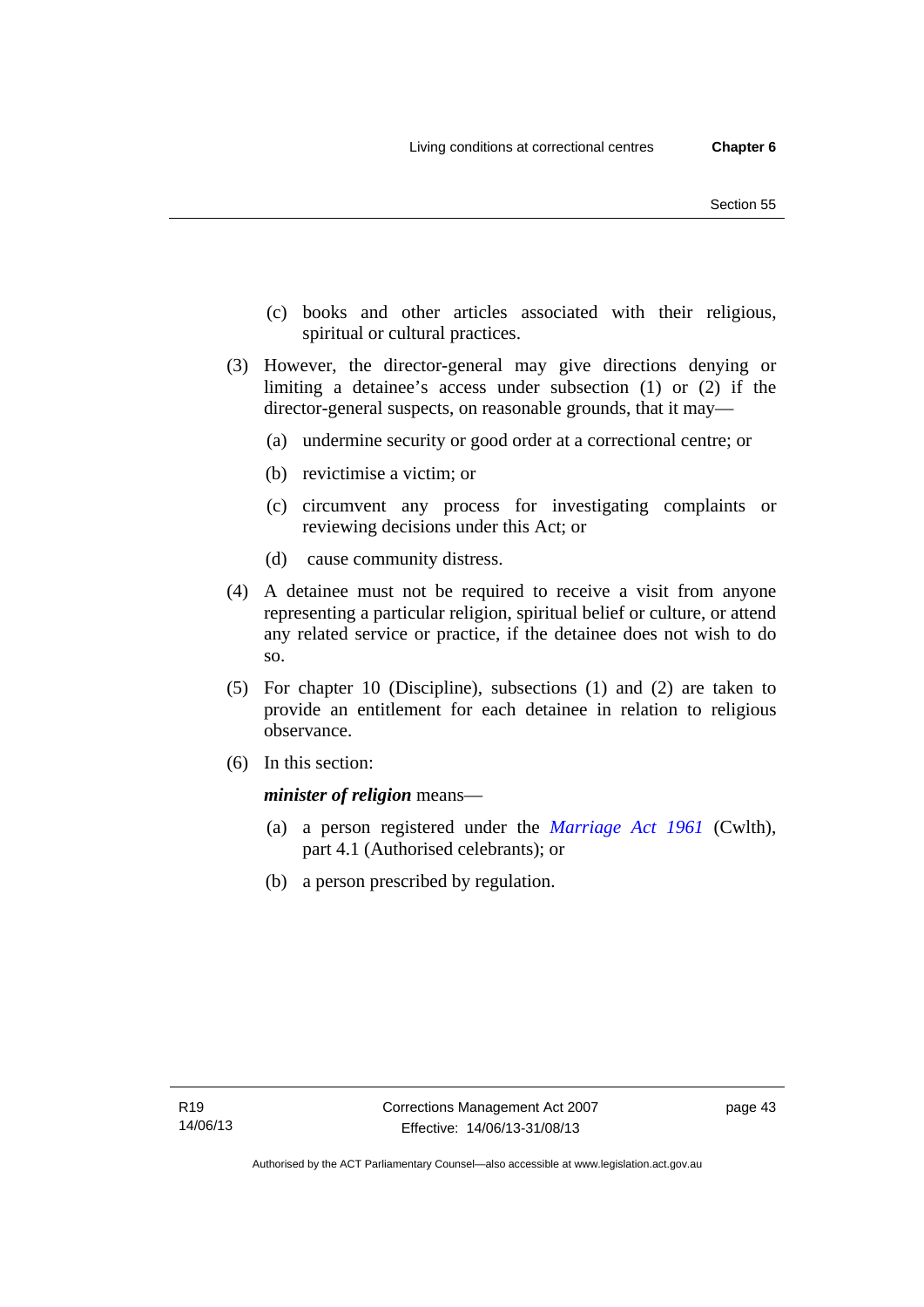Section 56

# **Chapter 7 Inspection of correctional centres**

## **56 Independent inspections**

- (1) This section applies to each of the following:
	- (a) a judge;
	- (b) a magistrate;
	- (c) a member of the Legislative Assembly;
	- (d) the human rights commissioner;
	- (e) the ombudsman.
- (2) A person mentioned in subsection (1) may, at any reasonable time, enter and inspect—
	- (a) a correctional centre; or
	- (b) a place outside a correctional centre where a detainee is, or has been, directed to work or participate in an activity.

#### **Example of time that would not be reasonable**

a time that would hinder a search at a correctional centre

*Note* An example is part of the Act, is not exhaustive and may extend, but does not limit, the meaning of the provision in which it appears (see [Legislation Act,](http://www.legislation.act.gov.au/a/2001-14) s 126 and s 132).

# **57 Official visitors—appointment**

- (1) The Minister must appoint at least 1 official visitor.
- (2) The Minister may appoint a person as an official visitor only if satisfied the person has suitable qualifications or experience to exercise the functions of an official visitor.
- (3) The Minister must not appoint a public employee as an official visitor.

R19 14/06/13

Authorised by the ACT Parliamentary Counsel—also accessible at www.legislation.act.gov.au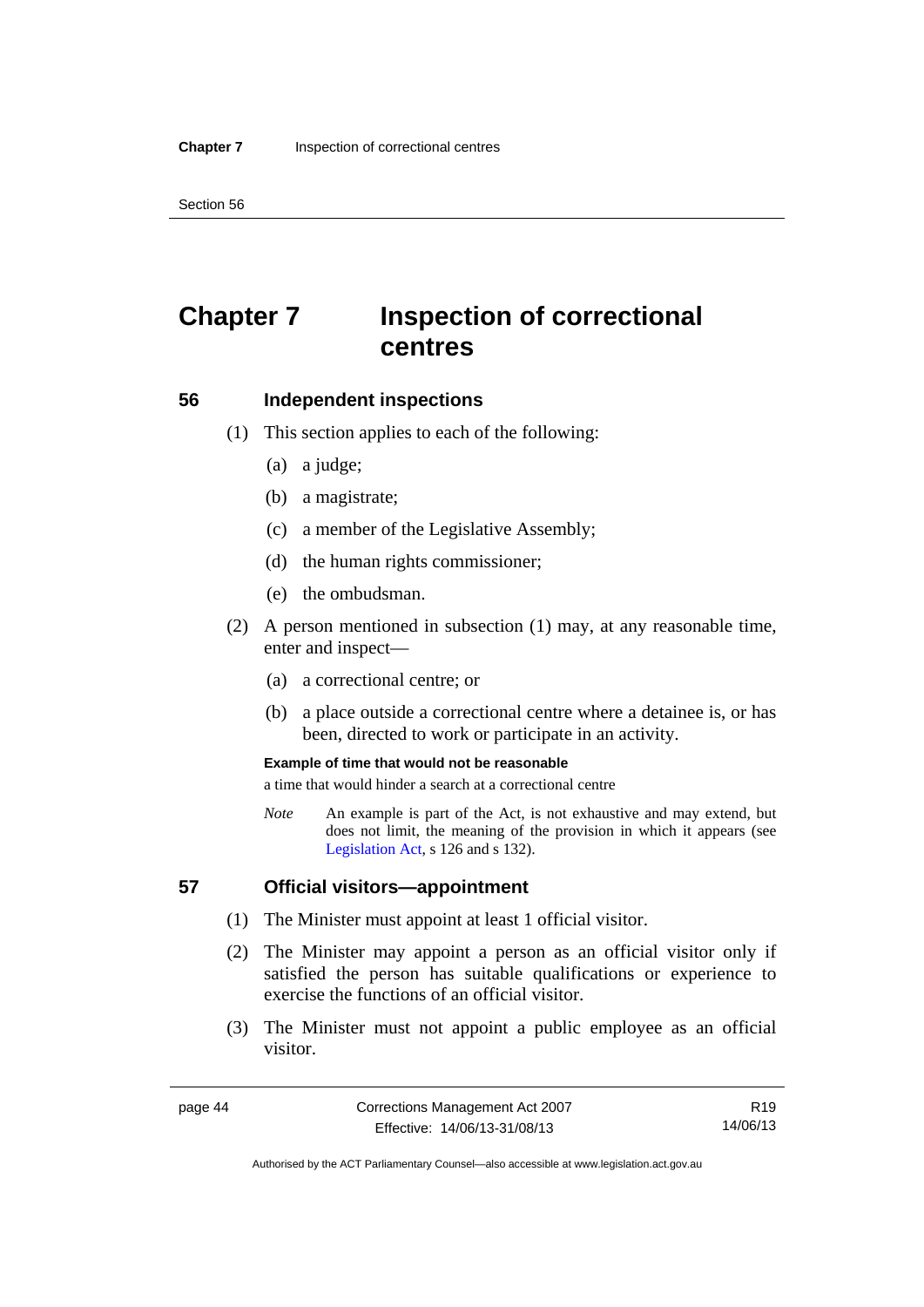- (4) An appointment of an official visitor must be for not longer than 3 years.
- (5) The conditions of appointment of an official visitor are the conditions agreed between the Minister and the member, subject to any determination under the *[Remuneration Tribunal Act 1995](http://www.legislation.act.gov.au/a/1995-55)*.
	- *Note 1* For the making of appointments (including acting appointments), see the [Legislation Act,](http://www.legislation.act.gov.au/a/2001-14) pt 19.3.
	- *Note 2* Certain Ministerial appointments require consultation with an Assembly committee and are disallowable (see [Legislation Act](http://www.legislation.act.gov.au/a/2001-14), div 19.3.3).
	- *Note 3* A person may be reappointed to a position if the person is eligible to be appointed to the position (see [Legislation Act](http://www.legislation.act.gov.au/a/2001-14), s 208 and dict, pt 1, def *appoint*).

# **58 Official visitors—functions**

- (1) An official visitor's functions are—
	- (a) to inspect correctional centres and places outside correctional centres where detainees are, or have been, directed to work or participate in an activity; and
	- (b) to exercise any other function given to an official visitor under this Act or another territory law.
- (2) For subsection (1), an official visitor—
	- (a) must visit each correctional centre in accordance with the conditions of the official visitor's appointment; and
	- (b) may visit a place outside a correctional centre where a detainee is, or has been, directed to work or participate in an activity; and
	- (c) may, at any reasonable time, enter a correctional centre or a place mentioned in paragraph (b).

**Example of time that would not be reasonable** 

a time that would hinder a search at a correctional centre

page 45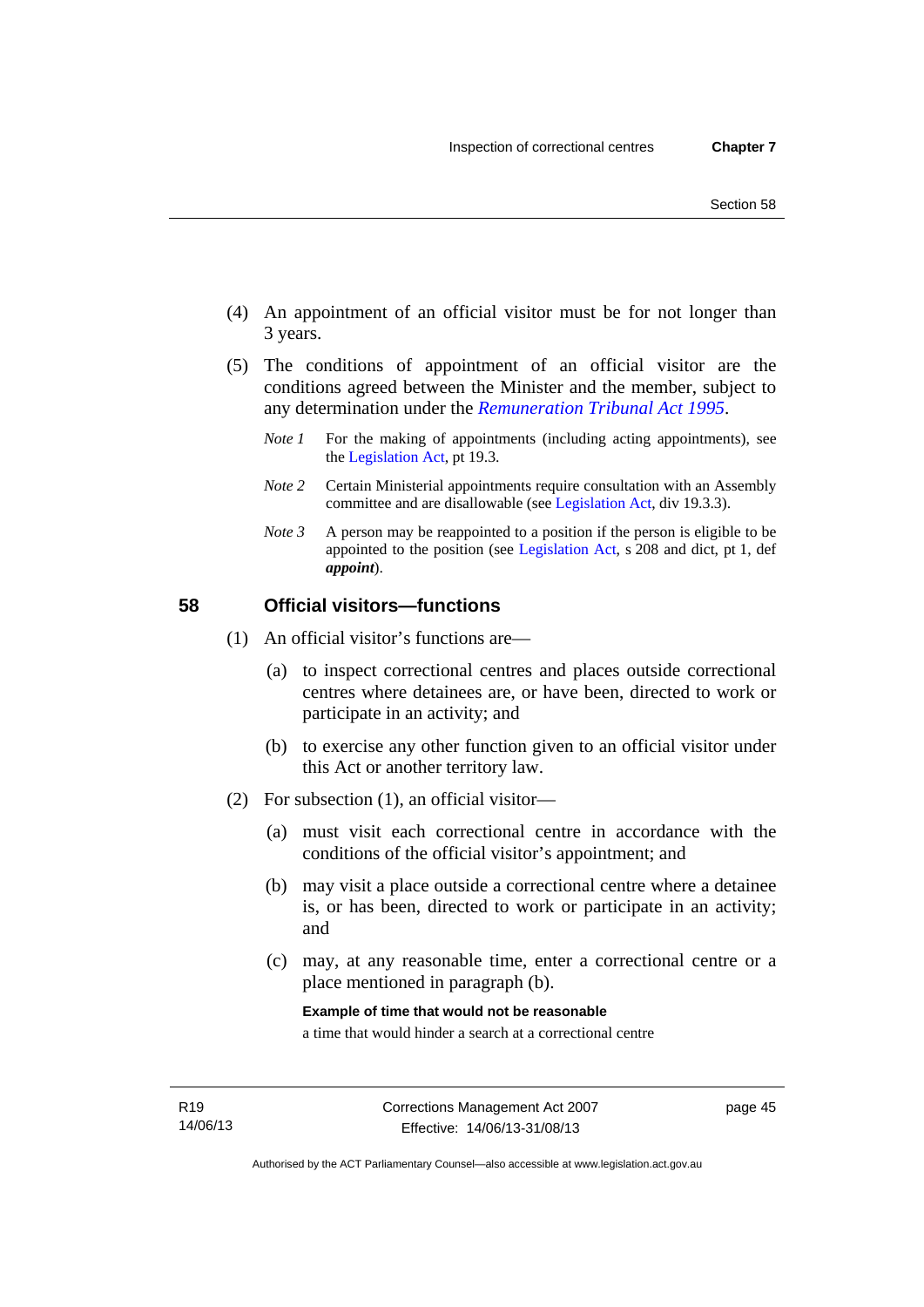Section 59

- *Note* An example is part of the Act, is not exhaustive and may extend, but does not limit, the meaning of the provision in which it appears (see [Legislation Act,](http://www.legislation.act.gov.au/a/2001-14) s 126 and s 132).
- (3) If an official visitor believes, on reasonable grounds, that the detention of a detainee (including any aspect of the treatment, living conditions, work or activities of the detainee) is not in accordance with this Act, the official visitor must report that belief to the Minister in writing.
- (4) A corrections officer must give an official visitor any reasonable help the official visitor asks for to exercise the official visitor's functions.

# **59 Complaints to official visitors**

- (1) A detainee may complain to an official visitor about any aspect of the detainee's detention or treatment in detention, including—
	- (a) the operation of a correctional centre where the detainee is detained; or
	- (b) conditions, or work or activities provided, at a place where the detainee is, or has been, directed to work or participate in an activity.
- (2) The director-general must ensure that an official visitor is told as soon as practicable about any detainee who has told a corrections officer that the detainee wants to see an official visitor.
- (3) A detainee is not required to explain to the director-general or a corrections officer why the detainee may want to see an official visitor.

# **60 Investigation etc by official visitors**

(1) An official visitor must investigate each complaint made under section 59 unless the official visitor believes, on reasonable grounds, that the complaint is frivolous or vexatious.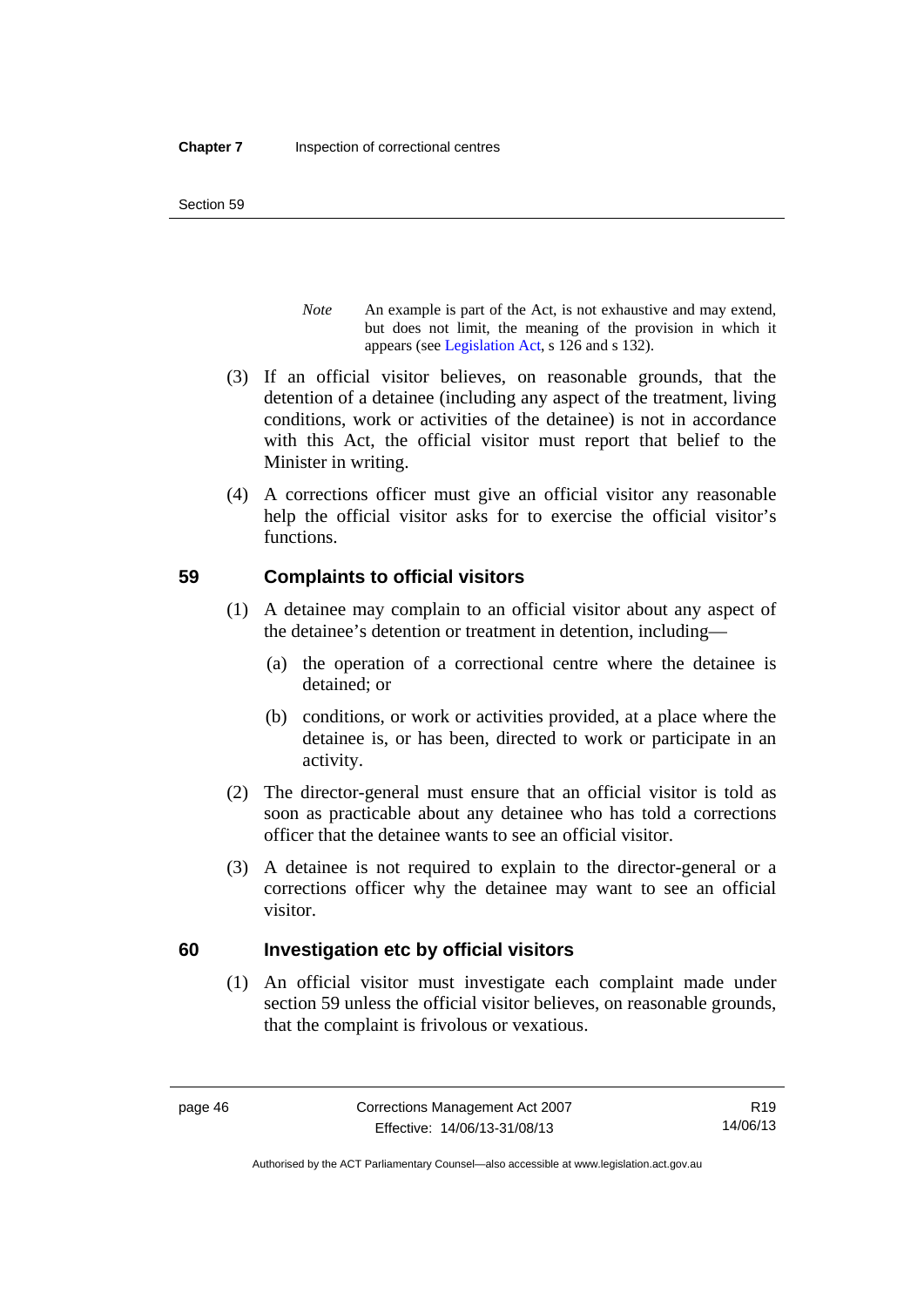- (2) An official visitor may—
	- (a) make a recommendation about the complaint to the director-general; or
	- (b) if the official visitor considers it is appropriate, give the Minister a report about any complaint or investigation.
- (3) As soon as practicable after the end of each quarter, an official visitor must give the Minister a written report for the quarter summarising—
	- (a) the number and kinds of complaints received by the official visitor; and
	- (b) the number and kinds of complaints investigated by the official visitor; and
	- (c) the outcomes of investigations of complaints.
	- *Note* For the meaning of *quarter*, see the [Legislation Act](http://www.legislation.act.gov.au/a/2001-14), dict, pt 1.
- (4) The quarterly report may include comments by the official visitor about anything in relation to a complaint or investigation to which the report applies.

# **61 Official visitors—ending appointments**

- (1) The Minister may end the appointment of an official visitor—
	- (a) if the official visitor contravenes a territory law; or
	- (b) for misbehaviour; or
	- (c) if the official visitor becomes bankrupt or personally insolvent; or

 (d) if the official visitor is convicted or found guilty, in the ACT, of an offence punishable by imprisonment for at least 1 year; or

*Note Bankrupt or personally insolvent*—see the [Legislation Act,](http://www.legislation.act.gov.au/a/2001-14) dictionary, pt 1.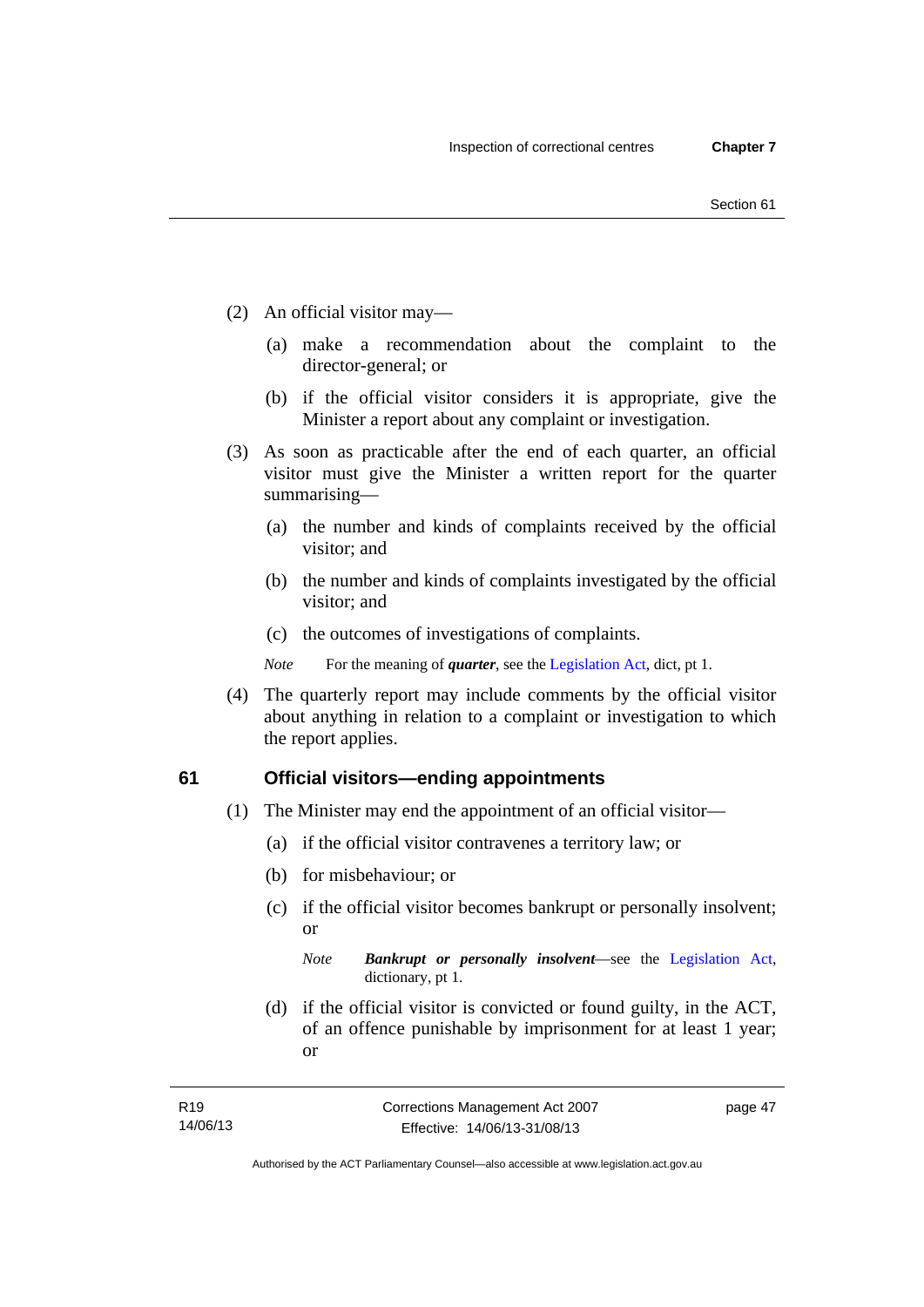- (e) if the official visitor is convicted or found guilty, outside the ACT, in Australia or elsewhere, of an offence that, if it had been committed in the ACT, would be punishable by imprisonment for at least 1 year; or
- (f) if the official visitor fails to visit a correctional centre in accordance with the conditions of the official visitor's appointment without the Minister's approval; or
- (g) for physical or mental incapacity, if the incapacity substantially affects the exercise of the official visitor's functions.
- (2) An official visitor's appointment ends if the person becomes a public employee.
	- *Note 1* A public employee must not be appointed as an official visitor (see s 57 (3)).
	- *Note 2* A person's appointment also ends if the person resigns (see Legislation [Act,](http://www.legislation.act.gov.au/a/2001-14) s 210).

# **62 Relationship with other inspection laws**

- (1) This Act must be construed and administered in a way that is consistent with an inspection law unless the contrary intention appears from this Act or that law.
- (2) This Act is taken to be consistent with an inspection law to the extent that it is capable of operating concurrently with that law.
- (3) The director-general may make arrangements with a person responsible for the exercise of functions under an inspection law to ensure, as far as practicable, the safety of an inspector (however described) or anyone else affected by the exercise of the function in relation to a detainee or correctional centre.
- (4) A person exercising a function under an inspection law in relation to a detainee or correctional centre must exercise the function in accordance with any direction by the director-general in relation to—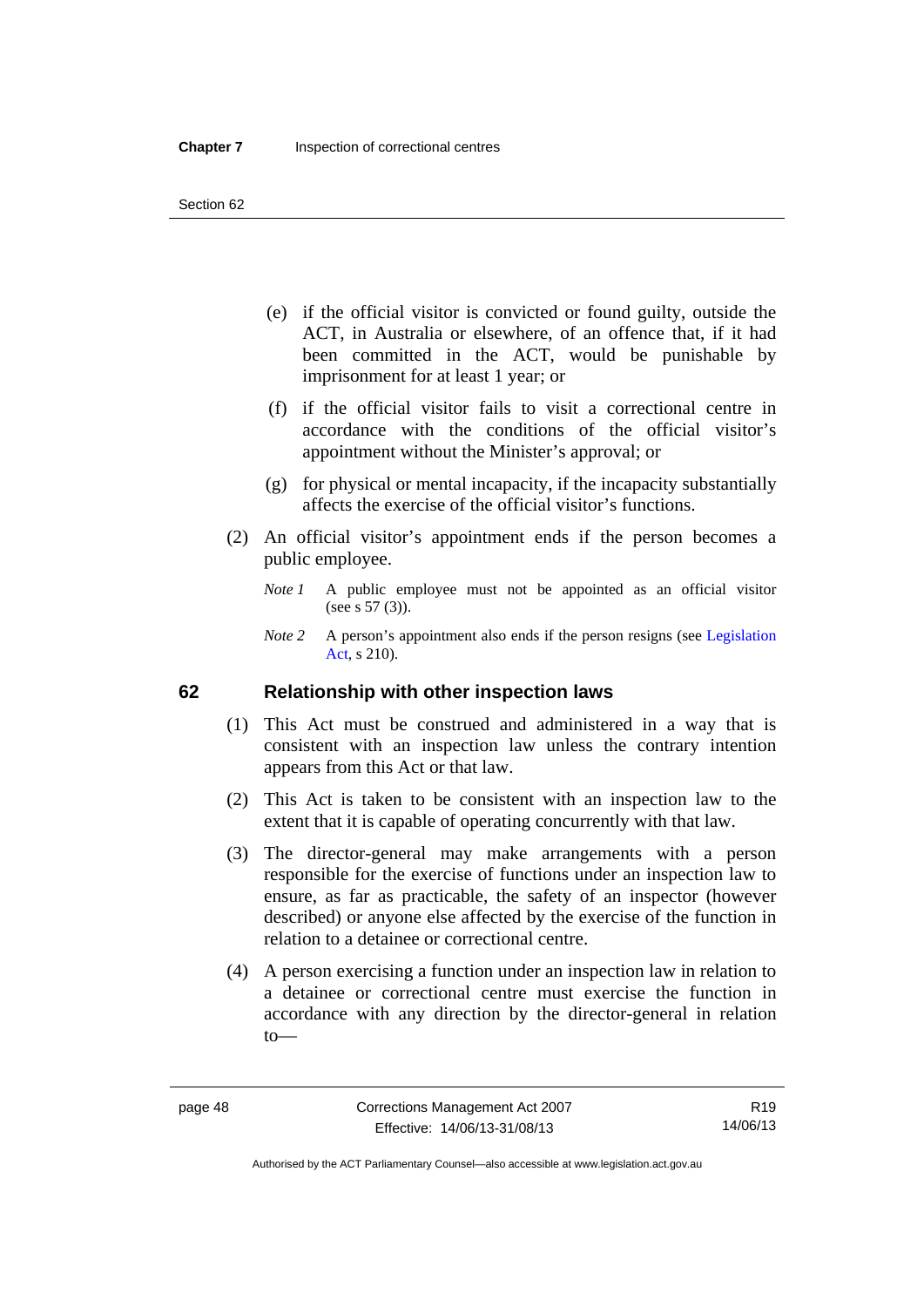- (a) the safety of anyone at the correctional centre; or
- (b) security or good order at a correctional centre.
- (5) In this section:

*inspection law* means an Act that provides for the entry and inspection of premises, or the search of people or premises.

### **Examples of inspection laws**

- *[Crimes Act 1900](http://www.legislation.act.gov.au/a/1900-40)*
- *[Emergencies Act 2004](http://www.legislation.act.gov.au/a/2004-28)*
- *[Food Act 2001](http://www.legislation.act.gov.au/a/2001-66)*
- *[Public Health Act 1997](http://www.legislation.act.gov.au/a/1997-69)*
- *Note* An example is part of the Act, is not exhaustive and may extend, but does not limit, the meaning of the provision in which it appears (see [Legislation Act,](http://www.legislation.act.gov.au/a/2001-14) s 126 and s 132).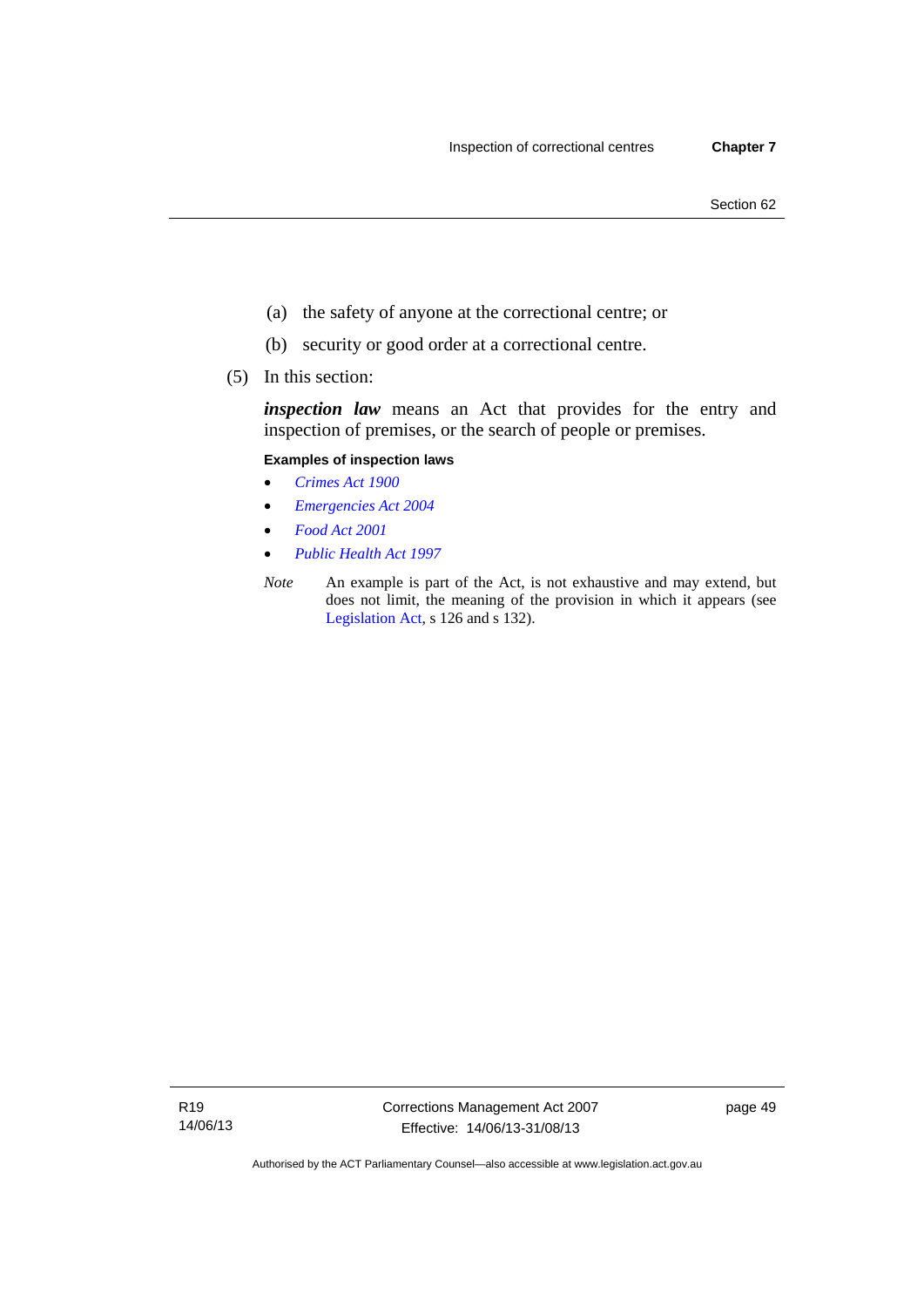Section 63

# **Chapter 8 Admission to correctional centres**

# **63 Meaning of** *admission* **to correctional centre**

In this Act:

*admission,* of a detainee to a correctional centre, means—

- (a) admission of the detainee to the centre for detention; and
- (b) for a detainee reporting to the centre to perform periodic detention—includes the first, but not the second or subsequent, time the detainee reports to the centre to perform periodic detention.

#### **64 Authority for detention**

- (1) A person must not be admitted to, or detained at, a correctional centre unless the detention is—
	- (a) authorised by a warrant under the *[Crimes \(Sentence](http://www.legislation.act.gov.au/a/2005-59)  [Administration\) Act 2005](http://www.legislation.act.gov.au/a/2005-59)*, section 12 (Warrant for imprisonment); or
	- (b) authorised by a warrant under the *[Crimes \(Sentence](http://www.legislation.act.gov.au/a/2005-59)  [Administration\) Act 2005](http://www.legislation.act.gov.au/a/2005-59)*, section 17 (Warrant for remand); or
	- (c) otherwise authorised, whether by a warrant or other authority (however named), under a territory law or a law of the Commonwealth, a State or another Territory.

#### **Examples—par (c)**

- 1 an accused person who is refused bail by an authorised person under the *[Bail Act 1992](http://www.legislation.act.gov.au/a/1992-8)*
- 2 a person held on a warrant issued under the *[Royal Commissions](http://www.legislation.act.gov.au/a/1991-1)  [Act 1991](http://www.legislation.act.gov.au/a/1991-1)*, section 35 (Apprehension of witnesses failing to appear)
- 3 a person in immigration detention under the *[Migration Act 1958](http://www.comlaw.gov.au/Series/C2004A07412)* (Cwlth)

Authorised by the ACT Parliamentary Counsel—also accessible at www.legislation.act.gov.au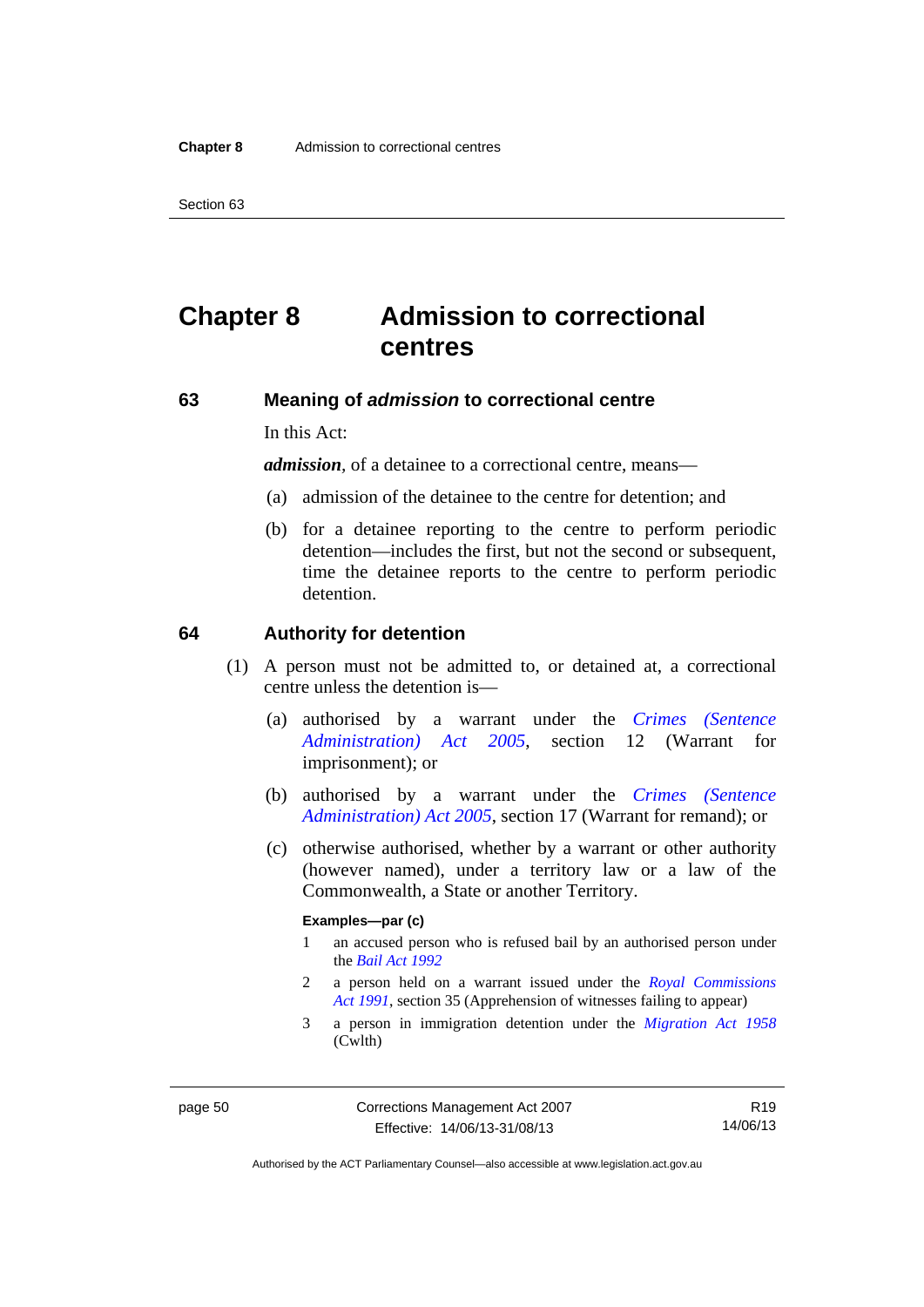- 4 an interstate detainee on leave in the ACT held in custody overnight
- *Note* An example is part of the Act, is not exhaustive and may extend, but does not limit, the meaning of the provision in which it appears (see [Legislation Act,](http://www.legislation.act.gov.au/a/2001-14) s 126 and s 132).
- (2) Before the person is admitted to the correctional centre, the director-general must be given the warrant or evidence of other authority for the detention.
- (3) The validity of a person's detention at a correctional centre is not affected by a defect or irregularity in or in relation to the warrant or the evidence of other authority for the detention.

# **65 Identification of detainees**

- (1) For the identification of a detainee admitted to a correctional centre, the director-general may direct that 1 or more of the following be taken of, or from, the detainee:
	- (a) prints of the detainee's hands, fingers, feet or toes;
	- (b) a photograph or video recording;
	- (c) a measurement;
	- (d) a cast or impression;
	- (e) a buccal swab or saliva sample;
	- (f) a blood sample;
	- (g) anything else prescribed by regulation.
- (2) Anything taken of, or from, a detainee under subsection (1) must be destroyed if—
	- (a) the detainee is found not guilty of any offence to which the detention relates, other than on the ground of unsoundness of mind; or
	- (b) proceedings for any offence to which the detention relates are discontinued or dismissed.

page 51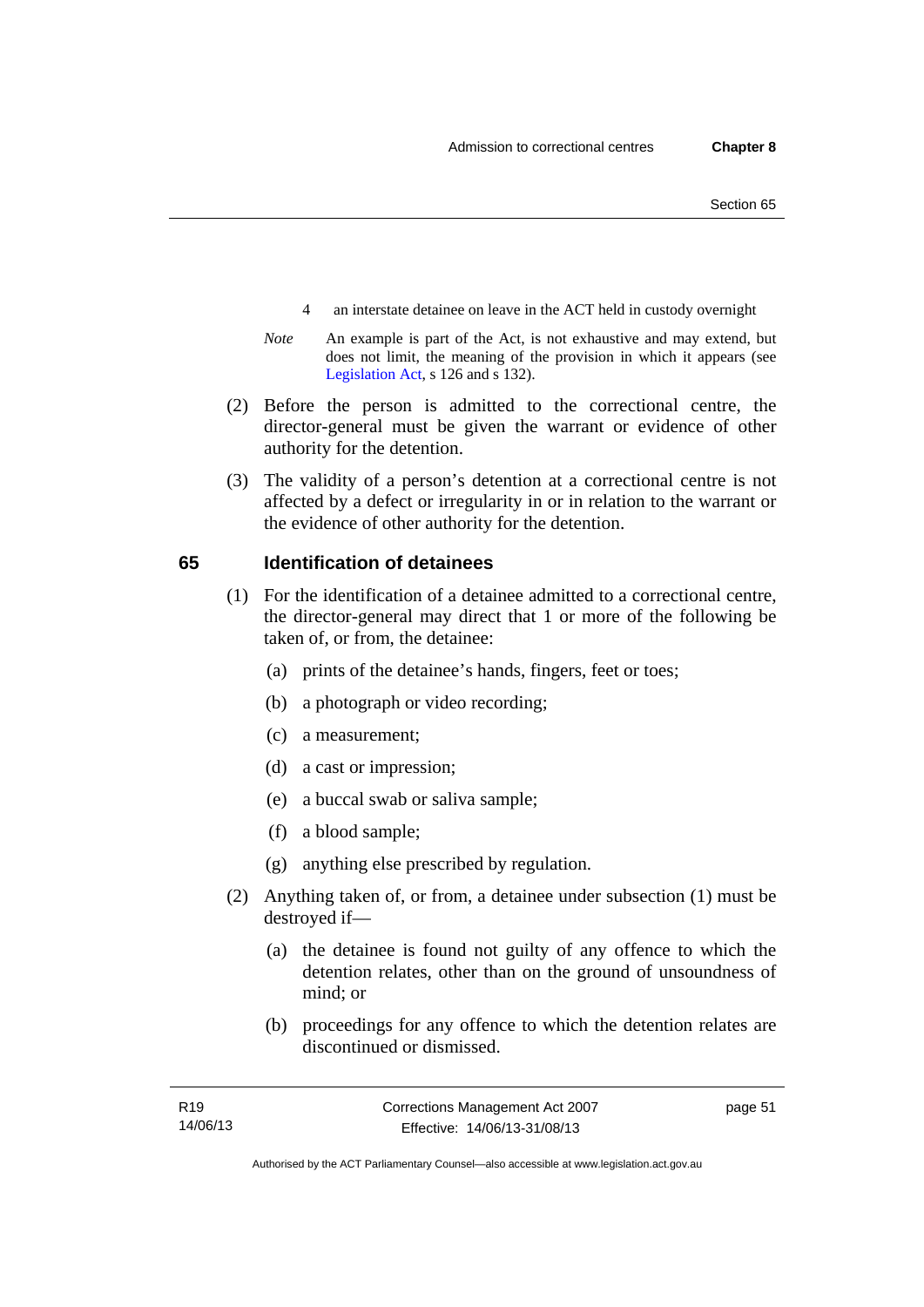- (3) However, subsection (2) does not apply if, for any part of the period of detention in relation to an offence, the detainee was also being detained for another offence—
	- (a) of which the detainee has been convicted; or
	- (b) for which a proceeding (including any appeal proceeding) is still pending.
- (4) A blood sample under this section may only be taken by a health practitioner appointed under section 22 (Health practitioners non-therapeutic functions).
	- *Note* The *[Crimes \(Forensic Procedures\) Act 2000](http://www.legislation.act.gov.au/a/2000-61)* includes provision for carrying out forensic procedures on people in custody. See particularly pt 2.7 (Carrying out of certain forensic procedures after conviction of serious offenders).

# **66 Information about entitlements and obligations**

- (1) As soon as practicable after a detainee is admitted to a correctional centre, the director-general must ensure that reasonable steps are taken to explain the following to the detainee:
	- (a) the detainee's entitlements and obligations under this Act;
	- (b) the case management plan arrangements;
	- (c) the role of official visitors;
	- (d) the procedures for seeking information and making complaints;
	- (e) if the detainee is a national of a foreign country—the right to have a diplomatic or consular representative of the country told about the detention;
	- (f) anything else prescribed by regulation;
	- (g) anything else the director-general considers necessary or desirable.

**Examples—par (g)** 

1 corrections policies and operating procedures relevant to the detainee

| .,<br>и |  |
|---------|--|
|---------|--|

R19 14/06/13

Authorised by the ACT Parliamentary Counsel—also accessible at www.legislation.act.gov.au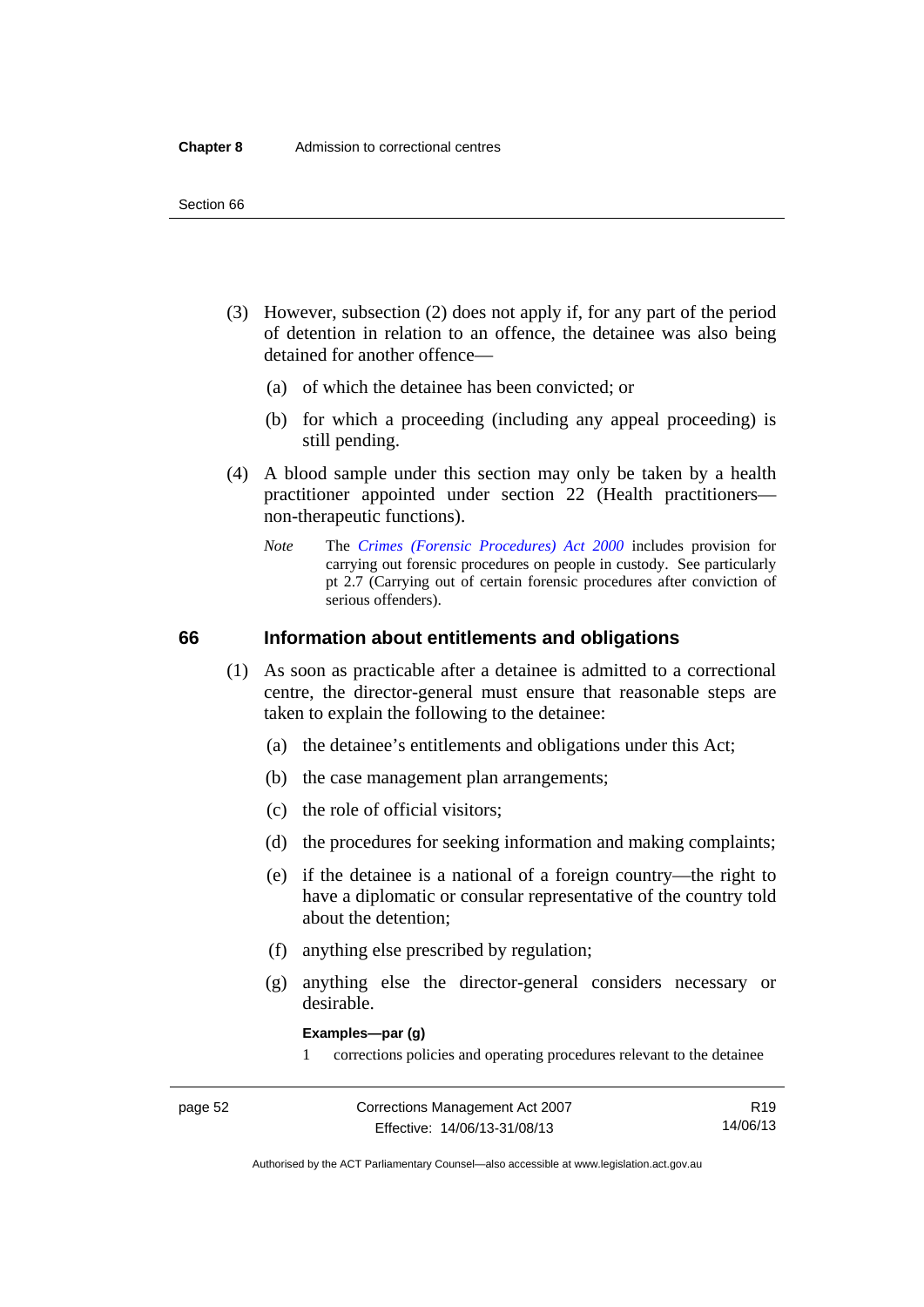- 2 the scope and effect of the director-general's directions
- 3 for a transgender or intersex detainee—the effect of section 79 in relation to choice of sexual identity
- 4 the health services, work and activities available to detainees
- 5 for an offender—the role of the sentence administration board
- *Note* An example is part of the Act, is not exhaustive and may extend, but does not limit, the meaning of the provision in which it appears (see [Legislation Act,](http://www.legislation.act.gov.au/a/2001-14) s 126 and s 132).
- (2) The explanation under subsection (1)—
	- (a) may be in general terms; and
	- (b) as far as practicable, must be in language the detainee can readily understand.

**Example—par (a)** 

a written statement or checklist used by corrections officers to give detainees a general summary of the things mentioned in subsection (1)

- *Note* An example is part of the Act, is not exhaustive and may extend, but does not limit, the meaning of the provision in which it appears (see [Legislation Act,](http://www.legislation.act.gov.au/a/2001-14) s 126 and s 132).
- (3) The director-general must arrange for the assistance of an interpreter in complying with subsection (1) or (2) if the director-general believes, on reasonable grounds, that the detainee is unable, because of inadequate knowledge of the English language or a disability, to communicate with reasonable fluency in English.
- (4) Without limiting subsection (3), the assistance of the interpreter may be provided by telephone.
- (5) The director-general must also ensure that copies of the following are available for inspection by detainees at each correctional centre:
	- (a) this Act;
	- (b) corrections policies and operating procedures available under section 14.

page 53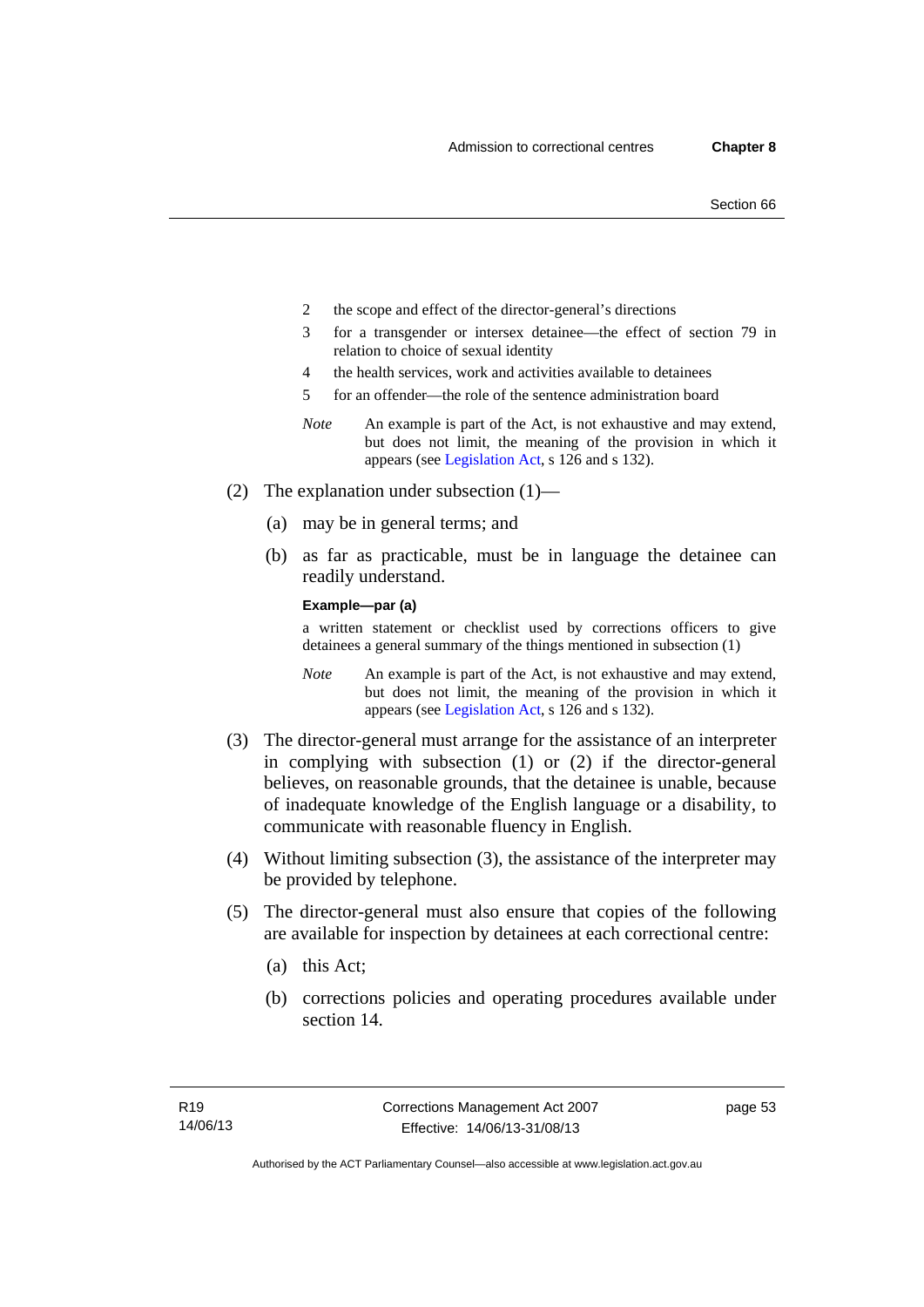(6) The director-general must tell a diplomatic or consular representative of a foreign country about the detention of a national of that country, if asked by the detainee.

# **67 Initial assessment**

- (1) The director-general must ensure that—
	- (a) each detainee admitted to a correctional centre is assessed as soon as practicable to identify any immediate physical or mental health, or safety or security, risks and needs; and
	- (b) any risks and needs identified by the assessment are addressed.
- (2) In particular, the director-general must ensure that any ongoing risks and needs are addressed in the detainee's case management plan.

## **68 Health assessment**

- (1) The assessment under section 67 of a detainee's physical and mental health needs and risks must be made within 24 hours after the detainee's admission.
- (2) The health assessment must involve—
	- (a) an initial assessment by a nurse and a review of the nurse's assessment by a doctor appointed under section 21 (Doctors health service appointments); or
	- (b) an assessment by a doctor appointed under section 21 (Doctors—health service appointments).
- (3) The health assessment must include an assessment of the detainee's risk of self-harm.
	- *Note 1* The detainee's case management plan must also address the detainee's health condition, any risk of self-harm and any treatment regime (see s 78).
	- *Note 2* The *[Mental Health \(Treatment and Care\) Act 1994](http://www.legislation.act.gov.au/a/1994-44)* also includes provision for assessment orders, and emergency detention and care, under that Act.

R19 14/06/13

Authorised by the ACT Parliamentary Counsel—also accessible at www.legislation.act.gov.au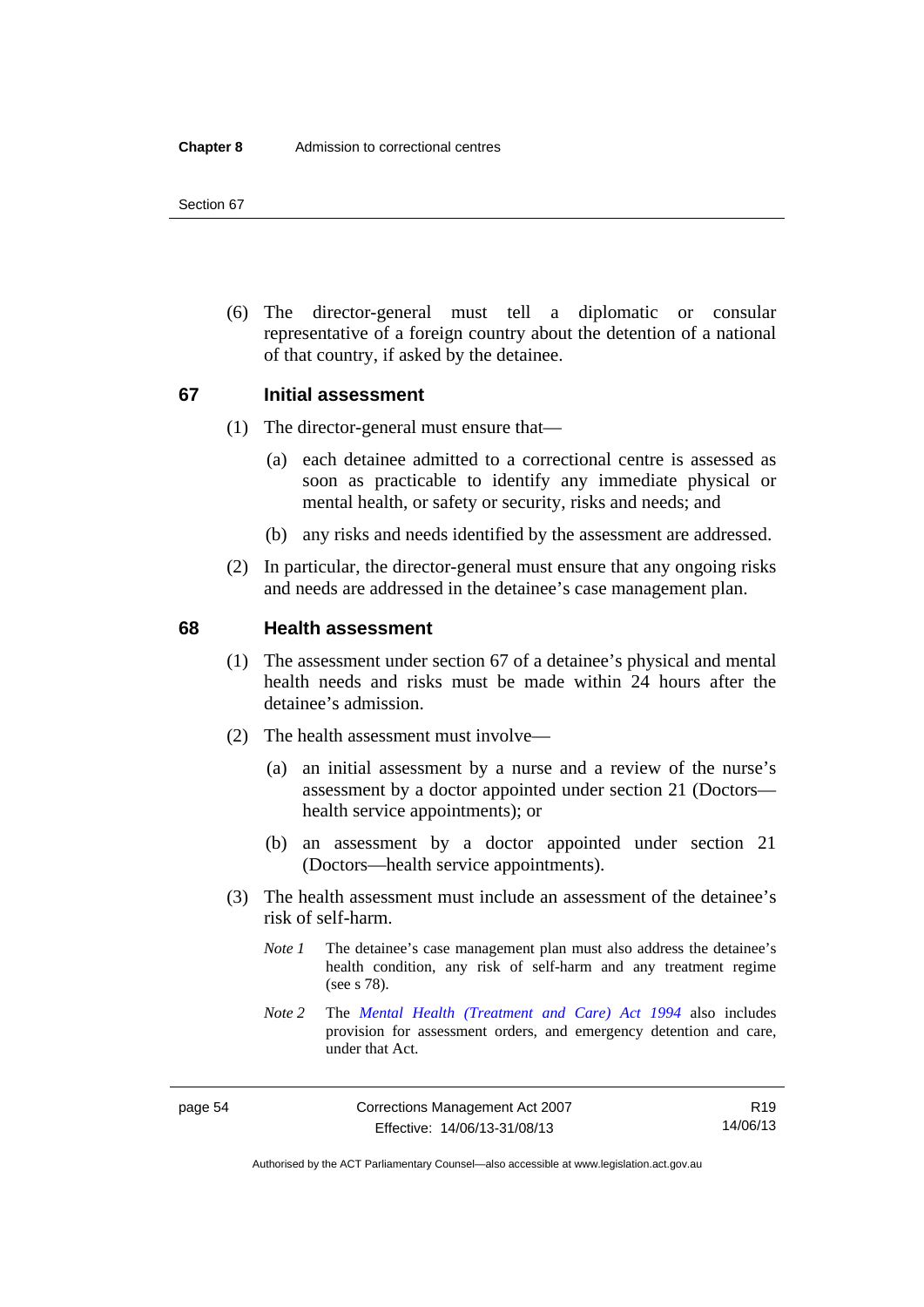# **69 Alcohol and drug tests on admission**

- (1) For an assessment under section 67, the director-general may direct the detainee, orally or in writing, to provide a test sample.
- (2) Division 9.6.2 (Alcohol and drug testing—detainees) applies in relation to the direction and any sample given under the direction.

# **70 Strip search on admission**

- (1) For an assessment under section 67, the director-general may direct the detainee, orally or in writing, to submit to a strip search.
- (2) Part 9.4 (Searches) and part 9.5 (Seizing property) apply in relation to the direction and any strip search conducted under the direction.

# **71 Property of detainees**

- (1) The director-general may allow a detainee's property to be brought into a correctional centre.
- (2) However, the director-general may give directions imposing conditions in relation to the detainee's property brought into a correctional centre, including conditions in relation to—
	- (a) the nature, amount and location of property that may be held by a detainee at the centre; and
	- (b) the use of the property.
- (3) The director-general must ensure that the register of detainees includes details of the property each detainee has at a correctional centre.
- (4) Without limiting section 14 (Corrections policies and operating procedures), a corrections policy or operating procedure may make provision in relation to detainee's property, including provision in relation to the following:
	- (a) the taking and storage of the property;

page 55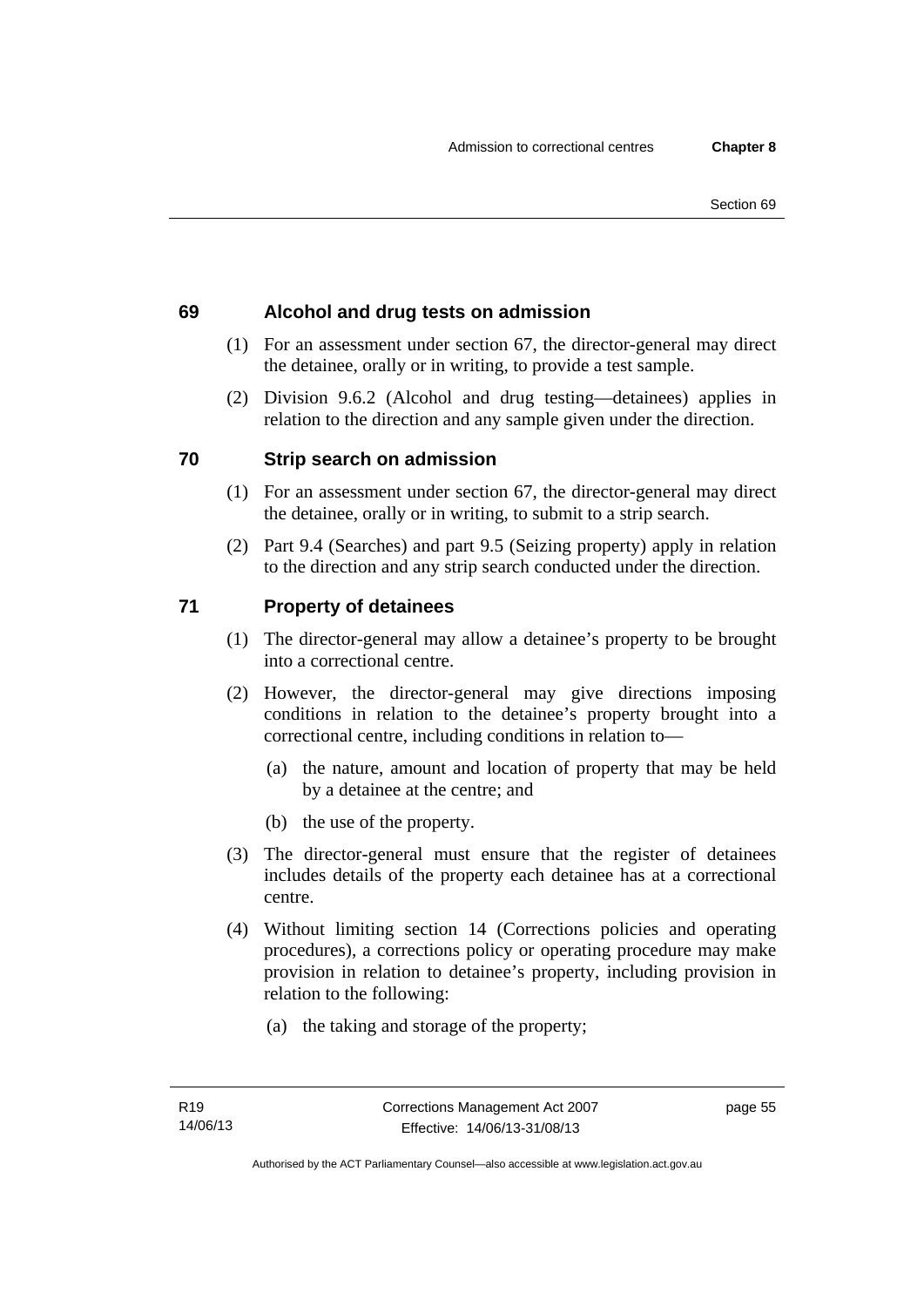Section 72

- (b) access to, and use of, the property;
- (c) transfer of the property;
- (d) compensation for loss or damage;
- (e) return of the property to the detainee.
- (5) In this section:

*detainee's property* does not include a prohibited thing.

*Note* Pt 9.5 (Seizing property) provides generally for the seizure, forfeiture and return of property.

## **72 Security classification**

The director-general must arrange a security classification for a detainee as soon as practicable after the detainee's admission to a correctional centre.

# **73 Case management plan**

The director-general must arrange for a case management plan to be prepared for a detainee as soon as practicable after the detainee's admission to a correctional centre.

# **74 Entries in register of detainees**

The director-general must ensure that details of each detainee admitted to a correctional centre are entered in the register of detainees on the detainee's admission to the centre.

*Note* The director-general must keep a register of detainees at a correctional centre (see s 76).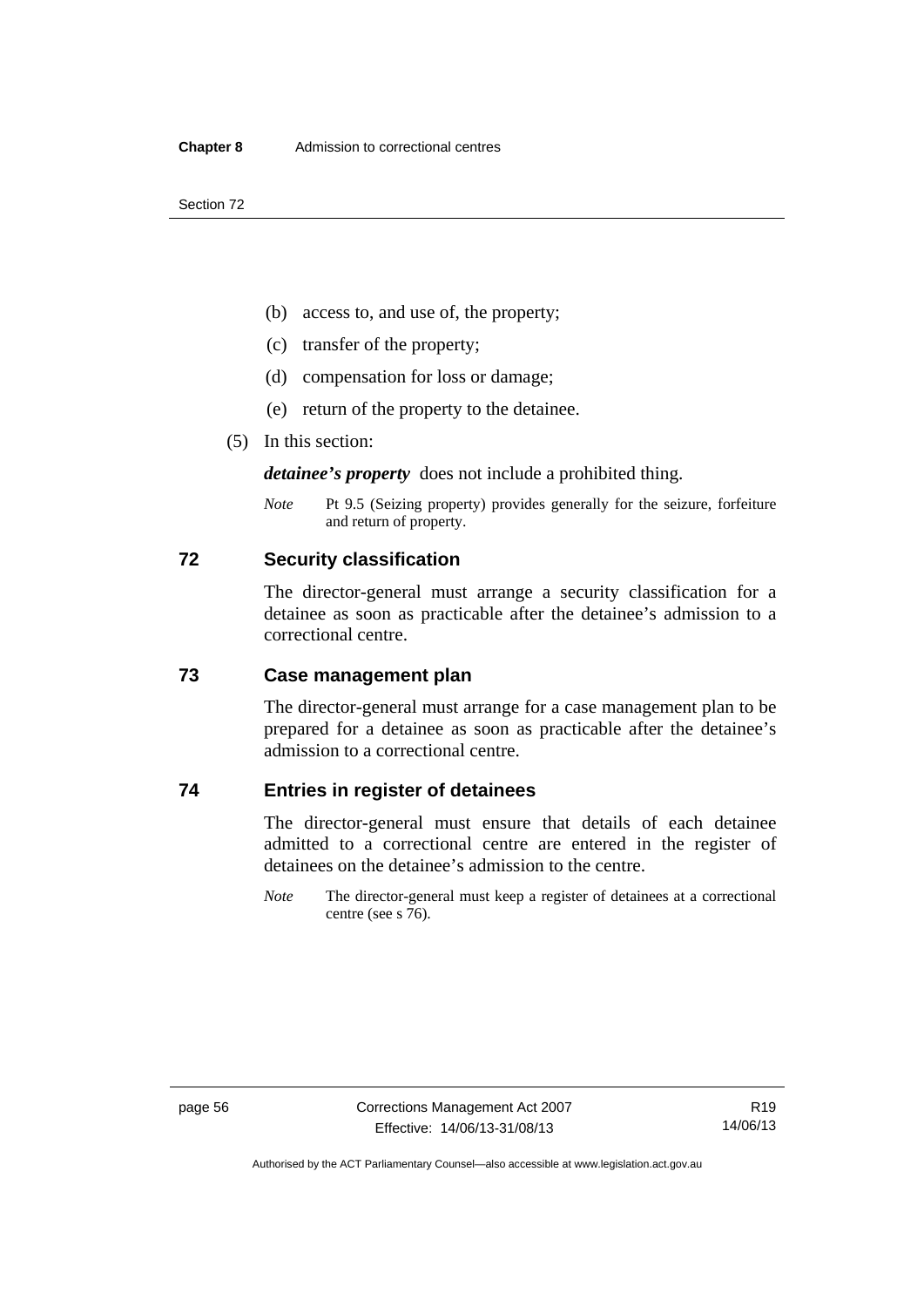# **Chapter 9 Management and security**

# **Part 9.1 Management and security general**

# **75 Compliance with director-general's directions**

A detainee must comply with any direction given under this Act to the detainee by the director-general.

*Note* Under s 17, the director-general may delegate any of the director-general's functions, including the giving of directions, to a corrections officer.

# **76 Register of detainees**

- (1) The director-general must keep a register containing details of each detainee at a correctional centre.
- (2) The register must include details of the following for each detainee:
	- (a) full name;
	- (b) authority for detention;
	- (c) period of authorised detention;
	- (d) for a detainee under a sentence of imprisonment—
		- (i) the sentence, including any periodic detention period or other element of a combination sentence; and
		- (ii) any nonparole period;
	- (e) current place of detention;
	- (f) security classification;
	- (g) case management plan;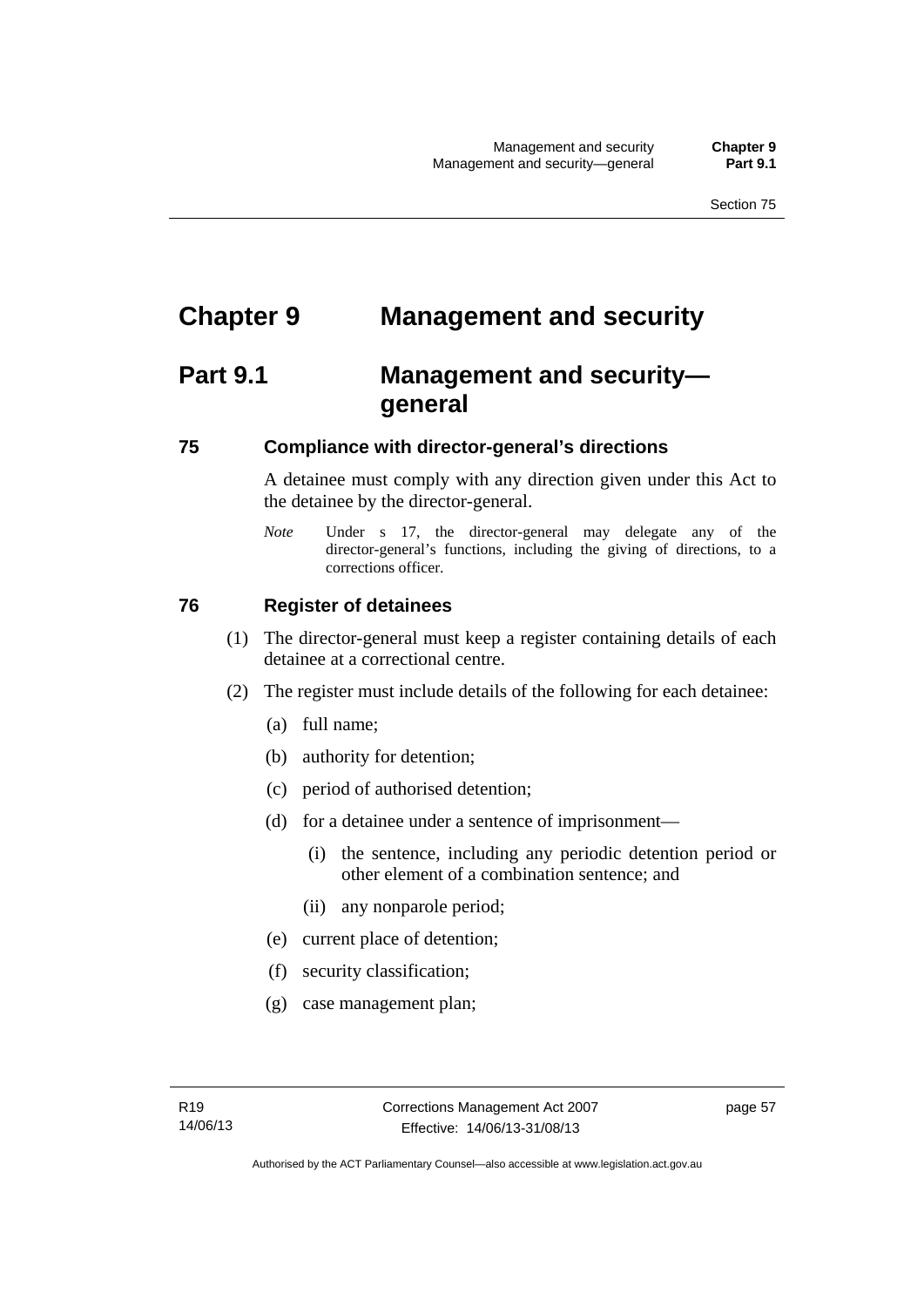- (h) sex, including that chosen under section 79 (Transgender and intersex detainees—sexual identity);
- (i) any known condition of the detainee that requires, or is likely to require, a health service;
- (j) anything taken under section 65 (Identification of detainees);
- (k) anything else the director-general considers necessary or appropriate for the proper management of the detainee.

#### **Examples—par (i)**

- 1 nutritional or health needs
- 2 need for spectacles, contact lens, crutches, prosthesis or other artificial aids
- 3 language or literacy difficulties
- *Note* An example is part of the Act, is not exhaustive and may extend, but does not limit, the meaning of the provision in which it appears (see [Legislation Act,](http://www.legislation.act.gov.au/a/2001-14) s 126 and s 132).
- (3) The register must be available for inspection under chapter 7 (Inspection of correctional centres).
- (4) In this section:

*combination sentence*—see the *[Crimes \(Sentencing\) Act 2005](http://www.legislation.act.gov.au/a/2005-58)*, dictionary.

# **77 Health reports**

- (1) For this Act, the director-general may ask a relevant director-general for a written report about a detainee's health.
- (2) The relevant director-general must comply with the request as soon as practicable.
- (3) The relevant director-general's report must include personal health information about the detainee that is in a health record—
	- (a) in the relevant director-general's custody; or

Authorised by the ACT Parliamentary Counsel—also accessible at www.legislation.act.gov.au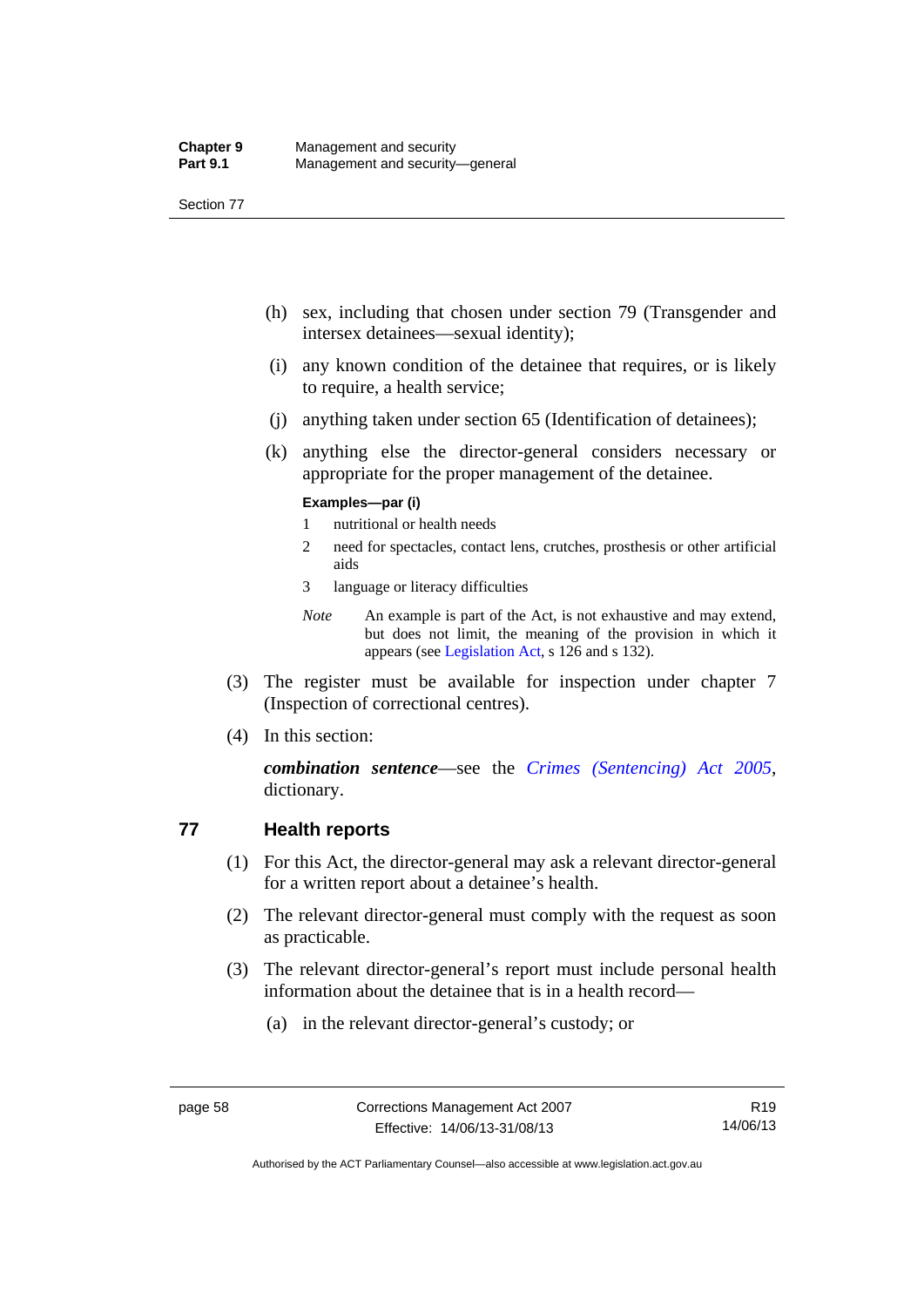- (b) to which the relevant director-general has access through any arrangement with another director-general.
- (4) The director-general must ensure that a doctor appointed under section 21 (Doctors—health service appointments) assesses the report from a relevant director-general and includes a statement of the detainee's condition (the *health schedule*) in the detainee's case management plan.
- (5) The health schedule must include a summary of—
	- (a) the detainee's condition and health risks, including any likelihood of the condition resulting in a medical emergency or the onset of significant health problems and any associated symptoms; and
	- (b) a treatment regime for the detainee

#### **Examples—s (5)**

- 1 Detainee D has diabetes. The health schedule for D explains the type of diabetes, the treatment required, any likely medical emergency or significant health problem and the associated symptoms, such as hypoglycaemia.
- 2 Detainee P has epilepsy. The health schedule for P explains the type of epilepsy, the treatment required, the symptoms and consequences of any failure to maintain the treatment regime.
- *Note* An example is part of the Act, is not exhaustive and may extend, but does not limit, the meaning of the provision in which it appears (see [Legislation Act,](http://www.legislation.act.gov.au/a/2001-14) s 126 and s 132).
- (6) Without limiting section 14 (Corrections policies and operating procedures), a corrections policy or operating procedure may include provision in relation to the health schedule, including provision in relation to any of the following:
	- (a) the content of the schedule and, in particular, any statement about the detainee's health risks and treatment regime;
	- (b) the people who may access the health schedule and the circumstances for access.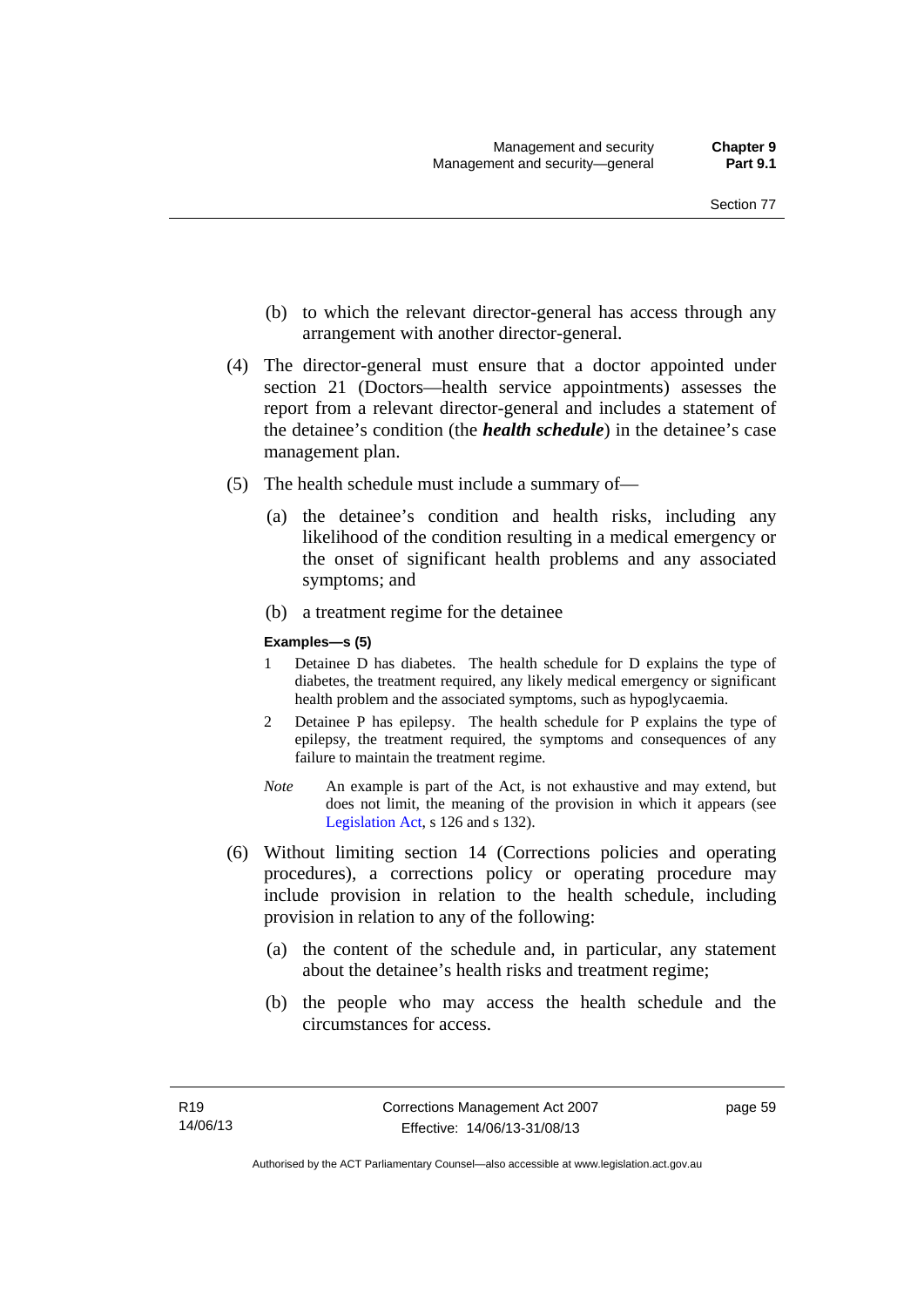- (7) The director-general must ensure that the relevant director-general's report and the health schedule is available only to people authorised by the director-general.
- (8) In this section:

*health record*—see the *[Health Records \(Privacy and Access\)](http://www.legislation.act.gov.au/a/1997-125)  [Act 1997](http://www.legislation.act.gov.au/a/1997-125)*, dictionary.

*personal health information*—see the *[Health Records \(Privacy and](http://www.legislation.act.gov.au/a/1997-125)  [Access\) Act 1997](http://www.legislation.act.gov.au/a/1997-125)*, dictionary.

*relevant director-general* means a director-general whose administrative unit is responsible for any provision of the following Acts:

- (a) the *[Children and Young People Act 2008](http://www.legislation.act.gov.au/a/2008-19)*;
- (b) the *[Disability Services Act 1991](http://www.legislation.act.gov.au/a/1991-98)*;
- (c) the *[Health Act 1993](http://www.legislation.act.gov.au/a/1993-13)*;
- (d) the *[Mental Health \(Treatment and Care\) Act 1994](http://www.legislation.act.gov.au/a/1994-44)*.
- *Note* Compliance with a request under this section does not involve a contravention of a privacy principle under the *[Health Records \(Privacy](http://www.legislation.act.gov.au/a/1997-125)  [and Access\) Act 1997](http://www.legislation.act.gov.au/a/1997-125)* (see that Act, s 5 (The privacy principles))*.*

#### **78 Case management plans—scope etc**

- (1) The director-general—
	- (a) must maintain an individual management plan for each detainee, other than a remandee; and
	- (b) may maintain an individual management plan for a detainee who is a remandee.
- (2) A case management plan for a detainee must—
	- (a) outline work and activities for the detainee; and

Authorised by the ACT Parliamentary Counsel—also accessible at www.legislation.act.gov.au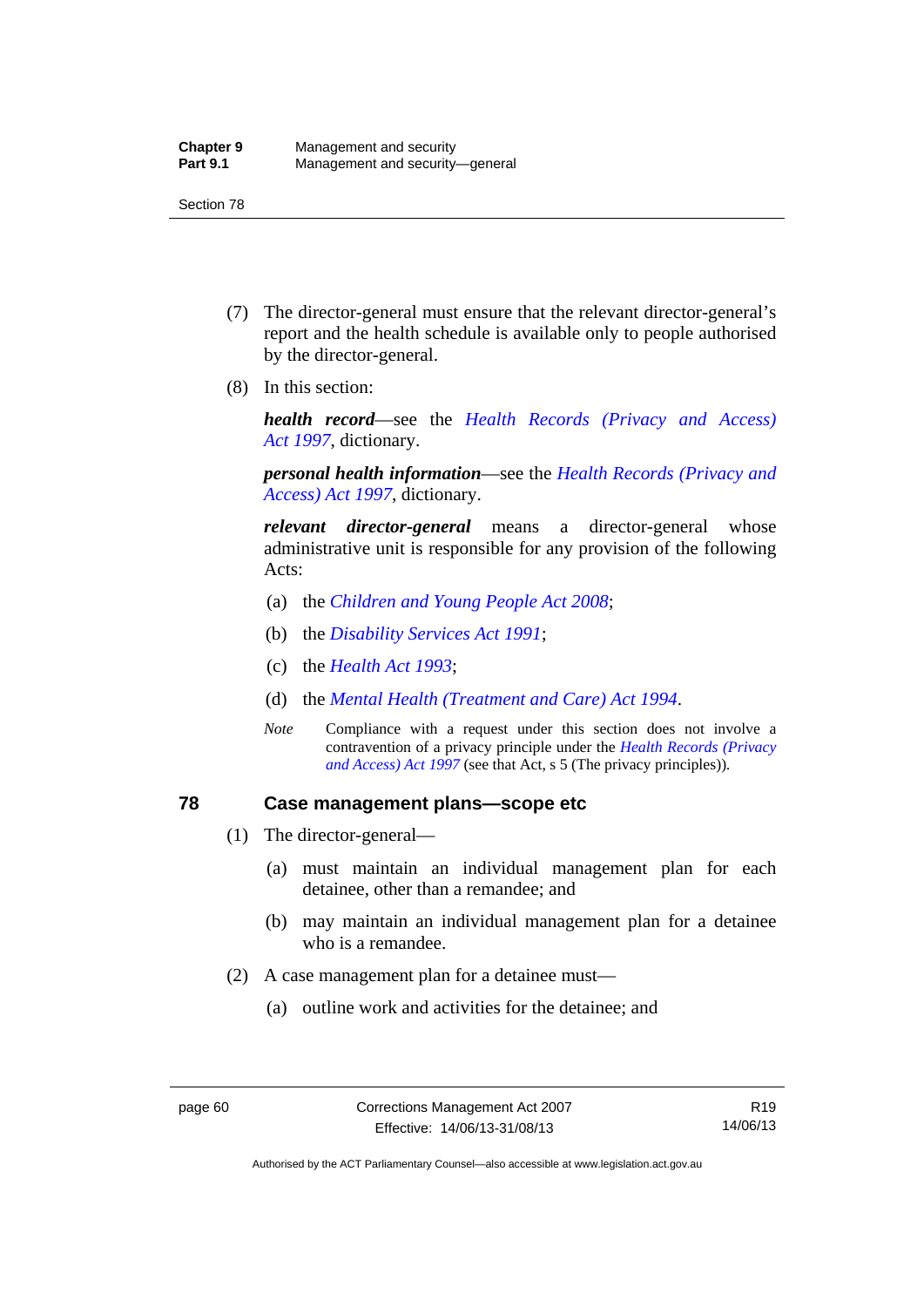- (b) be based on an assessment of the needs, capacities and disposition of the detainee; and
- (c) be consistent with the resources available to the director-general to manage the detainee; and
- (d) if the detainee is an offender—outline how the detainee is to be prepared for lawful release and reintegration into society at the earliest possible time.
- (3) A case management plan may deal with any matter relating to a detainee, including the following:
	- (a) provision for the safe, secure and humane treatment of the detainee;
	- (b) for a detainee at risk of self-harm—an outline of the risk and strategies for managing the risk;
	- (c) the welfare of the detainee, including the detainee's participation in work or activities, and other constructive use of time in detention;
	- (d) details of any academic, vocational or cultural education or training for the detainee approved under section 52 (News and educational services);
	- (e) the detainee's health condition and risks, and any associated treatment regime;
	- (f) for a detainee with a physical, mental or educational disability—strategies for extra assistance to minimise any disadvantage suffered by the detainee because of the disability, particularly in relation to suitability for work and release from detention;
	- (g) for a detainee serving a sentence of imprisonment by full-time detention—requirements for the detainee to be—
		- (i) told the detainee's release date under the sentence; and

page 61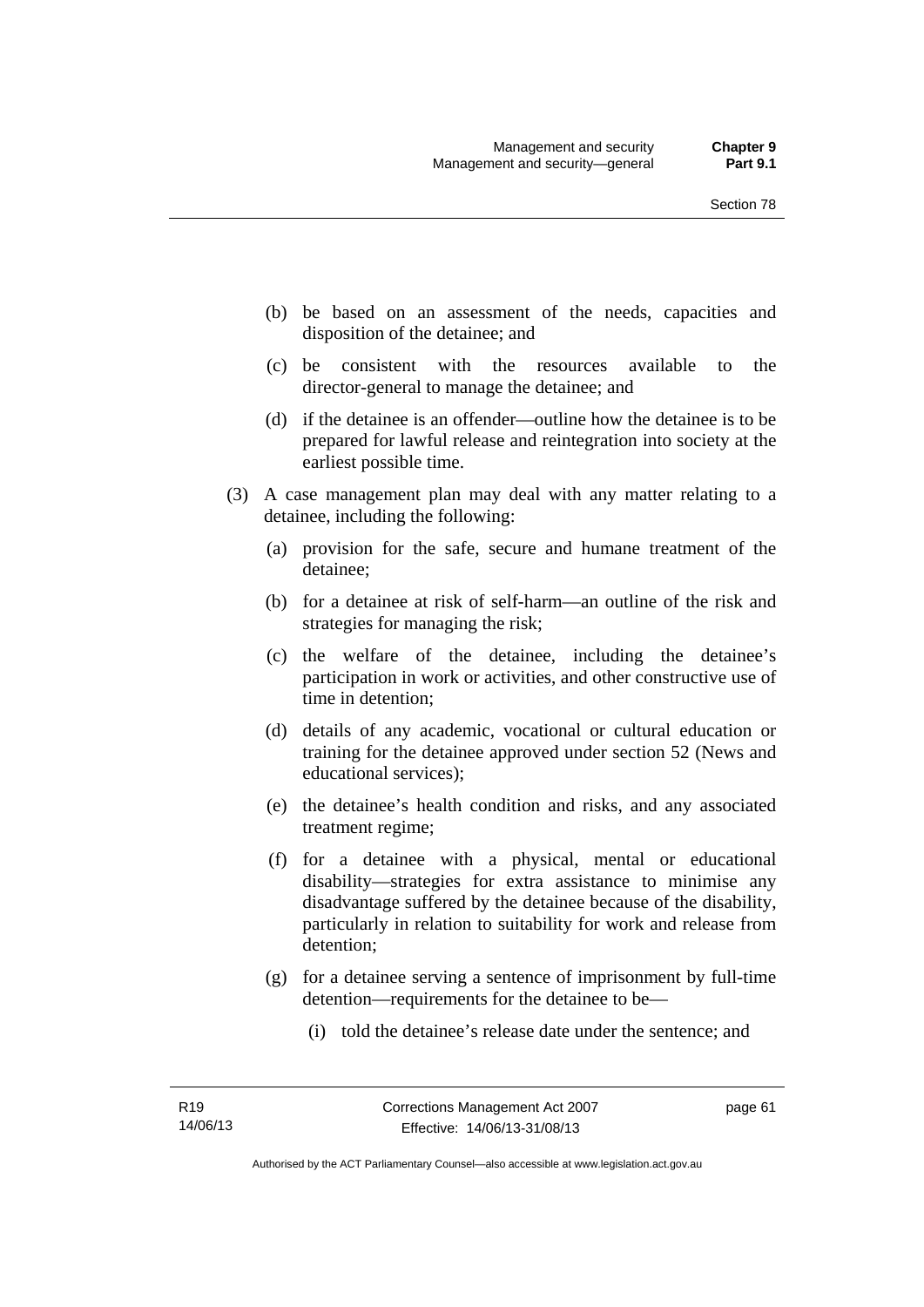- (ii) given necessary assistance in applying for parole;
- (h) anything else prescribed by regulation or directed by the director-general.

## **79 Transgender and intersex detainees—sexual identity**

- (1) This section applies to a transgender or intersex detainee.
- (2) For this Act, the sex of the detainee is taken to be—
	- (a) the sex chosen under subsection (3); or
	- (b) if subsection (4) applies—the sex chosen with approval under subsection (4).
- (3) On admission to a correctional centre—
	- (a) the detainee may tell the director-general the sex the detainee chooses to be identified with; or
	- (b) if the detainee fails to make a choice under paragraph (a)—the director-general may choose the sex the detainee is to be identified with having regard to the report obtained under subsection (5).

*Note Fail* includes refuse, see the [Legislation Act,](http://www.legislation.act.gov.au/a/2001-14) dict, pt 1.

- (4) The director-general may, on application by the detainee, approve a change in the sex the detainee chooses to be identified with, having regard to the report obtained under subsection (5).
- (5) Before making a decision under subsection (3) or (4), the director-general must obtain a report by a doctor appointed under section 22 (Health practitioners—non-therapeutic functions) about the detainee's sexual identity.
- (6) The director-general must—
	- (a) give the detainee written notice of a decision by the director-general under subsection (3) or (4); and

Authorised by the ACT Parliamentary Counsel—also accessible at www.legislation.act.gov.au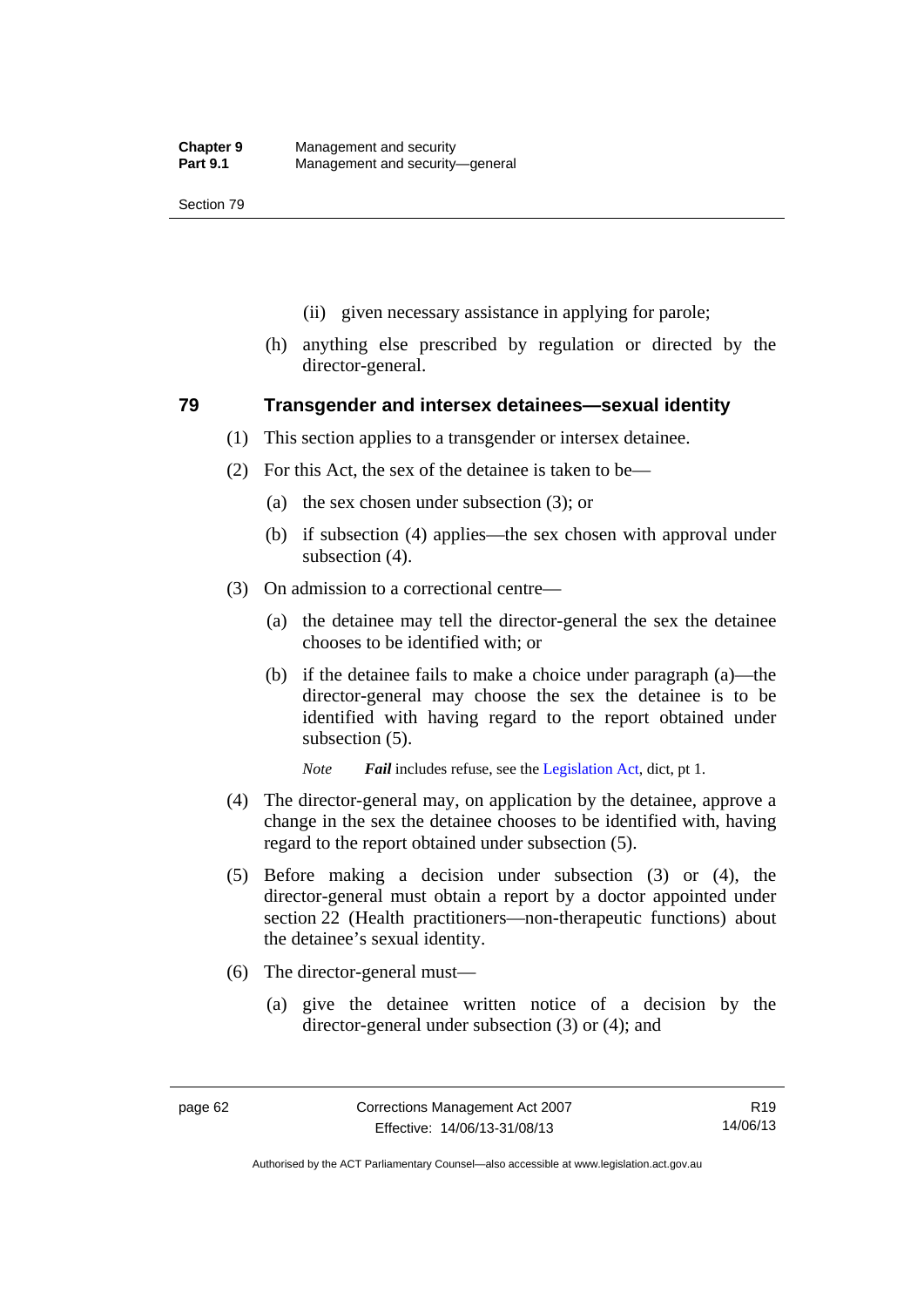(b) must ensure that the detainee's sex chosen under this section is entered in the register of detainees.

#### **Examples of effect of this section**

The conduct of searches of the detainee, and the allocation of accommodation and sanitary facilities for the detainee, would be on the basis that the detainee was a person of the chosen sex.

*Note* An example is part of the Act, is not exhaustive and may extend, but does not limit, the meaning of the provision in which it appears (see [Legislation Act,](http://www.legislation.act.gov.au/a/2001-14) s 126 and s 132).

#### **80 Security classification—basis etc**

- (1) The director-general must—
	- (a) give each detainee a security classification; and
	- (b) review the classification at least annually or otherwise as prescribed by regulation.
- (2) When deciding a detainee's security classification, the director-general must consider the following:
	- (a) the reason for the detention, including the nature of any offence for which the detainee is detained;
	- (b) the risks posed by the detainee if the detainee were to escape;
	- (c) the risk of the detainee escaping;
	- (d) the risks posed by the detainee while at a correctional centre;
	- (e) the risks to the detainee of being accommodated with particular detainees or in particular areas at a correctional centre;
	- (f) any matter prescribed by regulation.
- (3) The director-general may consider anything else the director-general considers relevant.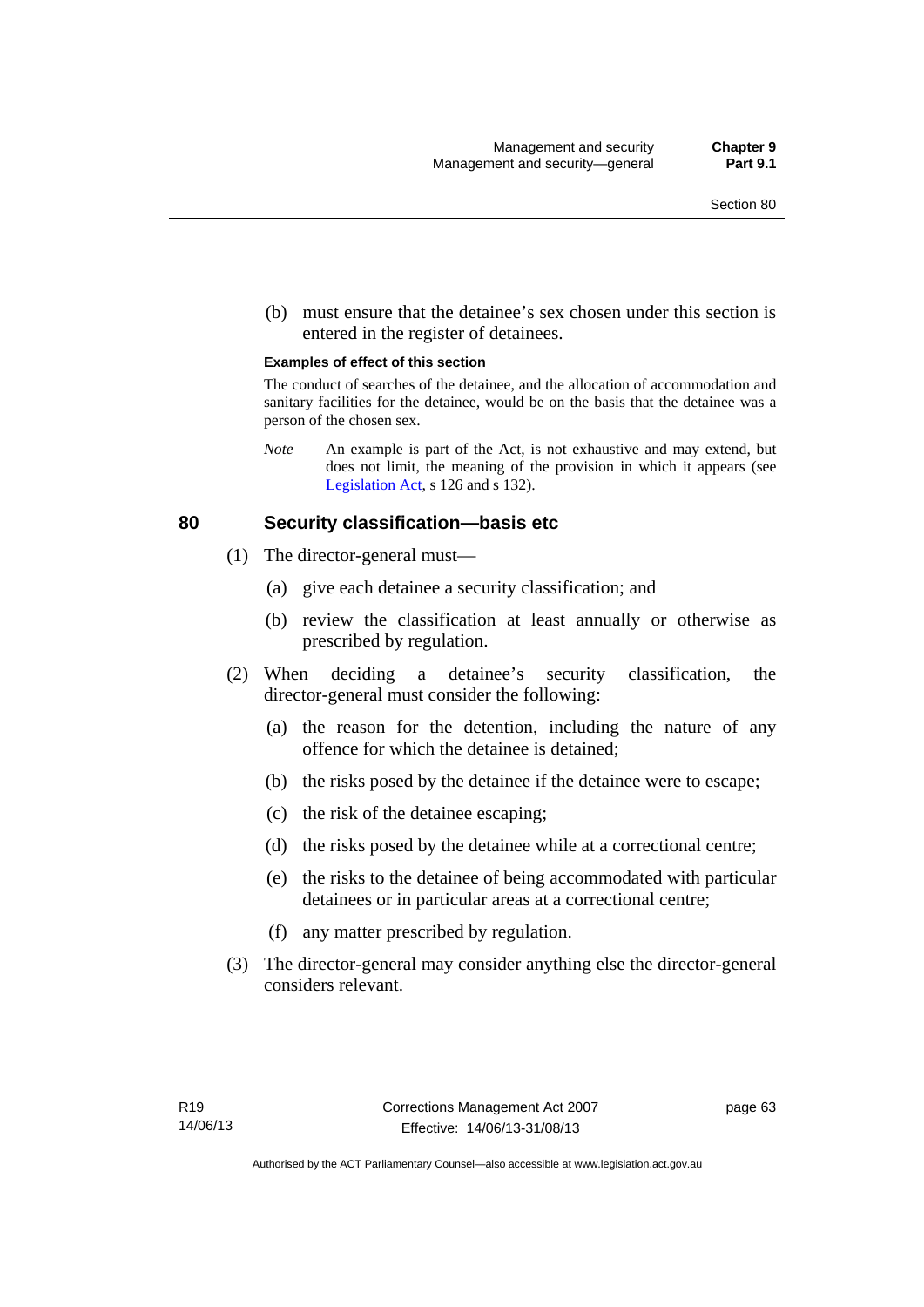| <b>Chapter 9</b> | Management and security         |
|------------------|---------------------------------|
| <b>Part 9.1</b>  | Management and security-general |

 (4) The security measures to which a detainee is subject under a security classification must be the minimum necessary to ensure secure detention of the detainee.

#### **81 Prohibited things**

- (1) The director-general may declare a thing to be a prohibited thing.
- (2) A declaration is a notifiable instrument.

#### **Examples of prohibited things**

- 1 a weapon or something crafted as a weapon
- 2 an explosive
- 3 alcohol
- 4 a controlled drug under the [Criminal Code](http://www.legislation.act.gov.au/a/2002-51)
- 5 a mobile phone
- *Note 1* The power to make an instrument includes power to make different provisions in relation to different matters or different classes of matters, and provisions that apply differently by reference to stated exceptions or factors (see [Legislation Act](http://www.legislation.act.gov.au/a/2001-14), s 48.)
- *Note 2* A notifiable instrument must be notified under the [Legislation Act](http://www.legislation.act.gov.au/a/2001-14).
- *Note 3* An example is part of the Act, is not exhaustive and may extend, but does not limit, the meaning of the provision in which it appears (see [Legislation Act,](http://www.legislation.act.gov.au/a/2001-14) s 126 and s 132).

#### **82 Possession of prohibited things**

 (1) A detainee commits an offence if the detainee possesses a prohibited thing.

Maximum penalty: 50 penalty units, imprisonment for 6 months or both.

 (2) Subsection (1) does not apply if the director-general approves the detainee's possession of the thing.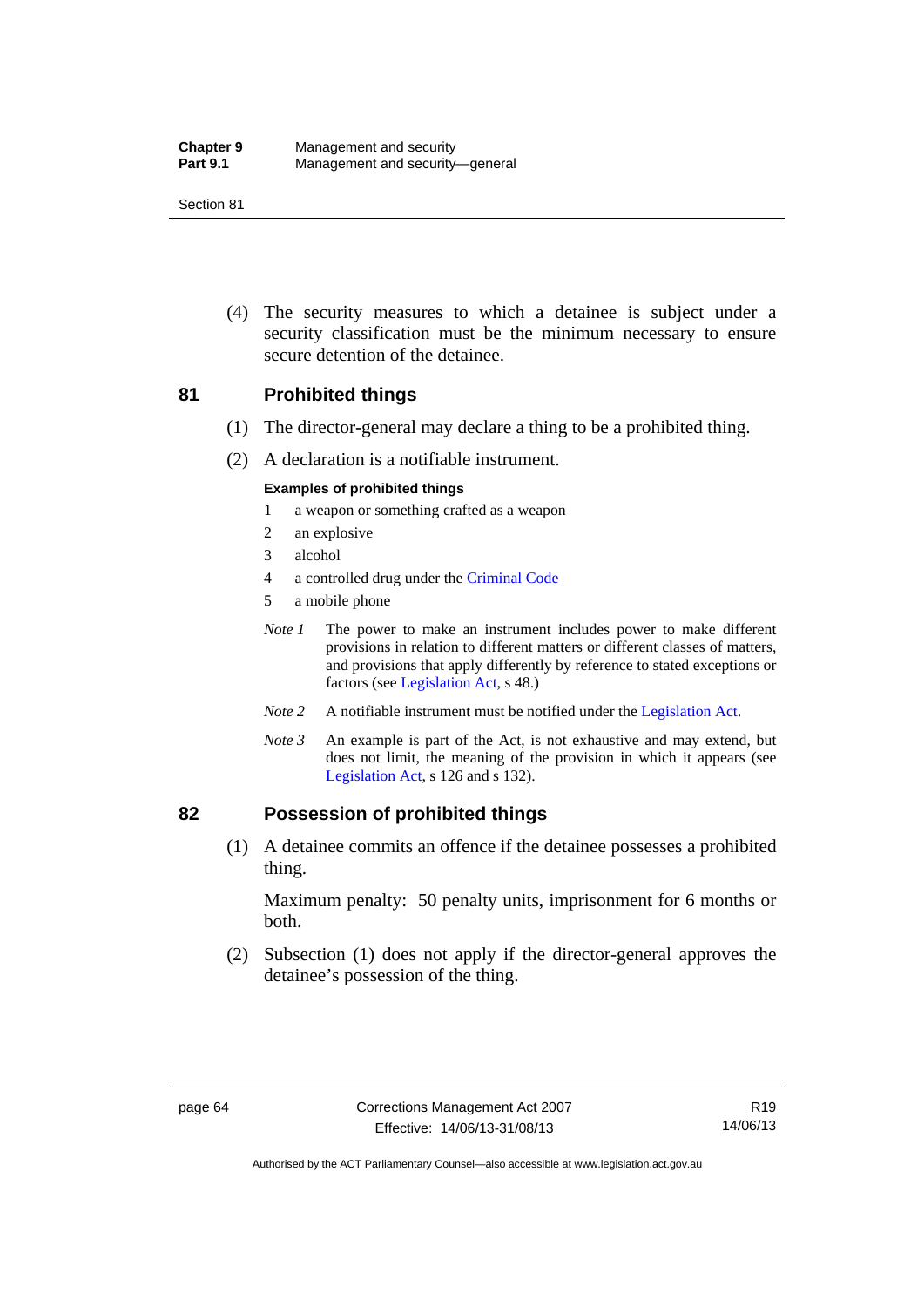# **83 Work by detainees**

A regulation may make provision in relation to work by detainees, including provision in relation to any of the following:

- (a) the kind of work that may be done by detainees;
- (b) the places where detainees may work, including places outside a correctional centre;
- (c) any payment or other return to which detainees are entitled for work done;
- (d) accounting for any payment or other return credited to detainees for work done.

## **84 Trust accounts for detainees**

- (1) The director-general must ensure that money belonging to a detainee is held for the detainee in a trust account.
- (2) The director-general may deduct amounts from the amount held in trust for a detainee the amount for payment of any financial penalty or reparation that must be paid as disciplinary action against the detainee.
- (3) A regulation may make provision in relation to the operation or maintenance of trust accounts.

## **85 Prohibited areas**

- (1) The director-general may define an area at a correctional centre where detainees are prohibited (a *prohibited area*).
- (2) The director-general must take reasonable steps to bring each prohibited area to the attention of detainees, corrections officers and other people who work at or visit the centre.
- (3) Without limiting subsection (1), the director-general must ensure that notices or signs are prominently displayed at or near each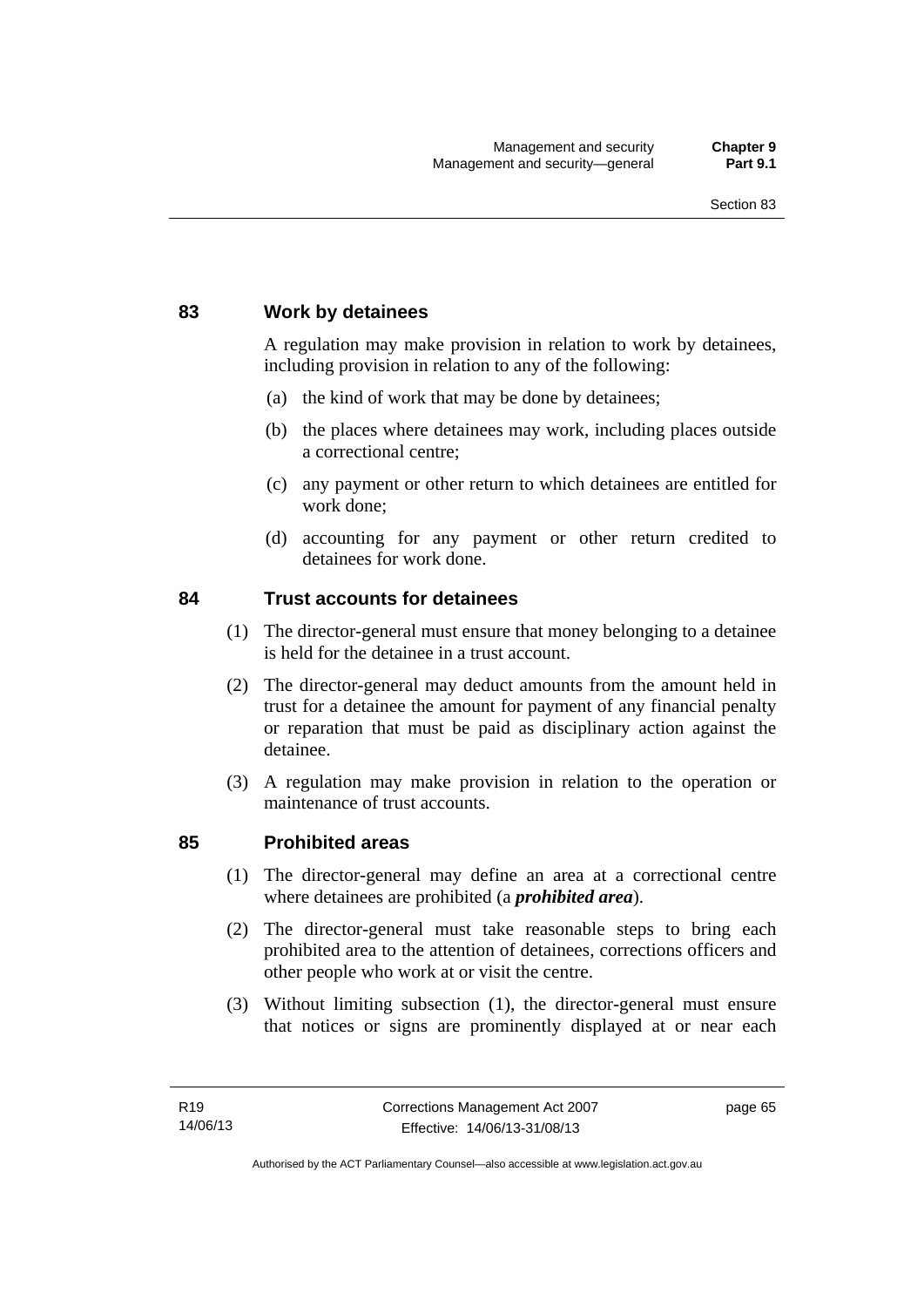prohibited area indicating that it is an area where detainees are prohibited.

#### **86 Nonsmoking areas**

- (1) The director-general may define an area at a correctional centre as an area in which smoking is prohibited (a *nonsmoking area*).
- (2) The director-general must take reasonable steps to bring each non-smoking area to the attention of detainees, corrections officers and other people who work at or visit the centre.
- (3) Without limiting subsection (1), the director-general must ensure that notices or signs are prominently displayed at or near each nonsmoking area indicating that smoking is prohibited in the area.
- (4) The *[Smoke-Free Public Places Act 2003](http://www.legislation.act.gov.au/a/2003-51)* does not apply to a correctional centre.

# **87 Management and security—corrections policies and operating procedures**

- (1) Without limiting section 14 (Corrections policies and operating procedures), a corrections policy or operating procedure may include provision for any other matter in relation to the management or security of detainees.
- (2) The director-general must ensure that a corrections policy or operating procedure makes provision in relation to each the following:
	- (a) a detainee giving birth;
	- (b) a marriage, civil union or civil partnership of a detainee;
	- (c) the death of a detainee.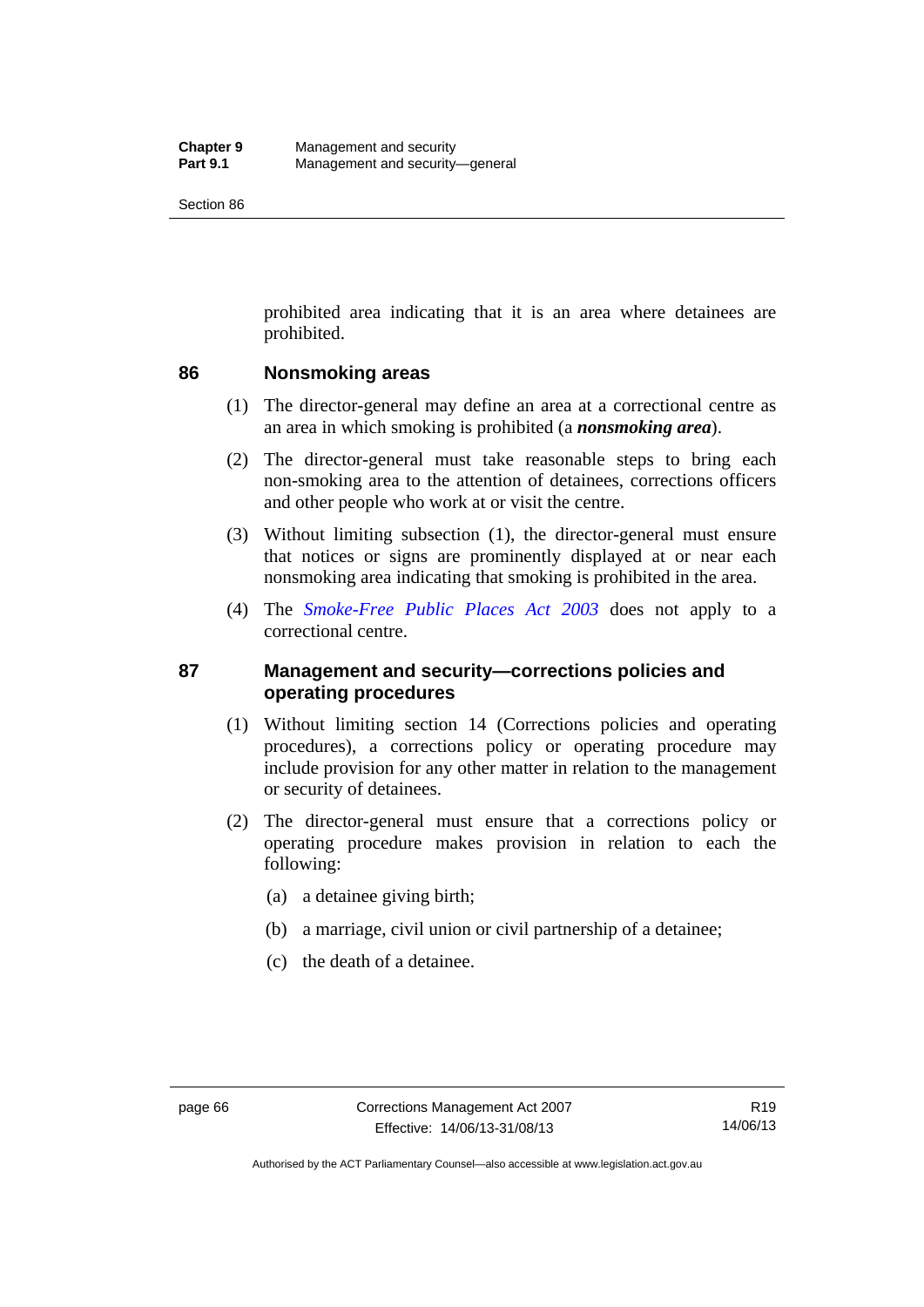# **Part 9.2 Segregation**

# **88 Meaning of** *segregation*

In this Act:

*segregation*, of a detainee—

- (a) means the restriction or denial of the detainee's opportunity—
	- (i) to go into, or be in, a particular part of a correctional centre; or
	- (ii) to associate with other detainees; and
- (b) includes separate confinement.

# **89 Segregation under pt 9.2—purpose**

To remove any doubt, segregation under this part must not be used for punishment or disciplinary purposes.

## **90 Segregation—safety and security**

- (1) The director-general may direct that a detainee be segregated from other detainees if the director-general believes, on reasonable grounds, that the segregation is necessary or prudent to protect—
	- (a) the safety of anyone else at a correctional centre; or
	- (b) security or good order at a correctional centre.
- (2) When making a direction under this section, the director-general must also have regard to any relevant, known cultural consideration and the likely impact of segregation on the health and wellbeing of the detainee.
- (3) The director-general must give the detainee prompt notice of the direction, why it was given, when it takes effect and the provisions for its duration and review under this part.

page 67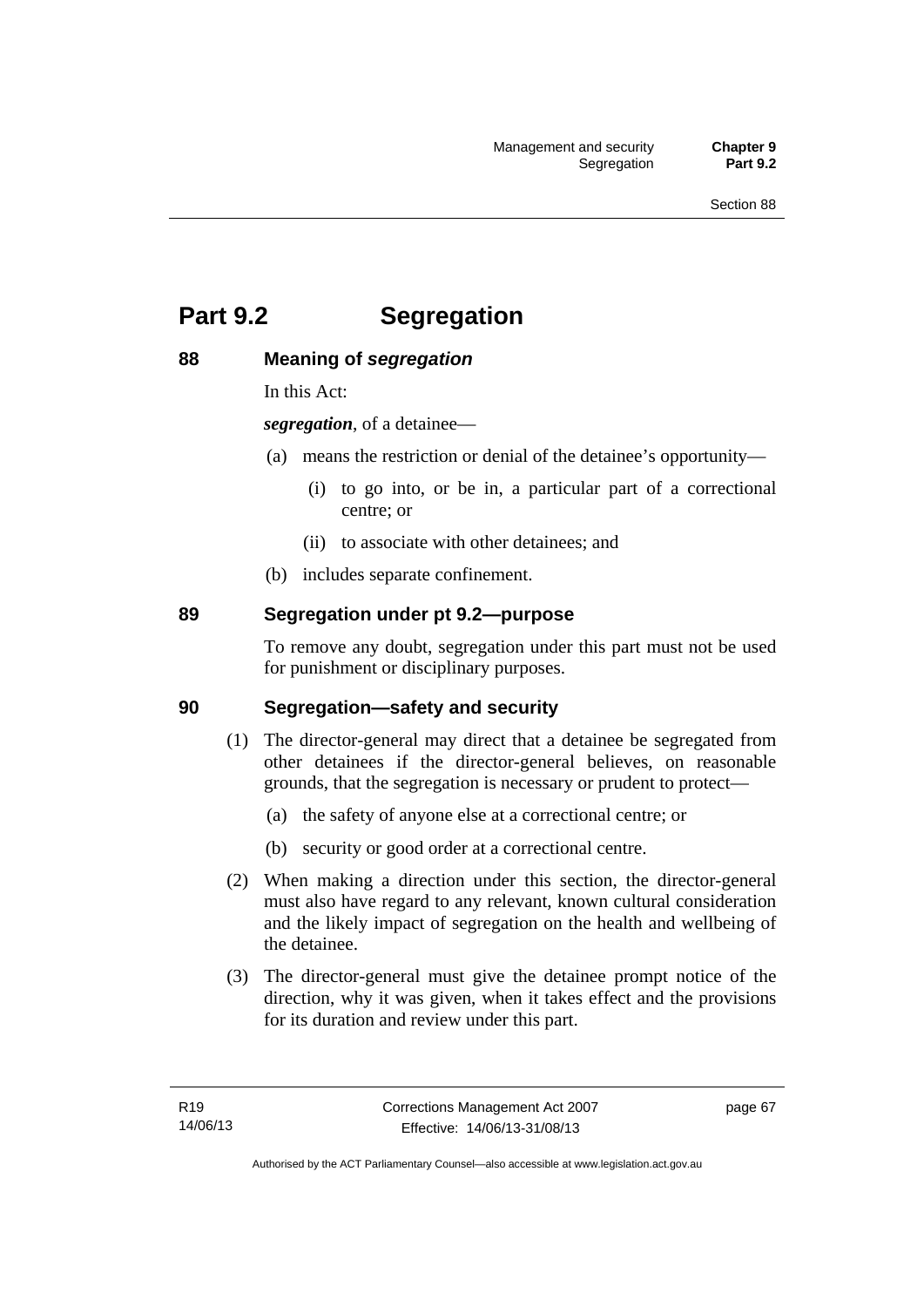- (4) The director-general must revoke the direction if the director-general believes, on reasonable grounds, that the protection mentioned in subsection (1) is no longer necessary or prudent.
- (5) The director-general—
	- (a) may review the direction at any time, on the director-general's own initiative or on request by the detainee; and
	- (b) if the detainee is to be transferred to another correctional centre for longer than 1 day—must review the direction before the transfer; and
	- (c) must review the direction at least once every 21 days while it remains in force.
- (6) After reviewing the direction, the director-general may—
	- (a) confirm the direction; or
	- (b) make a further direction under subsection (1); or
	- (c) revoke the direction under subsection (4).
- (7) To remove any doubt, the director-general may make more than 1 further direction under this section.
- (8) Subject to this section and section 94 (Segregated detainees removed to NSW), a direction ends at the end of—
	- (a) 28 days after the day it is given; or
	- (b) if subsection (6) (b) applies—90 days after the day the further direction, or latest further direction, is given.

# **91 Segregation—protective custody**

(1) The director-general may direct that a detainee be segregated from other detainees if the director-general believes, on reasonable grounds, that the segregation is necessary or prudent to protect the safety of the detainee.

Authorised by the ACT Parliamentary Counsel—also accessible at www.legislation.act.gov.au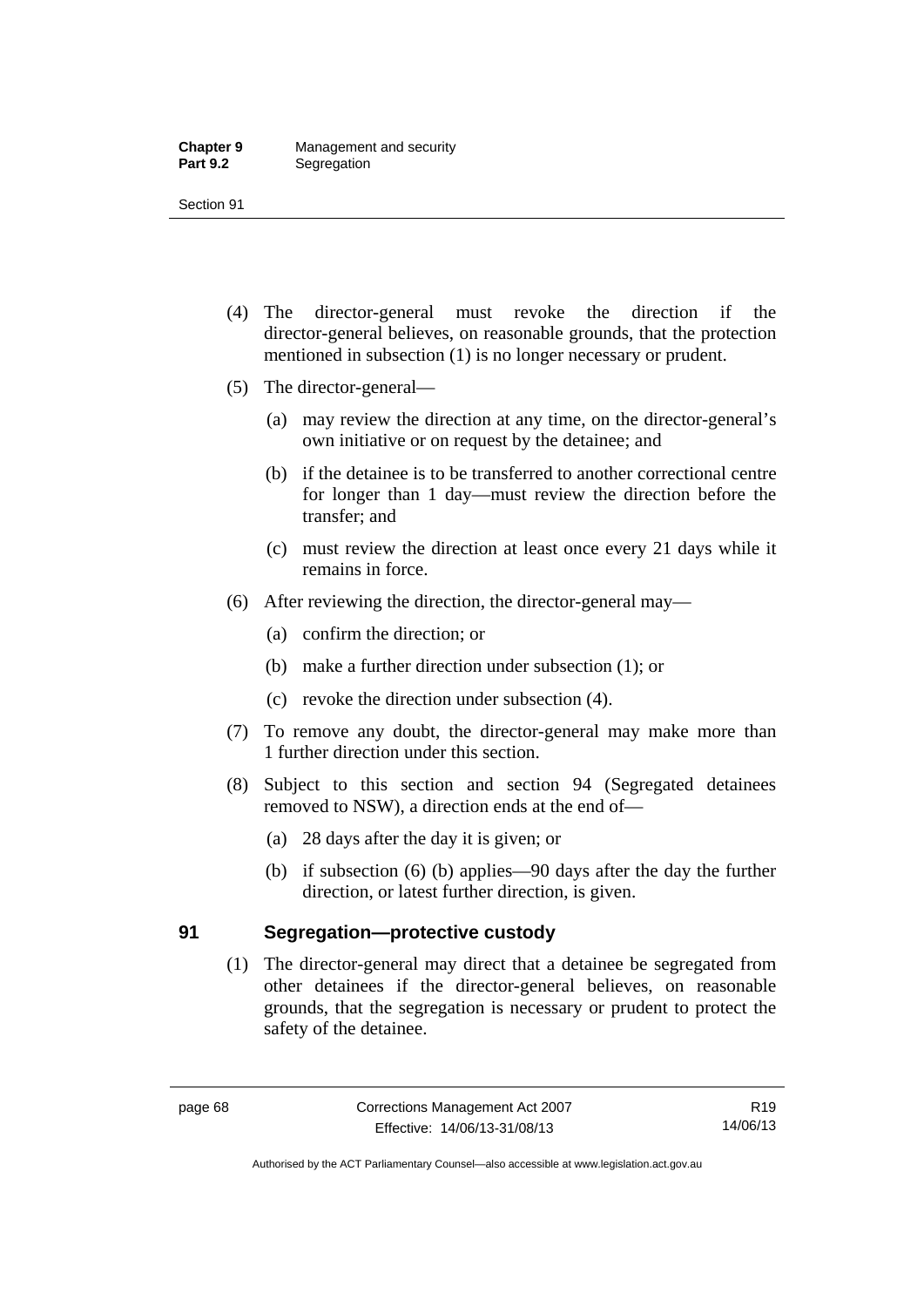- (2) The director-general may give the direction at any time, on the director-general's own initiative or on request by the detainee.
- (3) The director-general must give the detainee prompt notice of the direction, why it was given, when it takes effect and the provisions for its duration and review under this part.
- (4) The director-general must revoke the direction if the director-general believes, on reasonable grounds, that the protection mentioned in subsection (1) is no longer necessary or prudent.
- (5) The director-general—
	- (a) may review the direction at any time, on the director-general's own initiative or on request by the detainee; and
	- (b) if the detainee is to be transferred to another correctional centre for longer than 1 day—must review the direction before the transfer; and
	- (c) must review the direction at least once every 21 days while it remains in force.
- (6) After reviewing the direction, the director-general may—
	- (a) confirm the direction; or
	- (b) make a further direction under subsection (1); or
	- (c) revoke the direction under subsection (4).
- (7) To remove any doubt, the director-general may make more than 1 further direction under this section.
- (8) Subject to this section and section 94 (Segregated detainees removed to NSW), a direction ends—
	- (a) 28 days after the day it is given; or
	- (b) if subsection (6) (b) applies—90 days after the day the further direction, or latest further direction, is given.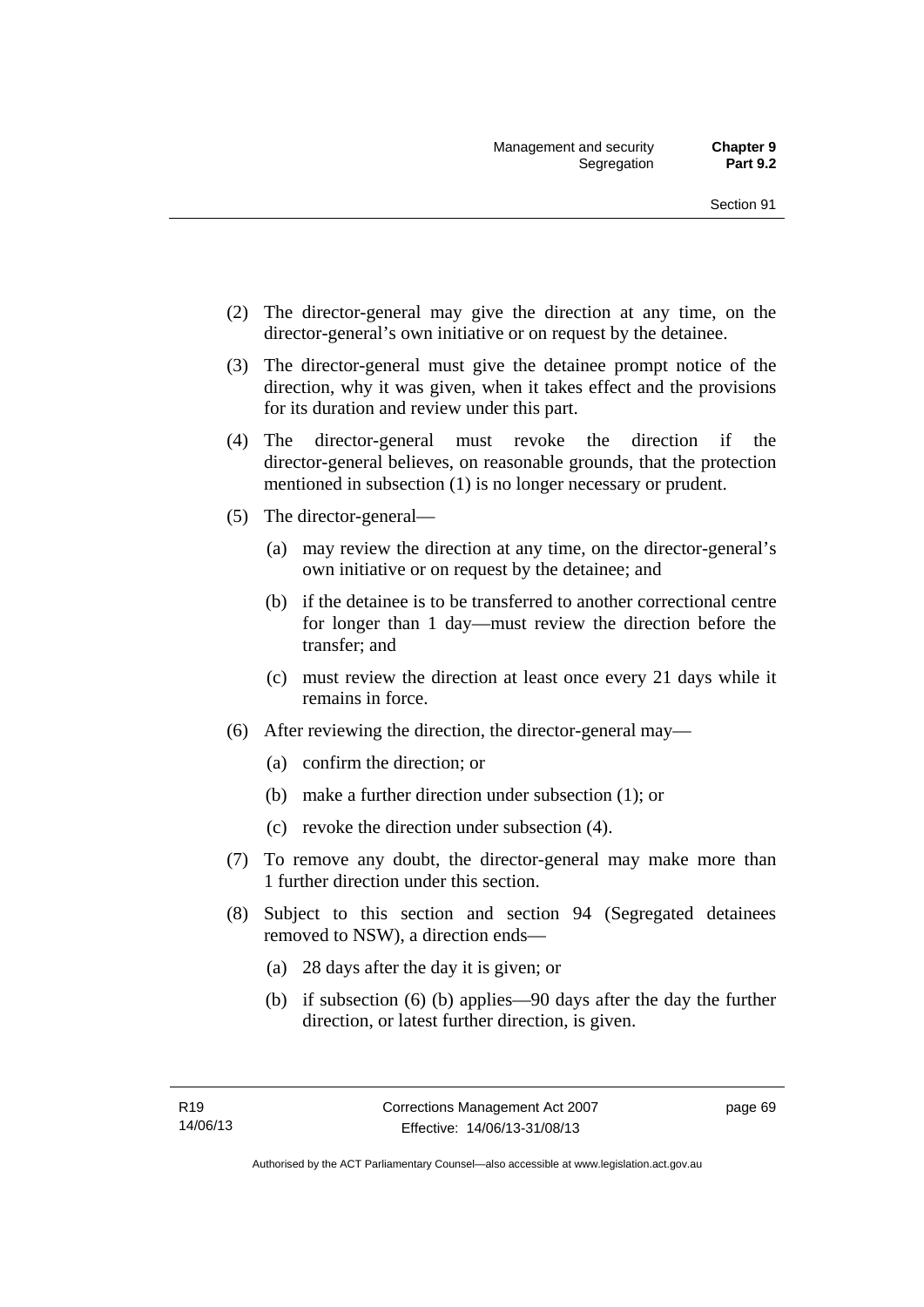# **92 Segregation—health**

- (1) The director-general may direct that a detainee be segregated from other detainees if the director-general believes, on reasonable grounds, that the segregation is necessary or prudent—
	- (a) to assess the detainee's physical or mental health; or
	- (b) to protect anyone (including the detainee) from harm because of the detainee's physical or mental health; or
	- (c) to prevent the spread of disease.
- (2) The director-general must give the detainee prompt notice of the direction, why it was given, when it takes effect and the provisions for its duration and review under this part.
- (3) The director-general must revoke the direction if the director-general believes, on reasonable grounds, that the direction is no longer necessary or prudent.
- (4) The director-general—
	- (a) may review the direction at any time, on the director-general's own initiative or on request by the detainee; and
	- (b) must review the direction on request by a doctor appointed under section 21 (Doctors—health service appointments); and
	- (c) if the detainee is to be transferred to another correctional centre for longer than 1 day—must review the direction before the transfer; and
	- (d) must review the direction at least once every 21 days while it remains in force.
- (5) After reviewing the direction, the director-general may—
	- (a) confirm the direction; or
	- (b) make a further direction under subsection (1); or
	- (c) revoke the direction under subsection (3).

Authorised by the ACT Parliamentary Counsel—also accessible at www.legislation.act.gov.au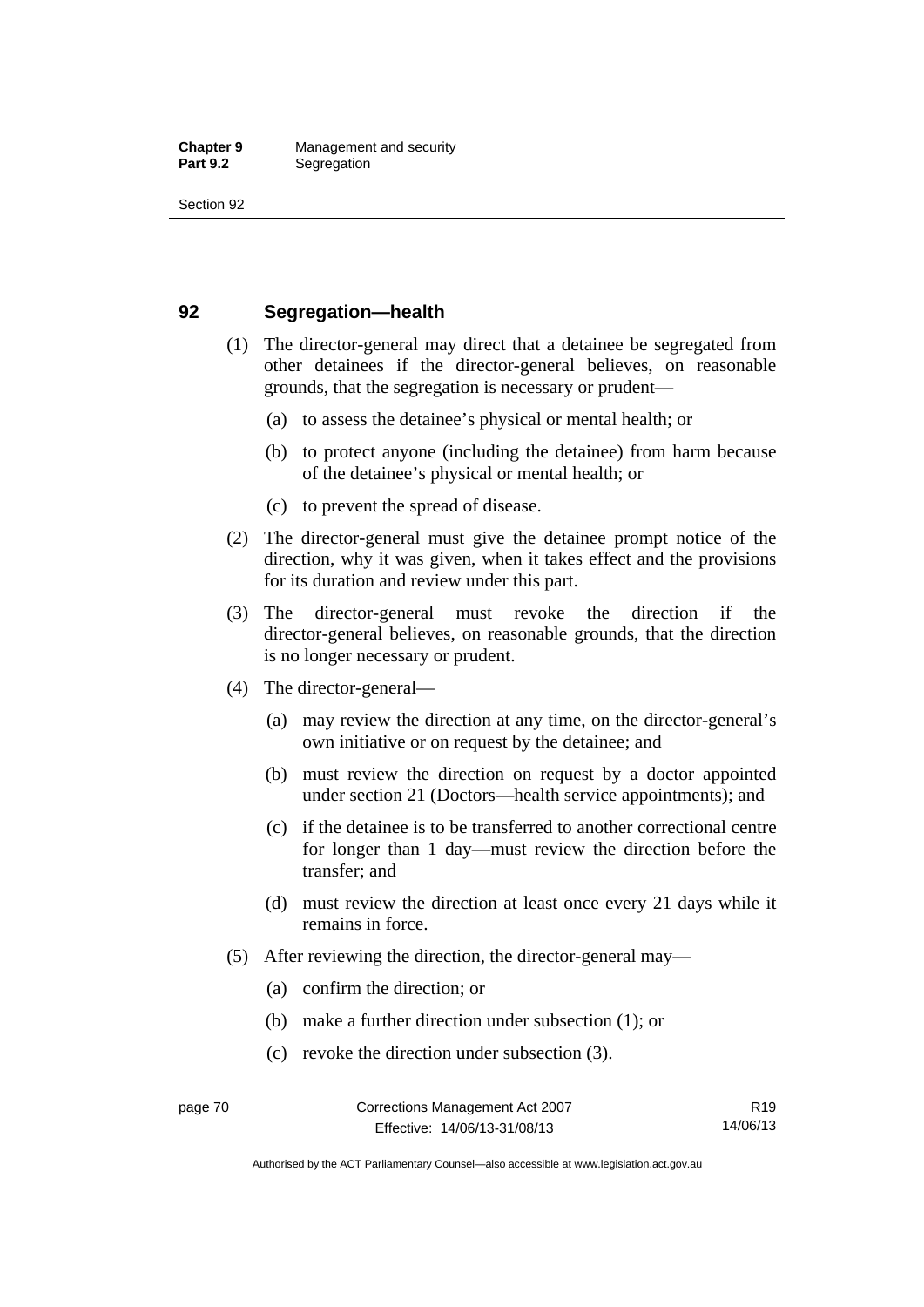- (6) To remove any doubt, the director-general may make more than 1 further direction under this section.
- (7) When acting under subsection (1), (3) or (4), the director-general must have regard to any advice given by a doctor appointed under section 21 (Doctors—health service appointments) in relation to the segregation of the detainee.

# **93 Interstate segregated detainees transferred to ACT**

- (1) This part applies if—
	- (a) an interstate segregation direction applies to a detainee; and
	- (b) the detainee is transferred (however described) into custody at a correctional centre in the ACT.
- (2) Despite the transfer, the interstate direction—
	- (a) continues to apply in relation to the detainee—
		- (i) as if it were a direction under this part; and
		- (ii) with any necessary changes, and any change prescribed by regulation; and
	- (b) subject to this part, ends 3 days after the day the detainee is taken into custody at the correctional centre in the ACT.
- (3) In this section:

*interstate segregation direction* means a direction or order (however described) that—

- (a) corresponds substantially to a direction under this part; and
- (b) is in force under a law of the Commonwealth, a State or another Territory that is declared by regulation to be a corresponding law for this section.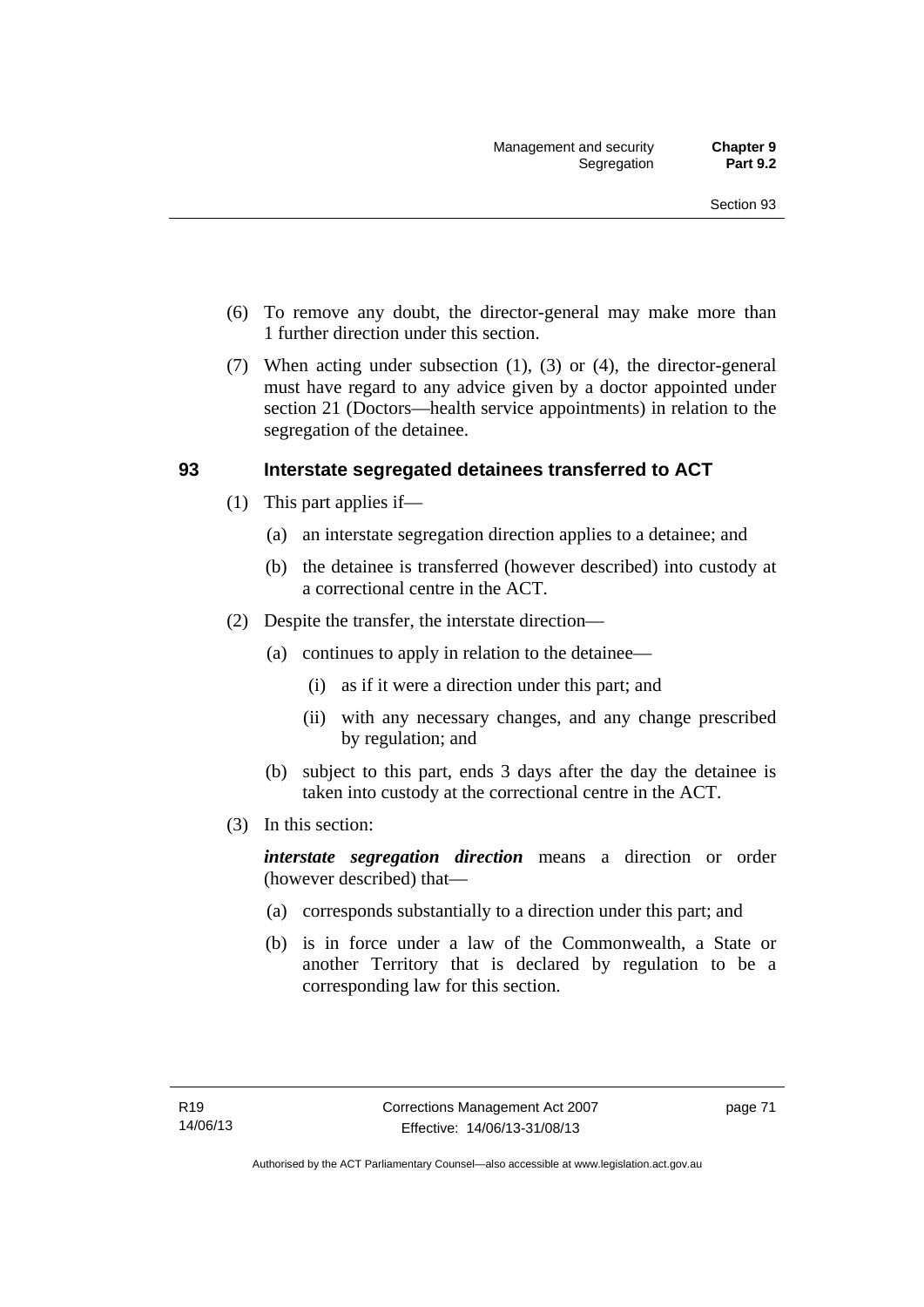# **94 Segregated detainees removed to NSW**

- (1) This section applies if both of the following apply to a detainee:
	- (a) a direction under the *[Crimes \(Sentence Administration\)](http://www.legislation.act.gov.au/a/2005-59)  [Act 2005](http://www.legislation.act.gov.au/a/2005-59)*, section 26 (Full-time detention in ACT or NSW) that the detainee be removed to a NSW correctional centre;
	- (b) a direction (the *ACT direction*)—
		- (i) under this part; or
		- (ii) under chapter 10 (Discipline) for investigative segregation.
- (2) Despite the detainee's removal to a NSW correctional centre, the ACT direction—
	- (a) continues to apply in relation to the detainee, with any necessary changes, and any change prescribed by regulation; and
	- (b) subject to this part, ends 3 days after the day the detainee is taken into custody at the NSW correctional centre.

# **95 Segregation not to affect minimum living conditions**

- (1) The segregation of a detainee under this part does not affect the standards applying to the detainee under section 12 (Correctional centres—minimum living conditions).
- (2) However, subsection (1) does not prevent the application of the standards in a way that is necessary and reasonable for the purpose of the segregation.

# **96 Application for review of segregation directions**

- (1) A detainee may apply to an adjudicator for a review of the director-general's directions under any of the following sections:
	- (a) section 90 (Segregation—safety and security);

Authorised by the ACT Parliamentary Counsel—also accessible at www.legislation.act.gov.au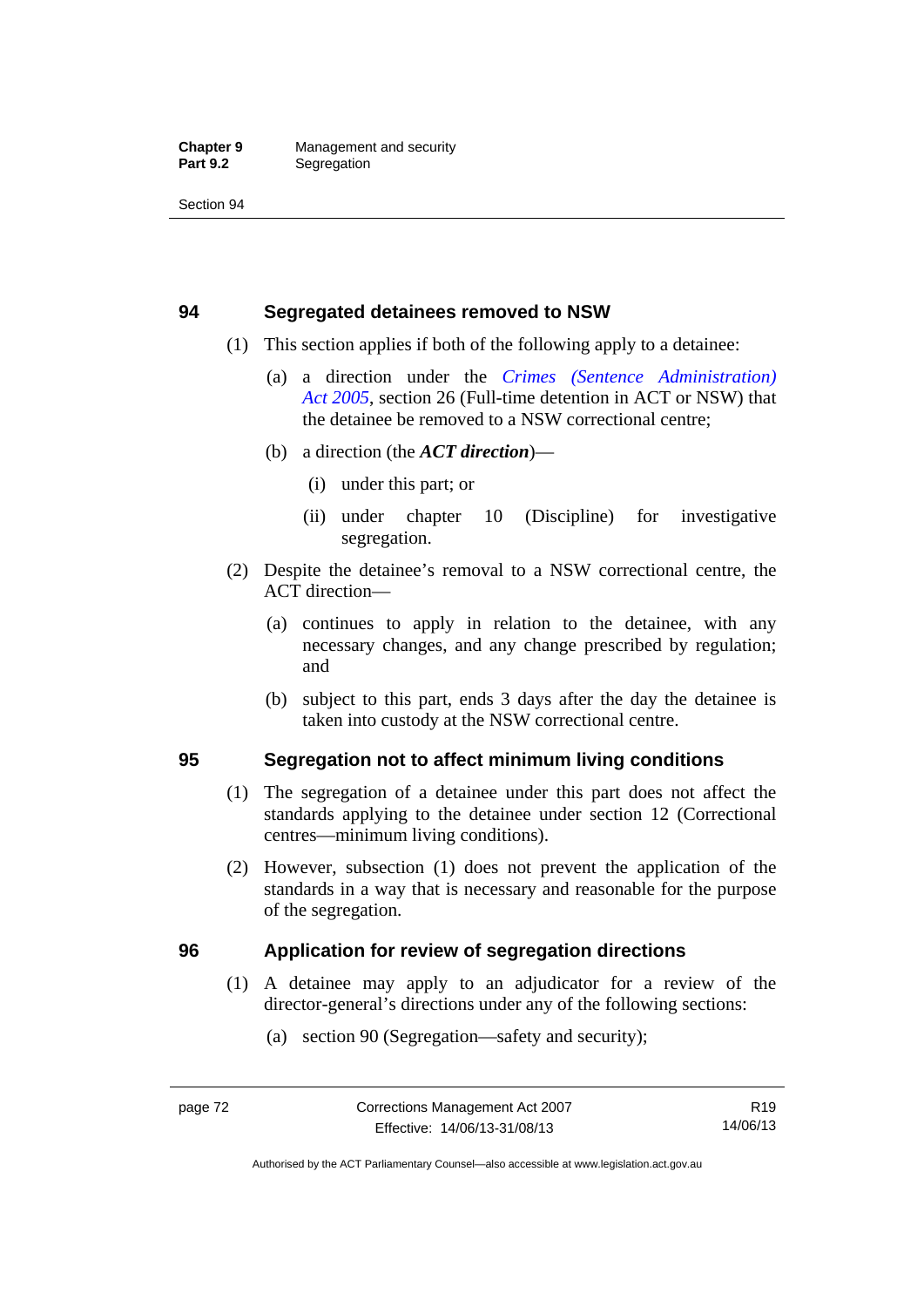- (b) section 91 (Segregation—protective custody);
- (c) section 92 (Segregation—health).
- (2) The application must be made no later than 7 days after the day the director-general gives the detainee notice of the direction.
	- *Note* If a form is approved under s 228 for an application under this section, the form must be used.
- (3) Subject to any decision by the adjudicator under section 97, the application does not affect the segregation of the detainee under the direction under review.

# **97 Review of segregation directions**

- (1) On application under section 96, an adjudicator may—
	- (a) conduct an inquiry to review the director-general's direction; or
	- (b) refuse to review the director-general's direction.
- (2) Chapter 11 (Disciplinary inquiries) applies, with any changes prescribed by regulation, in relation to the inquiry as if it were an inquiry under that chapter.
- (3) After completing an inquiry under this section, the adjudicator may—
	- (a) confirm the direction under review; or
	- (b) give any direction the director-general may make under the section authorising the direction under review, either by—
		- (i) amending the direction under review; or
		- (ii) setting aside the direction under review and making a direction in substitution for the direction set aside.
- (4) The adjudicator must give the detainee prompt written notice of the adjudicator's decision under this section.

page 73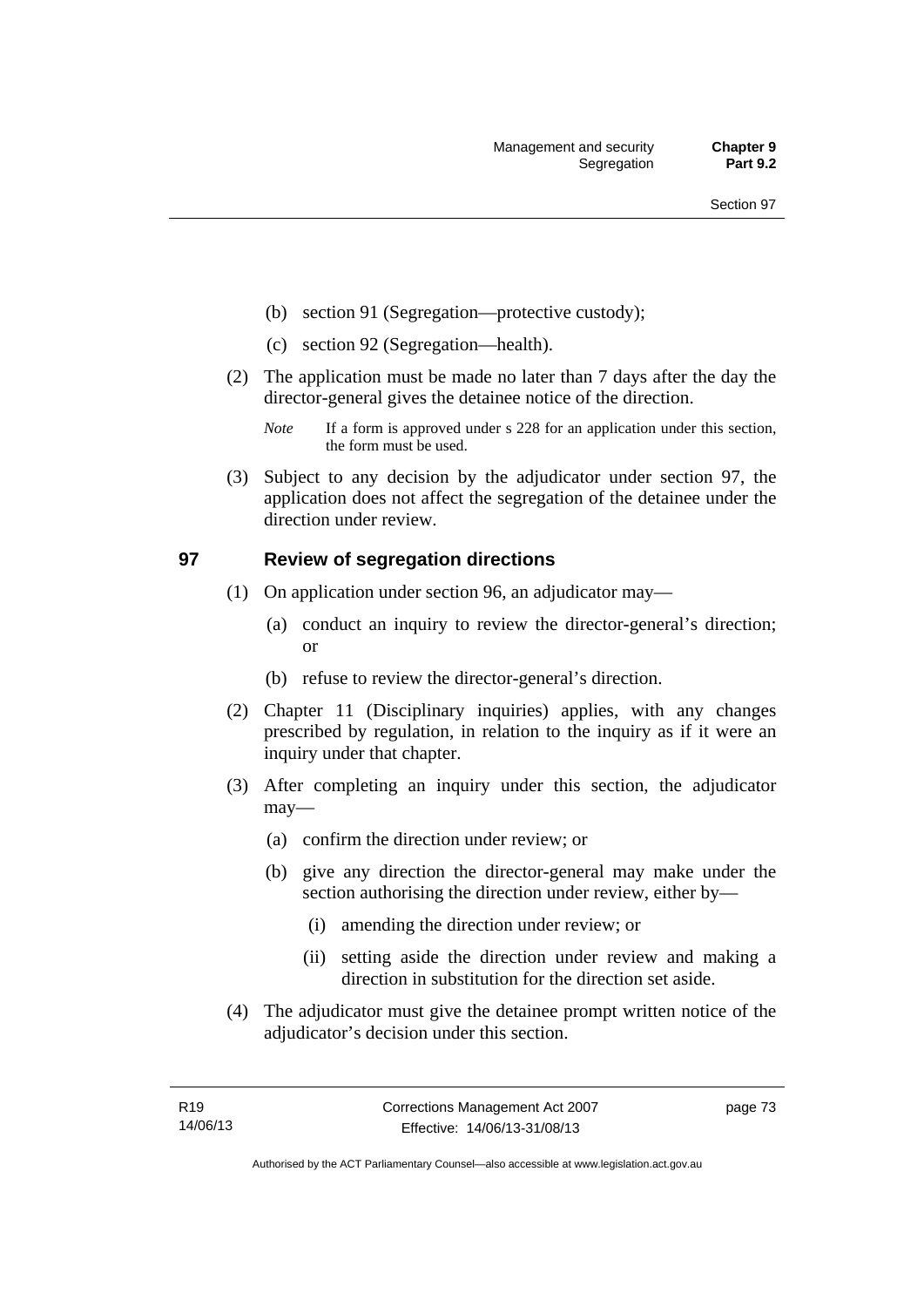| <b>Chapter 9</b> | Management and security |
|------------------|-------------------------|
| <b>Part 9.2</b>  | Segregation             |

- (5) If the adjudicator refuses to review the director-general's direction, the notice must include the reasons for the refusal.
	- *Note* Under the *[Administrative Decisions \(Judicial Review\) Act 1989](http://www.legislation.act.gov.au/a/alt_a1989-33co)*, a person aggrieved by an administrative decision made under an enactment may apply to the Supreme Court for a review of the decision. Subject to any order of the court, the making of the application does not affect the operation of the decision or prevent its implementation (see that Act, s 16).

#### **98 Other separation of detainees**

- (1) The director-general must provide separate accommodation for males and females.
- (2) Without limiting section 14 (Corrections policies and operating procedures), the director-general may make a corrections policy or operating procedure in relation to the management of detainees, including provision in relation to the separation of detainees in relation to any of the following:
	- (a) the cultural background or vulnerability of detainees;
	- (b) accommodation or use of facilities;
	- (c) participation in work or other activities.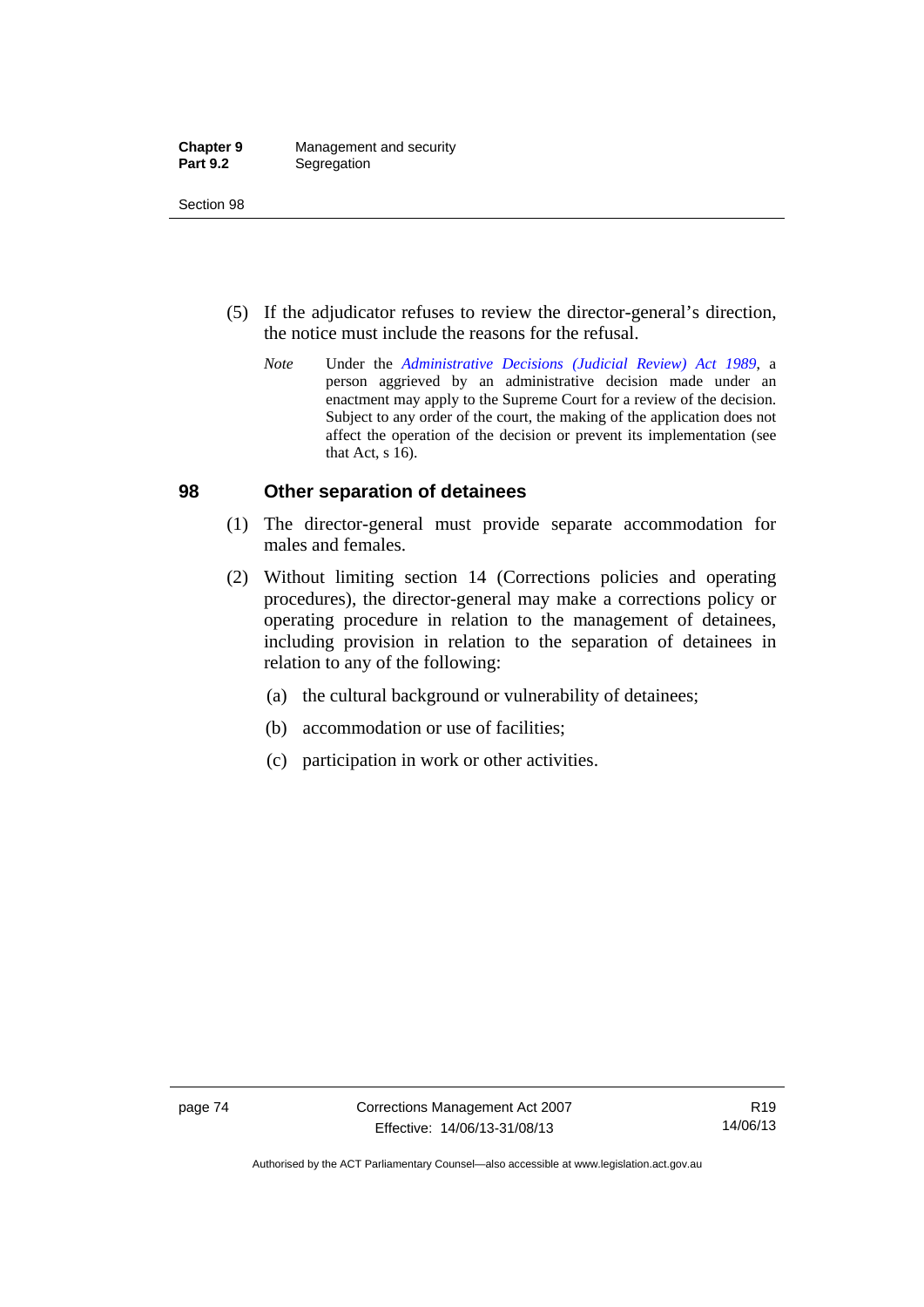# **Part 9.3 Monitoring**

# **99 Monitoring—general considerations**

In exercising a function under this part, the director-general must ensure that the following are balanced appropriately:

- (a) the need to protect the safety of detainees, corrections officers, other people who work at or visit correctional centres, and the community;
- (b) the need for security and good order at correctional centres;
- (c) the benefits of detainees maintaining contact with the community outside correctional centres;
- (d) the need to protect the privacy of detainees;
- (e) the need to prevent intimidation and corruption at correctional centres, and the commission of offences;
- (f) the need to detect prohibited things entering, at, or leaving correctional centres;
- (g) anything else the director-general considers, on reasonable grounds, to be relevant.

## **100 Monitoring at correctional centres**

The director-general may arrange for any part of a correctional centre to be monitored for any activity, including the movement of anyone at the centre.

#### **Examples of monitoring**

direct viewing, closed-circuit television coverage and the use of other devices for detecting movement

*Note* An example is part of the Act, is not exhaustive and may extend, but does not limit, the meaning of the provision in which it appears (see [Legislation Act,](http://www.legislation.act.gov.au/a/2001-14) s 126 and s 132).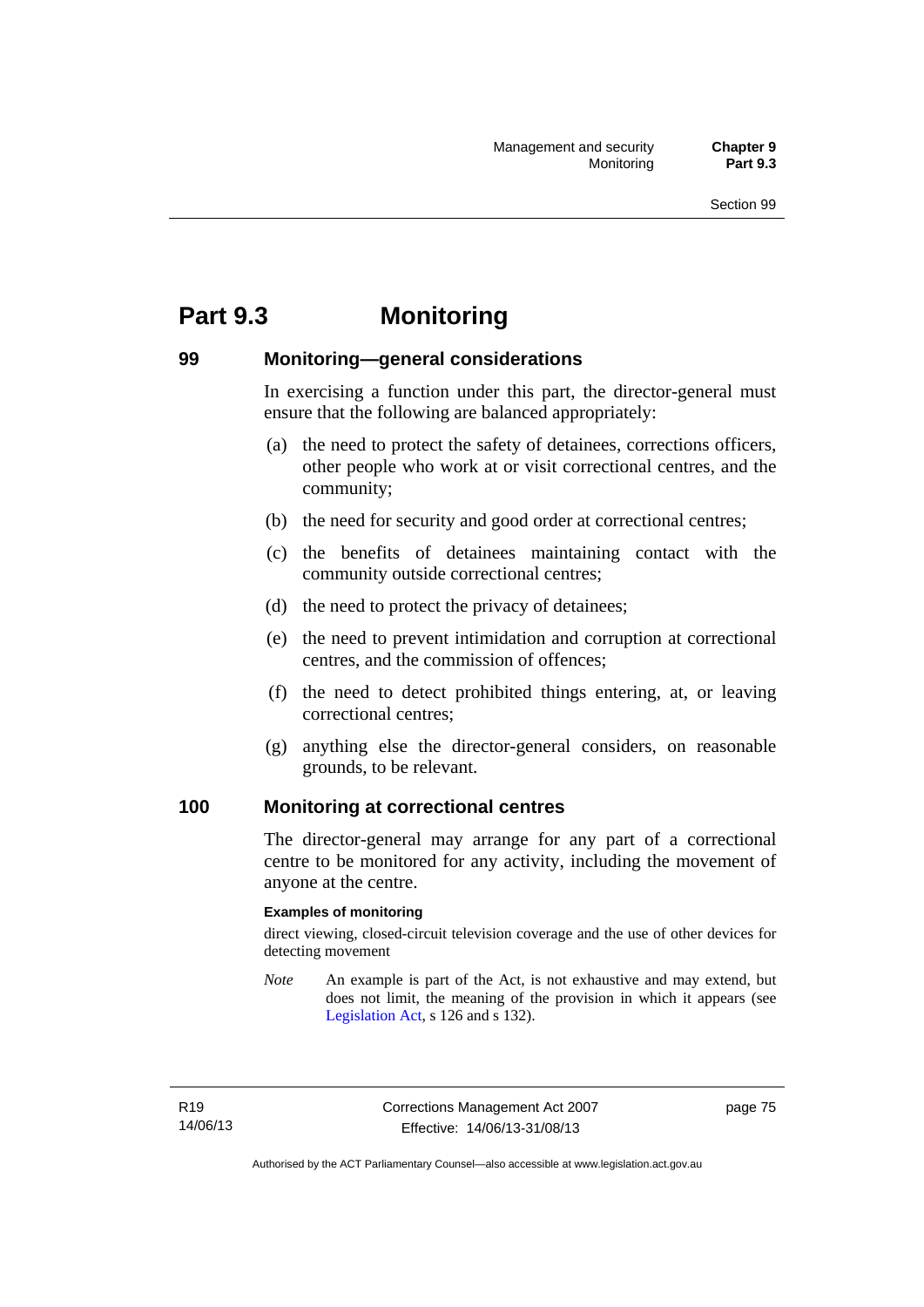#### **Chapter 9** Management and security<br>**Part 9.3** Monitoring **Monitoring**

Section 101

# **101 Personal monitoring devices**

- (1) The director-general may, orally or in writing, direct a person at a correctional centre to wear a device (a *personal monitoring device*) that allows the person's location at the centre to be monitored.
- (2) To remove any doubt, a direction under this section may be given to any of the following:
	- (a) a detainee;
	- (b) a corrections officer;
	- (c) anyone working at or visiting a correctional centre.

## **102 Interfering with personal monitoring devices**

 (1) A person commits an offence if the person interferes with a personal monitoring device.

Maximum penalty: 50 penalty units, imprisonment for 6 months or both.

- (2) It does not matter whether the interference is by the person directed to wear the device or someone else.
- (3) Subsection (1) does not apply if the interference is authorised by the director-general.
- (4) In this section:

*interfere*, with a personal monitoring device, includes damage, cause to malfunction, disable and remove but does not include the effect of normal wear and tear associated with wearing the device.

## **103 Monitoring telephone calls etc**

(1) This section applies in relation to an electronic communication with a detainee, other than a protected electronic communication.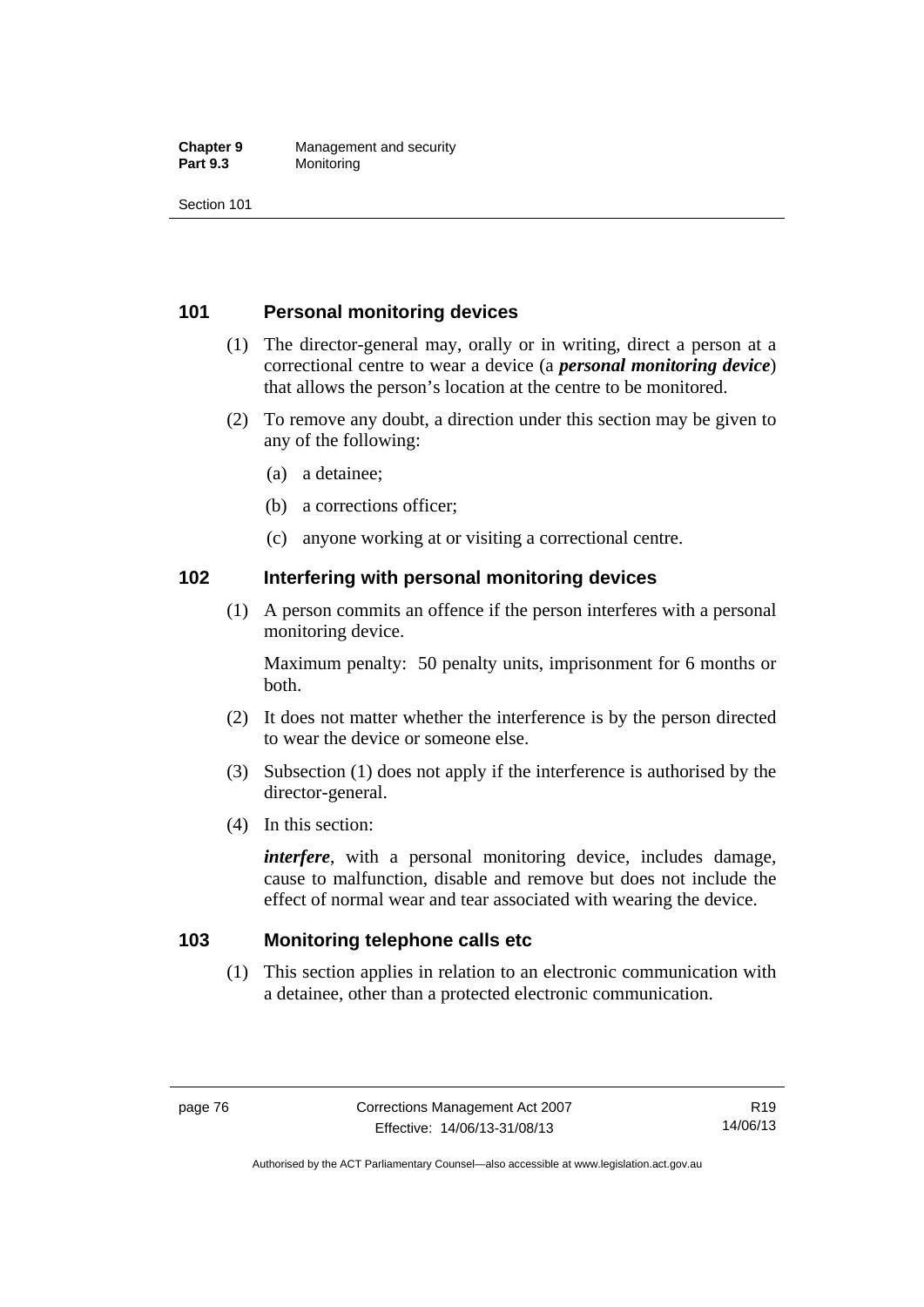- (2) The director-general may do either or both of the following in relation to the communication:
	- (a) monitor the communication;
	- (b) record the communication.
- (3) The director-general must tell the parties to the communication that the communication might be monitored and recorded.
- (4) If the communication reveals information about the commission of an offence, the director-general must give the information to the chief police officer.
- (5) In this section:

*electronic communication* means communication by—

- (a) telephone, email or fax; or
- (b) any other electronic means.

*protected electronic communication* means an electronic communication between a detainee and any of the following:

- (a) a lawyer representing the detainee;
- (b) an official visitor;
- (c) the human rights commissioner;
- (d) the public advocate;
- (e) the ombudsman;
- (f) a person prescribed by regulation.

# **104 Monitoring ordinary mail**

(1) The director-general may open and search a detainee's ordinary mail.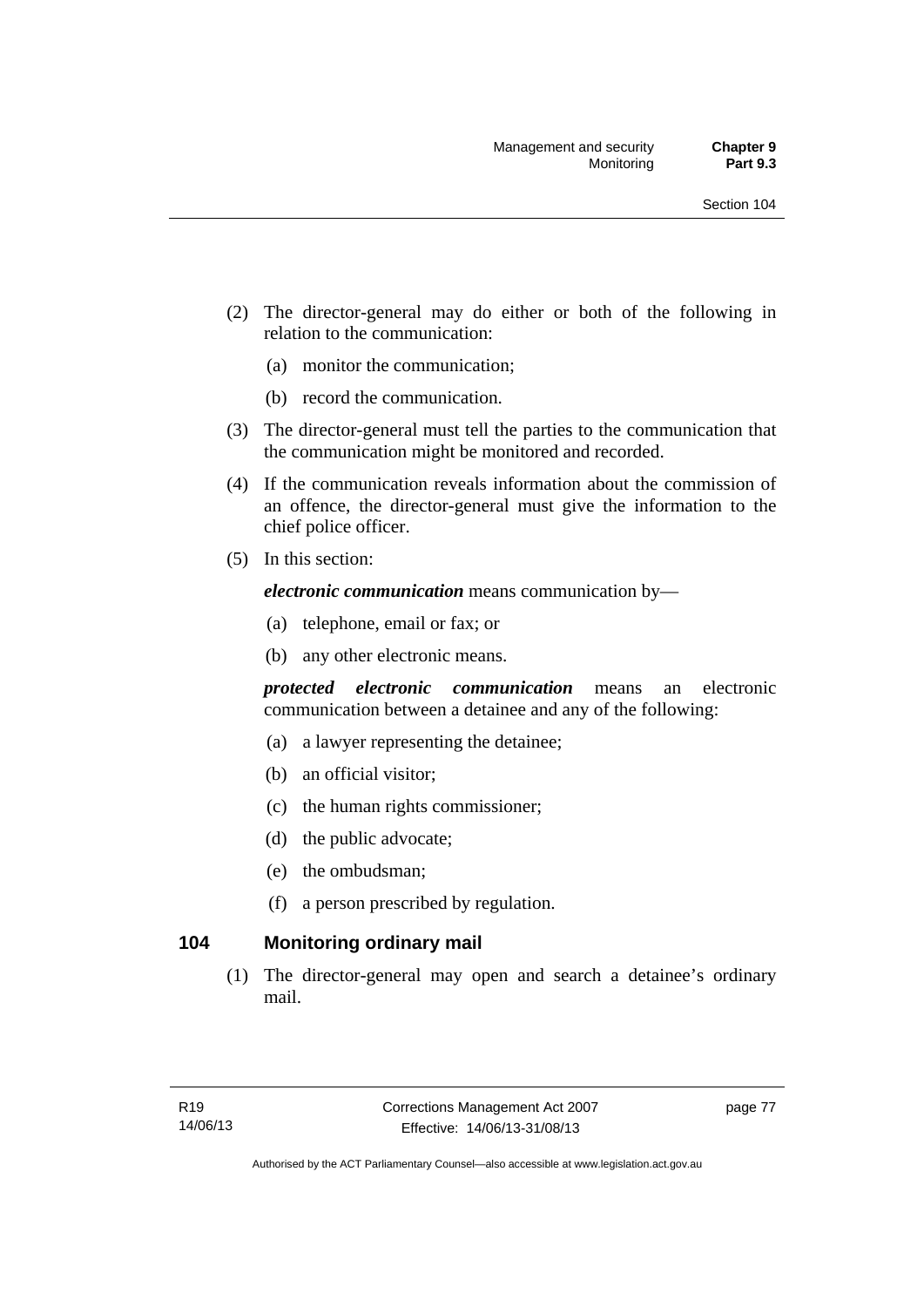#### **Chapter 9** Management and security<br>**Part 9.3** Monitoring **Monitoring**

Section 104

- (2) The director-general may read a detainee's ordinary mail only if the director-general suspects, on reasonable grounds, that the mail may—
	- (a) undermine security or good order at a correctional centre; or
	- (b) revictimise a victim; or
	- (c) circumvent any process for investigating complaints or reviewing decisions under this Act.
- (3) However, and without limiting section 14 (Corrections policies and operating procedures), the director-general may make a corrections policy or operating procedure in relation to reading a random selection of detainees' ordinary mail.
- (4) In this section:

*ordinary mail* means mail other than protected mail.

*protected mail* means mail between a detainee and any of the following:

- (a) a lawyer representing the detainee;
- (b) an official visitor;
- (c) the human rights commissioner;
- (d) the public advocate;
- (e) the ombudsman;
- (f) a person prescribed by regulation.

*search* includes search—

- (a) with any device using electronic or other technology; and
- (b) by physical means; and
- (c) with the assistance of a corrections dog.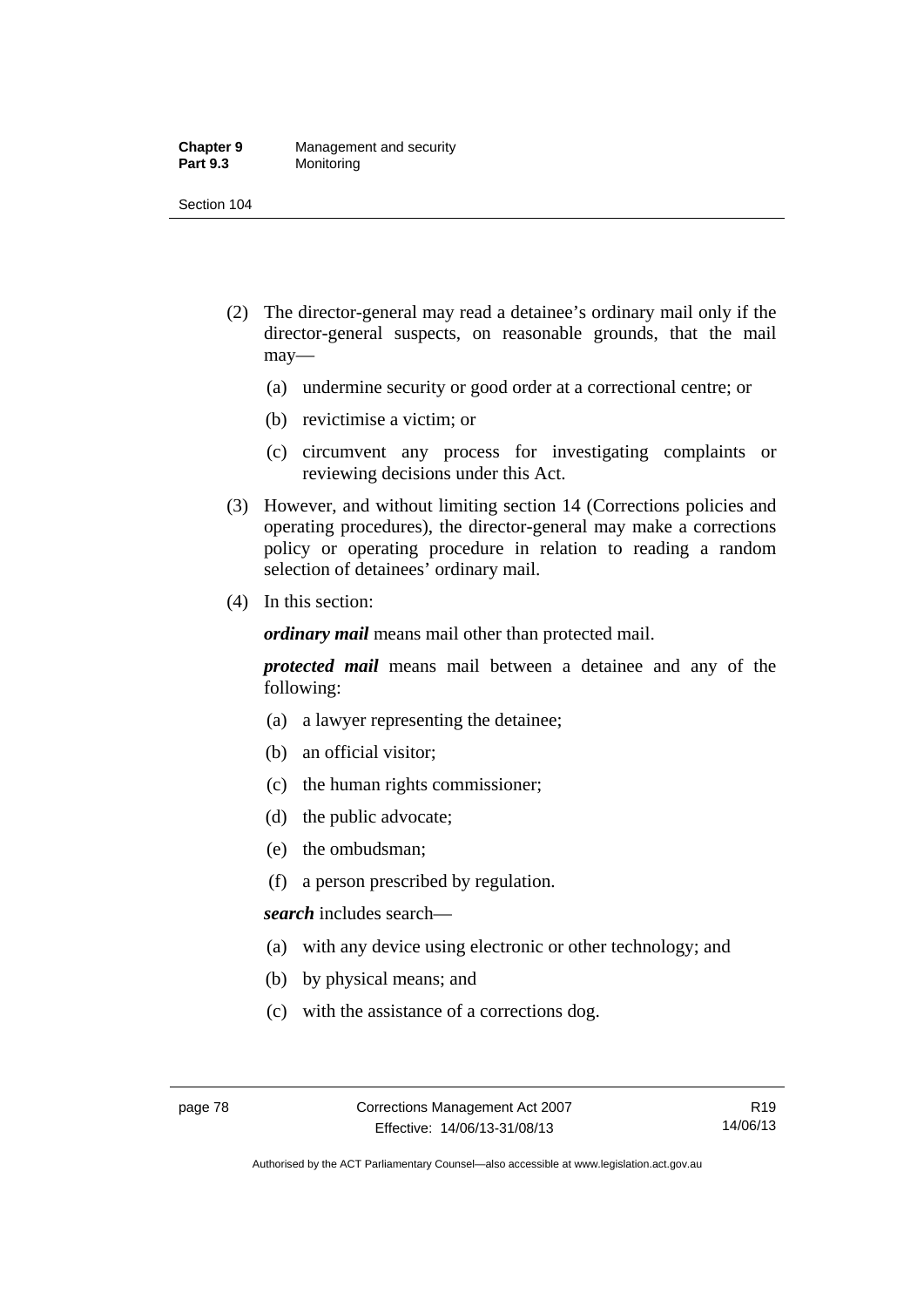# **105 Monitoring protected mail**

- (1) The director-general may open and search a detainee's protected mail in the detainee's presence if the director-general suspects, on reasonable grounds, that the mail contains—
	- (a) something that may physically harm the addressee; or
	- (b) a prohibited thing.
- (2) However, the director-general must not read a detainee's protected mail without the detainee's written consent.
- (3) In this section:

*search*—see section 104 (4).

#### **106 Mail searches—consequences**

- (1) Subject to section 127 (Seizing mail etc), a detainee's mail, once searched, must be delivered to the addressee as soon as practicable.
- (2) If a search of a detainee's mail reveals information about the commission of an offence, the director-general must give the information to the chief police officer.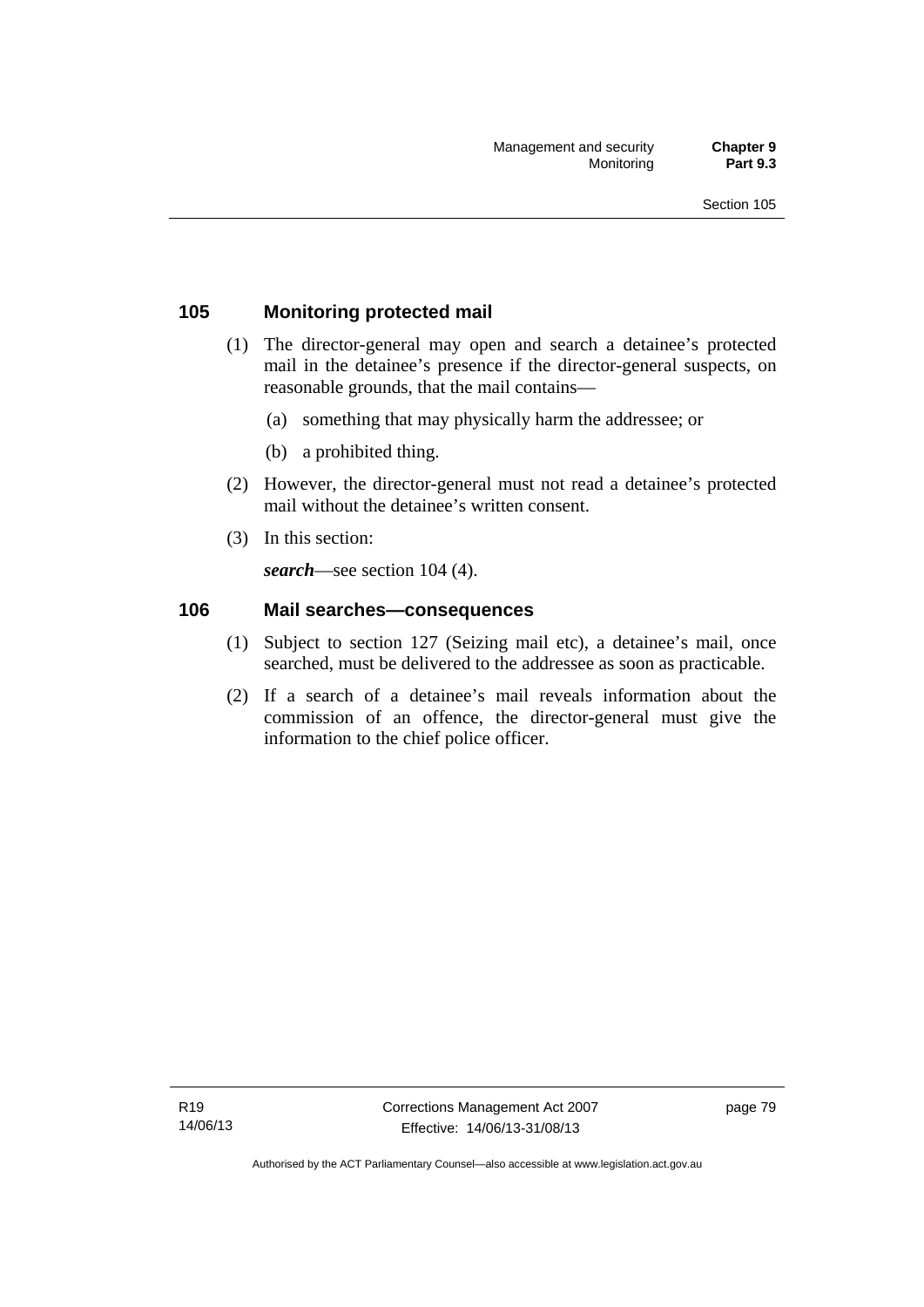**Chapter 9** Management and security<br>**Part 9.4** Searches **Part 9.4 Searches**<br>**Division 9.4.1** Searches Searches—general Section 107

# **Part 9.4 Searches**

# **Division 9.4.1 Searches—general**

#### **107 Definitions—searches**

In this Act:

*body search*, of a detainee, means a search of the detainee's body, including an examination of any orifice or cavity of the detainee's body.

*frisk search* means—

- (a) a search of a person conducted by quickly running the hands over the person's outer garments; and
- (b) an examination of anything worn or carried by the person that is conveniently and voluntarily removed by the person.

*ordinary search* means a search of a person, or of articles in a person's possession, that may include—

- (a) requiring the person to remove the person's overcoat, coat or jacket and any gloves, shoes or hat; and
- (b) an examination of those items.

*scanning search* means a search of a person by electronic or other means that does not require the person to remove the person's clothing or to be touched by someone else.

#### **Examples of scanning searches**

- 1 passing a portable electronic or other device over a person
- 2 requiring a person to pass by or through an electronic or other device
- *Note* An example is part of the Act, is not exhaustive and may extend, but does not limit, the meaning of the provision in which it appears (see [Legislation Act,](http://www.legislation.act.gov.au/a/2001-14) s 126 and s 132).

Authorised by the ACT Parliamentary Counsel—also accessible at www.legislation.act.gov.au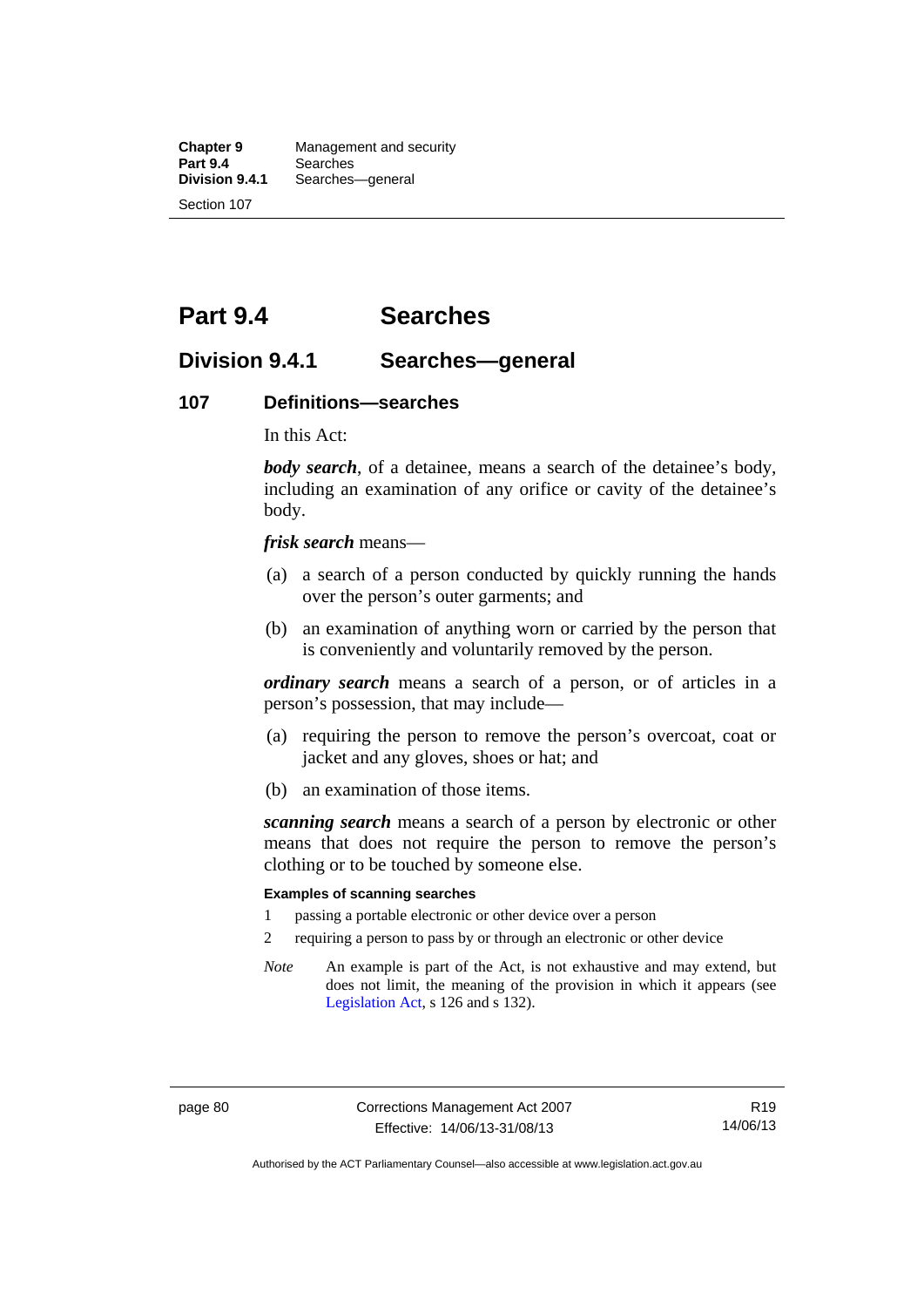*strip search*, of a detainee, means a search of the detainee, or of articles in the detainee's possession, that may include—

- (a) requiring the detainee to remove all of the detainee's clothing; and
- (b) an examination of the detainee's body (but not the detainee's body orifices or cavities) and of that clothing.

#### **108 Intrusiveness of searches**

The person conducting a search of a person under this part must ensure, as far as practicable, that—

- (a) the search is the least intrusive kind of search that is reasonable and necessary in the circumstances; and
- (b) the search is conducted in the least intrusive way that is reasonable and necessary in the circumstances.

#### **Example**

searching for a prohibited thing by a frisk search (rather than an ordinary search) with the assistance of a corrections dog

*Note* An example is part of the Act, is not exhaustive and may extend, but does not limit, the meaning of the provision in which it appears (see [Legislation Act,](http://www.legislation.act.gov.au/a/2001-14) s 126 and s 132).

# **109 Searches of transgender and intersex detainees**

- (1) This section applies if a transgender or intersex detainee is to be subjected to a search under this part.
- (2) To remove any doubt, the detainee's sex is taken to be that entered for the detainee in the register of detainees.
	- *Note* For the meaning of *transgender person* and *intersex person*, see the [Legislation Act,](http://www.legislation.act.gov.au/a/2001-14) s 169A and s 169B.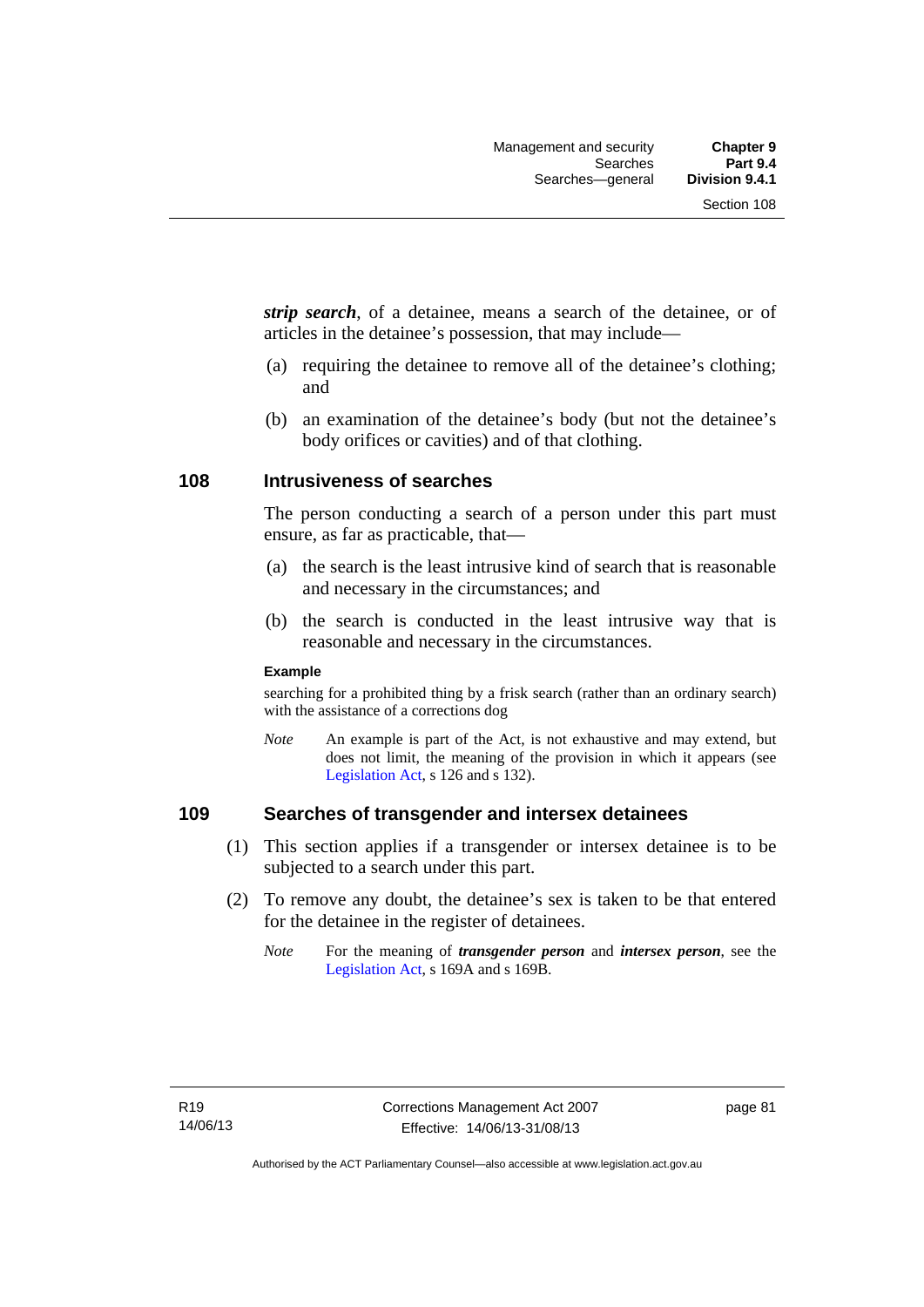# **110 Register of strip and body searches**

- (1) This section applies in relation to—
	- (a) a strip search of a detainee; and
	- (b) a body search of a detainee.
- (2) The director-general must keep a register containing the following details in relation to each search:
	- (a) the name of the detainee searched;
	- (b) the reason for the search;
	- (c) when the search was conducted;
	- (d) the name of each person present at any time during the search;
	- (e) details of anything seized during the search;
	- (f) anything else prescribed by regulation.
- (3) The register may contain anything else the director-general considers relevant.
- (4) The register must be available for inspection under chapter 7 (Inspection of correctional centres).

# **Division 9.4.2 Scanning, frisk and ordinary searches**

## **111 Scanning, frisk and ordinary searches—directions**

- (1) The director-general may, at any time, direct a corrections officer to conduct a scanning search, frisk search or ordinary search of a detainee, another corrections officer or anyone else working at or visiting a correctional centre if the director-general believes, on reasonable grounds, that it is prudent to conduct the search to protect—
	- (a) the safety of anyone at a correctional centre; or

Authorised by the ACT Parliamentary Counsel—also accessible at www.legislation.act.gov.au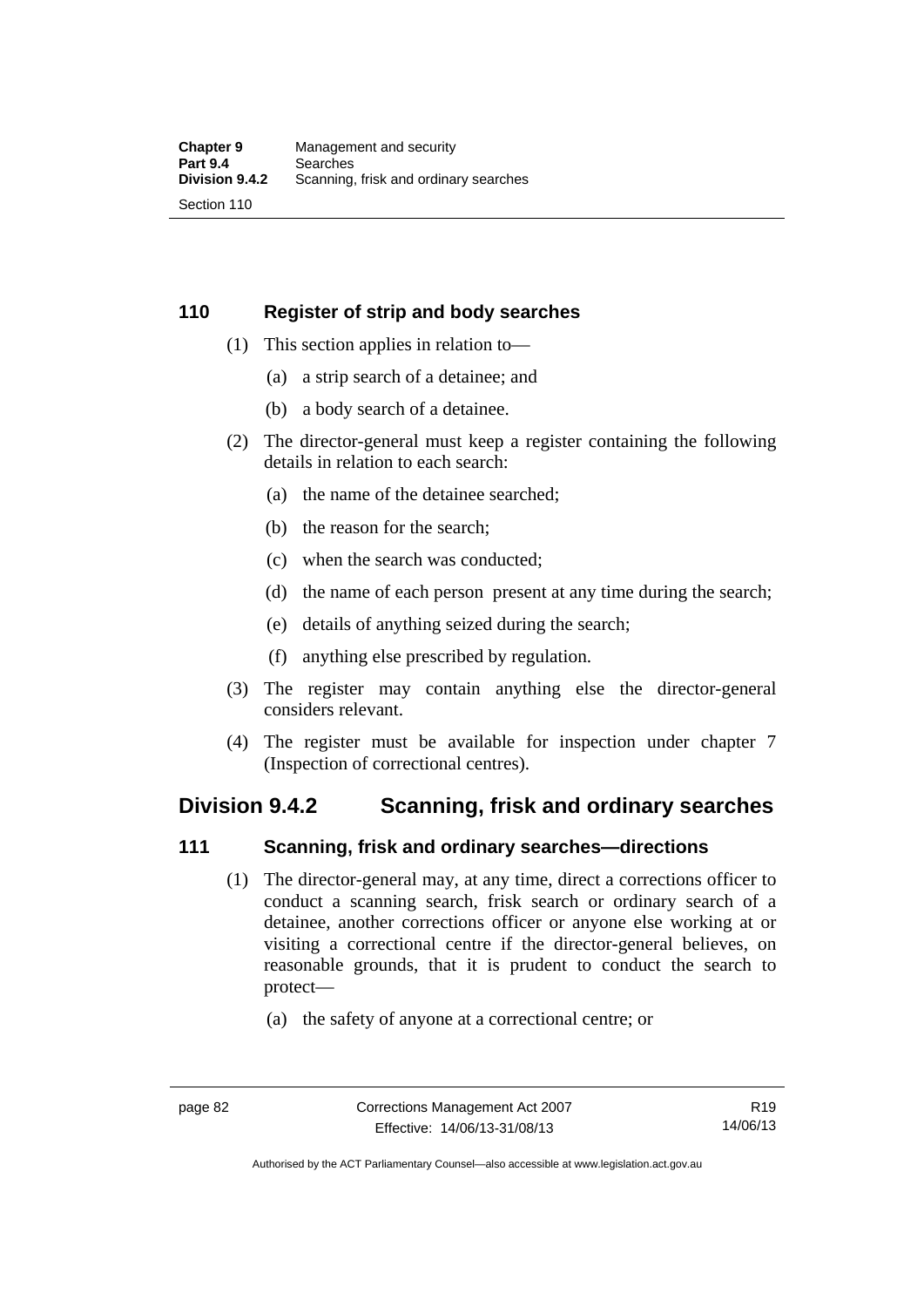#### (b) security or good order at a correctional centre.

#### **Examples of other people working at correctional centre**

counsellors, psychologists, maintenance workers and volunteers

#### **Examples of searches**

- 1 searching a detainee returning to a correctional centre after performing community service
- 2 searching a corrections officer reporting for work
- 3 searching a person engaged to provide an educational program at a correctional centre when the person arrives at, or returns to, the centre
- 4 searching a detainee returning to the detainee's accommodation at a correctional centre after working in another part of the centre
- *Note* An example is part of the Act, is not exhaustive and may extend, but does not limit, the meaning of the provision in which it appears (see [Legislation Act,](http://www.legislation.act.gov.au/a/2001-14) s 126 and s 132).
- (2) Also, a corrections officer may conduct a scanning search, frisk search or ordinary search of a detainee if the officer suspects, on reasonable grounds, that the detainee is carrying—
	- (a) a prohibited thing; or
	- (b) anything else that creates, or is likely to create, a risk to—
		- (i) the personal safety of the detainee or anyone else; or
		- (ii) security or good order at a correctional centre.
	- *Note* Section 126 provides for the use of force to carry out searches under this part.

#### **112 Scanning, frisk and ordinary searches—requirements**

- (1) A corrections officer may conduct a scanning search, frisk search or ordinary search of a person under section 111 only if—
	- (a) the person is of the same sex as the officer; or
	- (b) if that is not the case—another person of the same sex as the person to be searched is present while the search is conducted.

page 83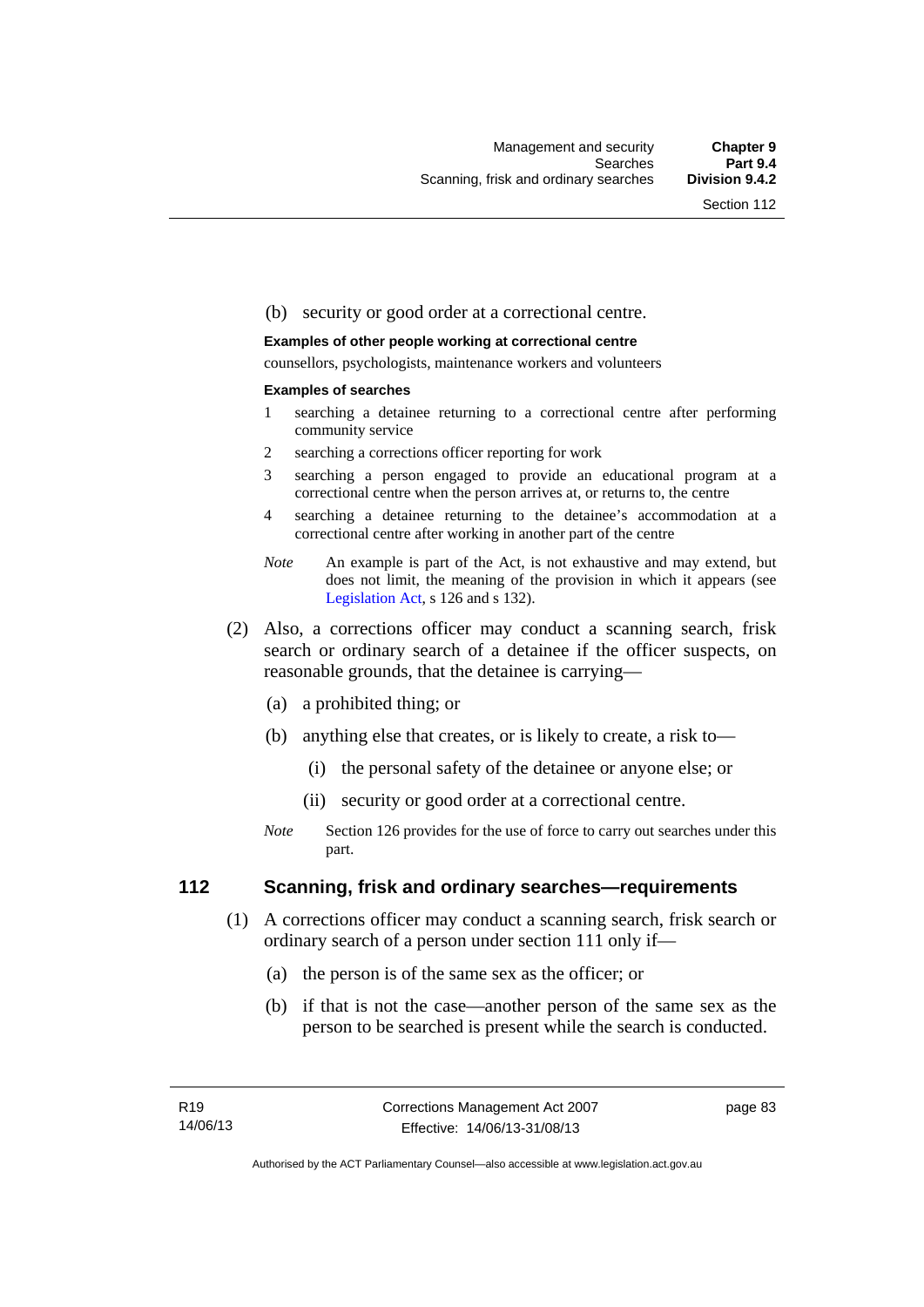(2) The other person mentioned in subsection (1) must not be a detainee.

# **Division 9.4.3 Strip searches**

# **113 Meaning of** *seizeable item***—div 9.4.3**

In this division:

*seizeable item* means anything that—

- (a) is a prohibited thing; or
- (b) may be used by the detainee in a way that may involve—
	- (i) intimidating anyone else; or
	- (ii) an offence or disciplinary breach; or
	- (iii) a risk to the personal safety of anyone else; or
	- (iv) a risk to security or good order at a correctional centre.

# **113A Strip searches—when may be conducted**

- (1) A detainee may be strip searched only if the director-general gives a direction in accordance with section 113B or section 113C.
	- *Note* Section 126 provides for the use of force to carry out searches under this part.
- (2) To remove any doubt, a strip search of a detainee may be conducted immediately after any scanning search, frisk search or ordinary search of the detainee.

# **113B Strip searches—on suspicion**

The director-general may direct a corrections officer to strip search a detainee if the director-general suspects on reasonable grounds that the detainee has a seizeable item concealed on the detainee.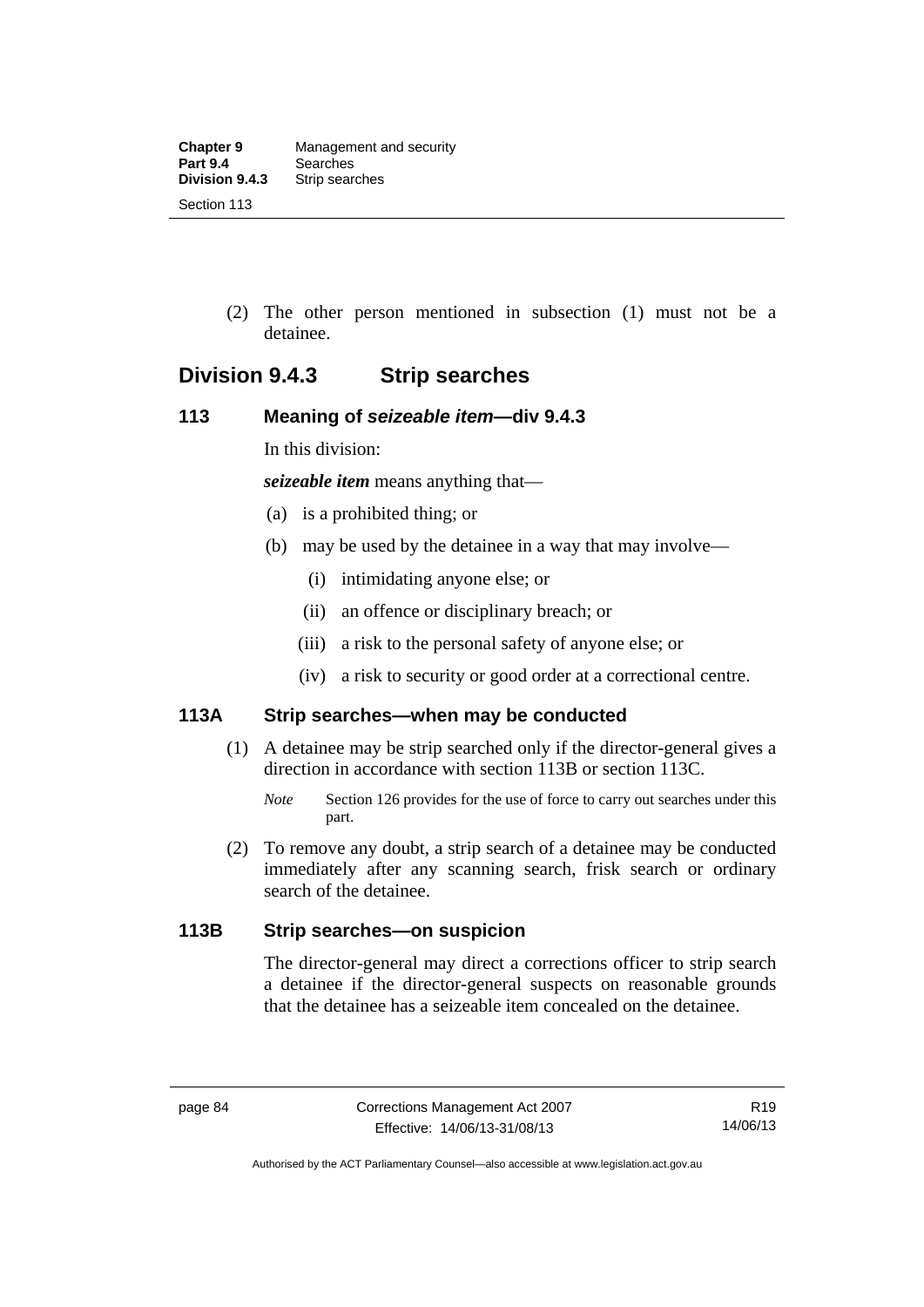## **113C Strip searches—where prudent**

- (1) The director-general may direct a corrections officer to strip search a detainee at a correctional centre if—
	- (a) the director-general believes on reasonable grounds that it is prudent to search the detainee for a seizeable item that may be concealed on or in the detainee because the detainee—
		- (i) has recently not been under the control or immediate supervision of a corrections officer for a period; and
		- (ii) during the period, may have had an opportunity to obtain a seizeable item; and
	- (b) a scanning search may assist in detecting the item but—
		- (i) the means of conducting the search is not available at the correctional centre; or
		- (ii) if the means of conducting the search is available—the scanning search is not likely to detect more than a limited range of seizeable items; or
		- (iii) the search could only be carried out using force that would be likely to make it ineffectual; and
	- (c) a frisk search or ordinary search is not likely to detect more than a limited range of seizeable items.

#### **Example—par (a) (ii)**

the detainee has had a personal contact visit by someone who is not an accredited person

#### **Example—par (b) (ii)**

a metal detector

*Note* An example is part of the Act, is not exhaustive and may extend, but does not limit, the meaning of the provision in which it appears (see [Legislation Act,](http://www.legislation.act.gov.au/a/2001-14) s 126 and s 132).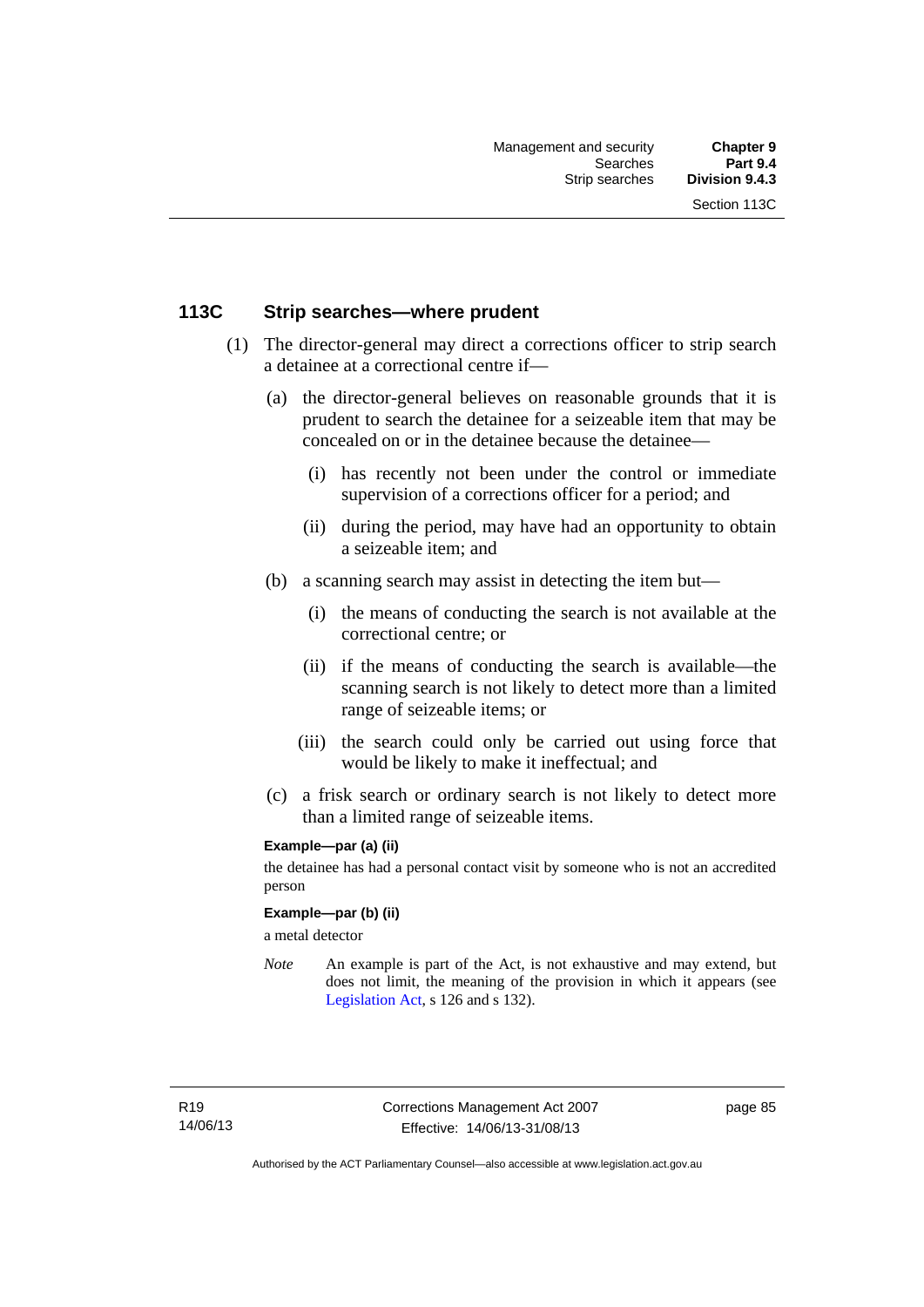(2) Without limiting section 14 (Corrections policies and operating procedures), the director-general must make a corrections policy or operating procedure in relation to strip searches under this section.

#### **114 Strip searches—presence of corrections officers**

- (1) A strip search of a detainee must be done—
	- (a) by a corrections officer of the same sex as the detainee; and
	- (b) in the presence of 1 or more other corrections officers each of whom must be of the same sex as the detainee.
- (2) However, the number of corrections officers present during the search must be no more than necessary and reasonable to ensure the search is carried out as safely and effectively as possible.
- (3) The corrections officer conducting the search may direct another corrections officer present to provide assistance that the conducting officer believes, on reasonable grounds, is necessary and reasonable for the search.
- (4) A corrections officer may give directions to the detainee for the conduct of the search in accordance with this section.

#### **Examples**

directions that the detainee raise 1 or both arms, raise any long hair or turn in a particular direction

*Note* An example is part of the Act, is not exhaustive and may extend, but does not limit, the meaning of the provision in which it appears (see [Legislation Act,](http://www.legislation.act.gov.au/a/2001-14) s 126 and s 132).

#### **115 Strip searches—general rules**

- (1) A strip search must be conducted in a private area or an area that provides reasonable privacy for the detainee being searched.
- (2) The search must not be conducted—
	- (a) in the presence of someone of the opposite sex to the detainee; or

Authorised by the ACT Parliamentary Counsel—also accessible at www.legislation.act.gov.au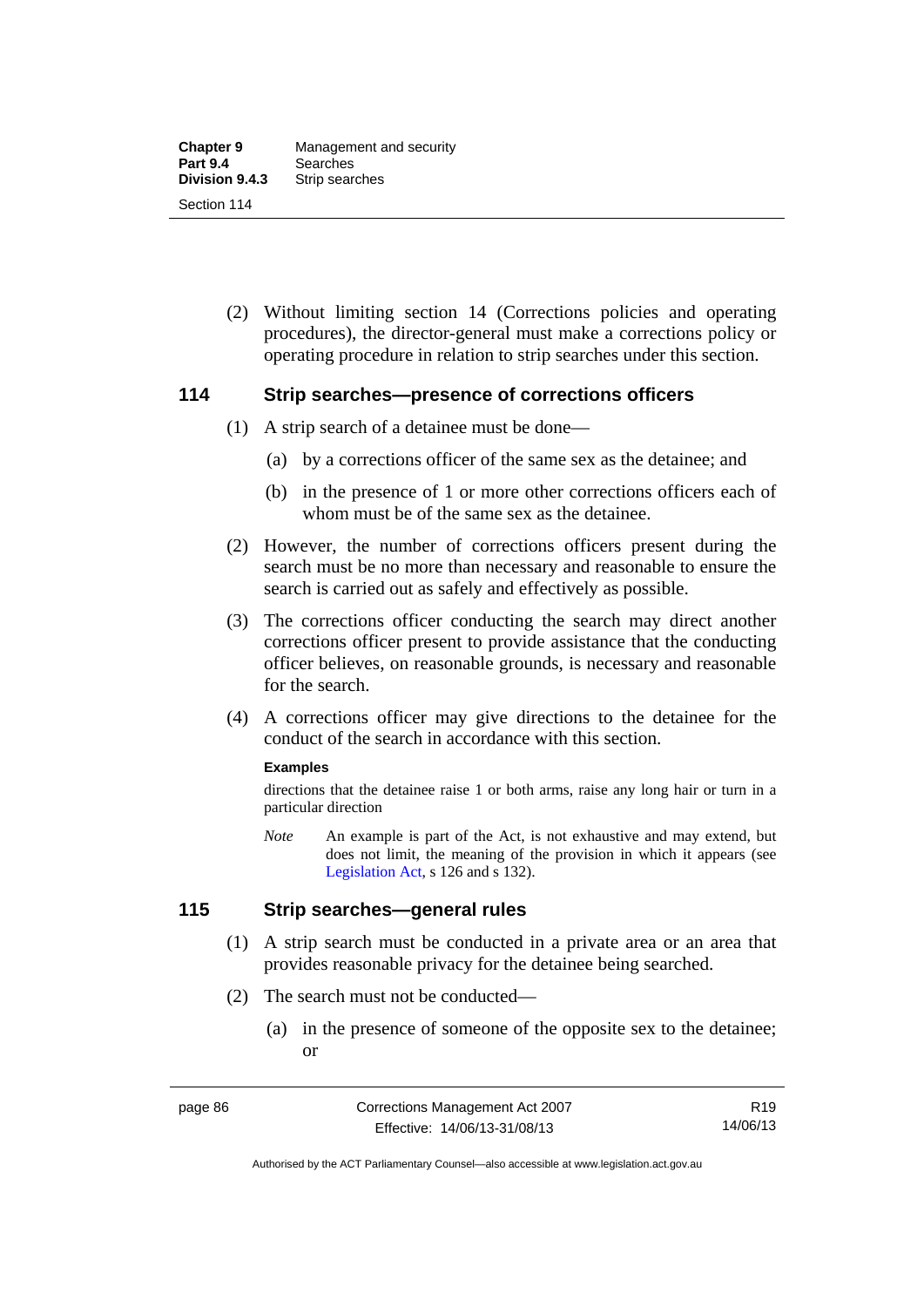- (b) in the presence or sight of someone else whose presence is not necessary for the search or the safety of everyone present.
- (3) The search must not involve—
	- (a) the removal from the detainee of more clothes than is necessary and reasonable to conduct the search; or
	- (b) the removal from the detainee of more clothes at any time than is necessary and reasonable to conduct the search; or
	- (c) without limiting paragraph (b), both the upper and lower parts of the person's body being uncovered at the same time.
- (4) Subject to section 126 (Searches—use of force), the search must not involve any touching of the detainee's body by a corrections officer.
- (5) Each corrections officer present during the search must ensure, as far as practicable, that—
	- (a) the search is done in a way that minimises embarrassment for the detainee; and
	- (b) the search is done quickly; and
	- (c) the detainee is allowed to dress in private immediately after the search is finished.
- (6) If clothing from a detainee is seized during a strip search, the director-general must ensure that the detainee is left with, or given, appropriate clothing to wear.

# **Division 9.4.4 Body searches**

## **116 Body searches—directions**

The director-general may direct a doctor appointed under section 22 (Health practitioners—non-therapeutic functions) to conduct a body search of a detainee if the director-general suspects, on reasonable grounds, that the detainee—

page 87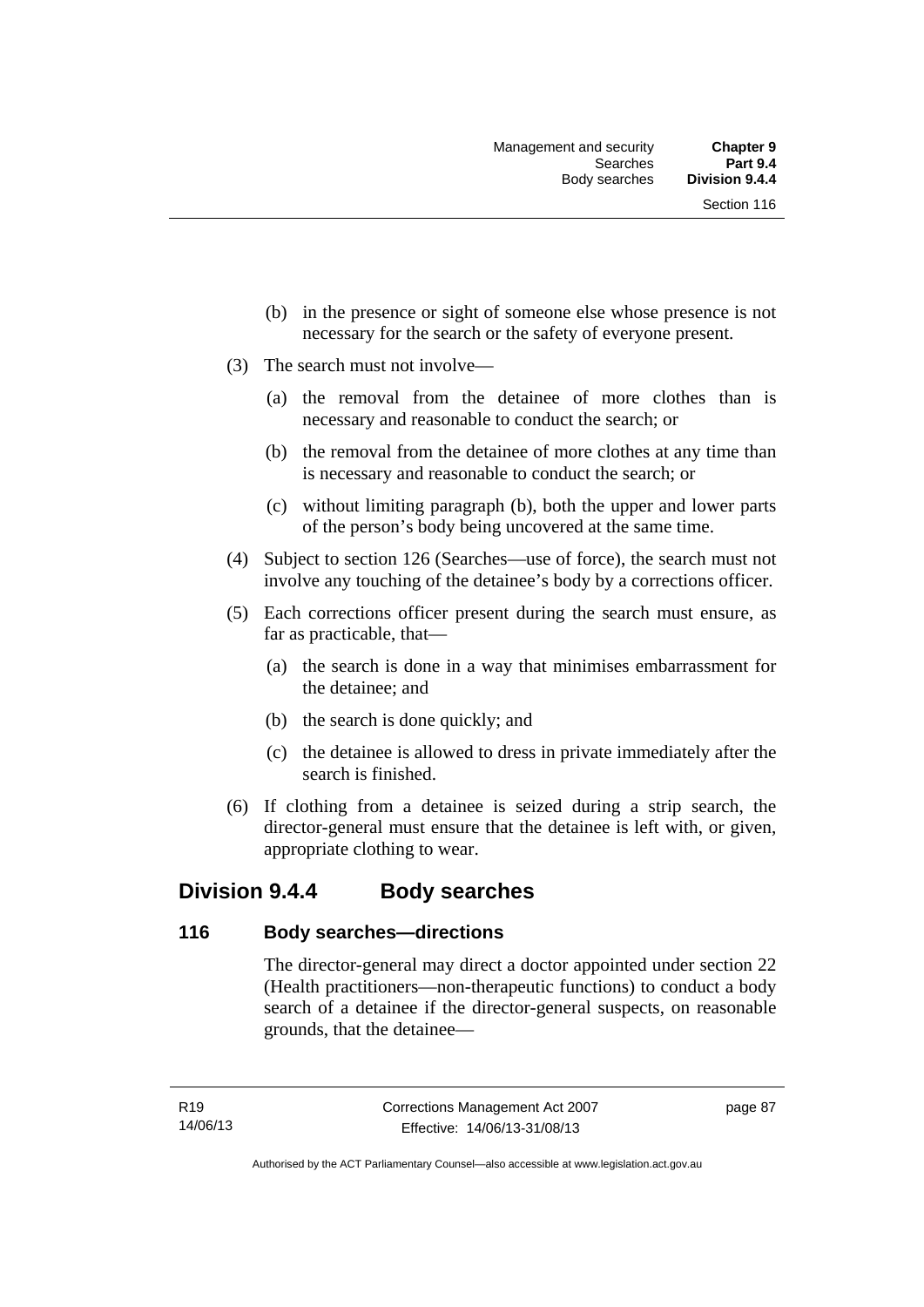- (a) has ingested or inserted something in the detainee's body that may jeopardise the detainee's health or wellbeing; or
- (b) has a prohibited thing concealed in or on the detainee's body that may be used in a way that may pose a risk to the security or good order at a correctional centre; or
- (c) has evidence of the commission of an offence or disciplinary breach concealed in or on the detainee.

## **117 Body searches—presence of nurse and corrections officers**

- (1) A nurse appointed under section 22 (Health practitioners non-therapeutic functions) must be present during the body search of a detainee.
- (2) If the doctor conducting the body search is not of the same sex as the detainee, the nurse must be of the same sex as the detainee.
- (3) The director-general may direct 1 or more corrections officers to be present during the search, each of whom must be of the same sex as the detainee.
- (4) However, the number of corrections officers present during the search must be no more than is necessary and reasonable to ensure the search is carried out as safely and effectively as possible.
- (5) A body search must be conducted in a private area or an area that provides reasonable privacy for the detainee being searched.

# **118 Body searches—assistance from corrections officer**

- (1) This section applies if the doctor conducting a body search of a detainee asks the director-general for assistance that the doctor believes, on reasonable grounds, is necessary and reasonable for the search.
- (2) The director-general may direct a corrections officer (the *assistant*) to assist in the conduct of the search.

Authorised by the ACT Parliamentary Counsel—also accessible at www.legislation.act.gov.au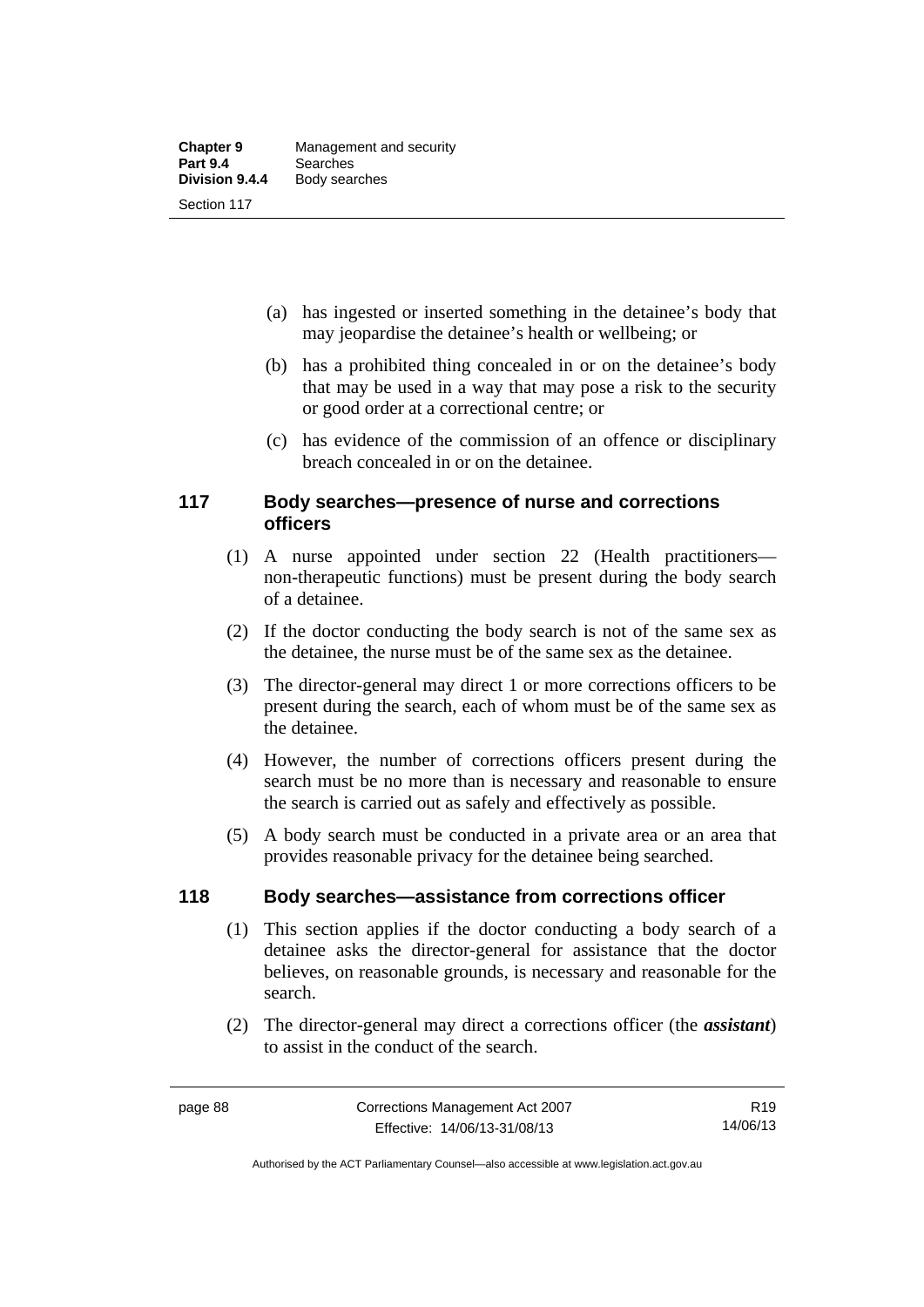(3) However, the assistant must be of the same sex as the detainee.

*Note* Section 126 provides for the use of force to assist at a body search.

# **119 Body searches—rules about detainee's clothing**

- (1) A body search of a detainee must not involve—
	- (a) the removal of more clothes than is necessary and reasonable to conduct the search; or
	- (b) the removal of more clothes at any time than is necessary and reasonable to conduct the search; or
	- (c) without limiting paragraph (b), both the upper and lower parts of the person's body being uncovered at the same time.
- (2) A detainee who has been body searched must be allowed to dress in private immediately after the search is finished.
- (3) If clothing from a detainee is seized during a body search, the director-general must ensure that the detainee is left with, or given, appropriate clothing to wear.

# **120 Body searches—rules about touching detainee**

The doctor conducting the body search of a detainee, and the nurse present at the search, may, for the search, touch the detainee and examine the detainee's orifices and cavities, but only if the doctor or nurse is of the same sex as the detainee.

# **121 Body searches—seizing things**

- (1) The doctor conducting a body search of a detainee may seize anything discovered during the search if—
	- (a) seizing the thing would not be likely to cause injury to the detainee; and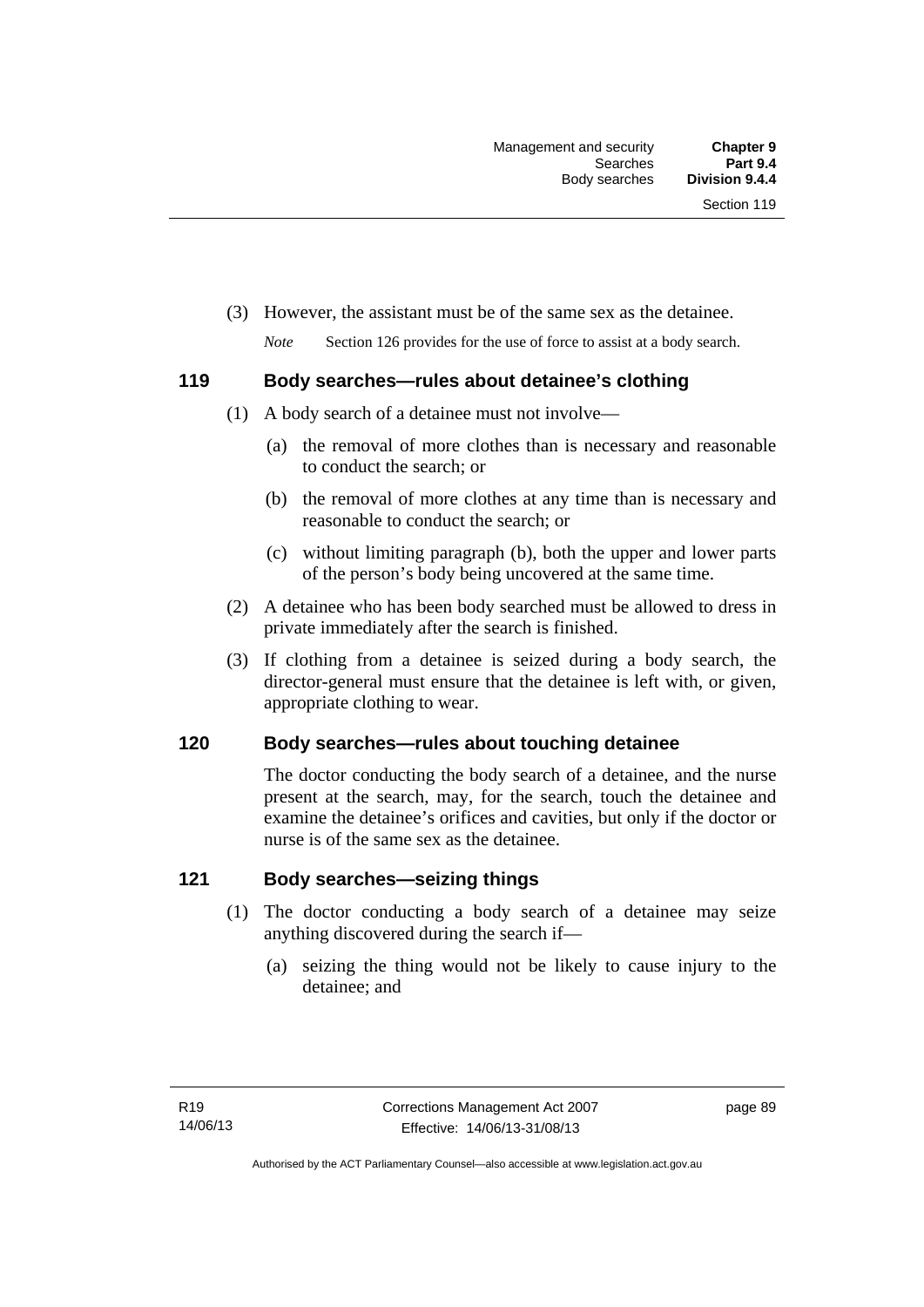- (b) the doctor believes, on reasonable grounds, that the thing may be evidence of the commission of an offence or disciplinary breach by the detainee.
- (2) The doctor must give the thing seized to a corrections officer as soon as practicable.

# **Division 9.4.5 Searches of premises and property**

# **122 Searches—premises and property**

- (1) The director-general may, at any time, direct a corrections officer to search—
	- (a) any part of a correctional centre; or
	- (b) anything at a correctional centre, including anything in the possession of anyone at a correctional centre; or
	- (c) any vehicle used for transporting a detainee.

#### **Examples of searches under this section**

a search of any of the following for a prohibited thing:

- any area or building or part of a building (including a cell) at a correctional centre
- any storage area, including an area used by detainees or corrections officers, at a correctional centre
- any vehicle, machinery or equipment at a correctional centre
- *Note* An example is part of the Act, is not exhaustive and may extend, but does not limit, the meaning of the provision in which it appears (see [Legislation Act,](http://www.legislation.act.gov.au/a/2001-14) s 126 and s 132).
- (2) However, this section does not authorise—
	- (a) a search of anyone at a correctional centre; or
	- (b) any clothing being worn by anyone at a correctional centre at the time of the search.

Authorised by the ACT Parliamentary Counsel—also accessible at www.legislation.act.gov.au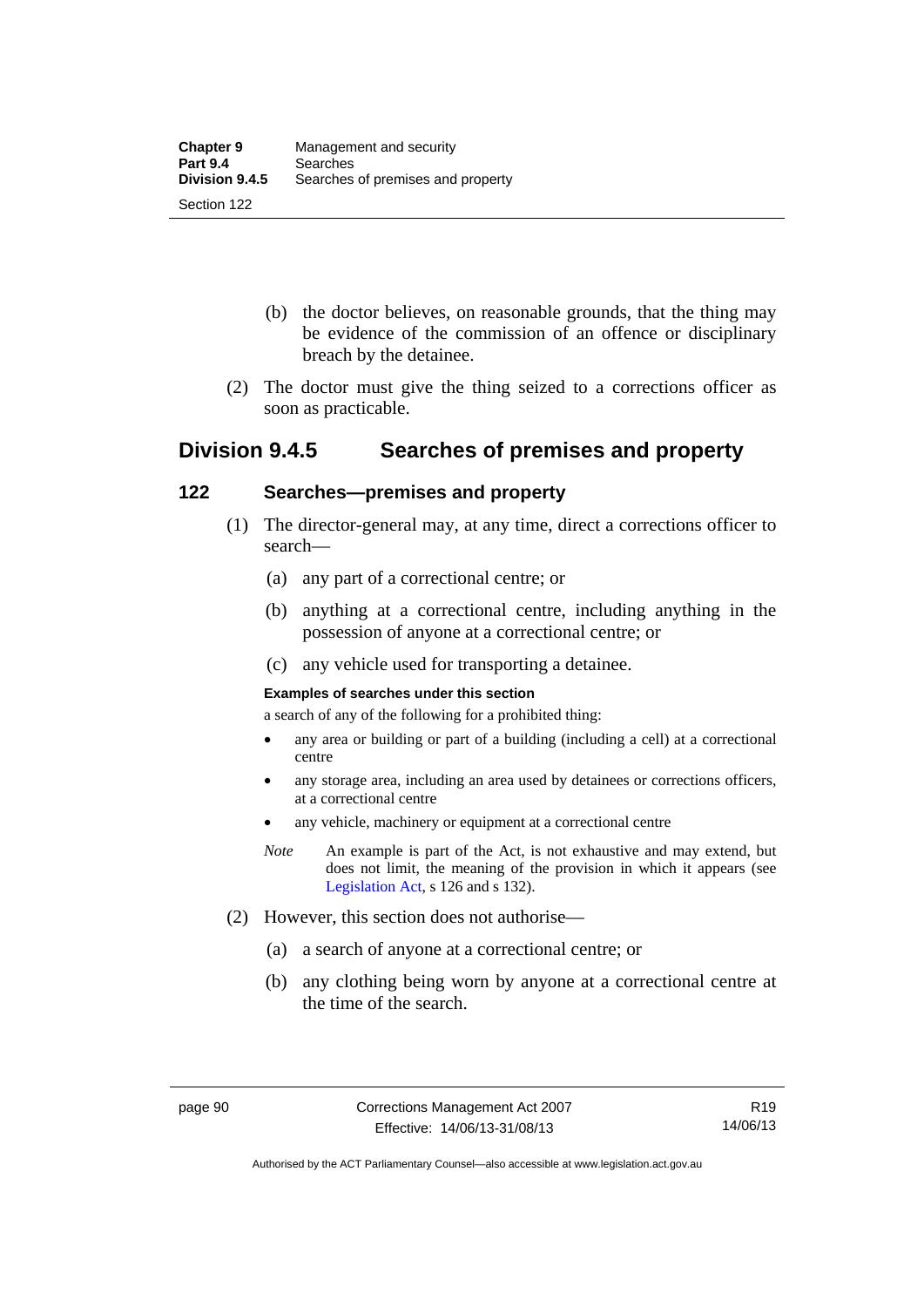(3) In this section:

*search* includes search—

- (a) with any device using electronic or other technology; and
- (b) by physical means; and
- (c) with the assistance of a corrections dog.

# **123 Searches of detainee cells—legally privileged material**

- (1) This section applies if a detainee has legally privileged material at a correctional centre.
- (2) A corrections officer may search the detainee's cell under section 122 in the absence of the detainee if—
	- (a) the detainee removes the legally privileged material from the cell; or
	- (b) the legally privileged material is stored in accordance with a corrections policy or operating procedure made for subsection (3).
- (3) Without limiting section 14 (Corrections policies and operating procedures), a corrections policy or operating procedure may include provision for the secure storage at a correctional centre of legally privileged material for detainees.

# **124 Searches of detainee cells—suspected legally privileged material**

- (1) If a corrections officer suspects, on reasonable grounds, that a detainee's cell contains legally privileged material, the officer may search the cell only if the detainee is present.
- (2) A search under subsection (1) may include an examination of any legally privileged material, and anything containing the material, found in the cell.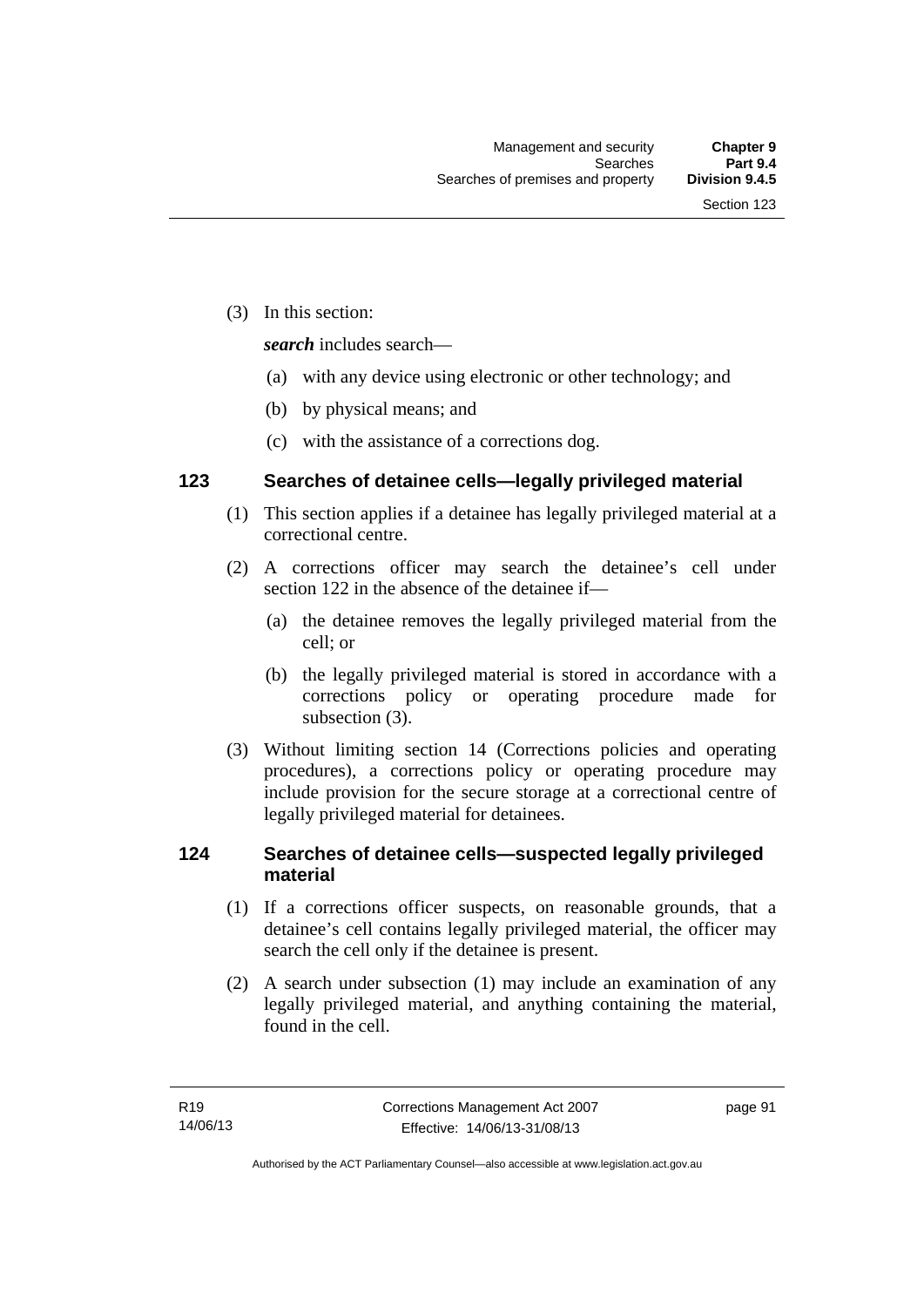- (3) However, the officer may not read any legally privileged material found in the cell unless the detainee is present and—
	- (a) the detainee consents to the officer reading the material; or
	- (b) the officer suspects, on reasonable grounds, that the material contains information that—
		- (i) may threaten security or good order at a correctional centre; or
		- (ii) relates to an offence or disciplinary breach.
- (4) The officer need not comply with subsection (1) or (3) if the officer believes, on reasonable grounds, that urgent circumstances exist and that complying with the subsection would create a risk of injury to the officer, the detainee or anyone else.
- (5) The director-general must ensure that a record of action under subsection (4) is made and entered in the register of detainees.

# **Division 9.4.6 Searches—miscellaneous**

# **125 Searches—use of corrections dogs**

- (1) The director-general may direct a corrections officer to use a corrections dog to assist the officer in conducting a search under this part.
- (2) Without limiting subsection (1), the director-general may give the direction if the director-general believes, on reasonable grounds, that the assistance of the dog would minimise the intrusiveness of the search of a detainee by the officer.
- (3) The corrections officer and corrections dog may enter, and remain at any place, to assist in the conduct of a search under this part.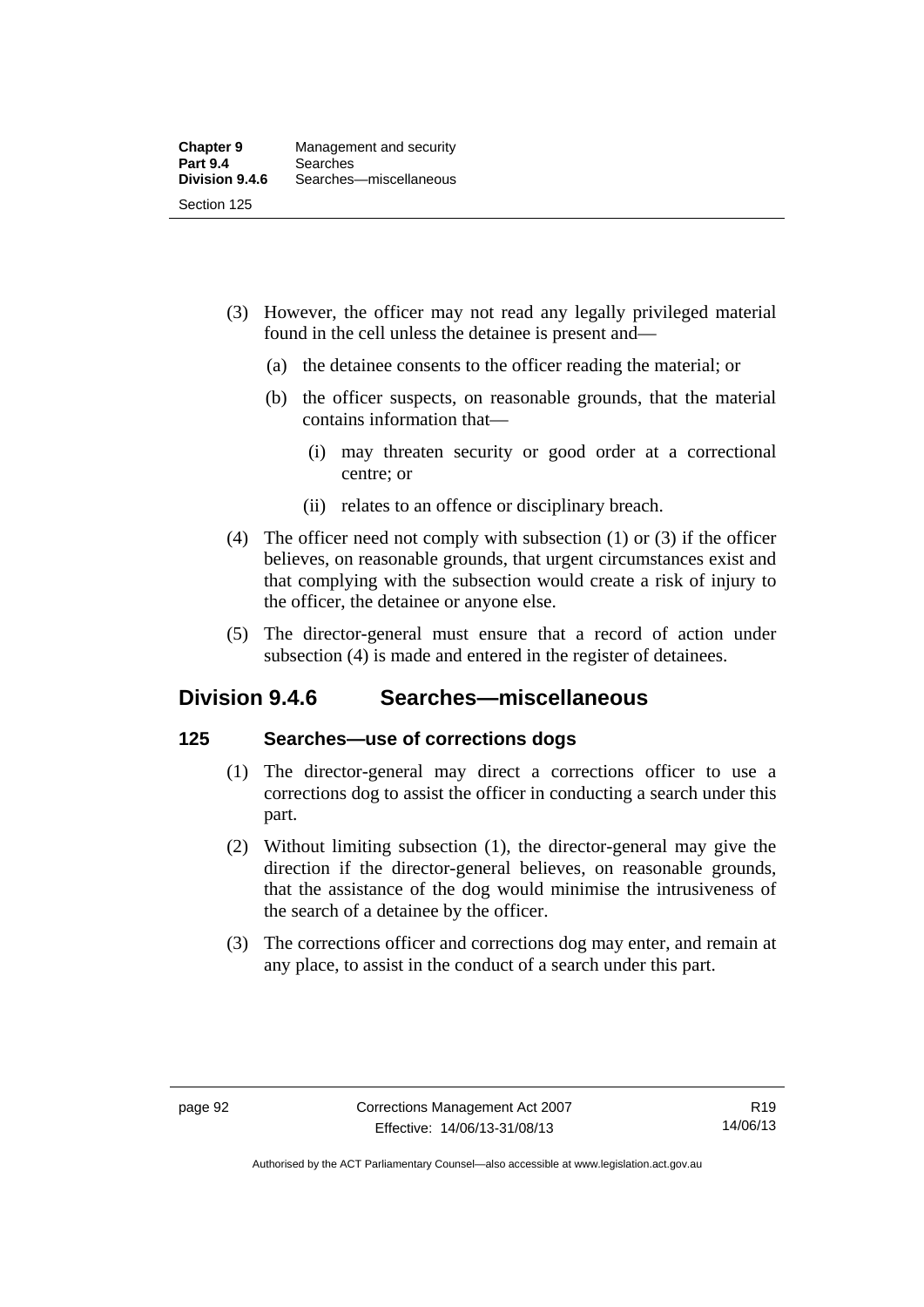### **126 Searches—use of force**

- (1) A corrections officer may use force—
	- (a) to carry out a search under this part; or
	- (b) to assist at a body search under section 118 (Body searches assistance from corrections officer); or
	- (c) to prevent the loss, destruction or contamination of anything seized, or that may be seized, during the search.
- (2) However, the corrections officer may use force only in accordance with part 9.7 (Use of force).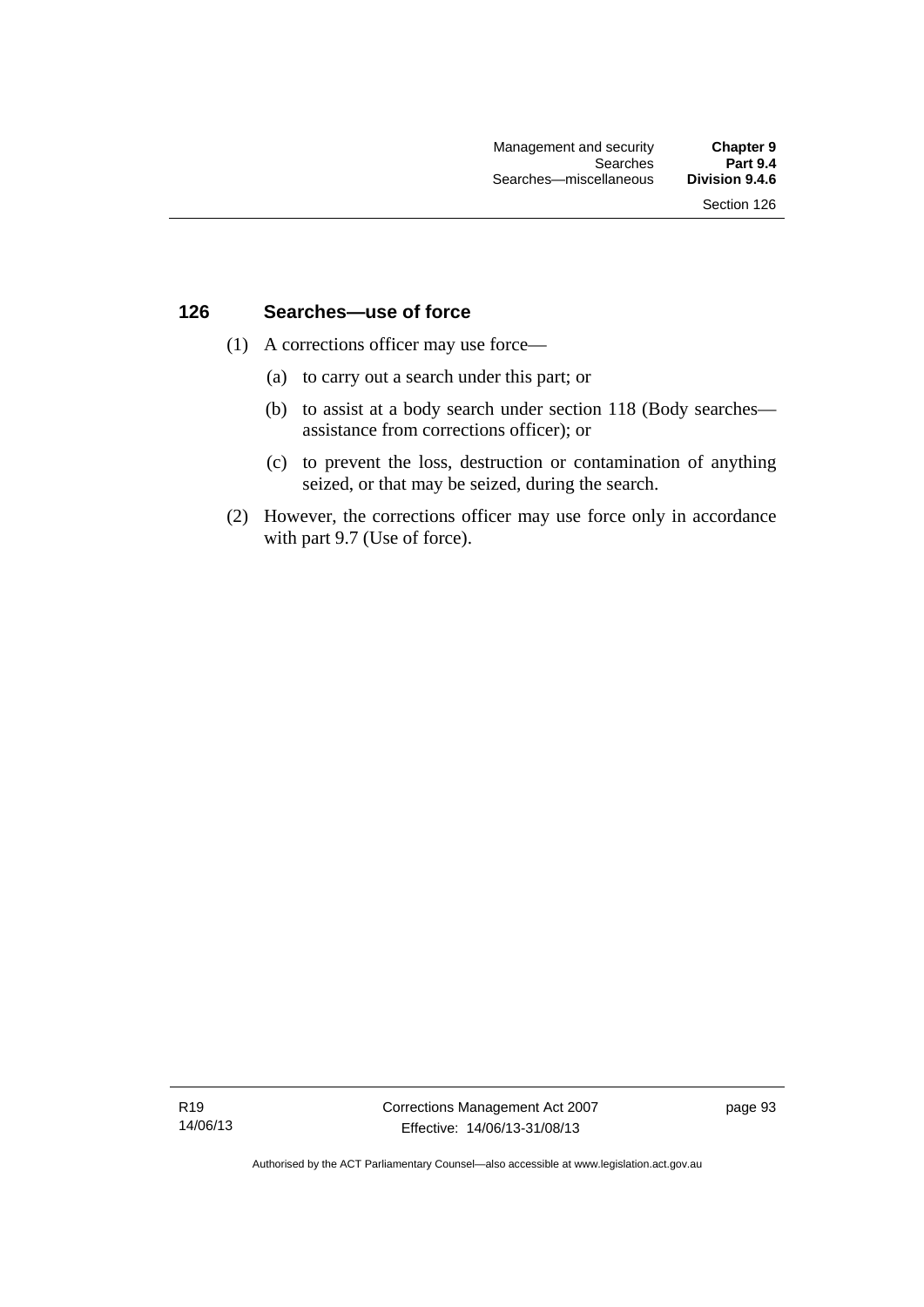**Chapter 9 Management and security**<br>**Part 9.5 Conserved Seizing property Seizing property** 

Section 127

# **Part 9.5 Seizing property**

### **127 Seizing mail etc**

- (1) The director-general may seize anything in a detainee's protected mail if the director-general believes, on reasonable grounds, that the thing—
	- (a) may physically harm the addressee or anyone else; or
	- (b) is a prohibited thing.
- (2) The director-general may seize other mail of a detainee, or anything in the mail, if the director-general suspects, on reasonable grounds, that the seizure is necessary to stop—
	- (a) any of the following entering or leaving a correctional centre:
		- (i) a prohibited thing;
		- (ii) anything that may pose a risk to security or good order at a correctional centre;
		- (iii) anything that appears is being used, or is intended, for the commission of an offence or disciplinary breach; or
	- (b) threatening or otherwise inappropriate correspondence leaving a correctional centre; or
	- (c) a detainee obtaining or buying goods without the director-general's approval.

### **Example of inappropriate correspondence—par (b)**

mail addressed to a person by someone convicted of a sexual offence against the person

*Note* An example is part of the Act, is not exhaustive and may extend, but does not limit, the meaning of the provision in which it appears (see [Legislation Act,](http://www.legislation.act.gov.au/a/2001-14) s 126 and s 132).

Authorised by the ACT Parliamentary Counsel—also accessible at www.legislation.act.gov.au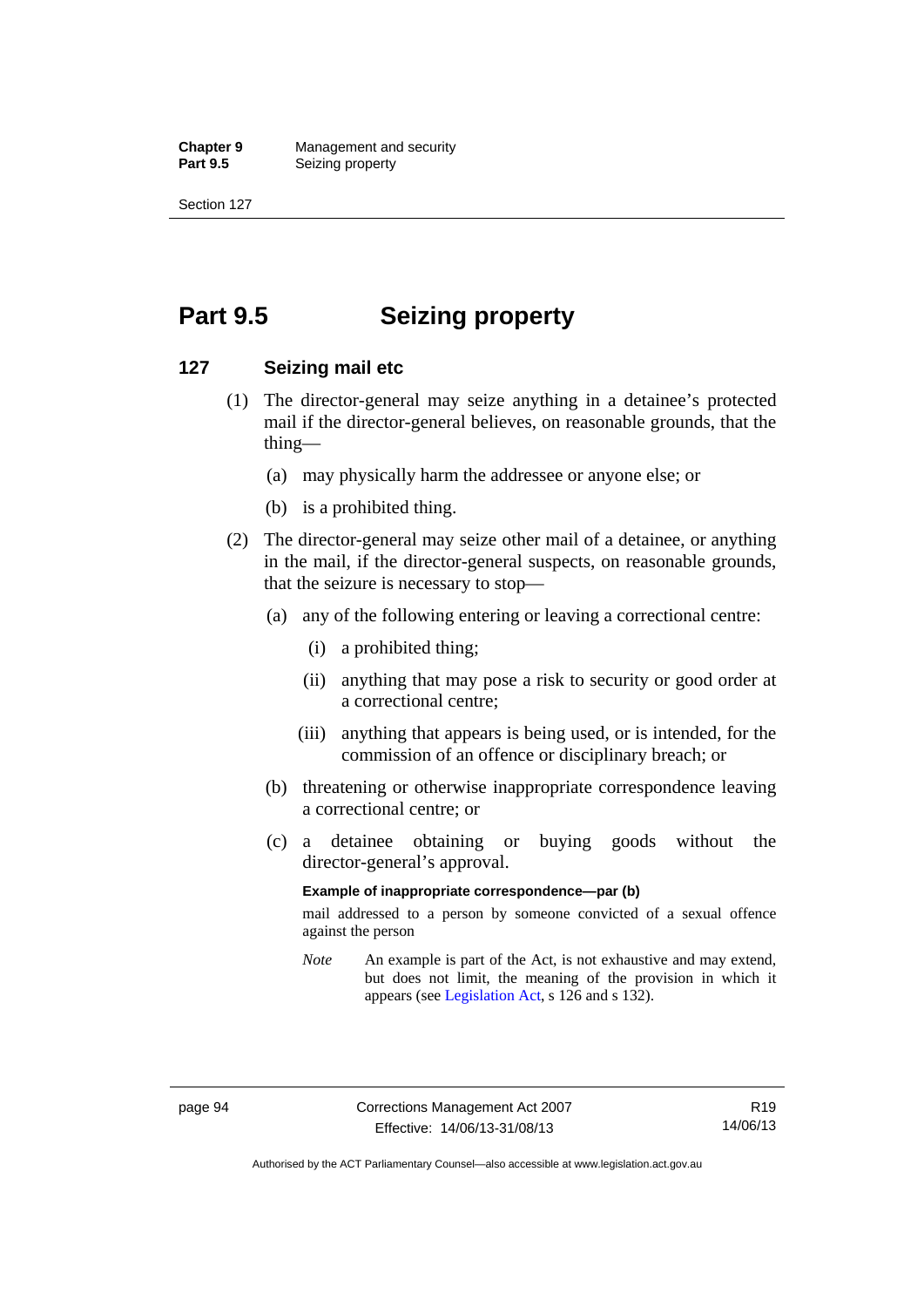(3) The director-general may seize a document only if the director-general believes, on reasonable grounds, that the document is not legally privileged.

### **128 Seizing property—general**

- (1) The director-general may seize—
	- (a) anything found at a correctional centre, whether or not in a person's custody or possession, that the director-general suspects, on reasonable grounds, jeopardises or is likely to jeopardise—
		- (i) security or good order at a correctional centre; or
		- (ii) the safety of anyone at a correctional centre; or
	- (b) anything found at a correctional centre, whether or not in a person's possession, that the director-general suspects, on reasonable grounds, is being used, or is intended, for the commission of an offence or a disciplinary breach; or
	- (c) a prohibited thing found on a detainee or in a detainee's custody or possession, unless the detainee has the written approval of the director-general to possess the thing.
- (2) To remove any doubt, this section extends to anything found in a search under part 9.4 (Searches).
- (3) The director-general may seize a document only if the director-general believes, on reasonable grounds, that the document is not legally privileged.

### **129 Receipt for seizure**

(1) The director-general must prepare a written receipt for a seizure under section 127 or section 128.

page 95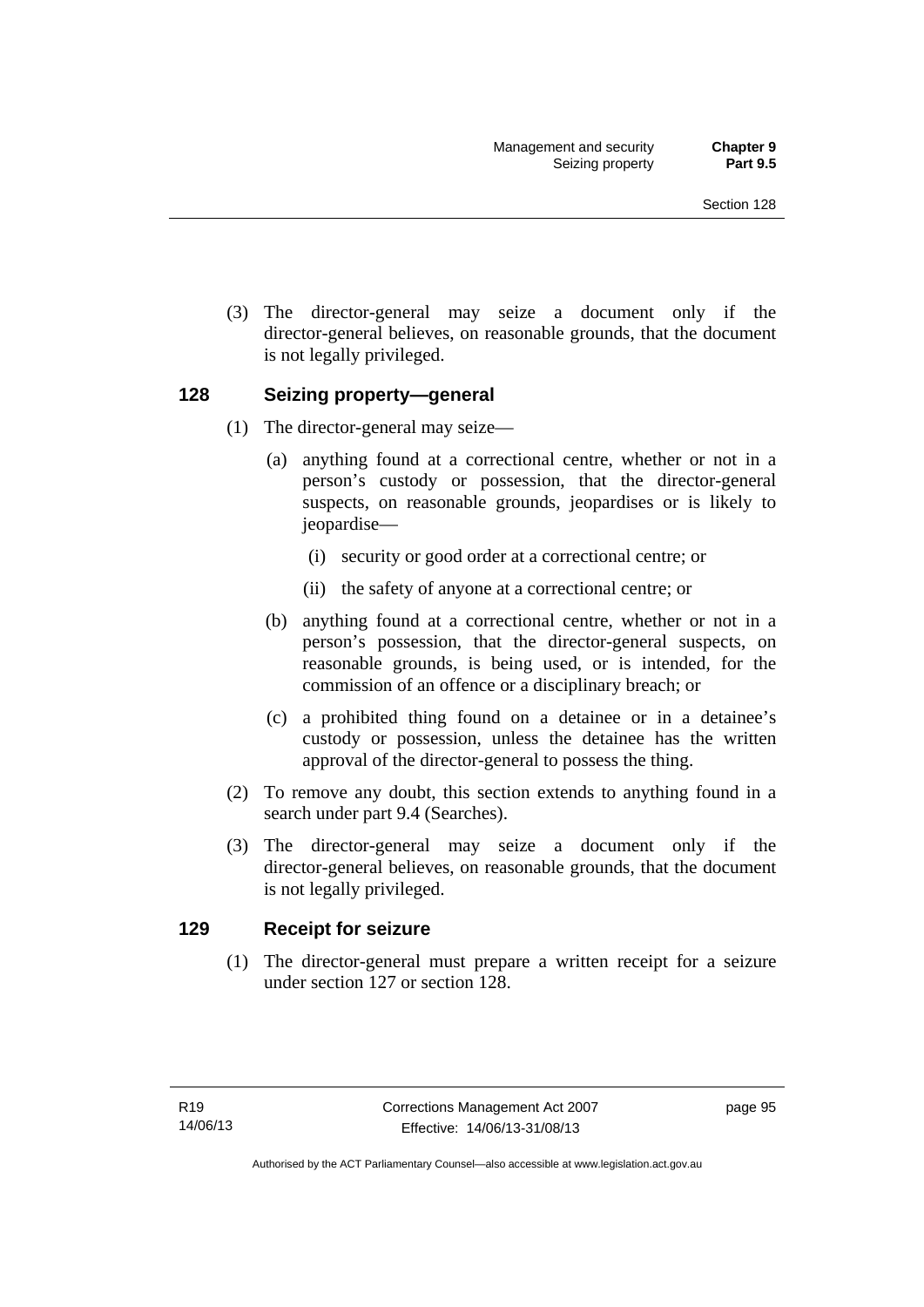#### **Chapter 9** Management and security<br>**Part 9.5** Seizing property **Seizing property**

Section 130

- (2) As soon as practicable after the seizure (but no later than 7 days after the day of the seizure), the director-general must give a copy of the receipt to—
	- (a) the owner of the thing seized; or
	- (b) if the owner cannot be identified after reasonable inquiries (given the thing's apparent value)—the person from whom the thing was seized.
- (3) The receipt must—
	- (a) identify the thing seized; and
	- (b) outline the grounds for the seizure; and
	- (c) include a statement about the effect of section 130; and
	- (d) include anything else prescribed by regulation.
- (4) In this section:

*owner*, of a thing, includes a person entitled to possession of the thing.

### **130 Forfeiture of things seized**

- (1) A thing seized under section 127 or section 128 is forfeited to the Territory if the director-general decides, on reasonable grounds—
	- (a) that—
		- (i) after making reasonable inquiries (given the thing's apparent value), the owner of the thing cannot be found; or
		- (ii) after making reasonable efforts (given the thing's apparent value), the thing cannot be returned to the owner; or

Authorised by the ACT Parliamentary Counsel—also accessible at www.legislation.act.gov.au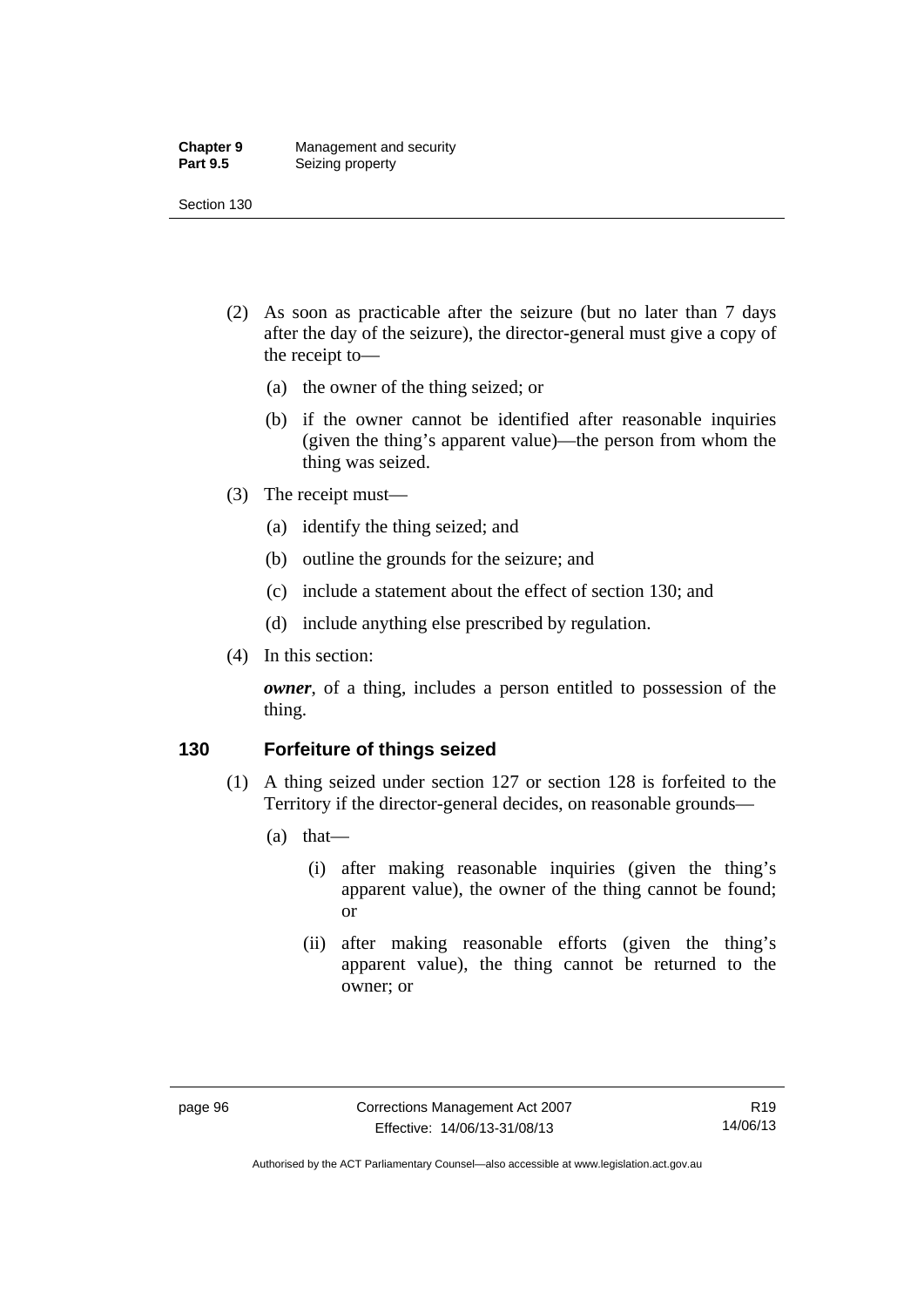- (b) that—
	- (i) possession of the thing by a detainee is an offence or disciplinary breach; or
	- (ii) it is necessary to keep the thing to stop it being used for the commission of an offence or disciplinary breach; or
	- (iii) the thing is inherently unsafe.
- (2) The director-general may deal with a thing forfeited to the Territory under this section, or dispose of it, as the director-general considers, on reasonable grounds, to be appropriate.
- (3) However, subsection (2) is subject to any order under the *[Crimes](http://www.legislation.act.gov.au/a/1900-40)  [Act 1900](http://www.legislation.act.gov.au/a/1900-40),* section 249 (Seizure of forfeited articles).

#### **Examples—s (2)**

- 1 giving a forfeited weapon to a police officer
- 2 keeping a forfeited electrical appliance and using it for the benefit of detainees generally
- 3 dumping a forfeited thing of little value
- *Note 1* An example is part of the Act, is not exhaustive and may extend, but does not limit, the meaning of the provision in which it appears (see [Legislation Act,](http://www.legislation.act.gov.au/a/2001-14) s 126 and s 132).
- *Note 2* The *[Crimes Act 1900](http://www.legislation.act.gov.au/a/1900-40)* also provides for articles forfeited under any law in force in the ACT to be seized by a member of the police force, taken before the Magistrates Court and for the court to order disposal of the article by the public trustee (see that Act, s 249 and s 250).
- *Note 3* The *[Uncollected Goods Act 1996](http://www.legislation.act.gov.au/a/1996-86)* provides generally for the disposal of uncollected goods, including goods abandoned on premises controlled by the Territory.

### **131 Return of things seized but not forfeited**

- (1) If a thing seized under section 127 or section 128 is not forfeited, the director-general must return it to its owner—
	- (a) no later than the end of 6 months after the day it was seized; or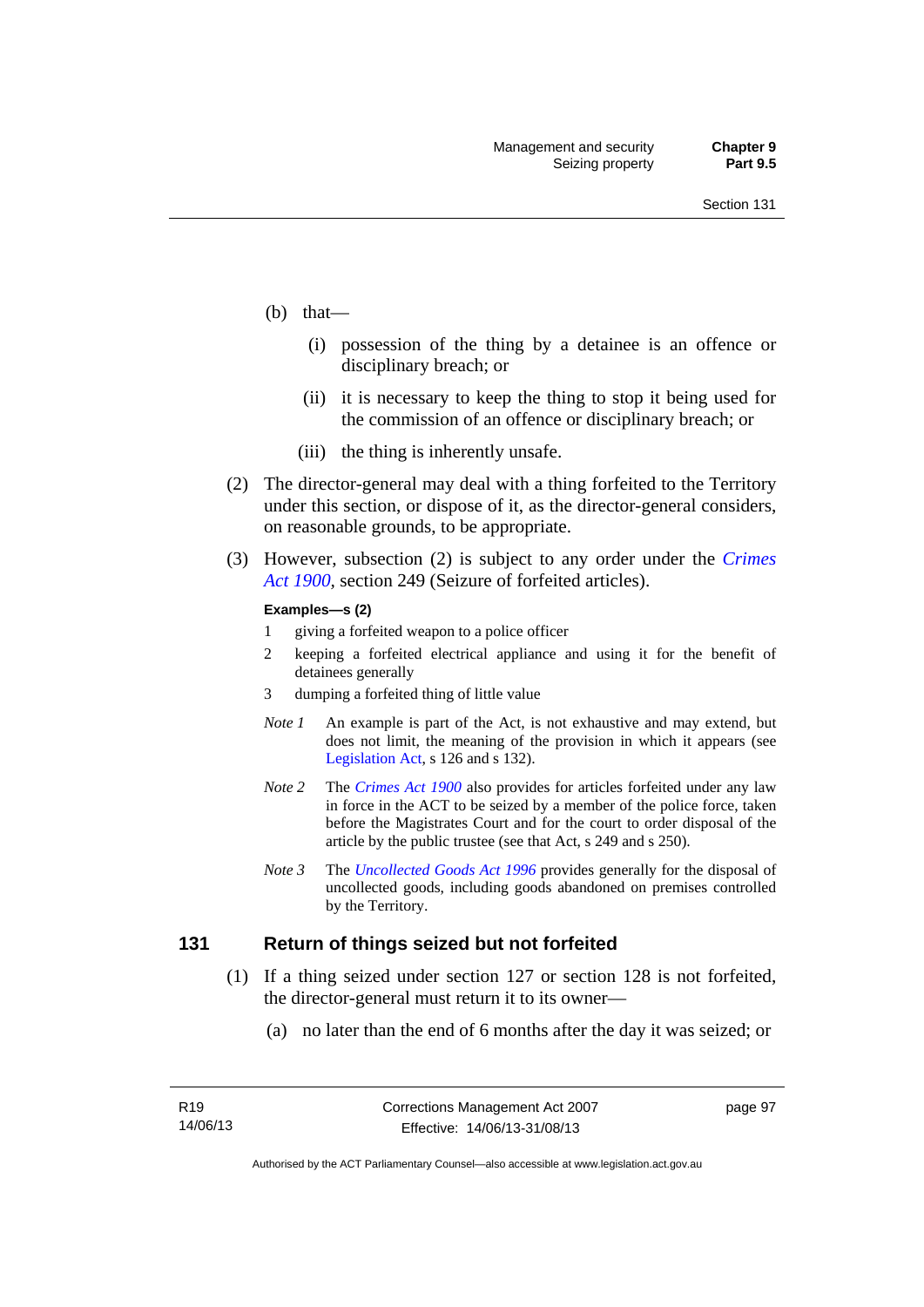| <b>Chapter 9</b> | Management and security |
|------------------|-------------------------|
| <b>Part 9.5</b>  | Seizing property        |

- (b) if a proceeding for an offence or disciplinary breach involving the thing is started within the 6-month period—at the end of the proceeding and any appeal from, or the review of, the proceeding.
- (2) However, if the thing was being retained as evidence of an offence or disciplinary breach and the director-general believes, on reasonable grounds, that its retention as evidence is no longer necessary, the director-general must return it immediately.
- (3) In this section:

*owner*—see section 129 (4).

page 98 Corrections Management Act 2007 Effective: 14/06/13-31/08/13

R19 14/06/13

Authorised by the ACT Parliamentary Counsel—also accessible at www.legislation.act.gov.au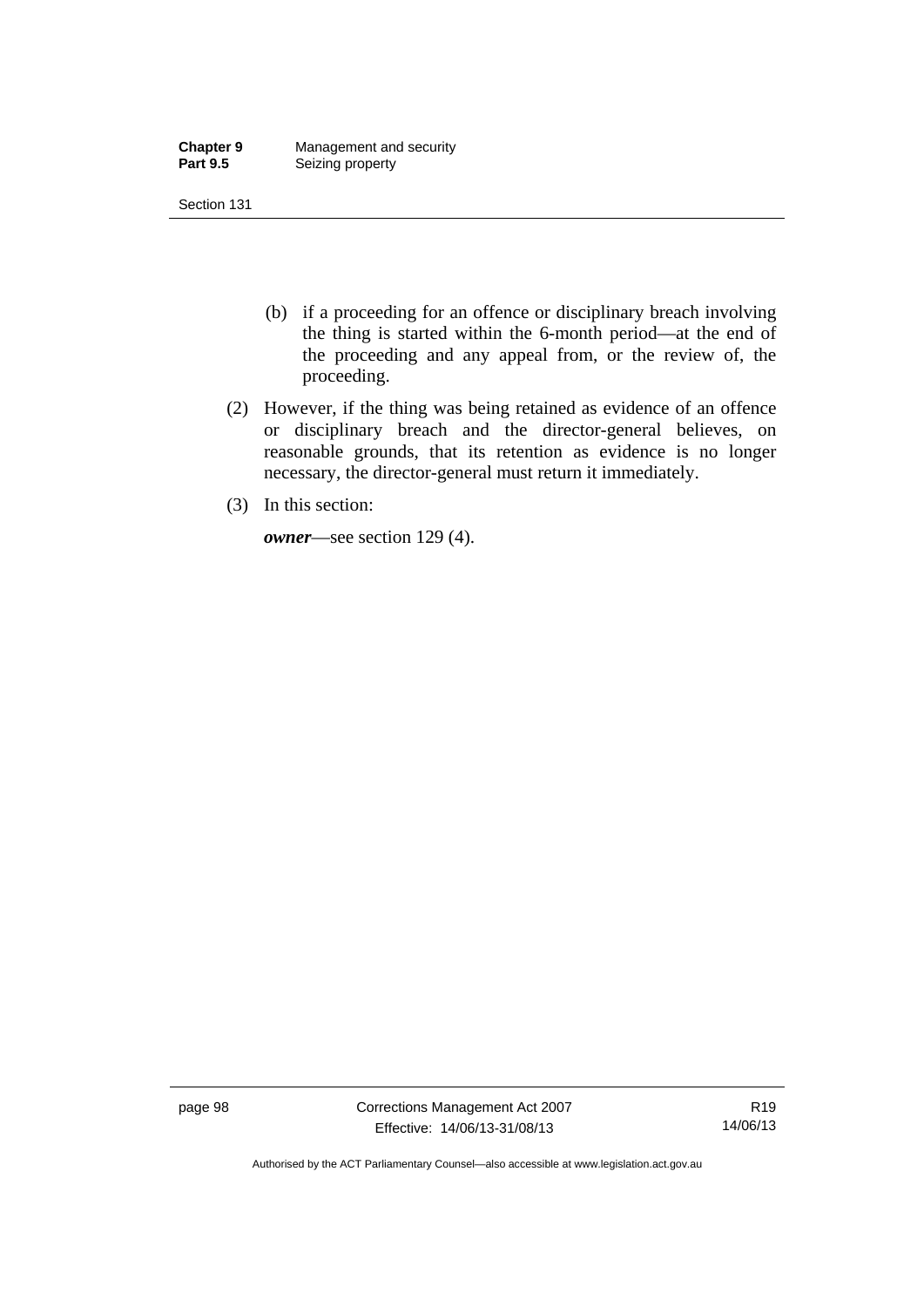# **Part 9.6 Alcohol and drug testing**

# **Division 9.6.1 General**

## **132 Definitions—***drug* **and** *test sample*

In this Act:

### *drug*—

- (a) means—
	- (i) a controlled drug under the [Criminal Code](http://www.legislation.act.gov.au/a/2002-51), section 600; or
	- (ii) a substance prescribed by regulation for this definition; but
- (b) does not include any of the following:
	- (i) a drug lawfully supplied, and taken as prescribed or directed, by a health practitioner;
	- (ii) a drug lawfully supplied and self-administered;
	- (iii) a drug exempted under section 133.

*test sample* means a sample of breath, saliva, urine, hair, blood, or anything else prescribed by regulation.

### **133 When test sample** *positive*

- (1) A person is taken to provide a *positive* test sample for alcohol or a drug if, when directed under this Act or the *[Crimes \(Sentence](http://www.legislation.act.gov.au/a/2005-59)  [Administration\) Act 2005](http://www.legislation.act.gov.au/a/2005-59)*, to provide a test sample—
	- (a) the person fails to provide a test sample in accordance with the direction; or
		- *Note Fail* includes refuse, see the [Legislation Act,](http://www.legislation.act.gov.au/a/2001-14) dict, pt 1.
	- (b) the person provides an invalid test sample; or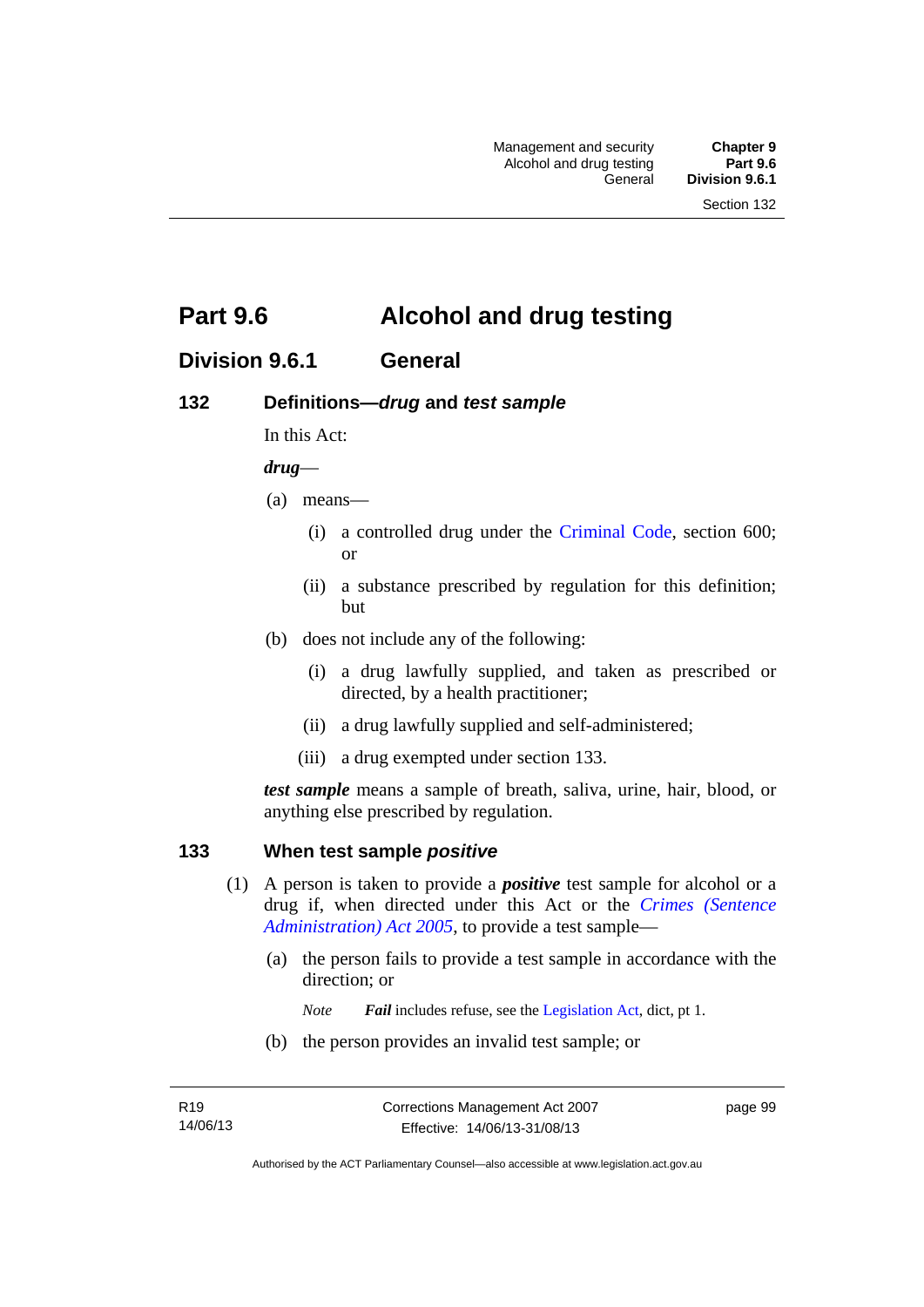- (c) for a full-time detainee—the detainee provides a test sample that shows the detainee has taken alcohol or a drug; or
- (d) for a detainee under periodic detention—the detainee provides a test sample that shows the detainee—
	- (i) has a blood alcohol concentration of the prescribed concentration or more; or
	- (ii) has taken a drug.
- (2) However, subsection (1) (a) does not apply if the person has a reasonable excuse for failing to provide the test sample within a reasonable time of the direction being given.

#### **Examples of reasonable excuse**

- 1 a medical condition that prevents the person from providing a test sample as directed
- 2 prescribed medication that may affect test results
- *Note* An example is part of the Act, is not exhaustive and may extend, but does not limit, the meaning of the provision in which it appears (see [Legislation Act,](http://www.legislation.act.gov.au/a/2001-14) s 126 and s 132).
- (3) The director-general may exempt a drug from the application of this part.
- (4) An exemption is a notifiable instrument.

*Note* A notifiable instrument must be notified under the [Legislation Act](http://www.legislation.act.gov.au/a/2001-14).

(5) In this section:

*invalid*—a test sample provided by a person is *invalid* if—

- (a) the person tampers, or attempts to tamper, with the test sample; or
- (b) the person otherwise changes, or attempts to change, the results of the test sample.

*prescribed concentration*, of alcohol, means—

(a) 0.02g of alcohol per 100mL of blood; or

R19 14/06/13

Authorised by the ACT Parliamentary Counsel—also accessible at www.legislation.act.gov.au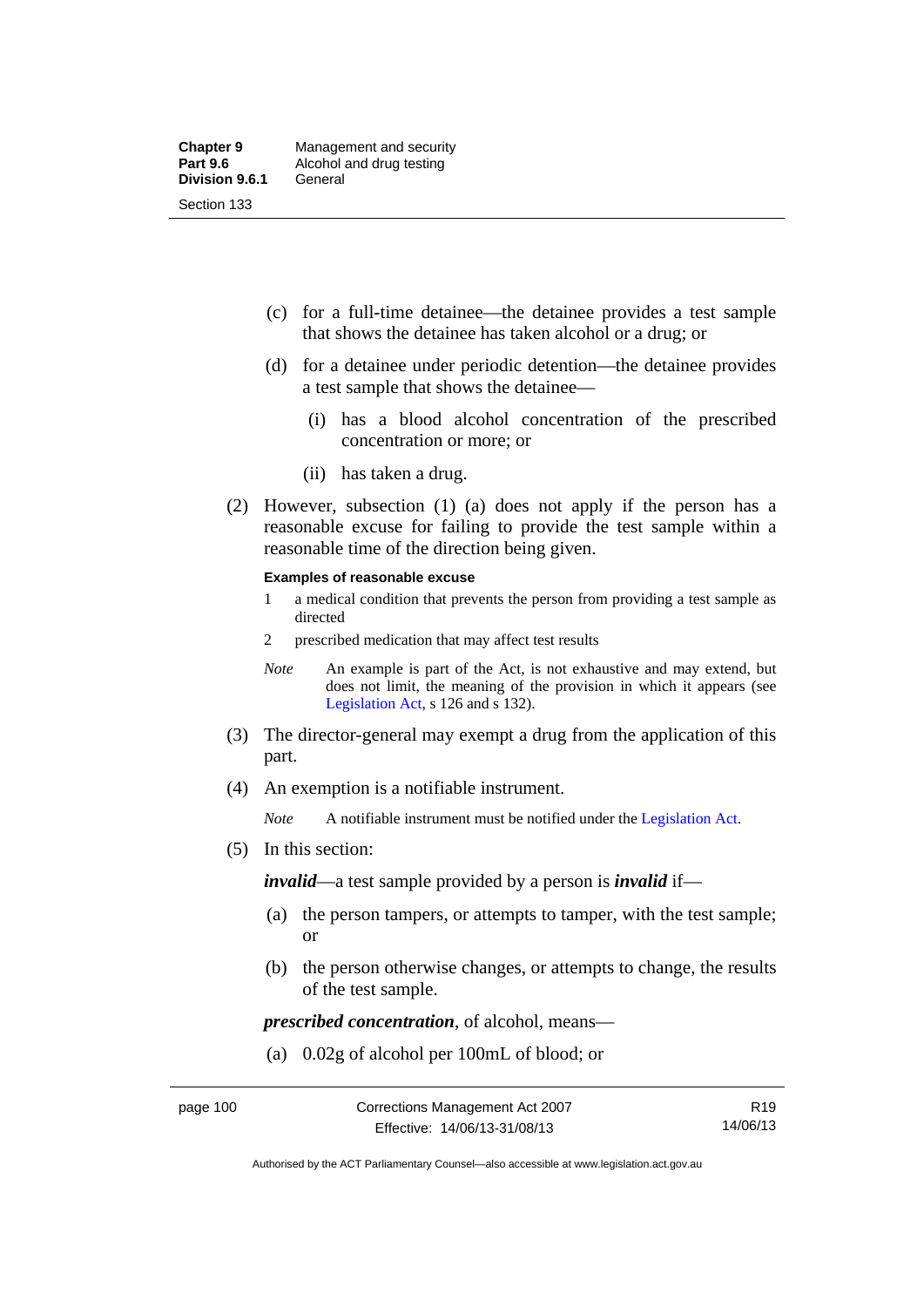(b) if a regulation prescribes another concentration—the prescribed concentration.

## **Division 9.6.2 Alcohol and drug testing—detainees**

## **134 Alcohol and drug testing of detainees**

- (1) The director-general may direct a detainee to provide a stated kind of test sample.
- (2) The director-general, or a doctor, or nurse, appointed under section 22 (Health practitioners—non-therapeutic functions), may give a detainee a direction about the way a detainee must provide the test sample.
- (3) However—
	- (a) a direction under this section must be consistent with any requirement prescribed by an operating procedure for this section; and
	- (b) only a doctor, or nurse, appointed under section 22 (Health practitioners—non-therapeutic functions) may take a blood sample.
- (4) A doctor or nurse who takes a test sample from a detainee must give the sample to a corrections officer.
- (5) The director-general must give the detainee notice of the results of any test conducted on the test sample as soon as practicable after the director-general receives them.

## **135 Effect of positive test sample from detainee**

- (1) This section applies if—
	- (a) a detainee is directed under this Act or the *[Crimes \(Sentence](http://www.legislation.act.gov.au/a/2005-59)  [Administration\) Act 2005](http://www.legislation.act.gov.au/a/2005-59)* to provide a test sample; and
	- (b) the test sample provided by the detainee is positive.

page 101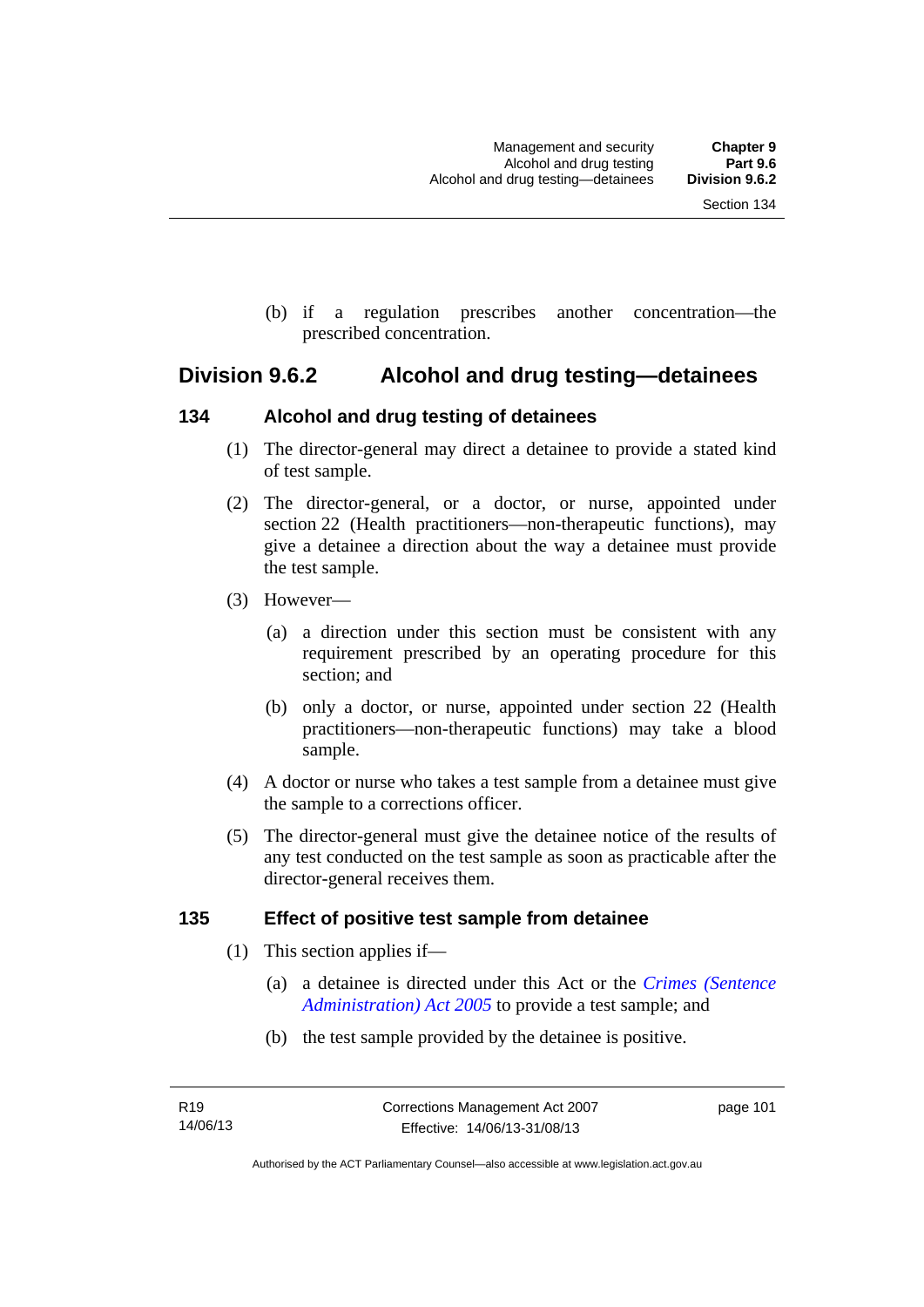(2) The director-general may have regard to the positive test sample in making any decision in relation to the management of the detainee under this Act.

### **Examples of decisions**

- 1 decisions under section 78 (Case management plans—scope etc) or section 80 (Security classification—basis etc)
- 2 decisions under chapter 10 (Discipline)
- *Note 1* An example is part of the Act, is not exhaustive and may extend, but does not limit, the meaning of the provision in which it appears (see [Legislation Act,](http://www.legislation.act.gov.au/a/2001-14) s 126 and s 132).
- *Note* 2 The taking (in any way) of alcohol or a drug into the body is a disciplinary breach (see s 152 (Meaning of *disciplinary breach*)). The results of the analysis of a substance under this Act, signed by an analyst, is evidence of the facts stated in the certificate (see s 226 (Evidentiary certificates)).

## **Division 9.6.3 Alcohol and drug testing—corrections officers etc**

### **136 Alcohol and drug testing of corrections officers etc**

- (1) A regulation may make provision in relation to alcohol and drug testing of—
	- (a) corrections officers; and
	- (b) public servants and other people who work at or visit correctional centres, whether as employees, contractors, volunteers or otherwise.
- (2) In particular, a regulation may make provision in relation to any of the following:
	- (a) the circumstances for testing, including when and where tests may be conducted;
	- (b) the conduct of the tests.

Authorised by the ACT Parliamentary Counsel—also accessible at www.legislation.act.gov.au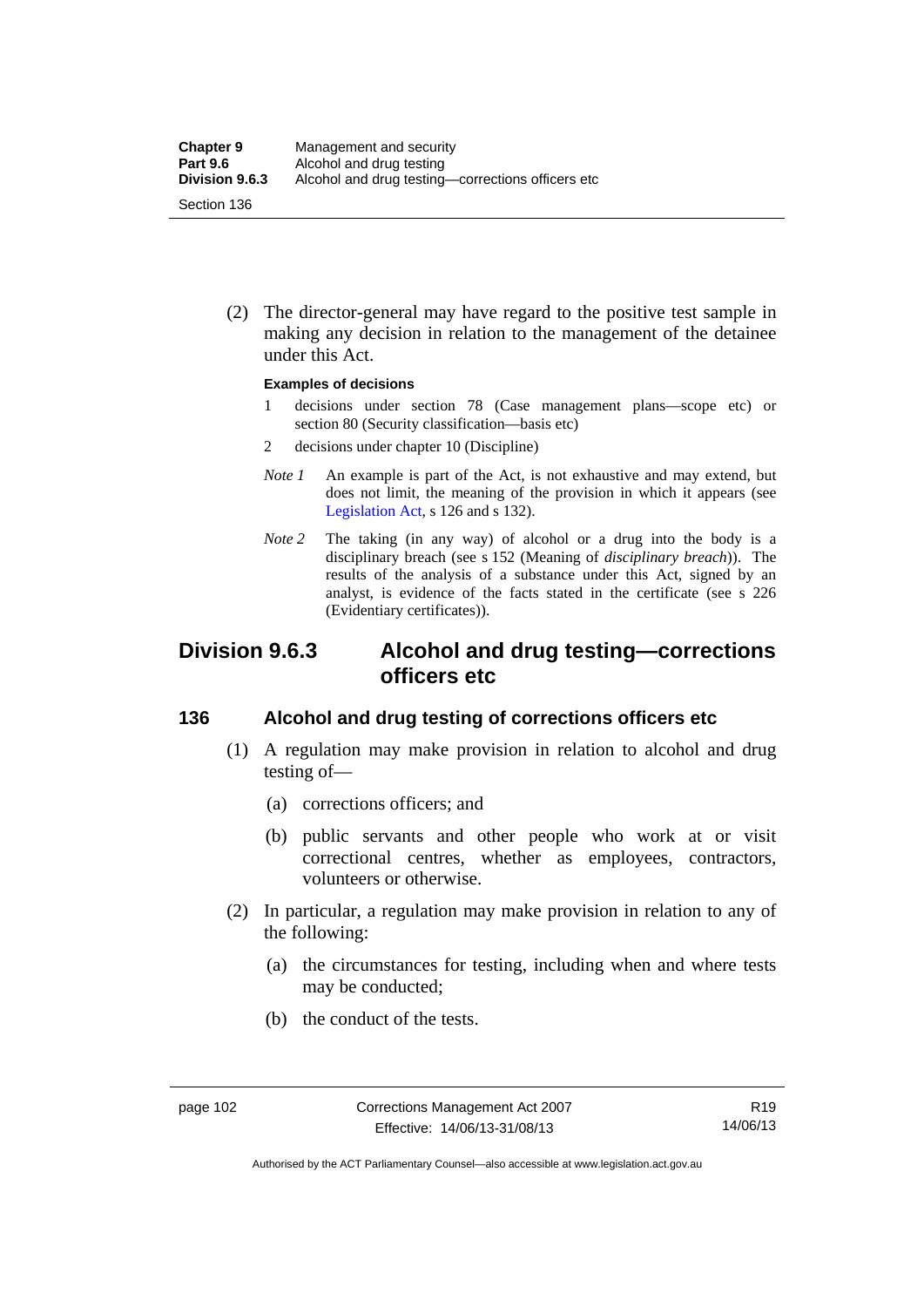# **Part 9.7 Use of force**

### **137 Managing use of force**

- (1) The director-general must ensure, as far as practicable, that the use of force in relation to the management of detainees is always—
	- (a) a last resort; and
	- (b) in accordance with this part.
- (2) Without limiting section 14 (Corrections policies and operating procedures), the director-general must make a corrections policy or operating procedure in relation to the use of force, including provision in relation to the following:
	- (a) the circumstances, and by whom, force may be used;
	- (b) the kinds of force that may be used.
	- *Note* The power to make a corrections policy or operating procedure includes power to make different provisions in relation to different matters or different classes of matters, and provisions that apply differently by reference to stated exceptions or factors (see [Legislation Act](http://www.legislation.act.gov.au/a/2001-14), s 48).

### **138 Authorised use of force**

- (1) A corrections officer may use force that is necessary and reasonable for this Act, including for any of the following:
	- (a) to compel compliance with a direction given in relation to a detainee by the director-general;
	- (b) to act under section 126 (Searches—use of force);
	- (c) to prevent or stop the commission of an offence or disciplinary breach;
	- (d) to prevent the escape of a detainee;
	- (e) to prevent unlawful damage, destruction or interference with property;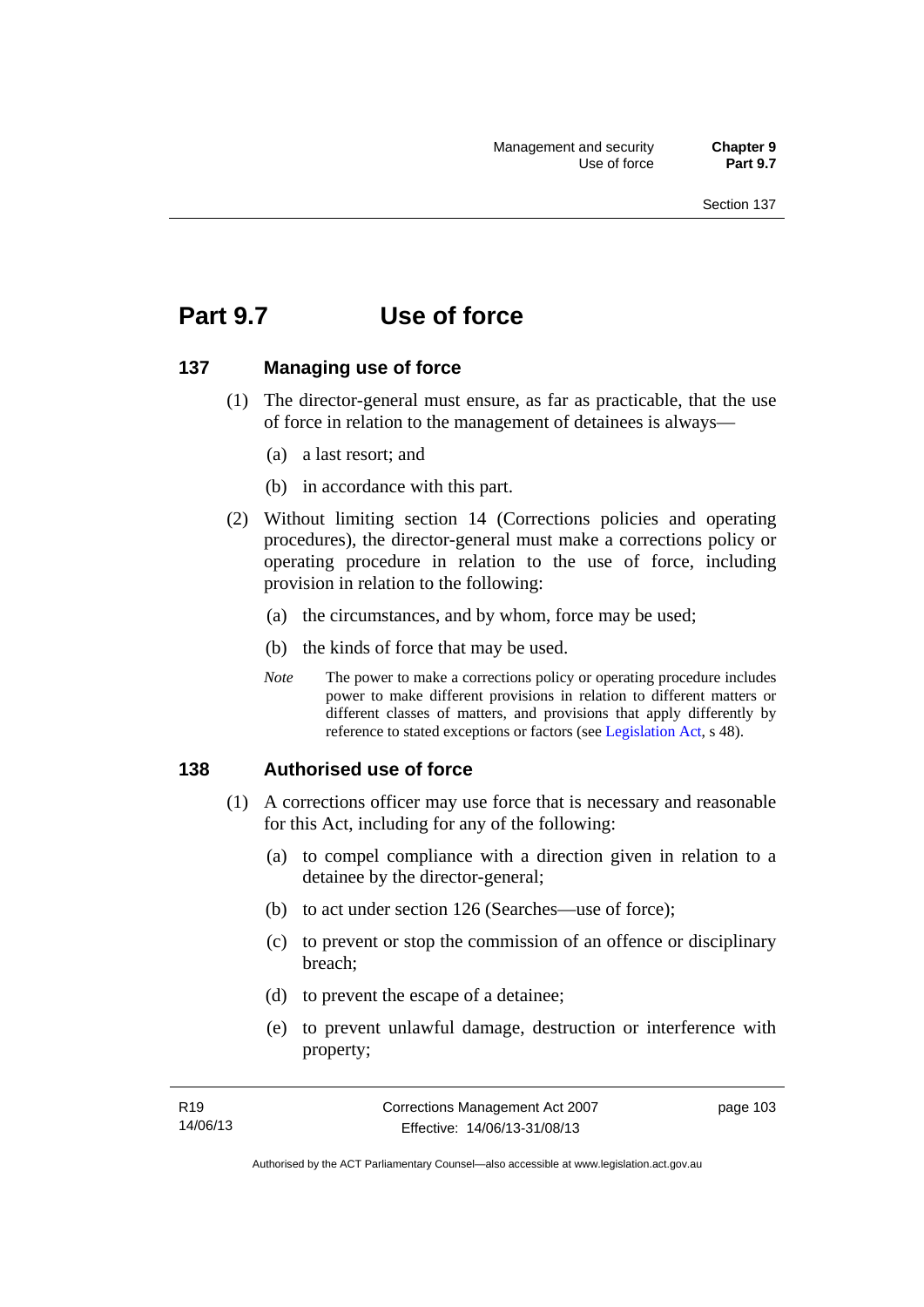- (f) to defend the officer or someone else;
- (g) to prevent a detainee from inflicting self-harm;
- (h) anything else prescribed by regulation.
- (2) However, a corrections officer may use force only if the officer believes, on reasonable grounds, that the purpose for which force may be used cannot be achieved in another way.

## **139 Application of force**

- (1) A corrections officer may use force under this part only if the officer—
	- (a) gives a clear warning of the intended use of force; and
	- (b) allows enough time for the warning to be observed; and
	- (c) uses no more force than is necessary and reasonable in the circumstances; and
	- (d) uses force, as far as practicable, in a way that reduces the risk of causing death or grievous bodily harm.
- (2) However, the corrections officer need not comply with subsection  $(1)$   $(a)$  or  $(b)$  if, in urgent circumstances, the officer believes, on reasonable grounds, that doing so would create a risk of injury to the officer, the detainee or anyone else.

### **Example of urgent circumstances**

the detainee is assaulting someone or engaging in self-harm

*Note* An example is part of the Act, is not exhaustive and may extend, but does not limit, the meaning of the provision in which it appears (see [Legislation Act,](http://www.legislation.act.gov.au/a/2001-14) s 126 and s 132).

### **140 Use of restraints or weapons**

 (1) The use of force under this part includes the use of restraints and weapons.

page 104 Corrections Management Act 2007 Effective: 14/06/13-31/08/13

R19 14/06/13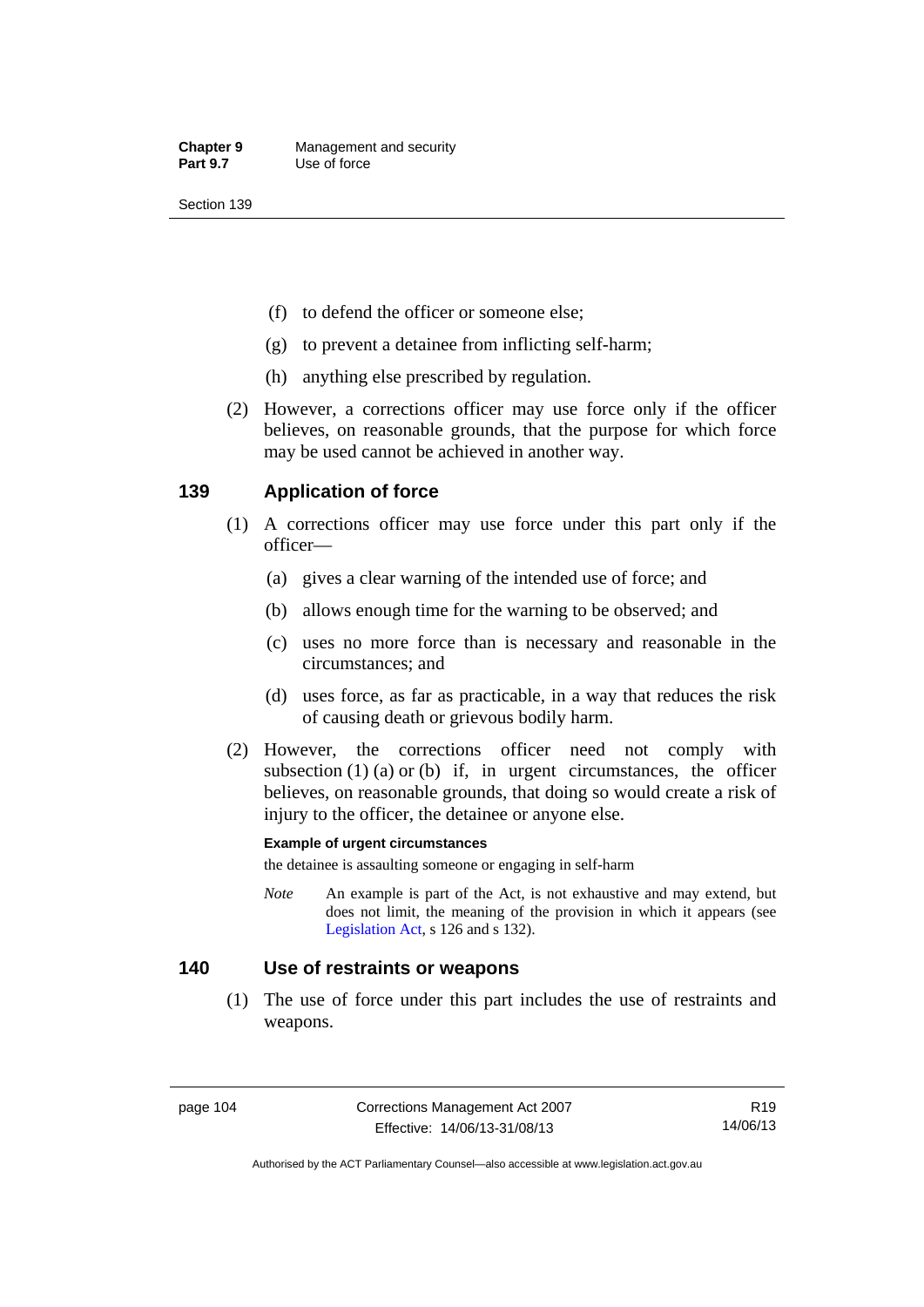- (2) The director-general must ensure, as far as practicable, that the use of force involving a restraint or weapon is proportionate to the circumstances, and in particular that—
	- (a) the circumstances are sufficiently serious to justify the use; and
	- (b) the kind of restraint or weapon is appropriate in the circumstances; and
	- (c) the restraint or weapon is used appropriately in the circumstances.
- (3) The director-general must also ensure that restraints and weapons are only used under this part—
	- (a) by corrections officers trained to use them; and
	- (b) in accordance with a corrections policy or operating procedure that applies to their use.
- (4) A health practitioner appointed under section 22 (Health practitioners—non-therapeutic functions) may administer a drug as a restraint, or direct the use of another form of restraint, if the health practitioner believes, on reasonable grounds, that is necessary and reasonable—
	- (a) to treat a detainee, particularly where the detainee's behaviour cannot be controlled otherwise; or
	- (b) to prevent a detainee inflicting self-harm, or harming someone else, particularly where other forms of restraint are unlikely to be effective; or
	- (c) to prevent the escape of a detainee, particularly while being transferred to or from a correctional centre or other place.
- (5) The director-general must ensure that firearms are not used under this part unless someone's life is under threat or a detainee or other person offers armed resistance to a corrections officer or police officer exercising a function under this Act or another Act.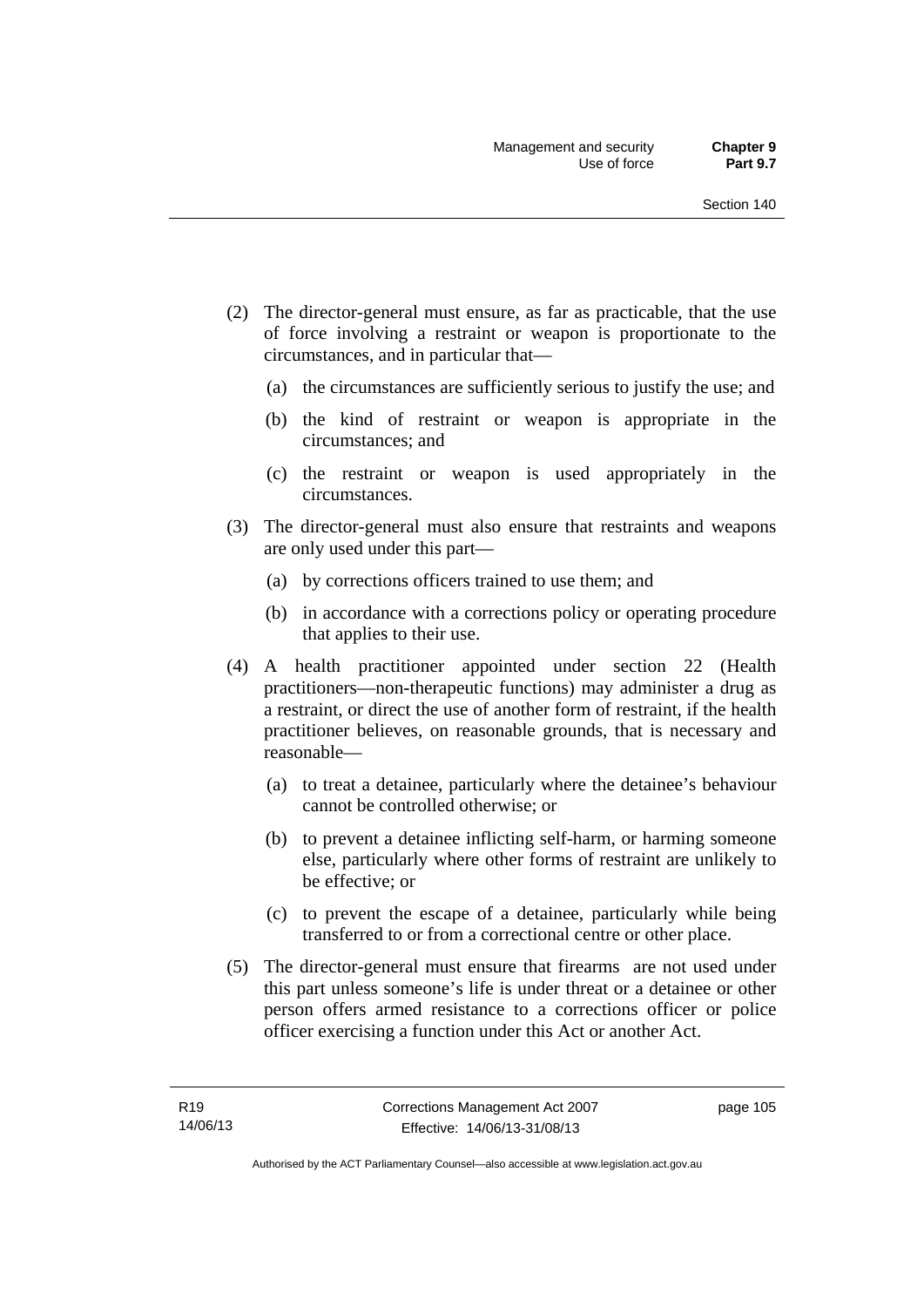| <b>Chapter 9</b> | Management and security |
|------------------|-------------------------|
| <b>Part 9.7</b>  | Use of force            |

- (6) In applying force under this part, a corrections officer may use a restraint or weapon, including any of the following:
	- (a) body contact;
	- (b) handcuffs, restraint jackets and other restraining devices;
	- (c) riot control equipment;
	- (d) a chemical agent;
	- (e) a gas gun;
	- (f) a firearm;
	- (g) anything else prescribed by regulation.

### **141 Medical examination after use of force**

The director-general must ensure that a doctor appointed under section 21 (Doctors—health service appointments) examines a detainee injured by the use of force under this part as soon as practicable and that appropriate health care is available to the detainee.

## **142 Reporting use of force**

- (1) The director-general must keep a record of any incident involving the use of force under this part that causes injury or death to anyone.
- (2) The record must—
	- (a) include details of the incident, including the circumstances, the decision to use force and the force used; and
	- (b) be available for inspection under chapter 7 (Inspection of correctional centres).
- (3) The director-general must give a copy of the record to an official visitor.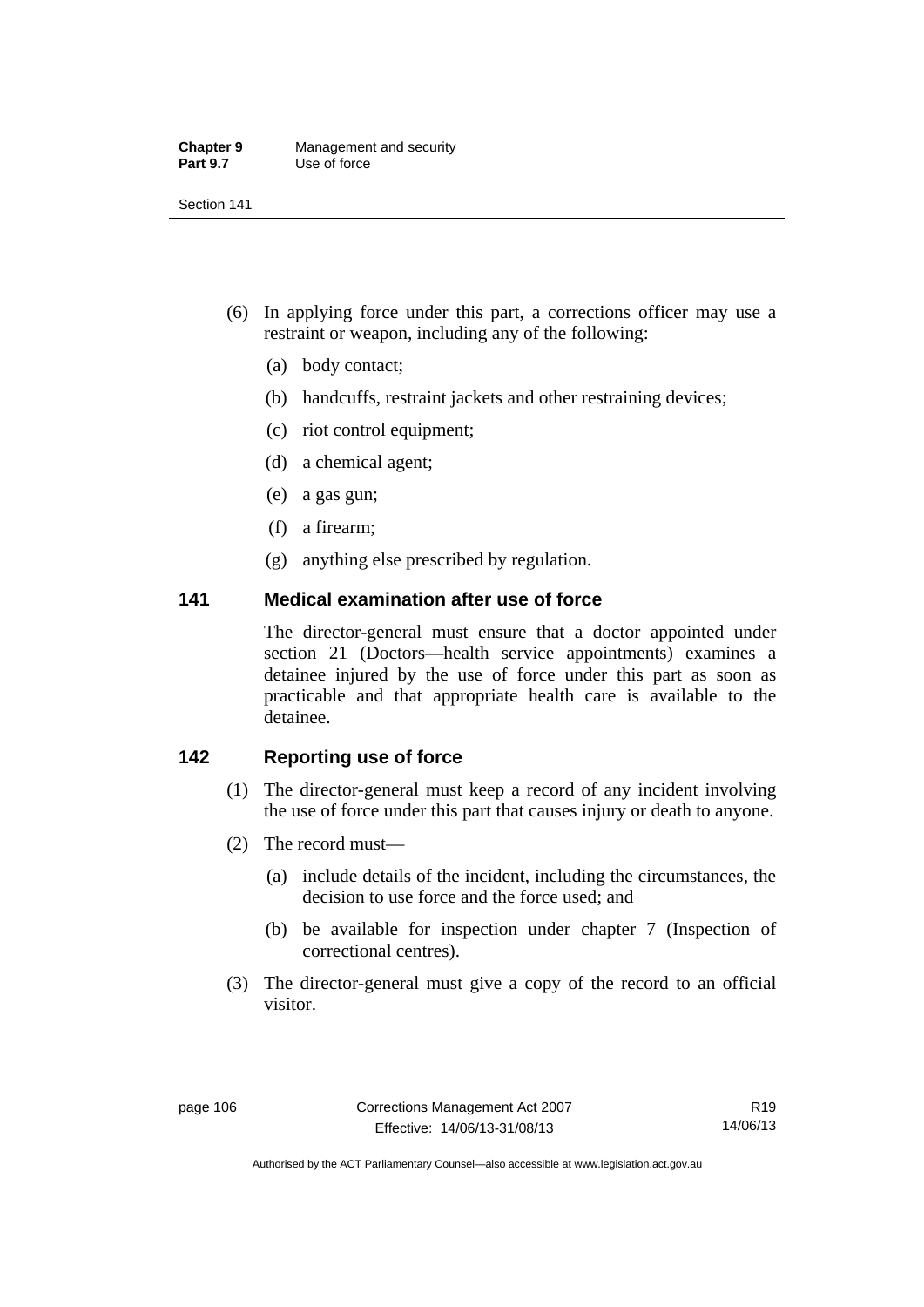# **Part 9.8 Access to correctional centres**

### **143 Visiting conditions**

 (1) The director-general may declare conditions that apply in relation to visits to a correctional centre.

### **Examples of conditions declared**

- 1 the times and duration of visits
- 2 the number of visitors allowed
- 3 the conditions for conjugal, contact and non-contact visits
- 4 the circumstances in which visitors may be monitored
- 5 a prohibition on smoking in nonsmoking areas
- *Note* An example is part of the Act, is not exhaustive and may extend, but does not limit, the meaning of the provision in which it appears (see [Legislation Act,](http://www.legislation.act.gov.au/a/2001-14) s 126 and s 132).
- (2) A declaration is a disallowable instrument.
	- *Note I* The power to make an instrument includes power to make different provisions in relation to different matters or different classes of matters, and provisions that apply differently by reference to stated exceptions or factors (see [Legislation Act](http://www.legislation.act.gov.au/a/2001-14), s 48).
	- *Note 2* A disallowable instrument must be notified, and presented to the Legislative Assembly, under the [Legislation Act.](http://www.legislation.act.gov.au/a/2001-14)

### **144 Notice of visiting conditions**

- (1) The director-general must take reasonable steps to bring the visiting conditions to the attention of visitors at a correctional centre.
- (2) Without limiting subsection (1), the director-general must ensure that—
	- (a) a notice is prominently displayed at each entrance to the centre open to visitors to the effect that visiting conditions apply at the centre; and
	- (b) a copy of the visiting conditions is available for inspection on request by visitors at the centre.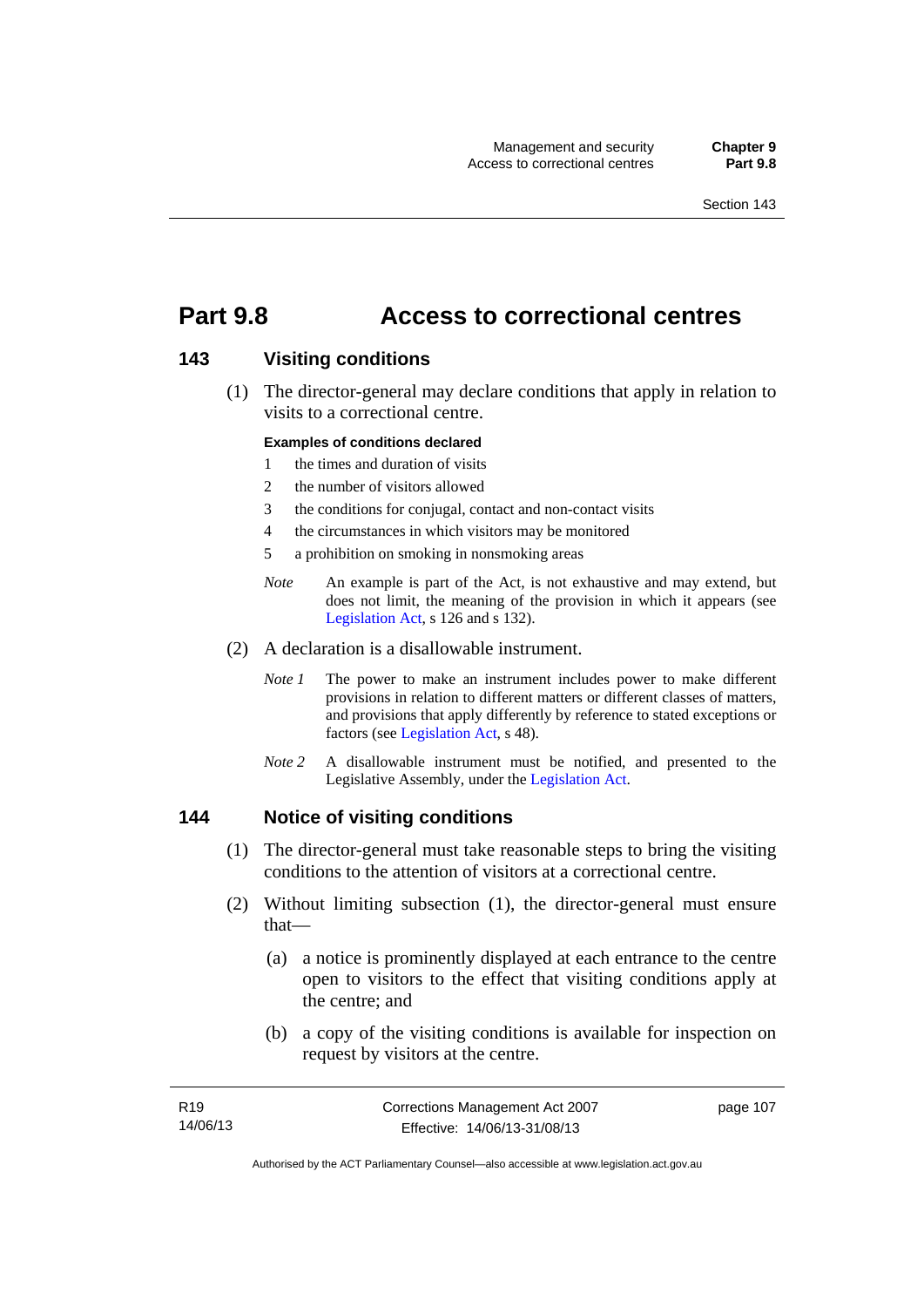### **145 Taking prohibited things etc into correctional centre**

- (1) A person commits an offence if the person—
	- (a) takes a prohibited thing into a correctional centre; or
	- (b) gives a prohibited thing to a detainee; or
	- (c) removes a prohibited thing from a correctional centre.

Maximum penalty: 100 penalty units, imprisonment for 1 year or both.

- (2) Subsection (1) does not apply to any action approved by the director-general.
- (3) In this section:

*give* includes send.

*prohibited thing* includes something the person intends a detainee to use for making a prohibited thing or use otherwise in relation to a prohibited thing.

### **146 Directions to visitors**

- (1) The director-general may, orally or in writing, give a direction to a visitor at a correctional centre to do, or not do, something if the director-general believes, on reasonable grounds, that the direction is necessary and reasonable—
	- (a) to ensure compliance with the visiting conditions; or
	- (b) for security or good order at a correctional centre.
- (2) A person commits an offence if the person fails to comply with a direction given to the person under this section.

Maximum penalty: 50 penalty units, imprisonment for 6 months or both.

(3) An offence against this section is a strict liability offence.

R19 14/06/13

Authorised by the ACT Parliamentary Counsel—also accessible at www.legislation.act.gov.au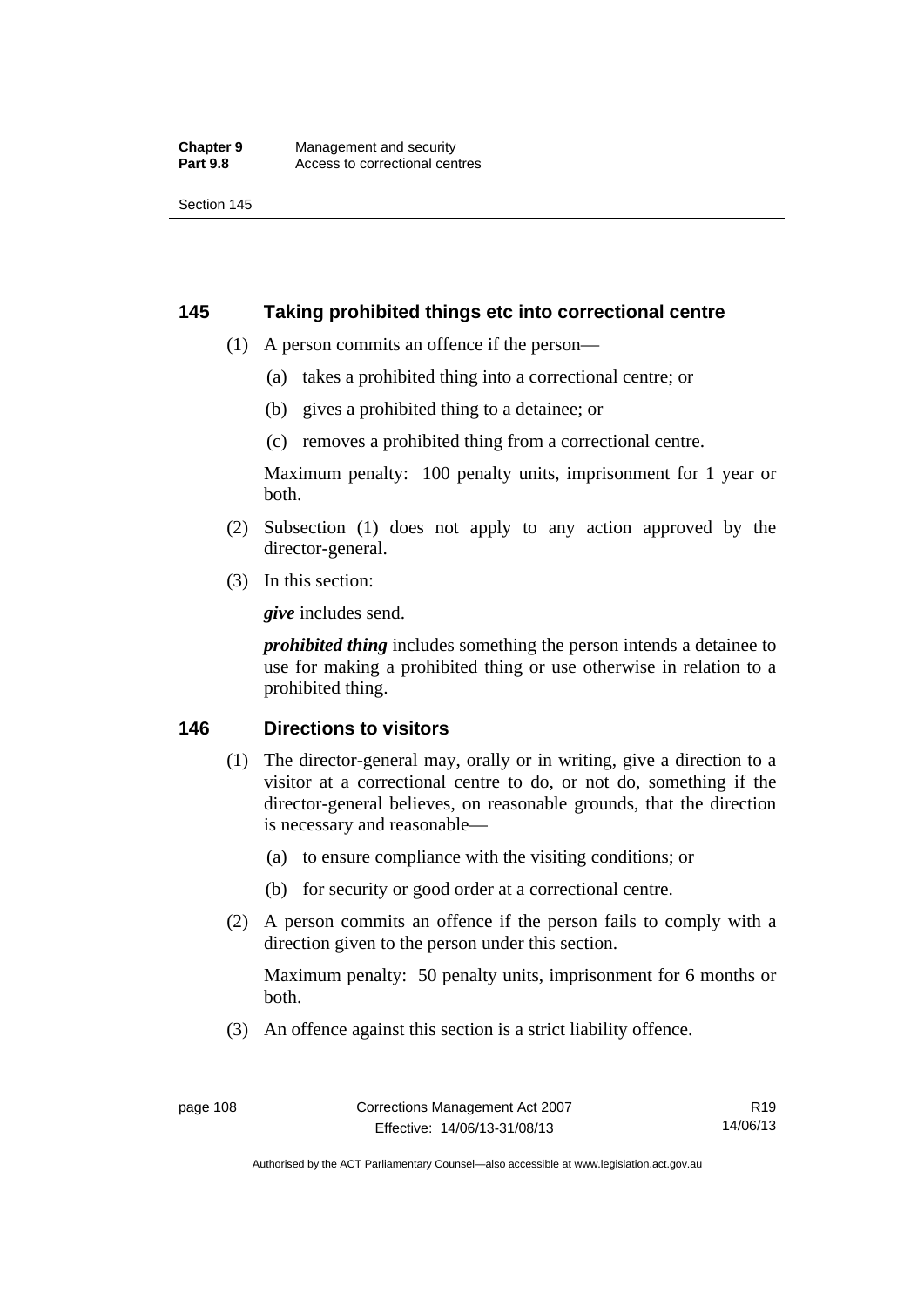(4) Subsection (2) does not apply if the person takes reasonable steps to comply with the direction.

### **147 Searches of visitors**

- (1) The director-general may direct a corrections officer to conduct a scanning search, frisk search or ordinary search of a visitor at a correctional centre if the director-general suspects, on reasonable grounds, that the visitor is carrying—
	- (a) a prohibited thing; or
	- (b) anything else that creates, or is likely to create, a risk to—
		- (i) the personal safety of anyone else; or
		- (ii) security or good order at a correctional centre.
- (2) Part 9.4 (Searches) and part 9.5 (Seizing property) apply as if a direction under this section, any scanning search, frisk search or ordinary search conducted under the direction, and anything found in the search, occurred under the relevant part in relation to a detainee at a correctional centre.
- (3) However, section 126 (Searches—use of force) does not apply in relation to a search of a visitor at a correctional centre.

### **148 Directions to leave correctional centre etc**

- (1) The director-general may direct a person at a correctional centre—
	- (a) not to enter the centre; or
	- (b) if the person is already in the centre—to leave the centre.
- (2) The director-general may give the direction only if—
	- (a) the director-general suspects, on reasonable grounds, that—
		- (i) the person is intoxicated; or
		- (ii) the person has possession of a prohibited thing; or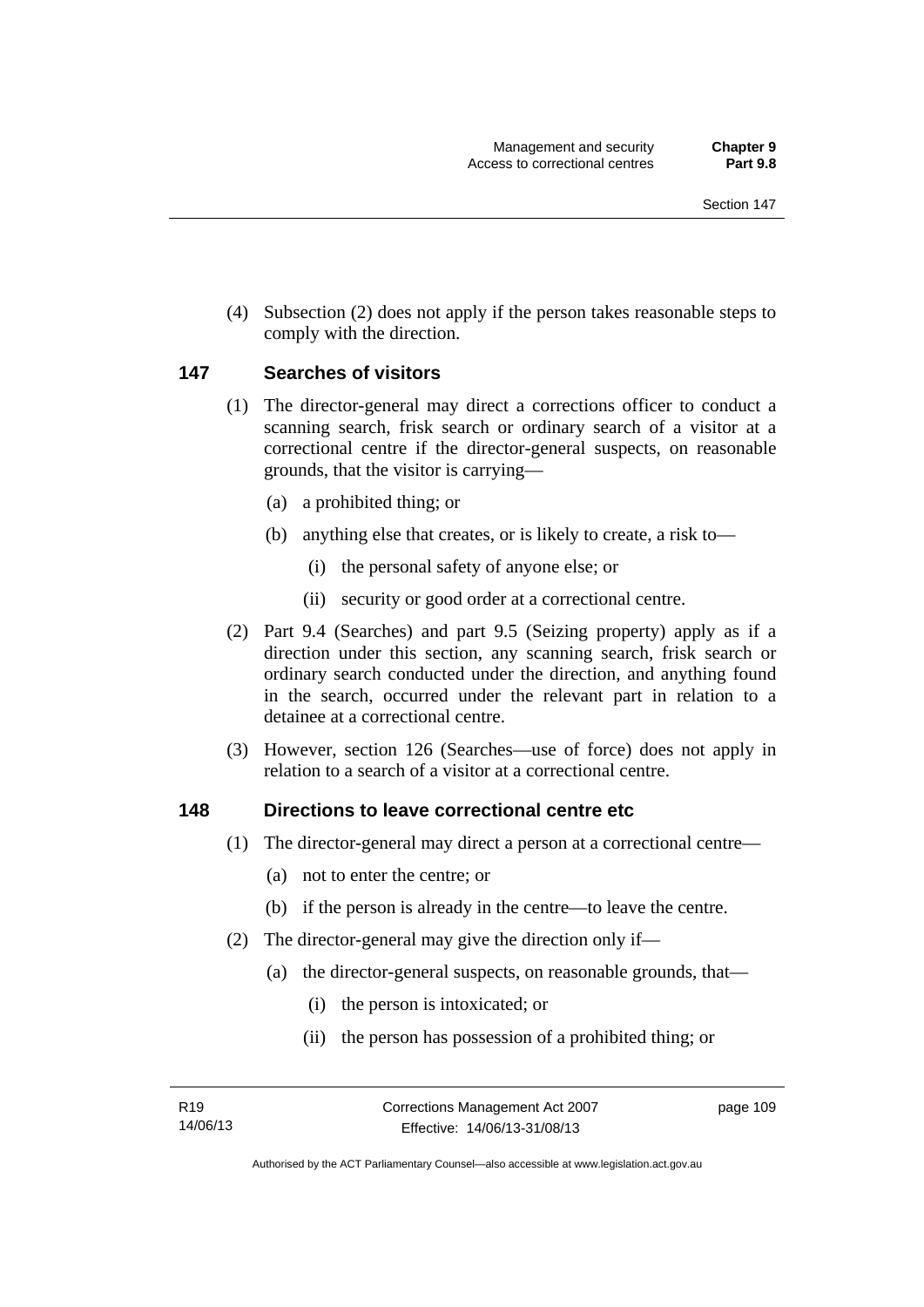- (iii) the direction is necessary and reasonable for security or good order at a correctional centre; or
- (b) the person contravenes a direction given to the person under section 146.
- (3) A person commits an offence if the person fails to comply with a direction given to the person under this section.

Maximum penalty: 50 penalty units, imprisonment for 6 months or both.

- (4) An offence against this section is a strict liability offence.
- (5) Subsection (3) does not apply if the person takes reasonable steps to comply with the direction.
- (6) In this section:

*intoxicated* means under the influence of alcohol, a drug or another substance, or a combination of alcohol, drugs or substances.

### **Examples of substances**

- 1 glue
- 2 petrol
- 3 another solvent
- *Note* An example is part of the Act, is not exhaustive and may extend, but does not limit, the meaning of the provision in which it appears (see [Legislation Act,](http://www.legislation.act.gov.au/a/2001-14) s 126 and s 132).

*prohibited thing*—see section 145 (3).

### **149 Removing people from correctional centre**

- (1) The director-general may direct a corrections officer to enforce a direction under section 148 if the person given the direction contravenes the direction.
- (2) The corrections officer may use force that is necessary and reasonable to enforce the direction.

Authorised by the ACT Parliamentary Counsel—also accessible at www.legislation.act.gov.au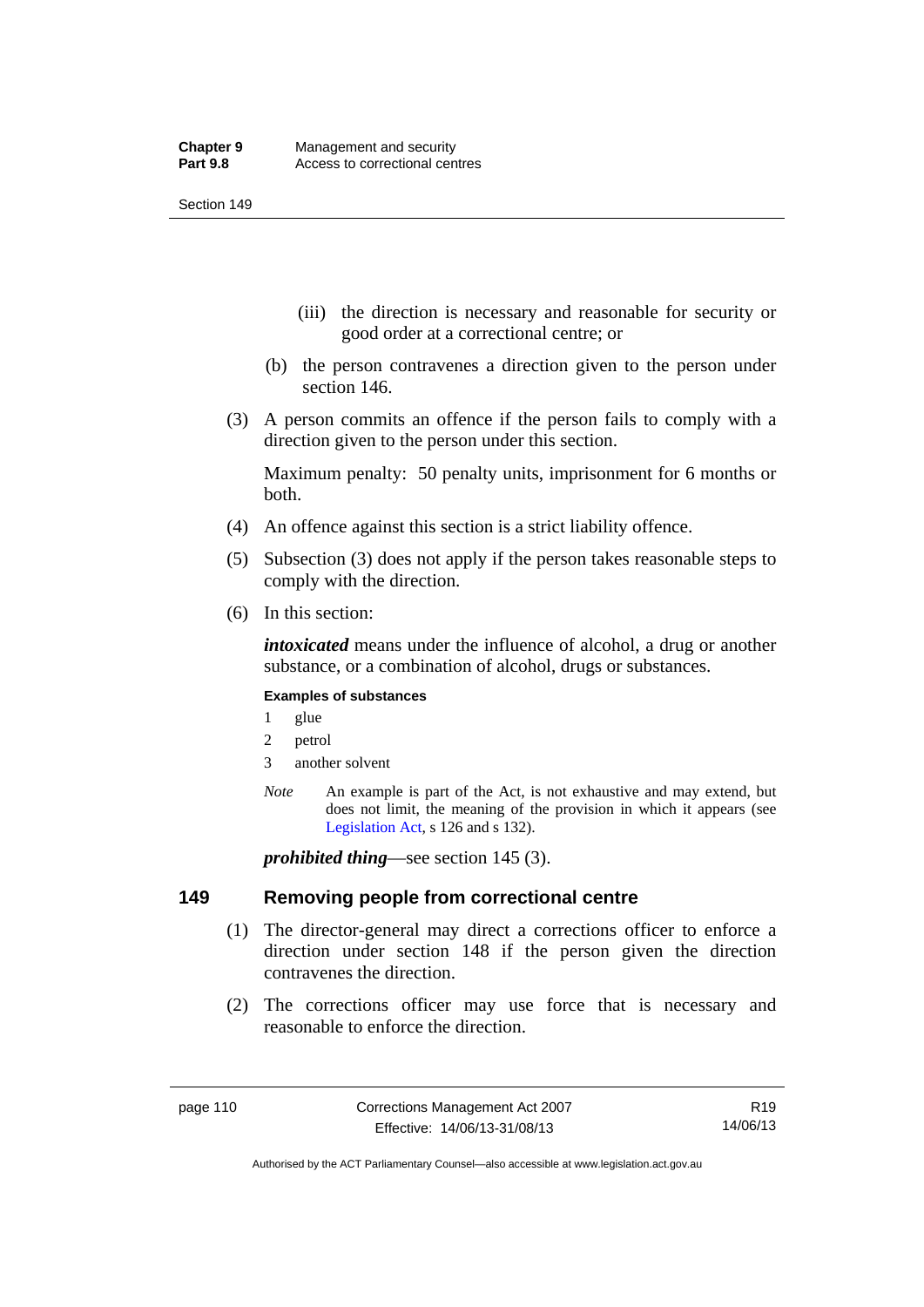# **Chapter 10 Discipline**

# **Part 10.1 General**

## **150 Application—ch 10**

This chapter applies in relation to a disciplinary breach committed, or allegedly committed, by a detainee.

## **151 Definitions—discipline**

In this Act:

*accused* means a detainee charged with a disciplinary breach.

*administrative penalty*—see section 184.

*charge* means a disciplinary charge.

*charge notice*—see section 159.

*disciplinary action*—see section 183.

*disciplinary breach*—see section 152.

*disciplinary charge* means a charge under section 159.

*hearing*, for an inquiry, means a hearing under part 11.3 (Disciplinary hearing procedures).

*initial report*—see section 156 (2) (e).

*inquiry* means an inquiry to which chapter 11 (Disciplinary inquiries) applies.

*investigative segregation* means segregation directed under any of the following:

- (a) section 156 (Report etc by corrections officer);
- (b) section 158 (Action by presiding officer);

page 111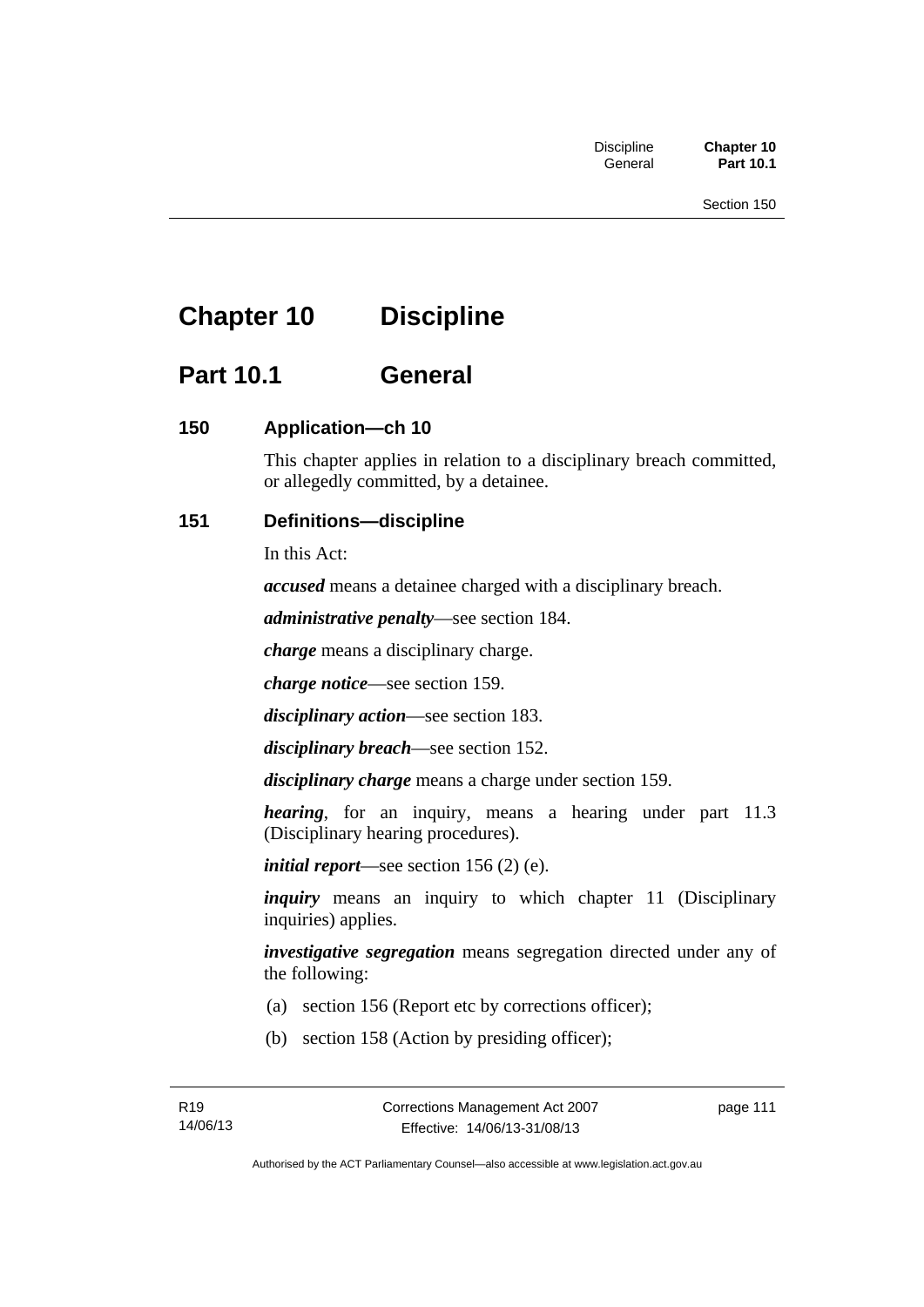| <b>Chapter 10</b> | <b>Discipline</b> |
|-------------------|-------------------|
| <b>Part 10.1</b>  | General           |

 (c) section 160 (Director-general directions—investigative segregation).

*investigator*—see section 153.

*investigator's report*—see section 157 (2) (b).

*presiding officer* means a corrections officer to whom the director-general has given functions of a presiding officer under this Act.

*privilege*, in relation to a detainee—see section 154.

*separate confinement*, of a detainee, means confinement of the detainee in a cell, away from other detainees.

### **152 Meaning of** *disciplinary breach*

For a detainee, each of the following is a *disciplinary breach*:

- (a) contravening a direction given to the detainee by the director-general or a corrections officer under this Act or the *[Crimes \(Sentence Administration\) Act 2005](http://www.legislation.act.gov.au/a/2005-59)*;
	- *Note* A reference to an Act includes a reference to the statutory instruments made or in force under the Act, including any regulation (see [Legislation Act,](http://www.legislation.act.gov.au/a/2001-14) s 104).
- (b) being in a prohibited area, without the director-general's approval;
- (c) smoking in a nonsmoking area at a correctional centre;
- (d) taking (in any way) alcohol or a drug into the detainee's body;
- (e) providing a positive test sample for alcohol or a drug when directed, under this Act or the *[Crimes \(Sentence](http://www.legislation.act.gov.au/a/2005-59)  [Administration\) Act 2005](http://www.legislation.act.gov.au/a/2005-59)*, to provide a test sample;
- (f) making, possessing, concealing, knowingly consuming or dealing with a prohibited thing, without the director-general's approval;

Authorised by the ACT Parliamentary Counsel—also accessible at www.legislation.act.gov.au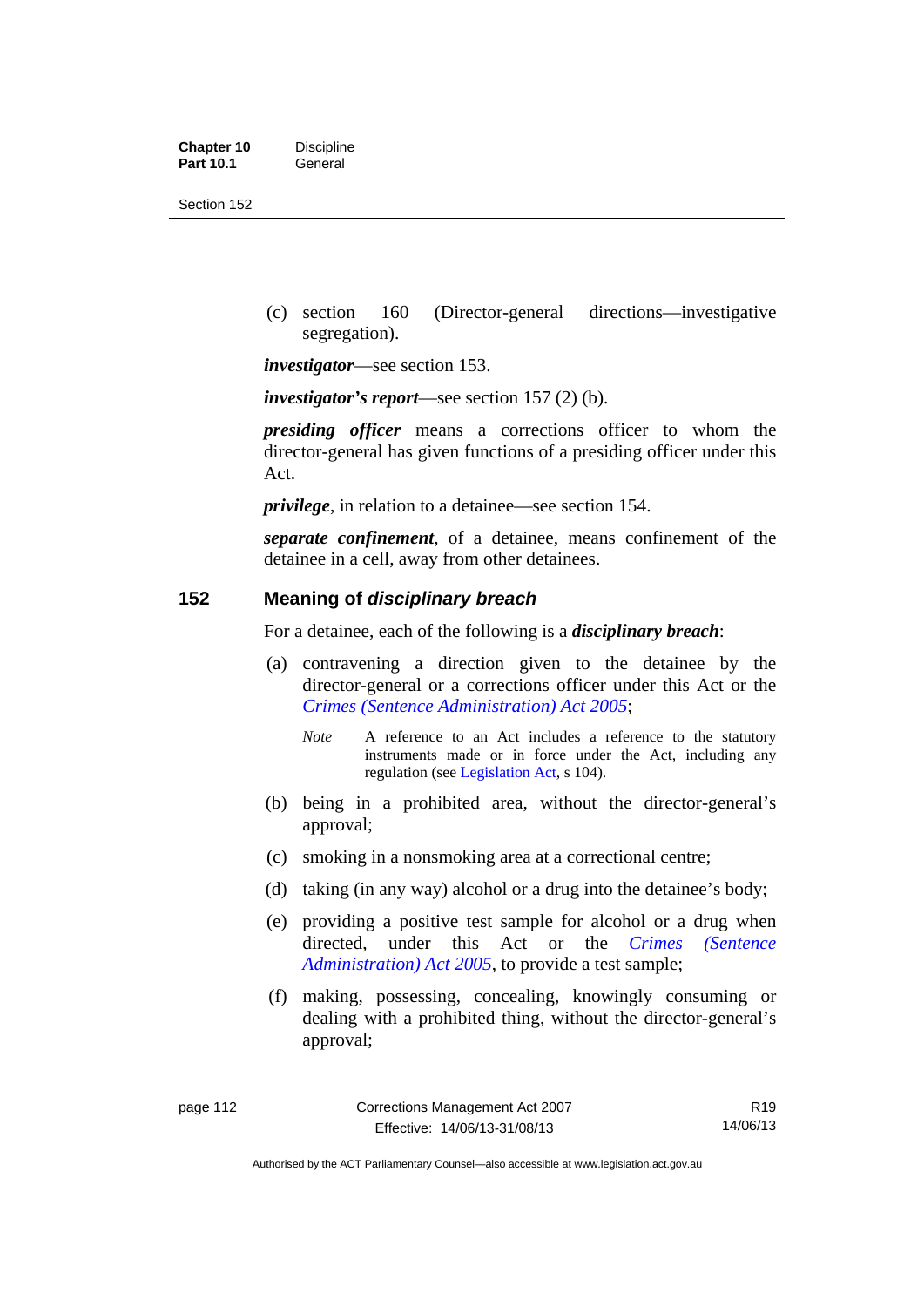- (g) gambling;
- (h) being disrespectful or abusive towards a corrections officer in a way that undermines the officer's authority;
- (i) being disrespectful or abusive towards someone in a way that is likely to provoke a person to be violent;
- (j) intentionally or recklessly engaging in conduct that endangers, or may endanger, the health or safety of the detainee or anyone else;
- (k) fighting;
- (l) assaulting someone else;
- (m) theft;
- (n) possessing stolen property;
- (o) possessing or dealing in things without the director-general's approval;
- (p) intentionally or recklessly damaging or destroying property belonging to someone else;
- (q) interfering with property belonging to someone else, without approval by the owner of the property;
- (r) interfering with anyone's personal monitoring device without the director-general's approval;
- (s) creating or participating in a disturbance, or other activity, likely to endanger security or good order at a correctional centre;
- (t) contravening a condition of any of the following:
	- (i) a direction under section 204 (Local leave directions);
	- (ii) a local leave permit;
	- (iii) an interstate leave permit;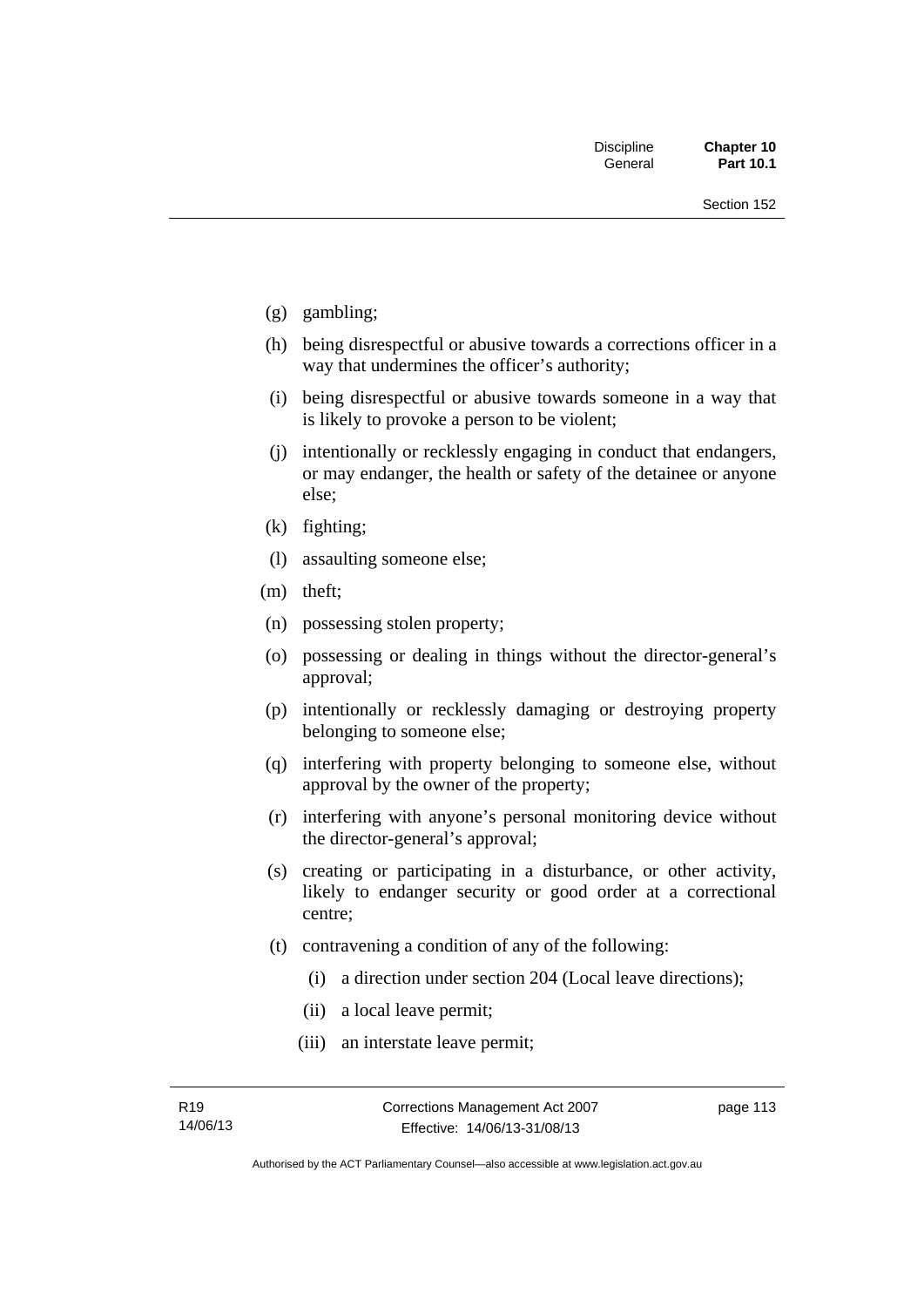| <b>Chapter 10</b> | <b>Discipline</b> |
|-------------------|-------------------|
| <b>Part 10.1</b>  | General           |

- (u) doing anything for the purpose of escaping, or assisting a detainee to escape, from detention;
- (v) offering, giving or taking a bribe;
- (w) attempting, or assisting anyone else attempting, to commit another disciplinary breach;
- $(x)$  threatening to do anything mentioned in paragraphs (j), (k), (l), (p) or (s);
- (y) anything else prescribed by regulation.

## **Examples of contravening director-general directions—par (a)**

failing to comply with a direction by the director-general to provide a test sample or submit to a search under this Act

*Note* An example is part of the Act, is not exhaustive and may extend, but does not limit, the meaning of the provision in which it appears (see [Legislation Act,](http://www.legislation.act.gov.au/a/2001-14) s 126 and s 132).

### **153 Meaning of** *investigator*

- (1) An *investigator* is—
	- (a) a corrections officer to whom the director-general has given functions of an investigator; or
	- (b) a person engaged under subsection (2).
- (2) The director-general may, on behalf of the Territory, engage a person (other than a corrections officer) to exercise the functions of an investigator.
- (3) The director-general may engage a person under subsection (2) only if satisfied the person has appropriate qualifications or experience to exercise the functions of an investigator.

Authorised by the ACT Parliamentary Counsel—also accessible at www.legislation.act.gov.au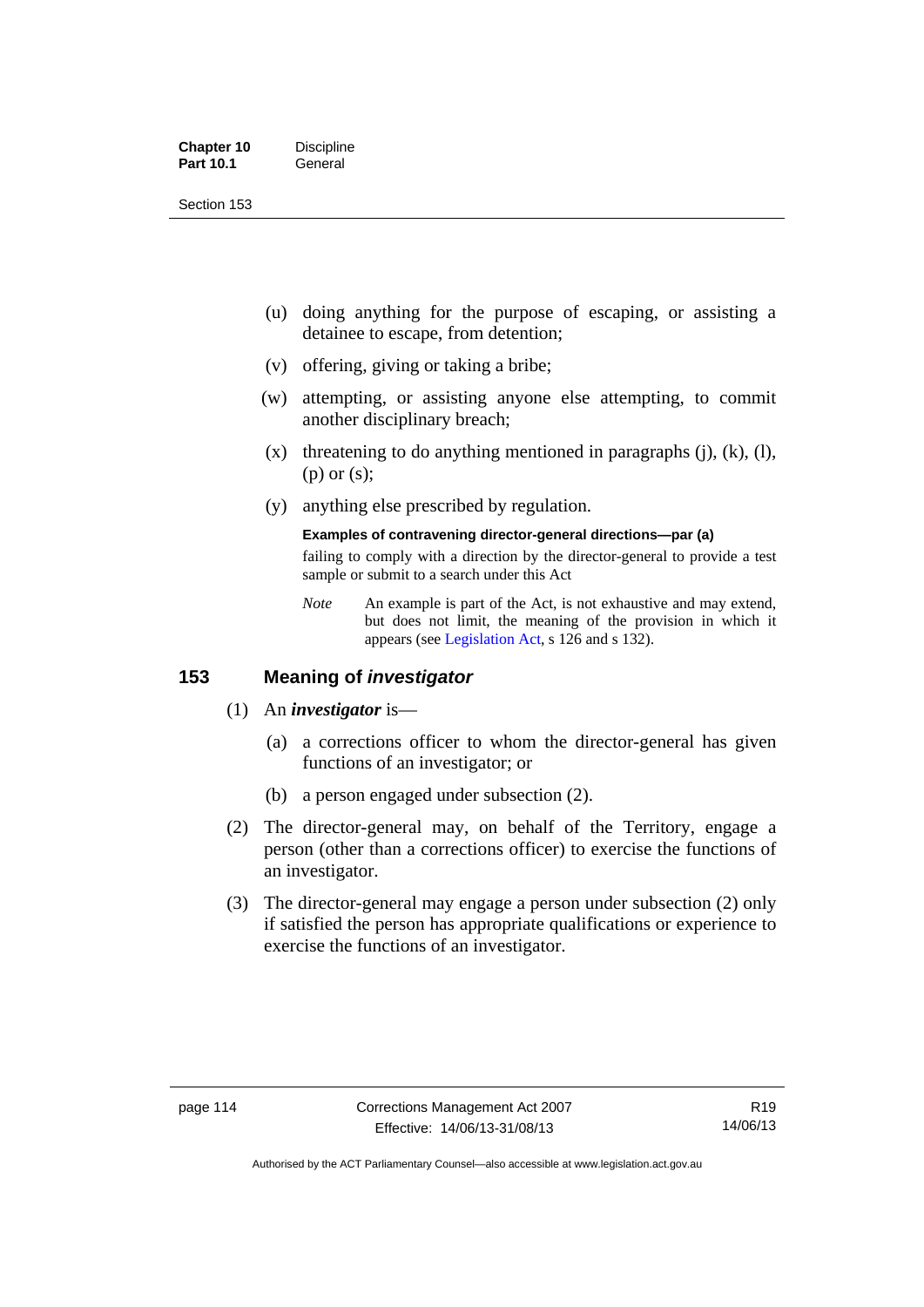## **154 Meaning of** *privilege*

A *privilege*, in relation to a detainee*—*

- (a) is any amenity, facility or opportunity the detainee may have the benefit of in detention; but
- (b) does not include anything that is, for this chapter, an entitlement for the detainee.

### **Examples of privileges**

- 1 using common areas at a correctional centre for mixing with other detainees
- 2 participating in activities other than those forming part of a detainee's case management plan
- 3 using phones, email or the internet other than for entitled usage
- 4 buying non-essential goods from money held in trust for a detainee
- 5 using a radio, television, CD or DVD player or other electronic equipment for recreational purposes
- 6 pursuing hobbies and crafts
- 7 keeping personal property in a cell

#### **Examples of entitlements**

things expressed in chapter 6 (Living conditions at correctional centres) to be entitlements for detainees

*Note* An example is part of the Act, is not exhaustive and may extend, but does not limit, the meaning of the provision in which it appears (see [Legislation Act,](http://www.legislation.act.gov.au/a/2001-14) s 126 and s 132).

## **155 Overlapping disciplinary breaches and criminal offences**

- (1) This section applies if a detainee engages, or is alleged to have engaged, in conduct that is both—
	- (a) a disciplinary breach; and
	- (b) an offence (a *criminal offence*) against a territory law, including this Act.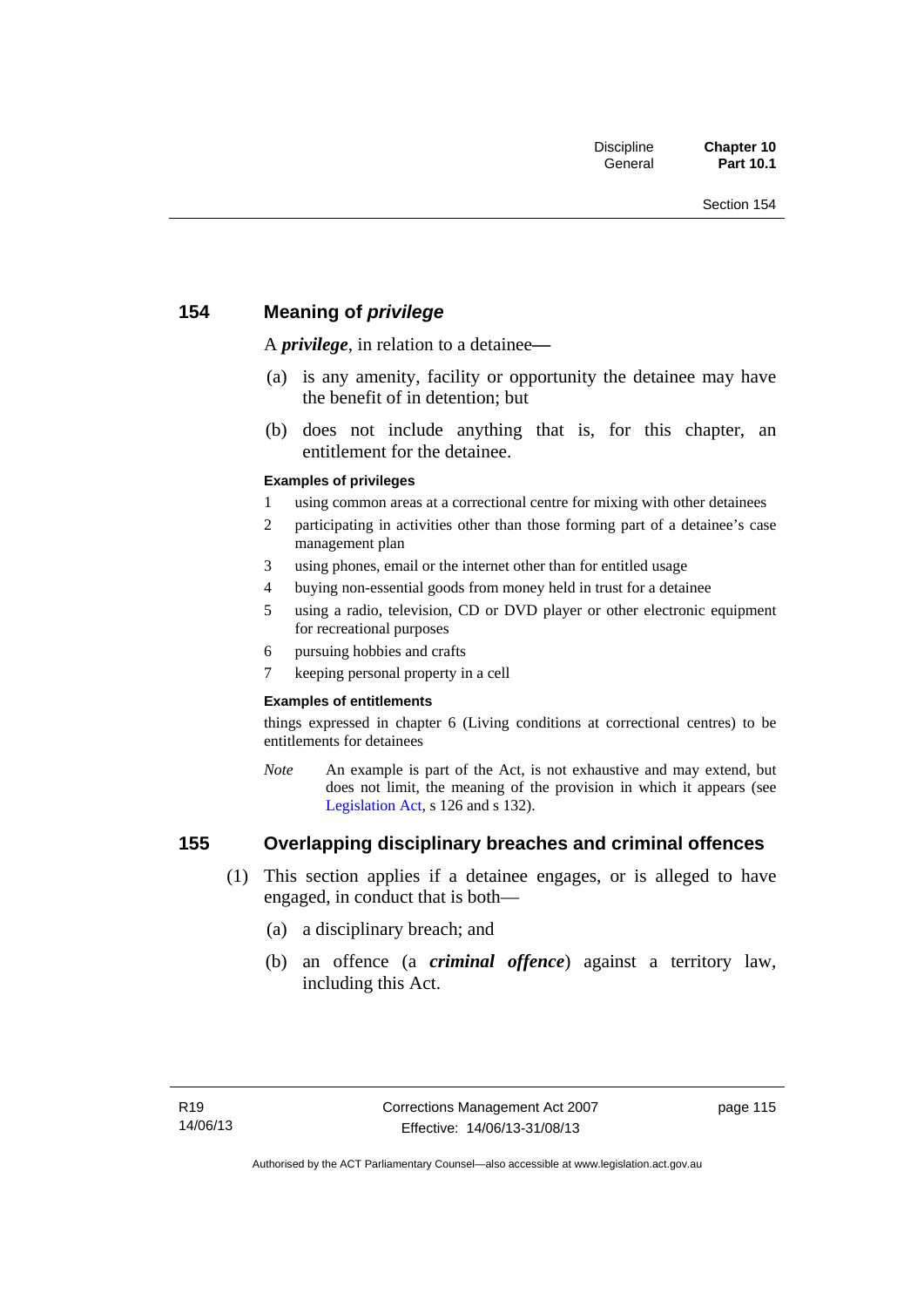| <b>Chapter 10</b> | <b>Discipline</b> |
|-------------------|-------------------|
| <b>Part 10.1</b>  | General           |

- (2) The detainee must not be prosecuted for the criminal offence if an administrative penalty has been imposed on the detainee because of the disciplinary breach.
- (3) A disciplinary charge for the disciplinary breach must not be started, or further dealt with, under this chapter if a prosecution for the criminal offence has been started in a court.
- (4) Disciplinary action for the disciplinary breach must not be taken against the detainee if the detainee has been convicted or found guilty of the criminal offence by a court.

*Note* For the kinds of disciplinary action that may be taken, see s 183.

page 116 Corrections Management Act 2007 Effective: 14/06/13-31/08/13

R19 14/06/13

Authorised by the ACT Parliamentary Counsel—also accessible at www.legislation.act.gov.au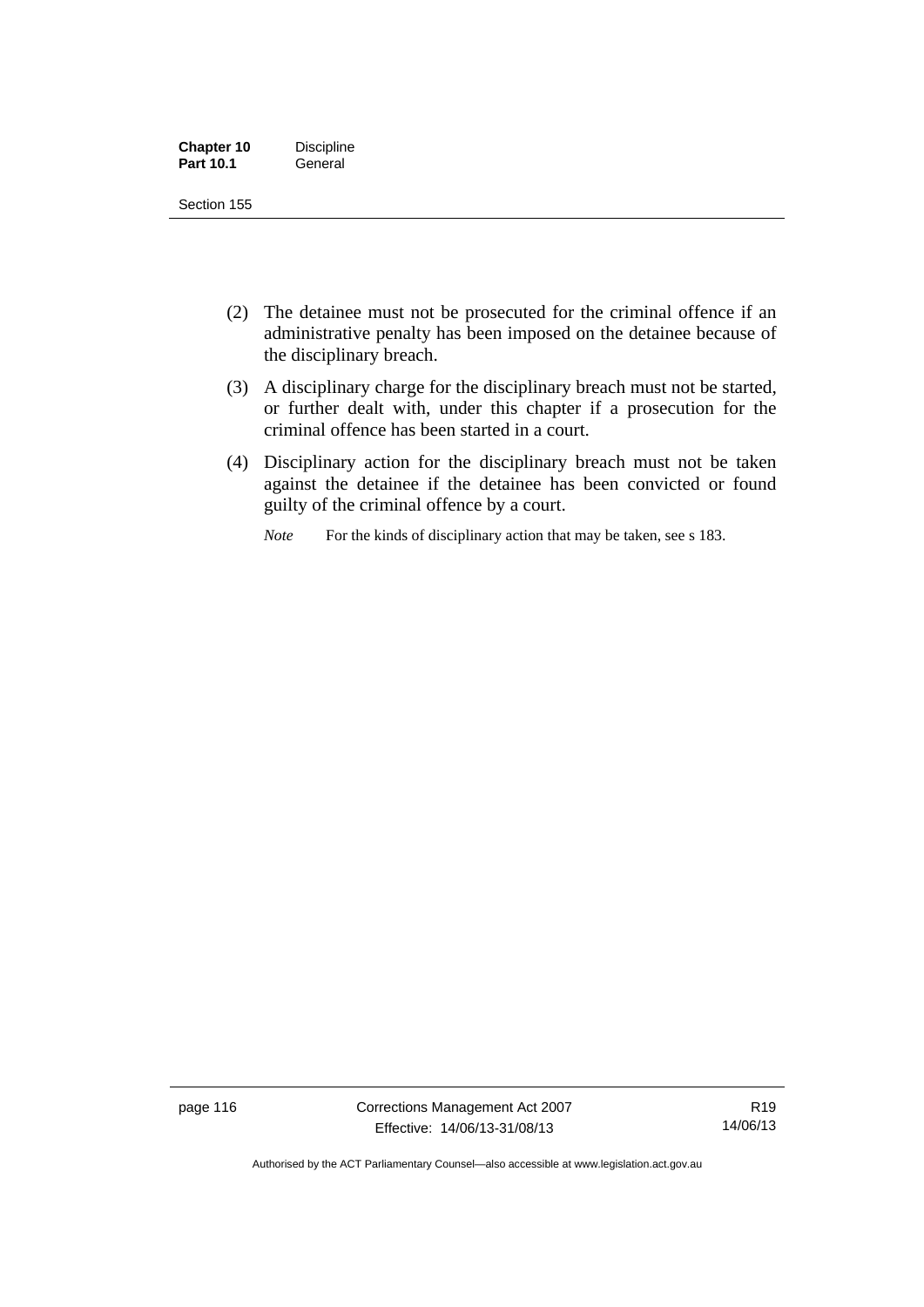# **Part 10.2 Disciplinary investigations**

# **Division 10.2.1 Investigation of disciplinary breaches**

## **156 Report etc by corrections officer**

- (1) This section applies if a corrections officer believes, on reasonable grounds, that a detainee has committed a disciplinary breach.
- (2) The corrections officer may do 1 or more of the following if the officer believes, on reasonable grounds, that it is appropriate in the circumstances:
	- (a) counsel the detainee;
	- (b) warn the detainee about committing a disciplinary breach;
	- (c) reprimand the detainee;
	- (d) subject to section 161 (Grounds for investigative segregation), direct that the detainee be segregated from other detainees for the purposes of this part;
	- (e) give a presiding officer a report (an *initial report*) about the alleged disciplinary breach.
- (3) A report under subsection (2) (e) must be given to the presiding officer as soon as possible, and must set out the following:
	- (a) details of the alleged disciplinary breach;
	- (b) the officer's reasons for believing the detainee has committed the disciplinary breach;
	- (c) if subsection  $(2)$  (d) applies—
		- (i) details of the segregation directed; and
		- (ii) the officer's reasons for the direction; and
		- (iii) a recommendation about the detainee's segregation;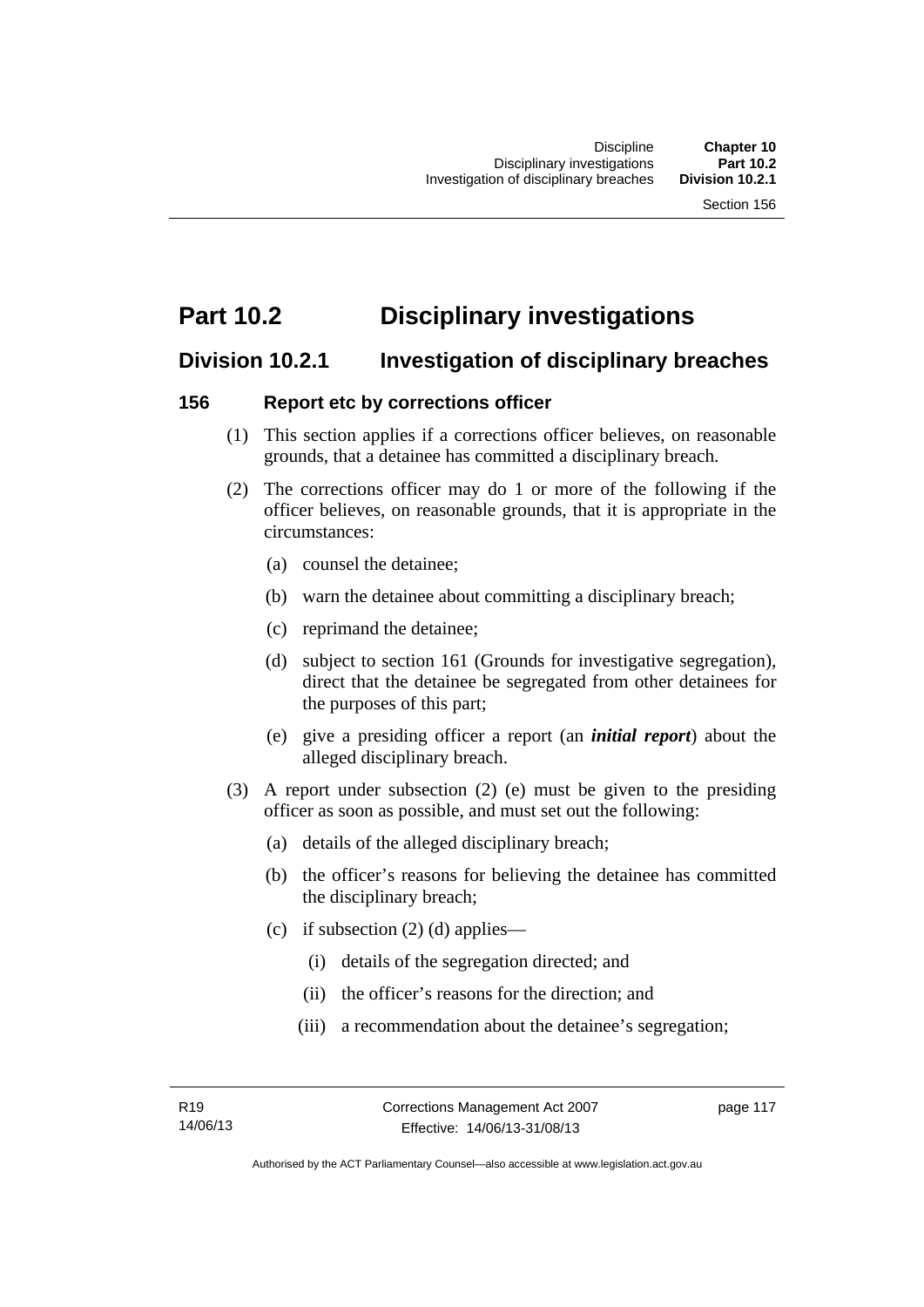(d) anything else prescribed by regulation.

## **157 Investigation by investigator**

- (1) After being given an initial report about an alleged disciplinary breach by a detainee, the presiding officer may, if the presiding officer believes on reasonable grounds it is appropriate, refer the report to an investigator.
- (2) The investigator must—
	- (a) consider the initial report and investigate the alleged disciplinary breach by the detainee; and
	- (b) give the presiding officer a report (an *investigator's report*) about the alleged disciplinary breach.
- (3) The report must include the following:
	- (a) a copy of the initial report;
	- (b) a recommendation for any action by the presiding officer under section 158 (2):
	- (c) the investigator's reasons for the recommendation;
	- (d) anything else prescribed by regulation.
- (4) The report may include any other information the investigator considers is relevant in relation to the alleged disciplinary breach.
- (5) The corrections officer who made the initial report about the alleged disciplinary breach by the detainee must not exercise any function of an investigator in relation to the breach.

## **158 Action by presiding officer**

- (1) This section applies if a presiding officer is given—
	- (a) an initial report about an alleged disciplinary breach by a detainee; or

Authorised by the ACT Parliamentary Counsel—also accessible at www.legislation.act.gov.au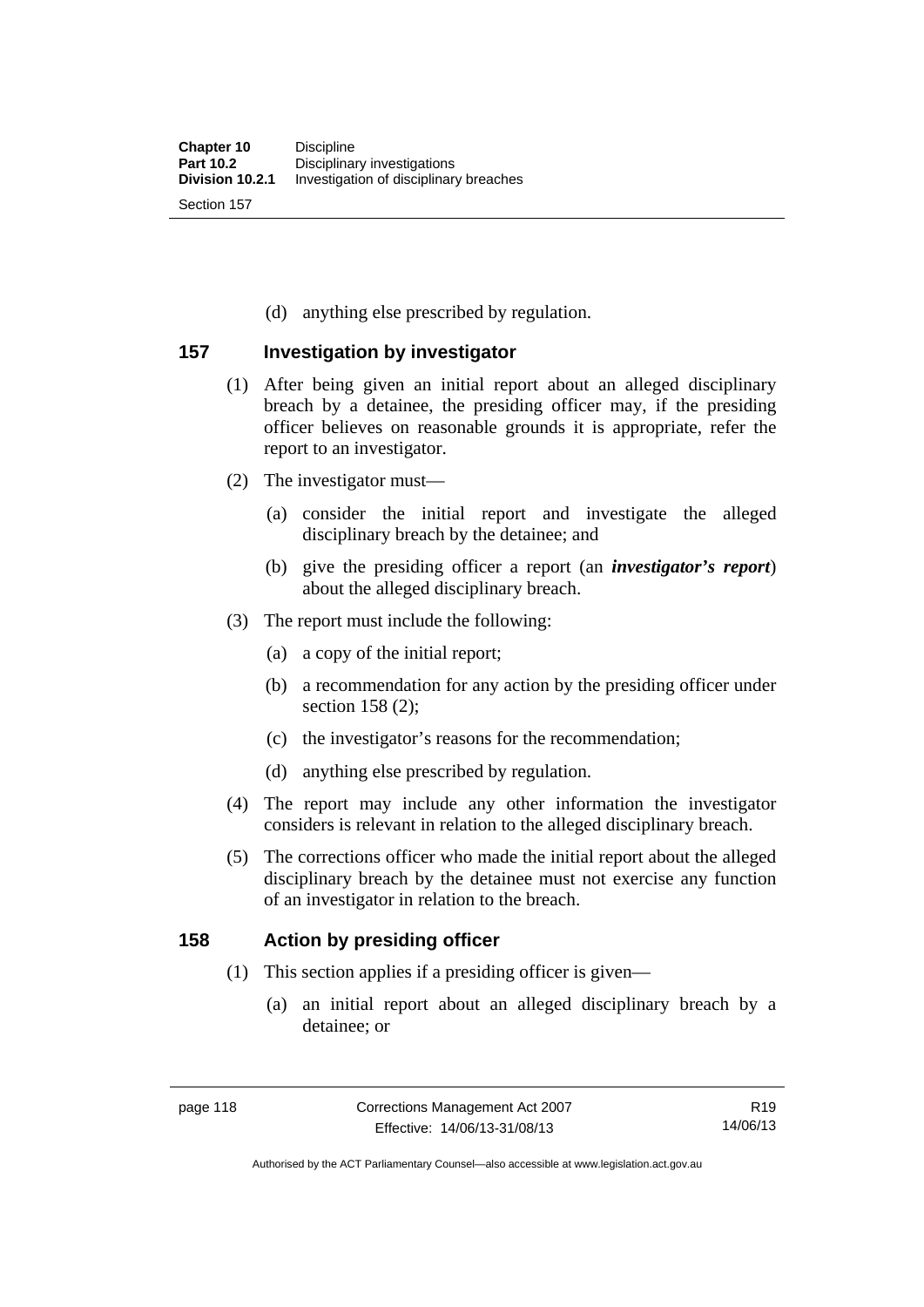- (b) an investigator's report about an alleged disciplinary breach by a detainee.
- (2) After considering the report and making any further investigation the presiding officer considers appropriate, the presiding officer may, if the presiding officer believes on reasonable grounds it is appropriate, do 1 or more of the following:
	- (a) take no further action in relation to the initial report;
	- (b) counsel the detainee;
	- (c) warn the detainee about committing a disciplinary breach;
	- (d) reprimand the detainee;
	- (e) refer the allegation to—
		- (i) the chief police officer; or
		- (ii) the director of public prosecutions;
	- (f) charge the detainee under section 159 (Disciplinary charge);
	- (g) subject to section 161 (Grounds for investigative segregation), direct that the detainee be segregated from other detainees for this part;
	- (h) anything else prescribed by regulation.
- (3) A referral under subsection (2) (e) must be in writing and be accompanied by a report by the presiding officer.
- (4) The corrections officer who made the initial report or investigator's report about the alleged disciplinary breach by the detainee must not exercise any function of a presiding officer under this division in relation to the breach.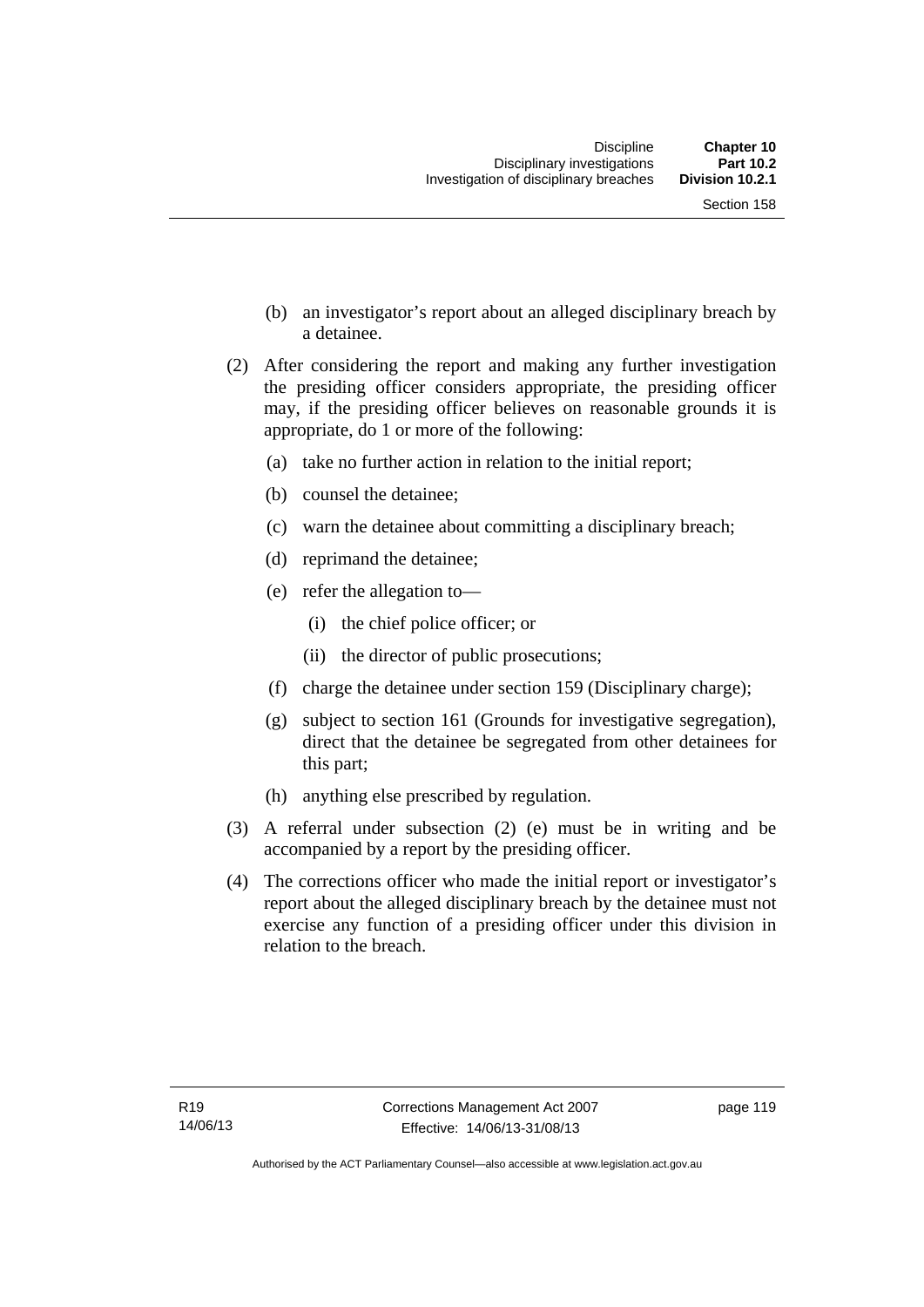### **159 Disciplinary charge**

To charge a detainee with a disciplinary breach, the presiding officer must give the detainee written notice of the charge (a *charge notice*), including details of the following:

- (a) the disciplinary breach charged;
- (b) a brief statement of the conduct to which the charge applies and when, or the period during which, it happened or is alleged to have happened;
- (c) the option of having the charge dealt with by consent under division 10.3.1 (Disciplinary action—with accused's consent);
- (d) the election available under section 167 (Disciplinary breach admitted by accused) to accept the disciplinary action proposed by the presiding officer;
- (e) the disciplinary action the presiding officer believes, on reasonable grounds, would be appropriate if the charge were dealt with under section 168 (Presiding officer's powers breach admitted by accused).
- *Note* If a form is approved under s 228 for a disciplinary charge, the form must be used.

# **Division 10.2.2 Investigative segregation**

### **160 Director-general directions—investigative segregation**

- (1) Subject to section 161, the director-general may direct that a detainee be segregated from other detainees for the purposes of this part.
- (2) To remove any doubt, this section is additional to, and does not limit, the power to direct that a detainee be segregated from other detainees under either of the following:
	- (a) section 156 (Report etc by corrections officer);

Authorised by the ACT Parliamentary Counsel—also accessible at www.legislation.act.gov.au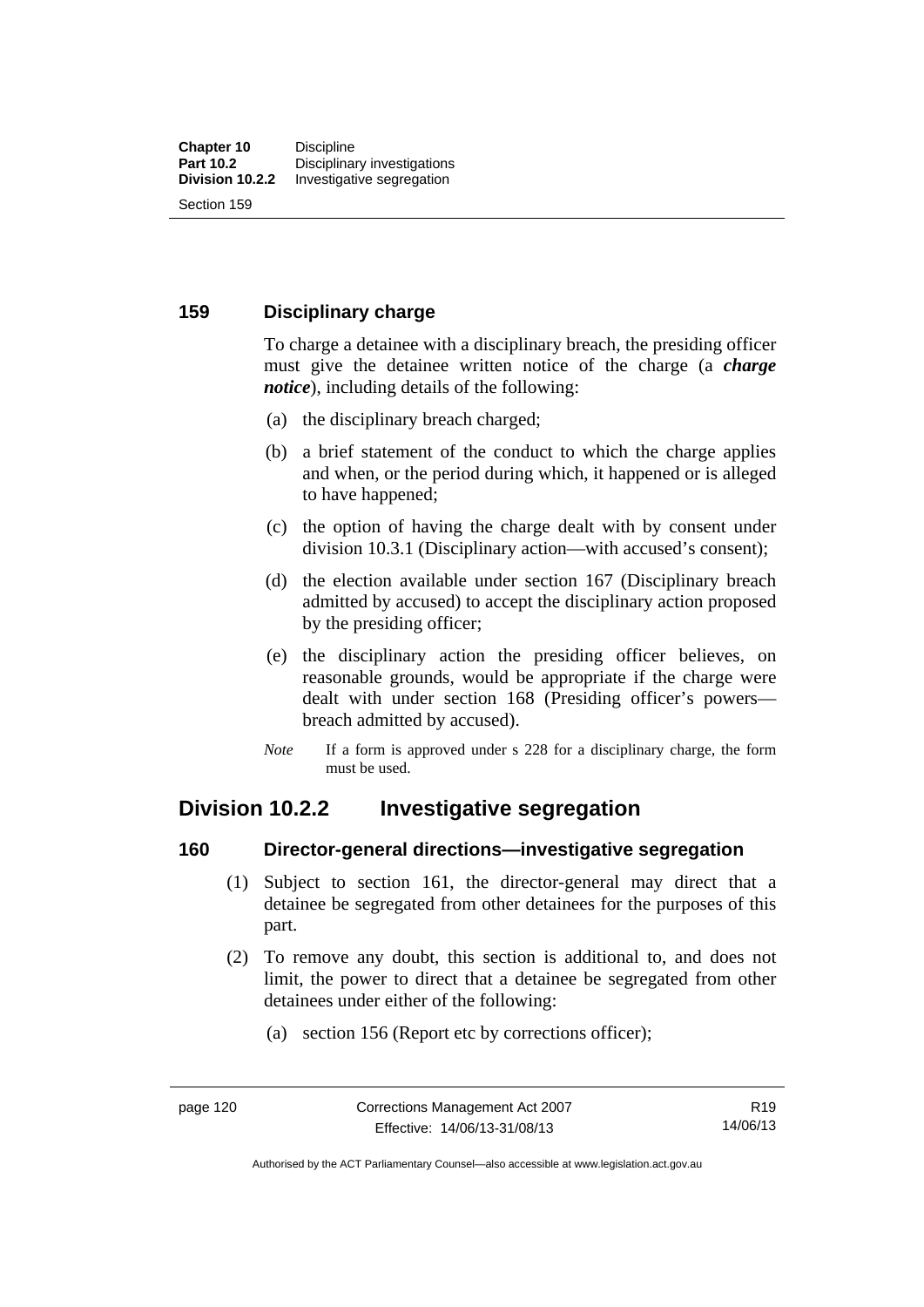(b) section 158 (Action by presiding officer).

## **161 Grounds for investigative segregation**

- (1) This section applies to a direction for investigative segregation.
- (2) The direction may be given only if the person giving the direction believes, on reasonable grounds, that segregation of the detainee is necessary or prudent for the purposes of this part.
- (3) Without limiting subsection (2), the direction may be given if the person giving the direction believes, on reasonable grounds, that the opportunity for the detainee to associate with anyone else creates, or is likely to create, a risk of—
	- (a) harm, or threatened harm, to the detainee or anyone else; or
	- (b) the perverting, or attempted perverting, of an investigation, under this part; or
	- (c) undermining security or good order at a correctional centre.

## **162 Notice of investigative segregation**

The person giving a direction for investigative segregation of a detainee must give the detainee prompt notice of the direction, why it was given, when it takes effect and the provisions for its duration and review under this part.

## **163 Duration of investigative segregation**

- (1) The director-general must revoke a direction for investigative segregation if the director-general believes, on reasonable grounds, that the direction is no longer necessary or prudent.
- (2) The director-general—
	- (a) may review a direction for investigative segregation of a detainee at any time on the director-general's own initiative or on request by the detainee; and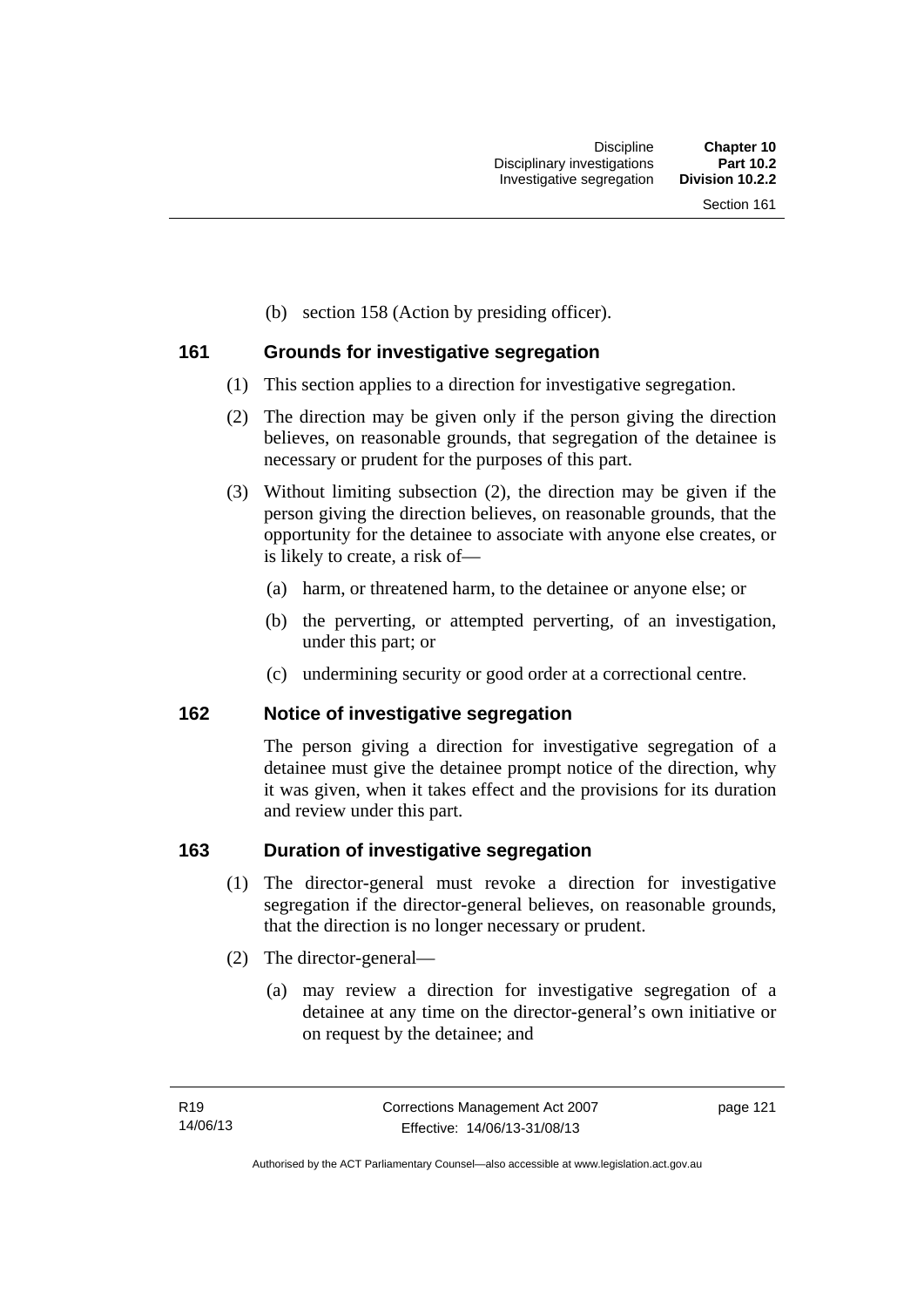- (b) if the detainee is to be transferred to another correctional centre for longer than 1 day—must review the direction before the transfer; and
- (c) must review the direction at least once every 7 days while it remains in force.
- (3) After reviewing a direction for investigative segregation, the director-general may—
	- (a) confirm the direction; or
	- (b) make a direction or further direction under section 160 (1); or
	- (c) revoke the direction under subsection (1).
- (4) To remove any doubt, the director-general may make more than 1 direction under section 160 (1) in relation to a detainee for the same investigation.
- (5) Subject to this section and section 94 (Segregated detainees removed to NSW), a direction, or further direction, for investigative segregation ends at the end of the earlier of the following days:
	- (a) the 7th day after the day the direction is given;
	- (b) the day a presiding officer makes a decision under section 158 (Action by presiding officer) in relation to the alleged disciplinary breach to which the direction applies (other than a decision to direct investigative segregation of the detainee).

### **164 Application for review of investigative segregation directions**

(1) A detainee may apply to an adjudicator for a review of a direction for investigative segregation of the detainee.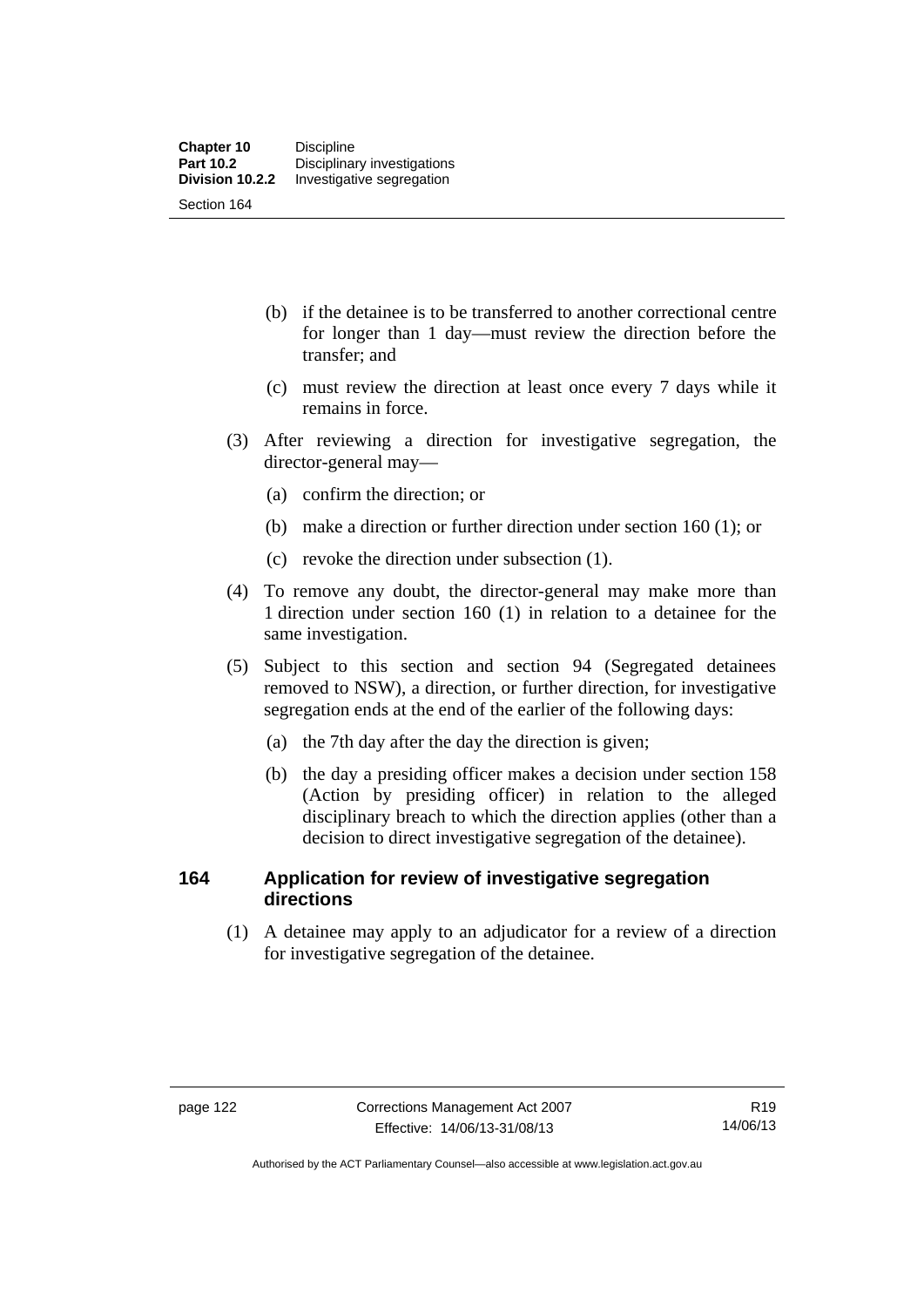- (2) The application must be made no later than 7 days after the day the person making the direction gives the detainee notice under section 162 of the direction.
	- *Note* If a form is approved under s 228 for an application under this section, the form must be used.
- (3) Subject to any decision by the adjudicator under section 165, the making of the application does not affect the segregation of the detainee under the direction.

### **165 Review of investigative segregation directions**

- (1) On application under section 164, an adjudicator may—
	- (a) conduct an inquiry to review the direction for investigative segregation of the detainee; or
	- (b) refuse to review the direction.
- (2) Chapter 11 (Disciplinary inquiries) applies to the inquiry, with any changes prescribed by regulation, as if it were an inquiry under that chapter.
- (3) After completing an inquiry under this section, the adjudicator may—
	- (a) confirm the direction under review; or
	- (b) amend the direction under review; or
	- (c) set aside the direction under review; or
	- (d) set aside the direction under review and make a substitute direction that the detainee be segregated from other detainees for the purposes of this part.
- (4) The adjudicator must give the detainee prompt written notice of the adjudicator's decision under this section.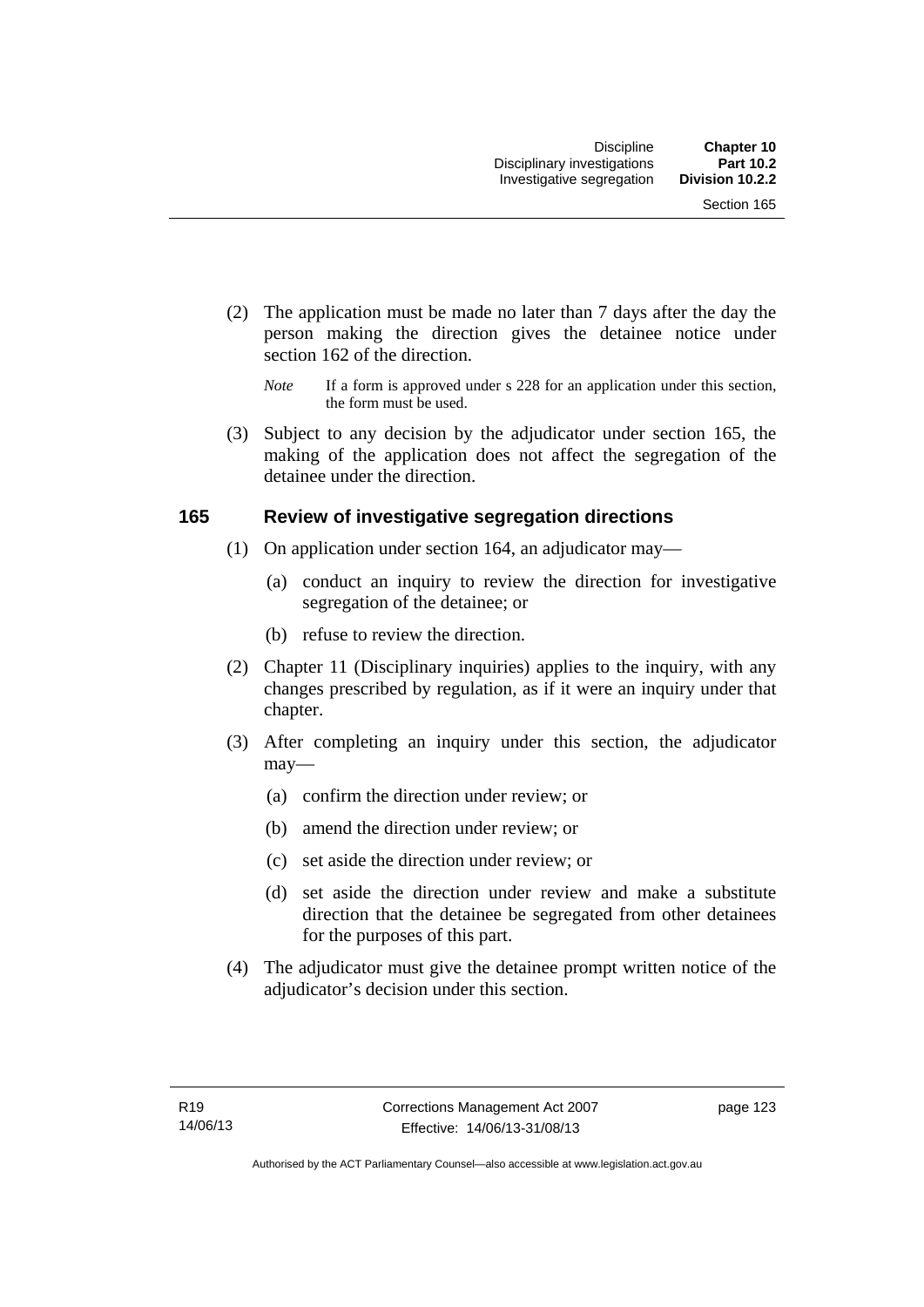- (5) If the adjudicator refuses to review the direction, the notice must include the reasons for the refusal.
	- *Note* Under the *[Administrative Decisions \(Judicial Review\) Act 1989](http://www.legislation.act.gov.au/a/alt_a1989-33co)*, a person aggrieved by an administrative decision made under an enactment may apply to the Supreme Court for a review of the decision. Subject to any order of the court, the making of the application does not affect the operation of the decision or prevent its implementation (see that Act, s 16).

page 124 Corrections Management Act 2007 Effective: 14/06/13-31/08/13

R19 14/06/13

Authorised by the ACT Parliamentary Counsel—also accessible at www.legislation.act.gov.au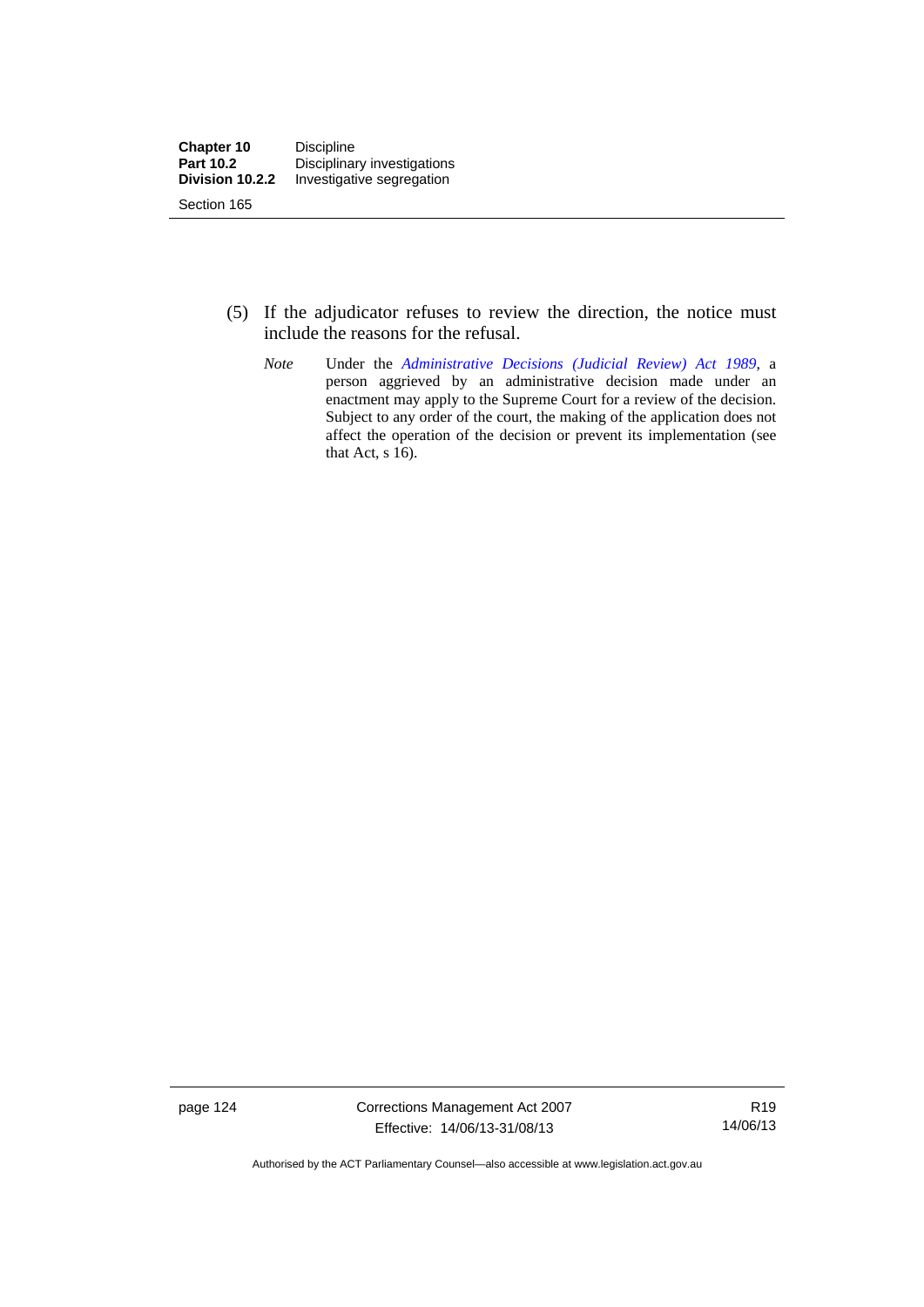# **Part 10.3 Disciplinary action and review**

# **Division 10.3.1 Disciplinary action—with accused's consent**

### **167 Disciplinary breach admitted by accused**

- (1) An accused may elect to have a disciplinary charge against the detainee dealt with under this division by giving a presiding officer a written notice in which the accused—
	- (a) admits the disciplinary breach charged; and
	- (b) accepts the proposed disciplinary action stated in the charge notice.

### **Example of election**

a signed admission and acceptance on the charge notice

- *Note 1* An example is part of the Act, is not exhaustive and may extend, but does not limit, the meaning of the provision in which it appears (see [Legislation Act,](http://www.legislation.act.gov.au/a/2001-14) s 126 and s 132).
- *Note* 2 If a form is approved under s 228 for an election under this section, the form must be used.
- (2) The election must be given to the presiding officer—
	- (a) no later than the day after the day the presiding officer gives the accused the charge notice; or
	- (b) within any extended period allowed under subsection (3).
- (3) For subsection (2) (b), the presiding officer may extend the period within which the election must be made if the presiding officer believes, on reasonable grounds, that is appropriate.
	- *Note* An extension of the time for making an election may be given even though the relevant time has ended (see [Legislation Act](http://www.legislation.act.gov.au/a/2001-14), s 151C (Power to extend time)).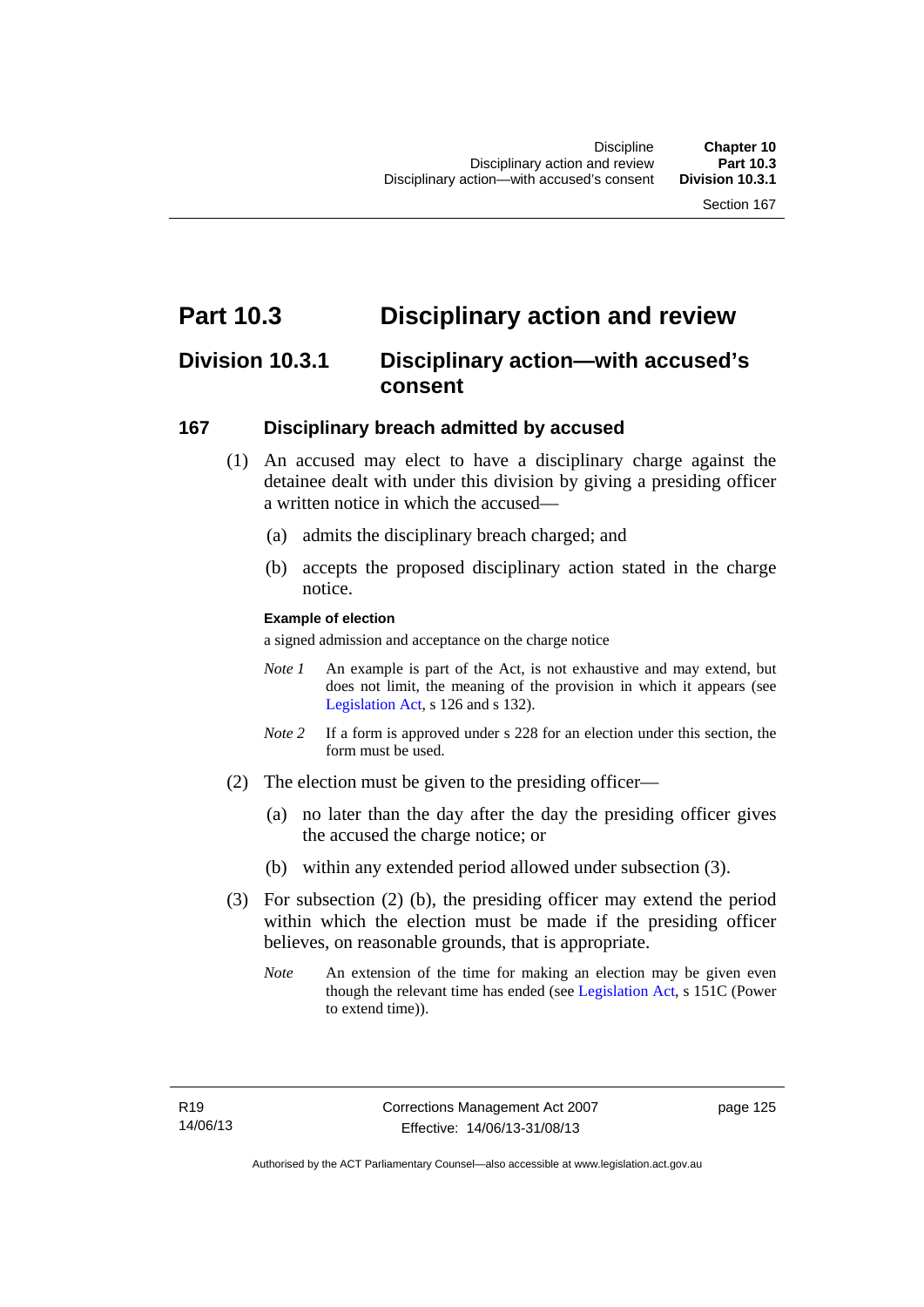(4) The presiding officer must give the accused written notice of a decision under subsection (3).

### **168 Presiding officer's powers—breach admitted by accused**

- (1) This section applies if the accused elects under section 167 to have a disciplinary charge dealt with under this division.
- (2) A presiding officer may, without further investigation or inquiry, counsel the accused and take disciplinary action against the accused in accordance with division 10.3.5 (Disciplinary action).
- (3) However, the only disciplinary action the presiding officer may take under this section is the disciplinary action stated as the appropriate action in the charge notice.
- (4) The presiding officer must give the accused written notice of a decision made under this section.

# **Division 10.3.2 Internal disciplinary inquiry**

### **170 Disciplinary inquiry into charge**

- (1) This section applies if an accused—
	- (a) is given a charge notice; and
	- (b) does not elect under section 167 to have the charge dealt with under division 10.3.1 (Disciplinary action—with accused's consent).
- (2) A presiding officer must conduct an inquiry into the disciplinary breach charged.
- (3) A corrections officer must not exercise any function of a presiding officer under this division in relation to the disciplinary charge if the officer—
	- (a) made a report under either of the following sections in relation to the alleged disciplinary breach to which the charge relates:

Authorised by the ACT Parliamentary Counsel—also accessible at www.legislation.act.gov.au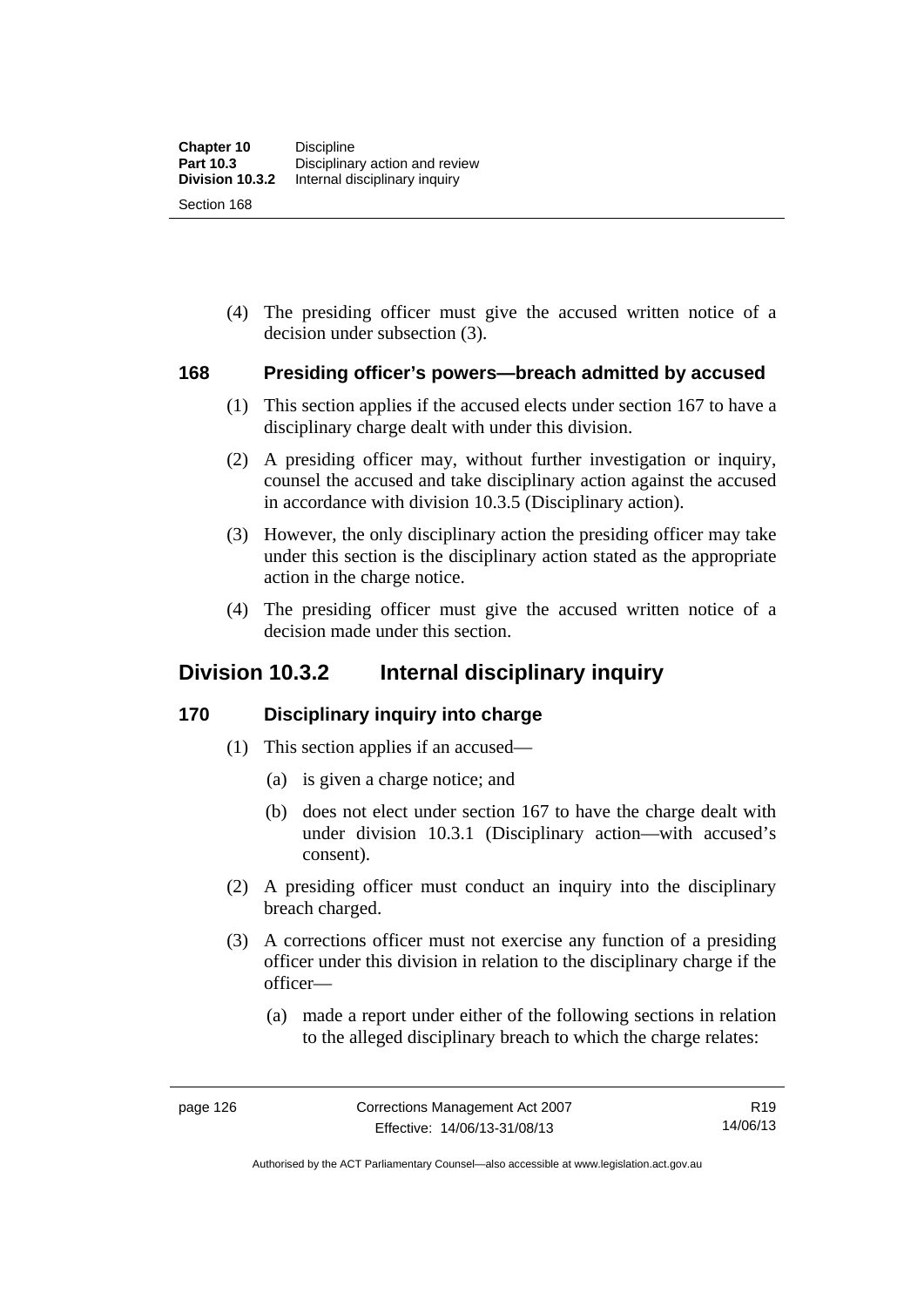- (i) section 156 (Report etc by corrections officer);
- (ii) section 157 (Investigation by investigator); or
- (b) made the charge under section 158 (Action by presiding officer).
- *Note* Ch 11 (Disciplinary inquiries) applies in relation to an inquiry under this division (see s 190).

### **171 Presiding officer's powers after internal inquiry**

- (1) This section applies if a presiding officer has completed an inquiry under section 170.
- (2) If the presiding officer is satisfied, on the balance of probabilities, that a disciplinary breach charged has been proven, the presiding officer may take disciplinary action against the accused in accordance with division 10.3.5 (Disciplinary action).
- (3) The presiding officer must dismiss the charge—
	- (a) if not satisfied, on the balance of probabilities, that the disciplinary breach charged has been proven; or
	- (b) if satisfied, on reasonable grounds, that it would otherwise be appropriate to do so.
- (4) If the presiding officer believes, on reasonable grounds, that it is necessary or desirable to do so, the presiding officer may refer the charge to—
	- (a) the chief police officer; or
	- (b) the director of public prosecutions.
- (5) The presiding officer must give the accused prompt written notice of the presiding officer's decision under this section, including—
	- (a) a statement of the reasons for the decision; and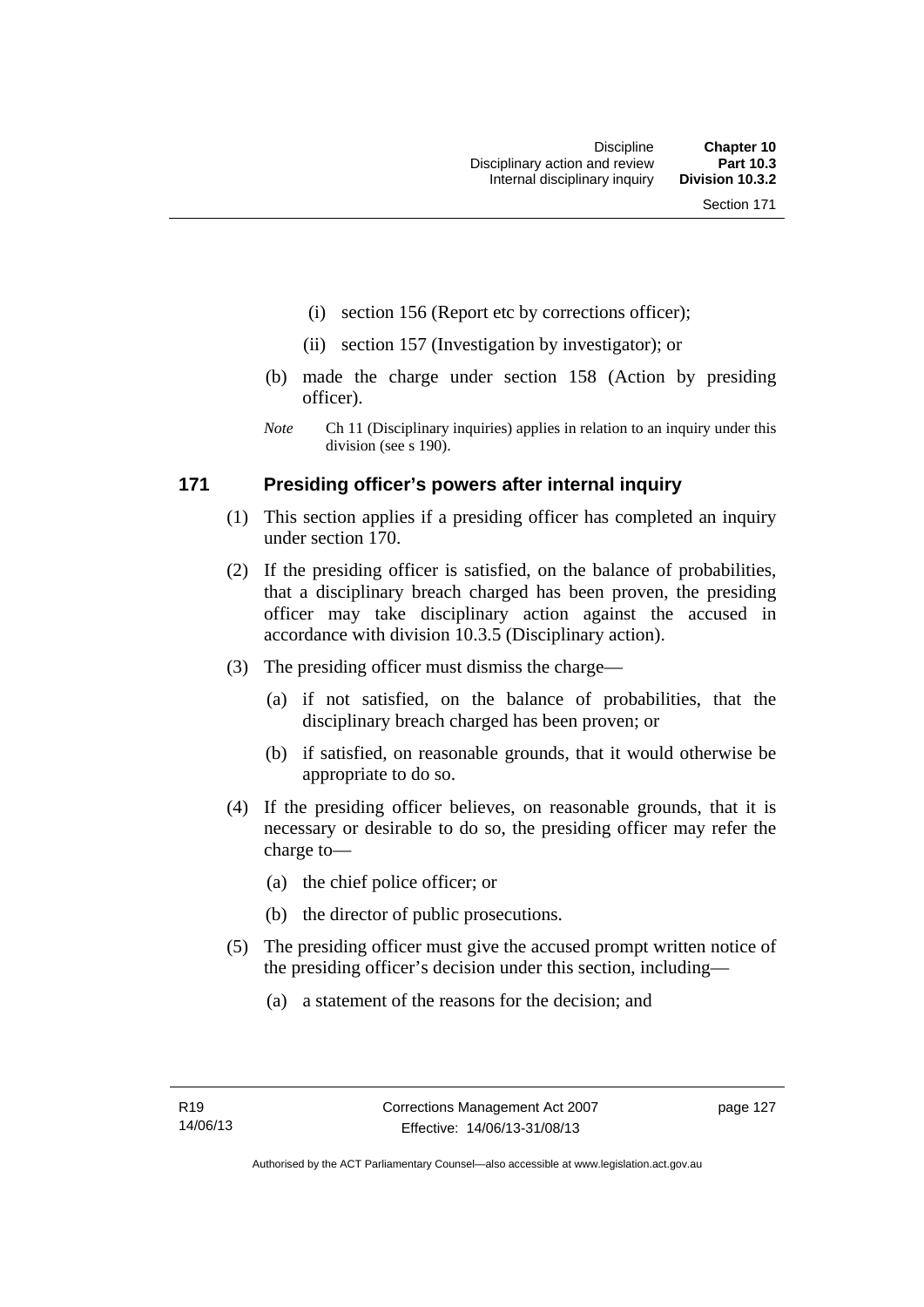(b) a statement about the effect of division 10.3.3.

- *Note 1* If a form is approved under s 228 for the notice, the form must be used.
- *Note 2* For the meaning of a statement of reasons, see the [Legislation Act,](http://www.legislation.act.gov.au/a/2001-14) s 179.
- (6) The presiding officer must give the director-general a copy of the notice under subsection (5).
- (7) A referral under subsection (4) must be in writing and be accompanied by a report by the presiding officer.

## **Division 10.3.3 Internal review of inquiry decision**

### **173 Application for review of inquiry decision**

 (1) An accused may apply to the director-general for a review of a decision by a presiding officer under section 171 in relation to the accused.

#### **Example of application for review**

a signed application on the presiding officer's notice under section 171

- *Note 1* An example is part of the Act, is not exhaustive and may extend, but does not limit, the meaning of the provision in which it appears (see [Legislation Act,](http://www.legislation.act.gov.au/a/2001-14) s 126 and s 132).
- *Note 2* If a form is approved under s 228 for an application under this section, the form must be used.
- (2) The application must be made no later than 7 days after the day the accused is given notice of the decision under section 171.
- (3) Subject to any decision by the director-general under section 176, the making of the application does not affect the taking of disciplinary action under the decision under review.

Authorised by the ACT Parliamentary Counsel—also accessible at www.legislation.act.gov.au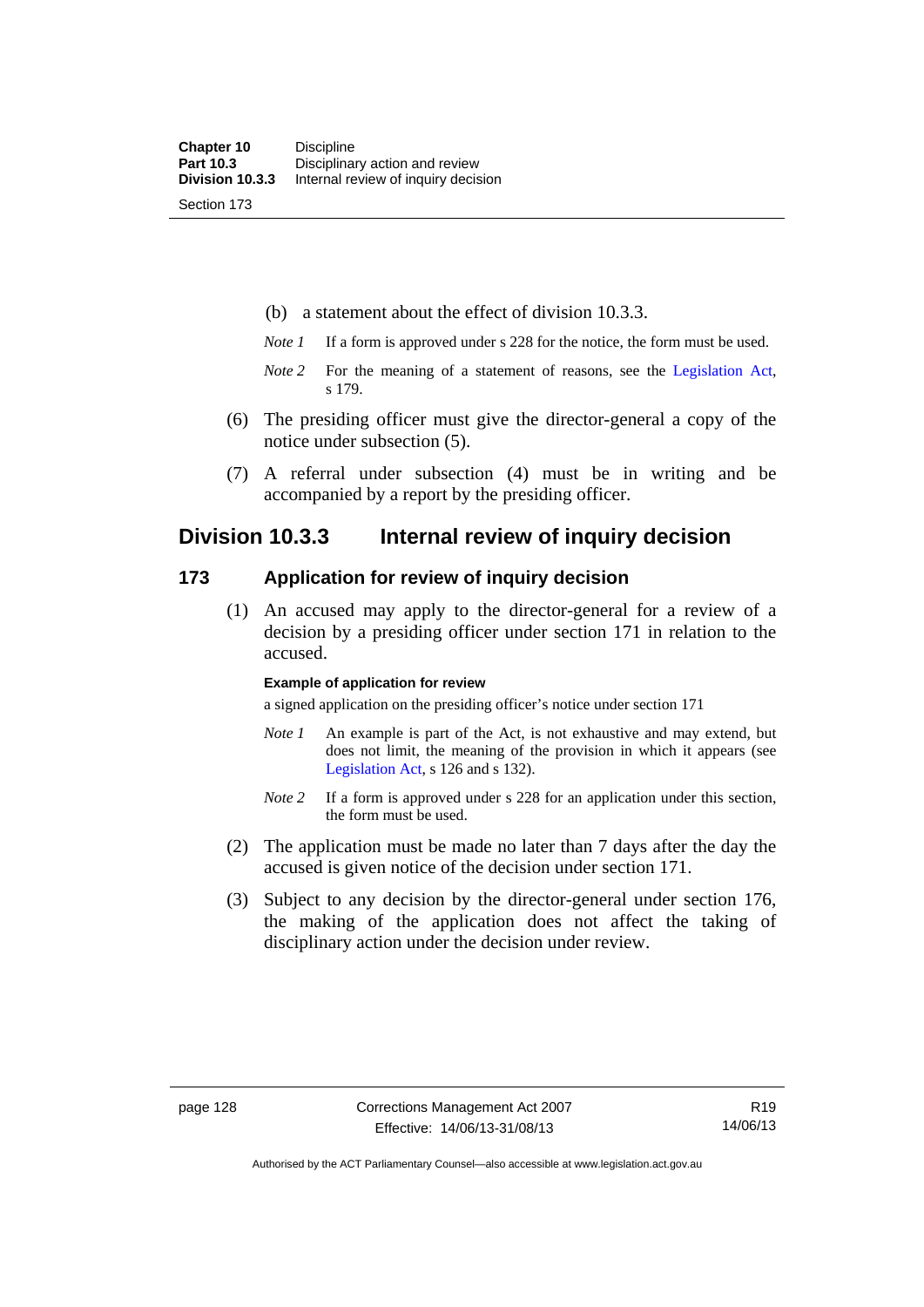# **175 Review of inquiry decision**

- (1) On application under section 173, the director-general must conduct a further inquiry to review the decision to which the application relates.
- (2) The director-general may, on the director-general's own initiative, conduct a further inquiry to review the decision to which the notice under section 171 (5) relates.
	- *Note* Ch 11 (Disciplinary inquiries) applies in relation to an inquiry under this division (see s 190).

# **176 Director-general's powers after further inquiry**

- (1) After completing a review under section 175, the director-general may—
	- (a) confirm the decision under review; or
	- (b) exercise any function of a presiding officer under section 171 in relation to the accused, either by—
		- (i) amending the decision under review; or
		- (ii) setting aside the decision under review and making a decision in substitution for the decision set aside.
- (2) The director-general must give the accused prompt written notice of the director-general's decision under this section, including—
	- (a) a statement of the reasons for the decision; and
	- (b) a statement about the effect of division 10.3.4.
	- *Note 1* If a form is approved under s 228 for the notice, the form must be used.
	- *Note* 2 For the meaning of a statement of reasons, see the [Legislation Act,](http://www.legislation.act.gov.au/a/2001-14) s 179.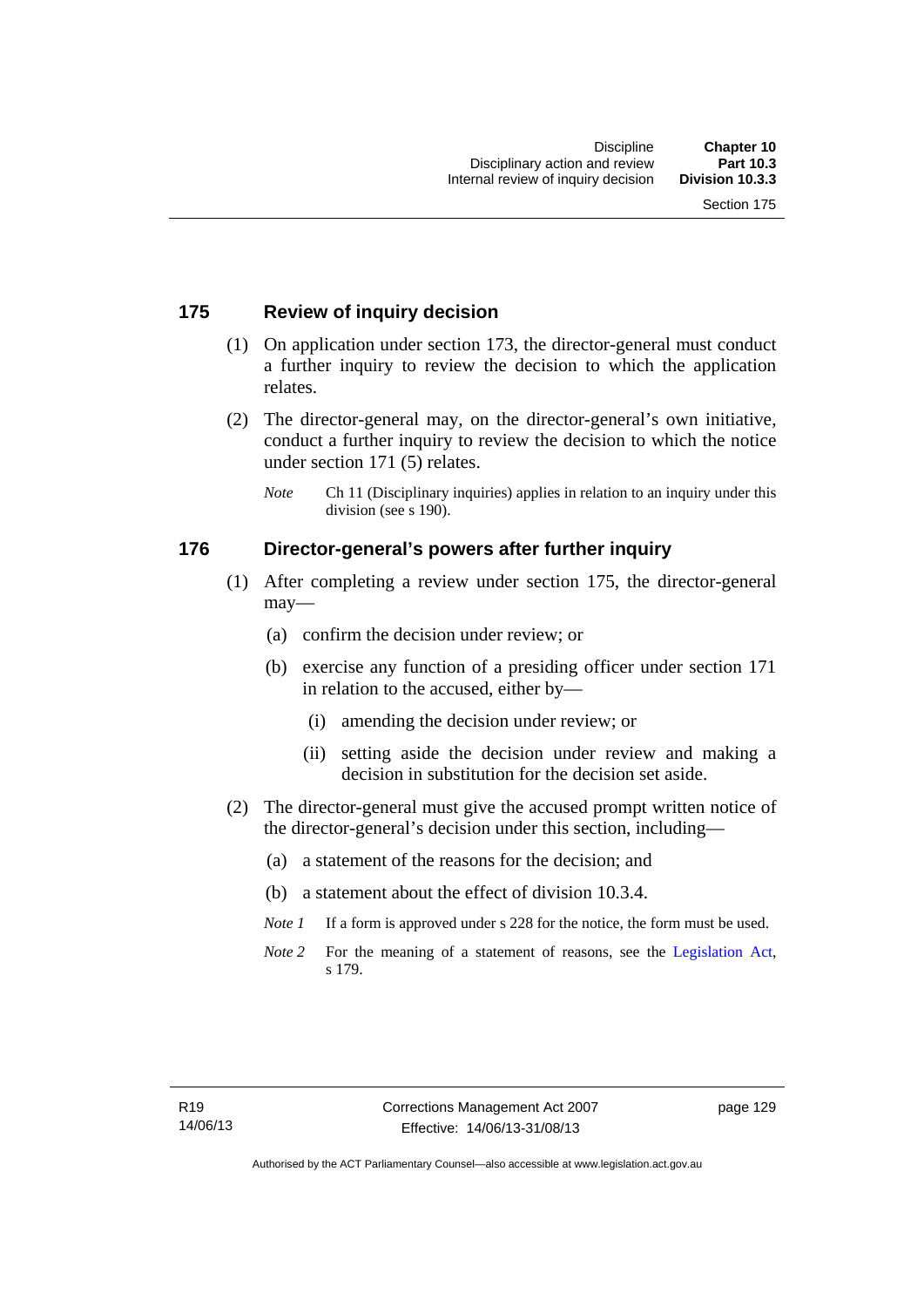Section 177

**Division 10.3.4 External review of inquiry decisions** 

# **177 Appointment of adjudicator**

- (1) The Minister may appoint at least 1 adjudicator.
	- *Note* For the making of appointments (including acting appointments), see the [Legislation Act,](http://www.legislation.act.gov.au/a/2001-14) pt 19.3.
- (2) A person may be appointed as an adjudicator only if the person is a magistrate and consents, in writing, to be appointed as an adjudicator.
	- *Note* The appointment of a magistrate to another position under a law of the Territory requires consultation between the Attorney-General and the Chief Magistrate (see the *[Magistrates Court Act 1930](http://www.legislation.act.gov.au/a/1930-21)*, s 7G (Magistrates not to do other work)).
- (3) The [Legislation Act,](http://www.legislation.act.gov.au/a/2001-14) division 19.3.3 (Appointments—Assembly consultation) does not apply to an appointment of an adjudicator under subsection (1).

# **178 Application for review by adjudicator**

 (1) An accused may apply to an adjudicator for a review of a decision under section 176 (Director-general's powers after further inquiry) in relation to the accused.

## **Example of application for review**

a signed application on the review officer's notice under section 176

- *Note* An example is part of the Act, is not exhaustive and may extend, but does not limit, the meaning of the provision in which it appears (see [Legislation Act,](http://www.legislation.act.gov.au/a/2001-14) s 126 and s 132).
- (2) The application must be made no later than 7 days after the day the accused is given notice of the director-general's decision under section 176.
- (3) Subject to any decision by the adjudicator under section 180, the making of the application does not affect the taking of disciplinary action under the decision under review.

R19 14/06/13

Authorised by the ACT Parliamentary Counsel—also accessible at www.legislation.act.gov.au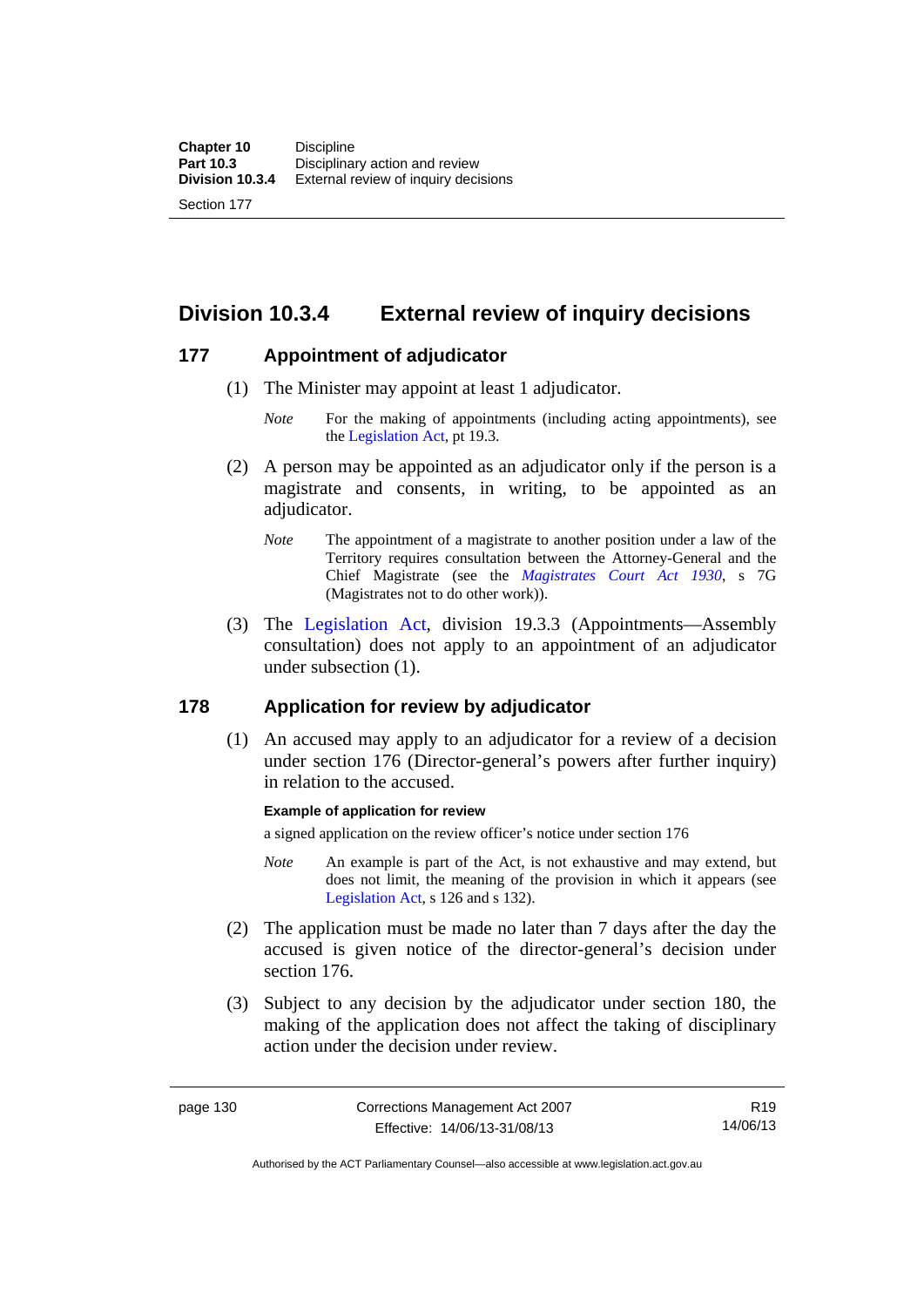# **179 Review by adjudicator**

- (1) On application under section 178, an adjudicator may—
	- (a) conduct an inquiry to review the director-general's decision; or
	- (b) refuse to review the director-general's decision.

- (2) If the adjudicator refuses to review the director-general's decision, the adjudicator must give the accused prompt written notice of the refusal, including—
	- (a) a statement of the reasons for the refusal; and
	- (b) notice that a person aggrieved by the decision may apply for a review of the decision under the *[Administrative Decisions](http://www.legislation.act.gov.au/a/alt_a1989-33co)  [\(Judicial Review\) Act 1989](http://www.legislation.act.gov.au/a/alt_a1989-33co)*.
	- *Note 1* If a form is approved under s 228 for the notice, the form must be used.
	- *Note 2* For the meaning of a statement of reasons, see the [Legislation Act,](http://www.legislation.act.gov.au/a/2001-14) s 179.
	- *Note 3* Under the *[Administrative Decisions \(Judicial Review\) Act 1989](http://www.legislation.act.gov.au/a/alt_a1989-33co)*, a person aggrieved by an administrative decision made under an enactment may apply to the Supreme Court for a review of the decision. Subject to any order of the Court, the making of the application does not affect the operation of the decision or prevent its implementation (see that Act, s 16).

## **180 Adjudicator's powers after review**

- (1) After completing a review under section 179, the adjudicator may—
	- (a) confirm the decision under review; or
	- (b) exercise any function of the director-general under section 176 in relation to the accused, either by—
		- (i) amending the decision under review; or

*Note* Ch 11 (Disciplinary inquiries) applies in relation to an inquiry under this division (see s 190).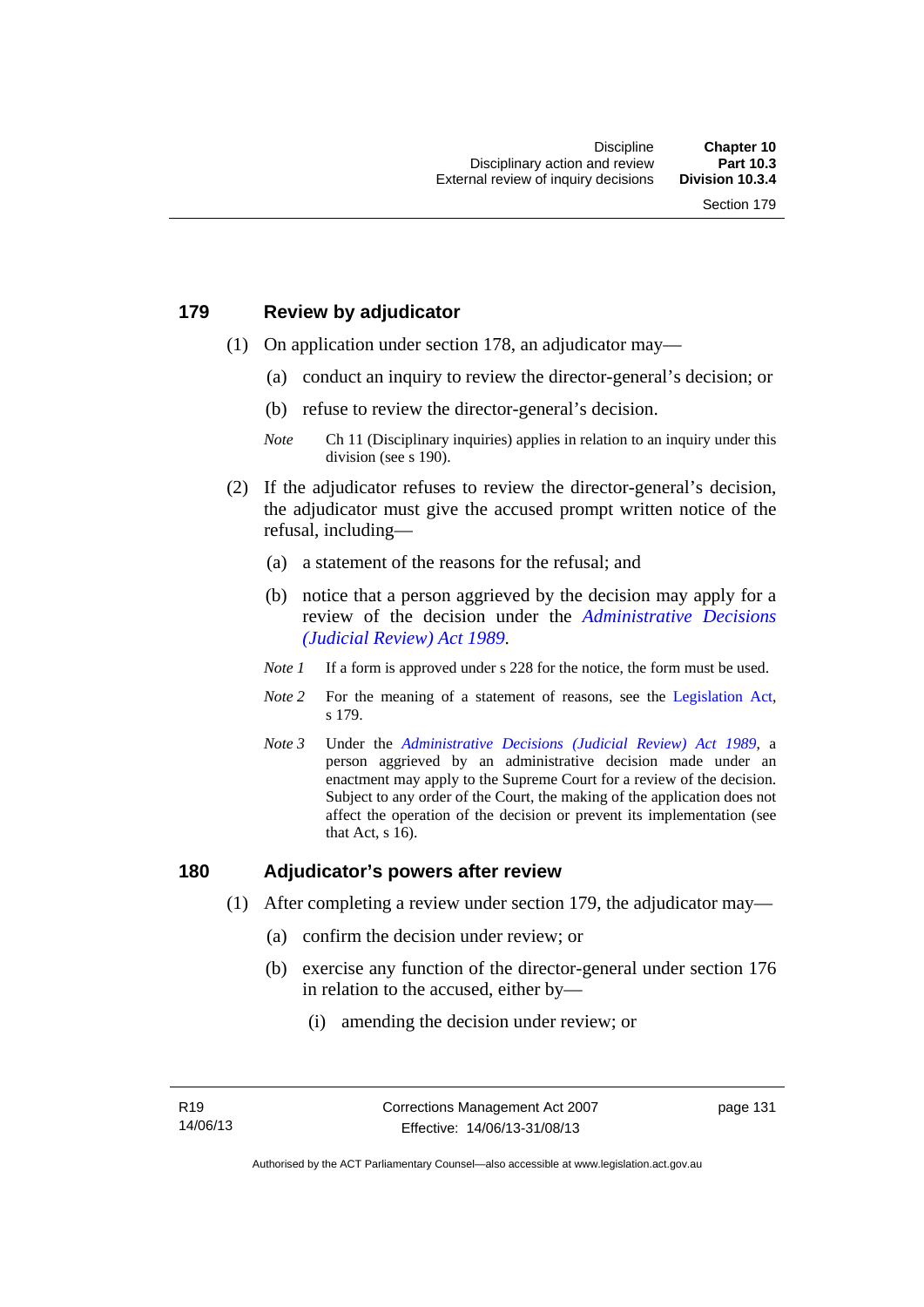- (ii) setting aside the decision under review and making a decision in substitution for the decision set aside.
- (2) The adjudicator must give the accused prompt written notice of the adjudicator's decision under this section, including—
	- (a) a statement of the reasons for the decision; and
	- (b) notice that a person aggrieved by the decision may apply for a review of the decision under the *[Administrative Decisions](http://www.legislation.act.gov.au/a/alt_a1989-33co)  [\(Judicial Review\) Act 1989](http://www.legislation.act.gov.au/a/alt_a1989-33co)*.
	- *Note 1* If a form is approved under s 228 for the notice, the form must be used.
	- *Note 2* For the meaning of a statement of reasons, see the [Legislation Act,](http://www.legislation.act.gov.au/a/2001-14) s 179.
	- *Note 3* Under the *[Administrative Decisions \(Judicial Review\) Act 1989](http://www.legislation.act.gov.au/a/alt_a1989-33co)*, a person aggrieved by an administrative decision made under an enactment may apply to the Supreme Court for a review of the decision. Subject to any order of the Court, the making of the application does not affect the operation of the decision or prevent its implementation (see that Act, s 16).

# **Division 10.3.5 Disciplinary action**

# **181 Application—div 10.3.5**

This division applies to a detainee against whom disciplinary action may be taken under this chapter.

# **182 Meaning of** *relevant presiding officer***—div 10.3.5**

In this division:

*relevant presiding officer* means any of the following:

- (a) a presiding officer under division 10.3.1 (Disciplinary action with accused's consent);
- (b) a presiding officer under division 10.3.2 (Internal disciplinary inquiry);

Authorised by the ACT Parliamentary Counsel—also accessible at www.legislation.act.gov.au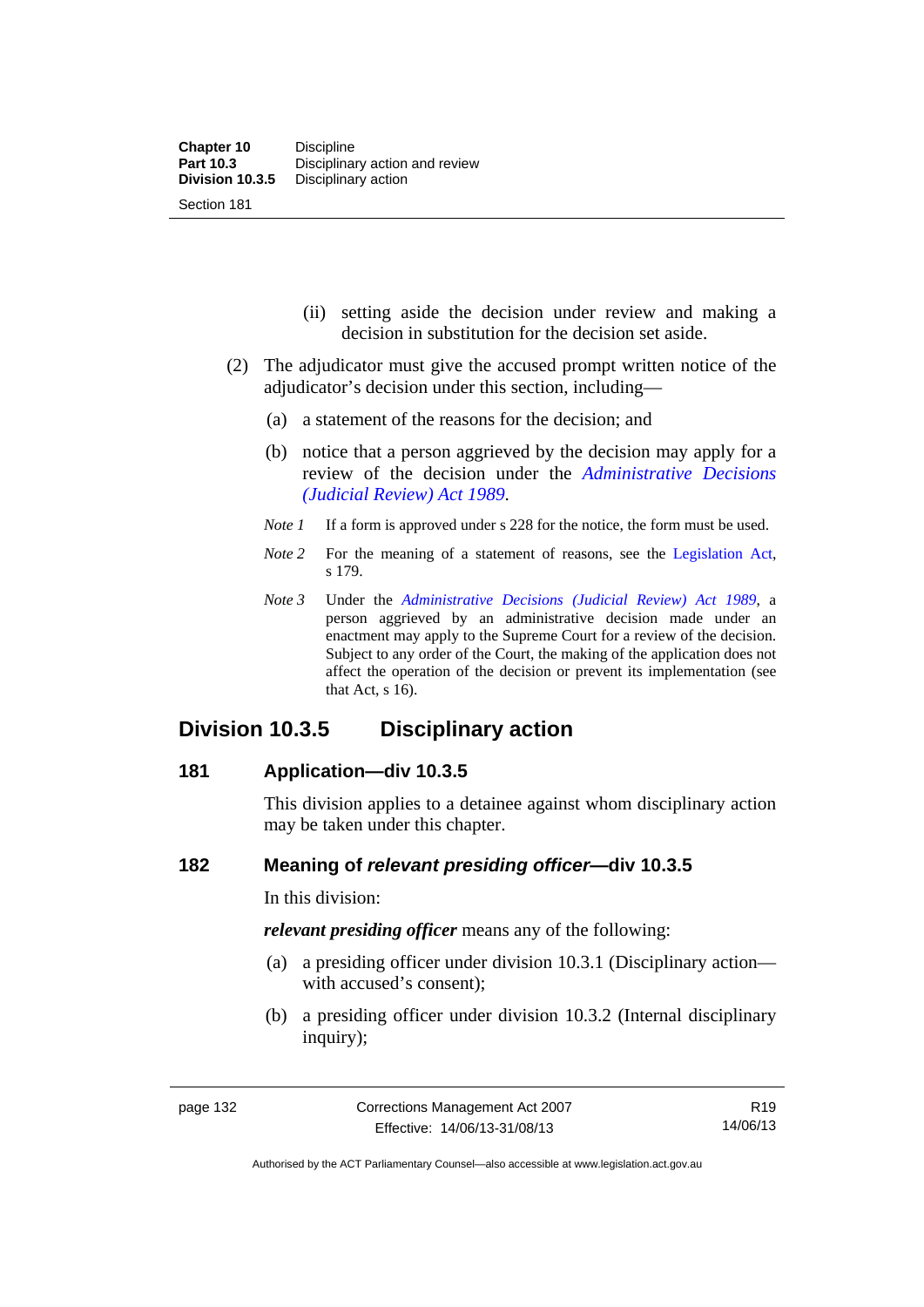- (c) the director-general under division 10.3.3 (Internal review of inquiry decision);
- (d) an adjudicator under division 10.3.4 (External review of inquiry decisions).

# **183 Disciplinary action by relevant presiding officer**

- (1) As disciplinary action against a detainee, a relevant presiding officer may do 1 or more of the following (each of which is *disciplinary action*):
	- (a) warn the detainee about committing a disciplinary breach;
	- (b) reprimand the detainee;
	- (c) impose an administrative penalty, or a combination of administrative penalties, on the detainee;
	- (d) give the detainee a direction under section 185 (Reparation).
- (2) The relevant presiding officer must ensure that the disciplinary action against a detainee for a disciplinary breach is proportionate to the breach.
- (3) Without limiting section 14 (Corrections policies and operating procedures), the director-general must make a corrections policy and operating procedure providing for matters to be considered when deciding whether disciplinary action is proportionate to a disciplinary breach.

## **184 Administrative penalties**

Each of the following is an *administrative penalty*:

- (a) a financial penalty not exceeding \$500;
- (b) a withdrawal of privileges for not longer than 180 days;
- (c) a requirement to perform extra work;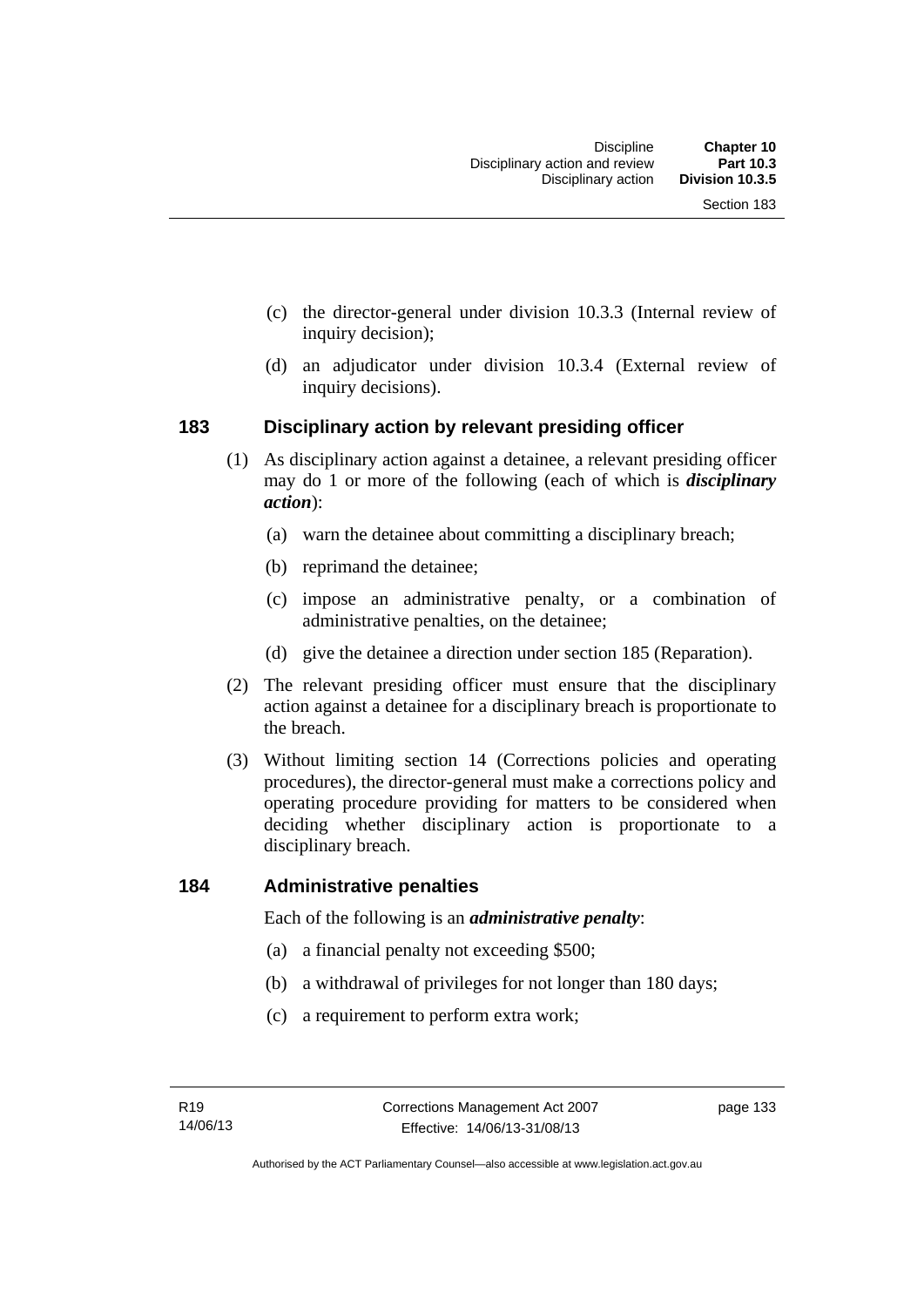(d) separate confinement for 1 of the following:

- $(i)$  3 days;
- $(ii)$  7 days;
- (iii) 28 days;
- (e) anything declared by regulation to be an administrative penalty.

# **185 Reparation**

- (1) This section applies if a relevant presiding officer finds that—
	- (a) a charge for a disciplinary breach by a detainee is proven; and
	- (b) a person (the *injured person*) suffered loss as a direct result of the breach.
- (2) The relevant presiding officer may direct the detainee to make reparation for the injured person's loss by payment of an amount or otherwise.
- (3) An amount directed to be paid must not exceed—
	- (a) \$100; or
	- (b) if a higher amount is prescribed by regulation—the prescribed amount.
- (4) An amount payable under a direction is payable out of any money held by the director-general for the detainee.
- (5) In this section:

*loss*—

- (a) see the [Criminal Code](http://www.legislation.act.gov.au/a/2002-51), section 300; and
- (b) includes out-of-pocket or other expense incurred.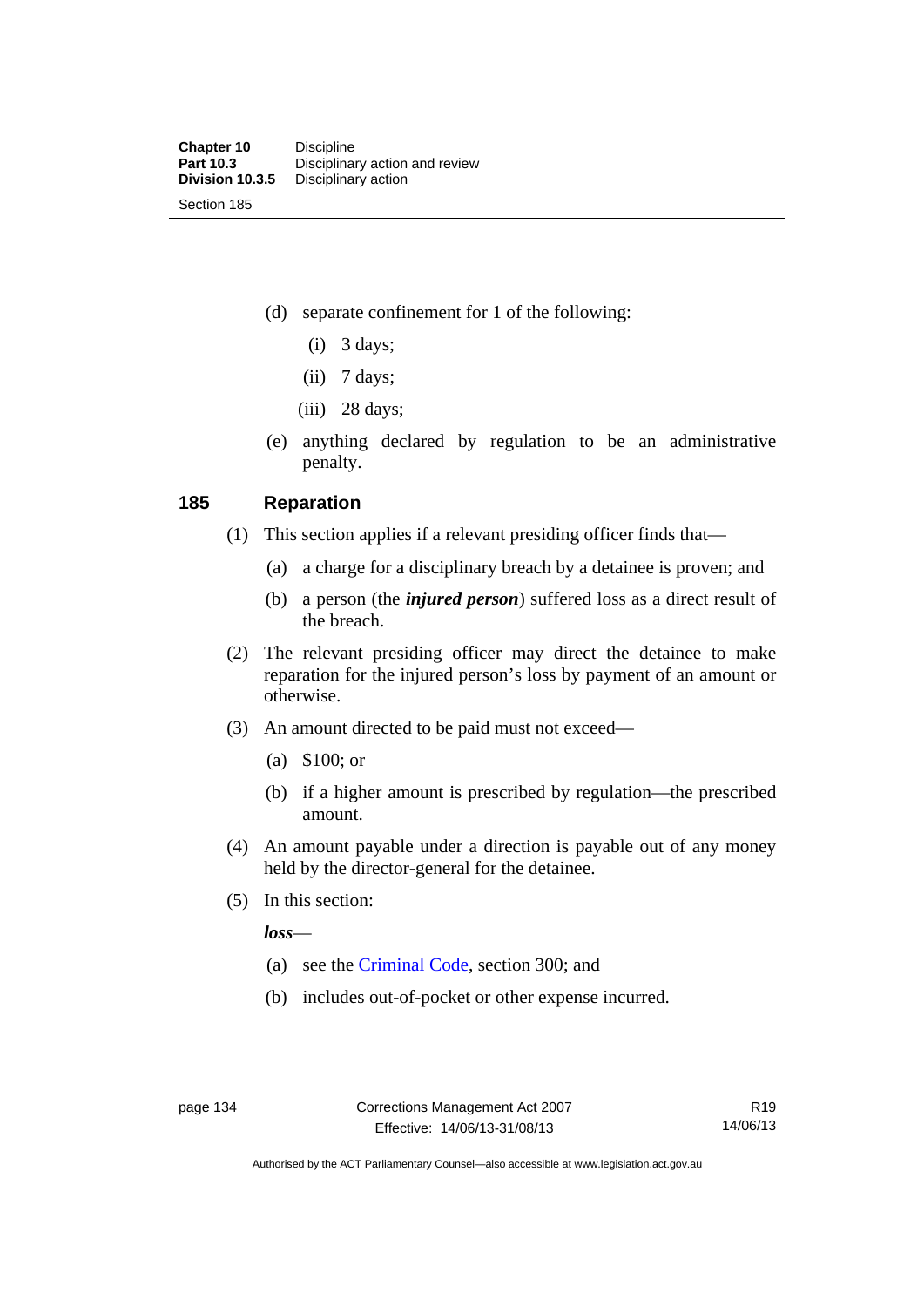# **186 Maximum administrative penalties**

- (1) This section applies if—
	- (a) a detainee is charged with 2 or more disciplinary breaches; and
	- (b) the charges arise out of the same conduct.
- (2) The total of the administrative penalties imposed for the breaches must not, for any particular kind of penalty, be more than the maximum penalty that may be imposed for any 1 of those breaches.

# **187 Separate confinement conditions**

- (1) This section applies if separate confinement is imposed on a detainee as an administrative penalty for a disciplinary breach.
- (2) The director-general must ensure that—
	- (a) a doctor appointed under section 21 (Doctors—health service appointments) examines the detainee as soon as practicable after the separate confinement starts and ends; and
	- (b) a corrections officer monitors the detainee's condition in separate confinement at least daily.

# **188 Privileges and entitlements—impact of discipline**

To remove any doubt—

- (a) anything expressed in chapter 6 (Living conditions at correctional centres) to be an entitlement for this chapter is not affected by anything that happens under this chapter, including—
	- (i) investigative segregation; and
	- (ii) disciplinary action; and
- (b) anything else mentioned in chapter 6 is, for this chapter, a privilege.

page 135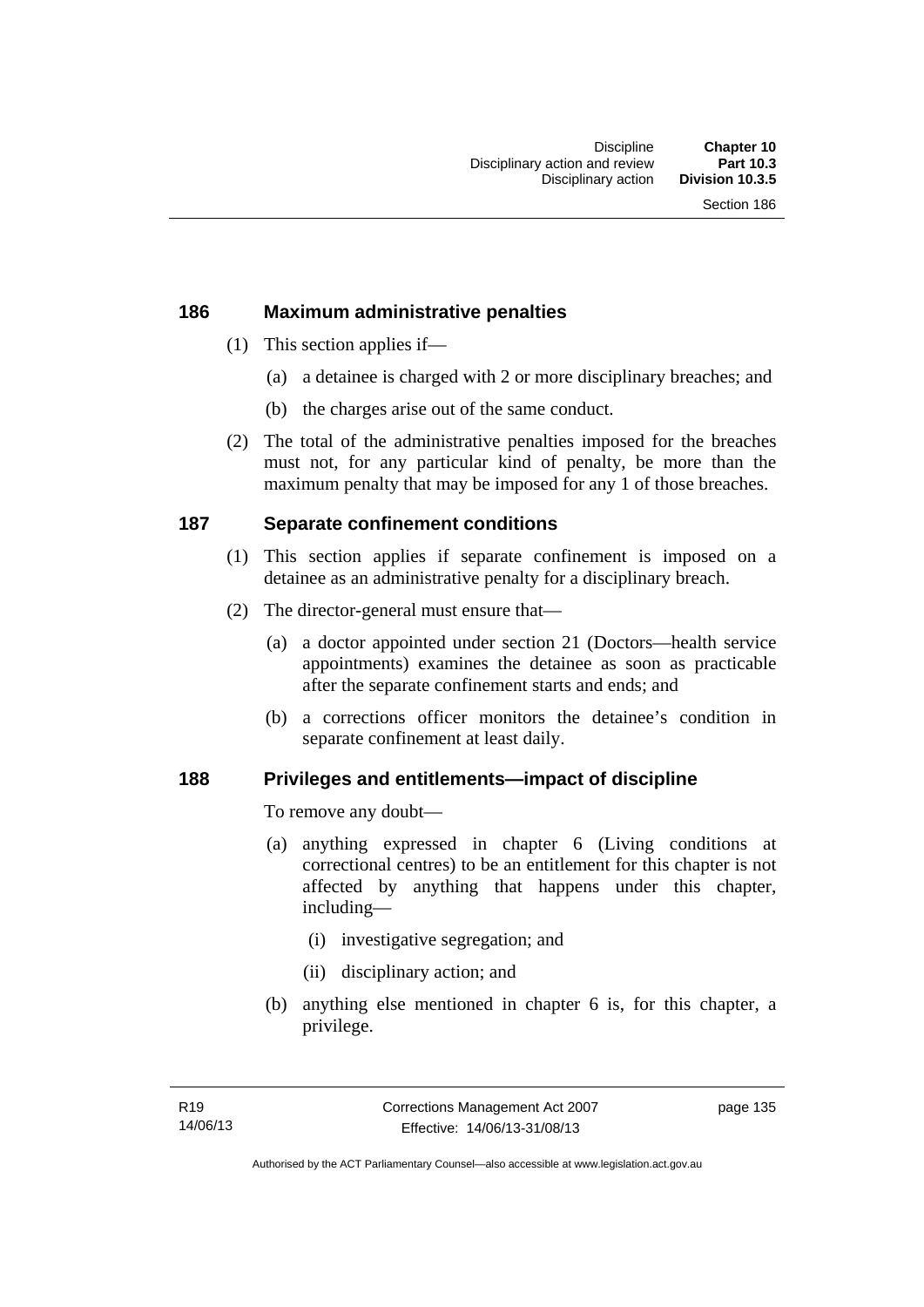# **189 Record of disciplinary action**

- (1) The director-general must keep a record of any disciplinary action taken against a detainee.
- (2) The record must include details of the following:
	- (a) the detainee's name;
	- (b) the disciplinary breach;
	- (c) a brief statement of the conduct to which the disciplinary breach applies and when, or the period during which, it happened;
	- (d) the disciplinary action taken against the detainee;
	- (e) anything else prescribed by regulation.
- (3) The record must also include details of any finding by a relevant presiding officer that a disciplinary breach is proven against the detainee if the relevant presiding officer decides not to take disciplinary action against the detainee.
- (4) The record must be available for inspection under chapter 7 (Inspection of correctional centres).

R19 14/06/13

Authorised by the ACT Parliamentary Counsel—also accessible at www.legislation.act.gov.au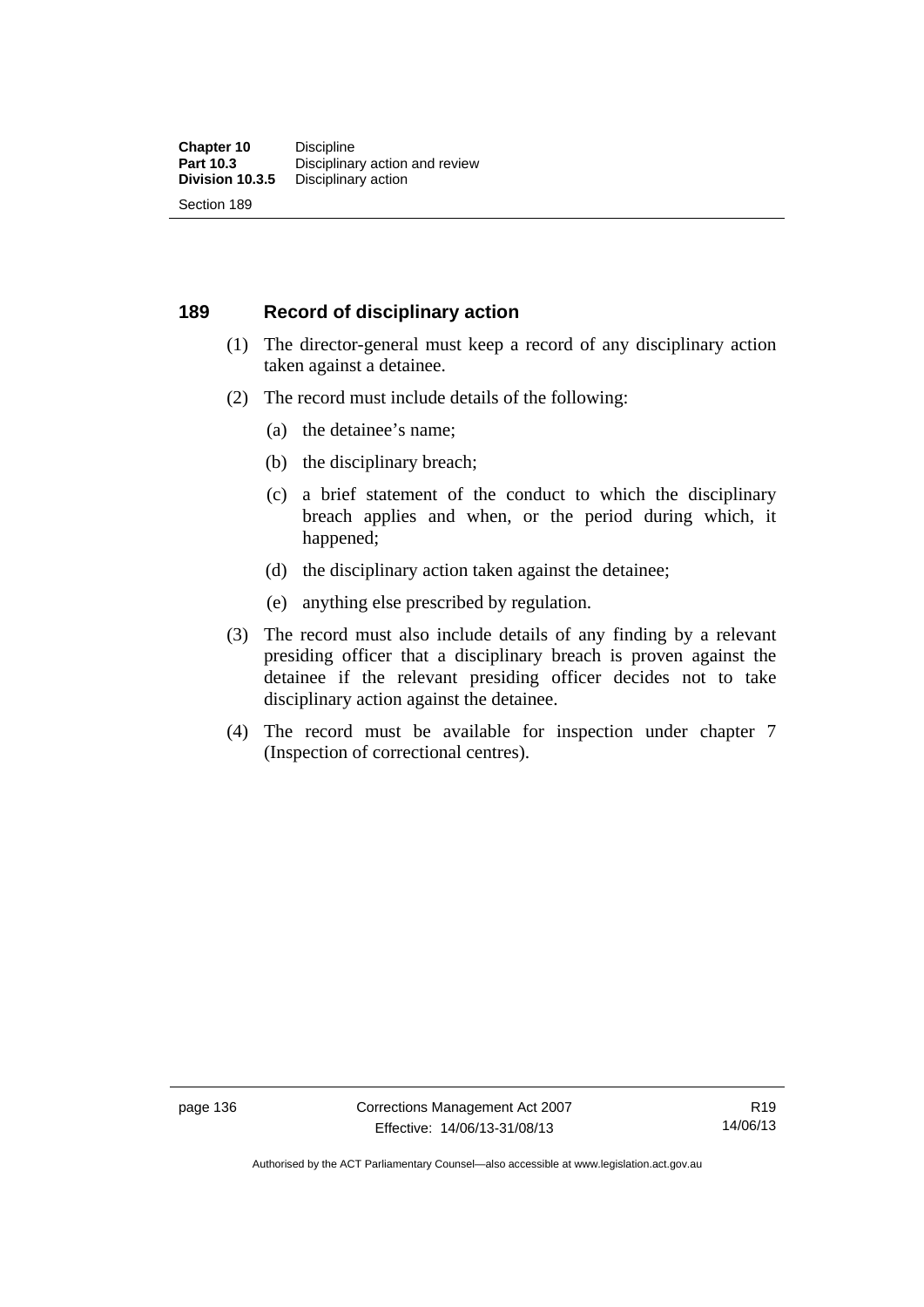# **Chapter 11 Disciplinary inquiries**

# **Part 11.1 Conduct of disciplinary inquiries—general**

# **190 Application—ch 11**

This chapter applies to an inquiry under any of the following:

- (a) division 10.3.2 (Internal disciplinary inquiry);
- (b) division 10.3.3 (Internal review of inquiry decision);
- (c) division 10.3.4 (External review of inquiry decisions).

# **191 Meaning of** *presiding officer—***ch 11**

In this chapter:

*presiding officer*, for an inquiry, means the relevant presiding officer under division 10.3.5 (Disciplinary action) for the inquiry.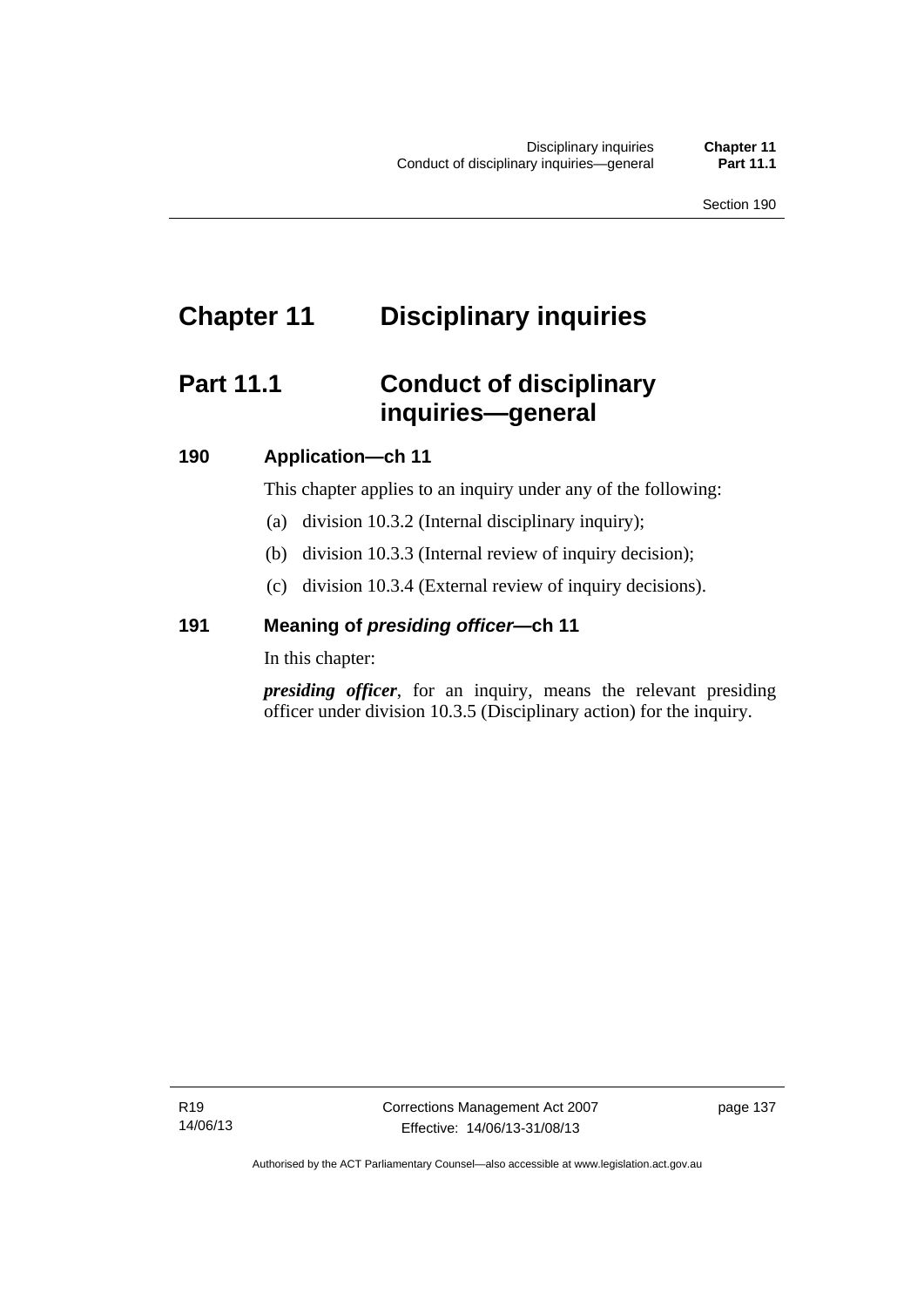Section 192

# **Part 11.2 Disciplinary inquiry procedures**

# **192 Nature of disciplinary inquiries**

- (1) To remove any doubt, an inquiry is an administrative process.
- (2) At an inquiry—
	- (a) the rules of natural justice apply; and
	- (b) the laws of evidence do not apply; and
	- (c) evidence must not be given on oath or by affidavit; and
	- (d) the question whether a detainee has committed a disciplinary breach must be decided on the balance of probabilities.

# **193 Application of Criminal Code, ch 7**

To remove any doubt, an inquiry is not a legal proceeding for the [Criminal Code](http://www.legislation.act.gov.au/a/2002-51), chapter 7 (Administration of justice offences).

*Note* That chapter includes offences (eg perjury, falsifying evidence, failing to attend and refusing to be sworn) applying in relation to an inquiry.

# **194 Notice of disciplinary inquiry etc**

- (1) The presiding officer for an inquiry in relation to an accused must give the accused written notice of the inquiry.
- (2) The notice must include the following:
	- (a) a statement about where and when the inquiry is to start;
	- (b) details of the disciplinary charge or disciplinary action to which the inquiry relates:
	- (c) the closing date for the accused to give the presiding officer submissions to the inquiry;
	- (d) a statement about the effect of section 192 (Nature of disciplinary inquiries);

R19 14/06/13

Authorised by the ACT Parliamentary Counsel—also accessible at www.legislation.act.gov.au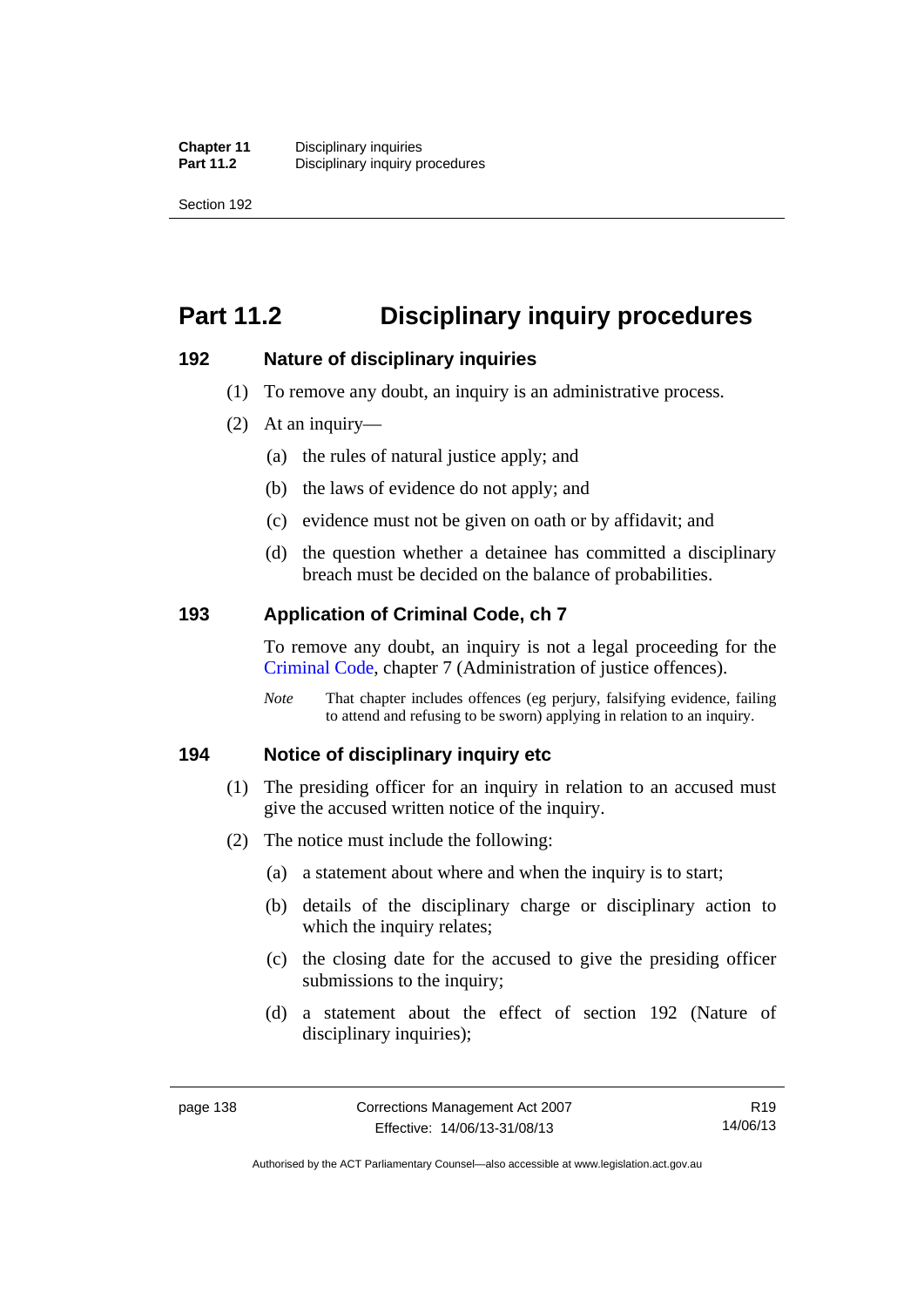- (e) a statement about the effect of subsections (3) and (4);
- (f) a statement to the effect that the presiding officer may hold a hearing for the inquiry in accordance with part 11.3 (Disciplinary hearing procedures).
- (3) The accused may make submissions to the presiding officer for the inquiry in any form acceptable to the presiding officer.

#### **Example of acceptable form**

an audio recording or a document written for a detainee

- *Note* An example is part of the Act, is not exhaustive and may extend, but does not limit, the meaning of the provision in which it appears (see [Legislation Act,](http://www.legislation.act.gov.au/a/2001-14) s 126 and s 132).
- (4) The presiding officer must consider any submission given to the presiding officer by the accused before the closing date for submissions stated in the notice of the inquiry given to the accused.

# **195 Conduct of disciplinary inquiries**

- (1) An inquiry must be conducted with as little formality and technicality, and as quickly as the requirements of this Act and a proper consideration of the charge allow.
- (2) The presiding officer at an inquiry may hold a hearing for the inquiry.
- (3) A hearing for an inquiry must be held in accordance with part 11.3.
- (4) Proceedings at an inquiry are not open to the public, unless the presiding officer decides otherwise in a particular case.
- (5) A decision of the presiding officer at an inquiry is not invalid only because of any informality or lack of form.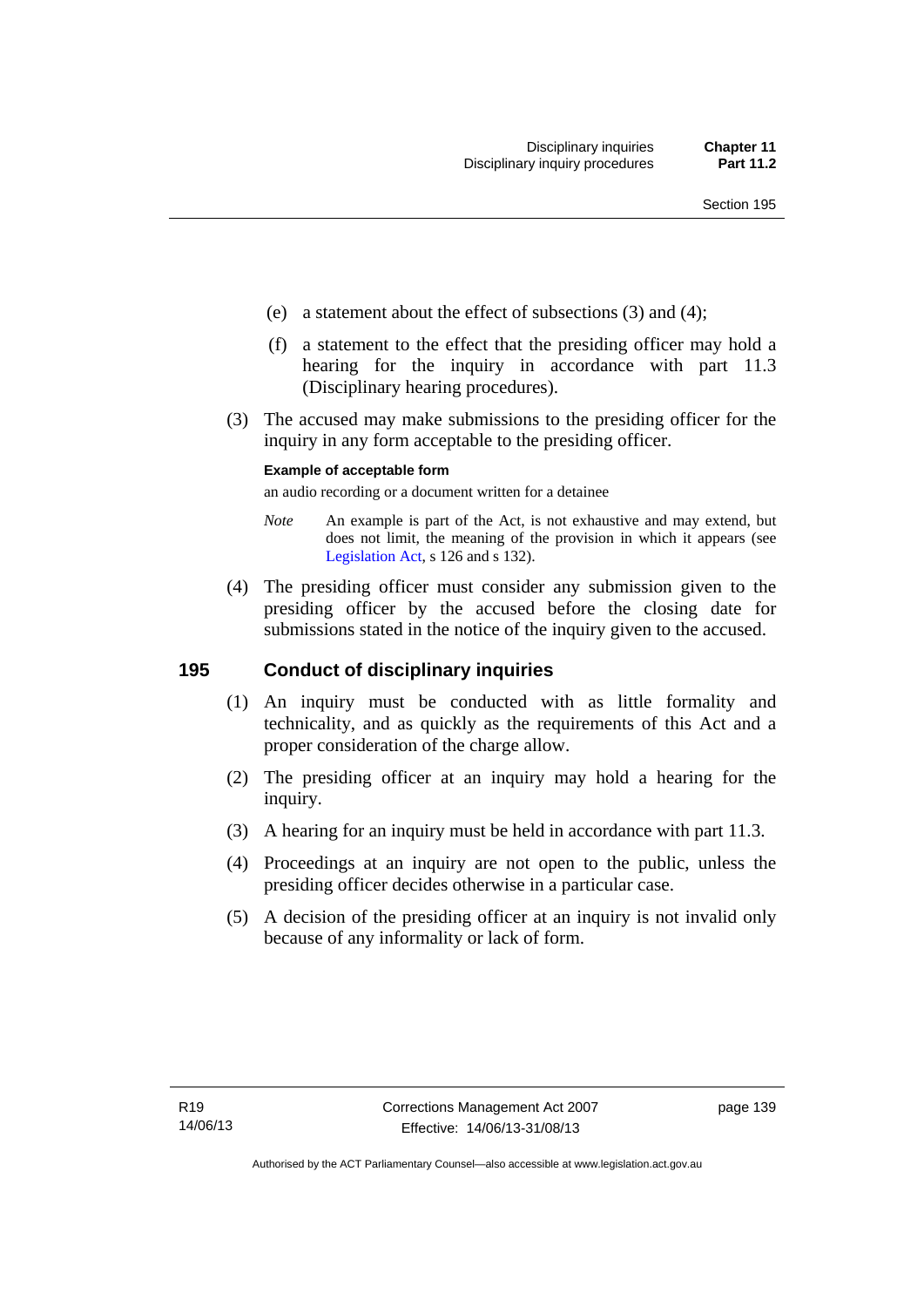Section 196

# **196 Presiding officer may require official reports**

- (1) For an inquiry, the presiding officer may, by written notice given to any of the following, require the person to give the presiding officer a written report about the accused:
	- (a) the director-general;
	- (b) if the accused has been detained at a NSW correctional centre—the commissioner of corrective services under the *[Crimes \(Administration of Sentences\) Act 1999](http://www.legislation.nsw.gov.au/maintop/view/inforce/act+93+1999+cd+0+N)* (NSW);
	- (c) the director of public prosecutions;
	- (d) a corrections officer;
	- (e) a public servant.
- (2) The person given the notice must comply with it.

# **197 Presiding officer may require information and documents**

- (1) For an inquiry, the presiding officer may, by written notice given to a person, require the person—
	- (a) to provide stated information to the presiding officer relevant to the inquiry; or
	- (b) to produce to the presiding officer a stated document or thing relevant to the inquiry.
- (2) This section does not require a person to give information, or produce a document or other thing, to the presiding officer if the Minister certifies in writing that giving the information, or producing the document or other thing—
	- (a) may endanger a detainee or anyone else; or
	- (b) is contrary to the public interest.
	- *Note* The [Legislation Act,](http://www.legislation.act.gov.au/a/2001-14) s 170 and s 171 deal with the application of the privilege against self-incrimination and client legal privilege.

Authorised by the ACT Parliamentary Counsel—also accessible at www.legislation.act.gov.au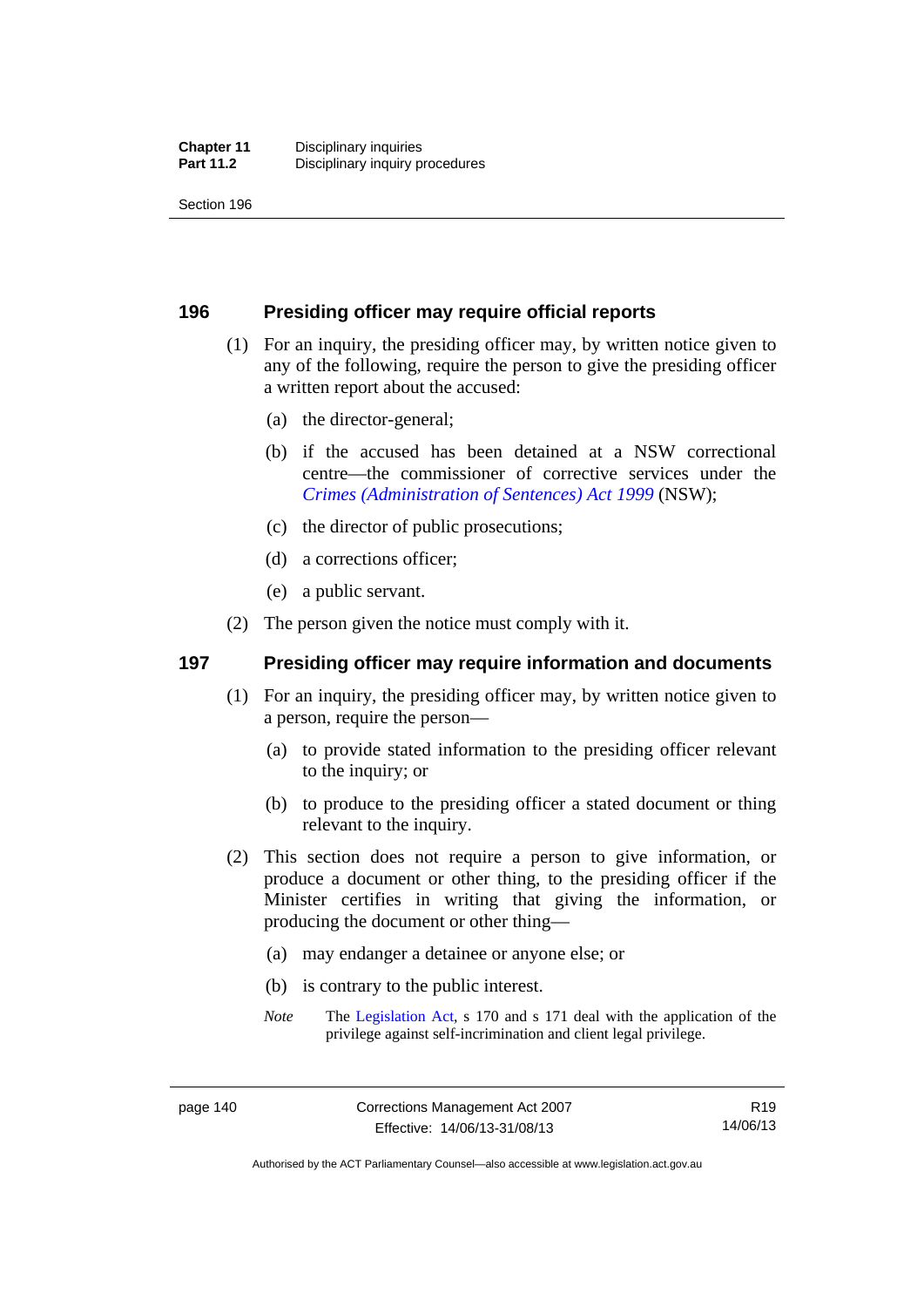# **198 Possession of inquiry documents etc**

The presiding officer may have possession of a document or other thing produced to the presiding officer for an inquiry for as long as the presiding officer considers necessary for the inquiry.

# **199 Record of inquiry**

The presiding officer for an inquiry must keep a written record of proceedings at the inquiry.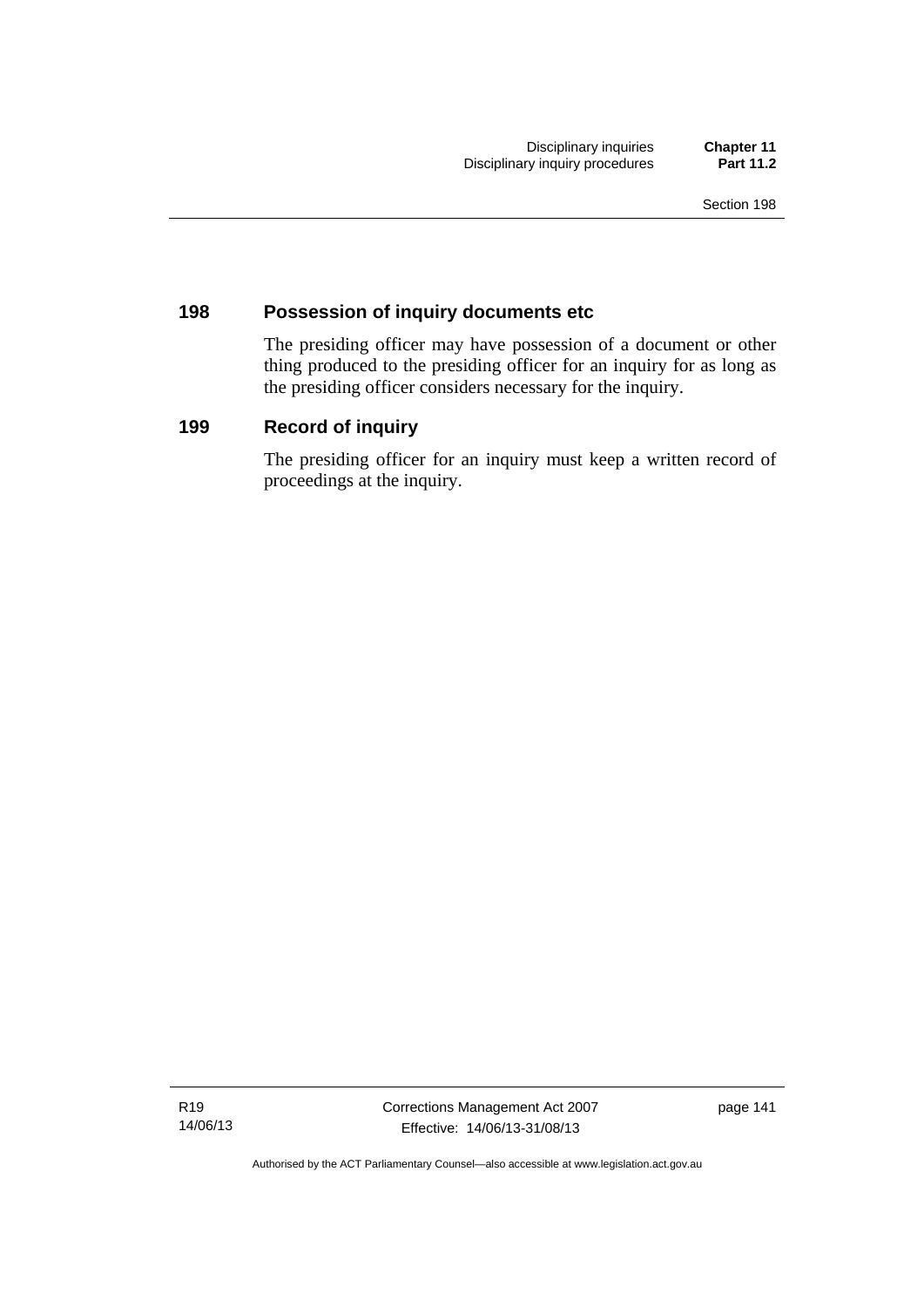Section 200

# **Part 11.3 Disciplinary hearing procedures**

# **200 Notice of disciplinary hearing**

- (1) The presiding officer for an inquiry must give written notice of a hearing for the inquiry to each of the following:
	- (a) the accused to whom the inquiry relates;
	- (b) the director-general.
- (2) The notice must include the following:
	- (a) a statement about where and when the hearing is to be held;
	- (b) a statement about the accused's entitlements under section 201 and section 202.
- (3) To remove any doubt, the hearing may be held at the correctional centre where the accused is detained.

# **201 Appearance at disciplinary hearing**

- (1) The accused is entitled to be present at a hearing for an inquiry in relation to the accused.
- (2) For the hearing, the presiding officer may, by written notice given to the accused or anyone else, require the person to appear before the presiding officer, at a stated time and place, to do either or both of the following:
	- (a) answer questions;
	- (b) produce a stated document or other thing relevant to the inquiry.
- (3) A person is taken to have complied with a notice under subsection (2) (b) if the person gives the document or thing to the presiding officer before the time stated in the notice for its production.

Authorised by the ACT Parliamentary Counsel—also accessible at www.legislation.act.gov.au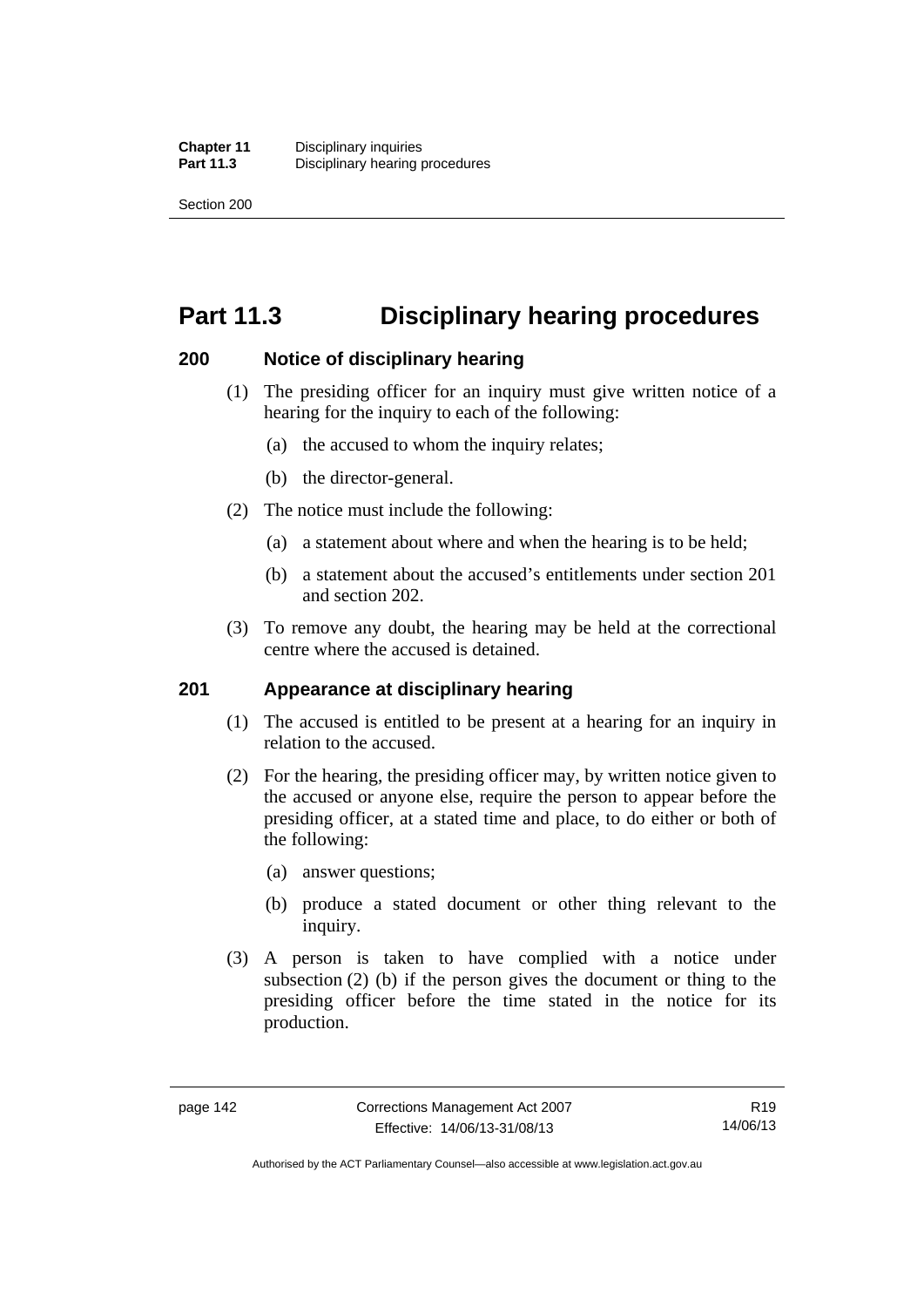- (4) The presiding officer at a hearing for an inquiry may require the accused, or a witness, appearing before the presiding officer to do 1 or more of the following:
	- (a) answer a question relevant to the inquiry;
	- (b) produce a document or other thing relevant to the inquiry.
- (5) The presiding officer at the hearing may disallow a question put to a person if the presiding member considers the question—
	- (a) is unfair, unduly prejudicial or vexatious; or
	- (b) involves an abuse of the inquiry process.
	- *Note* The [Legislation Act,](http://www.legislation.act.gov.au/a/2001-14) s 170 and s 171 deal with the application of the privilege against self-incrimination and client legal privilege.
- (6) The presiding officer may allow a corrections officer or anyone else to be present, and to be heard, at a disciplinary hearing.

# **202 Rights of accused at disciplinary hearing**

- (1) An accused who appears at a hearing for an inquiry in relation to the accused—
	- (a) is entitled to be heard, to examine and cross-examine witnesses, and to make submissions for the inquiry; and
	- (b) is not entitled to be represented by a lawyer or anyone else, without the presiding officer's consent.
- (2) In deciding whether to grant leave for legal representation, the presiding officer must have regard to the following:
	- (a) the seriousness of the disciplinary breach charged;
	- (b) the administrative penalty likely to be imposed for the disciplinary breach charged;
	- (c) the likely procedural complexities;
	- (d) the accused's capacity for selfrepresentation;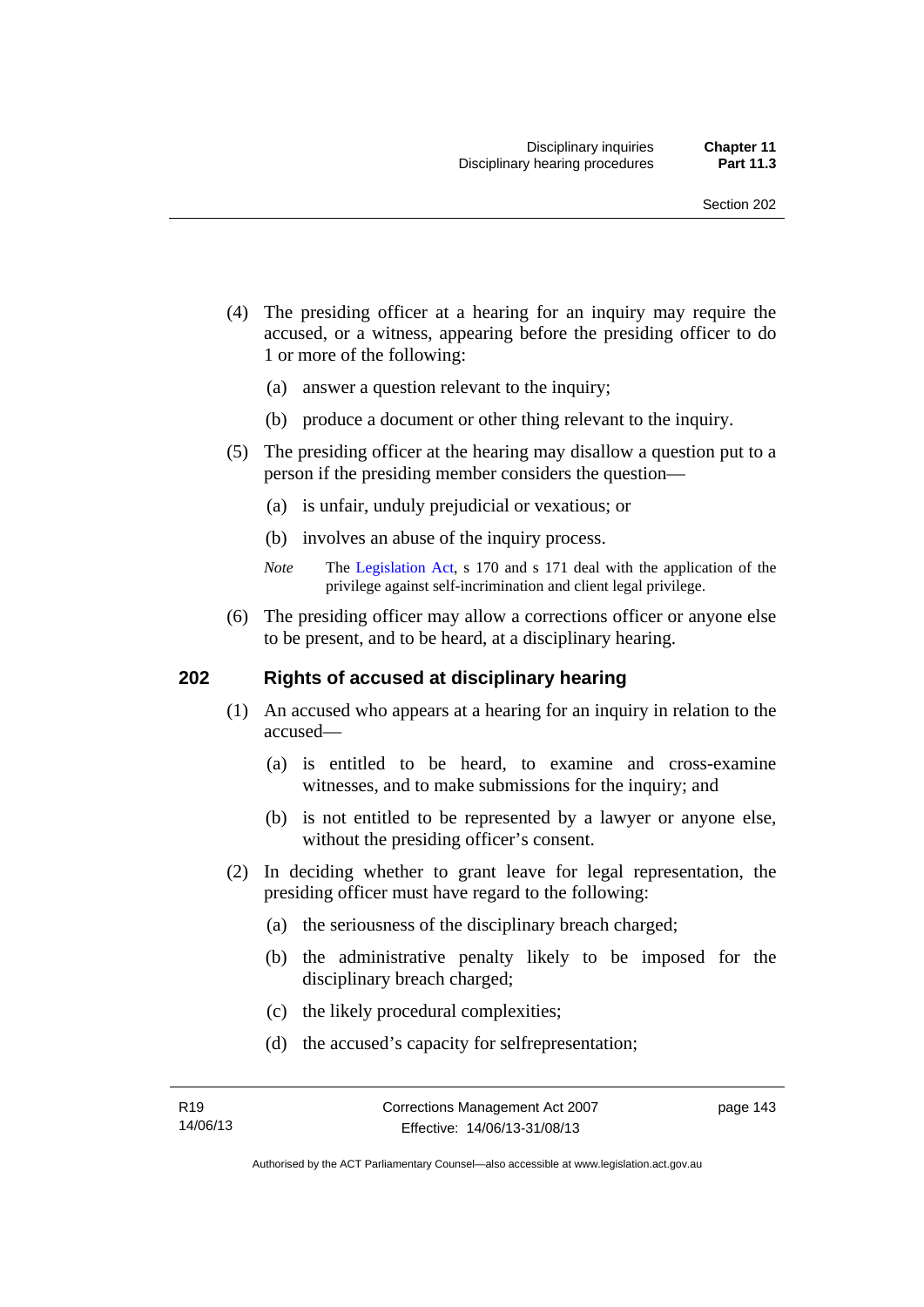Section 203

(e) the need for a fair and prompt resolution of the charge.

#### **Example—par (c)**

the extent of cross-examination that might be required

- *Note* An example is part of the Act, is not exhaustive and may extend, but does not limit, the meaning of the provision in which it appears (see [Legislation Act,](http://www.legislation.act.gov.au/a/2001-14) s 126 and s 132).
- (3) However, the presiding officer may, by written order, exclude the accused from a hearing for the inquiry if the accused—
	- (a) unreasonably interrupts, interferes with or obstructs the hearing; or
	- (b) contravenes a reasonable direction by the presiding officer about the conduct of the hearing.
- (4) If the accused fails to attend a hearing for the inquiry, the presiding officer may conduct the hearing, and make a decision on the charge, in the accused's absence.

# **203 Appearance at disciplinary hearing—audiovisual or audio link**

- (1) This section applies if, in relation to a hearing for an inquiry, or part of the hearing, the presiding officer has given a direction under either of the following sections of the *[Evidence \(Miscellaneous](http://www.legislation.act.gov.au/a/1991-34)  [Provisions\) Act 1991](http://www.legislation.act.gov.au/a/1991-34)*:
	- (a) section 20 (1) (Territory courts may take evidence and submissions from participating States);
	- (b) section 32 (1) (Territory courts may take evidence and submissions from place other than participating State).
- (2) A person may appear and take part in the hearing in accordance with the direction, if the person—
	- (a) is required or entitled to appear personally, whether as the accused or as a witness; or

Authorised by the ACT Parliamentary Counsel—also accessible at www.legislation.act.gov.au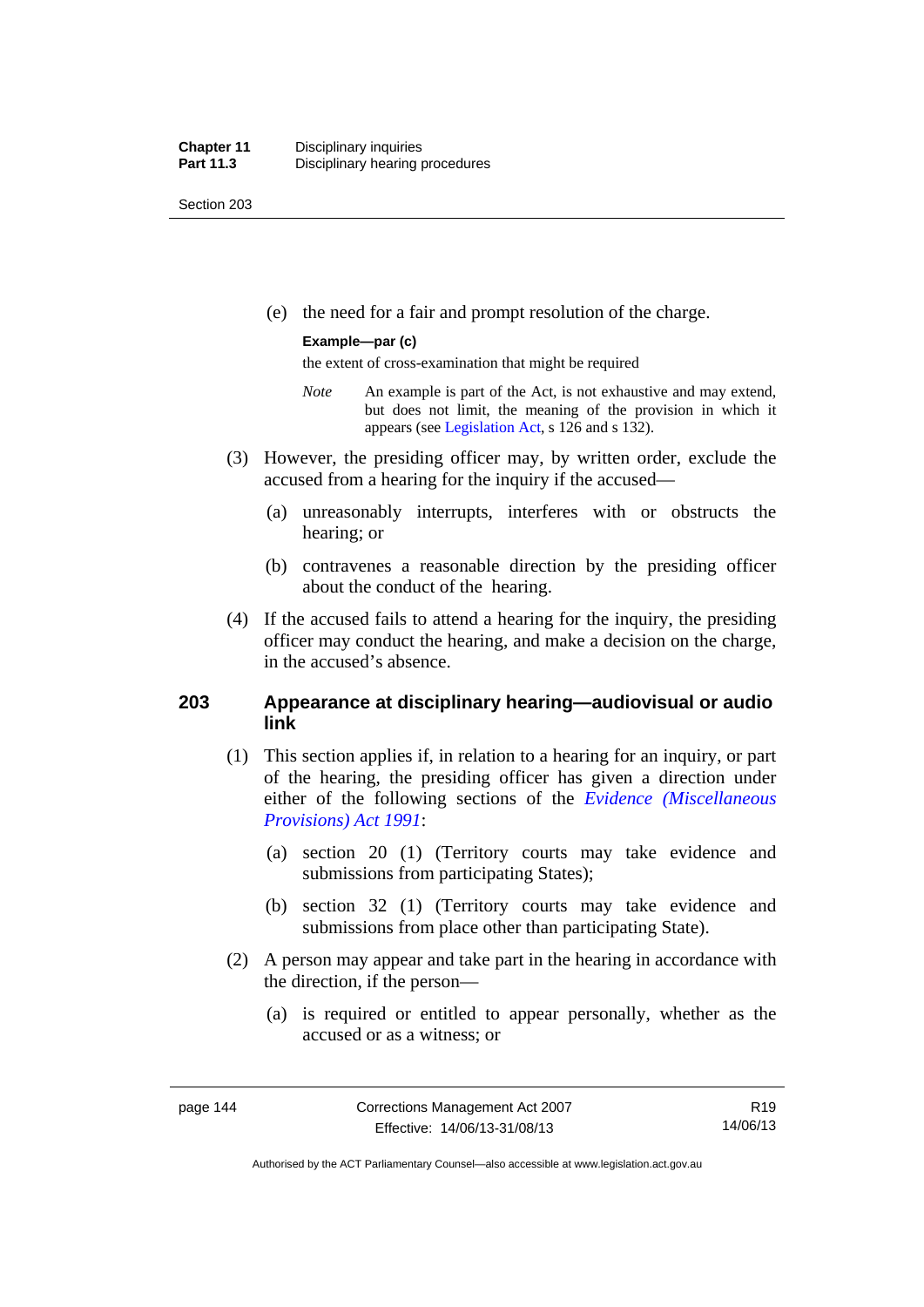- (b) is entitled to appear for someone else.
- (3) A person who appears at the hearing under this section is taken to be before the presiding officer.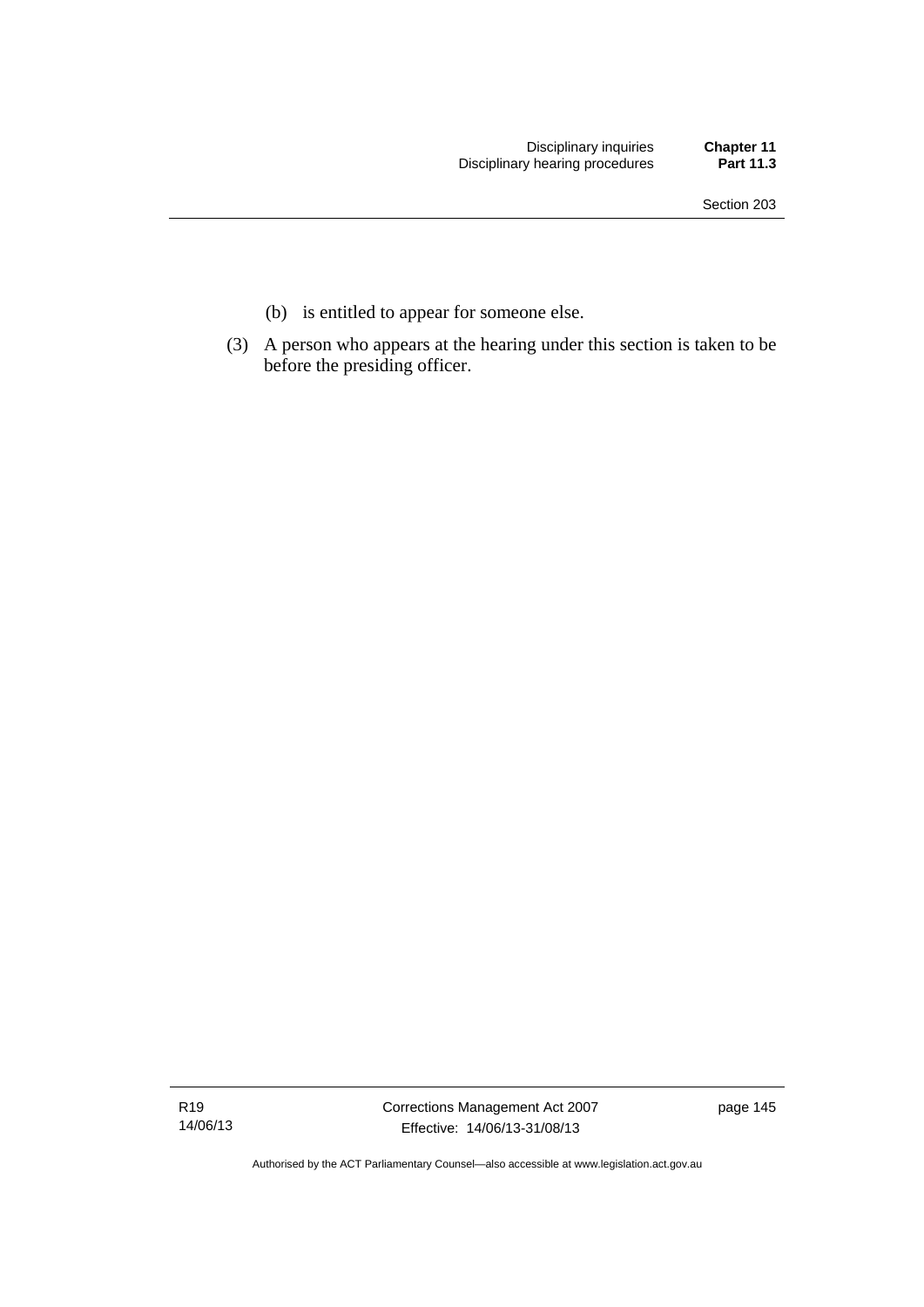**Chapter 12** Full-time detainees—leave<br>**Part 12.1** Local leave **Part 12.1** 

Section 204

# **Chapter 12 Full-time detainees—leave**

# **Part 12.1 Local leave**

#### **204 Local leave directions**

 (1) The director-general may direct that a full-time detainee be taken from a correctional centre to any place in the ACT for any purpose the director-general considers appropriate.

#### **Example**

a direction that a detainee be taken to a place to assist police or a criminal justice entity in relation to the administration of justice

- *Note 1* An example is part of the Act, is not exhaustive and may extend, but does not limit, the meaning of the provision in which it appears (see [Legislation Act,](http://www.legislation.act.gov.au/a/2001-14) s 126 and s 132).
- *Note 2* Power given under an Act to make a statutory instrument (including a direction) includes power to amend or revoke the instrument (see [Legislation Act,](http://www.legislation.act.gov.au/a/2001-14) s 46 (1)).
- (2) The direction is subject to the following conditions:
	- (a) any condition prescribed by regulation;
	- (b) any other condition, consistent with the conditions (if any) prescribed by regulation, that—
		- (i) the director-general believes, on reasonable grounds, is necessary and reasonable; and
		- (ii) is stated in the permit.

#### **Example of condition stated in direction**

a condition that an escort officer escorts the detainee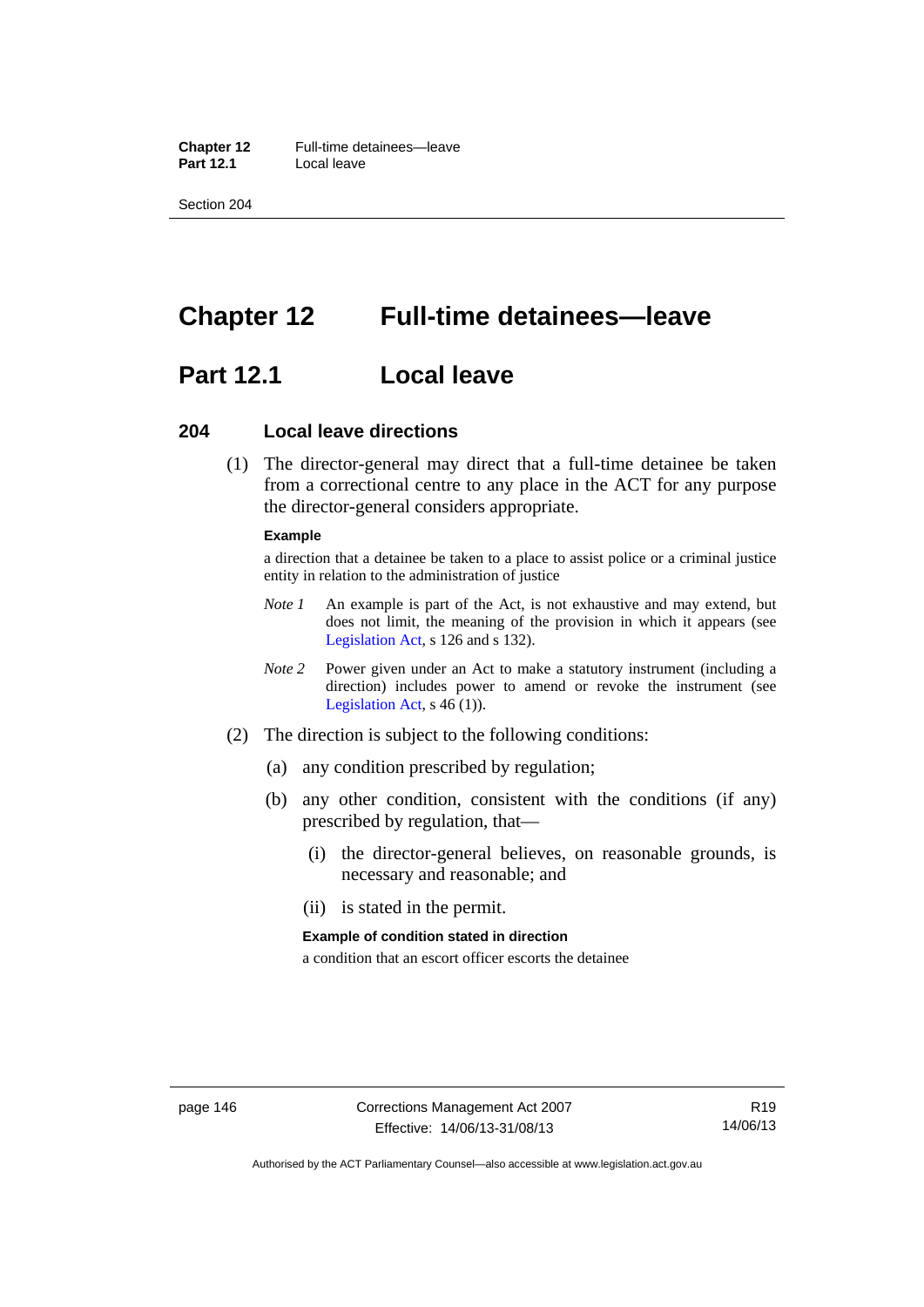# **205 Local leave permits**

 (1) The director-general may give a full-time detainee a written permit (a *local leave permit*) to be absent from a correctional centre for any purpose the director-general considers appropriate.

#### **Examples of purposes**

- 1 to attend a health or rehabilitation service
- 2 to take part in work or work-related activities
- 3 for compassionate reasons
- *Note 1* An example is part of the Act, is not exhaustive and may extend, but does not limit, the meaning of the provision in which it appears (see [Legislation Act,](http://www.legislation.act.gov.au/a/2001-14) s 126 and s 132).
- *Note* 2 If a form is approved under s 228 for this provision, the form must be used.
- *Note 3* Power given under an Act to make a statutory instrument (including a direction) includes power to amend or revoke the instrument (see [Legislation Act,](http://www.legislation.act.gov.au/a/2001-14)  $s$  46 (1)).
- (2) The permit must include the following:
	- (a) the purpose for which the leave is granted;
	- (b) the period, not longer than 7 days, for which leave is granted.
- (3) The permit is subject to the following conditions:
	- (a) any condition prescribed by regulation;
	- (b) any other condition, consistent with the conditions (if any) prescribed by regulation, that—
		- (i) the director-general believes, on reasonable grounds, is necessary and reasonable; and
		- (ii) is stated in the permit.

#### **Example of condition stated in permit**

a condition prohibiting association with a particular person or being near a particular place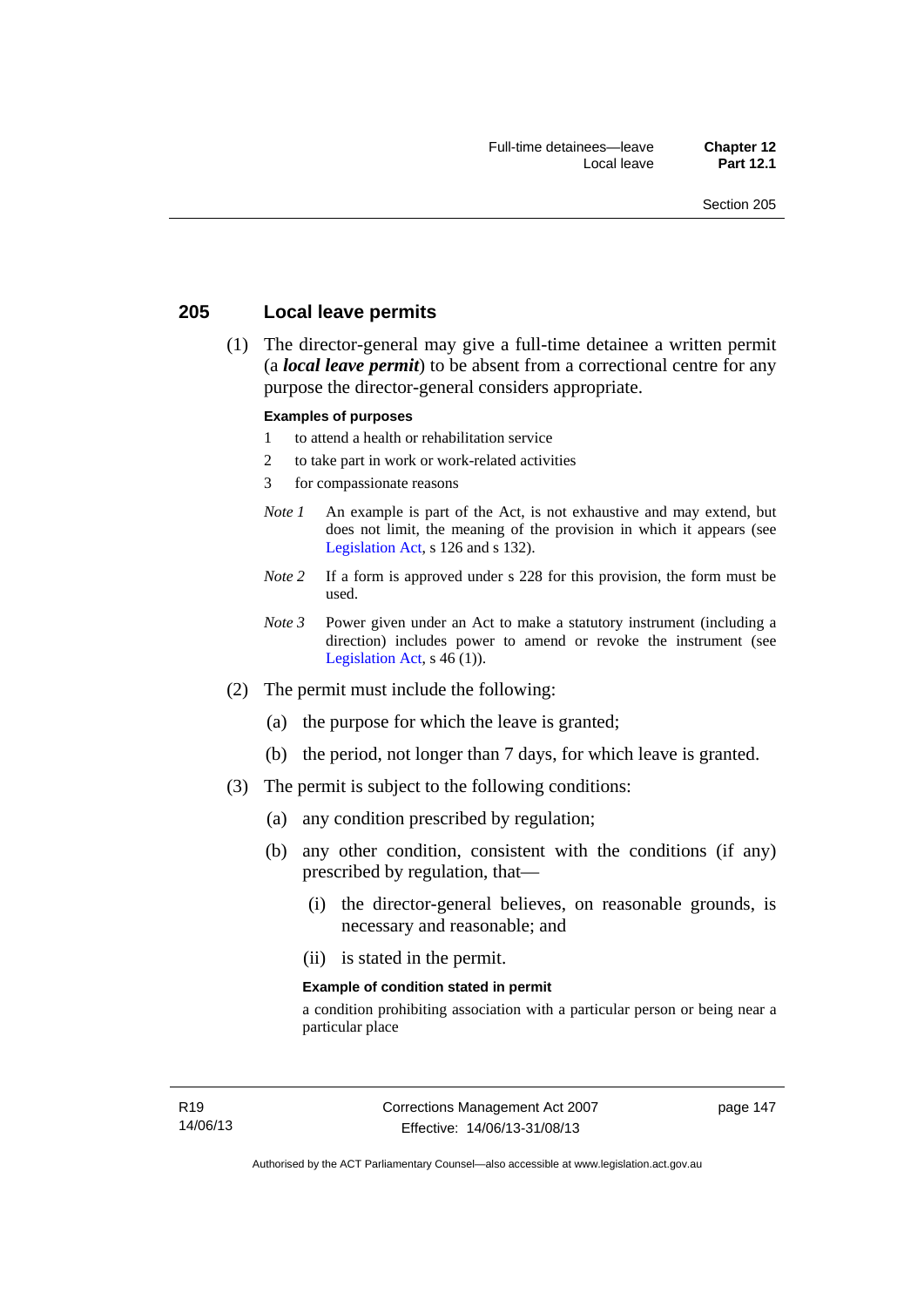**Chapter 12** Full-time detainees—leave<br>**Part 12.2** Interstate leave **Interstate leave**<br>General **Division 12.2.1** Section 206

# **Part 12.2 Interstate leave**

# **Division 12.2.1 General**

# **206 Definitions—pt 12.2**

In this part:

*corresponding director-general*, of a participating State, means the person responsible for the administration of correctional centres (however described) for full-time detention in the participating State.

*corresponding leave law* means a law of a State or another Territory declared to be a corresponding leave law under section 207.

*escape*, in relation to an interstate detainee, includes fail to return to lawful custody at the end of the period to which the detainee's interstate leave permit applies.

*interstate detainee* means a person to whom an interstate leave permit under a corresponding leave law applies.

*participating State* means a State or another Territory where a corresponding leave law is in force.

# **207 Declaration of corresponding leave laws**

- (1) The Minister may declare that a law of a State or another Territory is a corresponding leave law.
- (2) The Minister may make the declaration only if satisfied that the law substantially corresponds to this part.
- (3) A declaration under this section is a notifiable instrument.

*Note* A notifiable instrument must be notified under the [Legislation Act](http://www.legislation.act.gov.au/a/2001-14).

Authorised by the ACT Parliamentary Counsel—also accessible at www.legislation.act.gov.au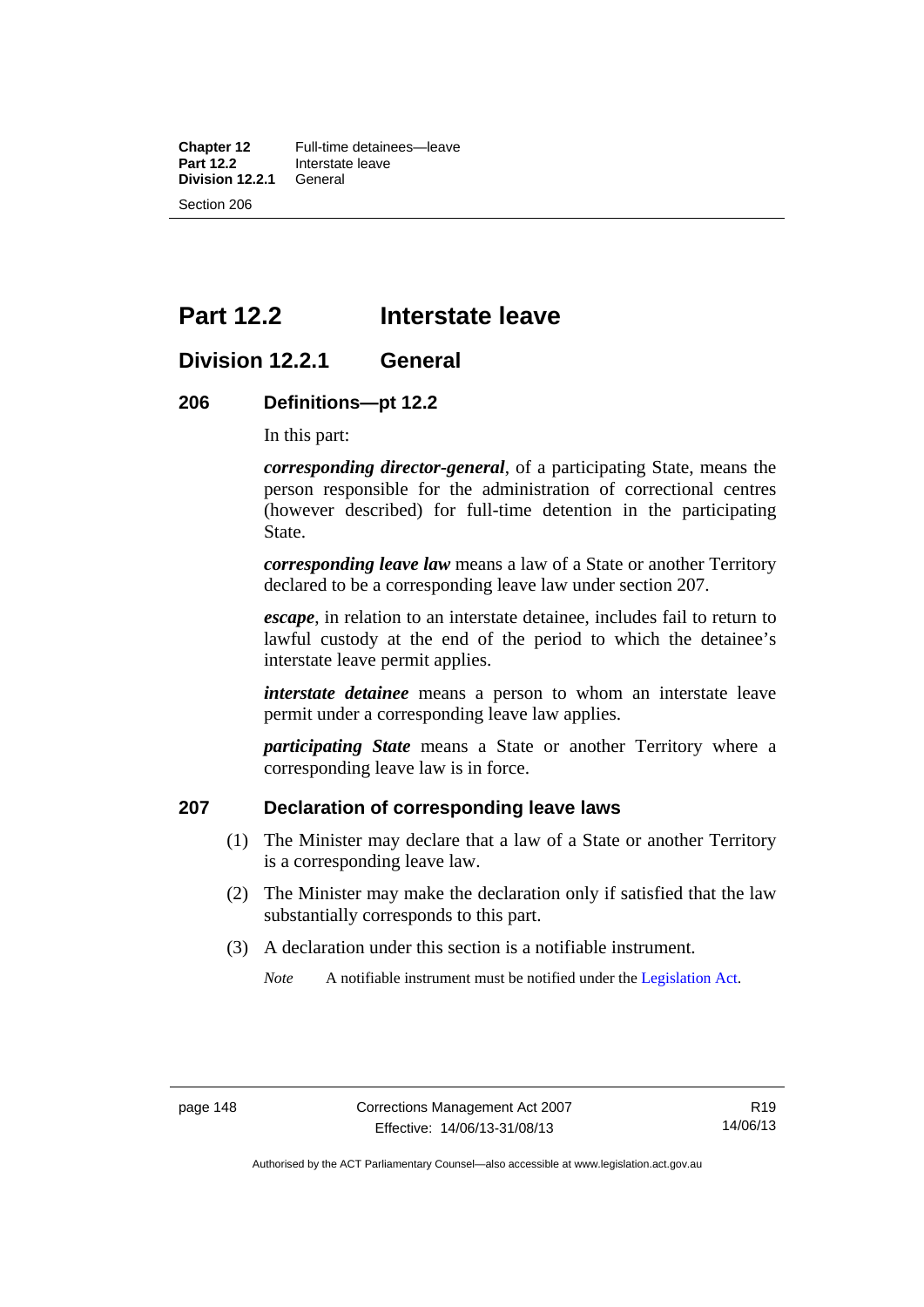# **Division 12.2.2 ACT permits for interstate leave**

# **208 Interstate leave permits**

- (1) The director-general may, by written notice (an *interstate leave permit*) given to a full-time detainee, give the detainee leave to travel to and from, and remain in, a participating State.
- (2) An interstate leave permit must include the following details:
	- (a) the State or Territory to which the permit applies;
	- (b) the purpose for which the leave is granted;
	- (c) the period, not longer than 7 days, for which leave is granted.
	- *Note 1* If a form is approved under s 228 for this provision, the form must be used.
	- *Note 2* Power given under an Act to make a statutory instrument (including an interstate leave permit) includes power to amend or revoke the instrument (see [Legislation Act,](http://www.legislation.act.gov.au/a/2001-14) s 46 (1)).
- (3) An interstate leave permit may be issued—
	- (a) for a full-time detainee with a high security classification only if the leave is to enable the detainee to receive a health service or for a compassionate reason; or
	- (b) in any other case—for any purpose the director-general believes, on reasonable grounds, is appropriate.
- (4) An interstate leave permit is subject to the following conditions:
	- (a) any condition prescribed by regulation;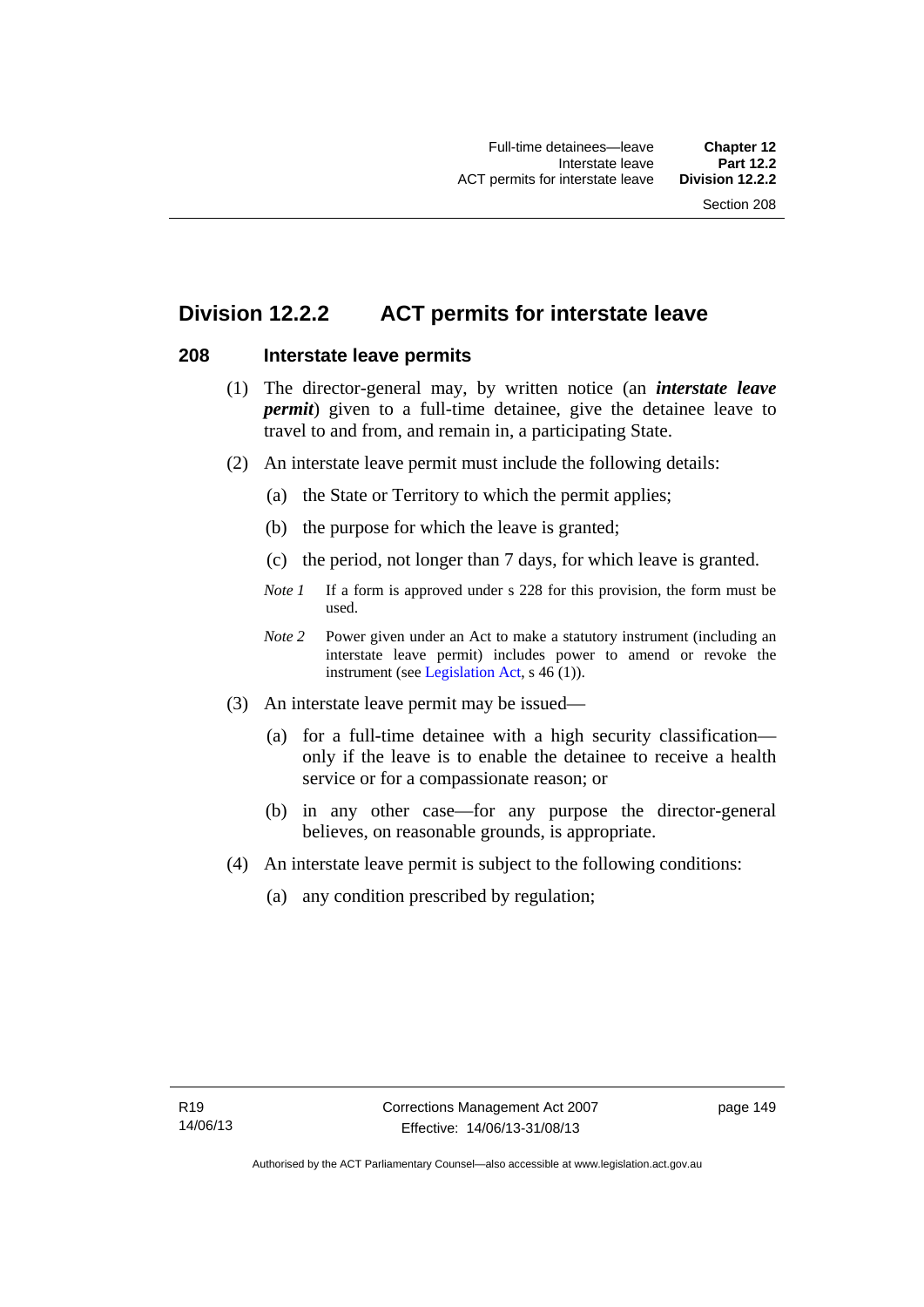- (b) any other condition, consistent with the conditions (if any) prescribed by regulation, that—
	- (i) the director-general believes, on reasonable grounds, is necessary and reasonable; and
	- (ii) is stated in the permit.

#### **Examples of conditions stated in interstate leave permits**

- 1 a condition that an escort officer stated in the permit escort the detainee
- 2 a condition prohibiting association with a particular person or being near a particular place
- 3 a condition that an indigenous detainee travelling interstate to mark the birth or death of a relative be escorted by an indigenous elder or relative
- *Note* An example is part of the Act, is not exhaustive and may extend, but does not limit, the meaning of the provision in which it appears (see [Legislation Act,](http://www.legislation.act.gov.au/a/2001-14) s 126 and s 132).

# **209 Effect of ACT permit for interstate leave**

- (1) An interstate leave permit for a full-time detainee authorises the detainee to be absent from a correctional centre in accordance with the permit—
	- (a) unescorted; or
	- (b) if the permit is subject to a condition that an escort officer must escort the detainee—while under escort by the escort officer.
- (2) If an interstate leave permit is subject to a condition that the full-time detainee be escorted by an escort officer, the permit authorises the escort officer to escort the detainee in accordance with the permit—
	- (a) to and within the participating State stated in the permit (whether or not through any other jurisdiction); and
	- (b) back to the correctional centre.

Authorised by the ACT Parliamentary Counsel—also accessible at www.legislation.act.gov.au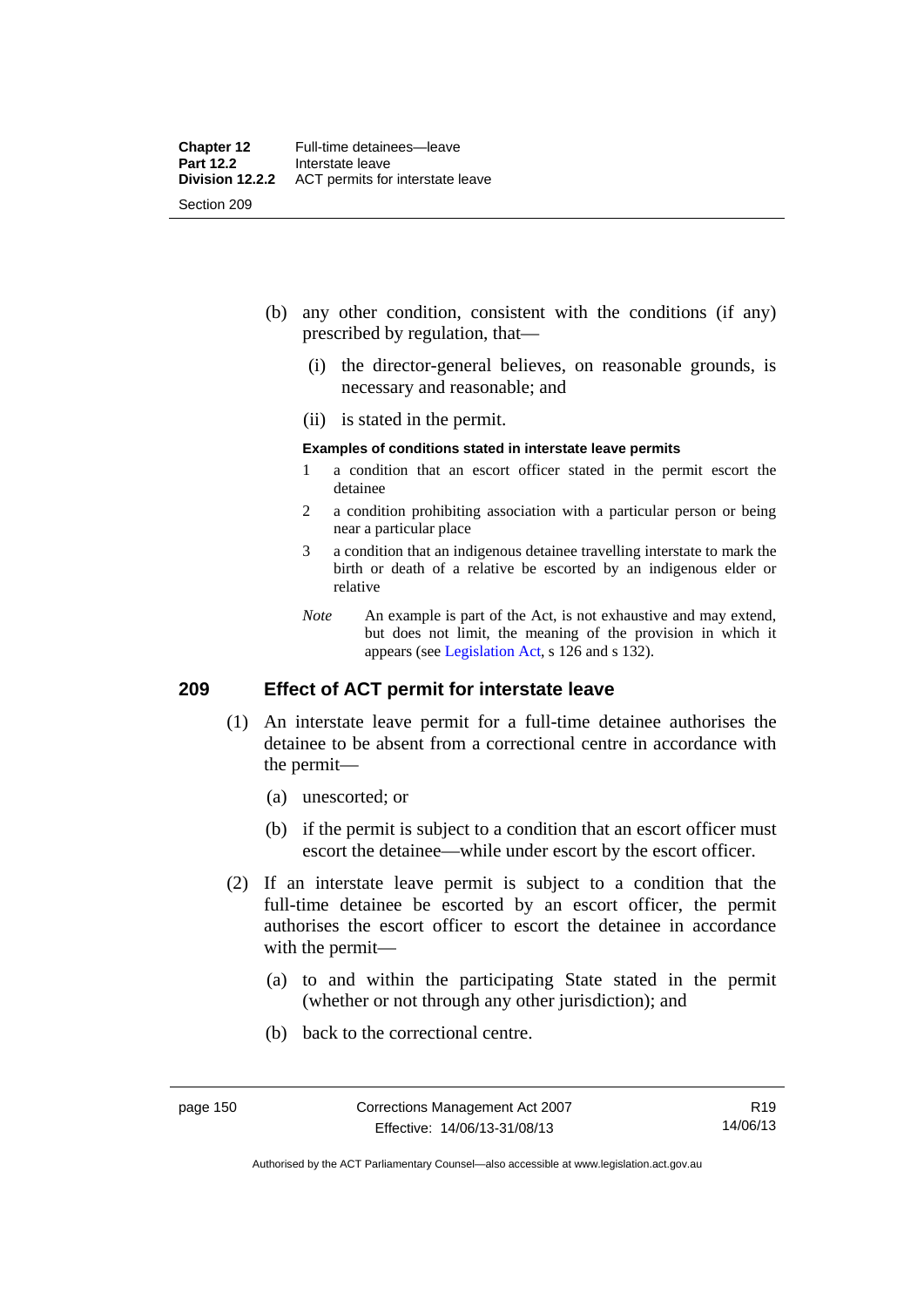# **210 Notice to participating States**

The director-general must give written notice of an interstate leave permit given to a full-time detainee, and the period of the permit, to each of the following:

- (a) the corresponding director-general of the participating State to which the permit applies;
- (b) the chief of police (however described) of the participating State to which the permit applies;
- (c) the chief of police (however described) of any other State or Territory through which the detainee may travel under the permit.

# **211 Powers of escort officers**

- (1) An escort officer escorting a full-time detainee under an interstate leave permit may, to keep custody of the detainee under the permit or to arrest the detainee if the detainee has escaped—
	- (a) give the detainee any direction that the officer believes, on reasonable grounds, is necessary and reasonable; and
	- (b) use force in accordance with part 9.7 (Use of force).
- (2) An escort officer escorting a full-time detainee under an interstate leave permit may conduct a scanning search, frisk search or ordinary search of the detainee if the officer suspects, on reasonable grounds, the detainee may be carrying a prohibited thing.
- (3) Part 9.4 (Searches) and part 9.5 (Seizing property) apply, with any necessary changes and any changes prescribed by regulation, in relation to a search under this section.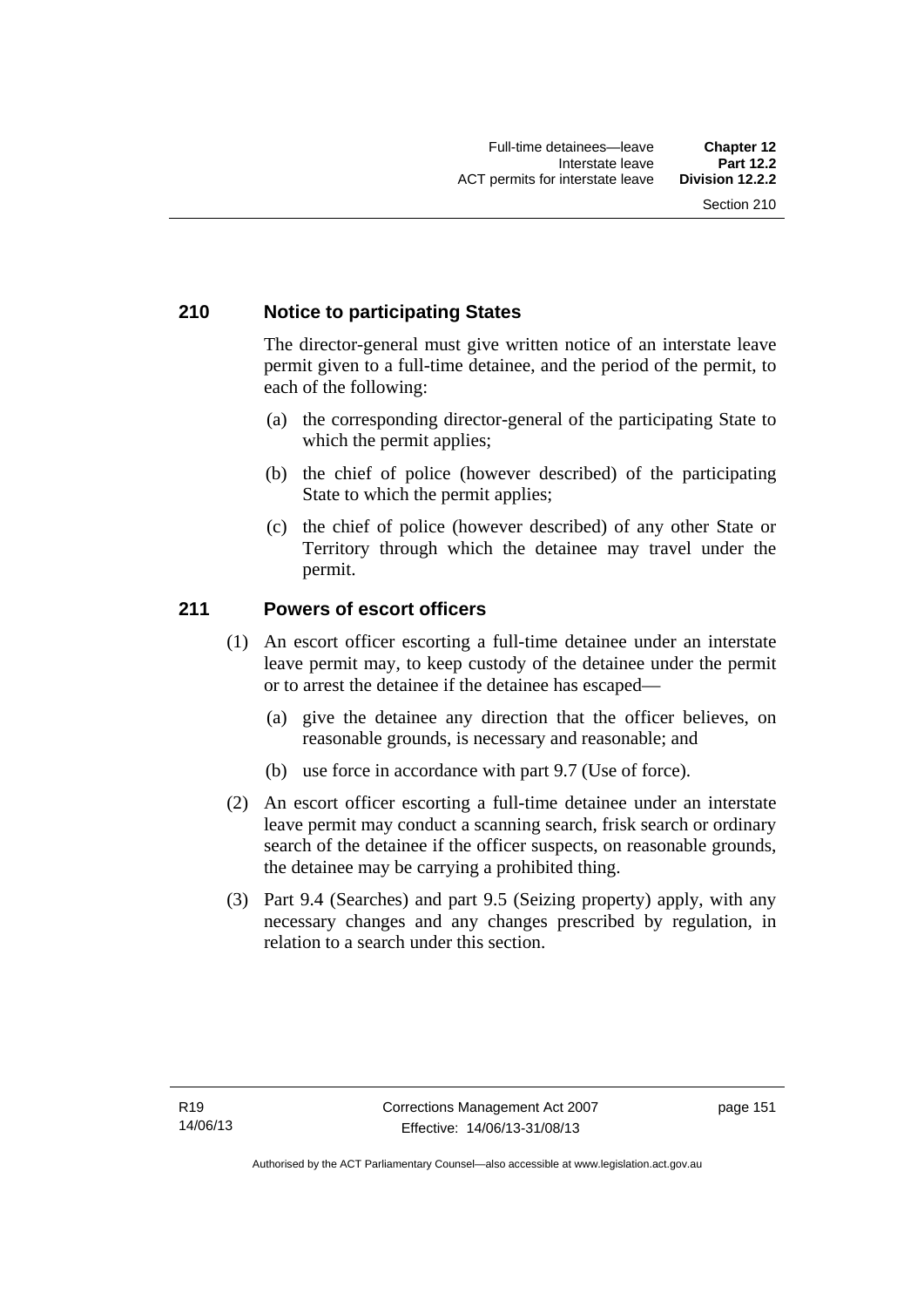# **212 Liability for damage etc**

- (1) The Territory is liable for any damage or loss sustained by anyone in a participating State that is caused by the conduct of a full-time detainee or an escort officer while in the participating State under an interstate leave permit.
- (2) This section does not affect any right the Territory may have against the detainee or escort officer for the damage or loss.

# **Division 12.2.3 Interstate leave under corresponding leave laws**

# **213 Effect in ACT of interstate leave permit under corresponding leave law**

- (1) This section applies to a person (an *interstate escort officer*) who is authorised under an interstate leave permit issued under a corresponding leave law to escort an interstate detainee to or from, or in, the ACT.
- (2) The interstate escort officer is authorised, in the ACT, to escort the interstate detainee in accordance with the interstate leave permit.

# **214 Powers of interstate escort officers**

- (1) This section applies if an interstate escort officer uses force, a weapon, or a means of restraint, in the ACT for—
	- (a) keeping custody of an interstate detainee under an interstate leave permit; or
	- (b) arresting an interstate detainee who has escaped.
- (2) The use of force, weapon or means of restraint is lawful in the ACT if it would have been lawful in the participating State where the interstate permit was issued.

Authorised by the ACT Parliamentary Counsel—also accessible at www.legislation.act.gov.au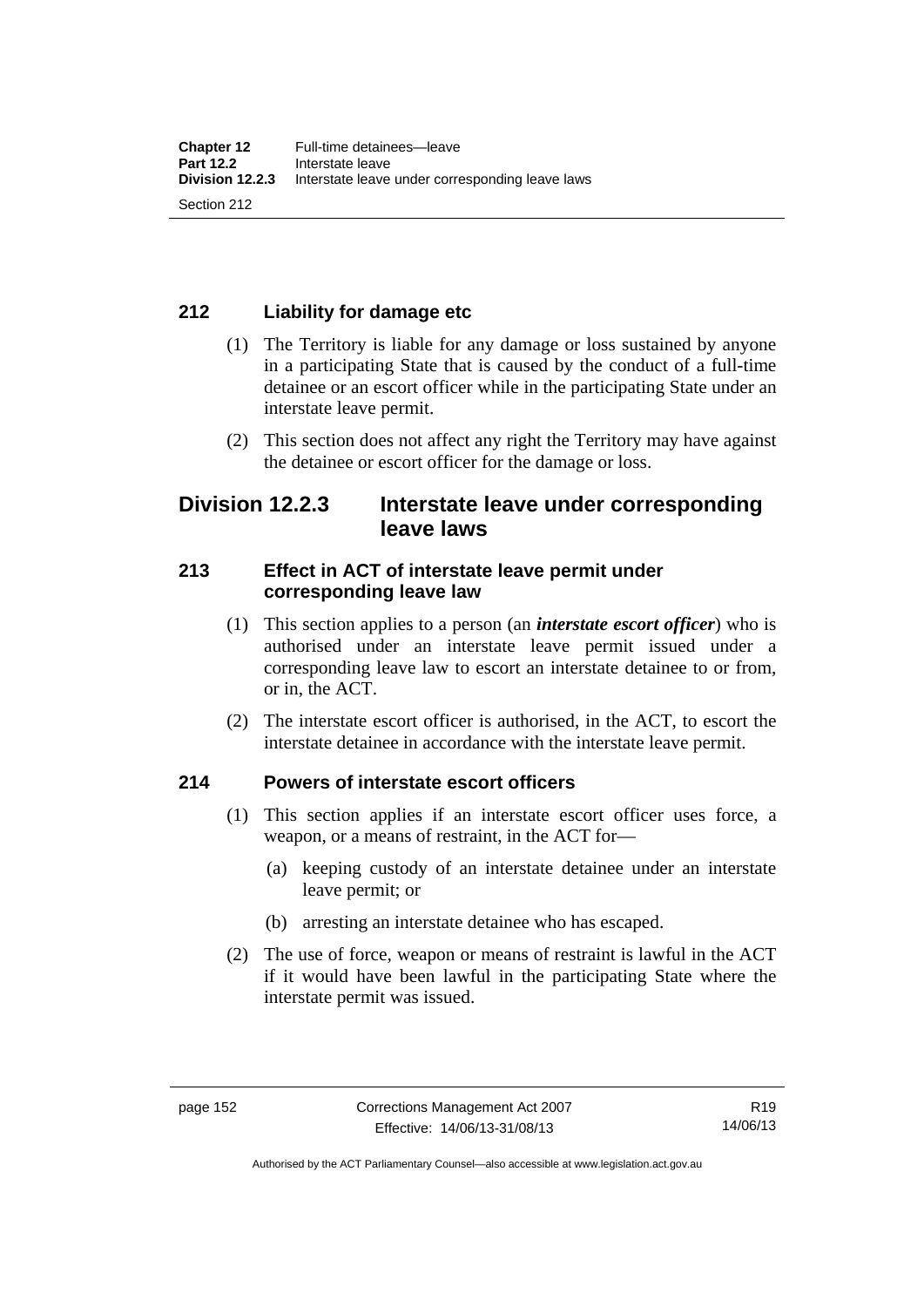# **215 Escape of interstate detainee**

- (1) This section applies to an interstate detainee in the ACT under an interstate leave permit issued under a corresponding leave law.
- (2) If the interstate detainee escapes from lawful custody, the detainee may be arrested without warrant by—
	- (a) an interstate escort officer for the detainee; or
	- (b) a police officer.
- (3) A police officer who arrests the detainee may return the detainee to an interstate escort officer for the detainee.
	- *Note* A police officer may also arrest without a warrant a person who has escaped from lawful custody or who is unlawfully at large (see *[Crimes](http://www.legislation.act.gov.au/a/1900-40)  [Act 1900](http://www.legislation.act.gov.au/a/1900-40)*, s 212 and s 214).

# **216 Return of escaped interstate detainee**

- (1) This section applies if, in the ACT, an interstate detainee attempts to escape or is arrested after an escape.
- (2) The interstate detainee may be taken before a magistrate.
- (3) Despite the terms of the interstate detainee's interstate leave permit, the magistrate may by warrant (a *return warrant*)—
	- (a) order the return of the detainee to the participating State where the permit was issued; and
	- (b) order the interstate detainee to be delivered into the custody of a police officer or interstate escort officer for that purpose.
- (4) If a return warrant is issued for the interstate detainee, the detainee may be kept in detention until the earlier of the following events:
	- (a) the detainee is delivered into the custody of a police officer or interstate escort officer in accordance with the warrant;
	- (b) the end of 14 days after the day the warrant was issued.

page 153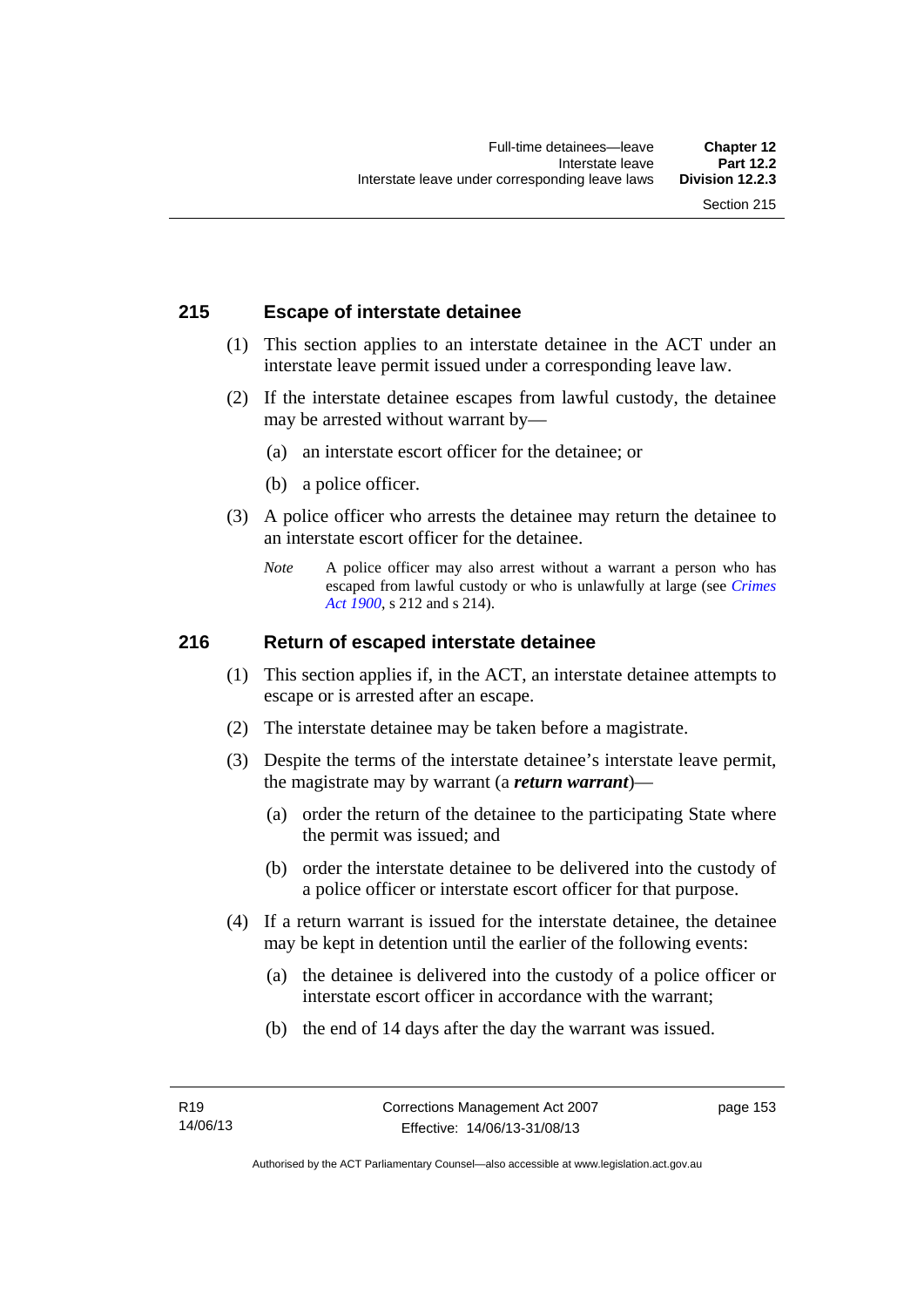| <b>Chapter 12</b><br><b>Part 12.2</b> | Full-time detainees-leave<br>Interstate leave   |
|---------------------------------------|-------------------------------------------------|
| Division 12.2.3                       | Interstate leave under corresponding leave laws |
| Section 216                           |                                                 |

 (5) The return warrant ends if the interstate detainee is not delivered into the custody of a police officer or interstate escort officer, in accordance with the warrant, before the end of 14 days after the day the warrant is issued.

page 154 Corrections Management Act 2007 Effective: 14/06/13-31/08/13

R19 14/06/13

Authorised by the ACT Parliamentary Counsel—also accessible at www.legislation.act.gov.au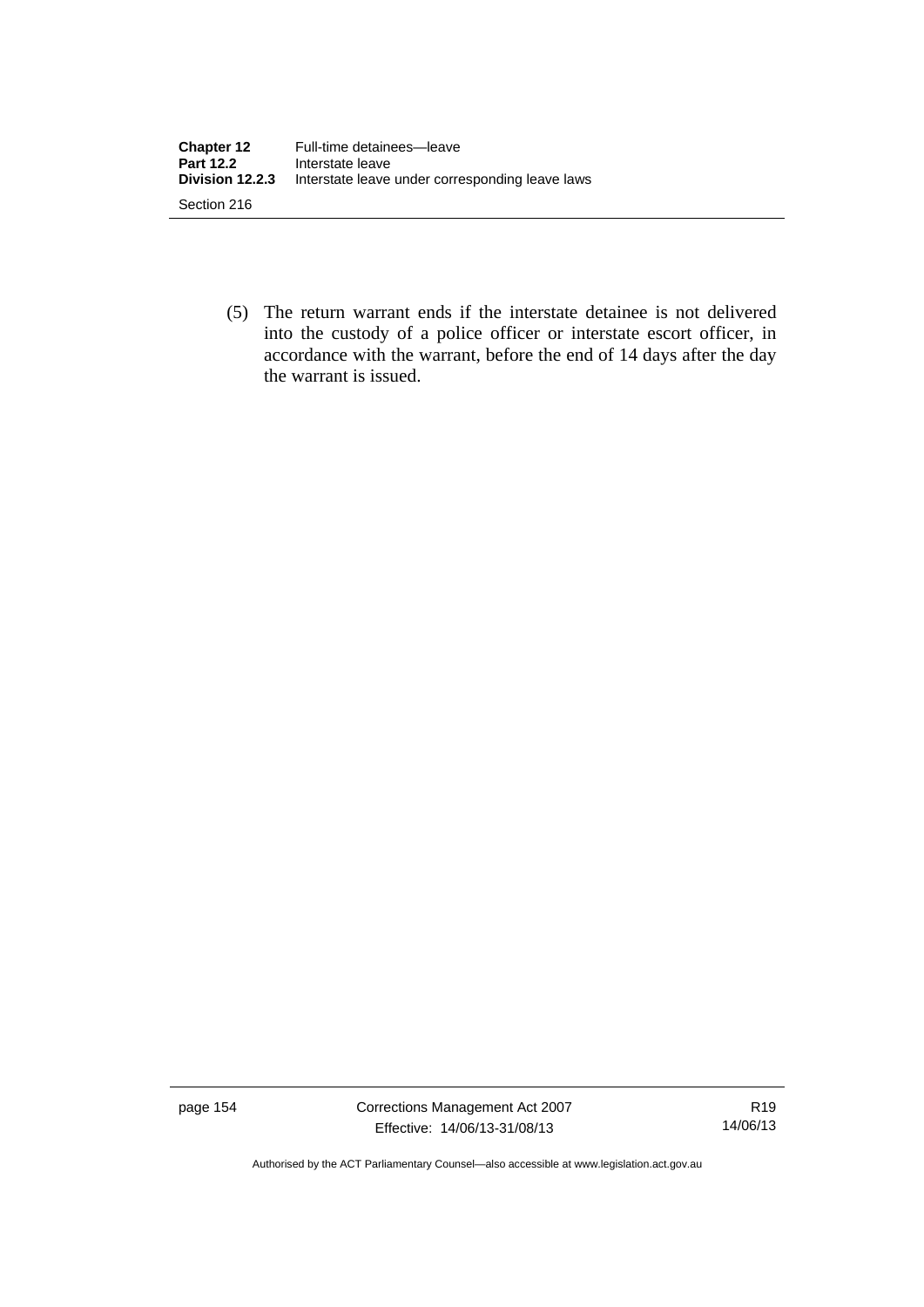# **Chapter 13 Miscellaneous**

# **217 Lawful temporary absence from correctional centre**

- (1) This section applies to a detainee who is absent from a correctional centre under any of the following:
	- (a) a direction by the director-general, including a direction under—
		- (i) section 54 (Transfers to health facilities);
		- (ii) section 204 (Local leave directions);
	- (b) a local leave permit;
	- (c) an interstate leave permit;
	- (d) any other authority (however described) prescribed by regulation.
- (2) To remove any doubt, the detainee is—
	- (a) taken to be in the director-general's custody; and
	- (b) if under escort by an escort officer—also taken to be in the escort officer's custody.

# **218 Detainee's work—no employment contract etc**

- (1) To remove any doubt, any work by a detainee under this Act, whether at a correctional centre or elsewhere, is taken not to create a contract of employment or a contract for services.
- (2) In particular, a contract of employment is taken not to exist between the following in relation to work by a detainee:
	- (a) the detainee and the Territory;
	- (b) the detainee and a person involved in the work;
	- (c) the Territory and a person involved in the work.

page 155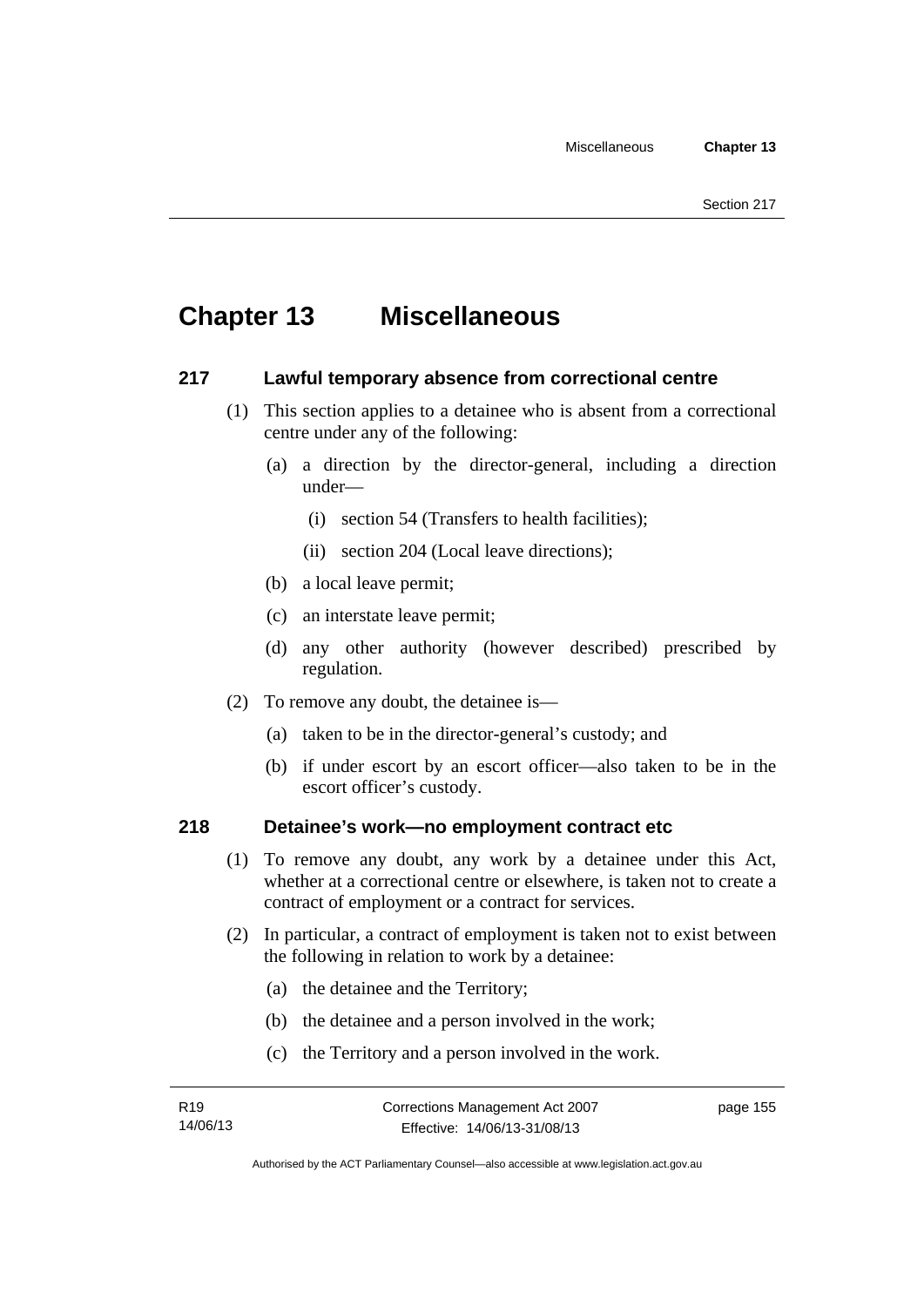#### **Chapter 13** Miscellaneous

# **219 Detainee's work—work health and safety**

- (1) The director-general must ensure, as far as practicable, that the conditions in relation to work by a detainee, whether at a correctional centre or elsewhere, comply with requirements under the *[Work Health and Safety Act 2011](http://www.legislation.act.gov.au/a/2011-35)* in relation to work by workers.
- (2) In particular, the director-general must ensure that arrangements in relation to a detainee's work take account, as far as practicable, of the need—
	- (a) to secure the health, safety and welfare of the detainee; and
	- (b) to protect people at or near the workplace from risks to health or safety arising out of the activities of the detainee.
- (3) A regulation may provide for the application of the *[Work Health](http://www.legislation.act.gov.au/a/2011-35)  [and Safety Act 2011](http://www.legislation.act.gov.au/a/2011-35)* in relation to work by a detainee, including for changes to that Act in its application in relation to the work.

## **220 Personal injury management—detainees etc**

- (1) This section applies if—
	- (a) a detainee suffers injury that arises out of, or in the course of, the detainee's detention; or
	- (b) an offender, who is directed to do community service work under the *[Crimes \(Sentence Administration\) Act 2005](http://www.legislation.act.gov.au/a/2005-59)*, section 91, suffers injury that arises out of, or in the course of, the work.
- (2) A regulation may make provision in relation to the injury, including provision in relation to the following:
	- (a) injury management;
	- (b) vocational rehabilitation;
	- (c) compensation for a permanent injury;
	- (d) death benefits.

Authorised by the ACT Parliamentary Counsel—also accessible at www.legislation.act.gov.au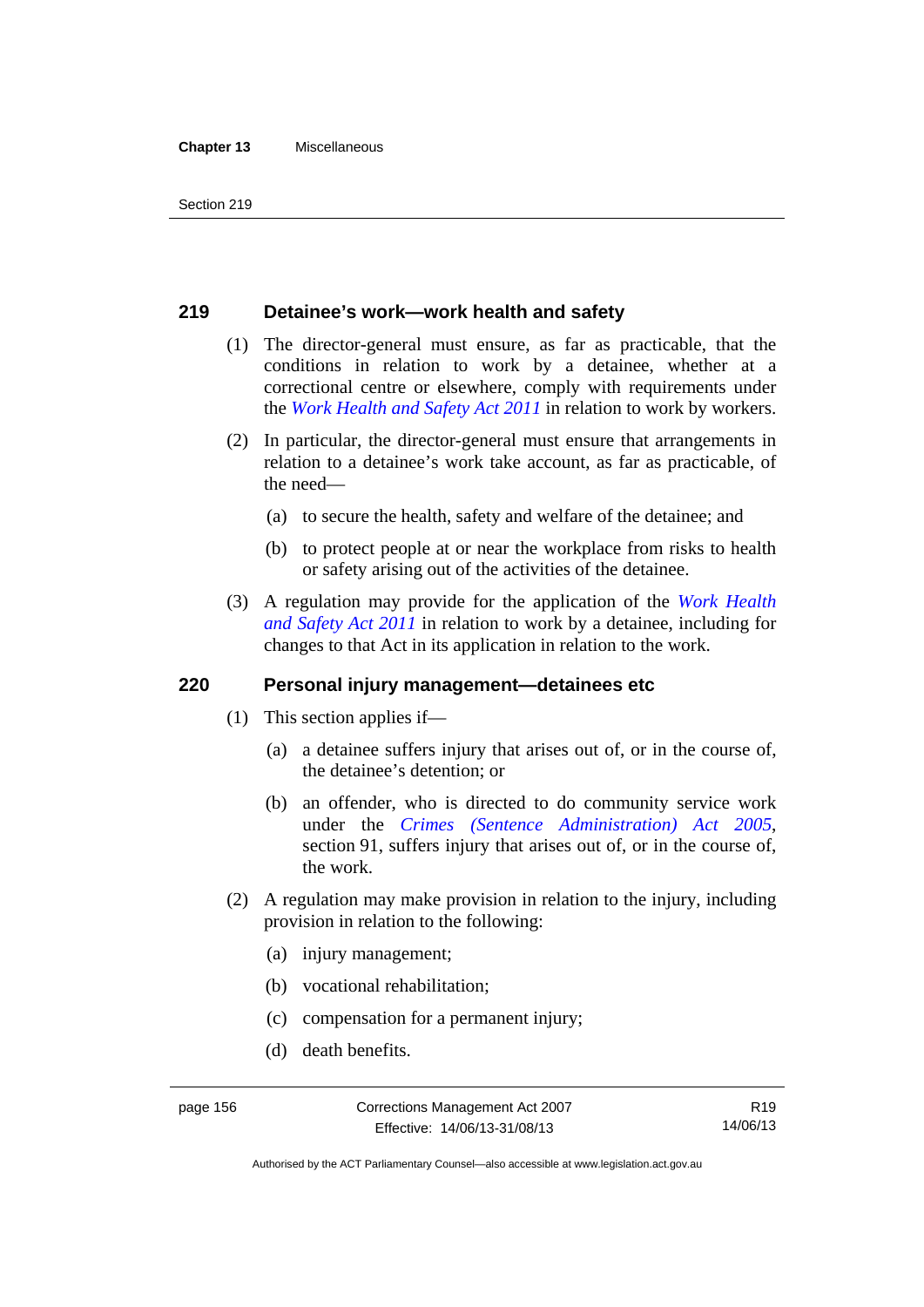(3) In this section:

*injury* includes—

- (a) disease; and
- (b) aggravation, acceleration and recurrence of an injury or disease.

# **221 Random testing of detainees—statistical purposes**

- (1) The director-general may direct a number of randomly selected detainees at a correctional centre to provide test samples for detecting alcohol or drug abuse.
- (2) The director-general must ensure that—
	- (a) no record is made that identifies the donor of a test sample; and
	- (b) the results of any tests conducted on the test samples are used only for statistical purposes.
- (3) In this section:

*random selection* means selection by a computer programmed to select names randomly from the register of detainees.

# **222 Confidentiality**

(1) In this section:

*corresponding corrections law* means a law of a State or another Territory declared to be a corresponding corrections law under section 225.

*court* includes a tribunal.

*Note* A *tribunal* includes any entity authorised to hear, receive and examine evidence (see [Legislation Act,](http://www.legislation.act.gov.au/a/2001-14) dict, pt 1).

*divulge* includes communicate.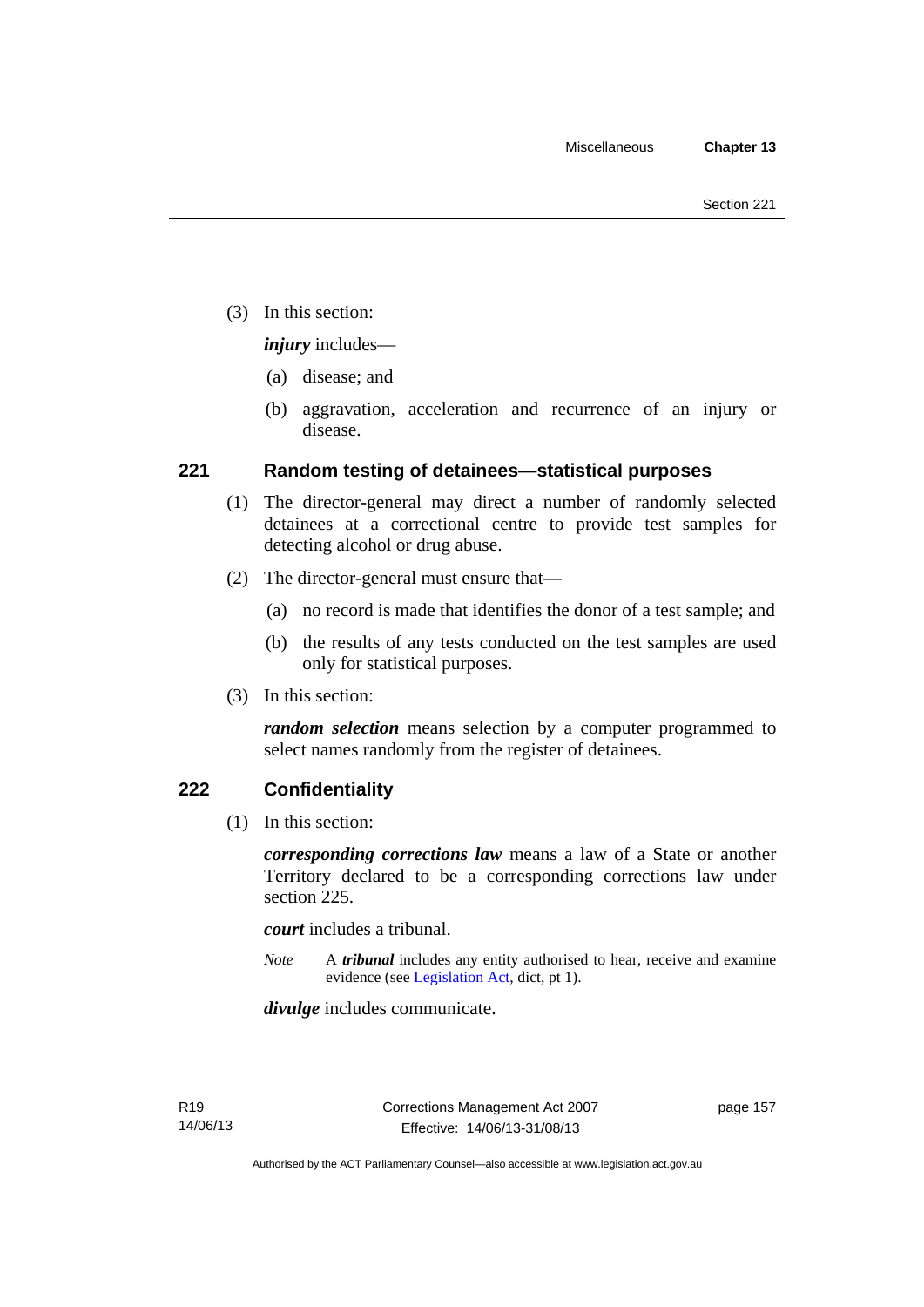## *person to whom this section applies* means a person who—

- (a) exercises, or has exercised, a function under this Act; or
- (b) is, or has been, otherwise involved in the administration of this Act.

*produce* includes allow access to.

*protected information* means information about a person that is disclosed to, or obtained by, a person to whom this section applies because of—

- (a) the exercise of a function under this Act by the person or someone else; or
- (b) the involvement of the person, or someone else, in the administration of this Act.
- (2) A person to whom this section applies commits an offence—
	- (a) if the person—
		- (i) makes a record of protected information about someone else; and
		- (ii) is reckless about whether the information is protected information about someone else; or
	- (b) if the person does something that divulges protected information about someone else and is reckless about whether—
		- (i) the information is protected information about someone else; and

Authorised by the ACT Parliamentary Counsel—also accessible at www.legislation.act.gov.au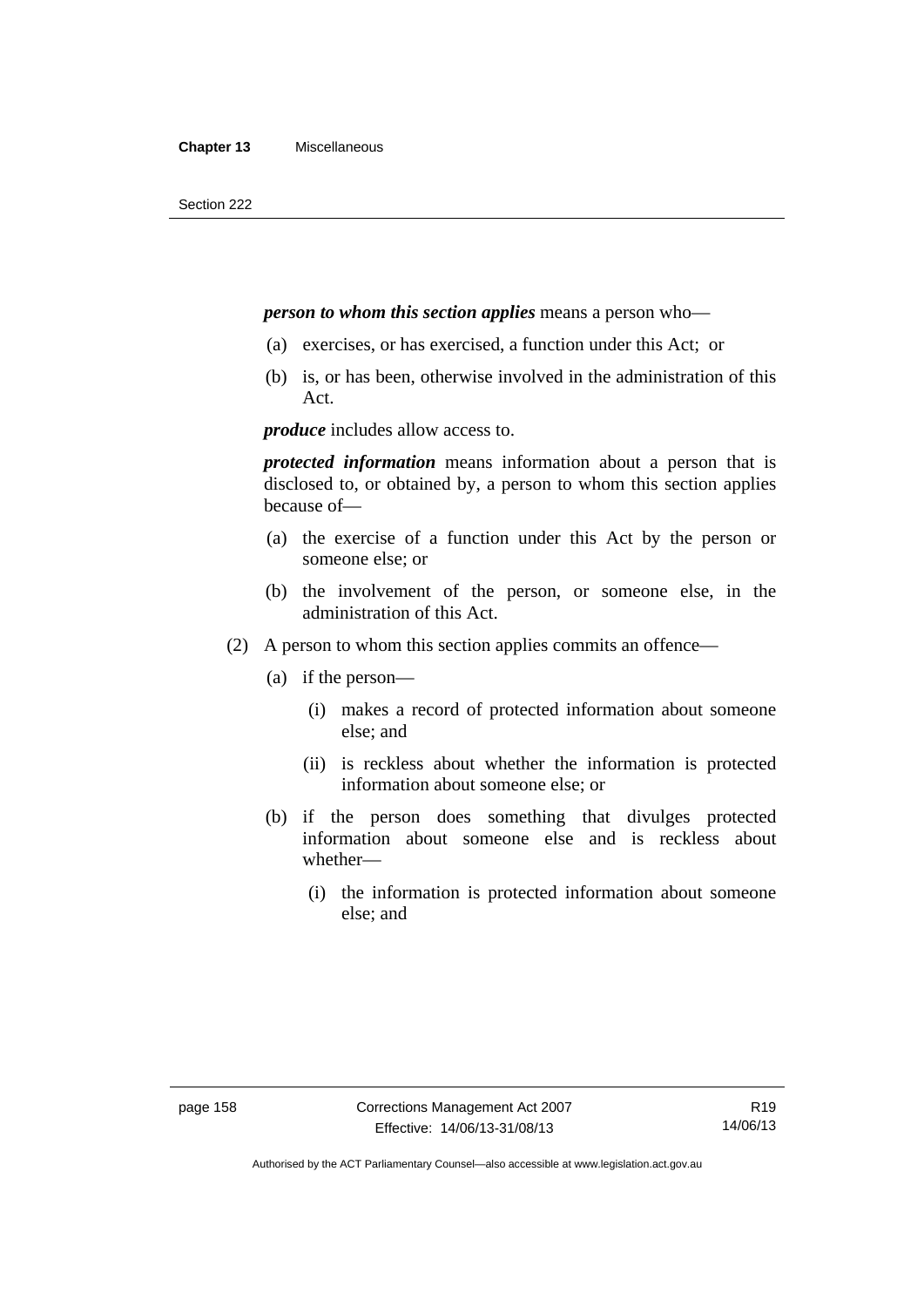(ii) doing the thing would result in the information being divulged to someone else.

Maximum penalty: 50 penalty units, imprisonment for 6 months or both.

- (3) Subsection (2) does not apply if the record is made, or the information is divulged, by the person as follows:
	- (a) under this Act or another territory law;
	- (b) in relation to the exercise of a function under this Act or another territory law;
	- (c) for the *[Crimes \(Sentencing\) Act 2005](http://www.legislation.act.gov.au/a/2005-58)*, section 136 (Information exchanges between criminal justice entities);
	- (d) to a person exercising a function under, or otherwise involved in the administration of, a corresponding corrections law;
	- (e) to a law enforcement agency;

*Note Law enforcement agency* is defined in the dictionary.

- (f) to an entity prescribed by regulation;
- (g) otherwise in relation to the administration of this Act or another territory law.
- (4) Subsection (2) does not apply to the divulging of protected information about someone—
	- (a) with the person's consent; or
	- (b) if authorised by the director-general under subsection (5); or
	- (c) if the information only tells someone of the place where a detainee is held in detention; or
	- (d) if the information is disclosed under a regulation.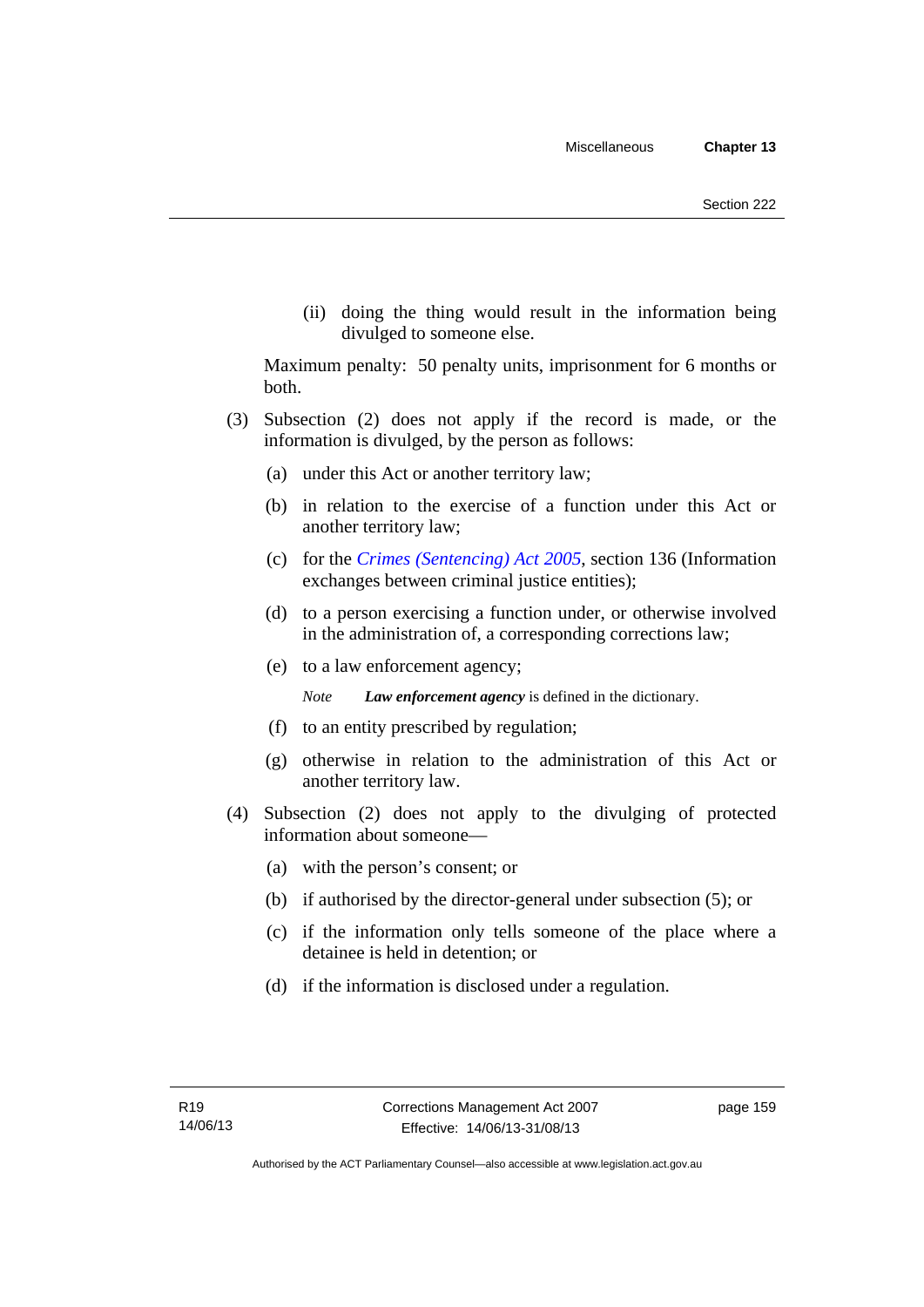#### **Chapter 13** Miscellaneous

- (5) The director-general may, in writing, authorise the divulging of protected information about a person if the director-general believes, on reasonable grounds, that divulging the information is—
	- (a) necessary to protect someone whose life or safety is in danger; or
	- (b) otherwise in the public interest.

# **223 Protection from liability**

- (1) This section applies to a person who—
	- (a) exercises, or has exercised, a function under this Act; or
	- (b) is, or has been, otherwise involved in the administration of this Act.
- (2) The person does not incur civil liability for an act or omission done honestly and without recklessness for this Act.
	- *Note* A reference to an Act includes a reference to the statutory instruments made or in force under the Act, including regulations and the corrections rules (see [Legislation Act,](http://www.legislation.act.gov.au/a/2001-14) s 104).
- (3) Any civil liability that would, apart from this section, attach to the person attaches instead to the Territory.

## **224 Corrections dogs**

A regulation may make provision in relation to the use of corrections dogs.

#### **Examples of provision made by regulation**

- 1 the training and approval of dogs for exercising functions under this Act
- 2 approvals for corrections officers to use corrections dogs
- *Note* An example is part of the Act, is not exhaustive and may extend, but does not limit, the meaning of the provision in which it appears (see [Legislation Act,](http://www.legislation.act.gov.au/a/2001-14) s 126 and s 132).

Authorised by the ACT Parliamentary Counsel—also accessible at www.legislation.act.gov.au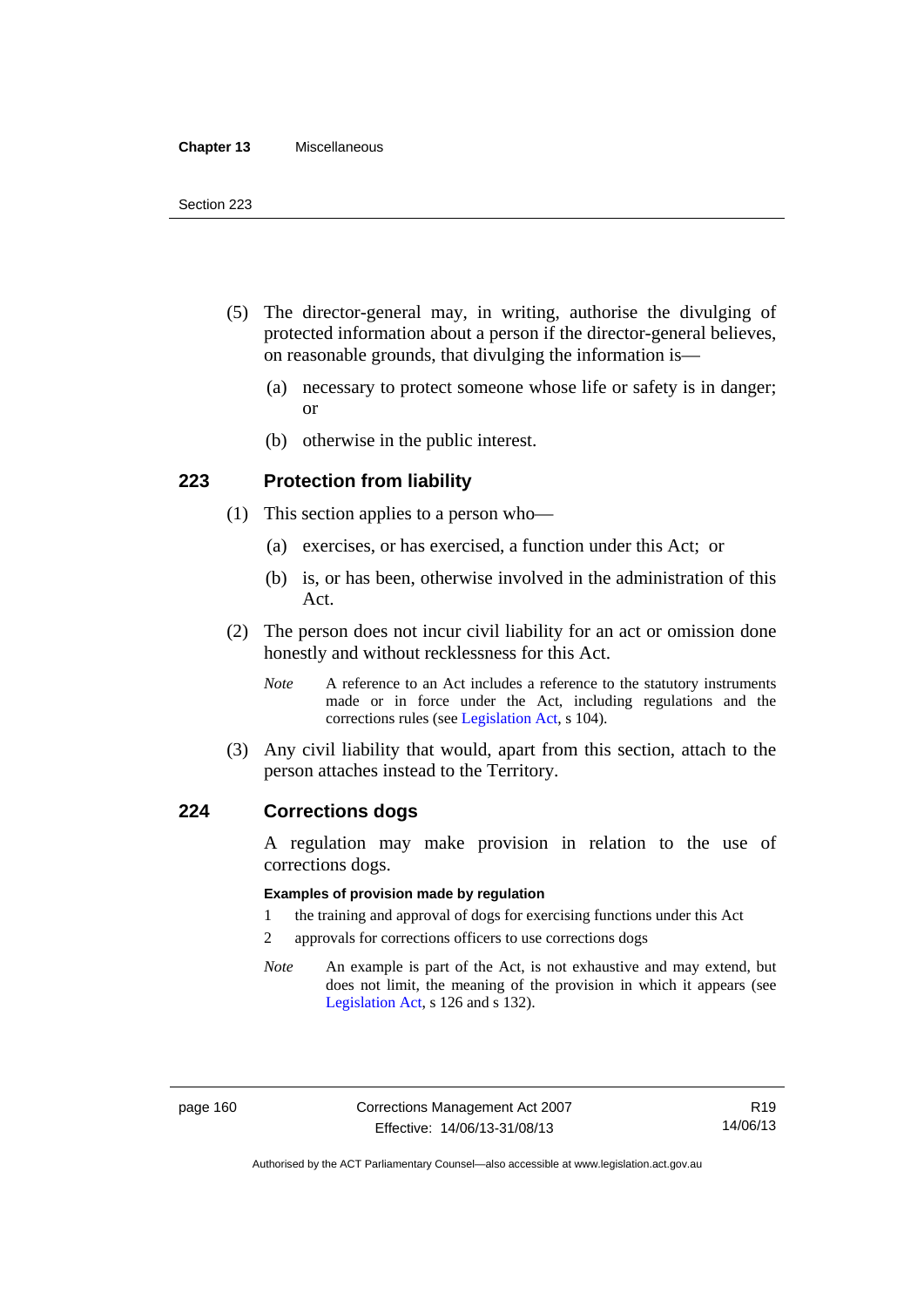# **225 Declaration of corresponding corrections law**

- (1) The Minister may declare that a law of a State or another Territory is a corresponding corrections law.
- (2) The Minister may make the declaration only if satisfied that the law substantially corresponds to this Act or a part of this Act.
- (3) A declaration is a notifiable instrument.

*Note* A notifiable instrument must be notified under the [Legislation Act](http://www.legislation.act.gov.au/a/2001-14).

# **226 Evidentiary certificates**

- (1) A certificate that appears to be signed by or for the director-general, and states any matter relevant to anything done or not done under this Act in relation to a detainee, is evidence of the matter.
- (2) Without limiting subsection (1), a certificate under subsection (1) may state any of the following:
	- (a) that a stated person did, or did not, occupy a position under this Act;
	- (b) that a stated person was, or was not, a detainee;
	- (c) that a stated instrument under this Act was, or was not, in force;
	- (d) that a stated disciplinary breach by a stated detainee was, or was not, admitted by the detainee or found proven at an inquiry for chapter 10 (Discipline);
	- (e) that a stated instrument is a copy of an instrument made, given, issued or received under this Act.
- (3) A certificate that appears to be signed by or for the director-general, and states any matter prescribed by regulation for this section, is evidence of the stated matter.
- (4) A certificate mentioned in subsection (1) or (2) may state a matter by reference to a date or period.

page 161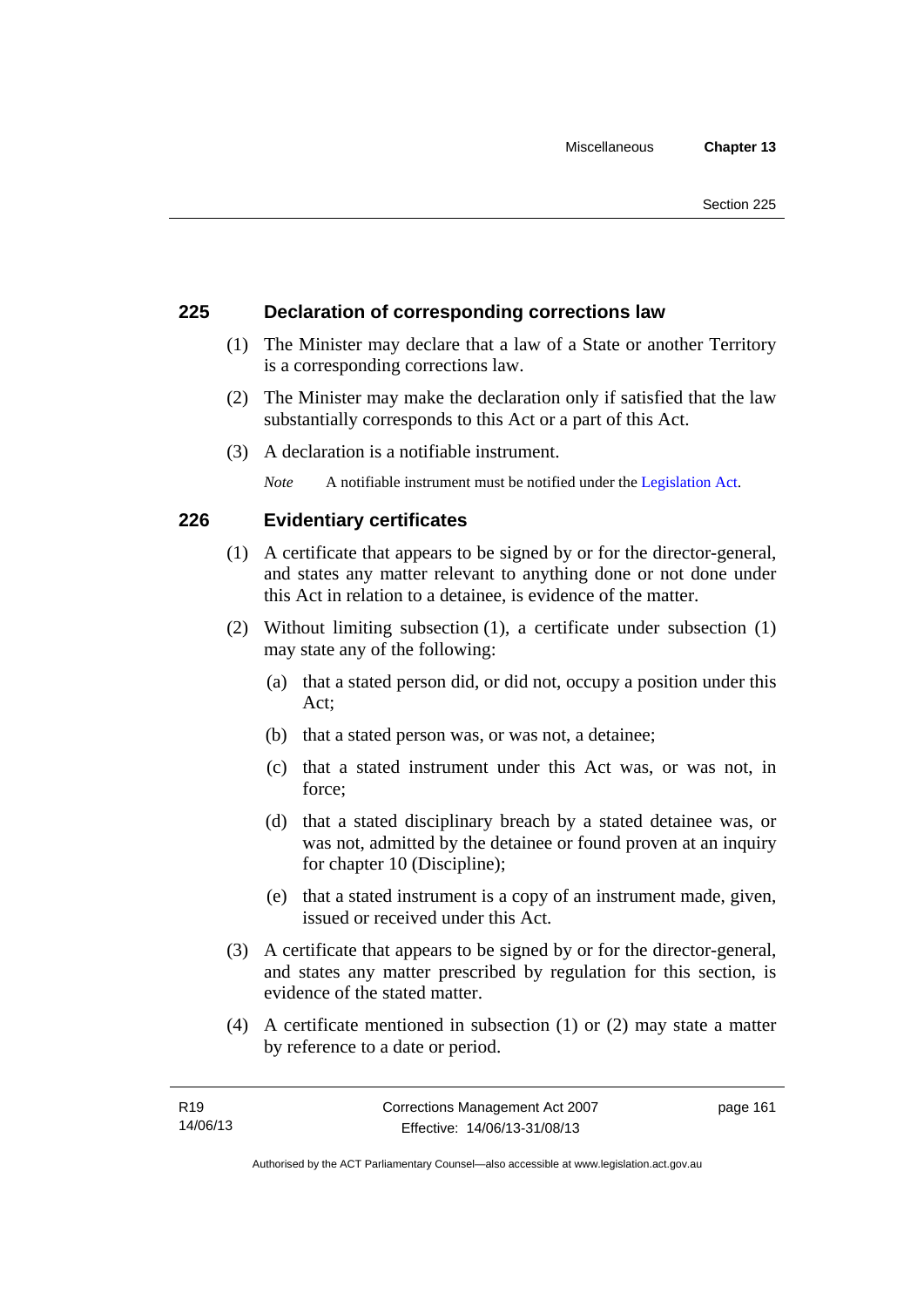#### **Chapter 13** Miscellaneous

- (5) A certificate of the results of the analysis of a substance under this Act, signed by an analyst appointed under subsection (8), is evidence of the facts stated in the certificate.
- (6) A court must accept a certificate or other document mentioned in this section as proof of the matters stated in it if there is no evidence to the contrary.
- (7) However, an instrument mentioned in subsection (2) (c), or certificate mentioned in subsection (5), must not be admitted in evidence by a court unless the court is satisfied that reasonable efforts have been made to serve a copy of the instrument or certificate on the person concerned.
- (8) The director-general may appoint analysts for this Act.
	- *Note 1* For the making of appointments (including acting appointments), see the [Legislation Act,](http://www.legislation.act.gov.au/a/2001-14) pt 19.3.
	- *Note* 2 In particular, a person may be appointed for a particular provision of a law (see [Legislation Act,](http://www.legislation.act.gov.au/a/2001-14) s 7 (3)) and an appointment may be made by naming a person or nominating the occupant of a position (see s 207).
- (9) An appointment under subsection (8) is a notifiable instrument.
	- *Note* A notifiable instrument must be notified under the [Legislation Act](http://www.legislation.act.gov.au/a/2001-14).

# **227 Determination of fees**

- (1) The Minister may determine fees for this Act.
	- *Note* The [Legislation Act](http://www.legislation.act.gov.au/a/2001-14) contains provisions about the making of determinations and regulations relating to fees (see pt 6.3).
- (2) A determination is a disallowable instrument.
	- *Note* A disallowable instrument must be notified, and presented to the Legislative Assembly, under the [Legislation Act.](http://www.legislation.act.gov.au/a/2001-14)

## **228 Approved forms**

 (1) The Minister may approve forms for this Act (other than forms for use in or in relation to a court).

R19 14/06/13

Authorised by the ACT Parliamentary Counsel—also accessible at www.legislation.act.gov.au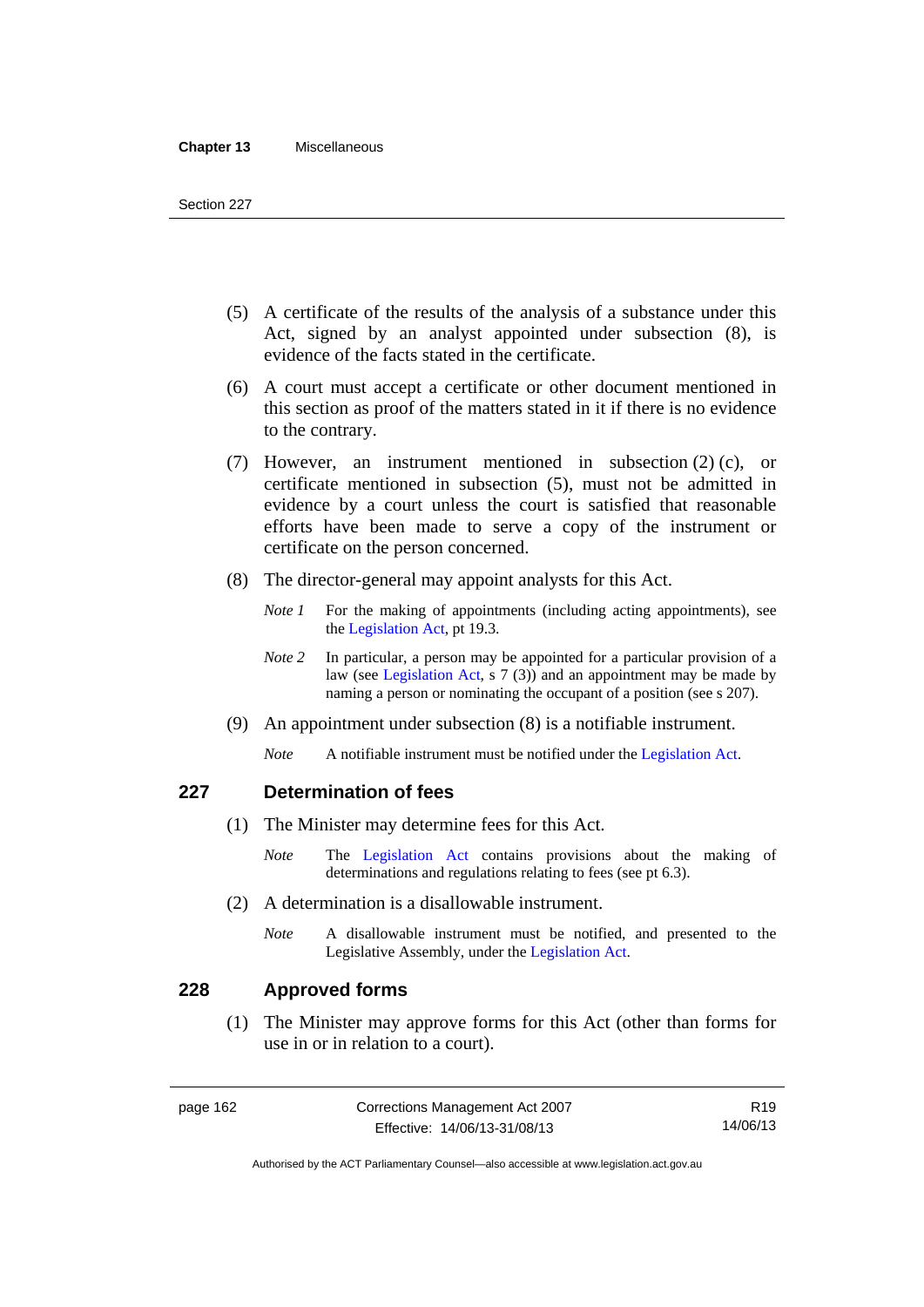(2) If the Minister approves a form for a particular purpose, the approved form must be used for that purpose.

*Note* For other provisions about forms, see the [Legislation Act,](http://www.legislation.act.gov.au/a/2001-14) s 255.

(3) An approved form is a notifiable instrument.

*Note* A notifiable instrument must be notified under the [Legislation Act](http://www.legislation.act.gov.au/a/2001-14).

# **229 Regulation-making power**

- (1) The Executive may make regulations for this Act.
- (2) In particular, a regulation may deal with any of the following:
	- (a) the administration of correctional centres;
	- (b) the detention of people in police and court cells;
	- (c) the escorting of detainees;
	- (d) living conditions at correctional centres, including the treatment of detainees;
	- (e) the inspection of correctional centres and investigation of complaints by detainees;
	- (f) the admission of detainees to correctional centres;
	- (g) the management and security of correctional centres, particularly in relation to any of the following:
		- (i) the assessment of risks and measures to contain risks;
		- (ii) the classification and management of detainees;
		- (iii) work or activities by detainees;
		- (iv) correctional centre routine;
		- (v) detainees' money or property;
		- (vi) communications by detainees with other people, whether by phone or mail or any other means;

page 163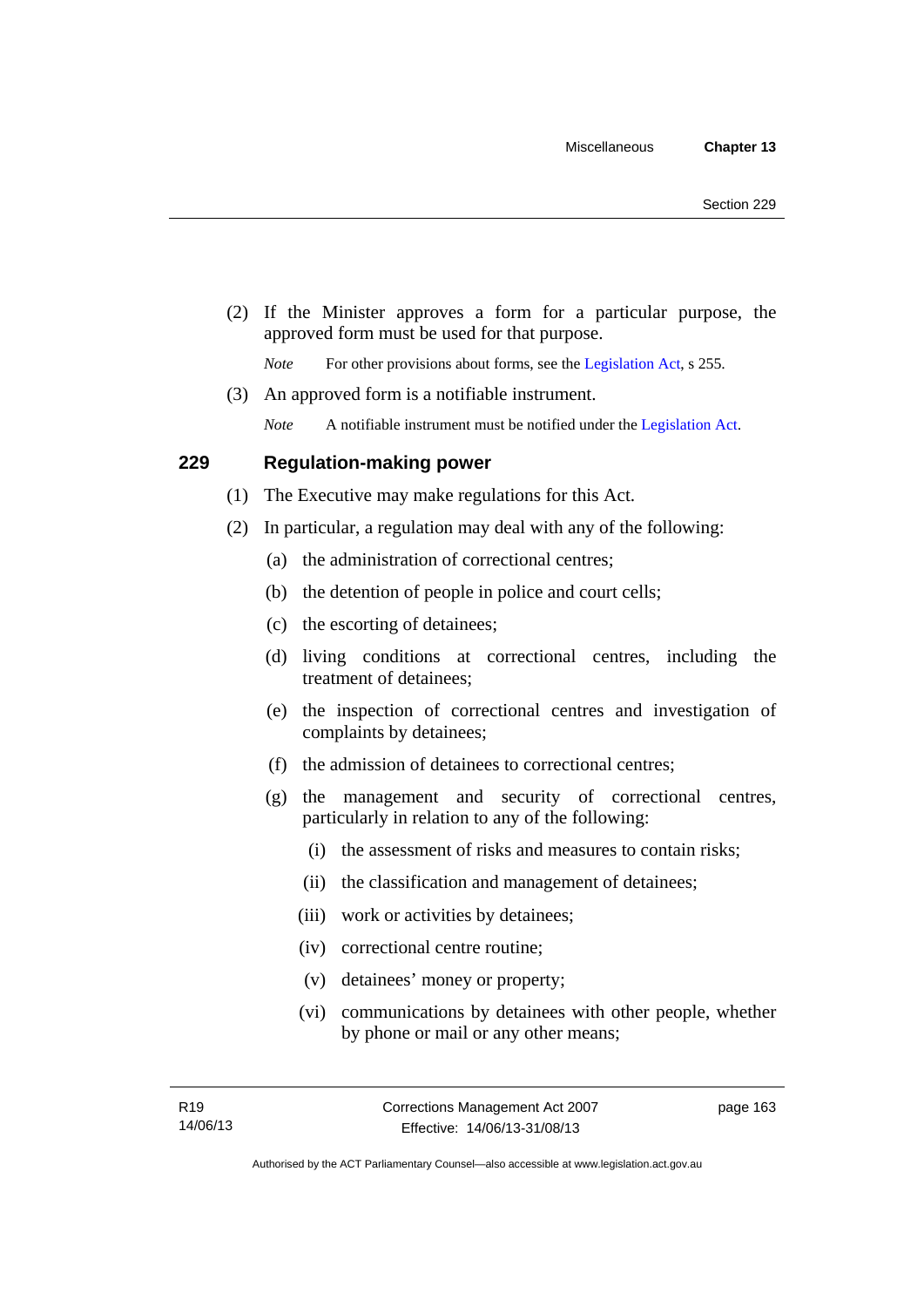- (vii) the movement or segregation of detainees;
- (viii) requirements for the wearing of uniforms by detainees;
	- (ix) searches of people or property and the seizure of property;
	- (x) alcohol or drug testing;
- (xi) the use of force;
- (xii) the analysis of things seized under this Act;
- (xiii) access to correctional centres;
- (xiv) good order and discipline;
- (xv) release procedures;
- (h) leave for detainees to be absent from correctional centres.
- (3) For chapter 10 (Discipline), a detainee's entitlements in relation to chapter 6 (Living conditions at correctional centres) include anything expressed to be an entitlement in a regulation made for a provision of chapter 6.
- (4) A regulation is taken to be consistent with this Act to the extent that it is capable of operating concurrently with this Act.
- (5) A regulation may apply, adopt or incorporate a law of another jurisdiction or an instrument, or a provision of a law of another jurisdiction or instrument, as in force from time to time.
	- *Note 1* The text of an applied, adopted or incorporated law or instrument, whether applied as in force from time to time or at a particular time, is taken to be a notifiable instrument if the operation of the [Legislation](http://www.legislation.act.gov.au/a/2001-14)  [Act,](http://www.legislation.act.gov.au/a/2001-14) s 47 (5) or (6) is not disapplied (see s 47 (7)).
	- *Note 2* A notifiable instrument must be notified under the [Legislation Act](http://www.legislation.act.gov.au/a/2001-14).
- (6) A regulation may create offences and fix maximum penalties of not more than 20 penalty units for the offences.
	- *Note* Regulations must be notified, and presented to the Legislative Assembly, under the [Legislation Act](http://www.legislation.act.gov.au/a/2001-14).

R19 14/06/13

Authorised by the ACT Parliamentary Counsel—also accessible at www.legislation.act.gov.au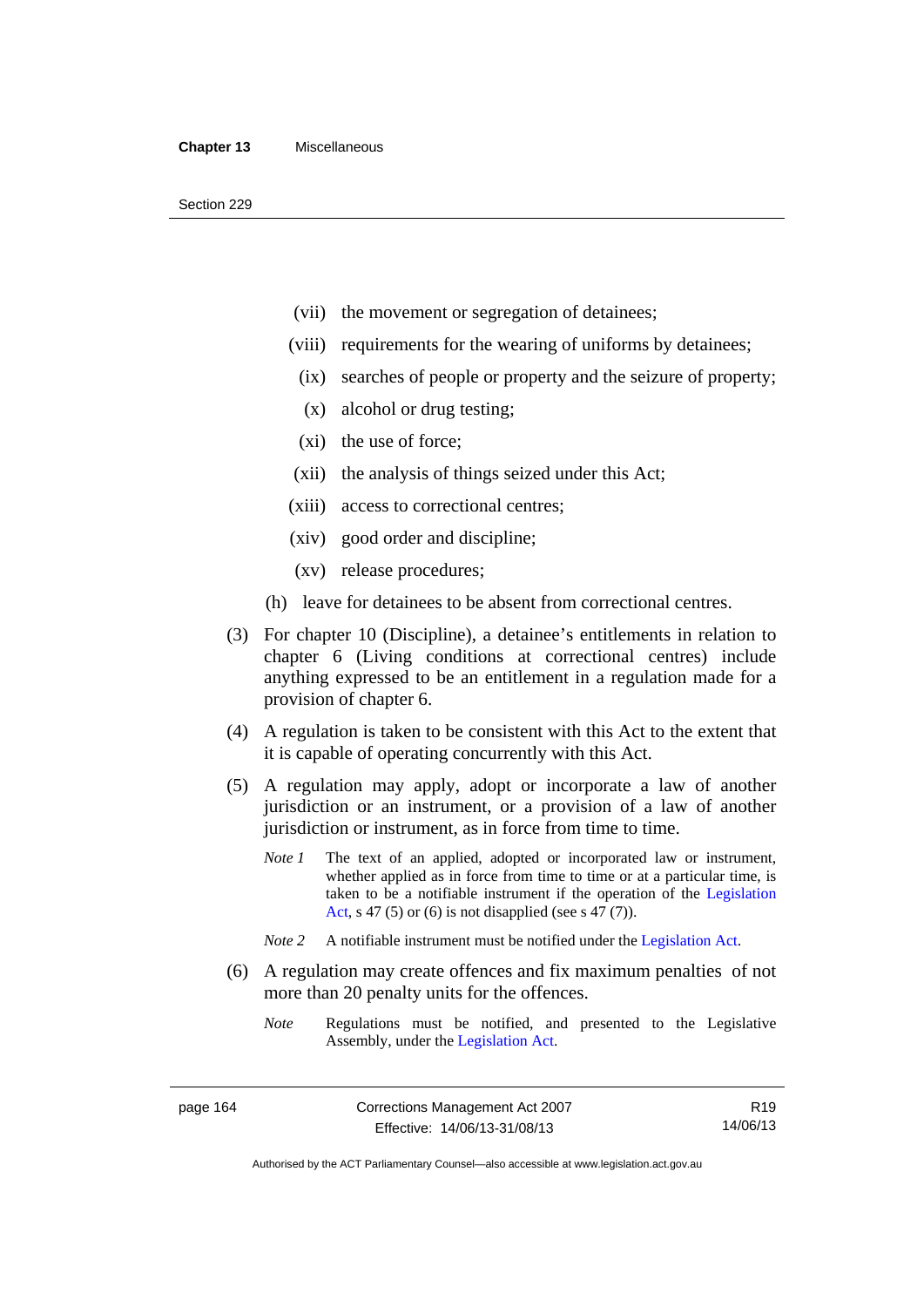# **Chapter 51 Transitional—Corrections and Sentencing Legislation Amendment Act 2012**

# **508 Alleged disciplinary breaches not finally dealt with before commencement day**

- (1) This section applies if—
	- (a) before the commencement day, a report about an alleged disciplinary breach by a detainee was made by a corrections officer under section 156 (2) (e) (Report etc by corrections officer); and
	- (b) immediately before the commencement day, the alleged disciplinary breach had not been finally dealt with.
- (2) Chapter 10 (Discipline) as in force immediately before the commencement day continues to apply to the alleged disciplinary breach.
- (3) In this section:

*commencement day* means the day the *[Corrections and Sentencing](http://www.legislation.act.gov.au/a/2012-34)  [Legislation Amendment Act 2012](http://www.legislation.act.gov.au/a/2012-34)*, part 2 commences.

# **509 Expiry—ch 51**

This chapter expires 1 year after the commencement day.

*Note* Transitional provisions are kept in the Act for a limited time. A transitional provision is repealed on its expiry but continues to have effect after its repeal (see [Legislation Act,](http://www.legislation.act.gov.au/a/2001-14) s 88).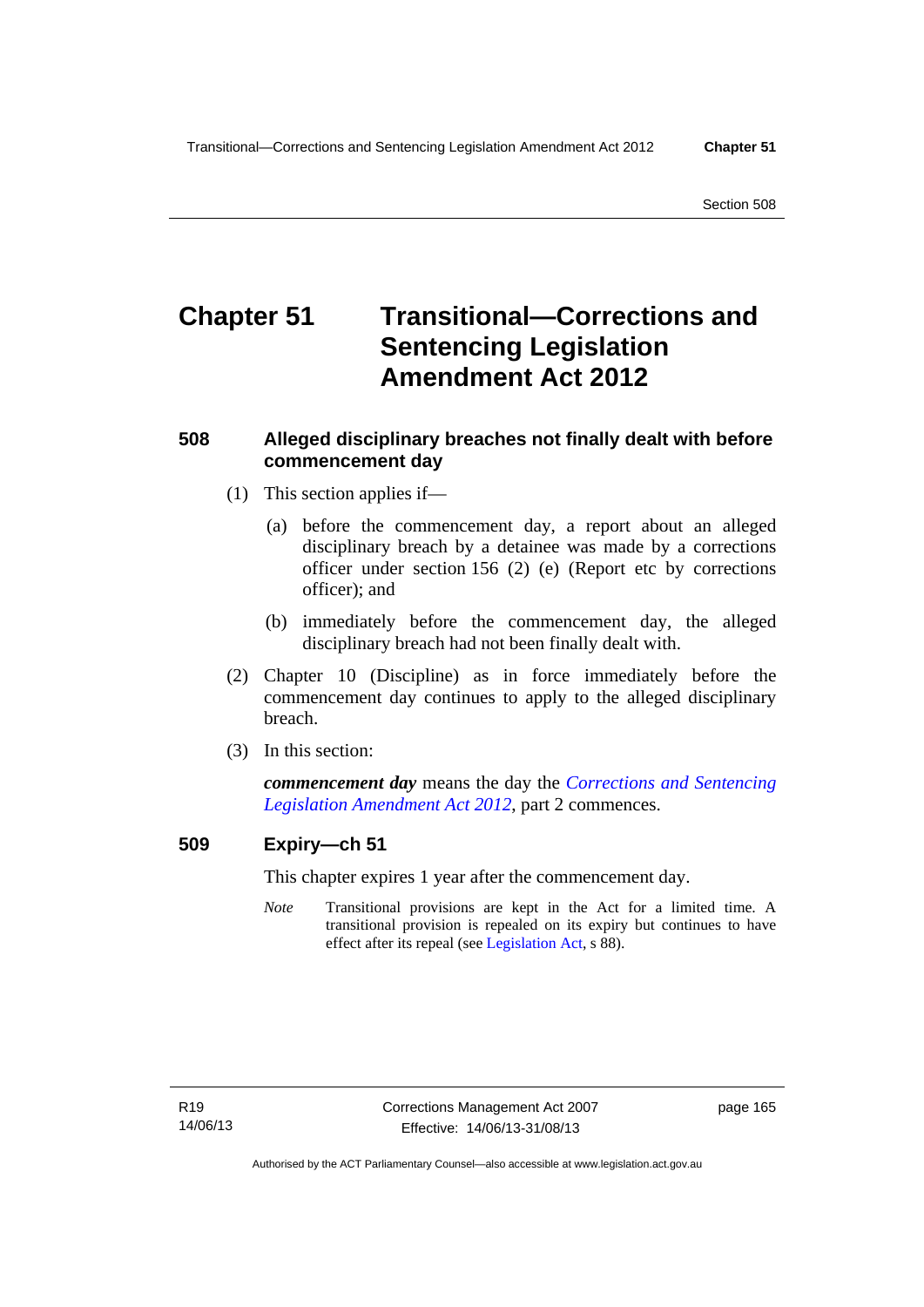**Dictionary** 

# **Dictionary**

(see s 3)

*Note 1* The [Legislation Act](http://www.legislation.act.gov.au/a/2001-14) contains definitions and other provisions relevant to this Act.

*Note 2* For example, the [Legislation Act,](http://www.legislation.act.gov.au/a/2001-14) dict, pt 1, defines the following terms:

- bankrupt or personally insolvent
	- chief police officer
	- civil partnership
- civil union
- director-general (see s 163)
- doctor
- domestic partner (see s 169 (1))
- found guilty
- Governor
- health practitioner
- human rights commissioner
- in relation to
- intersex person (see s 169B)
- judge
- Legislative Assembly
- magistrate
- NSW correctional centre
- nurse
- ombudsman
- police officer
- public advocate
- public employee
- public servant
- quarter
- sentence administration board
- transgender person (see s 169A (1) and (2))
- tribunal.

page 166 Corrections Management Act 2007 Effective: 14/06/13-31/08/13

R19 14/06/13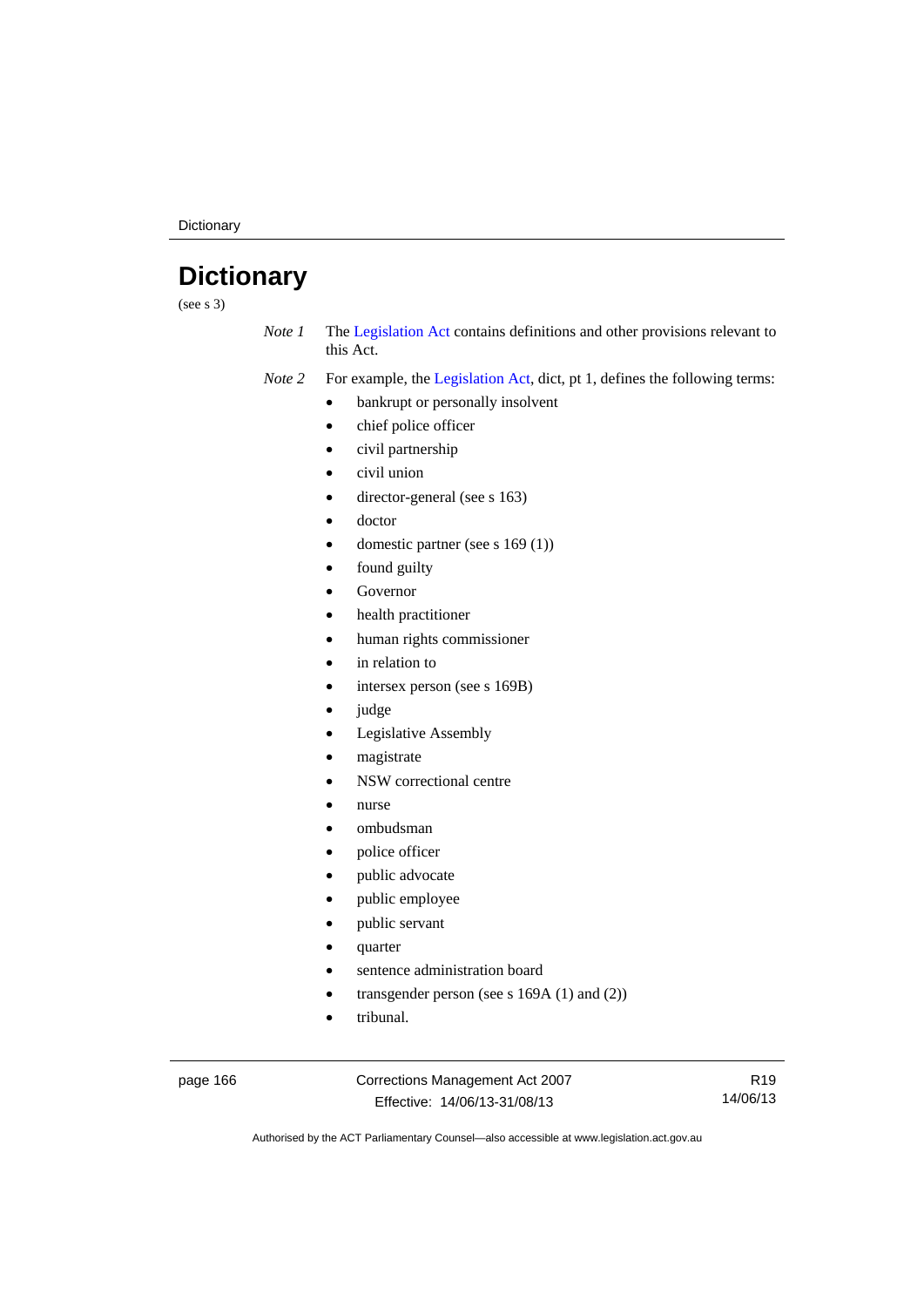*accredited person*, in relation to a detainee, means each of the following:

- (a) if the detainee is a sentenced offender—anyone involved in relation to the administration of the sentence;
- (b) a lawyer representing the detainee;
- (c) an official visitor;
- (d) the human rights commissioner;
- (e) the public advocate;
- (f) the ombudsman;
- (g) a person prescribed by regulation.
- *Note* Territory laws apply to a delegate of a person in the exercise of a delegation as if the delegate were the person who appointed the delegate (see [Legislation Act,](http://www.legislation.act.gov.au/a/2001-14) s 239 (2)).

*accused*—see section 151.

*activity*—see the *[Crimes \(Sentence Administration\) Act 2005](http://www.legislation.act.gov.au/a/2005-59)*, dictionary.

*adjudicator* means a person who is appointed as an adjudicator under section 177.

*administrative penalty*—see section 184.

*admission*, of a detainee to a correctional centre—see section 63.

*body search*, of a detainee—see section 107.

*case management plan*, for a detainee, means the detainee's case management plan maintained under section 78.

*charge*—see section 151.

*charge notice*—see section 159.

*conduct* means an act or omission.

R19 14/06/13 page 167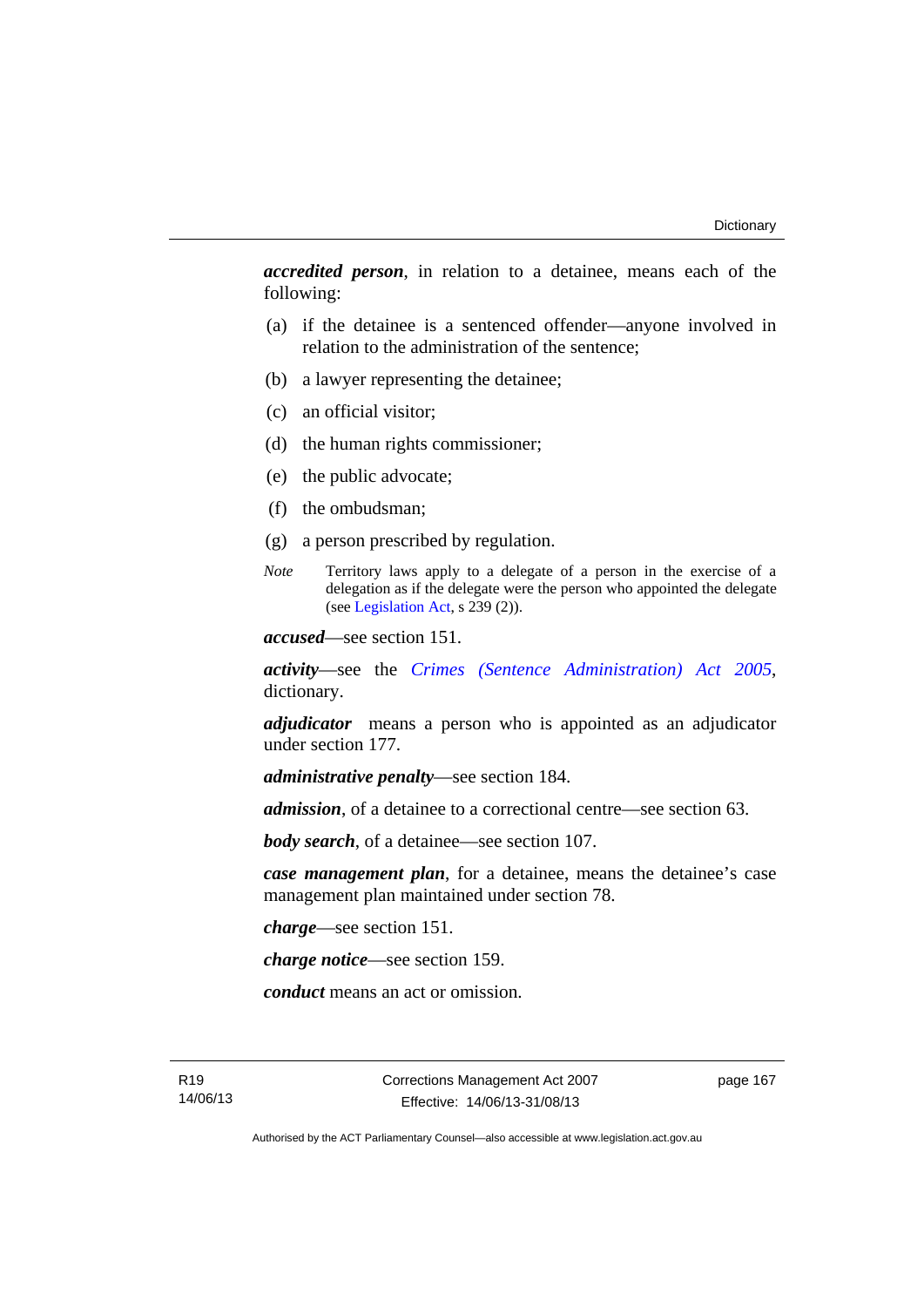*correctional centre* means a place declared to be a correctional centre under section 24.

*corrections dog* means a dog approved under the regulations to exercise functions as a corrections dog under this Act.

*corrections officer* means a person who is appointed as a corrections officer under section 19.

*corrections policy* means a corrections policy under section 14.

*corresponding director-general*, for part 12.2 (Interstate leave) see section 206.

*corresponding leave law*, for part 12.2 (Interstate leave)—see section 206.

*court cell*, for chapter 4 (Detention in police and court cells etc) see section 29.

*detainee*—see section 6.

*detention period*, for an offender's periodic detention—see the *[Crimes \(Sentence Administration\) Act 2005](http://www.legislation.act.gov.au/a/2005-59)*, section 41.

*director-general*, for chapter 4 (Detention in police and court cells etc)—see section 29.

*disciplinary action*—see section 183.

*disciplinary breach*—see section 152.

*disciplinary charge*—see section 151.

*drug*—see section 132.

*engage in conduct* means—

- (a) do an act; or
- (b) omit to do an act.

*escape*, for part 12.2 (Interstate leave)—see section 206.

R19 14/06/13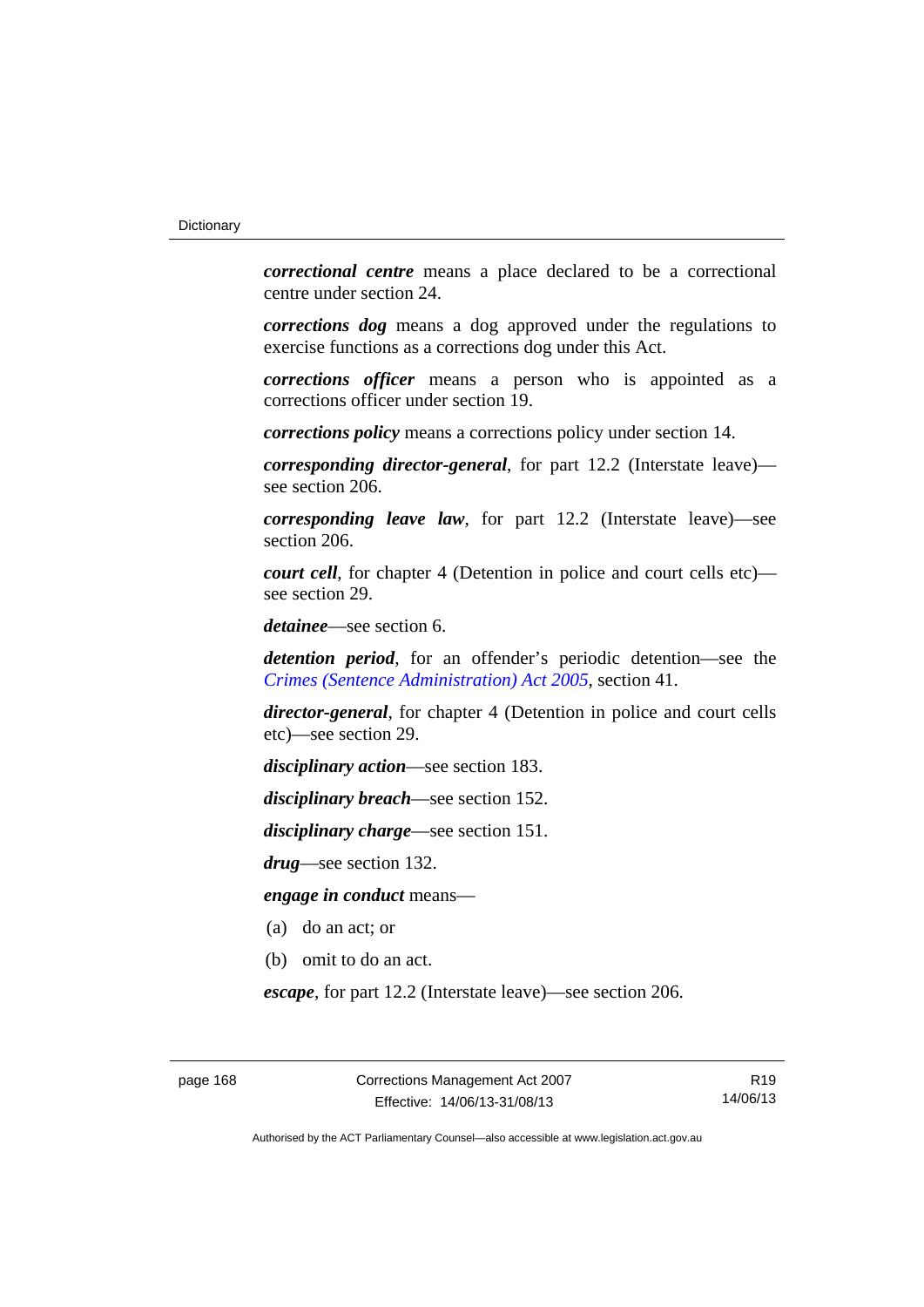*escort officer*, in relation to a person, means—

- (a) a police officer; or
- (b) a corrections officer whose functions including escorting the person.

*family member*, of a detainee, means any of the following:

- (a) the detainee's domestic partner;
- (b) a parent, step-parent or grandparent of the detainee;
- (c) a child, step-child or grandchild of the detainee;
- (d) a brother, sister, step-brother or step-sister of the detainee;
- (e) a guardian or carer of the detainee.

*frisk search*—see section 107.

*full-time detainee*—see the *[Crimes \(Sentence Administration\)](http://www.legislation.act.gov.au/a/2005-59)  [Act 2005](http://www.legislation.act.gov.au/a/2005-59)*, section 22 (1).

*health facility* means a hospital or other facility where health services are provided.

### *health service*—

- (a) means a service provided to someone (the *service user*) for any of the following purposes:
	- (i) assessing, recording, maintaining or improving the physical, mental or emotional health, comfort or wellbeing of the service user;
	- (ii) diagnosing or treating an illness, disability, disorder or condition of the service user; and
- (b) includes a service provided by a health practitioner in the practitioner's capacity as a health practitioner.

*hearing*, for an inquiry—see section 151.

*initial report*—see section 156 (2) (e).

page 169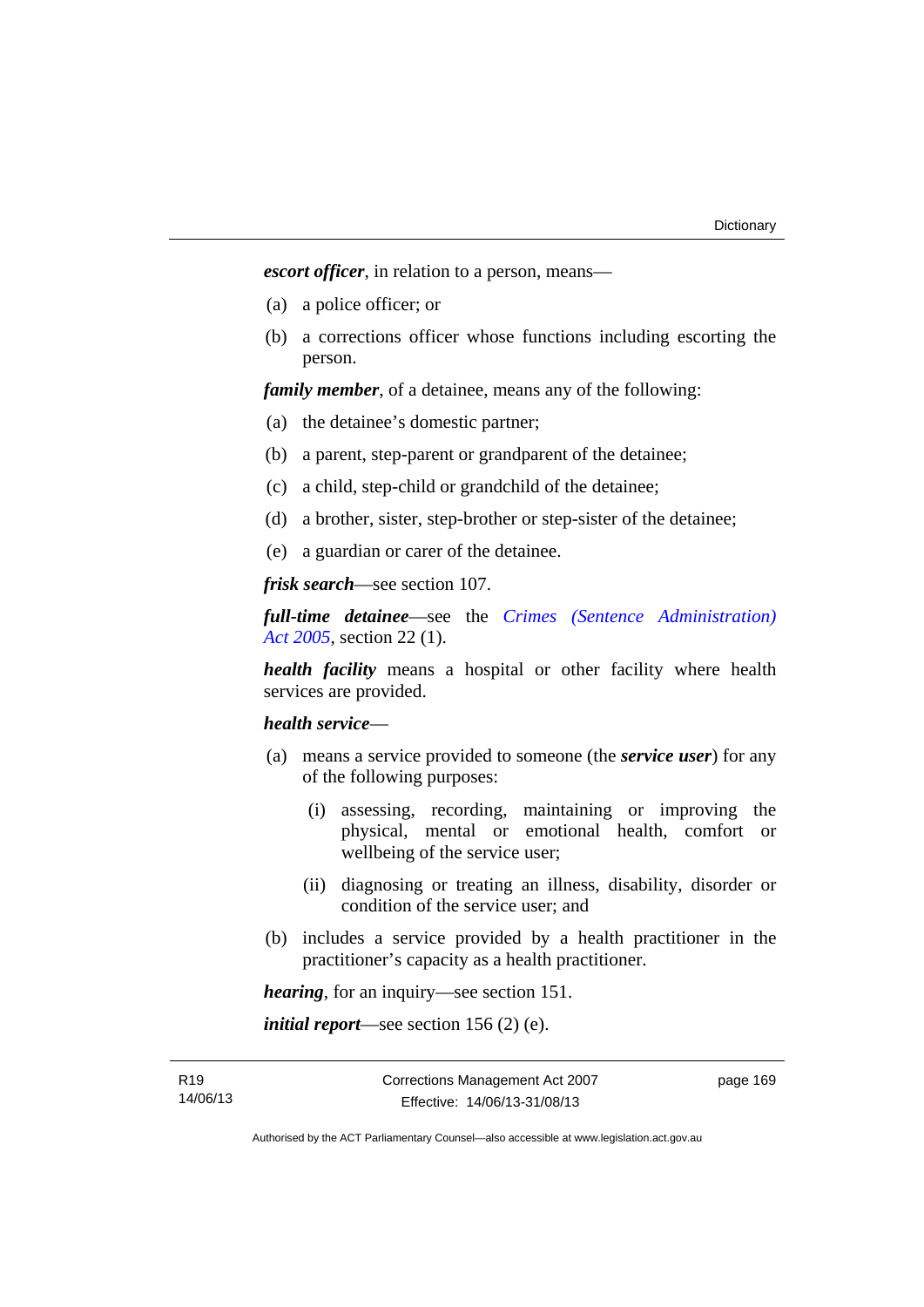*inquiry*—see section 151.

*interstate detainee*, for part 12.2 (Interstate leave)—see section 206.

*interstate escort officer*—see section 213.

*interstate leave permit*—see section 208.

*investigative segregation*—see section 151.

*investigator*—see section 153.

*investigator's report*—see section 157 (2) (b).

*law enforcement agency*—see the *[Spent Convictions Act 2000](http://www.legislation.act.gov.au/a/2000-48)*, dictionary.

*legally privileged—*a thing is *legally privileged* if client legal privilege attaches to the thing.

*local leave permit—*see section 205.

*mail* means postal mail.

*nonsmoking area*, at a correctional centre—see section 86.

*offender*—see the *[Crimes \(Sentence Administration\) Act 2005](http://www.legislation.act.gov.au/a/2005-59)*, dictionary.

*official visitor* means a person who is appointed as an official visitor under section 57.

*operating procedure* means an operating procedure under section 14.

*ordinary search*—see section 107.

*participating State*, for part 12.2 (Interstate leave)—see section 206.

*periodic detention*, for an offender—see the *[Crimes \(Sentence](http://www.legislation.act.gov.au/a/2005-59)  [Administration\) Act 2005](http://www.legislation.act.gov.au/a/2005-59)*, section 40.

*personal monitoring device*—see section 101.

*police cell*, for Chapter 4 (Detention in police and court cells etc) see section 29.

page 170 Corrections Management Act 2007 Effective: 14/06/13-31/08/13

R19 14/06/13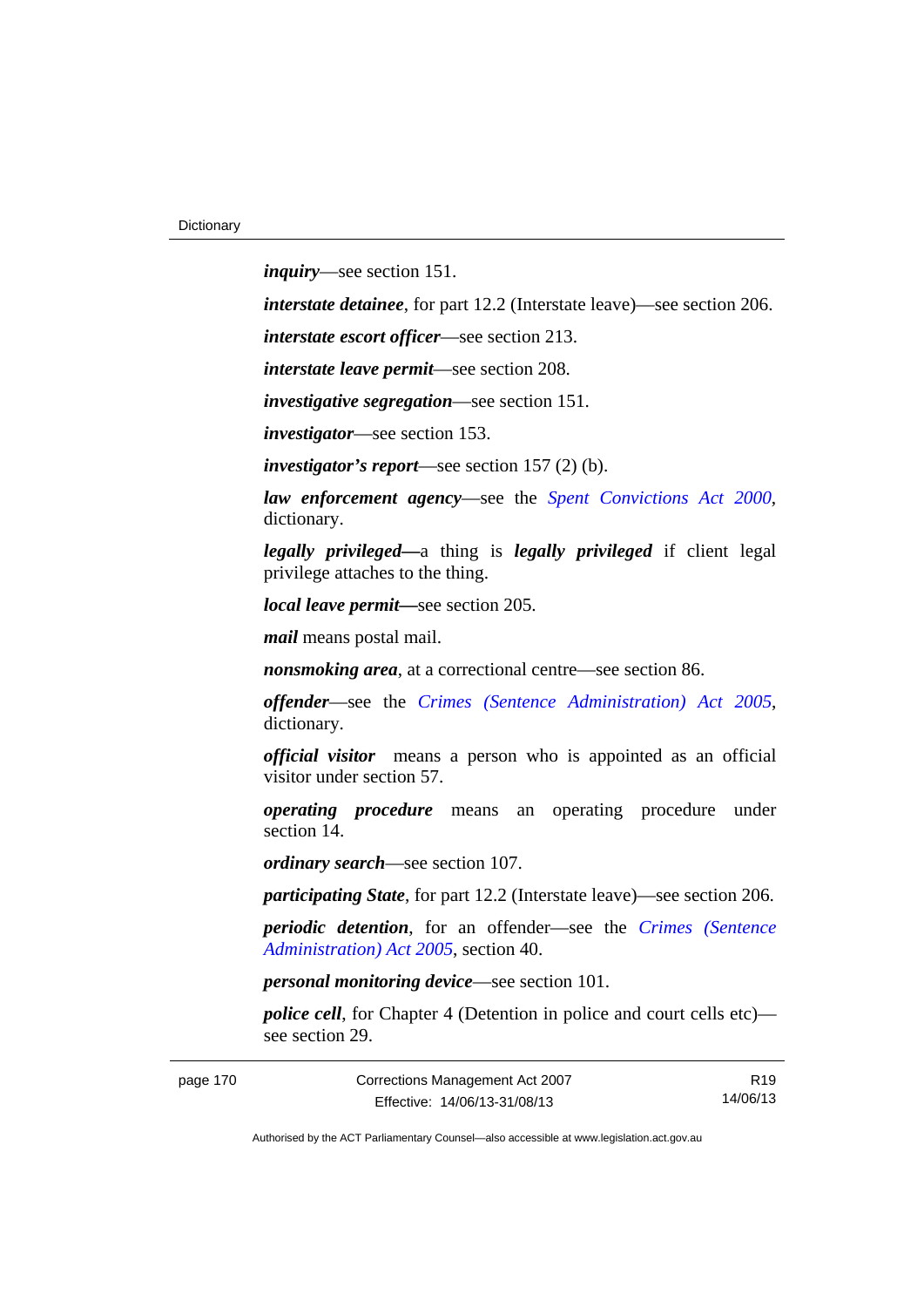*positive*, for a test sample for alcohol or a drug—see section 133.

*possession*, of a thing, includes the following:

- (a) receiving or obtaining possession of the thing;
- (b) having control over the disposition of the thing (whether or not having custody of the thing);
- (c) having joint possession of the thing.

# *presiding officer*—

- (a) for this Act generally—see section 151; and
- (b) for chapter 11 (Disciplinary inquiries)—see section 191.

*privilege*, in relation to a detainee—see section 154.

*prohibited area*, at a correctional centre—see section 85.

*prohibited thing* means a thing declared to be a prohibited thing under section 81.

*protected mail*—see section 104 (4).

*register of detainees* means the register kept under section 76.

*relevant presiding officer*, for division 10.3.5 (Disciplinary action)—see section 182.

*remandee*—see the *[Crimes \(Sentence Administration\) Act 2005](http://www.legislation.act.gov.au/a/2005-59)*, dictionary.

*scanning search*—see section 107.

*security classification*, for a detainee, means the detainee's security classification under section 80.

*segregation*, of a detainee—see section 88.

*seizeable item*, for division 9.4.3 (Strip searches)—see section 113.

*sentence—*see the *[Crimes \(Sentence Administration\) Act 2005](http://www.legislation.act.gov.au/a/2005-59)*, dictionary.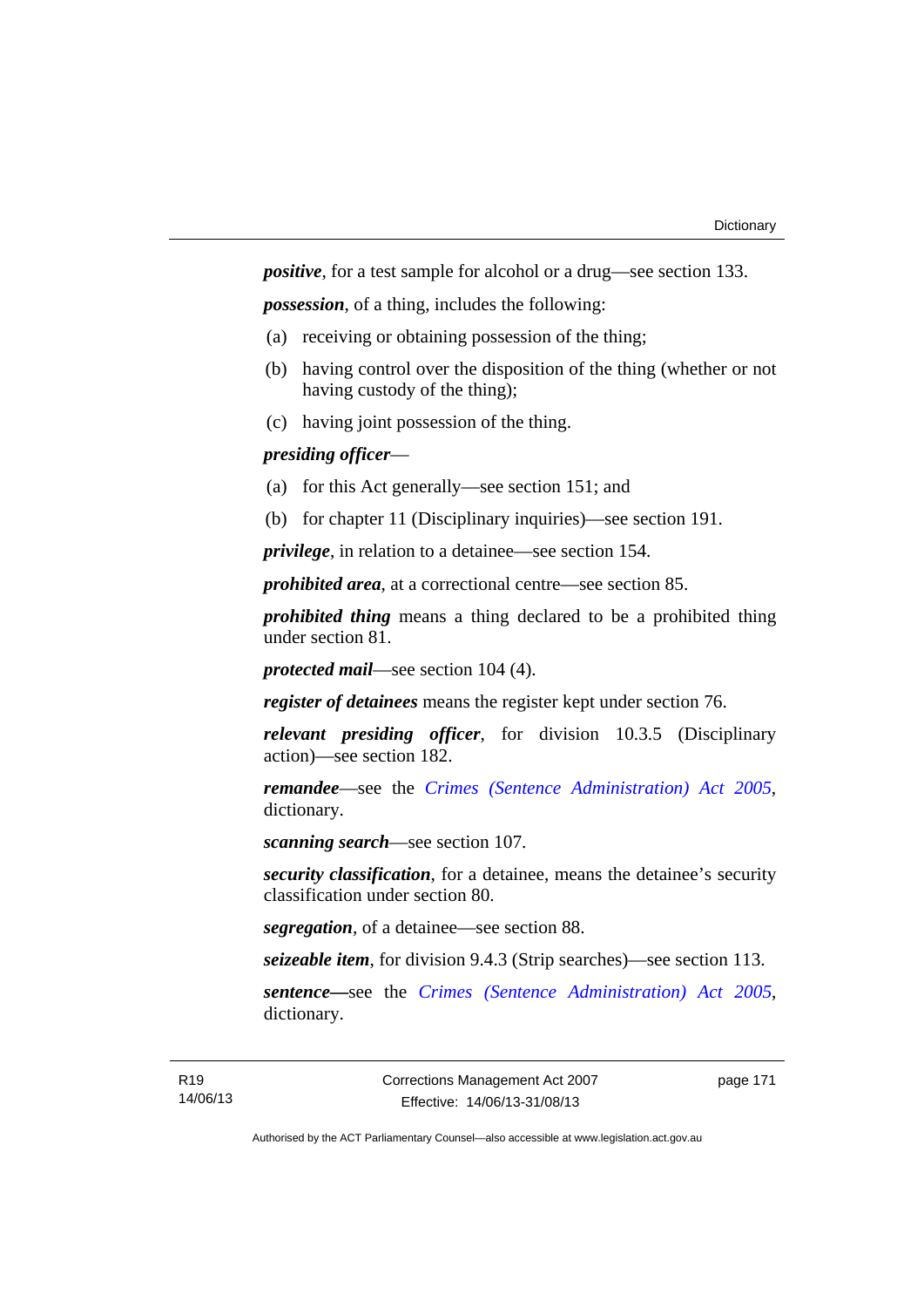*separate confinement*, of a detainee—see section 151.

*strip search*, of a detainee—see section 107.

*test sample*—see section 132.

*visiting conditions*, at a correctional centre, means conditions declared under section 143 (Visiting conditions) in relation to the centre.

*visitor*, in relation to a correctional centre, includes a person wishing to enter the centre as a visitor.

*young detainee*, for chapter 4 (Detention in police and court cells etc)—see the *[Children and Young People Act 2008](http://www.legislation.act.gov.au/a/2008-19)*, section 95.

page 172 Corrections Management Act 2007 Effective: 14/06/13-31/08/13

R19 14/06/13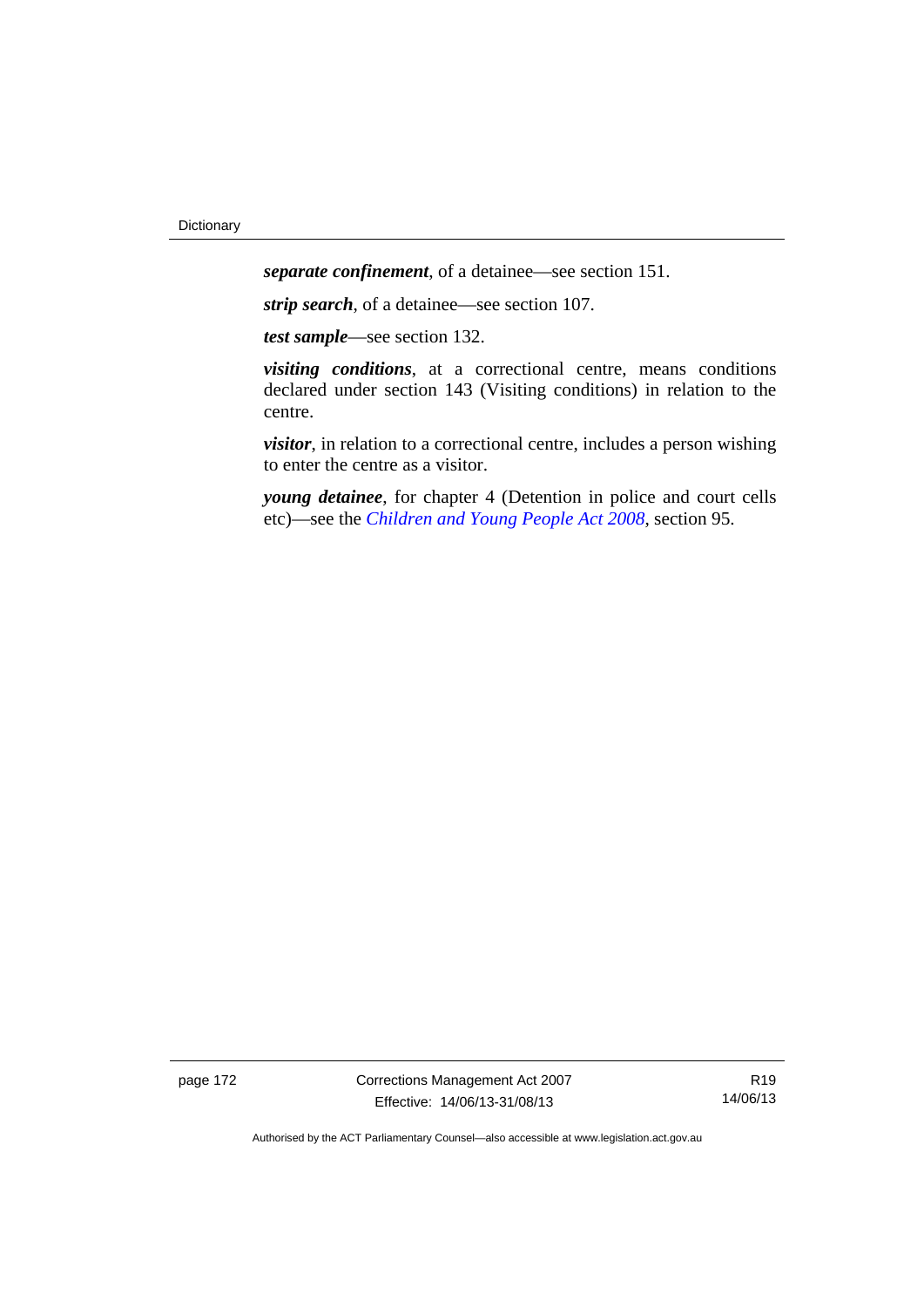# **Endnotes**

# **1 About the endnotes**

Amending and modifying laws are annotated in the legislation history and the amendment history. Current modifications are not included in the republished law but are set out in the endnotes.

Not all editorial amendments made under the *[Legislation Act 2001](http://www.legislation.act.gov.au/a/2001-14)*, part 11.3 are annotated in the amendment history. Full details of any amendments can be obtained from the Parliamentary Counsel's Office.

Uncommenced amending laws are not included in the republished law. The details of these laws are underlined in the legislation history. Uncommenced expiries are underlined in the legislation history and amendment history.

If all the provisions of the law have been renumbered, a table of renumbered provisions gives details of previous and current numbering.

The endnotes also include a table of earlier republications.

| $A = Act$                                    | $NI = Notifiable$ instrument                |
|----------------------------------------------|---------------------------------------------|
| $AF =$ Approved form                         | $o = order$                                 |
| $am = amended$                               | $om = omitted/repealed$                     |
| $amdt = amendment$                           | $ord = ordinance$                           |
| $AR = Assembly resolution$                   | $orig = original$                           |
| $ch = chapter$                               | par = paragraph/subparagraph                |
| $CN =$ Commencement notice                   | $pres = present$                            |
| $def = definition$                           | $prev = previous$                           |
| $DI = Disallowable instrument$               | $(\text{prev}) = \text{previously}$         |
| $dict = dictionary$                          | $pt = part$                                 |
| $disallowed = disallowed by the Legislative$ | $r = rule/subrule$                          |
| Assembly                                     | $reloc = relocated$                         |
| $div = division$                             | $renum = renumbered$                        |
| $exp = expires/expired$                      | $R[X]$ = Republication No                   |
| $Gaz = gazette$                              | $RI = reissue$                              |
| $hdg =$ heading                              | $s = section/subsection$                    |
| IA = Interpretation Act 1967                 | $sch = schedule$                            |
| $ins = inserted/added$                       | $sdiv = subdivision$                        |
| $LA =$ Legislation Act 2001                  | $SL = Subordinate$ law                      |
| $LR =$ legislation register                  | $sub =$ substituted                         |
| $LRA =$ Legislation (Republication) Act 1996 | $underlining = whole or part not commenced$ |
| $mod = modified/modification$                | or to be expired                            |

# **2 Abbreviation key**

R19 14/06/13 Corrections Management Act 2007 Effective: 14/06/13-31/08/13

page 173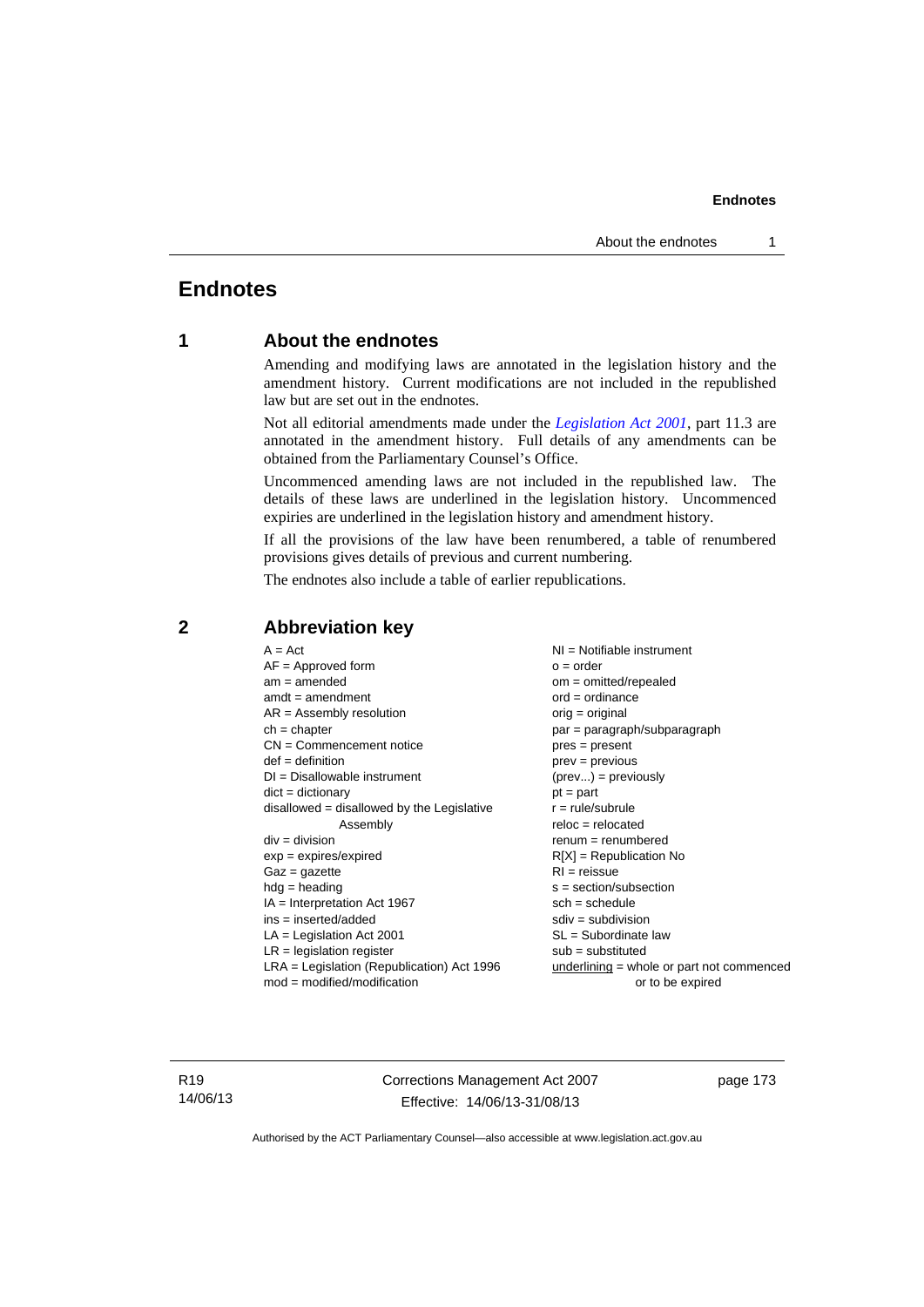3 Legislation history

# **3 Legislation history**

# **Corrections Management Act 2007 A2007-15**

notified LR 18 June 2007

s 1, s 2 commenced 18 June 2007 (LA s 75 (1)) s 230 commenced 1 August 2007 (LA s 75AA) sch 1 pt 1.2, pt 1.3 commenced 1 August 2007 (s 2 and [CN2007-6](http://www.legislation.act.gov.au/cn/2007-6/default.asp)) remainder commenced 18 December 2007 (s 2 and LA s 79)

as amended by

### **[Civil Partnerships Act 2008](http://www.legislation.act.gov.au/a/2008-14) A2008-14 sch 1 pt 1.6**

notified LR 15 May 2008

s 1, s 2 commenced 15 May 2008 (LA s 75 (1))

sch 1 pt 1.6 commenced 19 May 2008 (s 2 and [CN2008-8\)](http://www.legislation.act.gov.au/cn/2008-8/default.asp)

# **[Children and Young People Act 2008](http://www.legislation.act.gov.au/a/2008-19) A2008-19 sch 1 pt 1.1**

notified LR 17 July 2008 s 1, s 2 commenced 17 July 2008 (LA s 75 (1)) sch 1 pt 1.1 commenced 9 September 2008 (s 2 and [CN2008-13\)](http://www.legislation.act.gov.au/cn/2008-13/default.asp)

# **[Children and Young People \(Consequential Amendments\) Act 2008](http://www.legislation.act.gov.au/a/2008-20) A2008-20 sch 2 pt 2.4**

notified LR 17 July 2008 s 1, s 2 commenced 17 July 2008 (LA s 75 (1)) s 3 commenced 18 July 2008 (s 2 (1)) sch 2 pt 2.4 commenced 9 September 2008 (s 2 (3) and see Children [and Young People Act 2008](http://www.legislation.act.gov.au/a/2008-19) A2008-19, s 2 and [CN2008-13](http://www.legislation.act.gov.au/cn/2008-13/default.asp))

### **[Crimes Legislation Amendment Act 2008](http://www.legislation.act.gov.au/a/2008-44) A2008-44 sch 1 pt 1.2**

notified LR 9 September 2008 s 1, s 2 commenced 9 September 2008 (LA s 75 (1)) sch 1 pt 1.2 commenced 30 May 2009 (s 2 and [CN2009-4\)](http://www.legislation.act.gov.au/cn/2009-4/default.asp)

# **[Corrections Management Amendment Act 2008](http://www.legislation.act.gov.au/a/2008-49) A2008-49**

notified LR 15 September 2008 s 1, s 2 commenced 15 September (LA s 75 (1)) remainder commenced 16 September 2008 (s 2)

page 174 Corrections Management Act 2007 Effective: 14/06/13-31/08/13

R19 14/06/13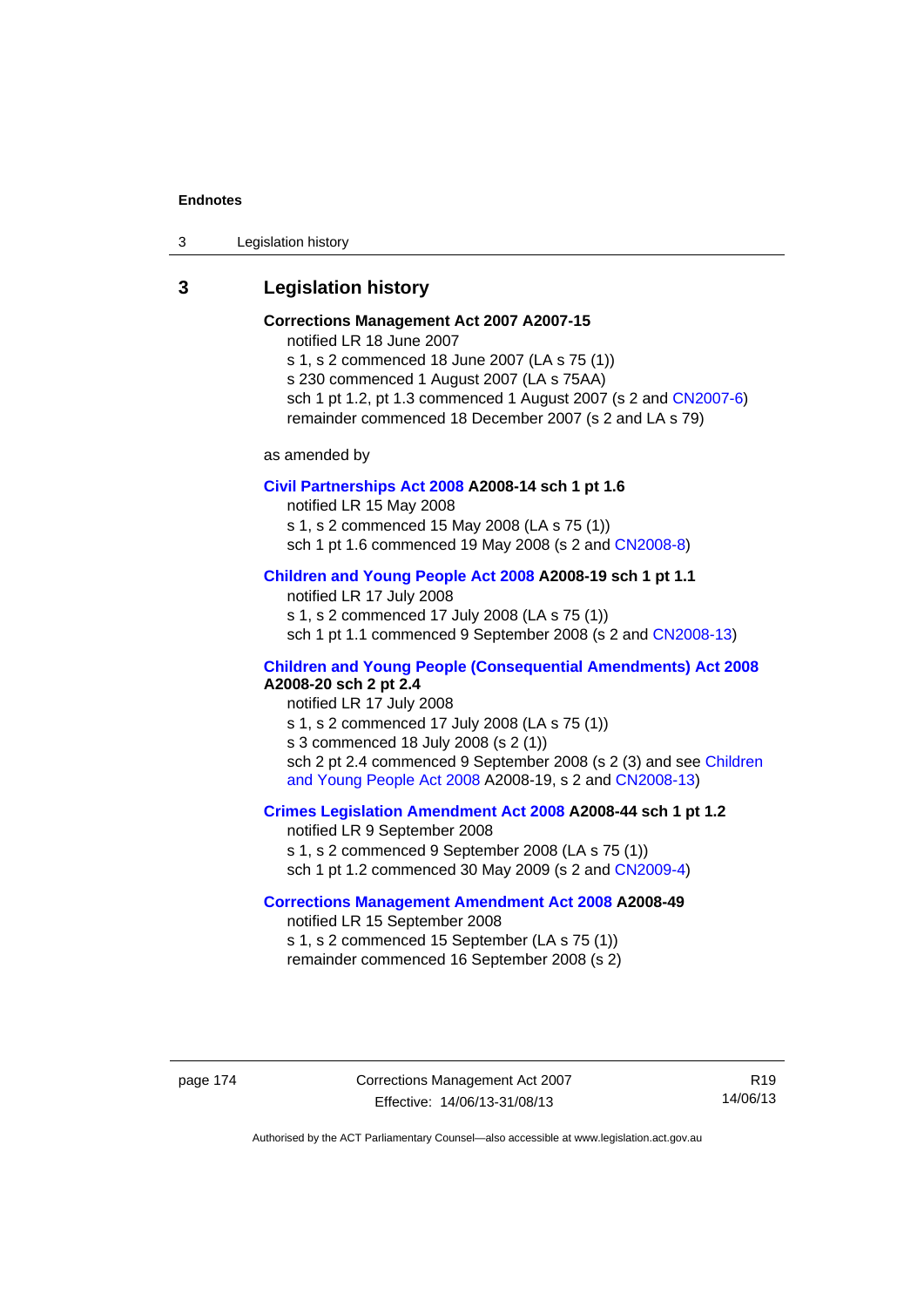# **[Work Safety Legislation Amendment Act 2009](http://www.legislation.act.gov.au/a/2009-28) A2009-28 sch 2 pt 2.2**

notified LR 9 September 2009

s 1, s 2 commenced 9 September 2009 (LA s 75 (1))

sch 2 pt 2.2 commenced 1 October 2009 (s 2 and see [Work Safety Act](http://www.legislation.act.gov.au/a/2008-51)  [2008](http://www.legislation.act.gov.au/a/2008-51) A2008-51, s 2 (1) (b) and [CN2009-11\)](http://www.legislation.act.gov.au/cn/2009-11/default.asp)

### **[Smoking \(Prohibition in Enclosed Public Places\) Amendment](http://www.legislation.act.gov.au/a/2009-51)  [Act 2009](http://www.legislation.act.gov.au/a/2009-51) A2009-51 sch 1 pt 1.1**

notified LR 18 December 2009

s 1, s 2 commenced 18 December 2009 (LA s 75 (1))

sch 1 pt 1.1 commenced 9 December 2010 (s 2 (1) (b) and [CN2010-4\)](http://www.legislation.act.gov.au/cn/2010-4/default.asp)

### **[Health Practitioner Regulation National Law \(ACT\) Act 2010](http://www.legislation.act.gov.au/a/2010-10) A2010-10 sch 2 pt 2.4**

notified LR 31 March 2010 s 1, s 2 commenced 31 March 2010 (LA s 75 (1)) sch 2 pt 2.4 commenced 1 July 2010 (s 2 (1) (a))

#### **[Justice and Community Safety Legislation Amendment Act 2010](http://www.legislation.act.gov.au/a/2010-30)**

# **[\(No 2\)](http://www.legislation.act.gov.au/a/2010-30) A2010-30 sch 1 pt 1.5**

notified LR 31 August 2010 s 1, s 2 commenced 31 August 2010 (LA s 75 (1)) s 3 commenced 1 September 2010 (s 2 (1)) sch 1 pt 1.5 commenced 28 September 2010 (s 2 (2))

#### **[Justice and Community Safety Legislation Amendment Act 2010](http://www.legislation.act.gov.au/a/2010-40)  [\(No 3\)](http://www.legislation.act.gov.au/a/2010-40) A2010-40 sch 2 pt 2.4**

notified LR 5 October 2010

s 1, s 2 commenced 5 October 2010 (LA s 75 (1))

s 3 commenced 6 October 2010 (s 2 (1))

sch 2 pt 2.4 commenced 2 November 2010 (s 2 (2))

### **[Administrative \(One ACT Public Service Miscellaneous Amendments\)](http://www.legislation.act.gov.au/a/2011-22)  [Act 2011](http://www.legislation.act.gov.au/a/2011-22) A2011-22 sch 1 pt 1.37**

notified LR 30 June 2011

s 1, s 2 commenced 30 June 2011 (LA s 75 (1)) sch 1 pt 1.37 commenced 1 July 2011 (s 2 (1))

page 175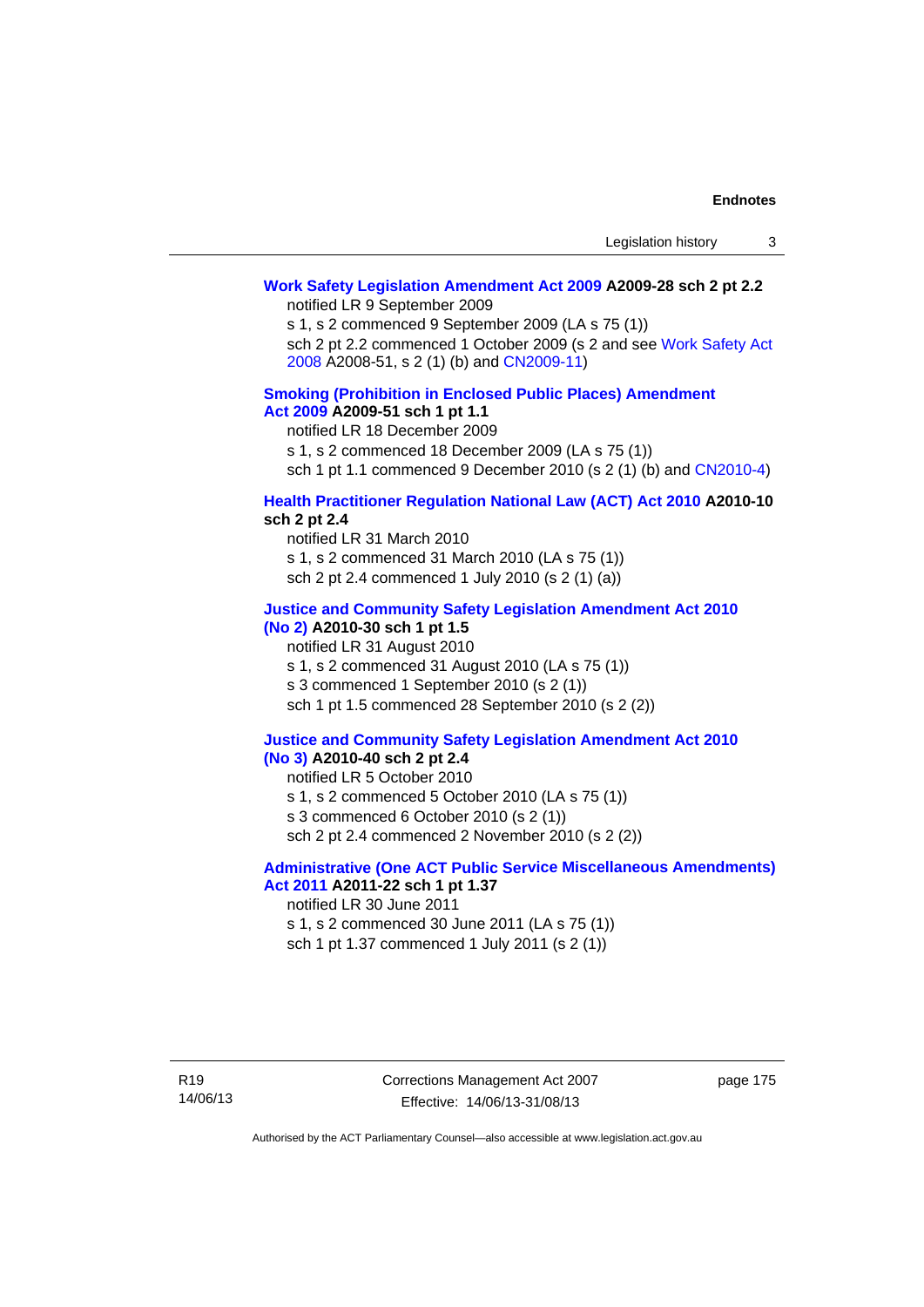| -3 | Legislation history |  |
|----|---------------------|--|
|----|---------------------|--|

### **[Statute Law Amendment Act 2011 \(No 3\)](http://www.legislation.act.gov.au/a/2011-52) A2011-52 sch 3 pt 3.13**

notified LR 28 November 2011

s 1, s 2 commenced 28 November 2011 (LA s 75 (1)) sch 3 pt 3.13 commenced 12 December 2011 (s 2)

### **[Work Health and Safety \(Consequential Amendments\) Act 2011](http://www.legislation.act.gov.au/a/2011-55) A2011-55 sch 1 pt 1.3**

notified LR 14 December 2011

s 1, s 2 commenced 14 December 2011 (LA s 75 (1))

sch 1 pt 1.3 commenced 1 January 2012 (s 2 and see Work Health [and Safety Act 2011](http://www.legislation.act.gov.au/a/2011-35) A2011-35, s 2 and [CN2011-12\)](http://www.legislation.act.gov.au/cn/2011-12/default.asp)

# **[Corrections and Sentencing Legislation Amendment Act 2011](http://www.legislation.act.gov.au/a/2011-57)**

**A2011-57 pt 2** 

notified LR 14 December 2011 s 1, s 2 commenced 14 December 2011 (LA s 75 (1)) pt 2 commenced 15 December 2011 (s 2)

#### **[Official Visitor Act 2012](http://www.legislation.act.gov.au/a/2012-33) A2012-33 sch 1 pt 1.2**

notified LR 15 June 2012 s 1, s 2 commenced 15 June 2012 (LA s 75 (1)) sch 1 pt 1.2 commences 1 July 2013 (s 2 (2))

# **[Corrections and Sentencing Legislation Amendment Act 2012](http://www.legislation.act.gov.au/a/2012-34) A2012-34 pt 2**

notified LR 15 June 2012 s 1, s 2 commenced 15 June 2012 (LA s 75 (1)) pt 2 commenced 15 December 2012 (s 2 (2))

## **[Civil Unions Act 2012](http://www.legislation.act.gov.au/a/2012-40) A2012-40 sch 3 pt 3.7**

notified LR 4 September 2012 s 1, s 2 commenced 4 September 2012 (LA s 75 (1)) sch 3 pt 3.7 commenced 11 September 2012 (s 2)

# **[Statute Law Amendment Act 2013](http://www.legislation.act.gov.au/a/2013-19) A2013-19 sch 3 pt 3.7**

notified LR 24 May 2013 s 1, s 2 commenced 24 May 2013 (LA s 75 (1)) sch 3 pt 3.7 commenced 14 June 2013 (s 2)

page 176 Corrections Management Act 2007 Effective: 14/06/13-31/08/13

R19 14/06/13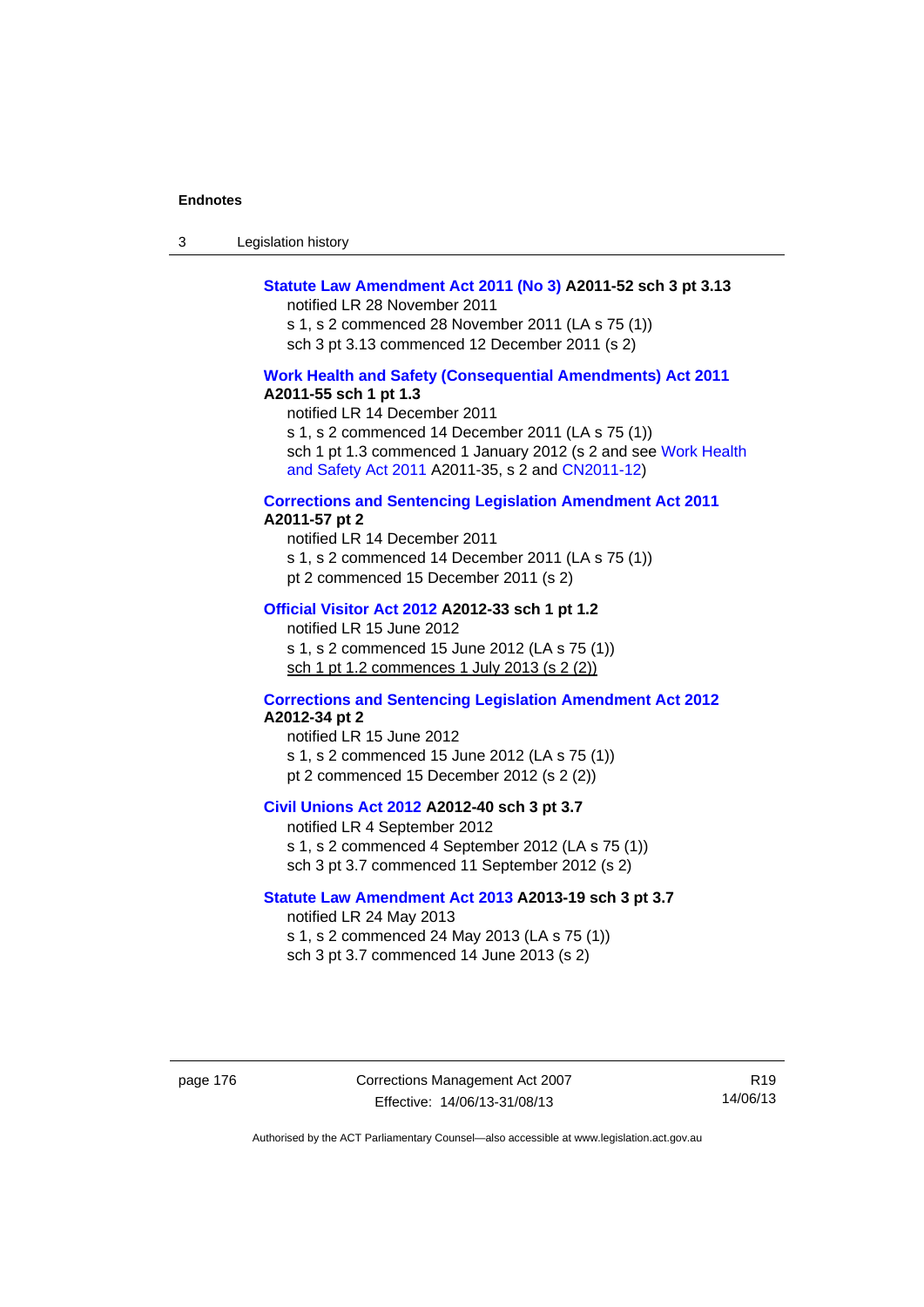# **4 Amendment history Commencement**  s 2 om LA s 89 (4) **Application of Act—***detainees* s 6 am [A2008-19](http://www.legislation.act.gov.au/a/2008-19) amdt 1.1 (1) note 2 exp 2 June 2011 (s 501 (2), (4) (LA s 88 declaration applies)) **Correctional centres—minimum living conditions**  s 12 am [A2011-22](http://www.legislation.act.gov.au/a/2011-22) amdt 1.113 **Ministerial directions to director-general**  s 13 hdg am [A2011-22](http://www.legislation.act.gov.au/a/2011-22) amdt 1.113 s 13 am [A2011-22](http://www.legislation.act.gov.au/a/2011-22) amdt 1.113 **Corrections policies and operating procedures**  s 14 am [A2011-22](http://www.legislation.act.gov.au/a/2011-22) amdt 1.113 **Exclusions from notified corrections policies and operating procedures**  s 15 am [A2011-22](http://www.legislation.act.gov.au/a/2011-22) amdt 1.113 **Director-general directions**  s 16 hdg am [A2011-22](http://www.legislation.act.gov.au/a/2011-22) amdt 1.113 s 16 am [A2011-22](http://www.legislation.act.gov.au/a/2011-22) amdt 1.113 **Director-general directions**  s 17 hdg am [A2011-22](http://www.legislation.act.gov.au/a/2011-22) amdt 1.113 s 17 am [A2011-22](http://www.legislation.act.gov.au/a/2011-22) amdt 1.113, amdt 1.114 **Corrections officers—appointment**  s 19 am [A2011-22](http://www.legislation.act.gov.au/a/2011-22) amdt 1.113 **Corrections officers—functions**  s 20 am [A2011-22](http://www.legislation.act.gov.au/a/2011-22) amdt 1.113 **Doctors—health service appointments**  s 21 am [A2011-22](http://www.legislation.act.gov.au/a/2011-22) amdt 1.113 **Health practitioners—non-therapeutic functions**  s 22 hdg sub [A2010-10](http://www.legislation.act.gov.au/a/2010-10) amdt 2.15 s 22 am [A2010-10](http://www.legislation.act.gov.au/a/2010-10) amdt 2.15; [A2011-22](http://www.legislation.act.gov.au/a/2011-22) amdt 1.113 **Identity cards**  s 23 am [A2010-10](http://www.legislation.act.gov.au/a/2010-10) amdt 2.20; [A2011-22](http://www.legislation.act.gov.au/a/2011-22) amdt 1.113 **Declaration of emergency**  s 26 am [A2011-22](http://www.legislation.act.gov.au/a/2011-22) amdt 1.113 **Emergency powers**  s 27 am [A2011-22](http://www.legislation.act.gov.au/a/2011-22) amdt 1.113

R19 14/06/13 Corrections Management Act 2007 Effective: 14/06/13-31/08/13

page 177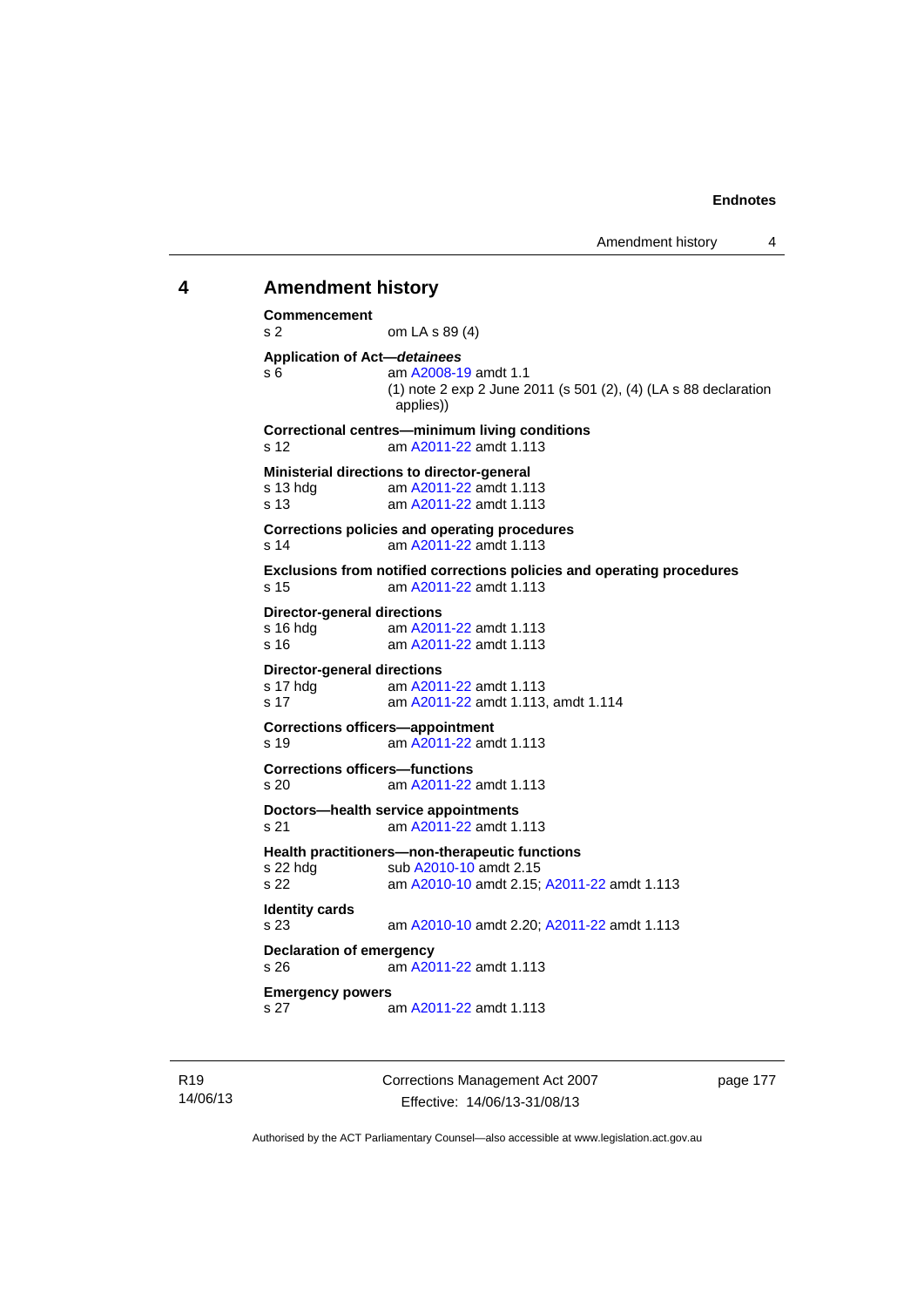4 Amendment history

```
Arrangements with police 
s 28 am A2011-22 amdt 1.113
Definitions—ch 4 
s 29 am A2008-19 amdt 1.3
                def chief executive ins A2008-19 amdt 1.2 
                    om A2011-22 amdt 1.109
                 def director-general ins A2011-22 amdt 1.110 
                 def young detainee ins A2008-19 amdt 1.2 
Detention in police cells 
s 30 am A2008-19 amdt 1.4, amdt 1.5; A2011-22 amdt 1.113
Detention in police cells—search powers etc 
s 31 am A2008-19 amdt 1.6, amdt 1.7 
Detention in police cells—additional provisions for young detainees 
s 31A ins A2008-19 amdt 1.8 
                am A2008-44 amdt 1.14
Detention in court cells 
s 33 am A2008-19 amdts 1.9-1.12; A2011-22 amdt 1.113, 
                amdt 1.114 
Detention in court cells—additional provisions for young detainees 
s 33A ins A2008-19 amdt 1.13 
                 am A2011-22 amdt 1.113
Detainees accommodated away from correctional centre 
s 34 am A2008-19 amdt 1.14; A2011-22 amdt 1.113 
Escort officer functions etc 
s 35 am A2011-22 amdt 1.113, amdt 1.114 
Executing warrants of imprisonment or remand etc 
s 38 am A2011-22 amdt 1.113
Food and drink 
s 40 am A2010-10 amdt 2.20; A2011-22 amdt 1.113 
Clothing 
s 41 A2011-22 amdt 1.113
Personal hygiene 
s 42  A2011-22 amdt 1.113
Sleeping areas 
s 43  A2011-22 amdt 1.113
Treatment of convicted and non-convicted detainees 
s 44 am A2011-22 amdt 1.113
Access to open air and exercise 
s 45 am A2011-22 amdt 1.113
```
page 178 Corrections Management Act 2007 Effective: 14/06/13-31/08/13

R19 14/06/13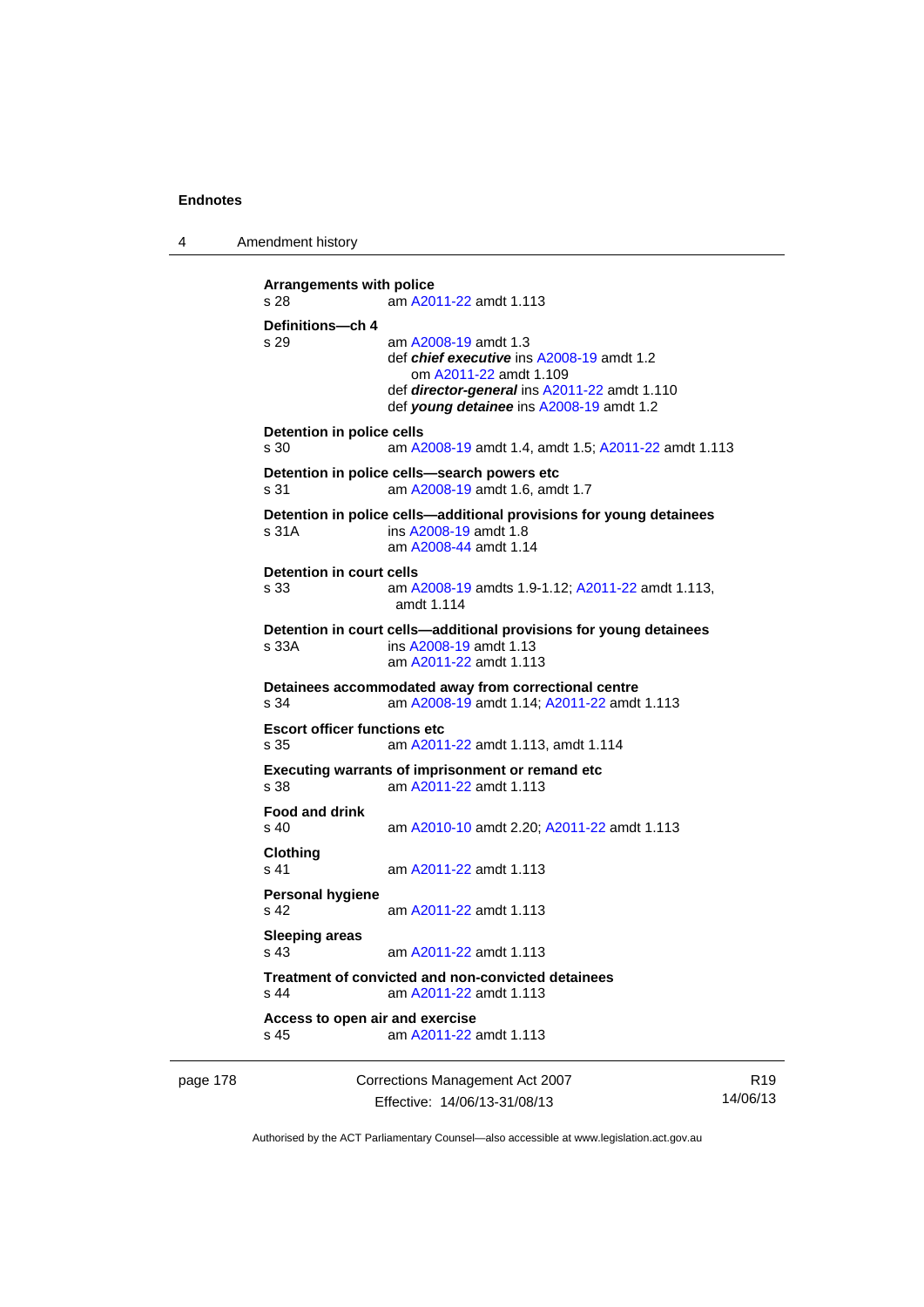Amendment history 4

```
Communication with family and others<br>s 46 am A2011-22 amdt 1.
               A2011-22 amdt 1.113
Telephone calls 
                 A2011-22 amdt 1.113
Mail 
                A2011-22 amdt 1.113
Visits by family members etc 
s 49 am A2011-22 amdt 1.113
Contact with accredited people 
s 50 am A2011-22 amdt 1.113
Visits—protected communications 
s 51 am A2011-22 amdt 1.113
News and educational services 
s 52 am A2011-22 amdt 1.113
Health care 
s 53 am A2010-10 amdt 2.20; A2011-22 amdt 1.113 
Transfers to health facilities 
s 54 am A2010-10 amdt 2.20; A2011-22 amdt 1.113 
Religious, spiritual and cultural needs 
s 55 am A2011-22 amdt 1.113
Complaints to official visitors 
s 59 am A2011-22 amdt 1.113
Investigation etc by official visitors 
s 60 am A2011-22 amdt 1.113
Official visitors—ending appointments 
 A2010-30 amdt 1.19
Relationship with other inspection laws 
s 62 am A2011-22 amdt 1.113
Authority for detention 
s 64 am A2011-22 amdt 1.113
Identification of detainees 
s 65 am A2010-10 amdt 2.16; A2011-22 amdt 1.113; A2013-19
                amdt 3.41
Information about entitlements and obligations 
s 66 am A2011-22 amdt 1.113, amdt 1.114 
Initial assessment 
s 67 am A2011-22 amdt 1.113
```
R19 14/06/13 Corrections Management Act 2007 Effective: 14/06/13-31/08/13

page 179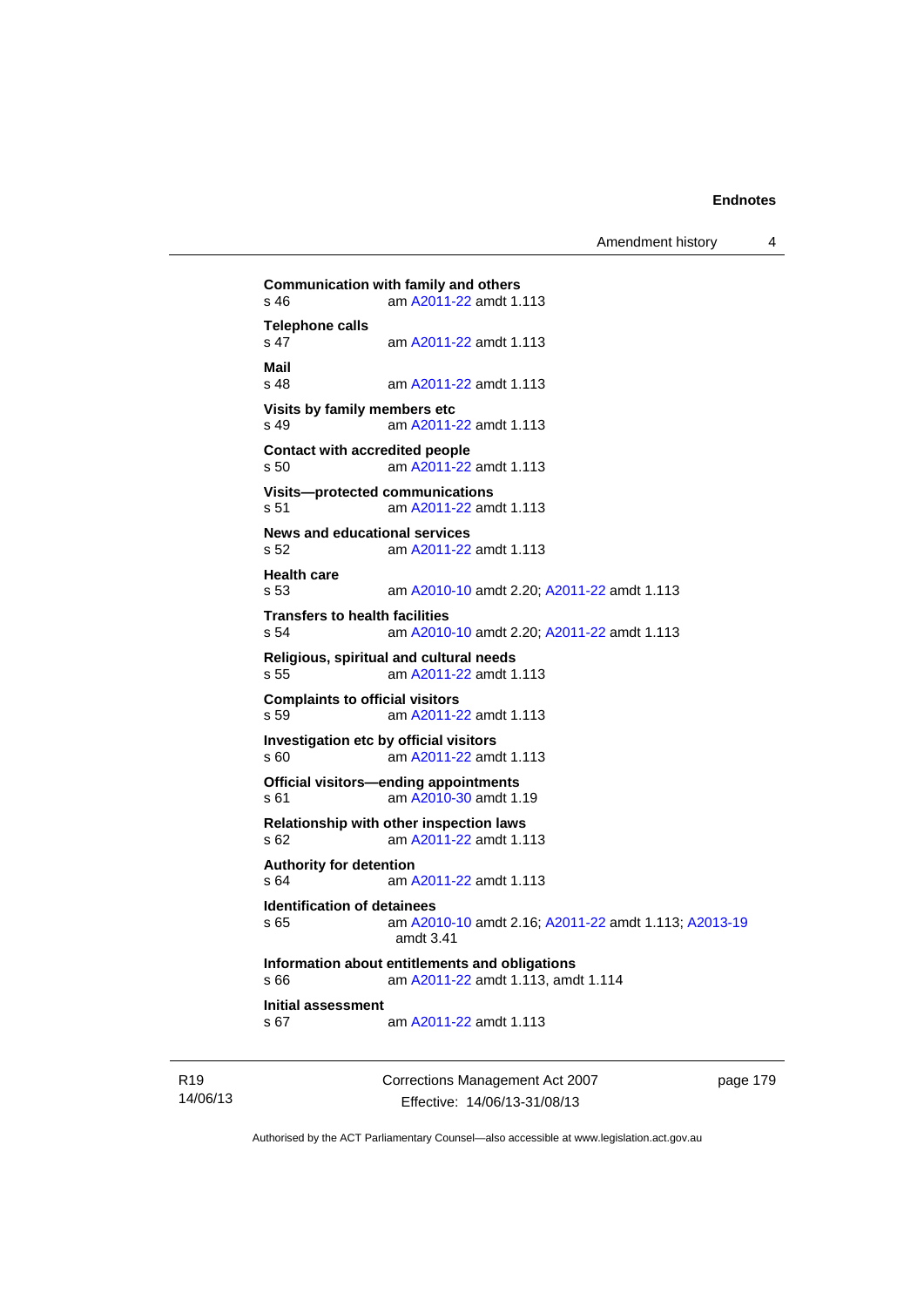4 Amendment history

```
Alcohol and drug tests on admission 
s 69 am A2011-22 amdt 1.113
Strip search on admission 
s 70 am A2011-22 amdt 1.113
Property of detainees 
 A2011-22 amdt 1.113
Security classification 
s 72 am A2011-22 amdt 1.113
Case management plan 
s 73 am A2011-22 amdt 1.113
Entries in register of detainees 
s 74 am A2011-22 amdt 1.113
Compliance with director-general's directions 
s 75 hdg am A2011-22 amdt 1.114
s 75 am A2011-22 amdt 1.113, amdt 1.114 
Register of detainees 
s 76 am A2011-22 amdt 1.113
Health reports 
s 77 am A2008-20 amdt 2.14; A2011-22 amdt 1.113, amdt 1.114 
Case management plans—scope etc 
s 78 am A2011-22 amdt 1.113
Transgender and intersex detainees—sexual identity 
s 79 am A2010-10 amdt 2.20; A2011-22 amdt 1.113 
Security classification—basis etc 
s 80 A2011-22 amdt 1.113
Prohibited things 
s 81 am A2011-22 amdt 1.113
Possession of prohibited things 
s 82 am A2011-22 amdt 1.113
Trust accounts for detainees 
s 84 am A2011-22 amdt 1.113
Prohibited areas 
s 85 am A2011-22 amdt 1.113
Nonsmoking areas 
s 86 am A2009-51 amdt 1.1; A2011-22 amdt 1.113 
Management and security—corrections policies and operating procedures 
s 87 am A2008-14 amdt 1.17; A2011-22 amdt 1.113; A2012-40
                amdt 3.25
```
page 180 Corrections Management Act 2007 Effective: 14/06/13-31/08/13

R19 14/06/13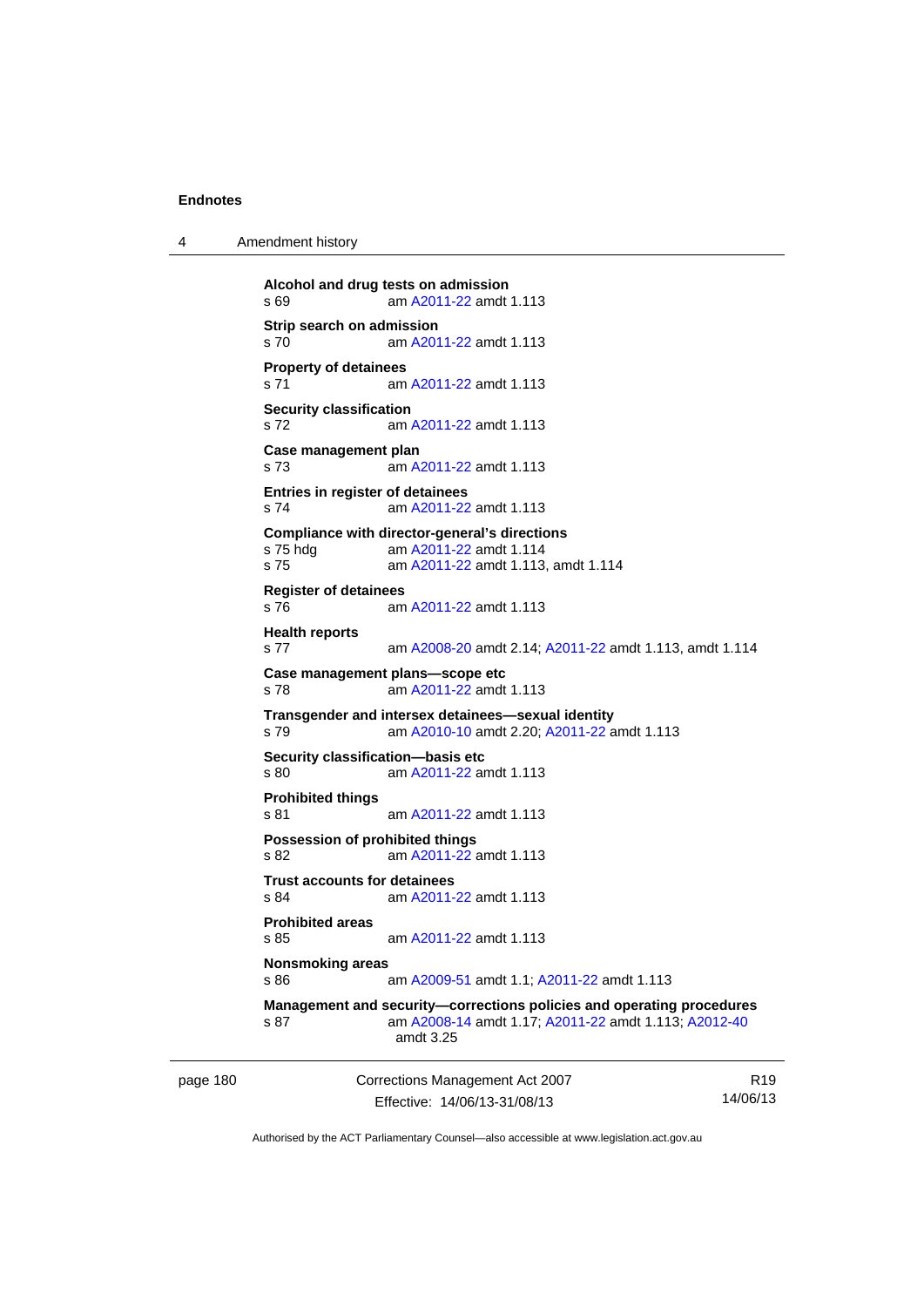```
Segregation—safety and security 
s 90 am A2011-22 amdt 1.113, amdt 1.114; A2011-57 s 4 
Segregation—protective custody 
s 91 am A2011-22 amdt 1.113, amdt 1.114; A2011-57 s 5 
Segregation—health 
s 92  A2011-22A2011-57 s 6
Application for review of segregation directions 
s 96 am A2011-22 amdt 1.113, amdt 1.114 
Review of segregation directions 
s 97 am A2011-22 amdt 1.113, amdt 1.114 
Other separation of detainees 
s 98 am A2011-22 amdt 1.113
Monitoring—general considerations 
s 99 am A2011-22 amdt 1.113
Monitoring at correctional centres 
s 100 am A2011-22 amdt 1.113
Personal monitoring devices 
s 101 am A2011-22 amdt 1.113
Interfering with personal monitoring devices 
s 102 am A2011-22 amdt 1.113
Monitoring telephone calls etc 
s 103 am A2011-22 amdt 1.113
Monitoring ordinary mail 
s 104 am A2011-22 amdt 1.113
Monitoring protected mail 
s 105 am A2011-22 amdt 1.113
Mail searches—consequences 
s 106 am A2011-22 amdt 1.113
Register of strip and body searches 
s 110 am A2011-22 amdt 1.113
Scanning, frisk and ordinary searches—directions 
s 111 am A2011-22 amdt 1.113
Meaning of seizeable item—div 9.4.3 
A2008-49 s 4
Strip searches—when may be conducted 
s 113A  A2008-49 s 4
                am A2011-22 amdt 1.113
```
R19 14/06/13 Corrections Management Act 2007 Effective: 14/06/13-31/08/13

page 181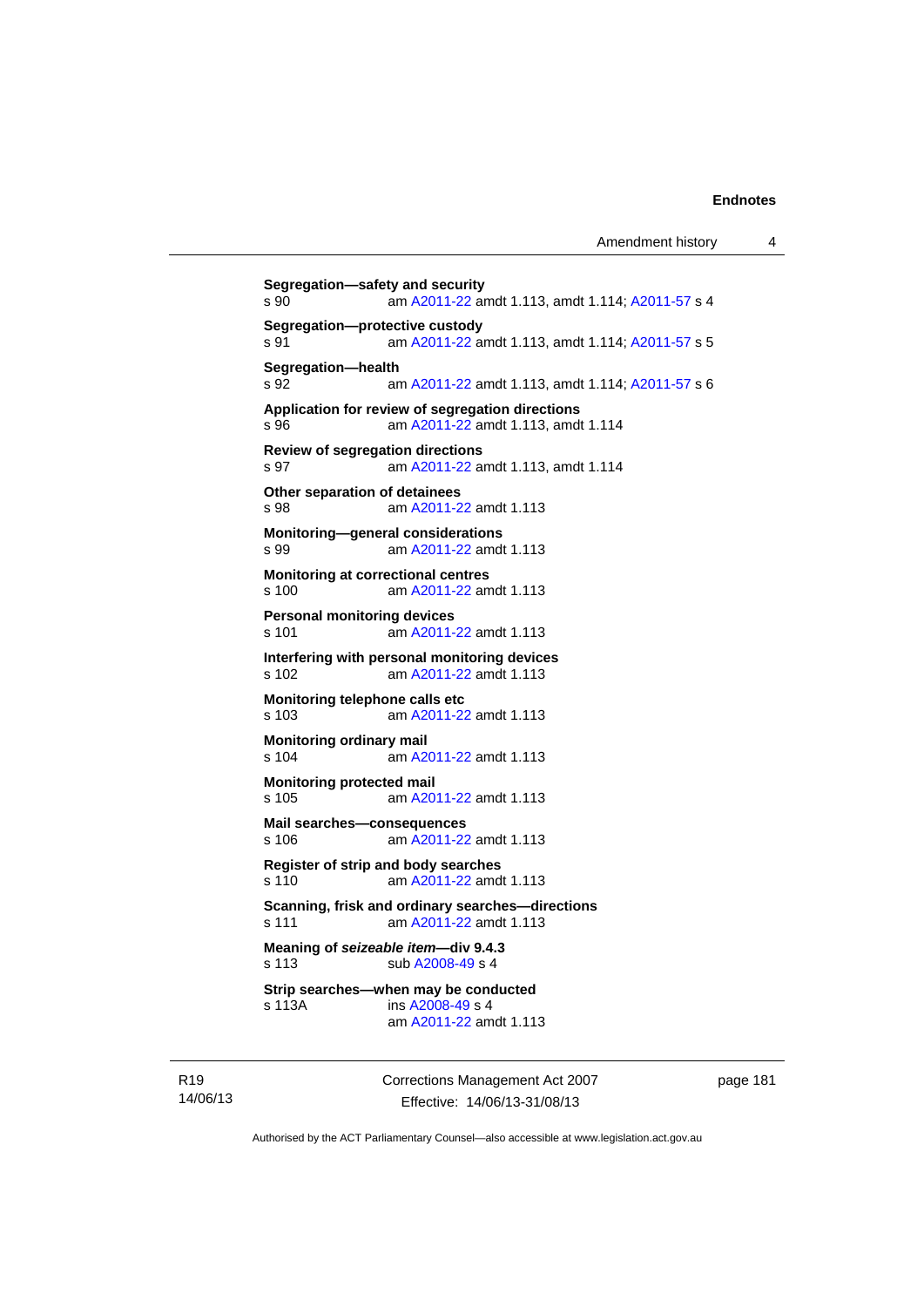4 Amendment history

```
Strip searches—on suspicion 
s 113B ins A2008-49 s 4
                am A2011-22 amdt 1.113
Strip searches—where prudent 
s 113C ins A2008-49 s 4
                am A2011-22 amdt 1.113
Strip searches—general rules 
s 115 am A2011-22 amdt 1.113
Body searches—directions 
s 116 am A2010-10 amdt 2.20; A2011-22 amdt 1.113 
Body searches—presence of nurse and corrections officers 
s 117 am A2010-10 amdt 2.20; A2011-22 amdt 1.113 
Body searches—assistance from corrections officer 
s 118 am A2011-22 amdt 1.113
Body searches—rules about detainee's clothing 
s 119 am A2011-22 amdt 1.113
Searches—premises and property 
s 122 am A2011-22 amdt 1.113
Searches of detainee cells—suspected legally privileged material 
s 124 am A2011-22 amdt 1.113
Searches—use of corrections dogs 
s 125 am A2011-22 amdt 1.113
Seizing mail etc 
s 127 am A2011-22 amdt 1.113, amdt 1.114 
Seizing property—general 
s 128 am A2011-22 amdt 1.113
Receipt for seizure 
s 129 am A2011-22 amdt 1.113
Forfeiture of things seized 
s 130 am A2011-22 amdt 1.113
Return of things seized but not forfeited 
s 131 am A2011-22 amdt 1.113
Definitions—drug and test sample
s 132 am A2010-10 amdt 2.20
When test sample positive
s 133 am A2011-22 amdt 1.113
Alcohol and drug testing of detainees 
s 134 am A2010-10 amdt 2.20; A2011-22 amdt 1.113
```
page 182 Corrections Management Act 2007 Effective: 14/06/13-31/08/13

R19 14/06/13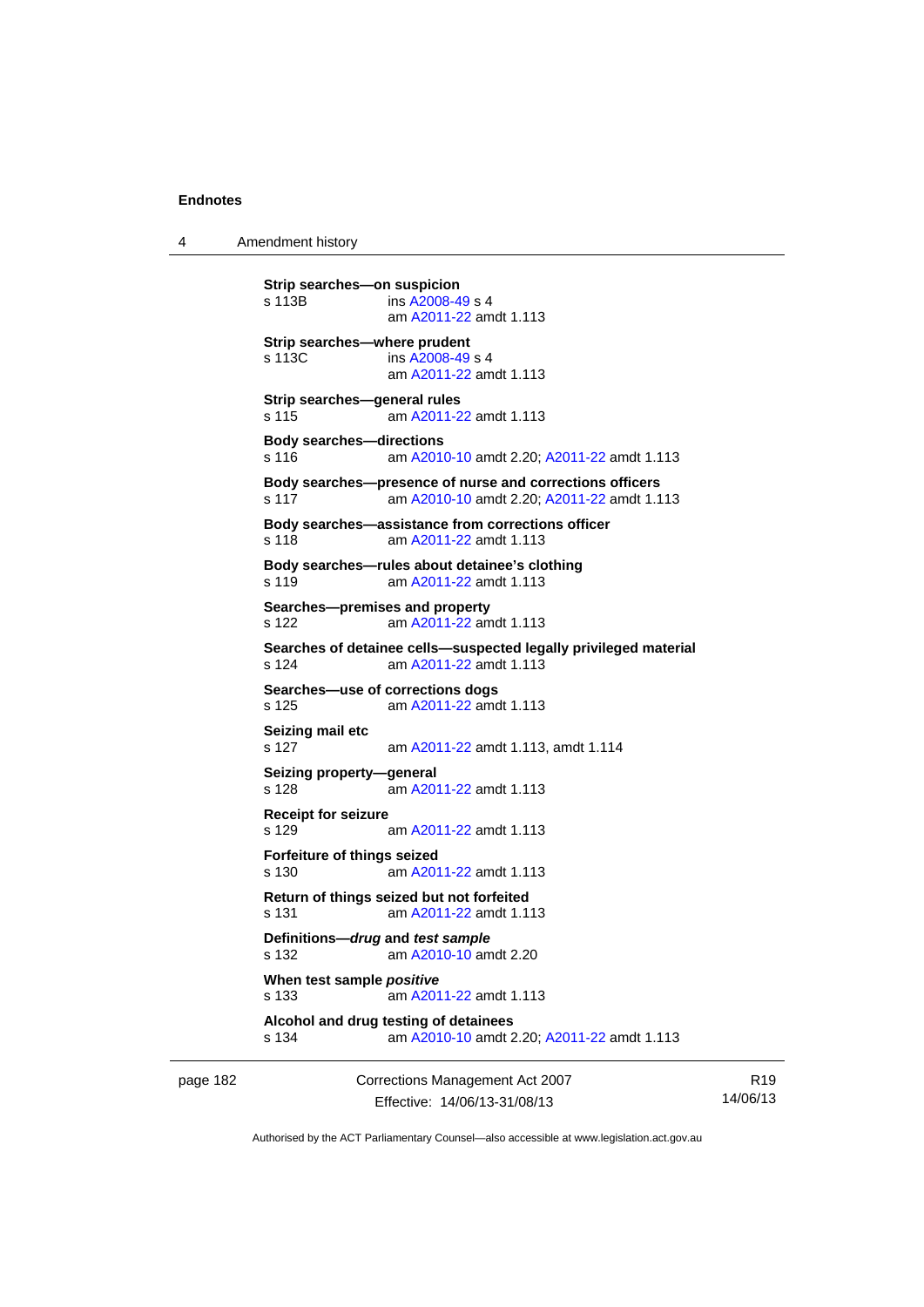```
Effect of positive test sample from detainee 
s 135 am A2011-22 amdt 1.113
Managing use of force<br>s 137 am
                 A2011-22 amdt 1.113
Authorised use of force 
s 138 am A2011-22 amdt 1.113
Use of restraints or weapons 
s 140 am A2010-10 amdt 2.17; A2011-22 amdt 1.113 
Medical examination after use of force 
s 141 am A2011-22 amdt 1.113
Reporting use of force 
s 142 am A2011-22 amdt 1.113
Visiting conditions 
s 143 am A2011-22 amdt 1.113
Notice of visiting conditions 
s 144 am A2011-22 amdt 1.113
Taking prohibited things etc into correctional centre 
s 145 am A2011-22 amdt 1.113
Directions to visitors<br>s 146 am
                 A2011-22 amdt 1.113
Searches of visitors 
s 147 am A2011-22 amdt 1.113
Directions to leave correctional centre etc 
s 148 am A2011-22 amdt 1.113
Removing people from correctional centre 
s 149 am A2011-22 amdt 1.113
Definitions—discipline 
s 151 def administrator am A2011-22 amdt 1.113 
                    om A2012-34 s 4 
                 def initial report ins A2012-34 s 5 
                 def investigative segregation am A2011-22 amdt 1.113 
                    sub A2012-34 s 6 
                 def investigator's report sub A2012-34 s 6 
                 def presiding officer ins A2012-34 s 7 
Meaning of disciplinary breach
s 152 am A2011-22 amdt 1.113, amdt 1.114 
Meaning of investigator
s 153 am A2011-22 amdt 1.113
```
R19 14/06/13 Corrections Management Act 2007 Effective: 14/06/13-31/08/13

page 183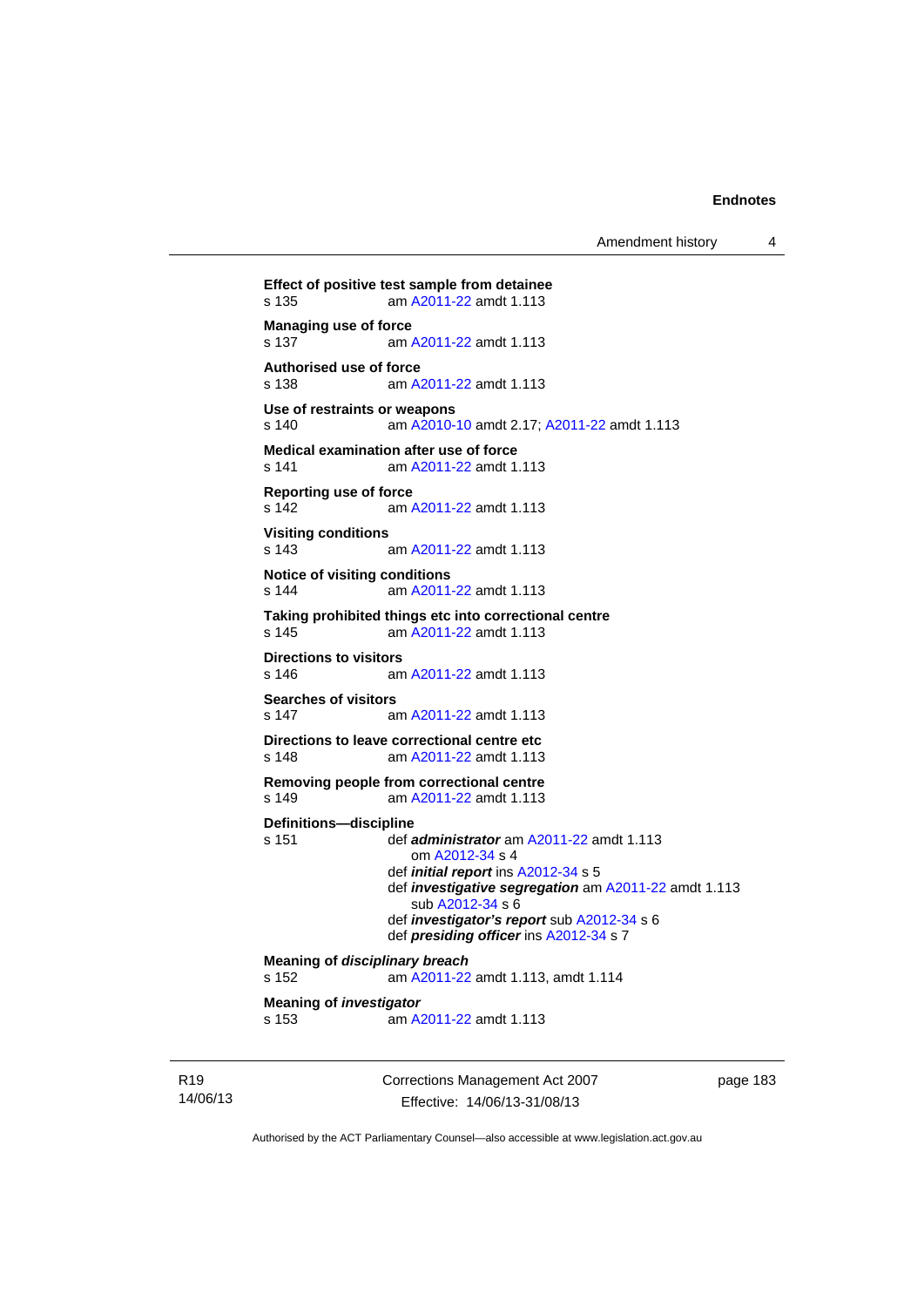4 Amendment history

```
Report etc by corrections officer 
A2012-34 s 8, s 9
Investigation by investigator 
A2012-34 s 10
Action by presiding officer 
A2012-34 s 10
Disciplinary charge 
s 159 am A2012-34 s 11 
Director-general directions—investigative segregation 
s 160 hdg am A2011-22 amdt 1.113
s 160 am A2011-22 amdt 1.113; A2012-34 s 12, s 13
Duration of investigative segregation 
s 163 am A2011-22 amdt 1.113, amdt 1.114; A2011-57 s 7; 
                 A2012-34 s 14 
Meaning of presiding officer—div 10.3.1 
s 166 A2011-22 amdt 1.113
                 om A2012-34 s 15 
Disciplinary breach admitted by accused 
s 167  A2012-34 s 16, s 17
Meaning of presiding officer—div 10.3.2 
s 169 am A2011-22 amdt 1.113
                 om A2012-34 s 18 
Disciplinary inquiry into charge 
s 170 am A2012-34 s 19 
Presiding officer's powers after internal inquiry 
 A2012-34 s 20; ss renum R18 LA
Meaning of review officer—div 10.3.3 
s 172 am A2011-22 amdt 1.113
                 om A2012-34 s 21 
Application for review of inquiry decision 
s 173 am A2011-22 amdt 1.113; A2012-34 s 22 
Director-general to assign review officer<br>s 174 hdg am A2011-22 amdt 1.11
                 A2011-22 amdt 1.113
 A2011-22 amdt 1.113
                 om A2012-34 s 23 
Review of inquiry decision<br>s 175 b sub A20
                A2012-34 s 23
```
page 184 Corrections Management Act 2007 Effective: 14/06/13-31/08/13

R19 14/06/13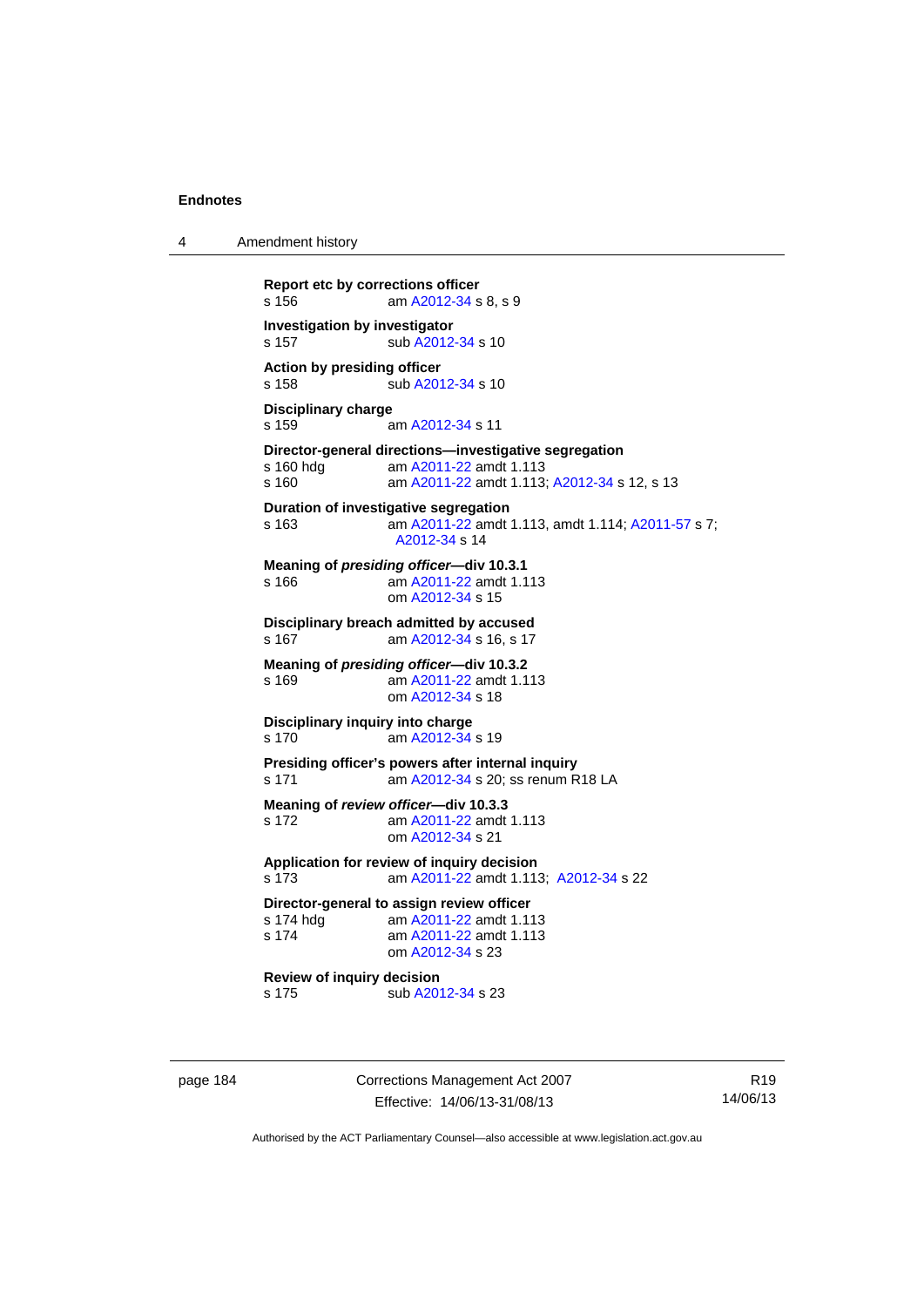Amendment history 4

```
Director-general's powers after further inquiry 
 A2012-34 s 24
 A2012-34 s 25, s 26
Application for review by adjudicator 
s 178 am A2012-34 s 26 
Review by adjudicator 
s 179 am A2012-34 s 26 
Adjudicator's powers after review 
s 180 am A2012-34 s 27 
Meaning of relevant presiding officer—div 10.3.5 
s 182 am A2012-34 s 28 
Disciplinary action by relevant presiding officer 
s 183 am A2011-22 amdt 1.113
Reparation 
s 185 am A2011-22 amdt 1.113
Separate confinement conditions 
s 187 am A2011-22 amdt 1.113
Record of disciplinary action 
s 189 am A2011-22 amdt 1.113
Presiding officer may require official reports<br>s 196 am A2011-22 amdt 1.113
                 A2011-22 amdt 1.113
Notice of disciplinary hearing 
s 200 am A2011-22 amdt 1.113
Appearance at disciplinary hearing—audiovisual or audio link 
s 203 am A2010-40 amdt 2.4
Local leave directions 
s 204 am A2011-22 amdt 1.113
Local leave permits 
s 205 am A2011-22 amdt 1.113
Definitions—pt 12.2 
s 206 def corresponding chief executive om A2011-22 amdt 1.113 
                 def corresponding director-general ins A2011-22
                 amdt 1.113
Interstate leave permits 
s 208 am A2011-22 amdt 1.113
Notice to participating States<br>s 210 am A2011-2
                 A2011-22 amdt 1.113
```
R19 14/06/13 Corrections Management Act 2007 Effective: 14/06/13-31/08/13

page 185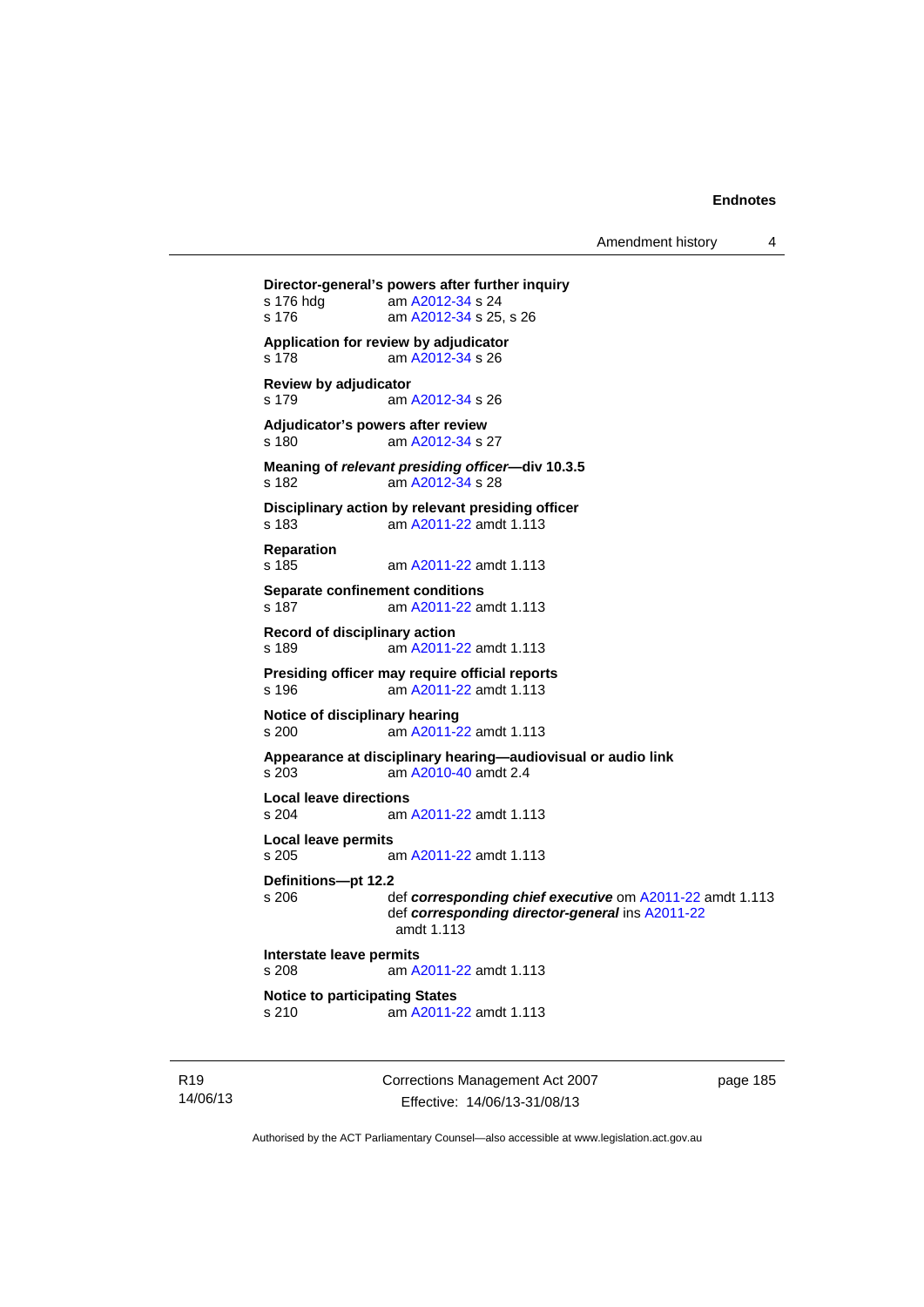| 4 | Amendment history |
|---|-------------------|
|---|-------------------|

```
Lawful temporary absence from correctional centre 
s 217 am A2011-22 amdt 1.113, amdt 1.114 
Detainee's work—work health and safety<br>s 219 hdg sub A2009-28 amdt 2.3
                A2009-28A2011-55 amdt 1.4
s 219 am A2009-28 amdt 2.4, amdt 2.5; A2011-22 amdt 1.113; 
                  A2011-55 amdt 1.5 
Random testing of detainees—statistical purposes 
s 221 am A2011-22 amdt 1.113
Confidentiality 
s 222 am A2011-22 amdt 1.113
Evidentiary certificates 
s 226 am A2011-22 amdt 1.113
Legislation amended—sch 1 
s 230 om LA s 89 (3) 
Transitional 
ch 50 hdg om A2011-52 amdt 3.57
Meaning of commencement day—ch 50 
s 500 om A2011-52 amdt 3.57
Application of Act to transitional detainees 
s 501 exp 2 June 2011 (s 501 (4) (LA s 88 declaration applies)) 
Application of Act to transitional interstate leave permits 
s 502 exp 2 June 2011 (s 502 (3) (LA s 88 declaration applies)) 
Application of Act to certain transitional remandees 
s 503 exp 18 December 2009 (s 503 (6) (LA s 88 declaration 
                  applies)) 
Transitional arrangements with NSW—Rehabilitation of Offenders (Interim) 
Act, s 94 
s 504 exp 18 December 2009 (s 504 (4) (LA s 88 declaration 
                  applies)) 
Construction of outdated references 
s 505 om A2011-52 amdt 3.57
Crimes (Sentence Administration) Act 2005, ch 17 (Transitional—interim 
custody arrangements)—definition of Corrections Management Act 2007
s 506 exp 18 December 2009 (s 506 (4) (LA s 88 declaration 
                  applies)) 
Transitional regulations 
s 507 exp 18 December 2009 (s 507 (4) (LA s 88 declaration 
                  applies))
```
page 186 Corrections Management Act 2007 Effective: 14/06/13-31/08/13

R19 14/06/13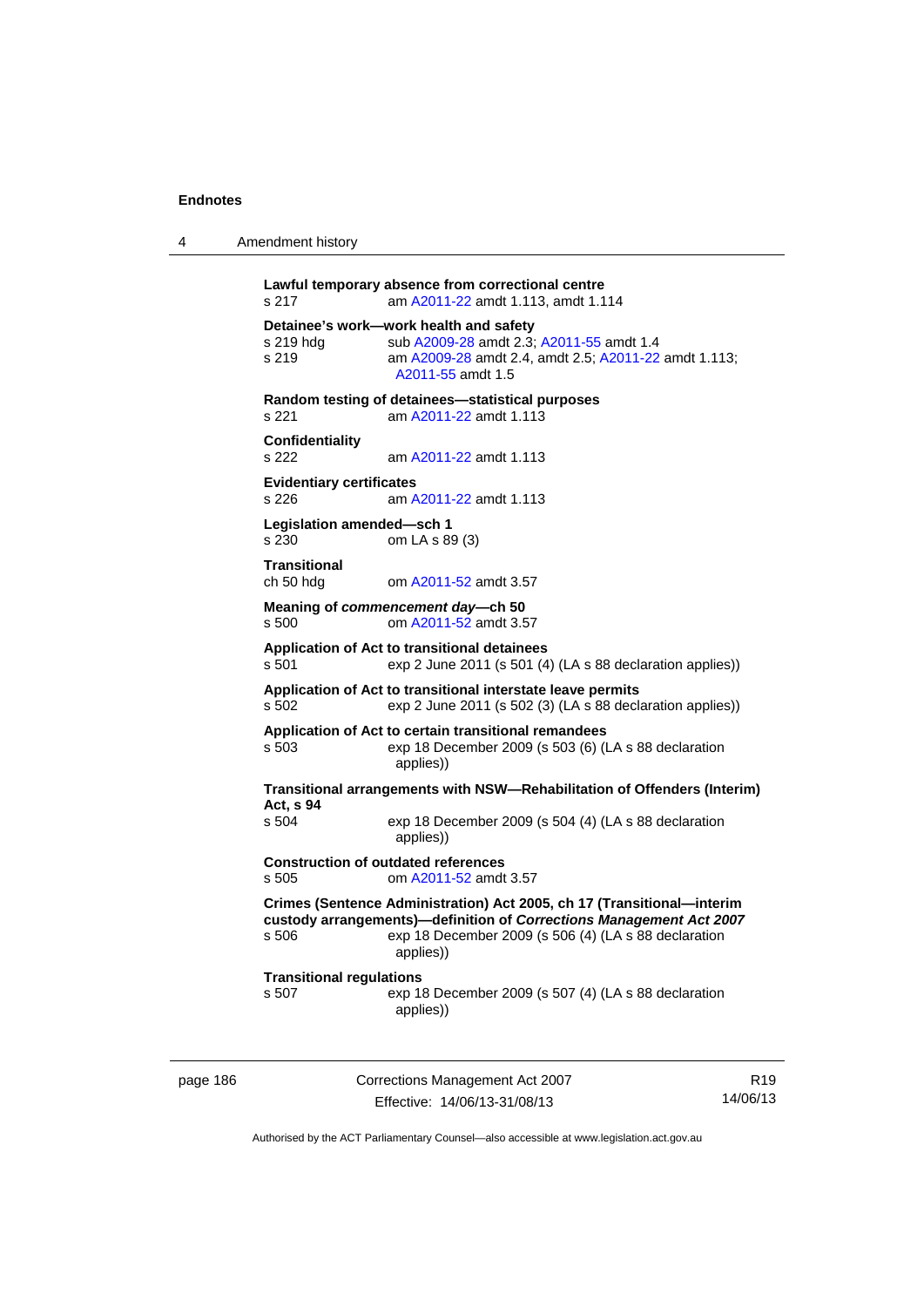| ch 51 hdg         | ins A2012-34 s 29<br>exp 15 December 2013 (s 509)                        |
|-------------------|--------------------------------------------------------------------------|
|                   | Alleged disciplinary breaches not finally dealt with before commencement |
| day               |                                                                          |
| s 508             | ins A2012-34 s 29                                                        |
|                   | exp 15 December 2013 (s 509)                                             |
| Expiry-ch 51      |                                                                          |
| s 509             | ins A2012-34 s 29                                                        |
|                   | exp 15 December 2013 (s 509)                                             |
|                   | <b>Consequential amendments</b>                                          |
| sch <sub>1</sub>  | om LA s 89 (3)                                                           |
| <b>Dictionary</b> |                                                                          |
| dict              | am A2008-14 amdt 1.18; A2010-10 amdt 2.18; A2010-30                      |
|                   | amdt 1.20; A2011-22 amdt 1.111, amdt 1.112; A2012-40                     |
|                   | amdt 3.26: A2013-19 amdt 3.42                                            |
|                   | def <i>administrator</i> om A2012-34 s 30                                |
|                   | def <i>administrative penalty</i> sub A2013-19 amdt 3.43                 |
|                   | def charge notice sub A2013-19 amdt 3.44                                 |
|                   | def corresponding chief executive om A2011-22 amdt 1.113                 |
|                   | def corresponding corrections law om A2013-19 amdt 3.45                  |
|                   | def corresponding director-general ins A2011-22<br>amdt 1.113            |
|                   | def <i>disciplinary action</i> sub A2013-19 amdt 3.46                    |
|                   | def disciplinary breach sub A2013-19 amdt 3.46                           |
|                   | def director-general ins A2011-52 amdt 3.58                              |
|                   | def health professional om A2010-10 amdt 2.19                            |
|                   | def health service sub A2010-10 amdt 2.19                                |
|                   | def <i>initial report</i> ins A2012-34 s 31                              |
|                   | def <i>investigator</i> sub A2013-19 amdt 3.47                           |
|                   | def <i>investigator's report</i> sub A2012-34 s 32                       |
|                   | def presiding officer sub A2012-34 s 33                                  |
|                   | def <i>privilege</i> sub A2013-19 amdt 3.48                              |
|                   | def review officer om A2012-34 s 34                                      |
|                   | def seizable item ins A2008-49 s 5                                       |
|                   | def young detainee ins A2011-52 amdt 3.58                                |

R19 14/06/13 Corrections Management Act 2007 Effective: 14/06/13-31/08/13

page 187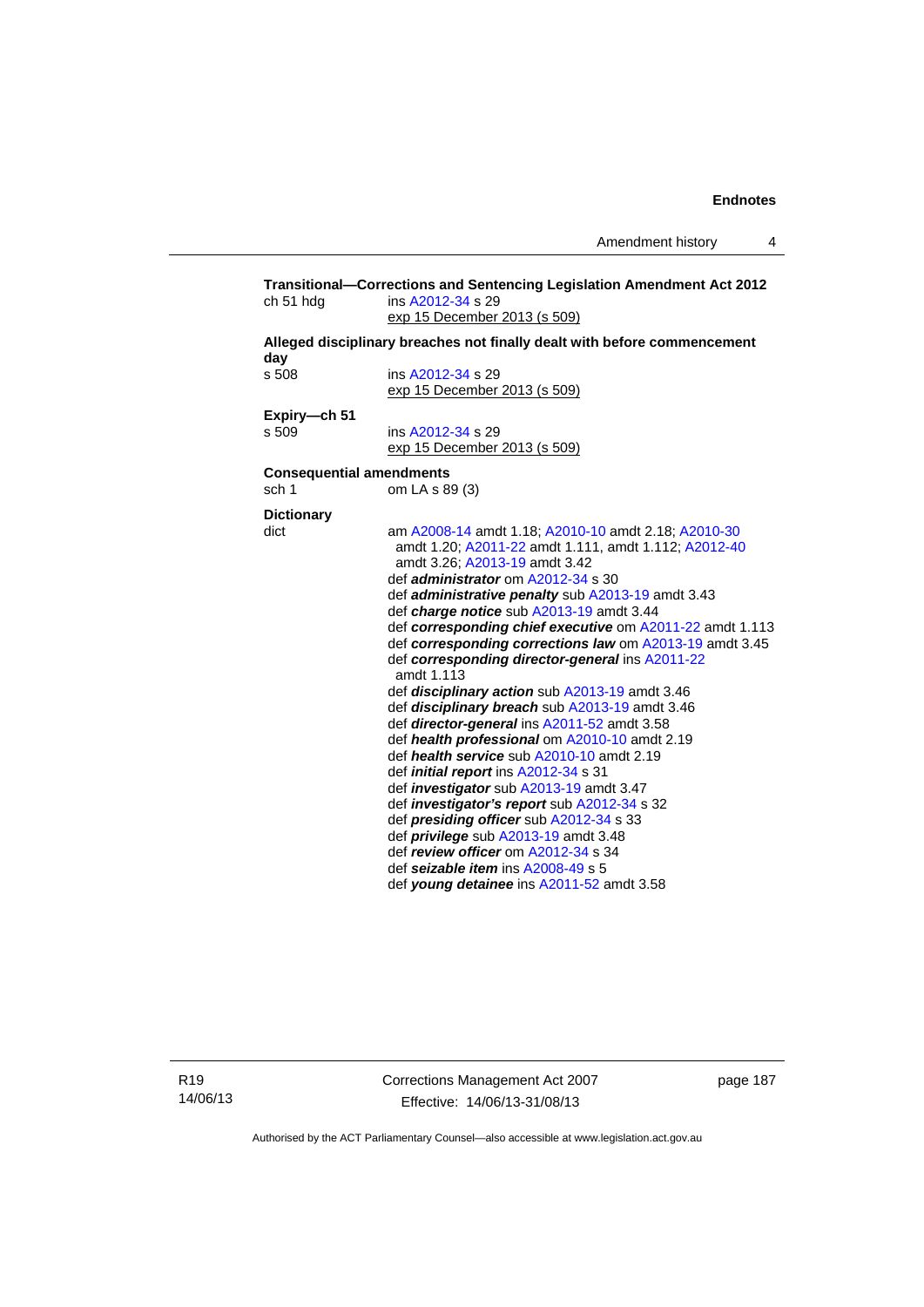5 Earlier republications

# **5 Earlier republications**

Some earlier republications were not numbered. The number in column 1 refers to the publication order.

Since 12 September 2001 every authorised republication has been published in electronic pdf format on the ACT legislation register. A selection of authorised republications have also been published in printed format. These republications are marked with an asterisk (\*) in column 1. Electronic and printed versions of an authorised republication are identical.

| <b>Republication</b><br>No and date | <b>Effective</b>             | Last<br>amendment<br>made by | <b>Republication</b><br>for               |
|-------------------------------------|------------------------------|------------------------------|-------------------------------------------|
| R <sub>1</sub><br>18 Dec 2007       | 18 Dec 2007-<br>18 May 2008  | not amended                  | new Act                                   |
| R <sub>2</sub>                      | 19 May 2008-                 | A2008-14                     | amendments by                             |
| 19 May 2008                         | 8 Sept 2008                  |                              | A2008-14                                  |
| R <sub>3</sub><br>9 Sept 2008       | 9 Sept 2008-<br>15 Sept 2008 | A2008-44                     | amendments by<br>A2008-19 and<br>A2008-20 |
| R4                                  | 16 Sept 2008-                | A2008-49                     | amendments by                             |
| 16 Sept 2008                        | 29 May 2009                  |                              | A2008-49                                  |
| R <sub>5</sub>                      | 30 May 2009-                 | A2008-49                     | amendments by                             |
| 30 May 2009                         | 30 Sept 2009                 |                              | A2008-44                                  |
| R <sub>6</sub>                      | 1 Oct 2009-                  | A2009-28                     | amendments by                             |
| 1 Oct 2009                          | 18 Dec 2009                  |                              | A2009-28                                  |
| R7<br>19 Dec 2009                   | 19 Dec 2009-<br>30 June 2010 | A2009-51                     | commenced expiry                          |
| R <sub>8</sub>                      | 1 July 2010-                 | A2010-10                     | amendments by                             |
| 1 July 2010                         | 27 Sept 2010                 |                              | A2010-10                                  |
| R <sub>9</sub>                      | 28 Sept 2010-                | A2010-30                     | amendments by                             |
| 28 Sept 2010                        | 1 Nov 2010                   |                              | A2010-30                                  |
| R <sub>10</sub>                     | 2 Nov 2010-                  | A2010-40                     | amendments by                             |
| 2 Nov 2010                          | 8 Dec 2010                   |                              | A2010-40                                  |
| R <sub>11</sub>                     | 9 Dec 2010-                  | A2010-40                     | amendments by                             |
| 9 Dec 2010                          | 2 June 2011                  |                              | A2009-51                                  |

page 188 Corrections Management Act 2007 Effective: 14/06/13-31/08/13

R19 14/06/13